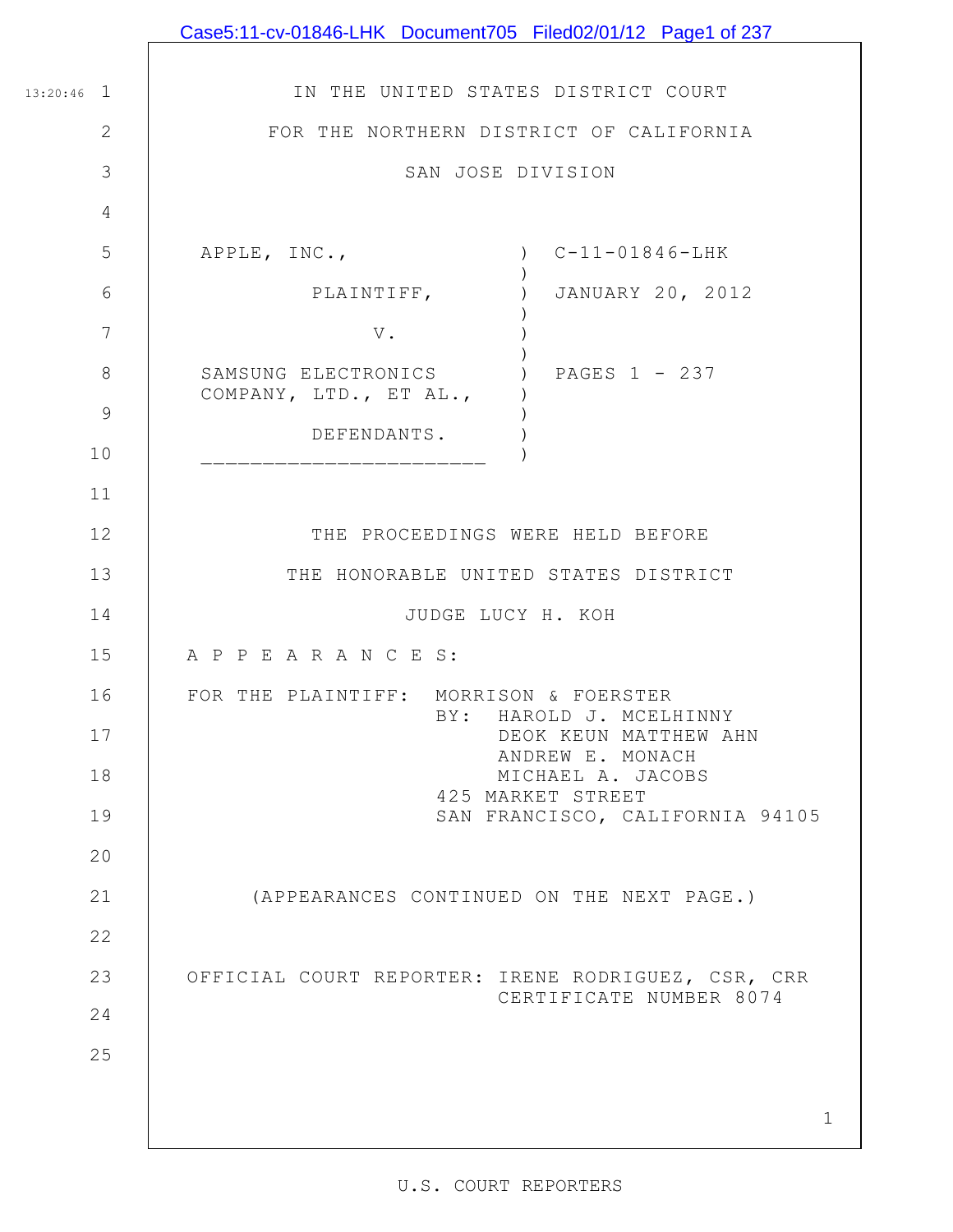|               |                                 | Case5:11-cv-01846-LHK Document705 Filed02/01/12 Page2 of 237       |
|---------------|---------------------------------|--------------------------------------------------------------------|
|               |                                 |                                                                    |
| $\mathbf{1}$  | A P P E A R A N C E S: (CONT'D) |                                                                    |
| $\mathbf{2}$  |                                 | FOR THE PLAINTIFFS: WILMER, CUTLER, PICKERING, HALE                |
| 3             |                                 | AND DORR<br>BY: DAVID B. BASSETT                                   |
| 4             |                                 | MARK D. SELWYN                                                     |
| 5             |                                 | WILLIAM F. LEE<br>399 PARK AVENUE                                  |
| 6             |                                 | NEW YORK, NEW YORK 10022                                           |
| 7             |                                 | FOR THE DEFENDANTS: QUINN, EMANUEL, URQUHART &                     |
| $\,8\,$       |                                 | SULLIVAN<br>BY: CHARLES VERHOEVEN                                  |
| $\mathcal{G}$ |                                 | KEVIN P.B. JOHNSON<br>TODD M. BRIGGS                               |
| 10            |                                 | VICTORIA F. MAROULIS<br>ALAN WHITEHURST                            |
| 11            |                                 | 555 TWIN DOLPHIN DRIVE<br>5TH FLOOR                                |
| 12            |                                 | REDWOOD SHORES, CALIFORNIA 94065                                   |
| 13            | ALSO PRESENT:                   | UNIVERSITY OF TORONTO                                              |
| 14            |                                 | DEPARTMENT OF COMPUTER SCIENCE<br>BY: RAVIN BALAKRISHNAN           |
| 15            |                                 | 40 ST. GEORGE STREET, ROOM 5270<br>TORONTO, ONTARIO CANADA M5S 2E4 |
| 16            |                                 |                                                                    |
| 17            |                                 |                                                                    |
| 18            |                                 |                                                                    |
| 19            |                                 |                                                                    |
| 20            |                                 |                                                                    |
| 21            |                                 |                                                                    |
| 22            |                                 |                                                                    |
| 23            |                                 |                                                                    |
| 24            |                                 |                                                                    |
| 25            |                                 |                                                                    |
|               |                                 |                                                                    |
|               |                                 | $\mathbf{2}$                                                       |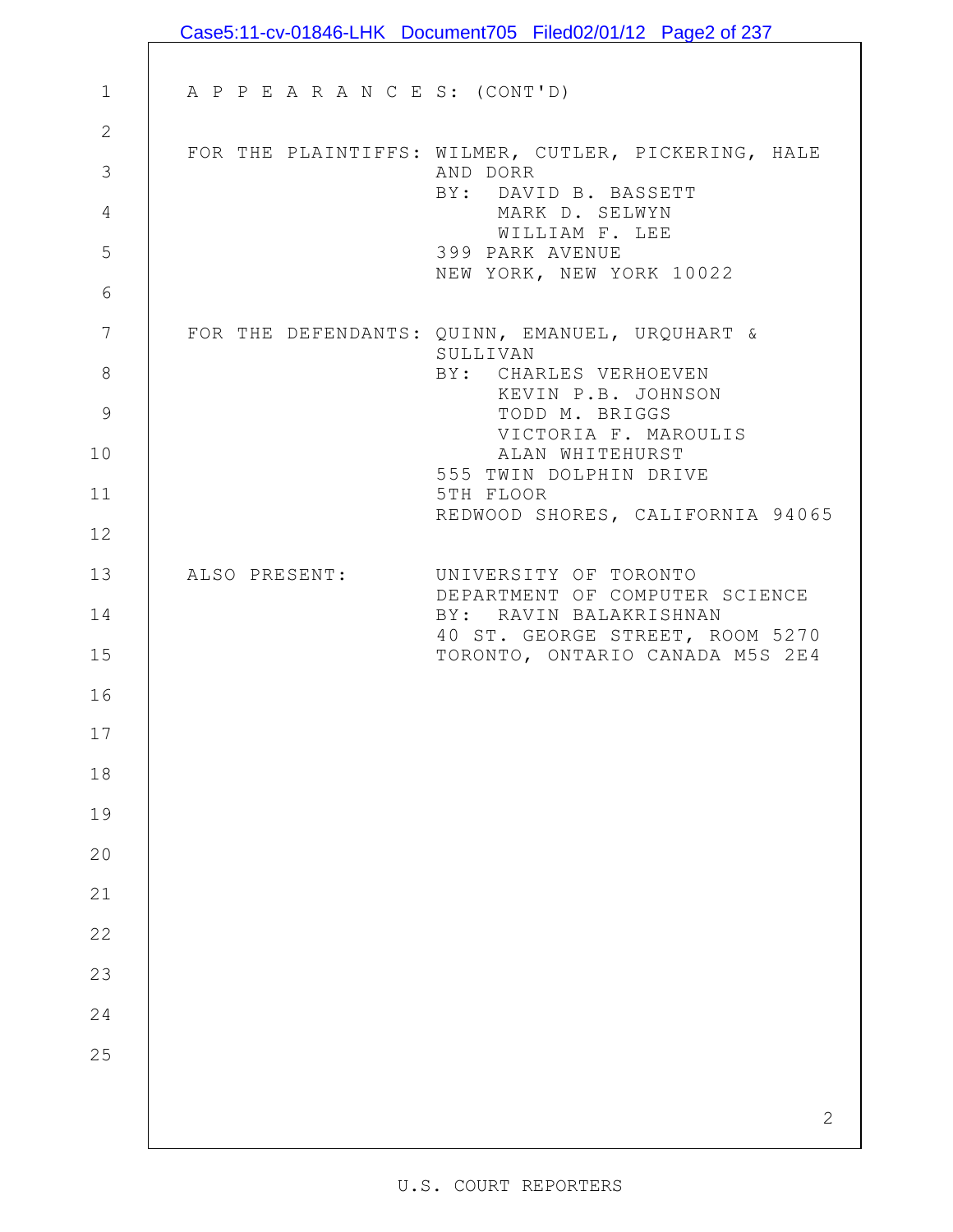|               | Case5:11-cv-01846-LHK Document705 Filed02/01/12 Page3 of 237 |
|---------------|--------------------------------------------------------------|
|               |                                                              |
| $\mathbf 1$   | JANUARY 20, 2012<br>SAN JOSE, CALIFORNIA                     |
| $\mathbf{2}$  | PROCEEDINGS                                                  |
| 3             |                                                              |
| 4             | (WHEREUPON, COURT CONVENED AND THE                           |
| $13:29:08$ 5  | FOLLOWING PROCEEDINGS WERE HELD:)                            |
| $13:33:34$ 6  | THE CLERK: CALLING CASE NUMBER                               |
| $13:33:38$ 7  | C-11-01846-LHK, APPLE, INCORPORATED, VERSUS SAMSUNG          |
| $13:33:43$ 8  | ELECTRONICS COMPANY LIMITED, ET AL.                          |
| $13:33:45$ 9  | COUNSEL, STATE YOUR APPEARANCES, PLEASE.                     |
| $10:12:00$ 10 | MR. JACOBS: GOOD MORNING, YOUR HONOR.                        |
| $10:12:02$ 11 | MICHAEL JACOBS FOR MORRISON & FOERSTER FOR APPLE             |
| $10:12:06$ 12 | AND WITH ME FROM MORRISON & FOERSTER IS HAROLD               |
| $10:12:11$ 13 | MCELHINNY, ANDREW MONACH, AND MATT AHN.                      |
| $10:12:13$ 14 | MR. LEE: GOOD MORNING, YOUR HONOR. BILL                      |
| $10:12:14$ 15 | LEE FROM WILMER HALE FOR APPLE AND WITH ME ARE MARK          |
| 10:12:17 16   | SELWYN AND DAVID BASSETT.                                    |
| $10:12:18$ 17 | THE COURT: GOOD MORNING.                                     |
| $10:12:21$ 18 | MR. VERHOEVEN: GOOD MORNING, YOUR HONOR.                     |
| $10:12:22$ 19 | CHARLES VERHOEVEN REPRESENTING SAMSUNG. WITH ME AT           |
| 10:12:2520    | COUNSEL TABLE ARE MY PARTNERS KEVIN JOHNSON,                 |
| 10:12:2921    | VICTORIA MOURALIS, ALAN WHITEHURST, AND TODD                 |
| $10:12:37$ 22 | BRIGGS.                                                      |
| 10:12:37 23   | WE ALSO HAVE SEVERAL REPRESENTATIVES FROM                    |
| 10:12:3924    | SAMSUNG HERE INCLUDING SENIOR VICE PRESIDENT                 |
| $10:12:43$ 25 | KI JOONG KANG.                                               |
|               |                                                              |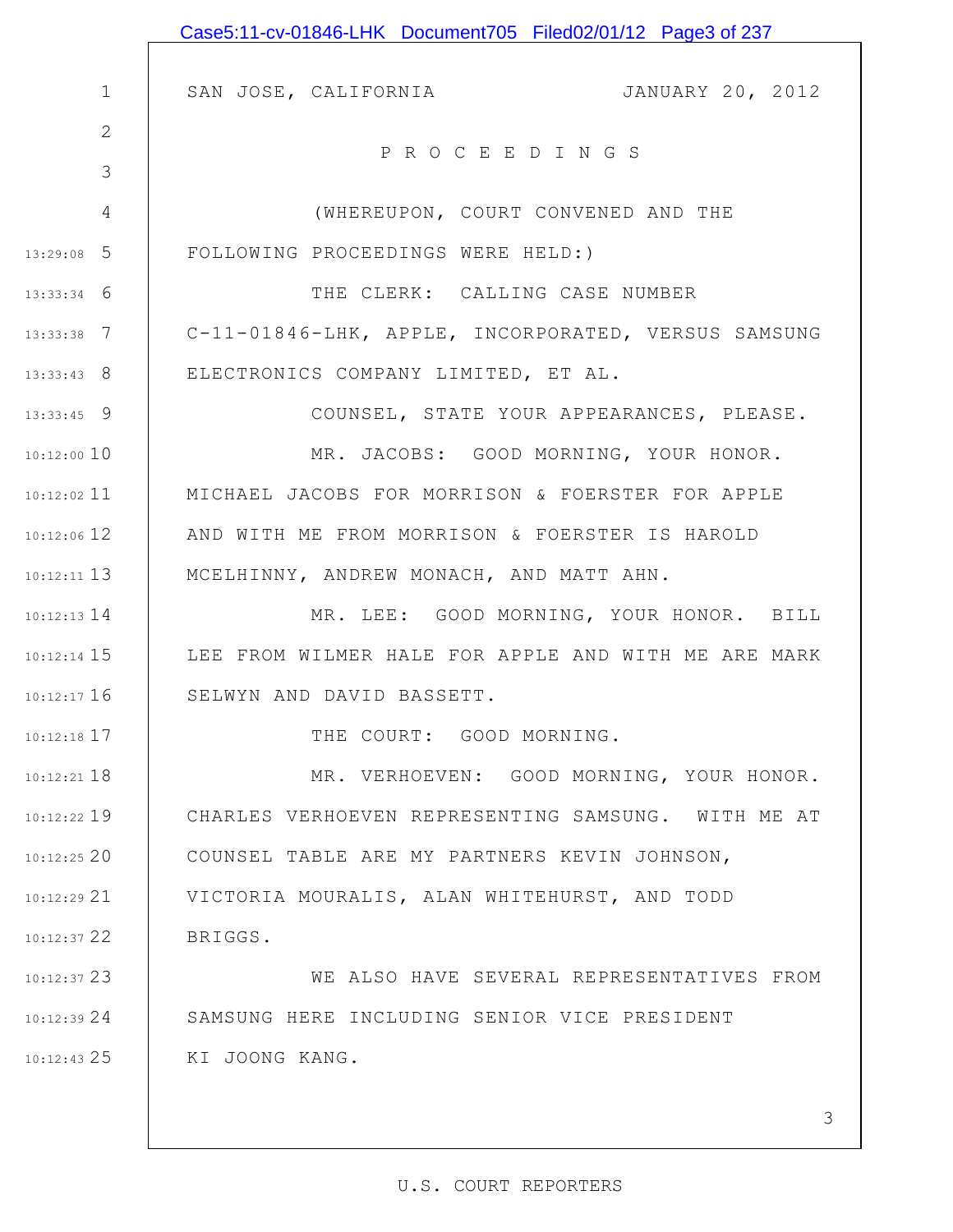1 10:12:43 2 10:12:50 3 10:12:53 THE COURT: ALL RIGHT. GOOD MORNING.

I GUESS LET'S HANDLE THE MOTION TO STRIKE FIRST.

4 10:12:58 5 10:13:01 6 10:13:04 7 10:13:08 LET ME HEAR FROM APPLE, I GUESS, WHAT YOUR RESPONSE IS TO SAMSUNG'S RESPONSE TO YOUR MOTION AND WHAT IS THE EXACT RELIEF THAT YOU'RE REQUESTING.

8 10:13:09 9 10:13:11 10 10:13:17 10:13:23 11 12 10:13:26 MR. LEE: YOUR HONOR, LET ME START AT THE END AND EXACTLY IS TO STRIKE FROM THE RECORD THOSE 22 REFERENCES AND THE ARGUMENTS THAT ARE PREDICATED UPON THEM IN THE MARKMAN BRIEFINGS, YOUR HONOR, ON THE TERM "APPLET." I THINK THAT'S THE RULING.

13 10:13:29 14 10:13:31 15 10:13:41 16 10:13:50 17 10:13:53 18 10:13:58 19 10:14:02 AND TO BE MORE SPECIFIC, YOUR HONOR, IT IS TO STRIKE PARAGRAPHS 13 TO 15, 17 TO 23, 35 TO 37, 39 TO 42, 45 TO 46, 51 TO 57, AND 64 TO 65 OF THE COLE DECLARATION, ALONG WITH EXHIBITS 2 THROUGH 4 AND 6 THROUGH 12 AND THE CORRESPONDING PARAGRAPHS OF SAMSUNG'S CLAIMS CONSTRUCTION BRIEF ARE SECTIONS 5(B)(1) PARAGRAPHS 4 THROUGH 6.

20 10:14:05 21 10:14:07 THE COURT: OKAY. I'M NOT GOING TO DO THAT. SO LET'S TALK ABOUT SOMETHING ELSE.

22 10:14:09 23 10:14:11 24 10:14:14 25 10:14:18 LET ME FIRST SAY, I MEAN, WITH REGARD TO THE FILE HISTORY, THE PREJUDICE AS TO INCLUDING EXCERPTS OF THE FILE HISTORY OF THE PATENT, I JUST DON'T REALLY SEE THAT IT WAS A SURPRISE OR THAT IT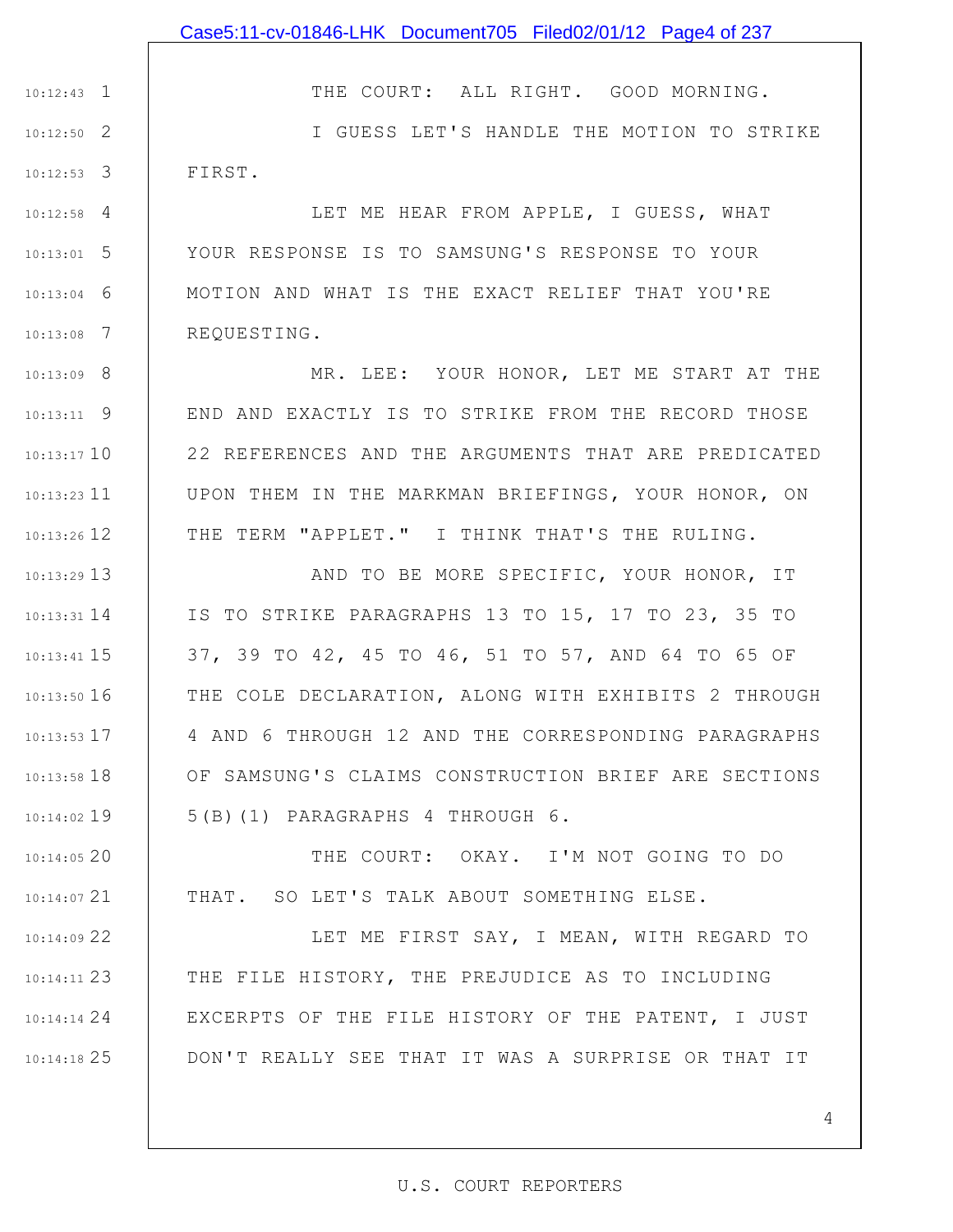|               | Case5:11-cv-01846-LHK Document705 Filed02/01/12 Page5 of 237 |
|---------------|--------------------------------------------------------------|
|               |                                                              |
|               | 10:14:22 1   WAS PREJUDICIAL TO APPLE.                       |
| $10:14:24$ 2  | MR. LEE: YOUR HONOR, IF I COULD ADDRESS                      |
| $10:14:26$ 3  | THE CHRONOLOGY AND THEN I THINK OUR FOCUS IS LESS            |
| $10:14:30$ 4  | ON THE FILE HISTORY AND MORE ON THE EXTRINSIC                |
| $10:14:35$ 5  | EVIDENCE WHICH ARE THE INDEPENDENT REFERENCES, THAT          |
| $10:14:37$ 6  | THEY NOW CLAIM DEMONSTRATE THAT AN APPLET WOULD BE           |
| $10:14:42$ 7  | OPERATING INDEPENDENT. THAT'S THE FOCUS.                     |
| $10:14:44$ 8  | THE COURT: I AGREE WITH YOU -- I'M SORRY                     |
| $10:14:45$ 9  | TO INTERRUPT YOU -- THAT THAT'S THE STRONGEST OF             |
| $10:14:47$ 10 | THE THREE BECAUSE ALSO THE INVENTOR DEPOSITION               |
| $10:14:50$ 11 | TESTIMONY, I MEAN, YOU KIND OF WERE AWARE OF THAT            |
| $10:14:53$ 12 | AND YOU WERE THERE AT THE DEPOSITIONS AND WHERE IS           |
| $10:14:54$ 13 | THE PREJUDICE ON THAT?                                       |
| $10:14:56$ 14 | MR. LEE: WELL, YOUR HONOR, THE PREJUDICE                     |
| $10:14:58$ 15 | IS THAT THEY AREN'T INVENTORS.                               |
| $10:15:00$ 16 | YOUR HONOR, THE LOCAL RULES REQUIRE THAT                     |
| $10:15:02$ 17 | IF YOU'RE GOING TO RELY UPON EXTRINSIC EVIDENCE FOR          |
| $10:15:06$ 18 | REFERENCES THAT YOU MAKE A PRELIMINARY DISCLOSURE            |
| 10:15:08 19   | TO US AND THIS IS UNDER RULE 4.2 AND THAT WAS                |
| $10:15:11$ 20 | OCTOBER 31ST.                                                |
| $10:15:12$ 21 | AND THAT DATE IS IMPORTANT I THINK IN                        |
| $10:15:14$ 22 | THIS CONTEXT, YOUR HONOR, BECAUSE IT'S NOT                   |
| $10:15:20$ 23 | SOMETHING THAT WE HAD TO FILE WITH YOUR HONOR, BUT           |
| $10:15:22$ 24 | THAT'S THE DATE ON WHICH EACH PARTY DISCLOSED THEIR          |

CLAIM INTERPRETATION. SO WE KNEW WHAT THEY WERE

25 10:15:25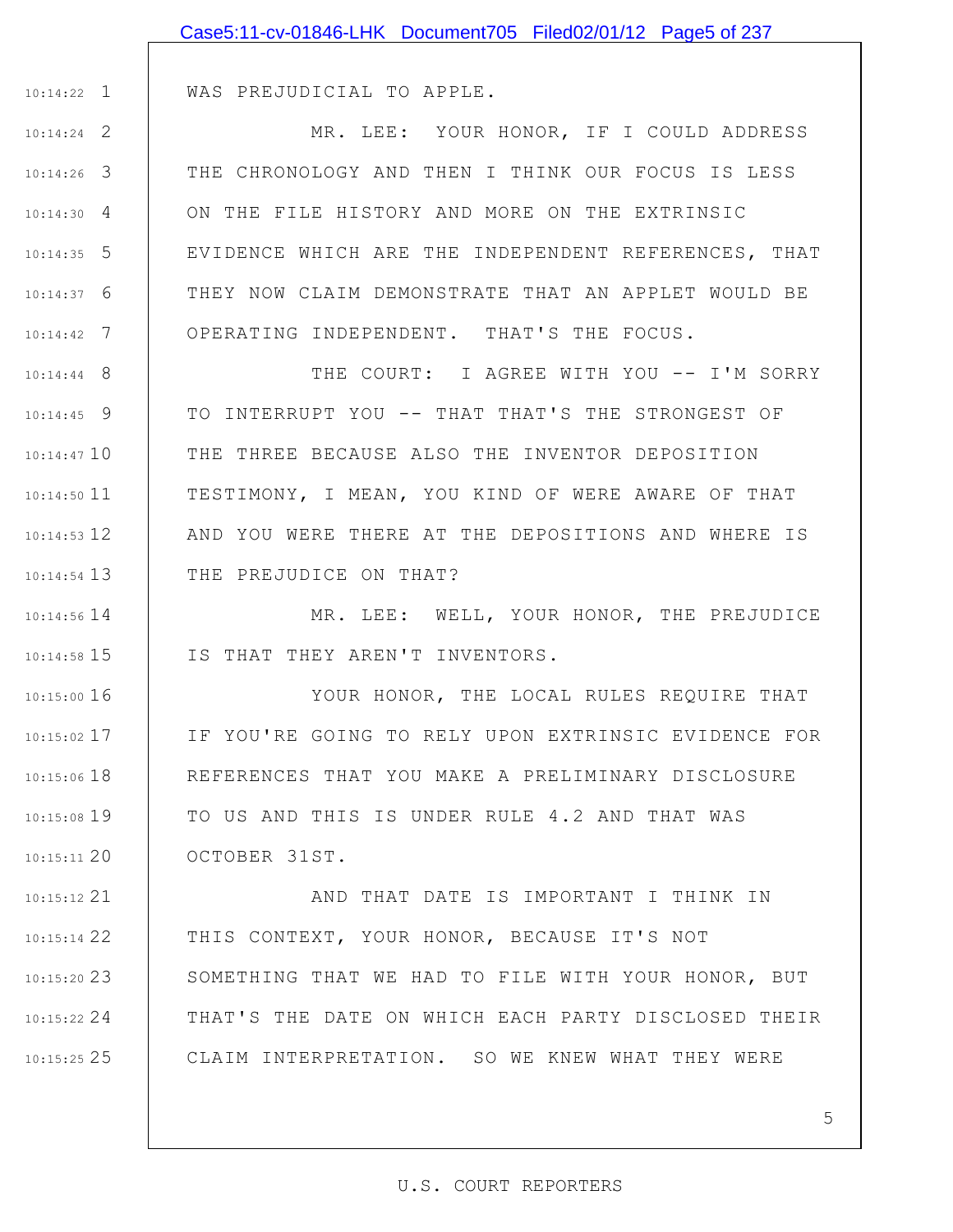|               | Case5:11-cv-01846-LHK Document705 Filed02/01/12 Page6 of 237 |
|---------------|--------------------------------------------------------------|
|               |                                                              |
| $10:15:28$ 1  | GOING TO SAY AND THEY KNEW WHAT WE WERE GOING TO             |
| $10:15:30$ 2  | SAY AND THERE WAS A DISCLOSURE OF THE EXTRINSIC              |
| $10:15:33$ 3  | EVIDENCE.                                                    |
| $10:15:33$ 4  | THEY DISCLOSED THE TWO REFERENCES, AND WE                    |
| $10:15:35$ 5  | ADDRESSED THOSE TWO REFERENCES.                              |
| $10:15:37$ 6  | TWO WEEKS LATER WE FILED WITH THE COURT                      |
| $10:15:40$ 7  | THE JOINT CLAIMS CONSTRUCTION STATEMENT THAT HAS             |
| $10:15:42$ 8  | THOSE SAME REFERENCES BOTH WAYS.                             |
| $10:15:44$ 9  | AND YOU WILL SEE THAT WE DISCLOSED                           |
| $10:15:46$ 10 | EVERYTHING ON BOTH DATES THAT WE RELY UPON.                  |
| $10:15:49$ 11 | OUR EXPERT FILED HIS DECLARATION ON THAT                     |
| $10:15:54$ 12 | DAY AND ADDRESSES SPECIFICALLY THE ONLY TWO                  |
| $10:15:57$ 13 | REFERENCES THAT HAVE BEEN DISCLOSED ON                       |
| $10:15:59$ 14 | OCTOBER 31ST. HE HAD NO OPPORTUNITY TO ADDRESS               |
| $10:16:01$ 15 | ANYTHING ELSE.                                               |
| $10:16:01$ 16 | ONE WEEK LATER THEIR EXPERT, AS HE'S NOW                     |
| $10:16:07$ 17 | TESTIFIED, FOR THE FIRST TIME LOOKS FOR THESE OTHER          |
| $10:16:11$ 18 | REFERENCES AND TWO WEEKS LATER DISCLOSES THEM FOR            |
| $10:16:14$ 19 | THE FIRST TIME WITH NO OPPORTUNITY FOR OUR EXPERT            |
| 10:16:1720    | TO ADDRESS THEM.                                             |
| 10:16:18 21   | SO, YOUR HONOR, WE'RE NOT FIGHTING OVER                      |
| 10:16:21 22   | THE FILE HISTORY. YOU KNOW, IT'S SOMETHING THAT              |
| $10:16:23$ 23 | SHOULD HAVE BEEN DISCLOSED. WE'LL SET IT ASIDE.              |
| $10:16:25$ 24 | THE COURT: OKAY.                                             |
| 10:16:26 25   | MR. LEE: THE INVENTOR IS THEIR INVENTOR.                     |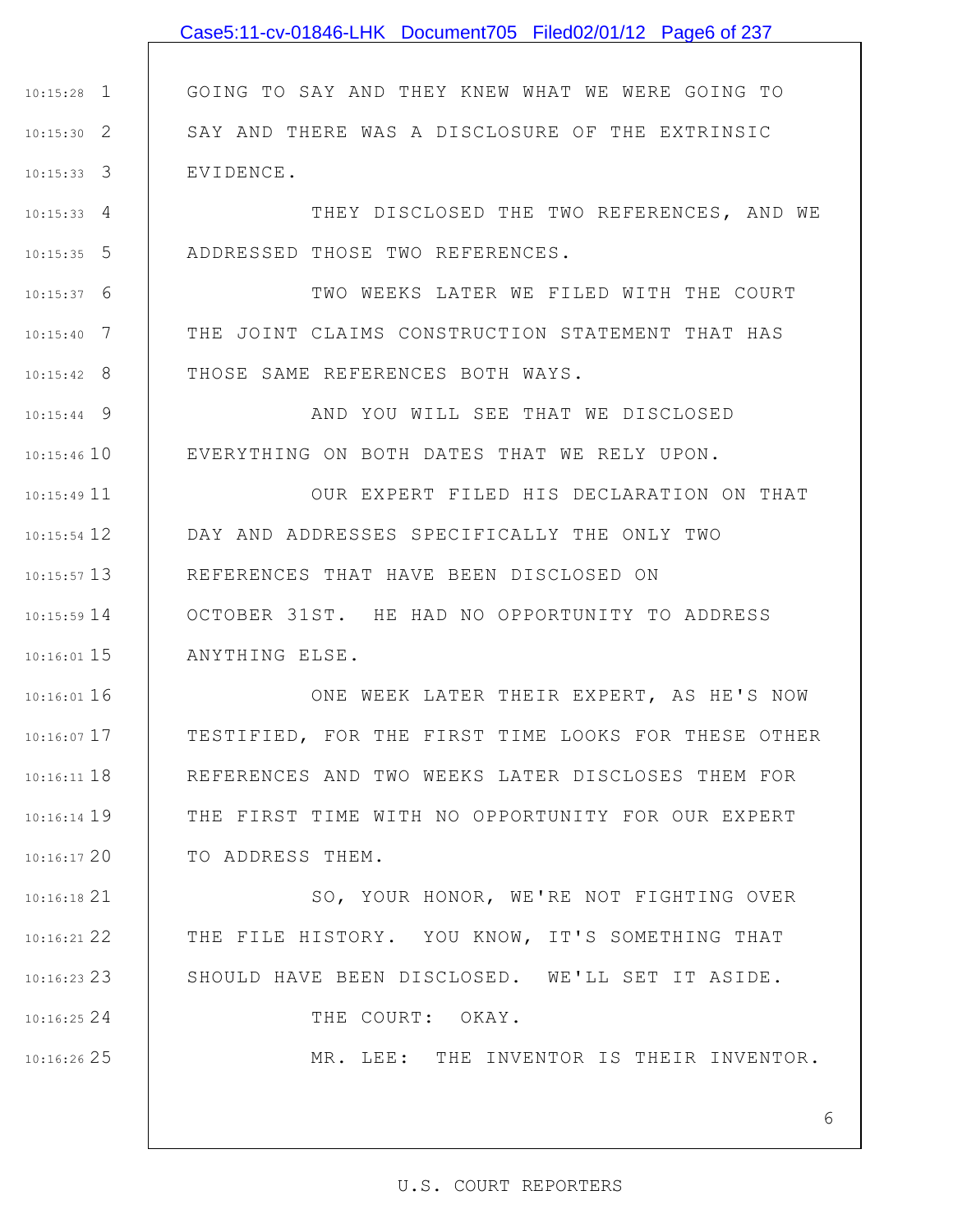## Case5:11-cv-01846-LHK Document705 Filed02/01/12 Page7 of 237

1 10:16:29 2 10:16:31 3 10:16:34 4 10:16:39 5 10:16:41 6 10:16:45 7 10:16:47 8 10:16:50 IF YOUR INVENTOR HAS SOMETHING TO SAY ABOUT WHAT THE MEANING OF THE CLAIM TERMS ARE, AND I THINK WE CAN FIGHT OVER IN THE THEORETICAL SENSE WHETHER AN EXPERT INVENTOR SHOULD HAVE ANYTHING TO SAY, PARTICULARLY IN THIS CASE WHERE THE INVENTOR'S TESTIMONY IS THAT I DID SOMETHING AND IT WAS OPERATING SYSTEM DEPENDENT AND IT'S NOT DISCLOSED IN THE PATENT.

9 10:16:51 10 10:16:56 10:16:57 11 THERE'S A QUESTION OF HOW MUCH WEIGHT IT WOULD GET IN ANY EVENT, BUT IT'S THEIR INVENTOR, YOUR HONOR.

12 10:16:57 13 10:16:59 14 10:17:03 THE COURT: OKAY. BUT WHEN WAS THAT DEPOSITION AND WEREN'T YOU ALL THE ONES DEPOSING THAT INVENTOR?

15 10:17:04 16 10:17:05 10:17:07 17 MR. LEE: THAT DEPOSITION WAS AFTER NOVEMBER 14TH, THEY'RE CORRECT, AND WE WERE THE PARTY DEPOSING IT.

18 10:17:08 19 10:17:10 THE COURT: OKAY. THAT'S NOVEMBER 17TH. OKAY.

MR. LEE: I'M SORRY.

20 10:17:11

21 10:17:12 22 10:17:13 23 10:17:18 24 10:17:21 25 10:17:25 THE COURT: LET ME ASK A QUESTION, THERE WAS AN AGREEMENT BETWEEN THE PARTIES TO DISCLOSE THE EXPERT DECLARATION LATER BUT NOT EXTRINSIC EVIDENCE UPON WHICH THE EXPERTS WOULD RELY; IS THAT CORRECT?

#### U.S. COURT REPORTERS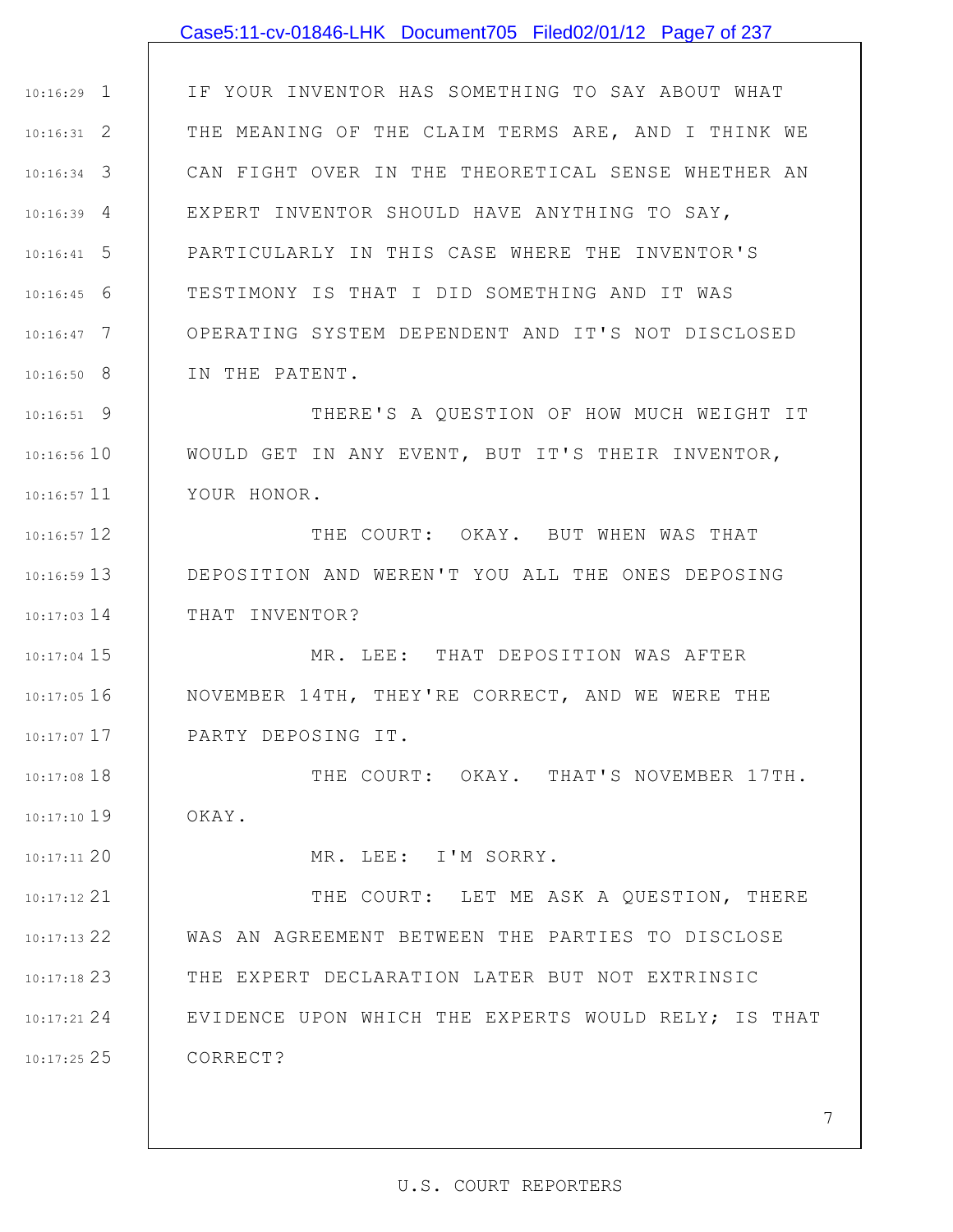1 10:17:25 2 10:17:26 3 10:17:27 4 10:17:29 5 10:17:32 6 10:17:34 7 10:17:35 8 10:17:39 9 10:17:41 10 10:17:43 10:17:45 11 12 10:17:48 13 10:17:51 14 10:17:54 15 10:17:57 16 10:18:00 17 10:18:05 18 10:18:08 19 10:18:10 20 10:18:12 21 10:18:14 22 10:18:17 23 10:18:19 24 10:18:22 25 10:18:26 MR. LEE: I THINK THAT'S THE CORRECT READING, YOUR HONOR. THE COURT: SO WHAT WAS THE AGREEMENT AS TO WHEN EXTRINSIC EVIDENCE WOULD BE EXCHANGED WITH THE JOINT STATEMENT? MR. LEE: THAT WAS OUR UNDERSTANDING, YOUR HONOR. IT REFERENCES EXTRINSIC EVIDENCE. HERE IS -- IF I COULD JUST STEP BACK FOR A SECOND. I THINK, YOUR HONOR, WE DISCLOSED REFERENCES AND EXTRINSIC EVIDENCE AND THEN OUR EXPERT FILED A DECLARATION IN WHICH HE PROVIDED OPINIONS BASED UPON THAT. THEIR EXPERT TWO WEEKS LATER FILED A DECLARATION THAT IS HIS OPINION BUT IT'S BASED UPON 22 NEW REFERENCES NEVER PREVIOUSLY DISCLOSED. THAT, WE SUGGEST, DOESN'T COMPLY WITH THE COURT'S RULE AND GIVEN THE SEQUENCE THROUGH WHICH WE'RE MOVING THROUGH THE MARKMAN PROCESS IS PREJUDICE TO US. AND JUST FOR A SECOND, YOUR HONOR, NOT TO GO BACK TO IT IF YOUR HONOR DOES NOT WANT ME TO, BUT ON THE INVENTOR TESTIMONY, IF YOUR INVENTOR HAS SOMETHING TO SAY ABOUT THE MANNER IN WHICH THE CLAIMS SHOULD BE INTERPRETED, IF HE OR SHE HAS DONE SOMETHING THAT HAS IMPLICATIONS FOR HOW IT SHOULD Case5:11-cv-01846-LHK Document705 Filed02/01/12 Page8 of 237

#### U.S. COURT REPORTERS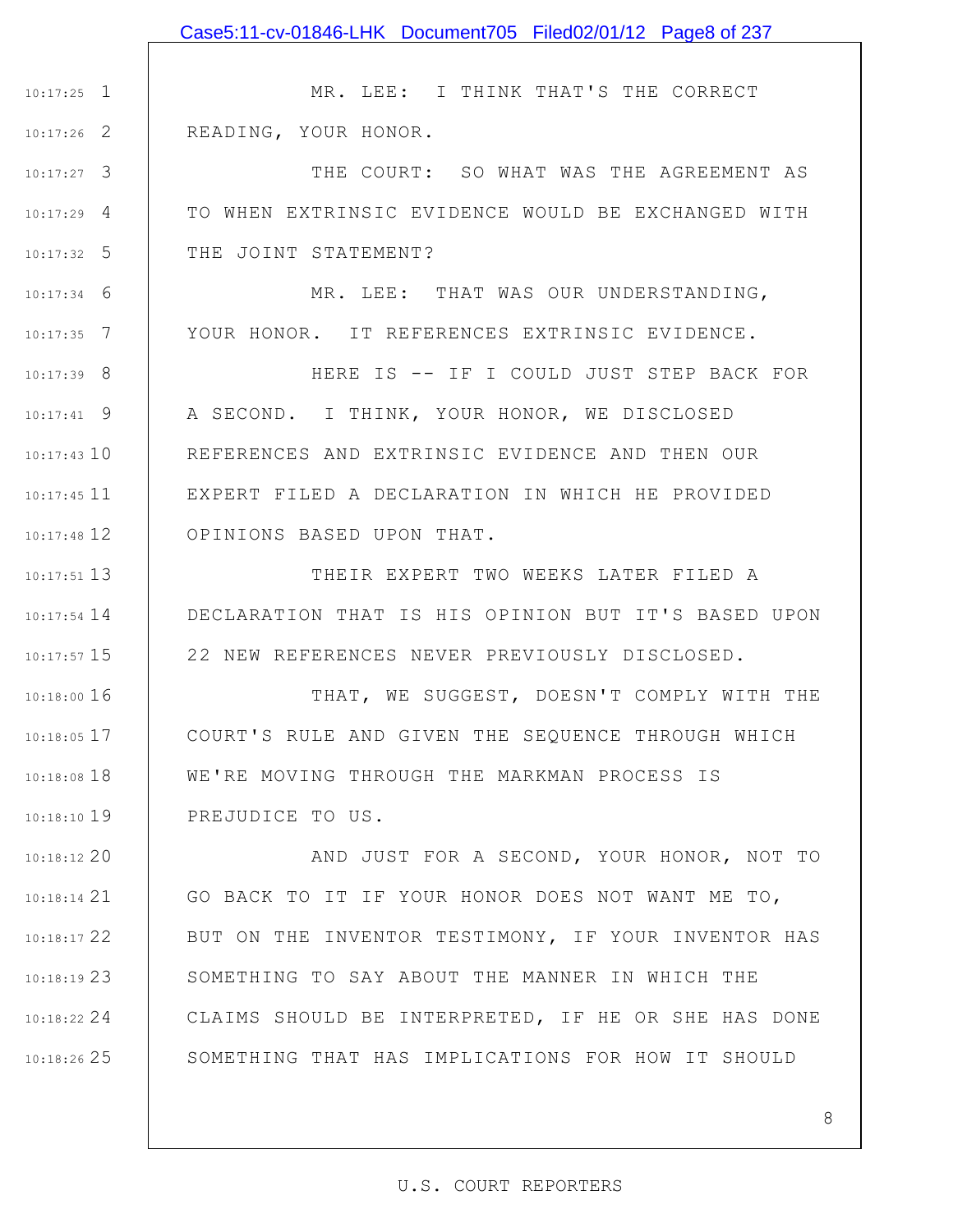|               | Case5:11-cv-01846-LHK Document705 Filed02/01/12 Page9 of 237 |
|---------------|--------------------------------------------------------------|
|               |                                                              |
| $10:18:29$ 1  | BE INTERPRETED, YOU, WE, WHOEVER THE SPONSORING              |
| $10:18:34$ 2  | PARTY IS, OUGHT TO DISCLOSE THAT ON OCTOBER 31ST.            |
| $10:18:37$ 3  | WE WOULD THEN HAVE KNOWN ON OCTOBER 31ST,                    |
| $10:18:40$ 4  | THAT THEIR INVENTOR WAS GOING TO SAY SOMETHING THAT          |
| $10:18:43$ 5  | THEY WOULD CLAIM SHOULD GUIDE THE COURT IN CLAIM             |
| $10:18:46$ 6  | INTERPRETATION.                                              |
| $10:18:47$ 7  | WE HAD NO CLUE. WE HAD NO CLUE UNTIL                         |
| $10:18:51$ 8  | NOVEMBER 17TH, THAT HE WAS GOING TO SAY IT, AND              |
| $10:18:56$ 9  | THEY WERE GOING TO RELY UPON IT.                             |
| $10:18:58$ 10 | AND THE SAME IS TRUE FOR THESE 22                            |
| $10:19:00$ 11 | REFERENCES, WE HAD NO IDEA UNTIL NOVEMBER 28TH THAT          |
| $10:19:03$ 12 | THEY WERE GOING TO SAY OPERATING SYSTEM DEPENDENT,           |
| $10:19:06$ 13 | SOMETHING THAT HAS BEEN AN ISSUE SINCE                       |
| $10:19:09$ 14 | OCTOBER 31ST.                                                |
| $10:19:09$ 15 | WE NOW HAVE 22 REFERENCES THAT WOULD                         |
| 10:19:11 16   | SUGGEST SOME OTHER INTERPRETATION. IF THEY HAD               |
| $10:19:15$ 17 | BEEN DISCLOSED ON OCTOBER 31ST, WE WOULD HAVE HAD            |
| $10:19:18$ 18 | AN OPPORTUNITY TO DO TWO THINGS. WE WOULD HAVE HAD           |
| $10:19:23$ 19 | AN OPPORTUNITY TO COLLECT OTHER EXTRINSIC EVIDENCE           |
| 10:19:2620    | THAT MIGHT PUT THOSE IN CONTEXT OR DEMONSTRATE THAT          |
| 10:19:30 21   | THEY WERE SIMPLY NOT INTERPRETING THEM CORRECTLY.            |
| 10:19:34 22   | WE CERTAINLY COULD HAVE HAD DR. GIVARGIS                     |
| 10:19:3923    | ADDRESS THEM ON NOVEMBER 14TH, WHEN HE FILED HIS             |
| $10:19:41$ 24 | DECLARATION.                                                 |
| 10:19:42 25   | I THINK WHAT SAMSUNG IS SAYING, YOUR                         |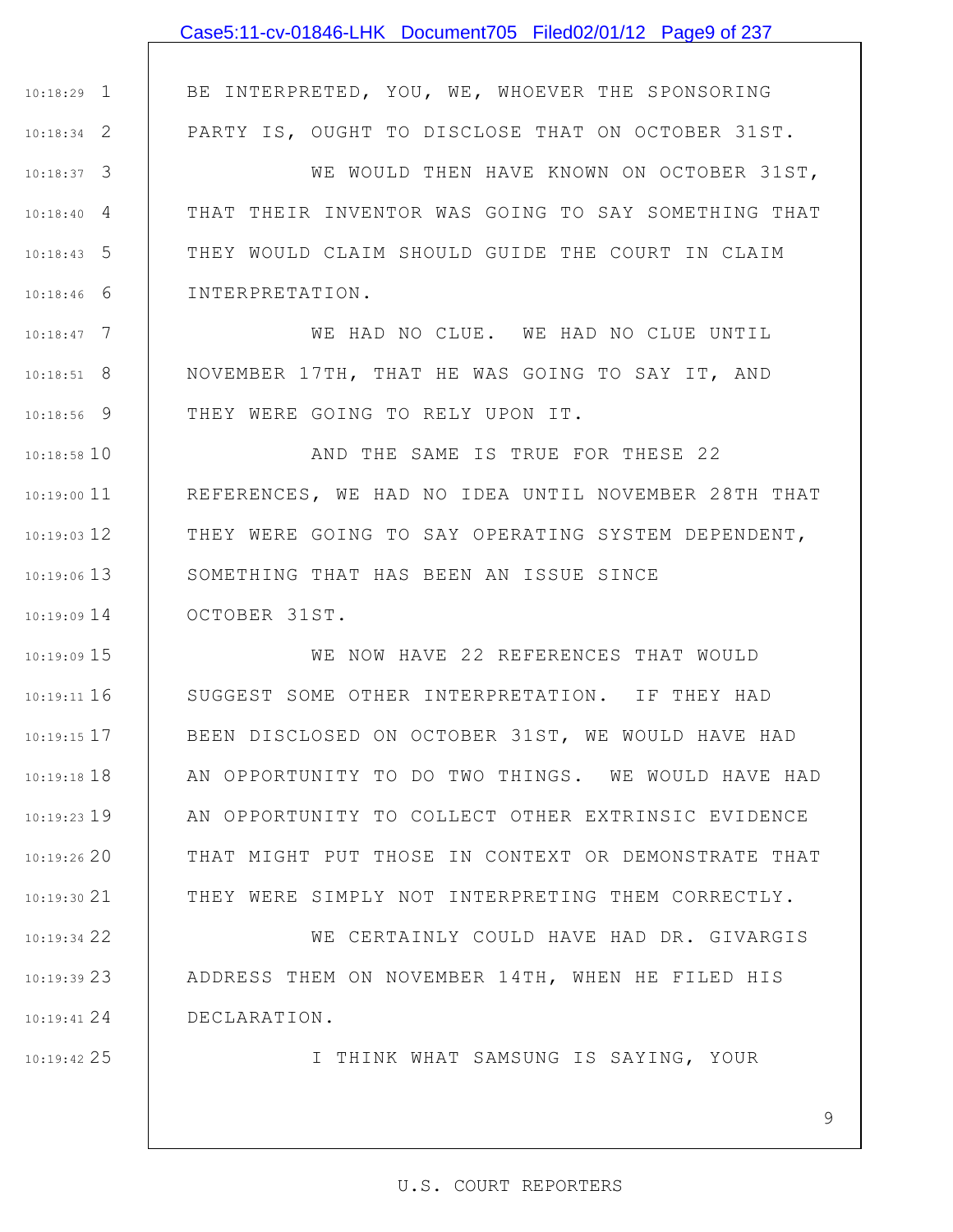# 1 10:19:44 2 10:19:49 HONOR, IS THAT EXPERT TESTIMONY IS EXTRINSIC EVIDENCE. WE AGREED THAT EXPERT TESTIMONY WOULD Case5:11-cv-01846-LHK Document705 Filed02/01/12 Page10 of 237

COME IN ON NOVEMBER 14TH AND THEREAFTER, THEREFORE,

3 10:19:51 4 10:19:54 5 10:19:56 ALL EXTRINSIC EVIDENCE COULD COME IN ON NOVEMBER 14TH OR THEREAFTER.

6 10:19:58 7 10:20:01 8 10:20:05 THAT'S NOT A FAIR READING OF WHAT THE PARTIES DID. AND ACTUALLY, IN SOME SENSE, WHAT SPEAKS LOUDEST IS WHAT THE PARTIES DID.

9 10:20:07 10 10:20:09 11 10:20:12 AND WHAT THE PARTIES DID IS THAT THEY DISCLOSED THE REFERENCES THAT THEY WERE GOING TO RELY UPON.

12 10:20:13 13 10:20:15 14 10:20:18 IN FACT, YOUR HONOR, HERE THE UNDISPUTED RECORD IS THAT THESE 22 REFERENCES, OR MOST OF THEM, THEY DIDN'T EVEN FIND THEM ON NOVEMBER 21ST.

15 10:20:22 16 10:20:25 17 10:20:28 18 10:20:30 19 10:20:34 20 10:20:37 SO THE PREJUDICE HERE, YOUR HONOR, IS THE FACT THAT BOTH FOR THE INVENTOR TESTIMONY -- AND I THINK, YOUR HONOR, THIS IS DIFFERENT. IF IT WERE OUR INVENTOR, IT'S MUCH HARDER FOR ME TO CLAIM PREJUDICE THAT THEY'RE RELYING UPON OUR INVENTOR TO MAKE AN INTERPRETATION.

21 10:20:38 22 10:20:40 23 10:20:45 24 10:20:52 25 10:20:54 BUT FOR THE INVENTOR TESTIMONY, WHICH IS ENTIRELY WITHIN THEIR CONTROL, AND FOR THESE REFERENCES NOT DISCOVERED UNTIL SEVEN DAYS -- THREE WEEKS AFTER THE PRELIMINARY DISCLOSURE, THAT'S THE PREJUDICE AND YOUR HONOR KNOWS BETTER THAN I.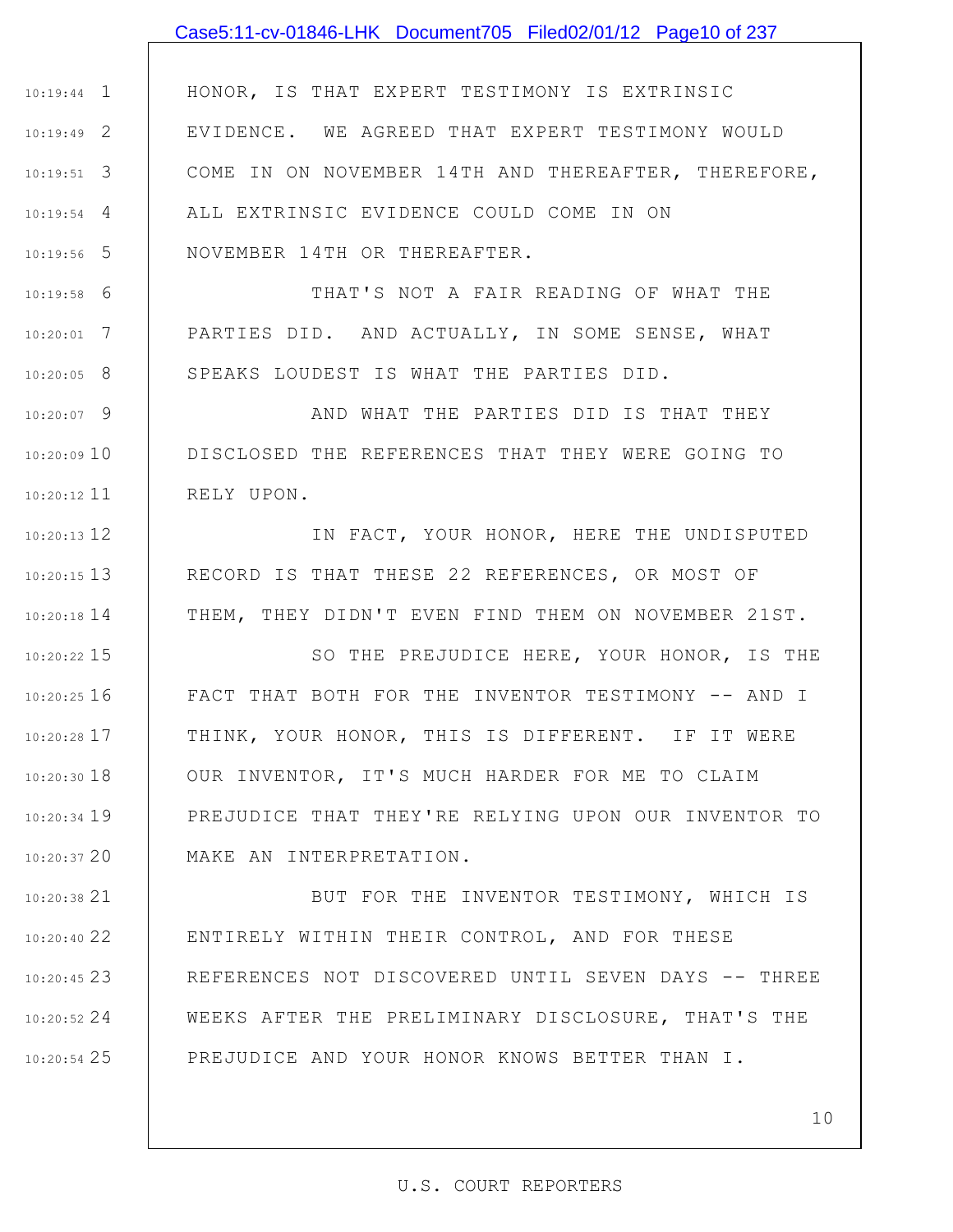### Case5:11-cv-01846-LHK Document705 Filed02/01/12 Page11 of 237

1 10:20:56 2 10:20:59 3 10:21:01 4 10:21:04 I MEAN, THE RULES EXIST FOR A REASON. WE HAVE TO MOVE THROUGH THIS IN AN ORDERLY WAY, AND WE THOUGHT WE MOVED THROUGH IT IN AN ORDERLY WAY. SAMSUNG DID NOT MOVE THROUGH IT IN AN ORDERLY WAY.

5 10:21:06 6 10:21:09 AND TO HAVE LITERALLY THE NUMBER OF REFERENCES GROW BY A MAGNITUDE IS PREJUDICIAL.

7 10:21:15 8 10:21:18 9 10:21:20 10 10:21:23 10:21:25 11 12 10:21:28 13 10:21:31 14 10:21:36 THE COURT: OKAY. WELL, LET ME ASK A COUPLE MORE QUESTIONS. SO WHEN YOU EXCHANGED THE PRELIMINARY CLAIM CONSTRUCTIONS ON OCTOBER 31, I THINK BOTH SIDES KNEW AT THAT POINT WHAT THE ISSUES WERE GOING TO BE EITHER, YOU KNOW, OPERATING SYSTEM INDEPENDENT OR DEPENDENT AND WHETHER IT WAS GOING TO BE WITHIN THE APPLICATION MODULE OR WITHIN A PROGRAM.

15 10:21:37 16 10:21:41 THOSE SEEMED TO BE THE ONLY TWO DISPUTES WITH REGARD TO APPLET; IS THAT RIGHT?

> MR. LEE: AND THIS QUESTION OF THE WORD "SMALL," BUT THAT'S CORRECT.

17 10:21:43

18 10:21:45

19 10:21:46 20 10:21:48 21 10:21:50 22 10:21:51 23 10:21:55 THE COURT: SO WHAT IS THE PREJUDICE IF BOTH SIDES KNEW WHERE YOU WERE GOING ON THAT? WOULDN'T YOU JUST ANTICIPATE THAT THEY WERE GOING TO TRY TO FIND SOME EXTRINSIC EVIDENCE ON THE OPERATING SYSTEM ISSUE?

24 10:21:57 25 10:21:59 MR. LEE: THE ANSWER IS YES, AND YOU WOULD HAVE ANTICIPATED THEY WOULD HAVE FOUND IT AND

11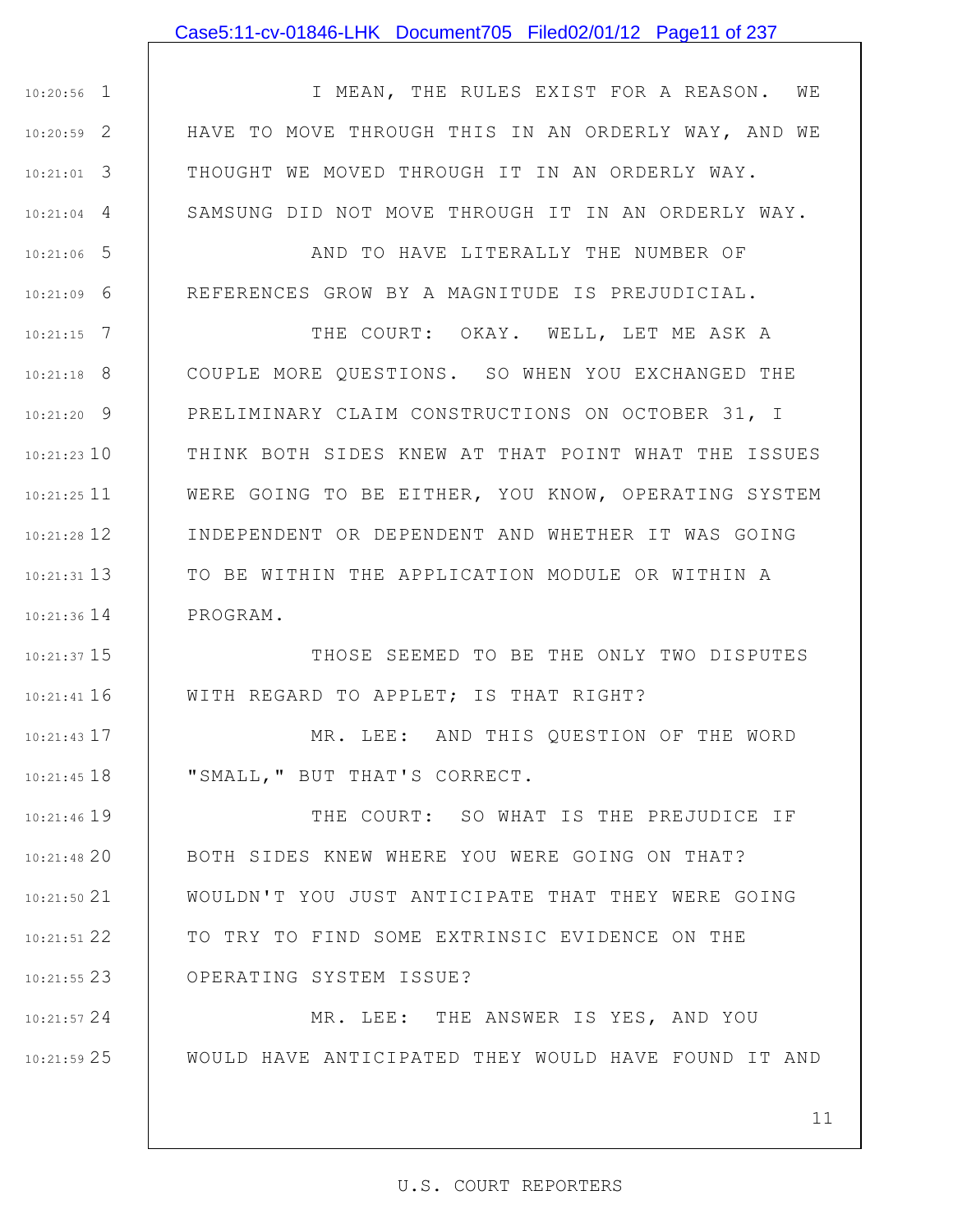|               | Case5:11-cv-01846-LHK Document705 Filed02/01/12 Page12 of 237 |
|---------------|---------------------------------------------------------------|
|               |                                                               |
| $10:22:01$ 1  | YOU WOULD HAVE ANTICIPATED THEY WOULD HAVE                    |
| $10:22:02$ 2  | DISCLOSED IT.                                                 |
| $10:22:03$ 3  | AND THEY DISCLOSED TWO REFERENCES. AND                        |
| $10:22:06$ 4  | DR. GIVARGIS SPECIFICALLY ADDRESSES THOSE TWO                 |
| $10:22:09$ 5  | REFERENCES.                                                   |
| $10:22:09$ 6  | AND I THINK, YOUR HONOR, WHAT IS GOOD FOR                     |
| $10:22:12$ 7  | THE GOOSE NEEDS TO BE GOOD FOR THE GANDER IN THIS             |
| $10:22:15$ 8  | CONTEXT.                                                      |
| $10:22:16$ 9  | IF YOUR HONOR LOOKS AT THIS DISCLOSURE,                       |
| $10:22:18$ 10 | YOU'LL SEE THAT OUR DISCLOSURE IS LENGTHY AND DEALS           |
| $10:22:20$ 11 | WITH SOME OF WHAT WE HAVE BRIEFED YOUR HONOR ON THE           |
| $10:22:24$ 12 | PLAIN MEANING OF AN APPLET IN 2005, AND                       |
| $10:22:29$ 13 | APPLICATIONS AND PROGRAMS AND THAT SORT OF THING.             |
| $10:22:31$ 14 | EVERYTHING THAT WE RELIED UPON WAS                            |
| $10:22:33$ 15 | DISCLOSED ON OCTOBER 31ST AND THEN WE REITERATED IT           |
| $10:22:38$ 16 | ON NOVEMBER 14TH AND THEN DR. GIVARGIS PROVIDED HIS           |
| $10:22:42$ 17 | DECLARATION.                                                  |
| $10:22:43$ 18 | AND I THINK IT GOES SPECIFICALLY TO YOUR                      |
| $10:22:45$ 19 | HONOR'S QUESTION, WHEN WE GOT THEIR DISCLOSURE ON             |
| $10:22:47$ 20 | OCTOBER 31ST AND IT DIDN'T CHANGE ON NOVEMBER 14TH,           |
| $10:22:50$ 21 | I THINK WE FAIRLY UNDERSTOOD THAT TO THE EXTENT               |
| $10:22:53$ 22 | THAT THEY DISPUTE OPERATING SYSTEM DEPENDENCE OR              |
| $10:22:58$ 23 | INDEPENDENCE, IT'S ALL THERE AND THAT'S WHAT WE               |
| $10:23:01$ 24 | HAVE TO DEAL WITH.                                            |
| $10:23:02$ 25 | AND THAT'S THE PREJUDICE. AND I THINK                         |

12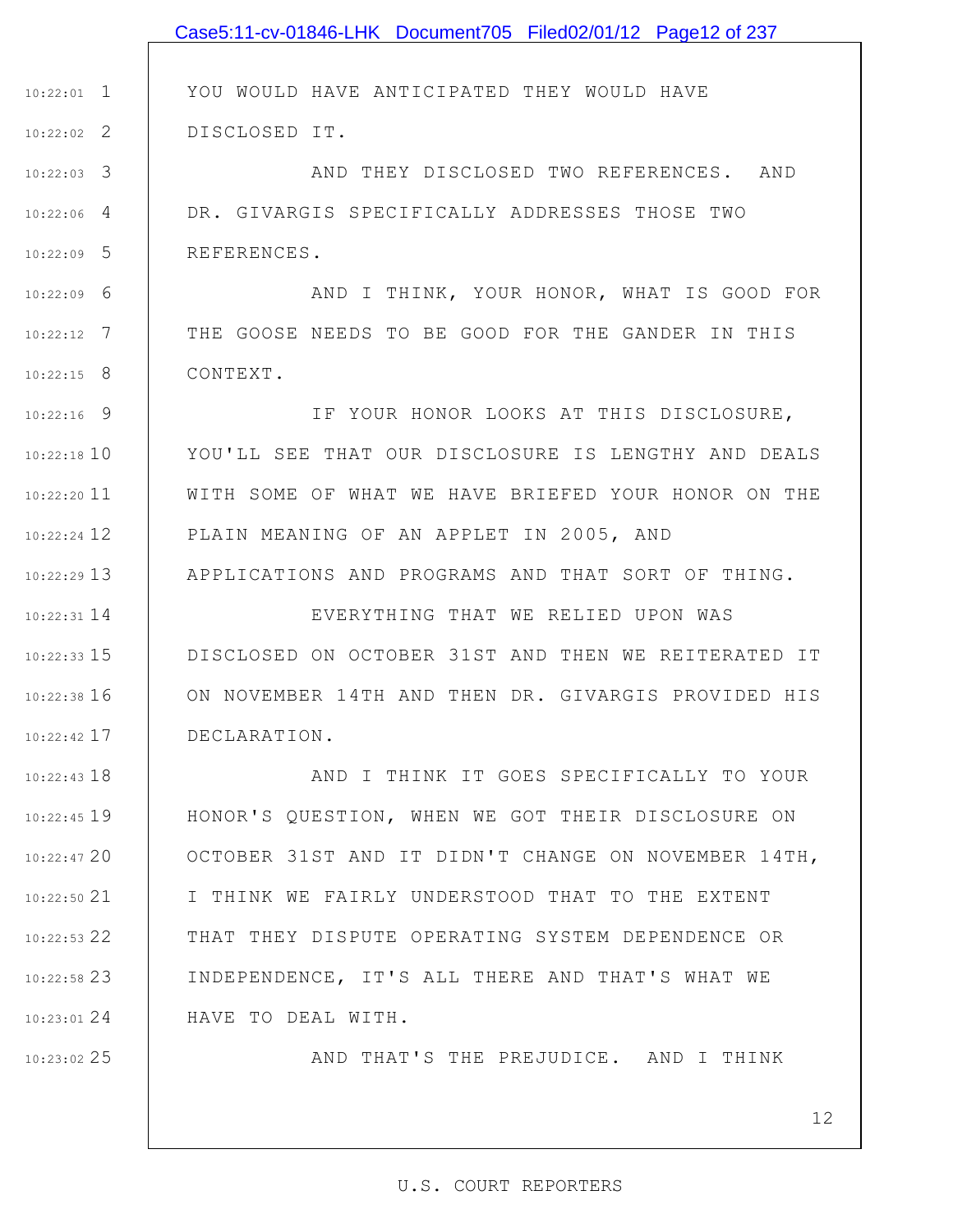### Case5:11-cv-01846-LHK Document705 Filed02/01/12 Page13 of 237

THAT'S WHAT THE FRAMEWORK OF THE RULES EXIST FOR.

1 10:23:03

5 10:23:16

6 10:23:17

7 10:23:19

2 10:23:09 3 10:23:11 4 10:23:13 THE COURT: SO YOUR EXPERT WOULD HAVE NOT HAVE SAID ANYTHING DIFFERENT IN HIS NOVEMBER 14TH DECLARATION, HE JUST WOULD HAVE SAID MORE?

> OR ARE YOU SAYING THAT YOU TOOK A POSITION THAT YOU WOULD WANT TO MODIFY HAD YOU KNOWN ABOUT THESE ADDITIONAL EXTRINSIC EVIDENCE?

8 10:23:22 9 10:23:23 10 10:23:26 11 10:23:28 12 10:23:31 13 10:23:34 14 10:23:36 15 10:23:39 MR. LEE: THE FORMER. I THINK HE WOULD HAVE SAID MORE AND HE WOULD HAVE DEALT WITH THEM -- THERE ARE TWO THINGS. HE WOULD HAVE SAID MORE FOR SURE TO DEAL WITH THEM SPECIFICALLY AND, YOU KNOW, TO BE CANDID WITH THE COURT, HE ADDRESSED THEM WHEN ASKED IN HIS DEPOSITION. I THINK YOUR HONOR KNOWS THAT WE RELIED ON HIS DEPOSITION TO OFFER WHAT SOME OF HIS VIEWS MIGHT HAVE BEEN.

16 10:23:41 17 10:23:42 18 10:23:44 19 10:23:46 20 10:23:49 BUT THE SECOND THING WE WOULD HAVE DONE AND HE CERTAINLY WOULD HAVE DONE IS GONE OUT AND FIND OTHER REFERENCES TO PUT SOME OF THIS IN CONTEXT SO YOUR HONOR COULD UNDERSTAND JUST WHAT MOVIE AND FLASH AND THE MICROSOFT APPLET WERE.

21 10:23:54 22 10:23:59 23 10:24:01 DISCLOSURE IS THAT IT'S NOT THE CLAIM, THE 24 10:24:04 25 10:24:06 AND I THINK, YOUR HONOR, PARTICULARLY FOR EXTRINSIC EVIDENCE, ONE OF THE REASONS FOR THE SPECIFICATION OR THE FILE HISTORY, WHICH ARE AT LEAST A SET SET OF DOCUMENTS.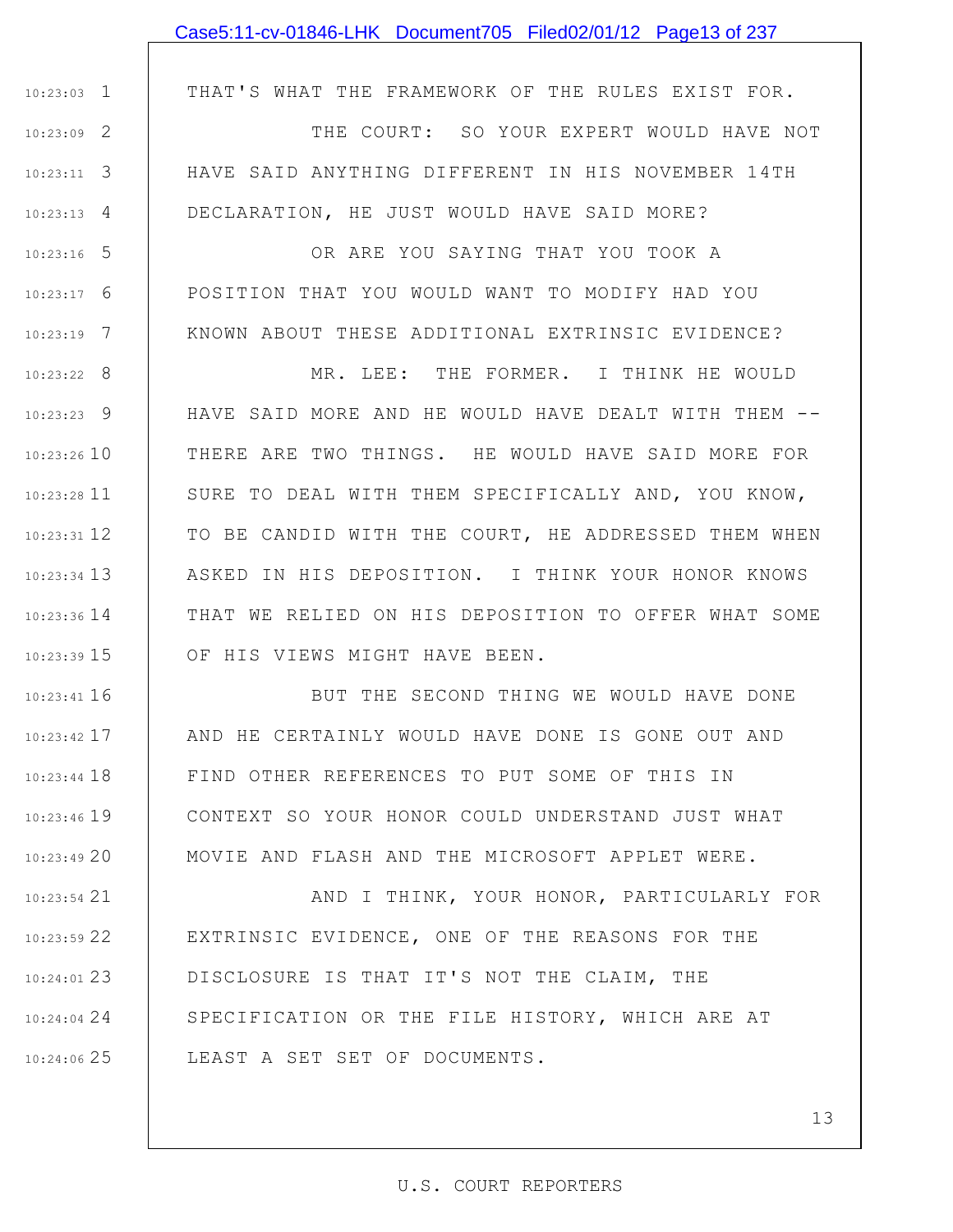#### Case5:11-cv-01846-LHK Document705 Filed02/01/12 Page14 of 237

1 10:24:10 2 10:24:12 3 10:24:14 4 10:24:18 5 10:24:21 WHEN WE MOVE TO EXTRINSIC EVIDENCE, ONE OF THE REASONS I THINK THE RULE EXISTS IS, IS THAT IT'S AN INFINITE UNIVERSE. ALL RIGHT. THERE'S AN AWFUL LOT THAT CAN COME IN ONCE YOU MOVE BEYOND THE PATENT FILE HISTORY AND THE SPECIFICATION.

6 10:24:23 7 10:24:26 8 10:24:29 9 10:24:33 10 10:24:37 10:24:41 11 THIS IS TO CABIN WHAT THE PARTIES ARE DEALING WITH AND WHAT THE COURTS ARE GOING TO DEAL WITH AND IT'S BOTH LOGICAL GIVEN YOUR DEALING WITH EXTRINSIC EVIDENCE, AND IT'S, I THINK, FAIR TO BOTH PARTIES BUT IT'S ONLY FAIR IF BOTH PARTIES LIVE BY THE SAME RULES.

12 10:24:41 13 10:24:43 10:24:46 14 15 10:24:49 16 10:24:51 17 10:24:54 THE COURT: LET ME ASK, BECAUSE ANOTHER ARGUMENT THAT SAMSUNG MAKES IS THAT, WELL, YOU DID HAVE THE DEPOSITION OF YOUR EXPERT AFTER, YOU DID HAVE THE OPPORTUNITY TO FILE YOUR OPPOSITION, AND THOSE GAVE YOU THE OPPORTUNITIES TO ADDRESS THOSE ADDITIONAL DICTIONARY DEFINITIONS.

18 10:24:57 19 10:24:58 20 10:25:00 21 10:25:03 MR. LEE: AND, YOUR HONOR, MY ANTICIPATION IS THAT YOU WOULD WANT US TO ADDRESS THEM ON THE MERITS IN ANY EVENT AND WE ARE PREPARED TO DO THAT.

22 10:25:04 23 10:25:06 AND WHEN WE GET TO APPLET PROBABLY THIS AFTERNOON, WE WILL.

24 10:25:09 25 10:25:11 BUT, YOUR HONOR, THE WAY THAT -- IF THAT'S THE ARGUMENT, IF THAT'S THE ARGUMENT THAT A

14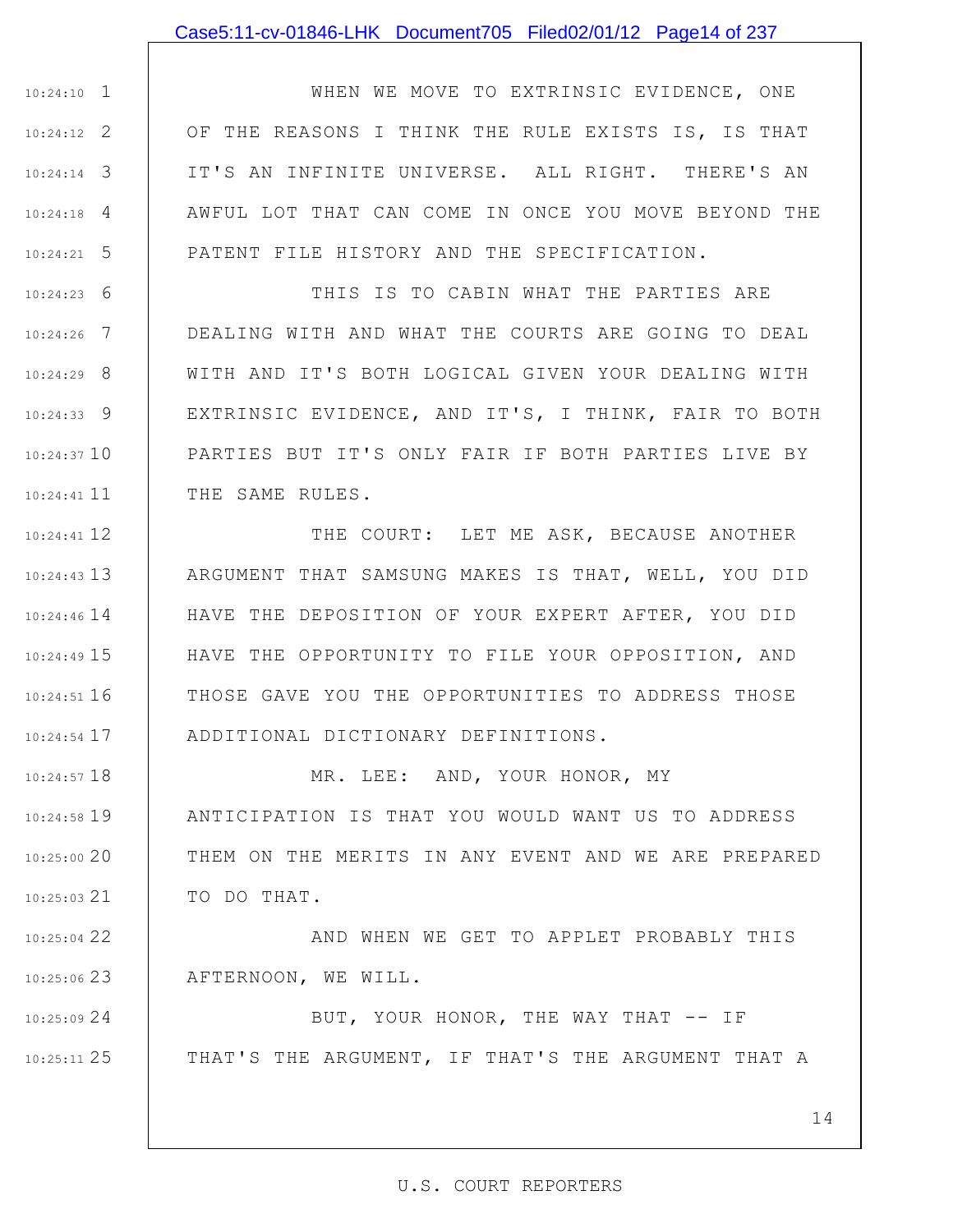## 1 10:25:14 2 10:25:18 3 10:25:25 4 10:25:26 5 10:25:29 6 10:25:34 7 10:25:36 8 10:25:38 9 10:25:40 10 10:25:42 10:25:46 11 12 10:25:46 13 10:25:48 14 10:25:50 PARTY CAN MAKE THAT THERE'S NO PREJUDICE, THEN WE OUGHT TO JUST FORGET ABOUT RULE 4.2 AND RULE 4.2(B). I MEAN, THAT IS GOING TO PUT ANY PARTY IN A SITUATION LIKE THIS IN A PROFILE LIKE THIS, TO SAY, OKAY, YOU KNOW, I KNOW THE DEPOSITIONS ARE COMING AFTER THE DISCLOSURE, AND I KNOW I'M GOING TO FILE MY DECLARATION AND I'M GOING TO DISCLOSE THEIR EXPERT AND I KNOW I CAN ASK THEIR EXPERT ABOUT THOSE REFERENCES AFTER WE PUT THEM IN THE RECORD. AND THE ANSWER WILL BE NO PREJUDICE. AND, YOUR HONOR, I'M NOT HERE TO SAY THAT WE DIDN'T HAVE A CHANCE TO HAVE OUR EXPERT DEPOSED, Case5:11-cv-01846-LHK Document705 Filed02/01/12 Page15 of 237

15 10:25:54 16 10:25:57 17 10:25:59 I'M NOT SAYING THAT HE DIDN'T ADDRESS THEM AND I ASKED THAT HE ADDRESS THEM FULLY AND COMPLETELY IN A WAY AND HONESTLY IN A DISPOSITIVE WAY.

18 10:26:03 19 10:26:05 20 10:26:08 21 10:26:11 22 10:26:14 23 10:26:17 24 10:26:21 25 10:26:23 I'M SAYING WE WOULD HAVE DONE MORE AND WE WOULD HAVE DONE IT DIFFERENTLY IF WE HAD COMPLIED WITH THE RULE. THERE WOULD PROBABLY BE MORE DOCUMENTS BEFORE YOU ON FLASH AND RUBY AND THE MICROSOFT APPLET TO PUT THEM IN FULL CONTEXT SO THAT YOU CAN SEE, IN FACT, WHAT DR. GIVARGIS SAID IN HIS DEPOSITION, WHICH WAS THAT EVERY SINGLE ONE OF THEM HAS AN INTERPRETER EXCEPT FOR MICROSOFT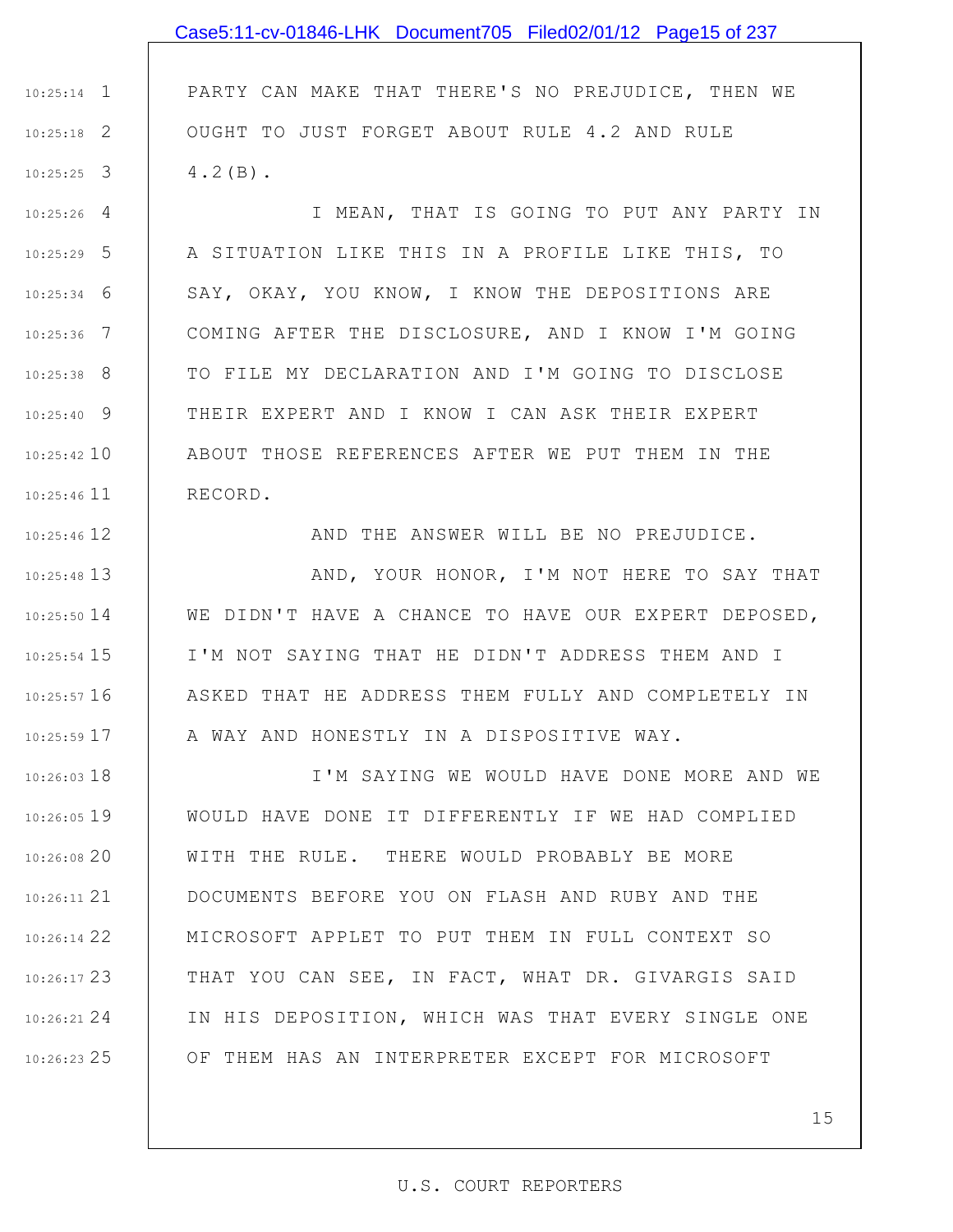## Case5:11-cv-01846-LHK Document705 Filed02/01/12 Page16 of 237

1 10:26:27 2 10:26:30 3 10:26:34 APPLET AND THE MICROSOFT APPLET SITS ON TOP OF AN OPERATING SYSTEM. SO IT'S OPERATING SYSTEM DEPENDENT AND DOESN'T EXIST WITHIN ANOTHER PROGRAM.

4 10:26:36 5 10:26:39 6 10:26:42 7 10:26:47 8 10:26:50 9 10:26:52 10 10:26:57 WE ACTUALLY COULD HAVE BROUGHT TO THE COURT THE DOCUMENTS THAT WOULD DEMONSTRATE THAT OUR INTERPRETATION GIVEN BY DR. GIVARGIS AT HIS DEPOSITION IS AS A MATTER OF DOCUMENTARY PROOF TRUE THAT THEY ARE OPERATING SYSTEM INDEPENDENT IN ONE CASE AND MICROSOFT DOESN'T FIT WITH ANYBODY'S DEFINITION.

11 10:26:58 12 10:26:59 THAT'S WHAT WE WERE DEPRIVED OF THE OPPORTUNITY TO DO.

13 10:27:03 14 10:27:05 15 10:27:08 16 10:27:10 17 10:27:13 18 10:27:16 19 10:27:19 AND IT ALSO DEPRIVES THE COURT OF THE OPPORTUNITY TO SEE THAT. SO NOW WHAT YOU HAVE BEFORE YOU IS THEIR DECLARATION WITH THEIR EXHIBITS ON NOVEMBER 28TH, AND OUR EXPERT BEING ASKED ABOUT IT IN THE DEPOSITION, AND YOU'RE ASKED TO DECIDE HOW DOES THAT EXTRINSIC EVIDENCE AFFECT THE CLAIM INTERPRETATION OF APPLE?

20 10:27:20 21 10:27:22 22 10:27:27 23 10:27:33 24 10:27:35 THE COURT: WELL, LET ME ASK, BECAUSE I'M INCLINED TO GIVE YOU SOME RELIEF. I DON'T WANT TO STRIKE IT. I THINK THIS IS ONE WHERE, FRANKLY, WHAT HAS BEEN PRESENTED BY BOTH SIDES IS NOT CONCLUSIVE.

25 10:27:36

BUT I THINK WHAT HAS BEEN PRESENTED IS

16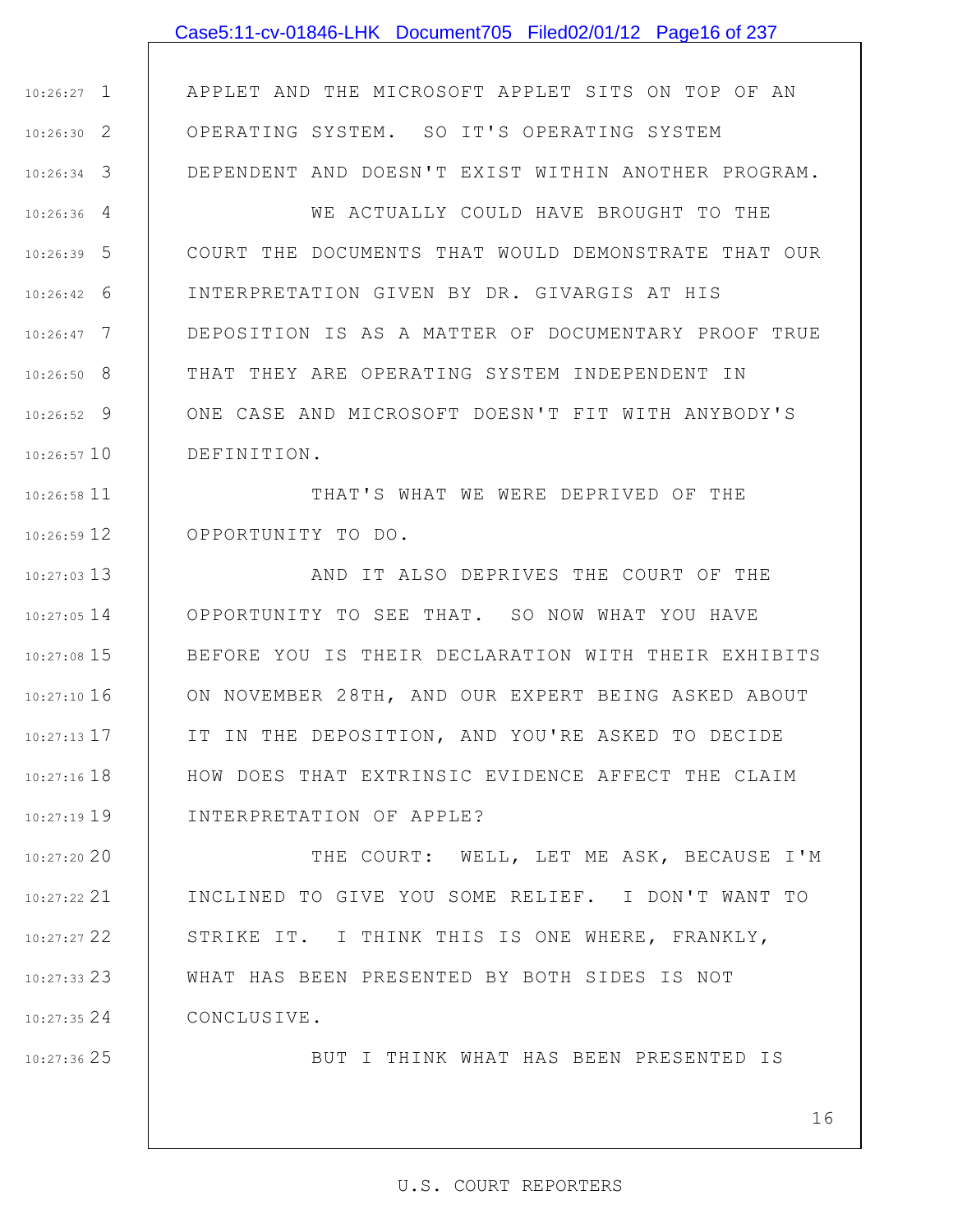## 1 10:27:40 2 10:27:42 3 10:27:47 4 10:27:47 5 10:27:50 6 10:27:55 7 10:27:58 8 10:28:00 9 10:28:02 10 10:28:04 10:28:10 11 12 10:28:13 13 10:28:15 14 10:28:17 15 10:28:18 16 10:28:20 17 10:28:22 18 10:28:23 19 10:28:25 20 10:28:27 21 10:28:29 22 10:28:33 23 10:28:36 24 10:28:38 25 10:28:42 HELPFUL. AND I THINK EXCLUDING IT WOULDN'T ENHANCE THE TRUE SEEKING FUNCTION OF WHAT WE'RE SUPPOSED TO BE ABOUT HERE. SO TELL ME WHAT -- BUT ON THE OTHER HAND, I DON'T WANT TO COMPLETELY REOPEN, RETHINK DEPOSITIONS AND NOW BOTH SIDES ARE GOING TO GO FIND MORE EXTRINSIC EVIDENCE. TELL ME WHAT IS A NARROW RELIEF THAT WOULD NOT -- BECAUSE I WOULD LIKE TO TRY TO ISSUE AN ORDER FAIRLY PROMPTLY, BUT IF WE EXTEND THE BRIEFING, IT'S GOING TO DELAY THAT. SO GO AHEAD. MR. LEE: AND I THINK, YOUR HONOR, OUR INTEREST IS THE SAME AS YOURS WHICH IS TO HAPPEN QUICKLY. MAYBE I CAN MAKE A SUGGESTION. WE'LL ARGUE APPLET PROBABLY LAST TODAY. THE COURT: OKAY. MR. LEE: PERHAPS AT THE END OF THE ARGUMENT BOTH OF US CAN COME BACK TO YOU AND SAY HERE'S OUR SUGGESTION OF WHAT WE DO. IT MAY BE THAT WHATEVER DISPUTES EXIST ON THIS EXTRINSIC EVIDENCE, WHICH IS THE PLAIN AND ORDINARY MEANING TO ONE OF ORDINARY SKILL IN THE ART IN 2005, WILL NOT BE AS IMPORTANT ONCE WE WALK YOU THROUGH THE INTRINSIC EVIDENCE. Case5:11-cv-01846-LHK Document705 Filed02/01/12 Page17 of 237

#### U.S. COURT REPORTERS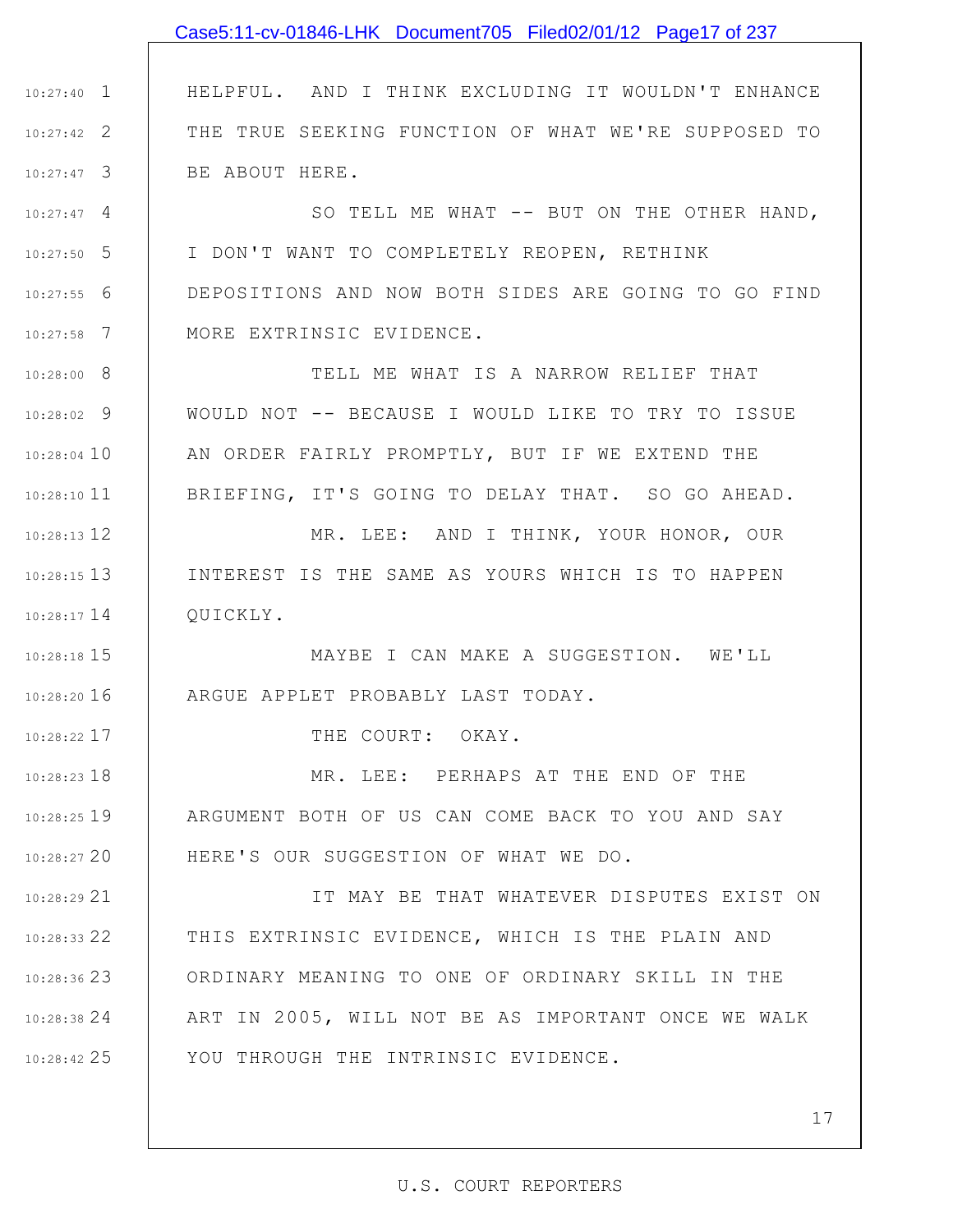#### Case5:11-cv-01846-LHK Document705 Filed02/01/12 Page18 of 237

1 10:28:46 2 10:28:48 3 10:28:52 IT MAY BE THAT IT'S MORE IMPORTANT THAN WE THINK IT IS NOW, AND THEN WE MIGHT ASK FOR SOME OPPORTUNITY TO OFFER SOMETHING IN ADDITION.

4 10:28:54

5 10:28:56

6 10:28:59

7 10:29:01

8 10:29:05

BUT IT MIGHT BE BETTER IF WE ADDRESS IT SPECIFICALLY AT THE CONCLUSION OF THAT ARGUMENT.

THE COURT: WELL, LET ME GIVE A CHANCE TO, MR. VERHOEVEN OR MR. JOHNSON, WHOEVER IS GOING TO ADDRESS THIS ISSUE.

9 10:29:07 10 10:29:10 11 10:29:15 MR. JOHNSON: THANK YOU, YOUR HONOR. THE AGREEMENT BETWEEN THE PARTIES WAS THAT EXTRINSIC EVIDENCE COULD CONTINUE TO BE EXCHANGED.

12 10:29:16 13 10:29:18 14 10:29:20 THE COURT: I DON'T FIND THAT TO BE THE CASE, AND I DON'T THINK THAT YOUR BRIEF EVEN SAYS THAT. I THINK YOUR BRIEF IS KIND OF QUIET.

15 10:29:23 16 10:29:25 17 10:29:27 18 10:29:30 19 10:29:32 20 10:29:35 21 10:29:38 22 10:29:41 IT SAYS THERE WAS AN AGREEMENT THAT EXPERT DECLARATIONS WOULDN'T BE EXCHANGED ON THE 31ST OF OCTOBER, AND IT'S A LITTLE BIT KIND OF VAGUE ABOUT THE EXTRINSIC EVIDENCE WHICH IS WHY I ASKED THAT AT THE TUTORIAL BECAUSE YOU DON'T EXPLICITLY SAY THAT AND YOU DIDN'T EXPLICITLY SAY THAT ON TUESDAY. AND SO I'M HEARING THAT FOR THE FIRST TIME TODAY WHICH MAKES IT A LITTLE SUSPECT.

23 10:29:45 24 10:29:47 25 10:29:51 MR. JOHNSON: IN ALL FAIRNESS, I DIDN'T PARTICIPATE IN THE INITIAL MEET AND CONFERS THAT TOOK PLACE BETWEEN THE PARTIES BUT GOING BACK AND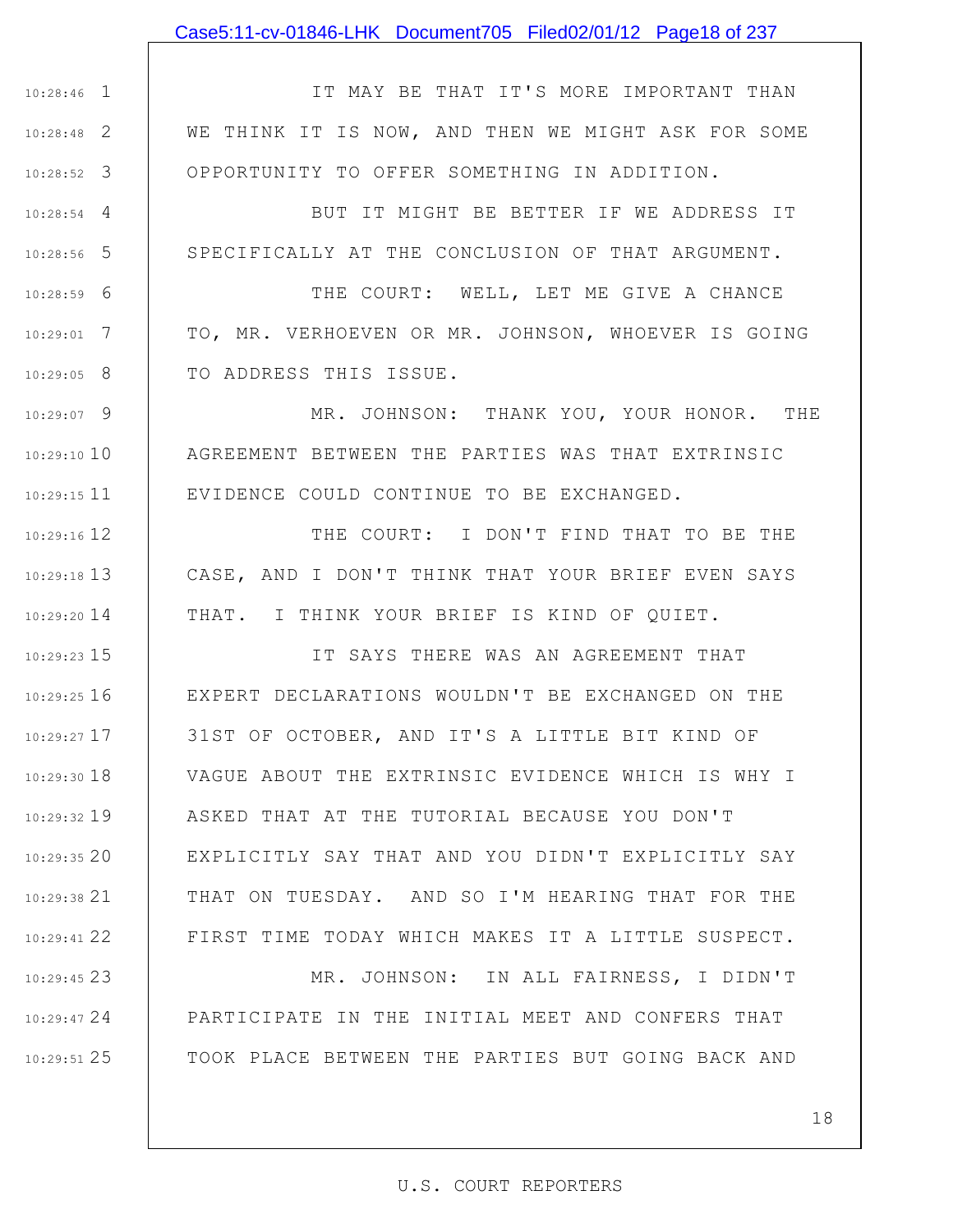## Case5:11-cv-01846-LHK Document705 Filed02/01/12 Page19 of 237

1 10:29:52 2 10:29:55 3 10:30:01 CHECKING WITH OUR TEAM, WHAT HAPPENED WAS IS THAT WE RECEIVED DR. GIVARGIS'S EXPERT REPORT ON 10:51 P.M. ON THE NIGHT OF NOVEMBER 14TH.

4 10:30:04 5 10:30:06 6 10:30:08 7 10:30:10 8 10:30:12 9 10:30:18 AND WHAT HAD HAPPENED BEFORE THAT IS IMPORTANT BECAUSE I HEARD MR. LEE SAY THAT THERE WAS FULL DISCLOSURE WITH RESPECT TO THE PARTY'S POSITIONS AND ALL OF THE EXTRINSIC EVIDENCE WAS CITED IN THE CONTEXT OF 4-2, IN THE 4-2 DISCLOSURES.

10 10:30:18 11 10:30:20 10:30:23 12 | AND WHICH ARE PART OF THE RECORD, APPLE'S 13 10:30:27 14 10:30:30 15 10:30:33 16 10:30:36 AND THAT SIMPLY WASN'T THE CASE. IF YOU LOOK AT THE 4-2 DISCLOSURES, WHICH I HAVE WITH ME CONSTRUCTIONS AND SUPPORT FOR THE CONSTRUCTION INVOLVING SIX OUT OF THE EIGHT TERMS THAT WE'RE DISCUSSING TODAY, THEY IDENTIFY NO CONSTRUCTION AND NO SUPPORT FOR THE CONSTRUCTION.

17 10:30:37 18 10:30:40 19 10:30:42 SO THE PARTIES OPERATED UNDER THE ASSUMPTION THAT THERE WAS GOING TO BE ANOTHER OPPORTUNITY TO SUBMIT ADDITIONAL EVIDENCE.

20 10:30:45 21 10:30:49 22 10:30:52 10:30:56 23 | CONSTRUCTION STATEMENT WAS DUE BY MIDNIGHT, WE 24 10:30:58 25 10:31:02 AND WHEN WE RECEIVED DR. GIVARGIS'S STATEMENT, LIKE I SAID, AT 10 -- ACTUALLY IT WAS 10:17 P.M. ON NOVEMBER 14TH, THE JOINT CLAIM DIDN'T HAVE THE OPPORTUNITY TO GO BACK AND SAY, OKAY, NOW THAT WE HAVE SEEN THAT DR. GIVARGIS HAS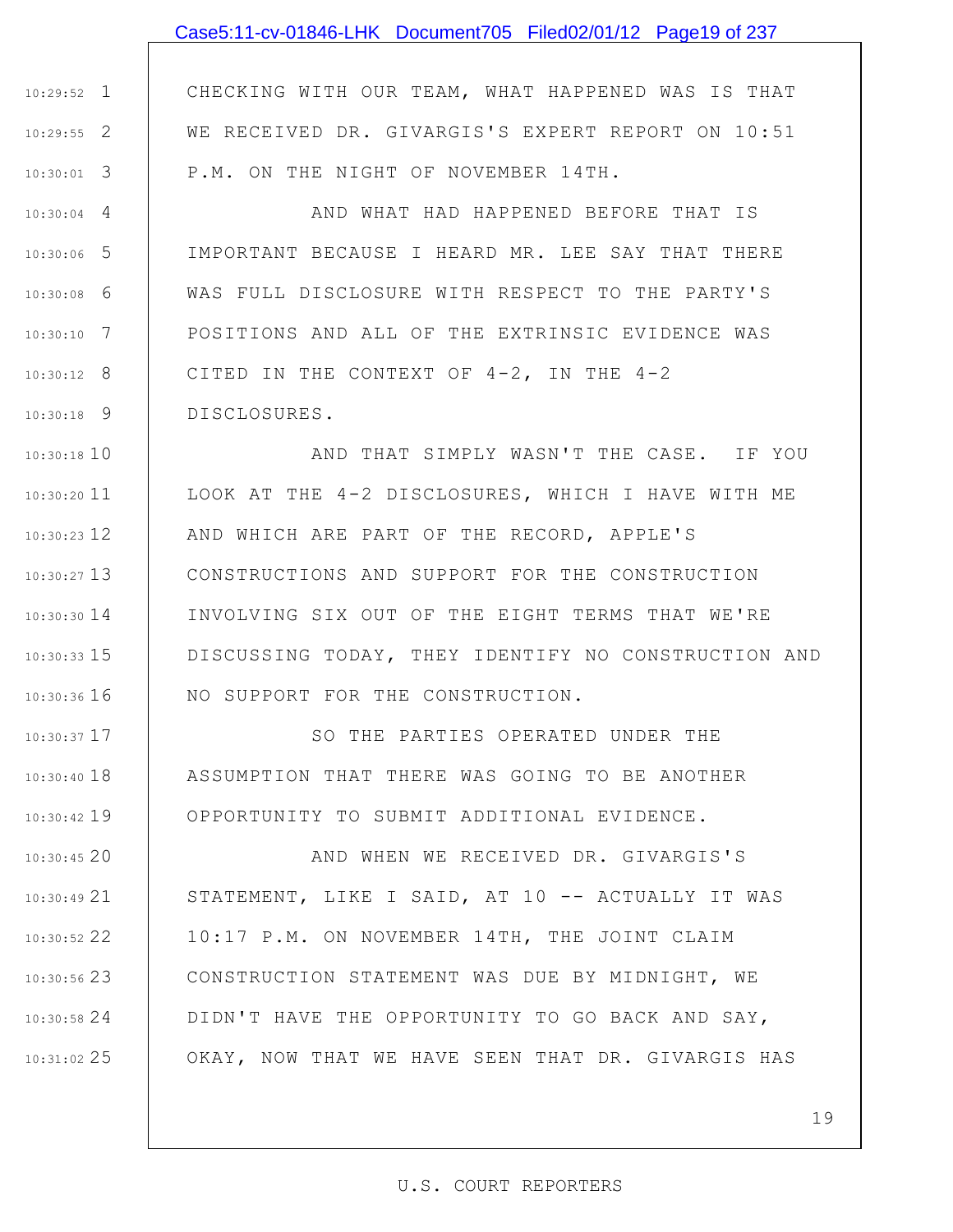#### Case5:11-cv-01846-LHK Document705 Filed02/01/12 Page20 of 237

1 10:31:05 2 10:31:08 3 10:31:10 4 10:31:13 5 10:31:16 6 10:31:19 TAKEN THE POSITION THAT -- BECAUSE HE CITED THAT WE HAD SEEN THAT THERE WERE JAVA REFERENCES THAT WERE DISCLOSED. WE DID NOT KNOW THAT HE WAS GOING TO SAY, OKAY, BECAUSE THERE WERE THESE JAVA REFERENCES THAT THAT MEANS THAT ALL OF THESE APPLETS ARE OPERATING SYSTEM INDEPENDENT.

7 10:31:21 8 10:31:23 9 10:31:25 THE COURT: WHY DIDN'T YOU KNOW THAT? WASN'T IT IN THE CLAIM CONSTRUCTION THAT THEY GAVE YOU ON OCTOBER 31ST?

10 10:31:26 10:31:28 11 12 10:31:31 MR. JOHNSON: THE OCTOBER 31ST CLAIM CONSTRUCTION HAD APPLET AND IT HAD THAT THEY WERE ARGUING OPERATING SYSTEM INDEPENDENT.

13 10:31:32 14 10:31:35 15 10:31:37 16 10:31:39 17 10:31:42 18 10:31:46 THE COURT: SO WHY DIDN'T YOU KNOW THAT? MR. JOHNSON: WE DIDN'T KNOW THAT GIVARGIS WAS GOING TO TAKE THE NEXT STEP OF THEN ARGUING THAT THESE JAVA DISCLOSURES, THESE JAVA REFERENCES SOMEHOW THEN MEANT THAT EVERYTHING MUST BE OS INDEPENDENT.

19 10:31:47 20 10:31:50 21 10:31:52 THAT WAS NEW NEWS THAT WE RECEIVED THAT NIGHT. IT DIDN'T COME UP BEFORE THEN. AND SO IT WAS ONLY AFTER THAT POINT.

22 10:31:54

23 10:31:56

AND THERE HAD BEEN AN AGREEMENT BETWEEN THE PARTIES TO TAKE DEPOSITIONS AFTER THE FACT.

24 10:31:59 25 10:32:03 AND DR. GIVARGIS HAD THE OPPORTUNITY, JUST GOING TO THE PREJUDICE ISSUE, DR. GIVARGIS HAD

20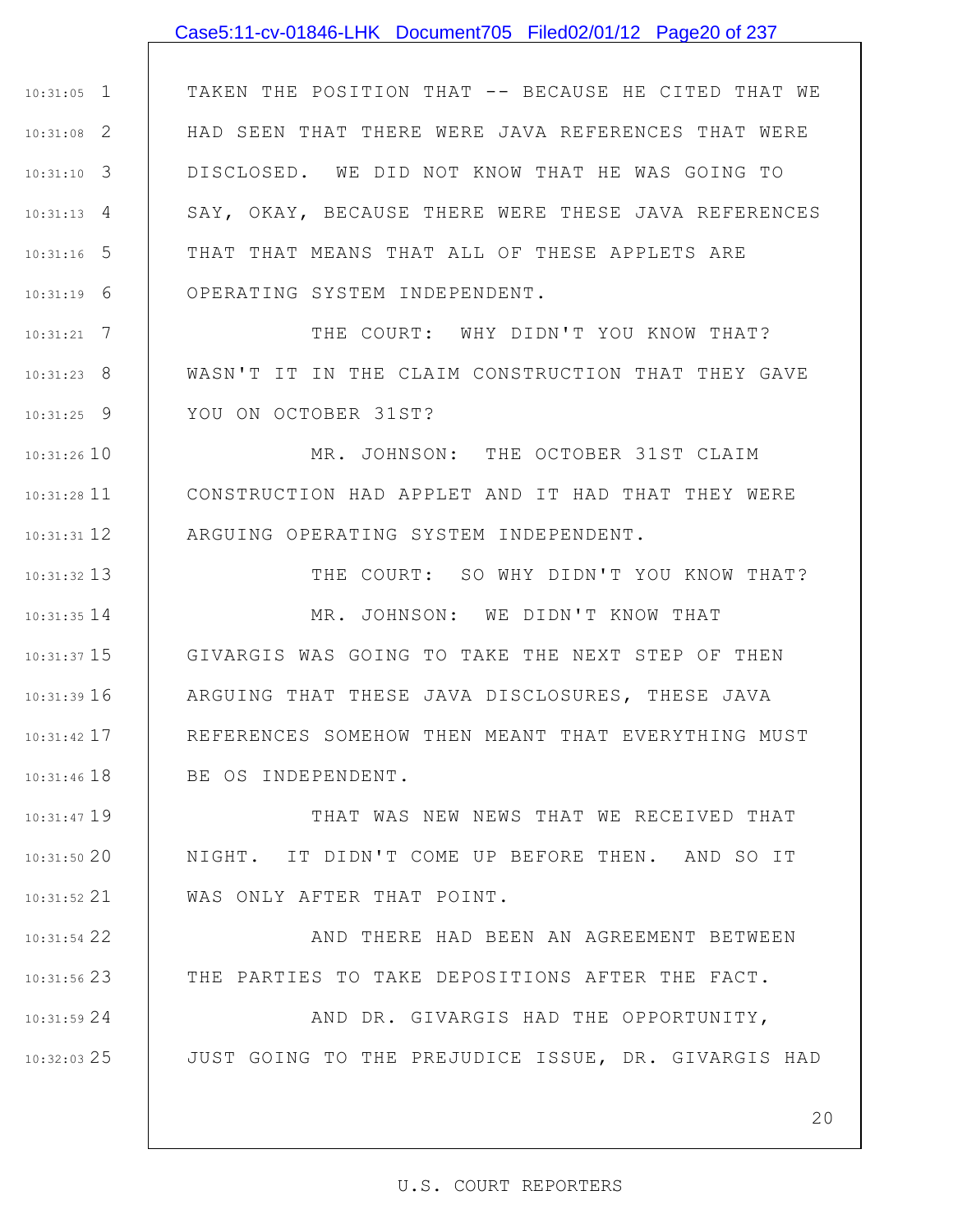### Case5:11-cv-01846-LHK Document705 Filed02/01/12 Page21 of 237

1 10:32:06 2 10:32:08 3 10:32:10 4 10:32:12 5 10:32:17 THE OPPORTUNITY TO REVIEW MR. COLE'S DECLARATION AND, IN FACT, HE WAS ASKED ABOUT THAT DURING HIS DEPOSITION AND HE SAID THAT HE REVIEWED THE DECLARATION ALONG WITH ALL OF THE EXHIBITS AND THAT WERE REFERENCED IN THAT DECLARATION.

6 10:32:18 7 10:32:20 8 10:32:24 AND HE WAS SPECIFICALLY ASKED BY MS. MAROULIS WHETHER ANY OF THOSE EXHIBITS CHANGED HIS OPINIONS IN ANY WAY.

9 10:32:25 10 10:32:28 10:32:30 11 12 10:32:31 AND I'M READING FROM PAGE 26 FROM THE TRANSCRIPT, "YOU KNOW, MY QUESTION WAS WHETHER UPON REVIEWING MR. COLE'S DECLARATION YOUR OPINION CHANGED IN ANY WAY?" AND HIS ANSWER WAS, "NO."

13 10:32:35 14 10:32:39 15 10:32:42 16 10:32:47 17 10:32:50 18 10:32:52 19 10:32:55 20 10:32:59 21 10:33:02 22 10:33:05 SO THE PREJUDICE HERE I THINK, PUTTING ASIDE WHETHER THERE'S AN ARGUMENT OR A DISAGREEMENT ON WHAT WAS EXPECTED WITH RESPECT TO ULTIMATELY EXCHANGING REBUTTAL EXHIBITS, AND WHETHER IT WAS PART OF THE JOINT CLAIMS CONSTRUCTION STATEMENT, YOUR HONOR, I SUBMIT THAT THE PARTIES, EVEN GIVEN APPLE'S OWN DISCLOSURES IN THE OCTOBER 31ST, 4-2 REPORT DIDN'T IDENTIFY -- I MEAN, YOU CAN LOOK AT THIS PAGE AFTER PAGE CONSTRUCTIONS FOR THE TERMS THAT ARE AT ISSUE.

23 10:33:06 24 10:33:08 25 10:33:12 SO THE PARTIES WERE OPERATING UNDER THAT BASIS. AND, FRANKLY, THERE WAS A LOT GOING ON. I MEAN, WE HAD TAKEN ALL OF THESE TERMS AND DISTILLED

21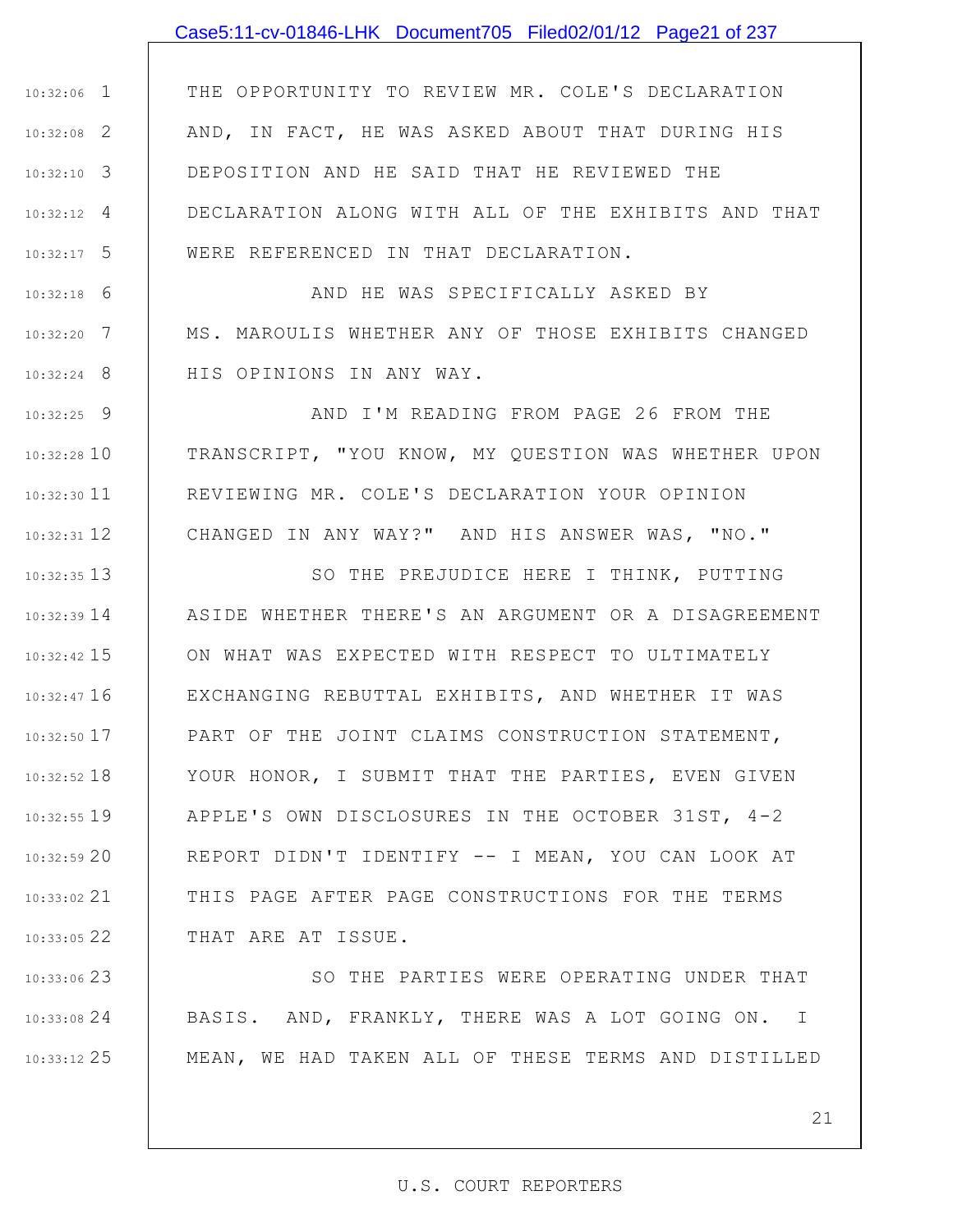|               | Case5:11-cv-01846-LHK Document705 Filed02/01/12 Page22 of 237 |
|---------------|---------------------------------------------------------------|
|               |                                                               |
| $10:33:14$ 1  | THEM DOWN TO THE TEN, EACH SIDE CHOOSING FIVE AND             |
| $10:33:18$ 2  | THEN DISTILLED THEM DOWN FURTHER.                             |
| $10:33:21$ 3  | AND SO THE OPPORTUNITY, APPLE HAD THE                         |
| $10:33:24$ 4  | PLAIN OPPORTUNITY TO AND, IN FACT, REDIRECTED                 |
| $10:33:28$ 5  | MR. GIVARGIS AT HIS OWN DEPOSITION. AND SO THEY               |
| $10:33:30$ 6  | HAD THE OPPORTUNITY TO ASK ADDITIONAL QUESTIONS,              |
| $10:33:32$ 7  | AND THEY HAD THE OPPORTUNITY TO SUPPLEMENT THE                |
| $10:33:34$ 8  | RECORD, AND THEY HAD THE OPPORTUNITY TO BRING IN              |
| $10:33:36$ 9  | ADDITIONAL EXHIBITS.                                          |
| $10:33:38$ 10 | FROM OUR STANDPOINT, YOUR HONOR, THIS IS                      |
| $10:33:40$ 11 | WHAT THE RECORD, FRANKLY, SHOULD BE AT THIS POINT.            |
| $10:33:42$ 12 | AND, YOU KNOW, WITH RESPECT --                                |
| $10:33:44$ 13 | THE COURT: WELL, YOU KNOW, I'M NOT GOING                      |
| $10:33:46$ 14 | TO EXCLUDE THE DEPOSITION TESTIMONY OF THE INVENTOR           |
| $10:33:52$ 15 | OR THE FILE HISTORY OR THE EXTRINSIC EVIDENCE THAT            |
| $10:33:54$ 16 | YOU CITED, BUT I'M OPEN TO SOME OTHER RELIEF AND              |
| $10:33:58$ 17 | I'M FINE WITH SORT OF POSTPONING WHAT THAT MAY OR             |
| $10:34:00$ 18 | MAY NOT BE UNTIL THE END AND MAYBE BOTH SIDES CAN             |
| $10:34:03$ 19 | MEET AND CONFER AT SOME POINT DURING A BREAK ON               |
| 10:34:0520    | THAT ISSUE.                                                   |
| $10:34:05$ 21 | MR. JOHNSON: OKAY. WHY DON'T WE DO                            |
| $10:34:07$ 22 | THAT. THAT'S FINE.                                            |
| 10:34:08 23   | THE COURT: ALL RIGHT. LET'S GO TO THE                         |
| 10:34:1024    | -- THANK YOU FOR STIPULATING TO THE CONSTRUCTION              |
| $10:34:13$ 25 | FOR TIMER.                                                    |
|               |                                                               |
|               | 22                                                            |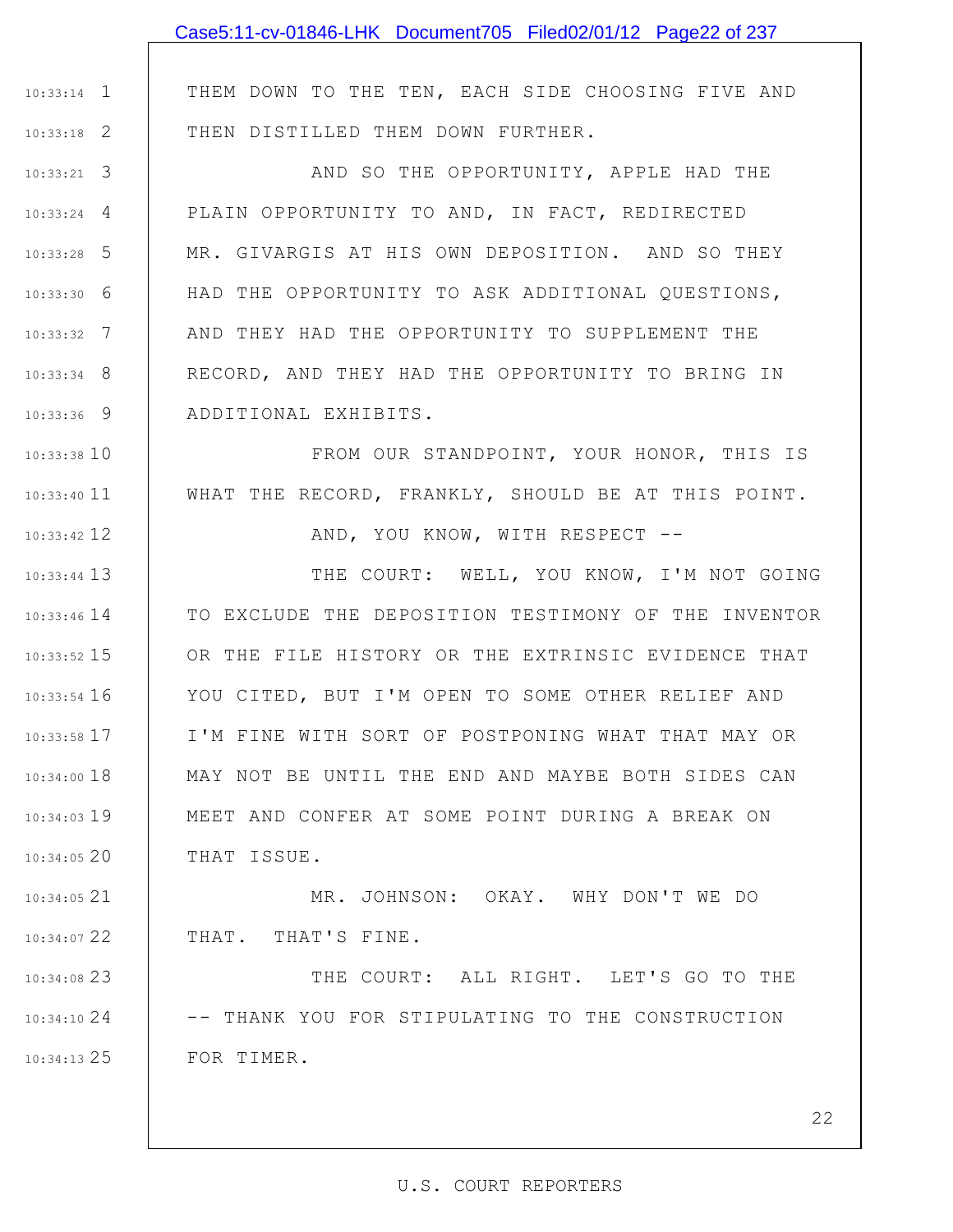### Case5:11-cv-01846-LHK Document705 Filed02/01/12 Page23 of 237

1 10:34:15 2 10:34:18 3 10:34:26 4 10:34:28 5 10:34:32 6 10:34:36 7 10:34:37 8 10:34:39 9 10:34:42 10 10:34:43 10:34:46 11 12 10:34:48 13 10:34:50 14 10:34:51 15 10:34:55 16 10:34:57 17 10:34:58 18 10:35:00 19 10:35:02 20 10:35:05 21 10:35:07 22 10:35:09 23 10:35:12 24 10:35:15 25 10:35:22 AND WHAT YOU AGREED TO IS HOW I WAS GOING TO CONSTRUE THAT CLAIM ANYWAY. SO THANK YOU FOR STIPULATING TO STARTING A TIMER'S CONSTRUCTION. WERE YOU NOT ABLE TO REACH AN AGREEMENT ON GROUP? WHAT ABOUT GROUP AND PIXEL GROUP? NO AGREEMENT ON THAT ONE? MR. JACOBS: THAT'S CORRECT, YOUR HONOR. AND SAMSUNG I BELIEVE IS ARGUING ONE OR MORE AND I THINK A GROUP IS MORE THAN ONE. THE COURT: I THINK A GROUP IS MORE THAN ONE. HOW CAN ONE PERSON BE A GROUP? MR. VERHOEVEN: I'M SORRY, YOUR HONOR. I DIDN'T HEAR THE QUESTION. THE COURT: HOW CAN ONE PERSON BE -- OR ONE THING BE A GROUP? MR. VERHOEVEN: WELL, A GROUP IS LIKE A SET. AND A SET IS ONE OR MORE, YOUR HONOR. WELL, TO BACK UP, YOUR HONOR, I THINK AS YOU KNOW, WE DON'T THINK THIS TERM NEEDS TO BE CONSTRUED. WE DON'T THINK IT MATTERS -- EXCUSE ME, YOUR HONOR -- IT MATTERS FOR ANY NON-INFRINGEMENT OR ANY INVALIDITY REASON. WE MADE A STRONG EFFORT TO REACH A COMPROMISE OVER THE LAST TWO DAYS AND IN ITS BRIEF YOUR HONOR MAY RECALL SAMSUNG NOTED THAT IF THE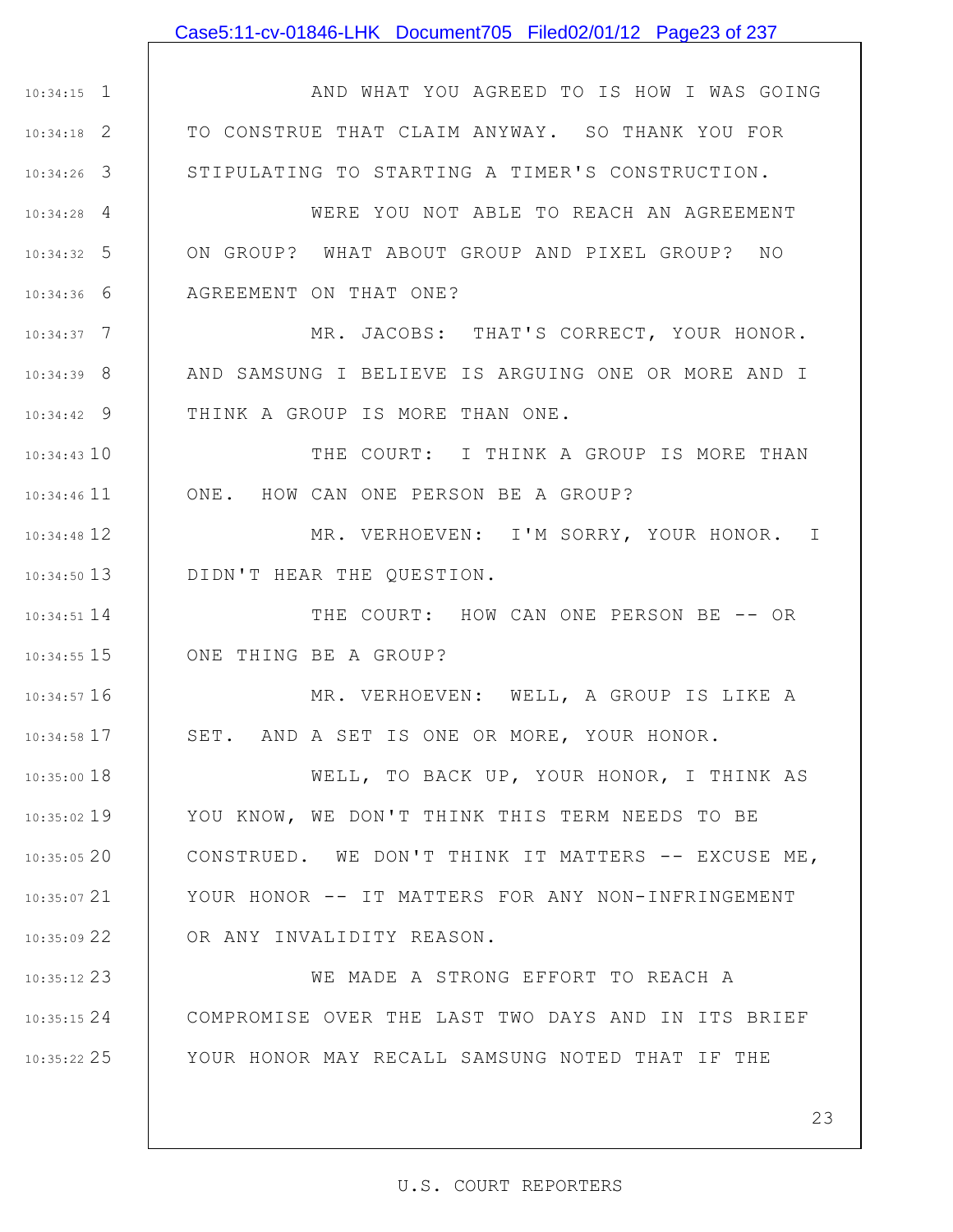1 10:35:26 2 10:35:30 3 10:35:33 4 10:35:35 5 10:35:38 6 10:35:38 7 10:35:40 8 10:35:43 9 10:35:45 10 10:35:46 10:35:49 11 12 10:35:51 13 10:35:52 14 10:35:54 15 10:35:59 16 10:36:02 17 10:36:06 18 10:36:09 19 10:36:11 20 10:36:14 21 10:36:17 22 10:36:19 23 10:36:21 24 10:36:24 25 10:36:28 CONSTRUCTION IS NECESSARY FOR THE TERM "PIXEL," THAT WE BELIEVED THAT IT WAS THE SMALLEST DISCERNABLE PART OF AN IMAGE. ON JANUARY 18TH, WHEN WE WERE NEGOTIATING -- THE COURT: WELL, I DON'T WANT TO --WE'LL TALK ABOUT PIXEL LATER. I DON'T WANT TO TALK ABOUT THAT NOW, UNLESS YOU WANT TO DO THAT TERM FIRST. MR. VERHOEVEN: THAT'S FINE. OKAY. THE COURT: ALL RIGHT. WELL, THERE'S NO AGREEMENT ON GROUP. WHAT ABOUT THE PERSONS OF ORDINARY SKILL IN THE ART? HAVE YOU COME TO ANY MORE AGREEMENTS AS TO WHAT THAT PERSON WOULD HAVE BY WAY OF EDUCATION OR EXPERIENCE FOR THE DIFFERENT PATENTS? MR. JACOBS: NOT SINCE THE SUBMISSION YESTERDAY AFTERNOON. I DO BELIEVE TWO THINGS. ONE, I BELIEVE IF WE WORK ON IT SOME MORE WE'LL GET MUCH CLOSER AND RESOLVE SOME OF THE DISAGREEMENTS. I ALSO BELIEVE THAT I CAN SPEAK FOR BOTH SIDES ON THIS, THAT OUR CLAIM CONSTRUCTION ARGUMENTS WON'T TURN ON OUR VARYING, OUR CURRENT VARYING VIEWS ON THE LEVEL OF A PERSON OF ORDINARY SKILL IN THE ART. Case5:11-cv-01846-LHK Document705 Filed02/01/12 Page24 of 237

#### U.S. COURT REPORTERS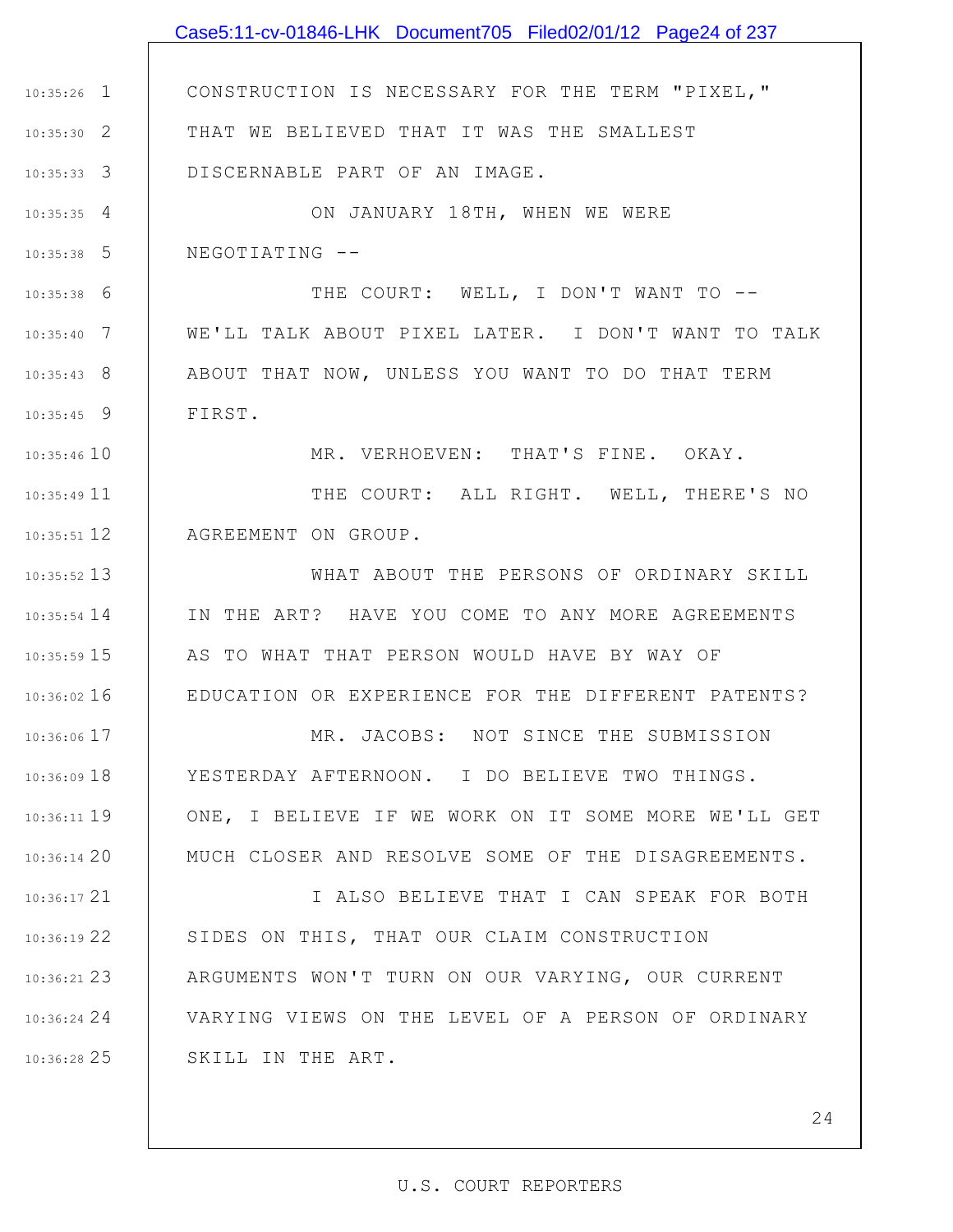### Case5:11-cv-01846-LHK Document705 Filed02/01/12 Page25 of 237

1 10:36:28 2 10:36:29 3 10:36:31 4 10:36:32 5 10:36:35 THE COURT: DO YOU AGREE WITH THAT? MR. JOHNSON: I AGREE WITH THE LAST STATEMENT. I THINK THE PARTIES ARE CLOSE AND IT WOULD BENEFIT THE PARTIES TO BE GIVEN THE OPPORTUNITY TO TALK A LITTLE BIT MORE ABOUT THESE.

6 10:36:37 7 10:36:39 8 10:36:43 9 10:36:49 10 10:36:55 11 10:36:58 THE COURT: OKAY. LET ME ASK YOU, THE ONE WHERE THE LEVEL OF SKILL IN THE ART MAY HAVE SOME EFFECT MIGHT BE ACTUALLY APPLET AND WHAT SOMEONE WOULD UNDERSTAND, YOU KNOW, JAVA VERSUS INDEPENDENT OPERATING SYSTEM OR NOT. DO YOU ALL THINK THAT --

12 10:36:58 13 10:37:00 10:37:02 14 | CONSTRUCTION ON THAT IS THAT IF YOUR HONOR HAS THE 15 10:37:04 16 10:37:08 17 10:37:12 18 10:37:16 MR. JOHNSON: I THINK WE'RE CLOSE ON THAT. THE ISSUE THAT WE HAVE WITH APPLE'S DOCUMENT THAT WE SUBMITTED, OUR ISSUE WITH IT IS THAT APPLE'S CONSTRUCTION -- APPLE'S DEFINITION INCLUDES EXPERIENCE IN THE AREAS OF MULTITASKING SYSTEMS, WHICH IS FINE WITH US.

THE COURT: OKAY.

19 10:37:17

20 10:37:18

21 10:37:21 KNOW WHAT IMBEDDED SYSTEMS MEANS.

22 10:37:23

23 10:37:25

AND THEN THE NEXT PART IS OR PROGRAMMING FOR HANDHELD DEVICES?

MR. JOHNSON: IMBEDDED SYSTEMS, I DON'T

24 10:37:27 25 10:37:29 WE TRIED TO MEET IN THE MIDDLE AND OUR CONSTRUCT, YOU KNOW, OUR DEFINITION INCLUDES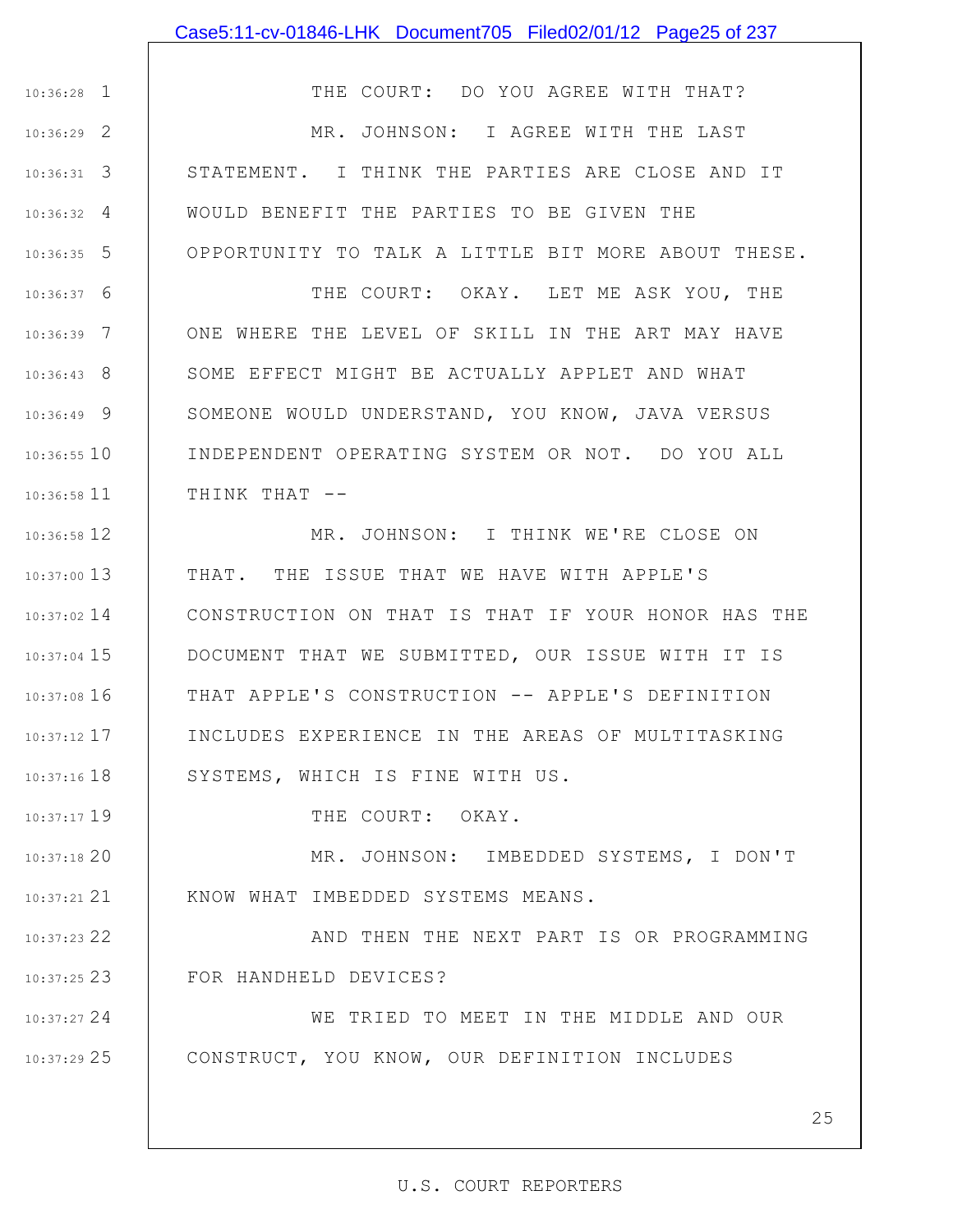### Case5:11-cv-01846-LHK Document705 Filed02/01/12 Page26 of 237

1 10:37:32 2 10:37:35 3 10:37:38 4 10:37:40 EXPERIENCE IN MULTITASKING SYSTEMS AND COMPUTER PROGRAMMING BUT IMBEDDED SYSTEMS, I JUST DON'T UNDERSTAND WHAT THAT MEANS AND I ASKED THEM IF THEY WOULD BE WILLING TO DROP IT AND THE ANSWER WAS NO.

5 10:37:45 6 10:37:47 7 10:37:51 8 10:37:55 9 10:37:57 10 10:37:59 THE COURT: WELL, THE REASON I'M SAD ABOUT '711 IS THAT YOU ALL WERE CLOSER IN YOUR EXPERT DECLARATIONS TO AN AGREEMENT ON WHAT A PERSON OF ORDINARY SKILL IN THE ART WOULD HAVE BY WAY OF EXPERIENCE AND YOU HAVE GONE FURTHER AFTER MEETING AND CONFERRING, WHICH IS UNFORTUNATE.

11 10:38:02 12 10:38:04 MR. JOHNSON: I THINK WE'RE VERY CLOSE. THE ISSUE IS THE IMBEDDED SYSTEMS ISSUE.

13 10:38:16 14 10:38:18 15 10:38:24 16 10:38:26 17 10:38:28 18 10:38:31 THE COURT: OKAY. DID YOU ALL CHANGE BASED ON MR. COLE AND DR. GIVARGIS'S DECLARATIONS? DID YOU ALL CHANGE WHAT YOU BELIEVED WOULD BE A PERSON OF ORDINARY SKILL IN THE ART? BECAUSE I REMEMBER THINKING THAT THEY WERE, THEY WERE VERY, VERY CLOSE BEFORE.

19 10:38:33 20 10:38:36 OKAY. I GUESS DR. GIVARGIS STILL HAD IMBEDDED SYSTEMS --

21 10:38:44 22 10:38:46 23 10:38:48 24 10:38:51 25 10:38:54 MR. JOHNSON: WELL, WE ALSO TRIED TO EXPLAIN THAT IF SOMEONE HAS A MASTER'S DEGREE, THEN YOU DON'T NEED AS MUCH REAL WORLD EXPERIENCE IN THAT SENSE BECAUSE WITH THE MASTER'S DEGREE YOU'RE GOING TO GET AN EXTRA YEAR.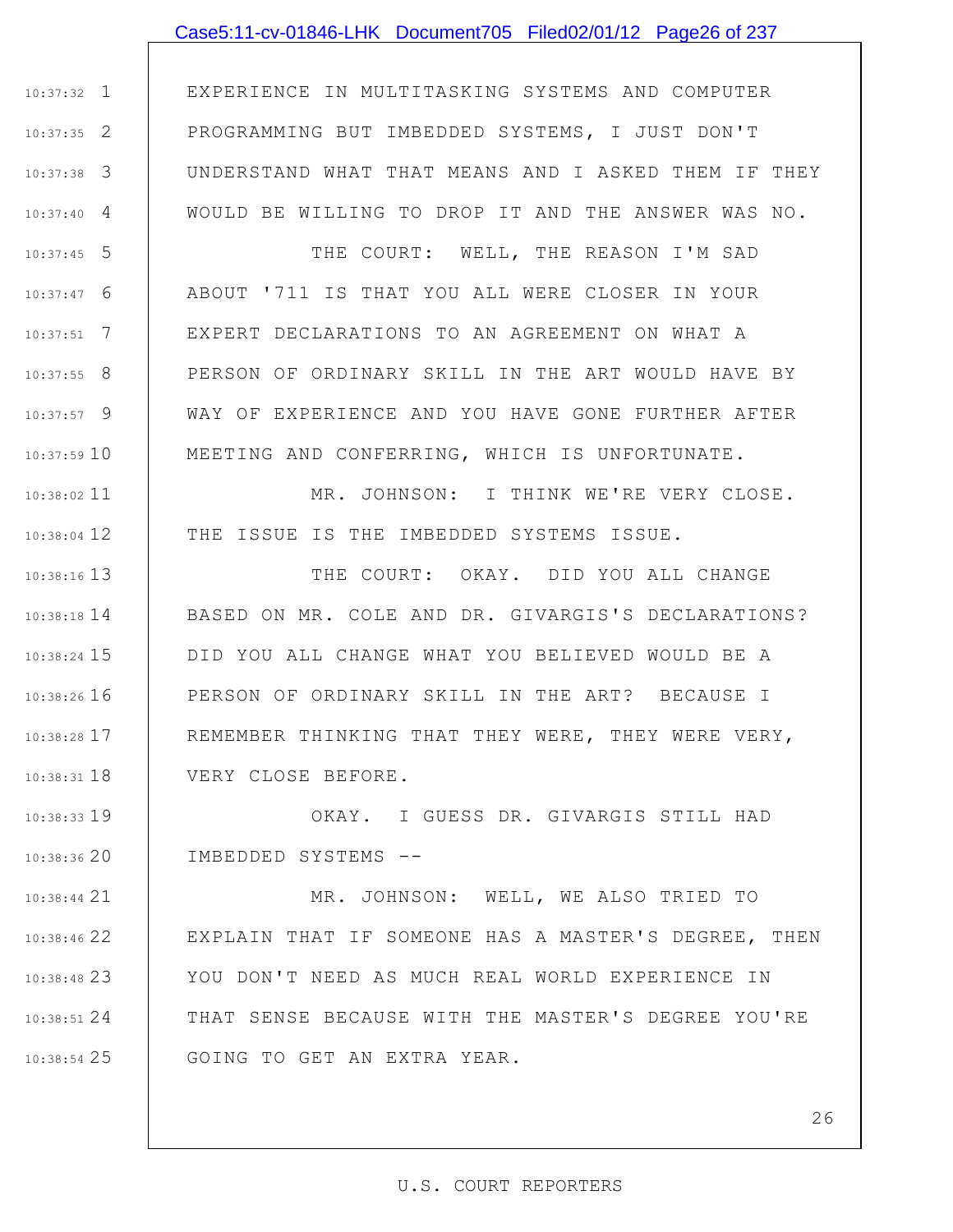|                 | Case5:11-cv-01846-LHK Document705 Filed02/01/12 Page27 of 237 |
|-----------------|---------------------------------------------------------------|
|                 |                                                               |
| $10:38:55$ 1    | THE COURT: AND HE, I THINK, AT LEAST                          |
| $10:38:57$ 2    | DR. GIVARGIS AGREES WITH YOU.                                 |
| $10:38:59$ 3    | HE SAYS IF YOU HAVE A MORE ADVANCED                           |
| $10:39:01$ 4    | DEGREE, THEN YOU CAN HAVE SOMEWHAT LESS RESEARCH OR           |
| $10:39:05$ 5    | WORK EXPERIENCE.                                              |
| $10:39:06$ 6    | MR. JOHNSON: RIGHT.                                           |
| $10:39:06$ 7    | THE COURT: I THINK THAT PART IS THE                           |
| $10:39:08$ 8    | SAME.                                                         |
| $10:39:09$ 9    | MR. JOHNSON: I AGREE WITH YOU, IT'S JUST                      |
| $10:39:10$ $10$ | THE WORDING IS A LITTLE BIT DIFFERENT FOR US AND              |
|                 | 10:39:13 11   THE ISSUE WAS IMBEDDED SYSTEMS.                 |
| $10:39:16$ 12   | THE COURT: SO LET ME ASK, FROM YOUR                           |
| $10:39:18$ 13   | PERSPECTIVE, THAT'S THE ONLY DIFFERENCE THAT IS               |
| $10:39:20$ 14   | SIGNIFICANT?                                                  |
| $10:39:20$ 15   | MR. JOHNSON: YES.                                             |
| $10:39:21$ 16   | THE COURT: OTHER THAN SORT OF --                              |
| $10:39:23$ 17   | MR. JOHNSON: RIGHT.                                           |
| $10:39:24$ 18   | THE COURT: ALL RIGHT. LET ME HEAR FROM                        |
| $10:39:26$ 19   | MR. LEE.                                                      |
| 10:39:2720      | DO YOU AGREE THAT THAT'S THE ONLY                             |
| 10:39:29 21     | DIFFERENCE BETWEEN THE PARTIES USE AS IMBEDDED                |
| 10:39:3422      | SYSTEMS, OR NOT?                                              |
| 10:39:35 23     | MR. LEE: WELL, YOUR HONOR, IF IT IS, AT                       |
| 10:39:37 24     | LEAST THE MOST RECENT VERSION THAT I HAVE OF                  |
| $10:39:40$ 25   | SAMSUNG'S PROPOSAL HAS NOTHING IN IT ABOUT                    |
|                 |                                                               |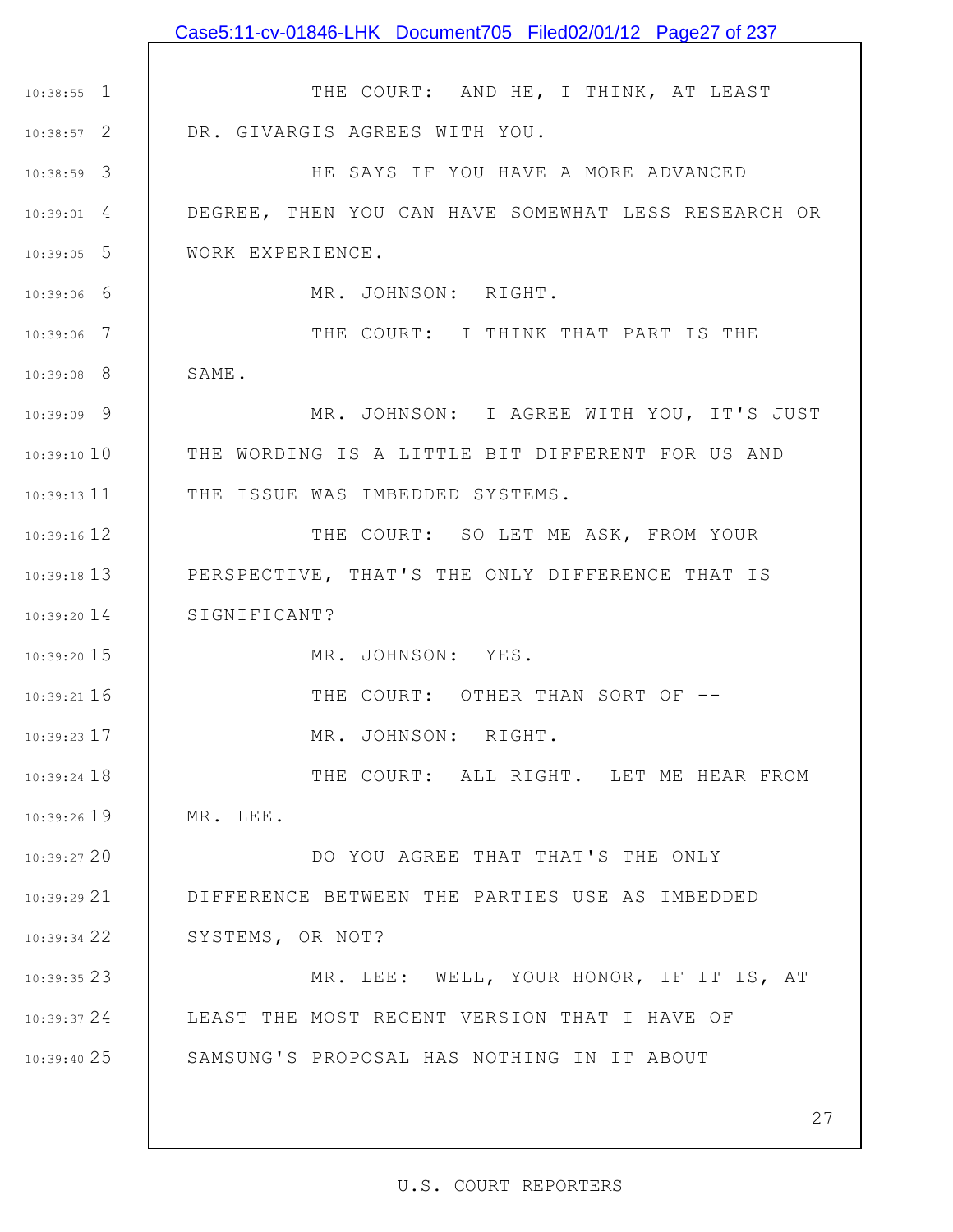3 10:39:48 4 10:39:53 5 10:39:56 6 10:39:58 7 10:40:00 8 10:40:03 ISSUE -- BUT WE HAVE THREE THINGS THAT WE'VE SAID, YOUR HONOR, THAT REQUIRES PARTICULARLY FOR SOMEONE WITH A BACHELOR'S DEGREE AND MORE SPECIFIC EXPERIENCE, AND IT'S MULTITASKING IMBEDDED SYSTEMS AND PROGRAMMING FOR HANDHELD DEVICES.

1 10:39:43

2 10:39:48

9 10:40:06 10 10:40:09 11 10:40:12 12 10:40:15 AND THE REASON THAT WE HAVE TRIED TO IDENTIFY THOSE THREE IS, PARTICULARLY THE PERSON WITH THE BACHELOR'S DEGREE WHO HAS A LESS ADVANCED DEGREE, IS THE EXPERIENCE BECOMES MORE IMPORTANT.

13 10:40:17 14 10:40:20 15 10:40:24 16 10:40:29 17 10:40:31 AND AS YOUR HONOR KNOWS THE '711 THAT CONCERNS THE HANDHELD DEVICE, IT CONCERNS MULTITASKING AND IT CONCERNS DIFFERENT TYPES OF IMBEDDED SYSTEMS FOR ACCOMPLISHING THE MULTITASKING.

18 10:40:33 19 10:40:35 20 10:40:39 AND THE KEY HERE WILL BECOME JUST WHAT IS AN APPLICATION MODULE AND WHAT IS APPLICATION SOFTWARE?

21 10:40:39 22 10:40:42 23 10:40:46 24 10:40:49 25 10:40:55 SO IN ORDER TO READ THE SPECIFICATION AND ITS REFERENCES TO THOSE TERMS, TO READ THE KOKUBO REFERENCE, YOU NEED TO HAVE SOMEONE WHO HAS A BACHELOR'S DEGREE AND SOME EXPERIENCE IN THOSE AREAS, AND THAT'S WHY WE HAVE IDENTIFIED THOSE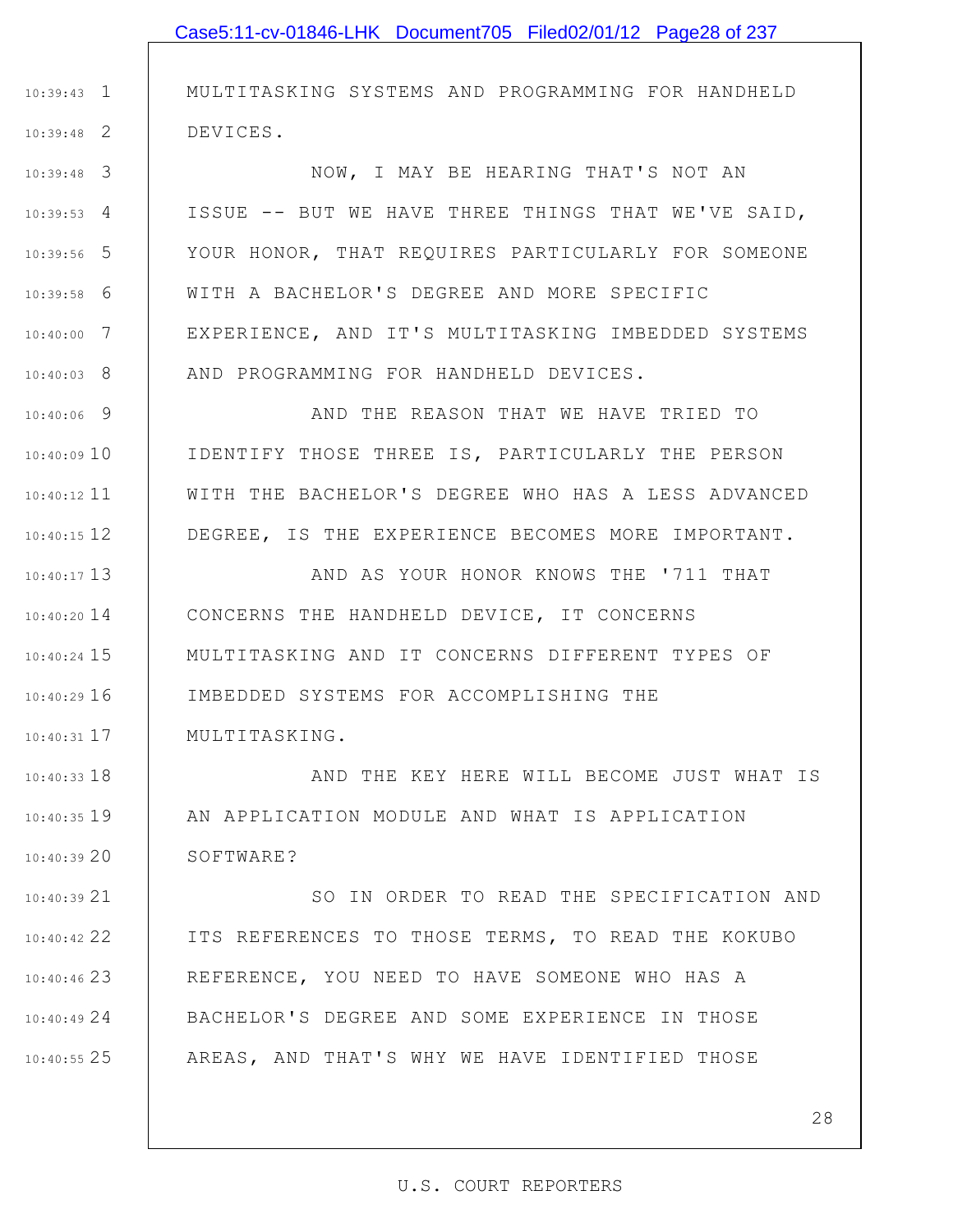|                 | Case5:11-cv-01846-LHK Document705 Filed02/01/12 Page29 of 237 |
|-----------------|---------------------------------------------------------------|
|                 |                                                               |
| $10:40:57$ 1    | THREE.                                                        |
| $10:41:03$ 2    | THE COURT: BOIL THAT DOWN FOR ME. SO                          |
| $10:41:04$ 3    | YOU THINK THE DIFFERENCES ARE IMBEDDED SYSTEMS AND            |
| $10:41:07$ 4    | THE PROGRAMMING EXPERIENCE HAS TO BE SPECIFIC TO              |
| $10:41:08$ 5    | HANDHELD DEVICES.                                             |
| $10:41:10$ 6    | MR. LEE: I WOULD SAY YES, YOUR HONOR,                         |
| $10:41:12$ 7    | AND I WOULD ADD MULTITASKING SYSTEMS.                         |
| $10:41:15$ 8    | THE COURT: OKAY. BUT SAMSUNG HAS THAT                         |
| $10:41:17$ 9    | IN THEIR DEFINITION AS WELL, SEVERAL YEARS OF                 |
| $10:41:22$ 10   | EXPERIENCE IN MULTITASKING SYSTEMS AND COMPUTER               |
| $10:41:26$ $11$ | PROGRAMMING IS WHAT THEY HAVE.                                |
| $10:41:27$ 12   | MR. LEE: AND THERE HAVE BEEN A COUPLE OF                      |
| $10:41:29$ 13   | DIFFERENT DEFINITIONS THAT HAVE FLOWN AROUND, AND             |
| $10:41:32$ 14   | I'M LOOKING AT THE DEFINITION THAT CAME IN COLE'S             |
| $10:41:35$ 15   | DECLARATION, WHICH IS BROADER THAN THAT.                      |
| $10:41:37$ 16   | MR. JOHNSON: THIS IS -- WE DID THIS AS                        |
| $10:41:39$ $17$ | PART OF THE MEET AND CONFER WITH YOUR TEAM.                   |
| $10:41:41$ 18   | THE COURT: YEAH. MR. COLE'S JUST SAYS                         |
| $10:41:44$ $19$ | RELATIVE EXPERIENCE AND IT DOESN'T DEFINE THE                 |
| $10:41:46$ 20   | SPECIFIC AREA.                                                |
| $10:41:47$ 21   | MR. LEE: RIGHT.                                               |
| 10:41:48 22     | THE COURT: BUT I THINK YOU'RE IN                              |
| $10:41:49$ 23   | AGREEMENT ON MULTITASKING SYSTEMS NOW.                        |
| $10:41:53$ 24   | MR. LEE: RIGHT.                                               |
| $10:41:54$ 25   | THE COURT: OKAY.                                              |
|                 |                                                               |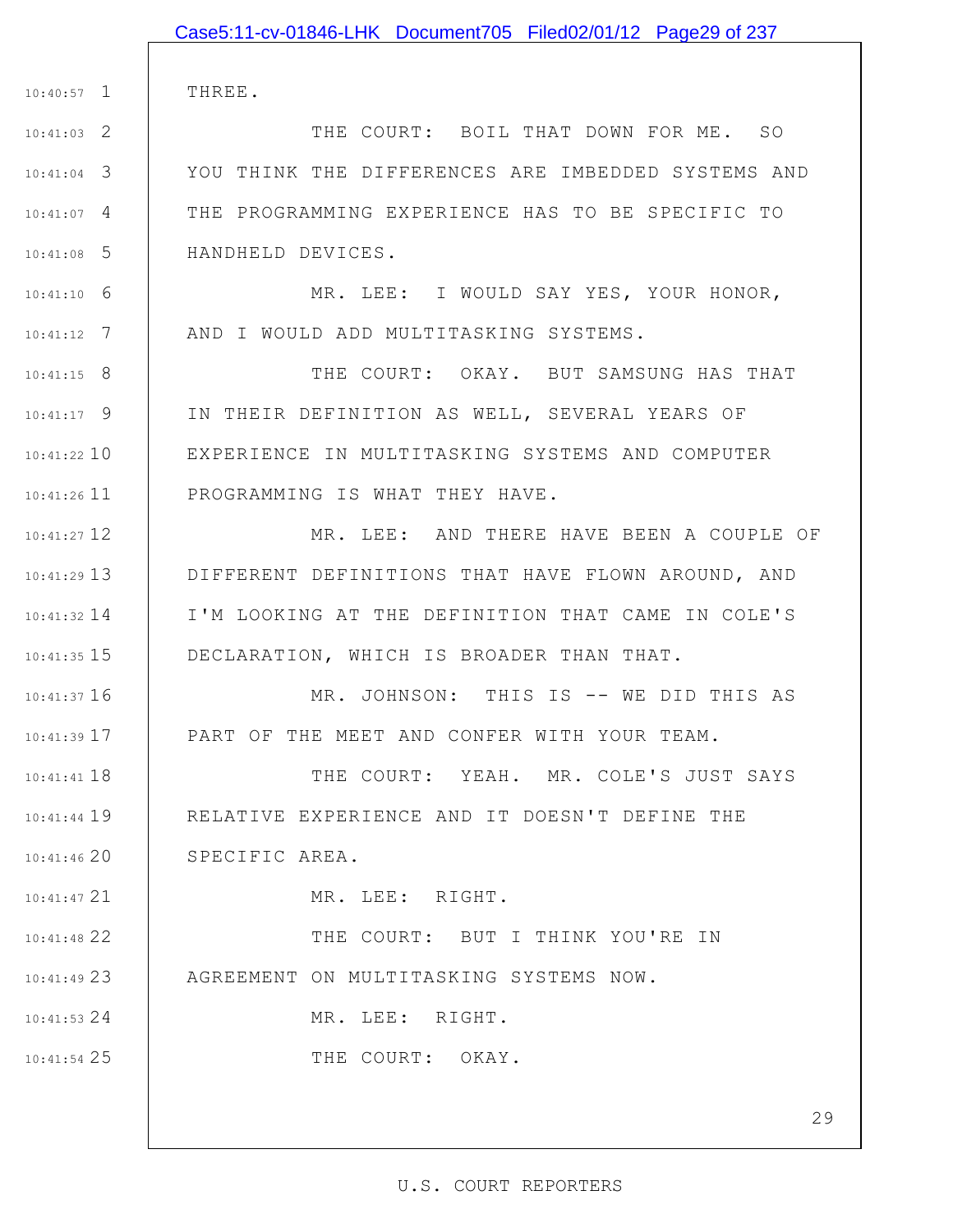#### Case5:11-cv-01846-LHK Document705 Filed02/01/12 Page30 of 237

1 10:41:57 2 10:41:59 3 10:42:02 4 10:42:05 MR. JOHNSON: OUR ISSUE WITH HANDHELD DEVICES IS THAT THE CLAIMS ARE NOT SO LIMITED WITH HANDHELD DEVICES. THE PATENT IS NOT SO LIMITED TO HANDHELD DEVICES NECESSARILY.

5 10:42:06 6 10:42:09 7 10:42:16 SO I THINK OUR DEFINITION COVERS THE EXPERIENCE THAT APPLE HAS IN MIND BUT IT'S NOT SO LIMITED TO HANDHELD DEVICES.

8 10:42:19 9 10:42:24 10 10:42:27 11 10:42:30 12 10:42:33 THE COURT: OKAY. LET ME ASK, HOW IS THE COURT TO DECIDE WHICH ONE IS CORRECT? IT SEEMS SOMEWHAT -- WHAT WOULD THE BASIS BE, JUST LOOKING AT THE PATENT AND WHAT WAS WITHIN THE SCOPE OF THE PATENT LIKE MR. JOHNSON SUGGESTS OR --

13 10:42:38 10:42:40 14 15 10:42:42 16 10:42:45 17 10:42:48 18 10:42:51 19 10:42:54 MR. LEE: YOUR HONOR, IT'S A HARD QUESTION. I THINK THE ANSWER IS ONCE THE COURT CONSIDERS THE PATENTS, THE CLAIM, AND THE SPECIFICATION, BUT ALSO CONSIDERS THE FILE HISTORY, THE QUESTION THEN BECOMES WHO IS THE PERSON OF ORDINARY SKILL IN THE ART FOR THAT INTRINSIC EVIDENCE?

20 10:42:55 21 10:42:57 22 10:43:02 23 10:43:06 24 10:43:11 25 10:43:15 AND I THINK THAT'S WHERE WE HAVE A LITTLE BIT OF A DISPUTE. WE THINK THAT WHEN THE COURT CONSIDERS WHAT THE PATENT SAYS AND IT SAYS ABOUT APPLICATION SYSTEMS AND IMBEDDED PROGRAMS, THE REQUIREMENT THAT THERE BE A HIGHER LEVEL OF EXPERIENCE WITH SOMEONE WITH A BACHELOR'S DEGREE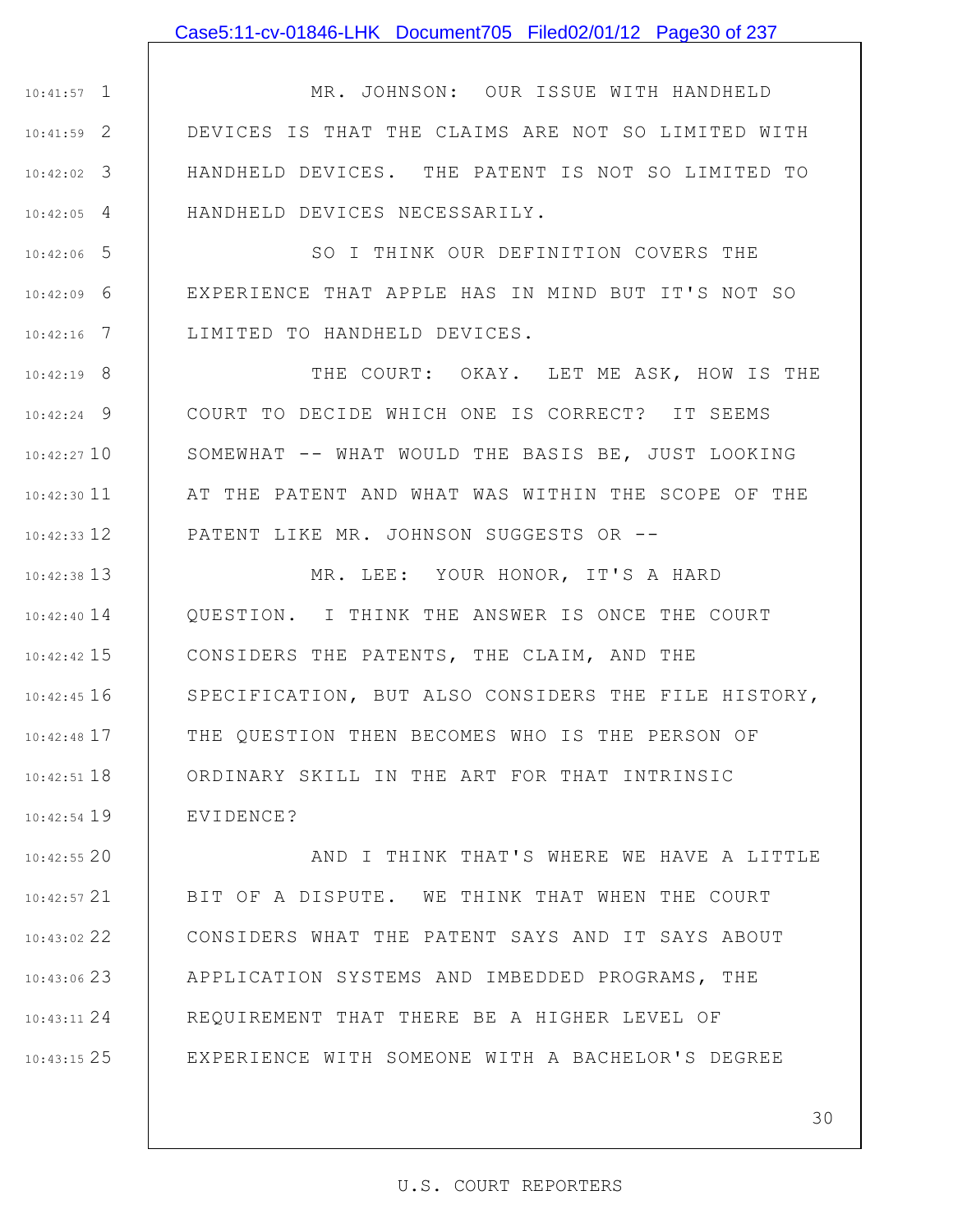|                 | Case5:11-cv-01846-LHK Document705 Filed02/01/12 Page31 of 237 |
|-----------------|---------------------------------------------------------------|
|                 |                                                               |
| $10:43:17$ 1    | MAKES SENSE TO US.                                            |
| $10:43:26$ 2    | THE COURT: WHEN WE COVER APPLET LATER,                        |
| $10:43:28$ 3    | WILL YOU BE ARGUING THAT WHETHER IMBEDDED SYSTEMS             |
| $10:43:31$ 4    | AND HANDHELD DEVICES PROGRAMMING IS INCLUDED OR NOT           |
| $10:43:36$ 5    | IN WHAT A PERSON OF ORDINARY SKILL IN THE ART WOULD           |
| $10:43:40$ 6    | KNOW THAT THAT'S GOING TO MAKE A DIFFERENCE AS TO             |
| $10:43:42$ 7    | SMALL OR WITHIN AN APPLICATION MODULE OR WHETHER              |
| $10:43:46$ 8    | THE OPERATING SYSTEM IS DEPENDENT OR INDEPENDENT?             |
| $10:43:53$ 9    | MR. LEE: I THINK, YOUR HONOR, ON THE                          |
| $10:43:57$ 10   | FIRST TWO I THINK THE ANSWER IS NO. I THINK UNDER             |
| $10:44:00$ 11   | THE FIRST TWO ENTRIES, NO, BECAUSE WE CAN ADDRESS             |
| $10:44:01$ 12   | THAT WITH MR. COLE'S TESTIMONY ITSELF.                        |
| $10:44:04$ 13   | I THINK AS TO THE LATTER IT GOES BACK A                       |
| $10:44:06$ 14   | LITTLE BIT TO THE MOTION TO STRIKE AND THE QUESTION           |
| $10:44:10$ 15   | OF HOW MUCH YOUR HONOR HAS BEFORE YOU.                        |
| $10:44:11$ 16   | THE OUESTION OF SOME OF THESE OTHER                           |
| $10:44:13$ $17$ | REFERENCES THAT MR. COLE RELIES UPON LIKE RUBY,               |
| $10:44:16$ $18$ | LIKE FLASH, SOMEONE WHO HAS A BACHELOR'S DEGREE BUT           |
| $10:44:19$ 19   | SOME EXPERIENCE WITH IMBEDDED SYSTEMS IS GOING TO             |
| $10:44:22$ 20   | KNOW THAT THEY OPERATE THROUGH AN INTERPRETER, AND,           |
| $10:44:24$ 21   | THEREFORE, OPERATING SYSTEM INDEPENDENT.                      |
| $10:44:30$ 22   | NOW, IF THE ARGUMENT -- I'M NOT SURE                          |
| $10:44:32$ 23   | THERE'S A DIFFERENCE IN THE ARGUMENT, DEPENDING               |
| 10:44:34 24     | UPON WHO THE PERSON OF ORDINARY SKILL IS.                     |
| $10:44:38$ 25   | IF THE ARGUMENT TO BE MADE BY SAMSUNG IS                      |
|                 |                                                               |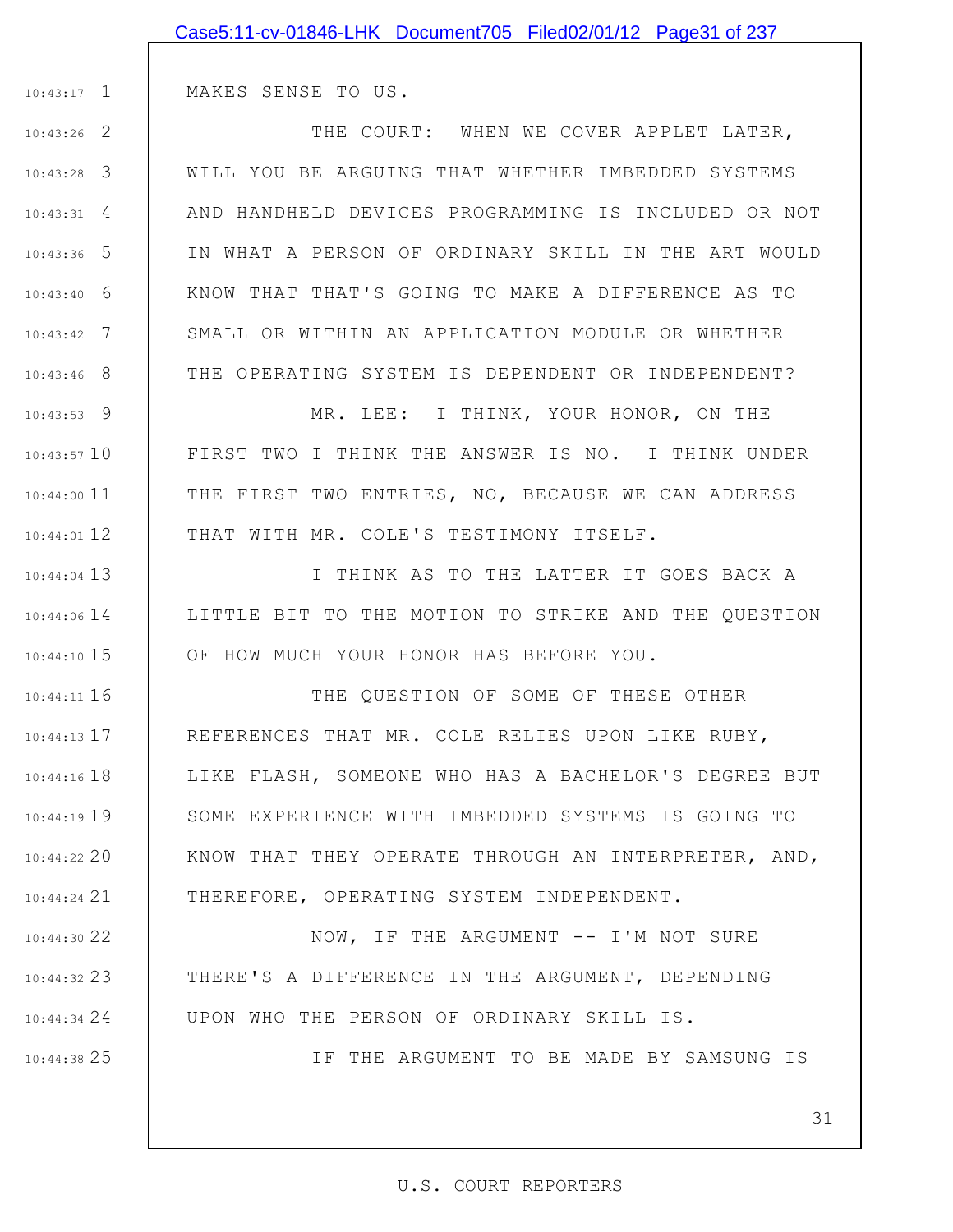### Case5:11-cv-01846-LHK Document705 Filed02/01/12 Page32 of 237

1 10:44:41 2 10:44:44 3 10:44:47 THE PERSON WITH THE LOWER LEVEL OF SKILL IN THE ART WOULD NOT KNOW THAT THEY WERE OPERATING SYSTEMS INDEPENDENT, THEN WE DO HAVE A DISPUTE.

4 10:44:48 5 10:44:51 IF THAT'S NOT GOING TO BE THE ARGUMENT, THEN IT MAY NOT MAKE A DIFFERENCE.

6 10:44:53 7 10:44:57 8 10:45:01 9 10:45:03 10 10:45:05 MR. JOHNSON: I'M NOT SURE IT'S -- IT'S APPLE'S ARGUMENT IN THAT SENSE. I MEAN, FROM OUR STANDPOINT WE ARE -- THEY'RE MAKING THE ARGUMENT TO TRY AND LIMIT APPLET TO OPERATING SYSTEMS INDEPENDENT APPLET.

10:45:07 11 12 10:45:09 13 10:45:12 AND SO IT SOUNDS LIKE THE DEFINITION TO INCLUDE, YOU KNOW, SOMEBODY HAS EXPERIENCE WITH PARTICULARLY HANDHELD DEVICES IS TIED TO THAT.

14 10:45:15 15 10:45:17 16 10:45:19 17 10:45:22 18 10:45:25 19 10:45:31 20 10:45:34 I DON'T THINK THE PATENT -- I DON'T THINK THE PATENT IS SO LIMITED, AND I THINK YOUR HONOR IS CORRECT TO THINK ABOUT IT IN TERMS OF LOOKING AT THE PATENT, THE SPECIFICATION, THE CLAIMS, THE PROSECUTION HISTORY TO DETERMINE WHO IS THIS PATENT BASICALLY AIMED AT AND WHO ARE THE PERSONS OF ORDINARY SKILL IN THE ART.

21 10:45:35 22 10:45:37 23 10:45:39 24 10:45:42 25 10:45:44 AND, YOU KNOW, THE PRIOR ART THAT WAS DISCUSSED, I DON'T THINK THE PRIOR ART THAT WAS DISCUSSED EVEN IN THE CITED REFERENCES, I'LL CHECK, BUT I DON'T THINK IT WAS LIMITED TO HANDHELD DEVICES.

#### U.S. COURT REPORTERS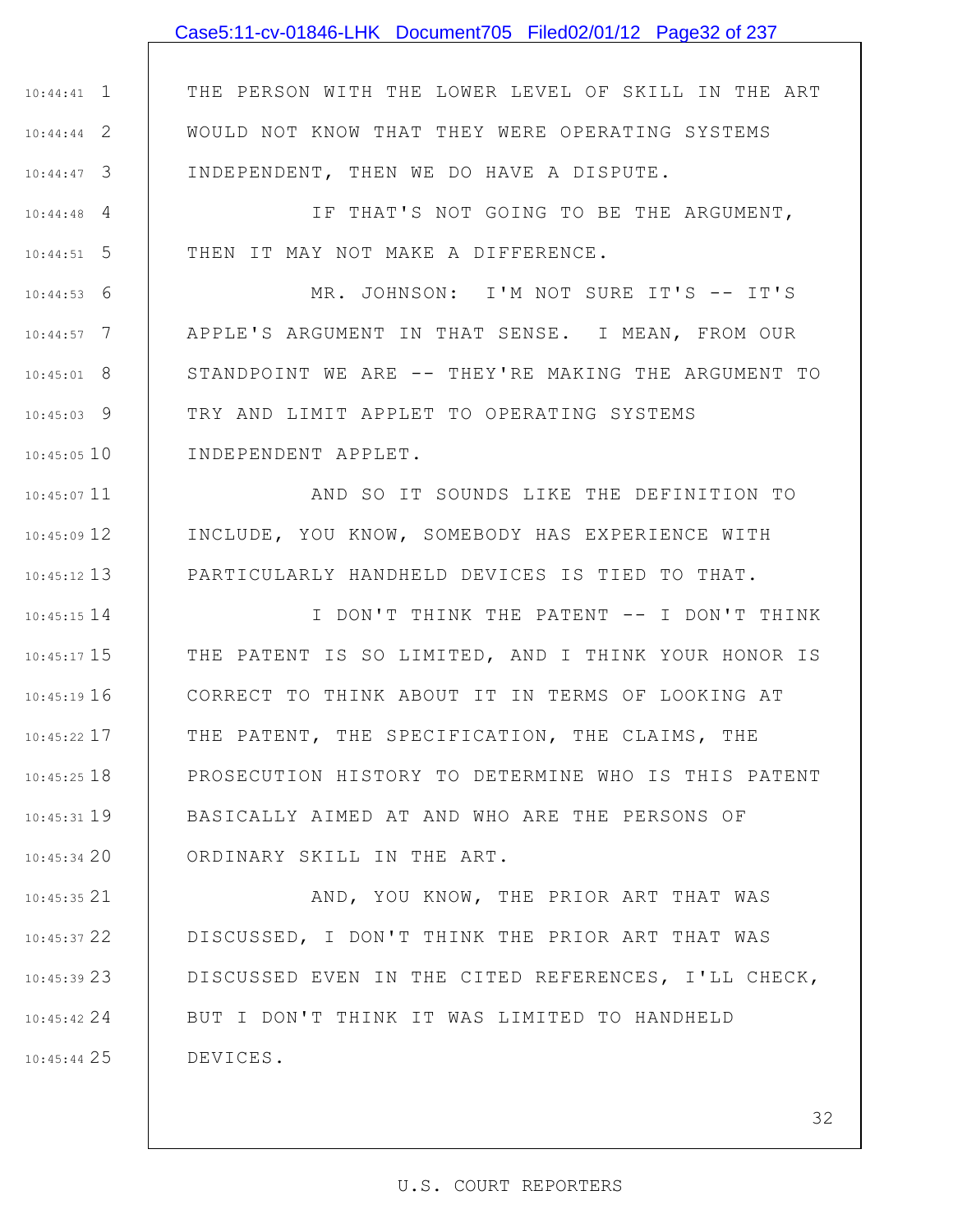|               | Case5:11-cv-01846-LHK Document705 Filed02/01/12 Page33 of 237 |
|---------------|---------------------------------------------------------------|
|               |                                                               |
| $10:45:45$ 1  | SO I THINK THAT THIS IS IMPORTING ANOTHER                     |
| $10:45:48$ 2  | SORT OF LIMITATION INTO EVEN THE DEFINITION OF                |
| $10:45:52$ 3  | ORDINARY SKILL IN THE ART.                                    |
| $10:45:52$ 4  | NOW I UNDERSTAND WHY APPLE WAS TRYING TO                      |
| $10:45:55$ 5  | DO IT.                                                        |
| $10:45:56$ 6  | THE COURT: OKAY. CAN I ASK A QUESTION?                        |
| $10:45:59$ 7  | MR. JOHNSON, DO YOU AGREE THAT OTHER THAN                     |
| $10:46:02$ 8  | FOR APPLET, WHO A PERSON OF ORDINARY SKILL IN THE             |
| $10:46:06$ 9  | ART IS REALLY SHOULDN'T CHANGE THE CONSTRUCTION?              |
| 10:46:0910    | MR. JOHNSON: YES.                                             |
| $10:46:09$ 11 | THE COURT: OKAY. SO THE PARTIES AGREE                         |
| $10:46:11$ 12 | ON THAT?                                                      |
| $10:46:12$ 13 | MR. LEE: YES.                                                 |
| $10:46:12$ 14 | THE COURT: OKAY. SO LET'S SEE IF WE CAN                       |
| $10:46:14$ 15 | NARROW AT LEAST FOR APPLET WHETHER IT MATTERS.                |
| $10:46:17$ 16 | DO YOU THINK -- DO BOTH SIDES THINK THAT                      |
| 10:46:19 17   | FOR "SMALL" IT MATTERS WHETHER EXACTLY THE TYPE OF            |
| $10:46:24$ 18 | EXPERIENCE THE PERSON HAS?                                    |
| $10:46:27$ 19 | MR. LEE: I THINK THE ARGUMENT CAN BE                          |
| 10:46:2820    | SUBMITTED, YOUR HONOR, AND THE ANSWER IS NO.                  |
| $10:46:31$ 21 | THE COURT: OKAY. SO YOU AGREE WITH                            |
| $10:46:33$ 22 | THAT? OKAY. IT DOESN'T MATTER.                                |
| $10:46:35$ 23 | OKAY. WHAT ABOUT WITHIN AN APPLICATION                        |
| 10:46:3724    | MODULE BEING EITHER WITHIN AN APPLICATION PROGRAM.            |
| 10:46:4025    | DOES IT MATTER?                                               |
|               |                                                               |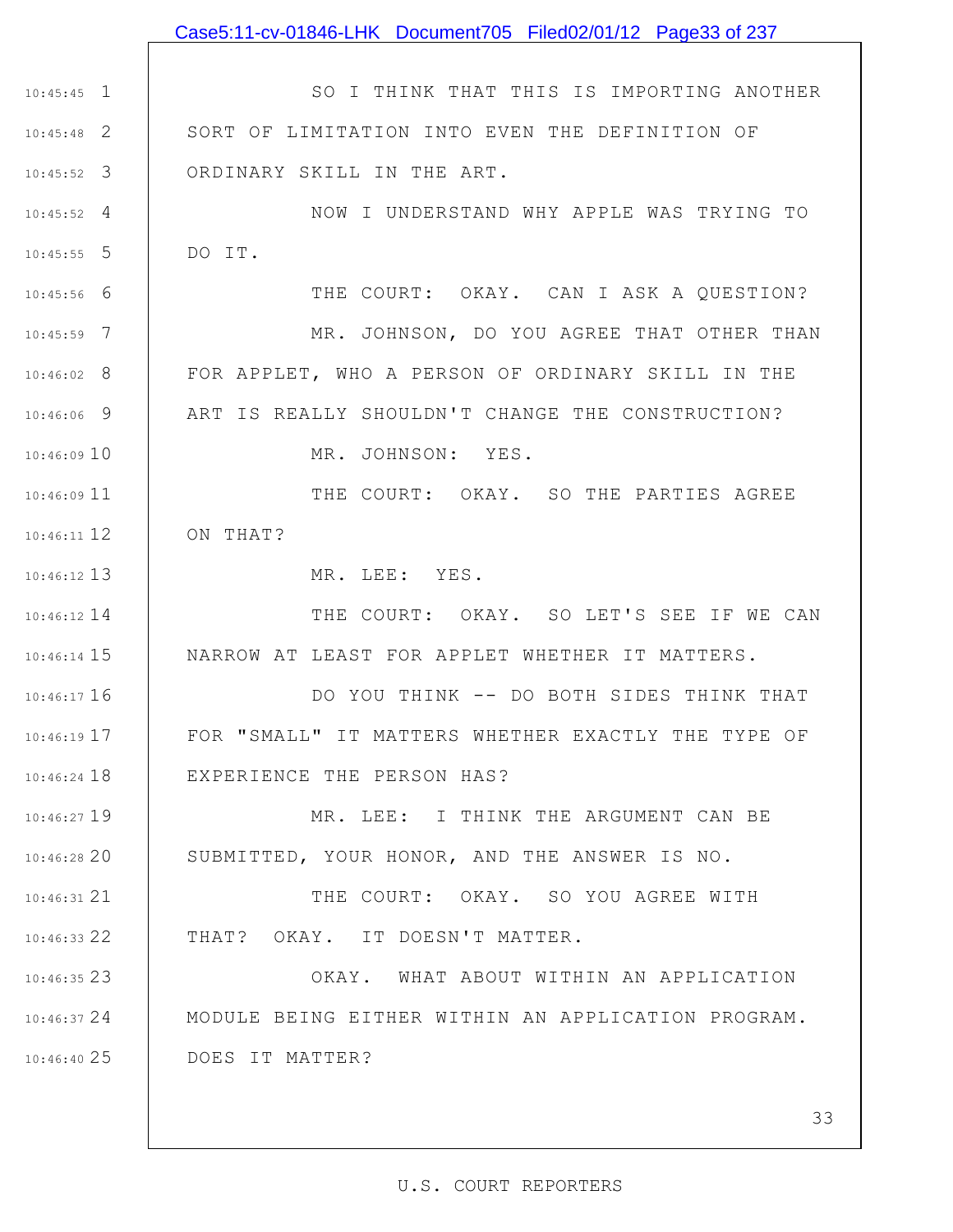|                 | Case5:11-cv-01846-LHK Document705 Filed02/01/12 Page34 of 237 |
|-----------------|---------------------------------------------------------------|
|                 |                                                               |
| $10:46:41$ 1    | MR. LEE: YES.                                                 |
| $10:46:42$ 2    | THE COURT: IT MATTERS?                                        |
| $10:46:43$ 3    | MR. LEE: YES, THAT'S THE IMBEDDED                             |
| $10:46:45$ 4    | SYSTEMS ISSUE.                                                |
| $10:46:46$ 5    | THE COURT: DO YOU AGREE THAT IT MATTERS?                      |
| $10:46:48$ 6    | MR. JOHNSON: WELL, I GUESS IT DOES. I                         |
| $10:46:49$ 7    | WOULD HAVE SAID STARTING OUT THAT IT DOESN'T                  |
| $10:46:52$ 8    | NECESSARILY MATTER, BUT NOW THAT I HEAR HIS                   |
| $10:46:54$ 9    | ARGUMENT, I THINK IT DOES.                                    |
| $10:46:55$ 10   | THE COURT: IT MATTERS. OKAY. AND THEN                         |
| $10:46:56$ 11   | I I ASSUME THAT BOTH SIDES AGREE THAT WITH REGARD TO          |
| $10:47:00$ 12   | OPERATING SYSTEM INDEPENDENT IT MATTERS?                      |
| $10:47:03$ 13   | MR. LEE: YES.                                                 |
| $10:47:04$ 14   | MR. JOHNSON: YES.                                             |
| $10:47:04$ 15   | THE COURT: ALL RIGHT. THEN WHY DON'T WE                       |
| $10:47:06$ 16   | DO THIS, WHEN WE GET TO APPLET, CAN BOTH SIDES AT             |
| $10:47:10$ 17   | THAT -- DURING THAT TERM EXPLAIN WHY IT MATTERS AND           |
| $10:47:13$ $18$ | HOW IT MATTERS?                                               |
| $10:47:15$ 19   | MR. LEE: YES.                                                 |
| 10:47:1520      | THE COURT: OKAY. ALL RIGHT. ALL RIGHT.                        |
| $10:47:22$ 21   | I'M SORRY THE HOUSEKEEPING STUFF IS TAKING A LONG             |
| $10:47:25$ 22   | TIME. I THINK THAT WAS IT, RIGHT, THE MOTION TO               |
| $10:47:28$ 23   | STRIKE AND THEN -- ALL RIGHT. THEN WHY DON'T WE               |
| 10:47:3024      | START WITH WHATEVER TERM YOU WANT TO START WITH.              |
| 10:47:33 25     | MR. JOHNSON: I THINK WE'RE STARTING WITH                      |
|                 |                                                               |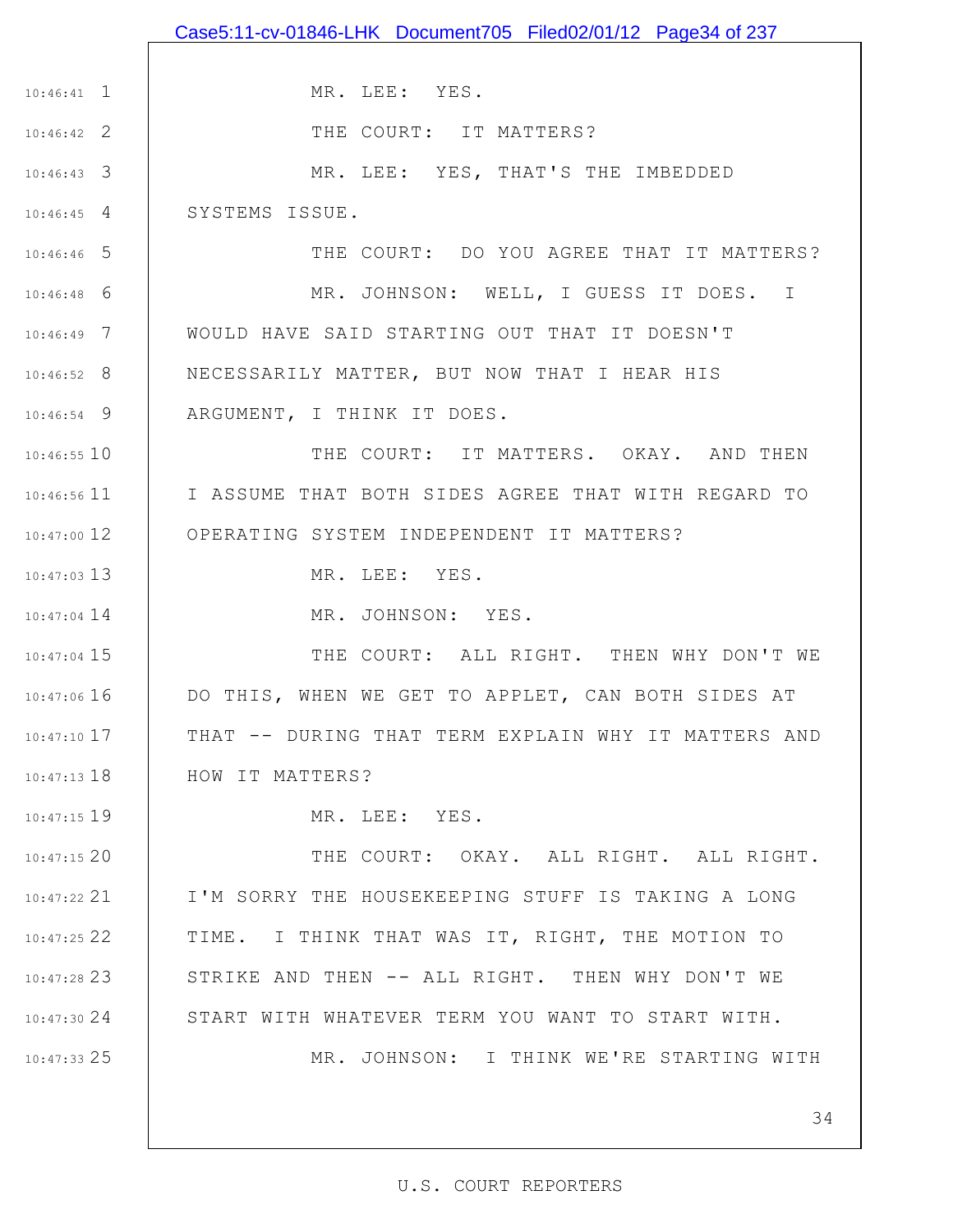|               | Case5:11-cv-01846-LHK Document705 Filed02/01/12 Page35 of 237 |
|---------------|---------------------------------------------------------------|
|               |                                                               |
| $10:47:34$ 1  | THE '002 PATENT.                                              |
| $10:47:36$ 2  | THE COURT: THE '002?                                          |
| $10:47:38$ 3  | MR. JACOBS: YES. AND PER YOUR                                 |
| $10:47:48$ 4  | INSTRUCTIONS, YOUR HONOR, WE'LL ALTERNATE BETWEEN             |
| $10:47:50$ 5  | THE PATENTS. IN ONE PARTICULAR CASE WE HAVE A                 |
| $10:47:54$ 6  | SLIGHTLY DIFFERENT ORDER WITHIN A PATENT, BUT I'LL            |
| $10:47:56$ 7  | HIGHLIGHT THAT FOR YOU WHEN WE GET TO THAT.                   |
| $10:47:58$ 8  | MEANING I'LL GO FIRST AND THEN SAMSUNG WILL RESPOND           |
| $10:48:02$ 9  | ON THE CLAIM CONSTRUCTION DISPUTE ON THAT PATENT.             |
| 10:48:06 10   | THE COURT: OKAY. AND WE'RE STARTING                           |
| $10:48:07$ 11 | WITH THE $'002 - -$                                           |
| $10:48:09$ 12 | MR. JACOBS: THE '002 PATENT, THE CONTROL                      |
| $10:48:14$ 13 | STRIP.                                                        |
| $10:48:15$ 14 | THE COURT: OKAY.                                              |
| $10:48:31$ 15 | MR. JACOBS: YOUR HONOR, YOU WILL I                            |
| $10:48:32$ 16 | BELIEVE RECALL THAT THIS PATENT IS ABOUT HAVING A             |
| $10:48:35$ 17 | CONTROL STRIP THAT APPEARS IN FRONT OF APPLICATION            |
| $10:48:37$ 18 | WINDOWS AND PROVIDES STATUS INFORMATION.                      |
| $10:48:42$ 19 | IF ONE THINKS OF A MODERN MOBILE DEVICE                       |
| 10:48:4520    | THIS WOULD BE THE BAR THAT TELLS YOU THAT YOUR                |
| $10:48:47$ 21 | BATTERY STRENGTH AND YOUR SIGNAL STRENGTH AND THAT            |
| $10:48:50$ 22 | KIND OF STATUS INFORMATION THAT WANTS TO BE IN                |
| $10:48:54$ 23 | FRONT OF A USER IN MOST CASES. AND THAT'S WHAT                |
| $10:48:58$ 24 | THIS PATENT DESCRIBES.                                        |
| $10:49:02$ 25 | THE SPECIFICATION AT FIGURE 2A SHOWS THE                      |
|               |                                                               |
|               | 35                                                            |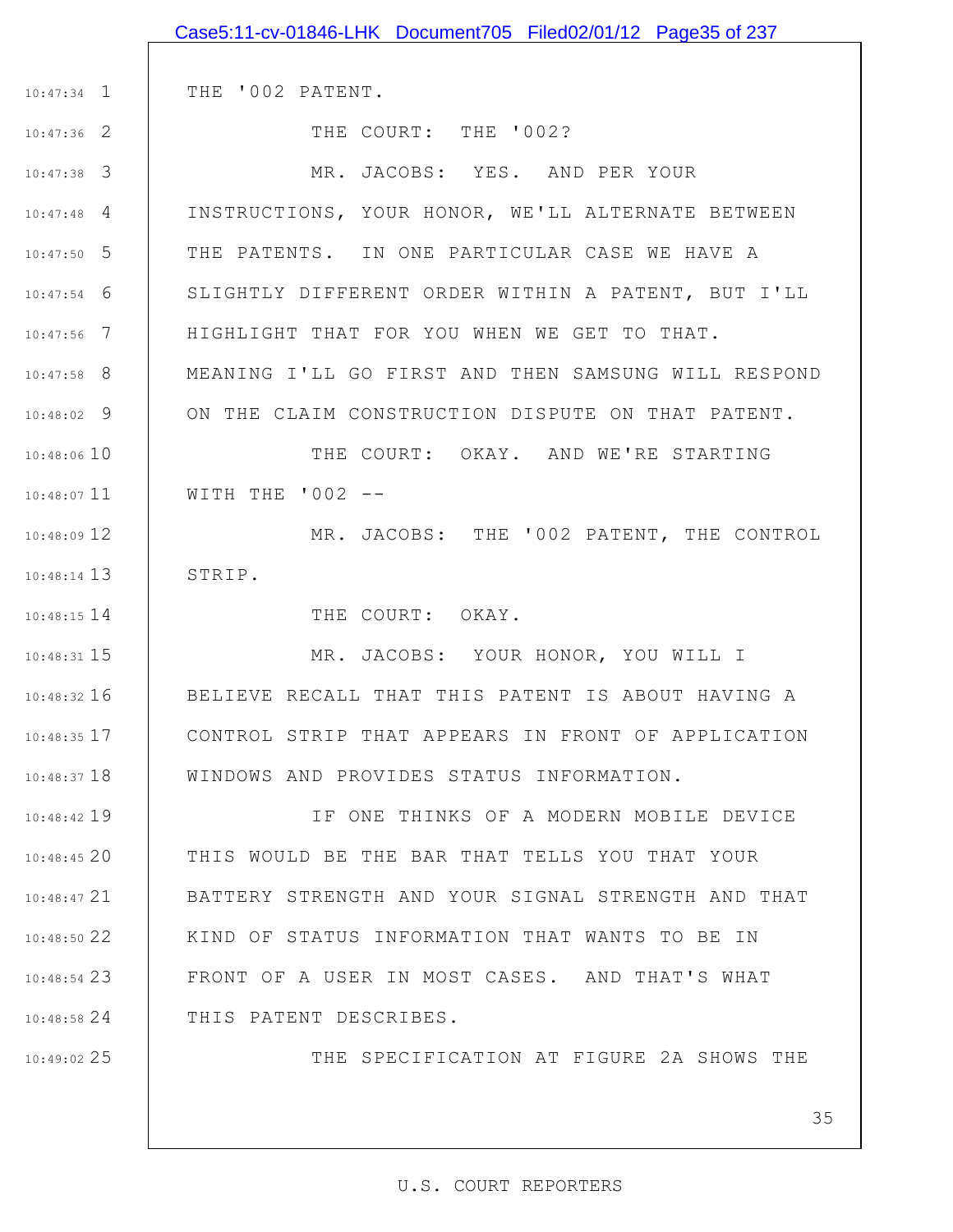1 10:49:04 2 10:49:07 3 10:49:10 STATUS BAR AT THE BOTTOM AND SHOWS IT APPEARING IN FRONT OF APPLICATION WINDOWS THAT ARE ALSO OPEN ON THE SCREEN.

4 10:49:15 5 10:49:17 6 10:49:22 7 10:49:25 8 10:49:29 LATER ON, YOUR HONOR, WE'RE GOING TO BE TALKING ABOUT MATHEMATICALLY FITTING AN ELLIPSE AND THE PROCESS OF FITTING. AND AS WE GET INTO THIS CLAIM CONSTRUCTION ISSUES, IT STRUCK ME THAT WE'RE DOING A FITTING PROCESS AS WELL.

9 10:49:30 10 10:49:31 11 10:49:32 12 10:49:34 13 10:49:36 10:49:40 14 15 10:49:45 WE'RE LOOKING AT THE EVIDENCE, WE ARE LOOKING AT THE EVIDENCE IN THE HIERARCHY THAT THE FEDERAL CIRCUIT HAS DIRECTED US THAT WE LOOK AT THE EVIDENCE, AND WE'RE DETERMINING WHAT IS THE BEST FIT AND WHETHER IT'S IMPORTANT TO GO BEYOND THE PLAIN LANGUAGE OF THE CLAIM AND NARROW IT OR EXPAND UPON IT IN SOME WAY TO ADD CLARITY.

16 10:49:47 17 10:49:49 18 10:49:53 19 10:49:58 20 10:50:02 21 10:50:04 22 10:50:08 23 10:50:10 IN THIS PARTICULAR CASE WE URGE THAT THE BEST FIT IS TO STAY WITH THE PLAIN LANGUAGE AND THAT TO ADD SAMSUNG'S PROPOSED LIMITATION WOULD BE LEGAL ERROR AND AN ERROR IN THE SENSE OF JUST LOOKING AT THE EVIDENCE AND TRYING TO FIGURE OUT WHAT THE INVENTION IS AND WHAT THE APPLICANT WAS CLAIMING AS PROSECUTION PROCEEDED THROUGH THE PATENT OFFICE.

24 10:50:11 25 10:50:13 SO IN THIS PARTICULAR CASE ONE CAN SEE FROM SAMSUNG'S PROPOSED INSTRUCTION SOME VERY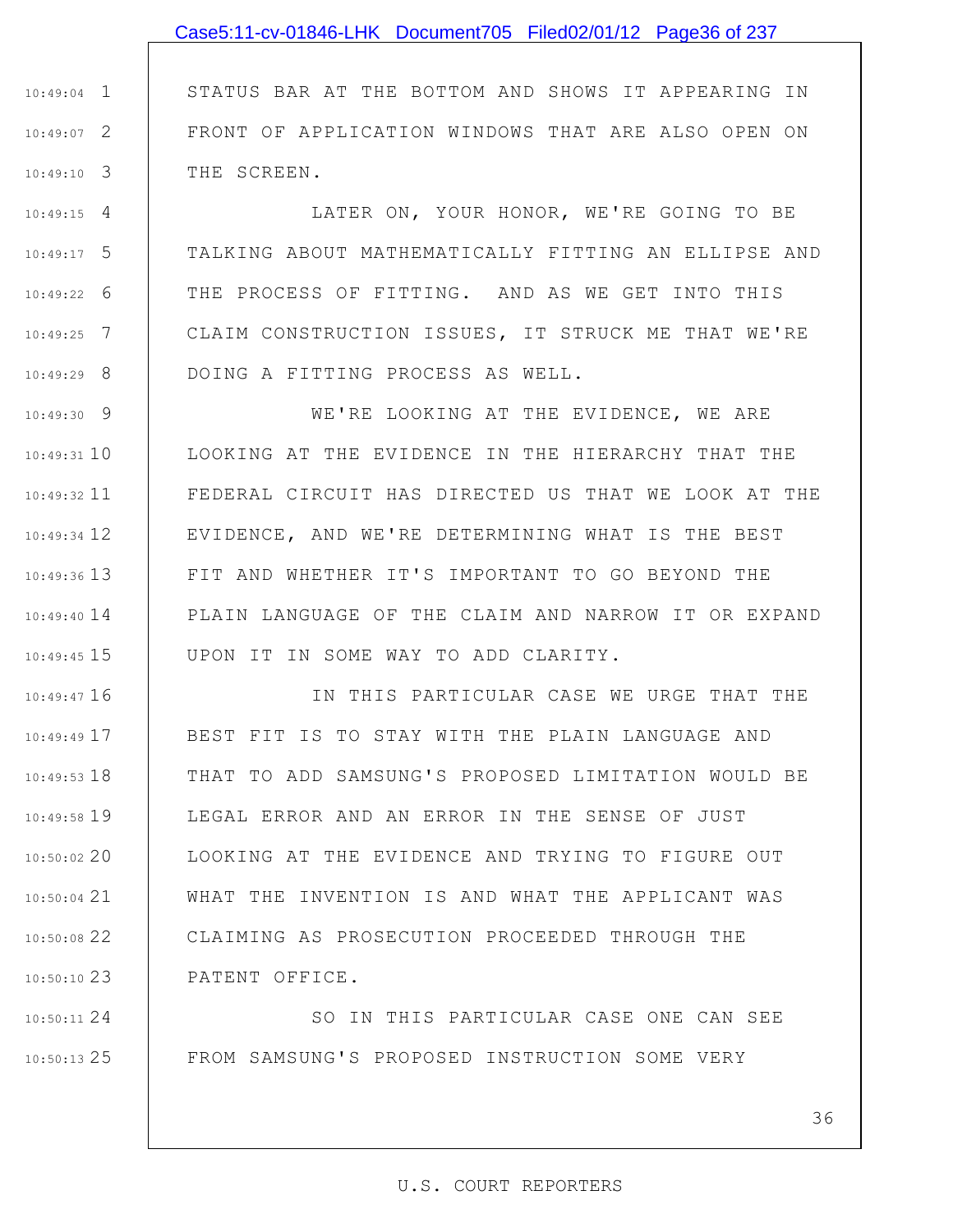|               | Case5:11-cv-01846-LHK Document705 Filed02/01/12 Page37 of 237 |
|---------------|---------------------------------------------------------------|
|               |                                                               |
| $10:50:17$ 1  | POWERFUL CLAIM CONSTRUCTION WORDS, WORDS THAT YOU             |
| $10:50:20$ 2  | JUST KNOW WHERE THE NON-INFRINGEMENT ARGUMENT IS              |
| $10:50:23$ 3  | GOING.                                                        |
| $10:50:23$ 4  | THERE IS NEVER OBSCURED BY ANY PORTION OF                     |
| $10:50:27$ 5  | ANY APPLICATION WINDOWS THAT ARE GENERATED OR THAT            |
| 6<br>10:50:31 | ARE CAPABLE OF BEING GENERATED.                               |
| $10:50:32$ 7  | THAT IS A PROPOSED NARROWING OF THE CLAIM                     |
| $10:50:36$ 8  | LANGUAGE THAT ON ITS FACE SIGNALS TO US WHERE                 |
| $10:50:40$ 9  | SAMSUNG WOULD PROPOSE TO GO WITH ITS                          |
| $10:50:43$ 10 | NON-INFRINGEMENT POSITION.                                    |
| $10:50:44$ 11 | SO ONE CAN ASK A COUPLE OF QUESTIONS                          |
| $10:50:46$ 12 | ABOUT THIS CLAIM LANGUAGE IN THE PATENT. DOES IT              |
| $10:50:49$ 13 | APPLY IF THE USER TOGGLES KIND OF AN ON AND OFF ON            |
| $10:50:53$ 14 | THE STATUS BAR?                                               |
| $10:50:54$ 15 | IS THE CLAIM LANGUAGE TO BE NARROWED SUCH                     |
| 10:50:56 16   | THAT SAMSUNG WOULD HAVE AN ARGUMENT OF                        |
| 10:50:59 17   | NON-INFRINGEMENT IF THE USER HAS THAT KIND OF                 |
| $10:51:02$ 18 | CAPABILITY?                                                   |
| 10:51:02 19   | WHAT IF THERE IS KIND OF A TOGGLING ON                        |
| 10:51:06 20   | AND OFF OF THE STATUS BAR ON ACCOUNT OF A                     |
| $10:51:07$ 21 | PARTICULAR APPLICATION THAT IS RUNNING?                       |
| 10:51:09 22   | WHAT IF THE APPLICATION -- WHAT IF THE                        |
| $10:51:11$ 23 | SYSTEM GIVES AN APPLICATION THE CAPABILITY TO SAY             |
| $10:51:14$ 24 | TO IT, YOU KNOW WHAT, I WANT THE WHOLE SCREEN, I              |
| $10:51:17$ 25 | WANT TO OBSCURE THE CONTROL STRIP, AND I WANT TO              |
|               |                                                               |
|               | 37                                                            |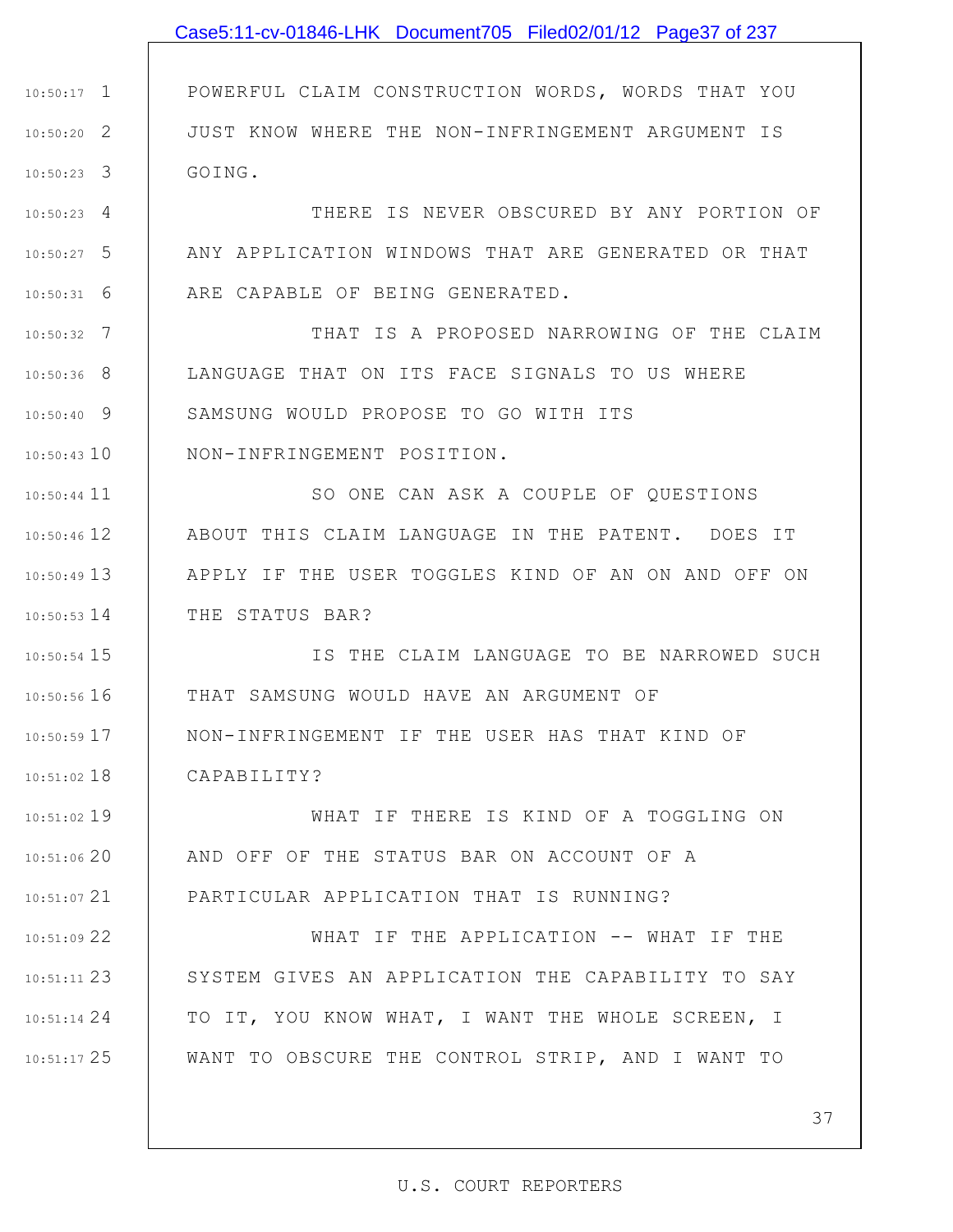|               | Case5:11-cv-01846-LHK Document705 Filed02/01/12 Page38 of 237 |
|---------------|---------------------------------------------------------------|
|               |                                                               |
| $10:51:20$ 1  | OBSCURE THIS FIRST WINDOW REGION?                             |
| $10:51:25$ 2  | NOW, THIS IS THE PARTICULAR CLAIM                             |
| $10:51:31$ 3  | LANGUAGE THAT IS AT ISSUE: "THE FIRST WINDOW                  |
| $10:51:36$ 4  | REGION AND THE PLURALITY OF INDEPENDENT DISPLAY               |
| $10:51:39$ 5  | AREAS IMPLEMENTED IN A WINDOW LAYER THAT APPEARS ON           |
| $10:51:42$ 6  | TOP OF APPLICATION PROGRAMMING WINDOWS THAT MAY BE            |
| $10:51:46$ 7  | GENERATED."                                                   |
| $10:51:47$ 8  | AND WHAT SAMSUNG IS DOING, IN EFFECT, IS                      |
| $10:51:50$ 9  | THAT THEY'RE PROPOSING TO ADD AN "ANY" ON TOP OF              |
| $10:51:54$ 10 | "ANY APPLICATION WINDOWS THAT MAY BE GENERATED" OR            |
| $10:51:58$ 11 | "ALWAYS APPEARS ON TOP OF APPLICATION WINDOWS."               |
| $10:52:03$ 12 | SO THE FIRST THING TO OBSERVE IS THAT THE                     |
| $10:52:05$ 13 | CLAIM LANGUAGE DOES NOT HAVE THAT -- DOES NOT                 |
| $10:52:08$ 14 | FORMULATE IT IN THAT WAY, AND THERE IS NO "ANY" OR            |
| $10:52:10$ 15 | "ALWAYS" IN THIS PARTICULAR LOCATION OF CLAIM 1 OF            |
| $10:52:13$ 16 | THE '002 PATENT.                                              |
| $10:52:19$ 17 | THERE ARE EMBODIMENTS THAT ANSWER THE                         |
| $10:52:21$ 18 | OUESTION THAT I POSED AT THE BEGINNING: CAN THE               |
| $10:52:24$ 19 | USER TOGGLE ON AND OFF? CAN AN APPLICATION PROGRAM            |
| 10:52:2920    | TOGGLE ON AND OFF?                                            |
| $10:52:32$ 21 | AND SO IN THE '002 PATENT THERE IS AN                         |
| $10:52:36$ 22 | EMBODIMENT AND IT'S CLAIMED IN A DEPENDENT CLAIM IN           |
| $10:52:40$ 23 | WHICH THE FIRST WINDOW -- THERE'S AN EMBODIMENT               |
| $10:52:41$ 24 | THAT IS CLAIMED IN WHICH IT'S ALWAYS ON TOP AND               |
| $10:52:43$ 25 | THERE'S ANOTHER EMBODIMENT IN WHICH THE USER CAN              |
|               |                                                               |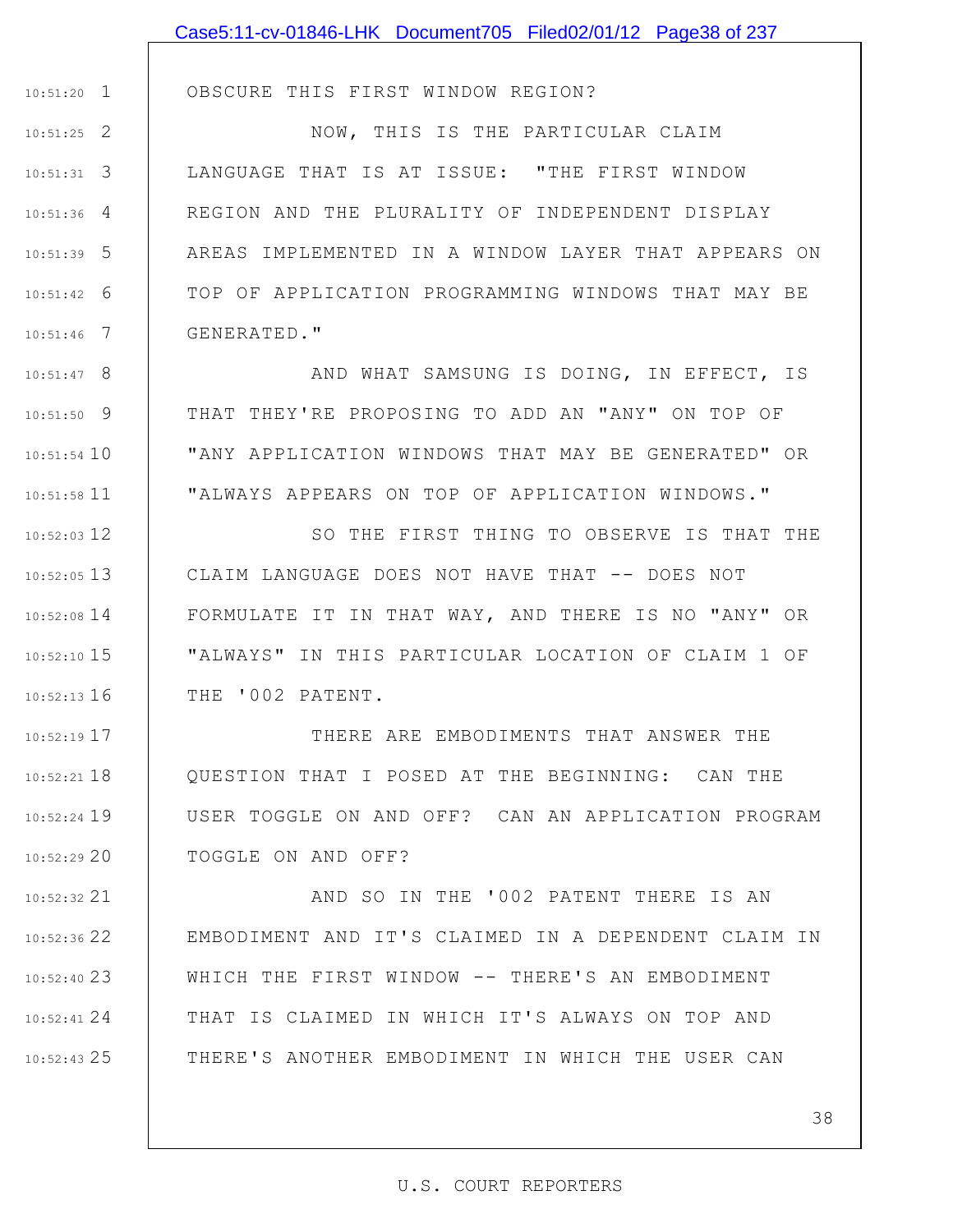|                 | Case5:11-cv-01846-LHK Document705 Filed02/01/12 Page39 of 237 |
|-----------------|---------------------------------------------------------------|
|                 |                                                               |
| $10:52:45$ 1    | HIDE THE CONTROL STRIP.                                       |
| $10:52:47$ 2    | SO THE SPECIFICATION READS: "IN ONE                           |
| $10:52:50$ 3    | EMBODIMENT TO MAKE THE CONTROL STRIP DISAPPEAR                |
| $10:52:54$ 4    | COMPLETELY, THE USER CAN CLICK THE HIDE BUTTON IN             |
| $10:52:57$ 5    | THE CONTROL STRIP CONTROL PANEL AS DESCRIBED LATER            |
| $10:53:00$ 6    | IN CONJUNCTION WITH FIGURE 3."                                |
| - 7<br>10:53:02 | AND THEN FIGURE 3 SHOWS PRECISELY THIS                        |
| $10:53:04$ 8    | KIND OF TOGGLING HIDE/DON'T HIDE CAPABILITY.                  |
| $10:53:08$ 9    | BUT THE SPECIFICATION ALSO ANSWERS MY                         |
| $10:53:11$ 10   | SECOND QUESTION, WHICH IS WHAT ABOUT IN THE                   |
| $10:53:13$ $11$ | CAPABILITY OF AN APPLICATION PROGRAM TO SAY HIDE              |
| $10:53:16$ 12   | THE CONTROL STRIP?                                            |
| $10:53:18$ 13   | CAN AN APPLICATION PROGRAM SAY THAT I                         |
| $10:53:20$ 14   | WANT TO OCCUPY THE WHOLE SCREEN? I DON'T WANT A               |
| $10:53:24$ 15   | LAYER OR A PORTION AT THE TOP OR BOTTOM HIDDEN BY A           |
| $10:53:27$ 16   | CONTROL STRIP?                                                |
| $10:53:27$ 17   | THIS IS LANGUAGE, BY THE WAY, THAT COMES                      |
| $10:53:30$ 18   | FROM THE ATTACHMENT TO THE CHRISTENSEN TESTIMONY              |
| 10:53:35 19     | THAT SAMSUNG ADDED AND PUT IN ITS OPPOSITION.                 |
| 10:53:3820      | SO THE INVENTOR IS ASKED, DOES THE -- WAS                     |
| $10:53:42$ 21   | YOUR INVENTION TO HIDE -- TO HAVE THE CONTROL STRIP           |
| 10:53:46 22     | BE ON TOP?                                                    |
| 10:53:47 23     | AND HE SAYS SOMETHING ALONG THE LINES OF,                     |
| 10:53:4924      | YES, IT WAS TO BE ON TOP. THEY NEVER ASKED HIM                |
| $10:53:53$ 25   | ALWAYS AND THEY NEVER ASKED HIM ABOUT THE MATERIAL            |
|                 |                                                               |
|                 | 39                                                            |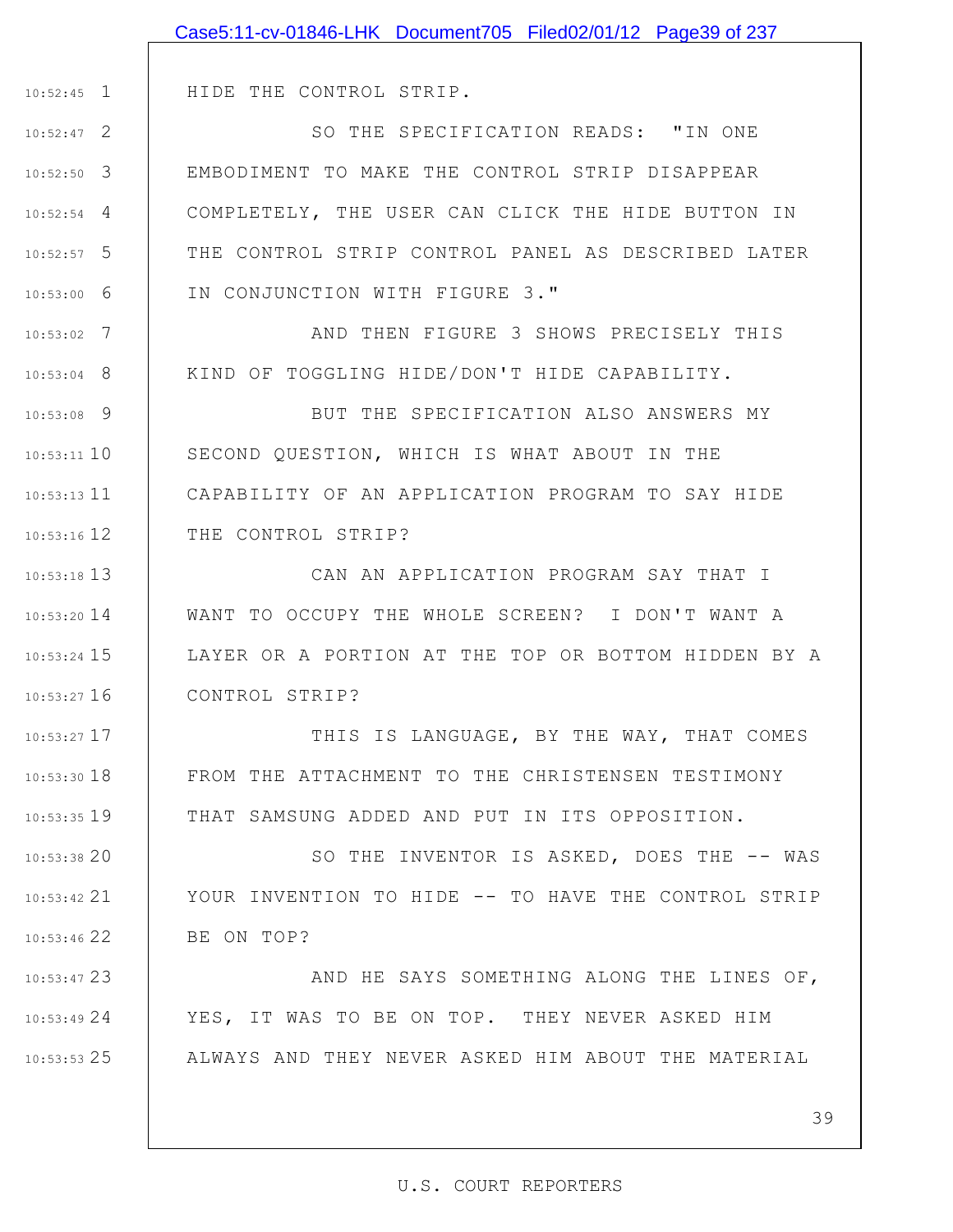1 10:53:55 2 10:53:58 3 10:54:00 4 10:54:02 5 10:54:03 6 10:54:06 7 10:54:11 8 10:54:14 9 10:54:15 10 10:54:19 11 10:54:23 12 10:54:27 13 10:54:33 14 10:54:37 15 10:54:40 16 10:54:46 17 10:54:55 18 10:54:57 19 10:54:57 20 10:54:58 21 10:54:59 22 10:55:03 23 10:55:05 24 10:55:20 25 10:55:22 ATTACHED TO THAT TRANSCRIPT, WHICH IS HIS DISCLOSURE, INTERNAL DISCLOSURE OF THE SPECIFICATION WHICH FINDS ITS WAY INTO THE SPECIFICATION. AND WHAT THE SPECIFICATION SAYS IS, THERE'S A SHOW HIDE CONTROL STRIP ROUTINE. IT PROVIDES A MEANS FOR OTHER SOFTWARE TO HIDE THE CONTROL STRIP WHEN IT IS IN THE WAY. SO THE SPECIFICATION ANSWERS BOTH OF MY QUESTIONS AT THE BEGINNING. AS DISCLOSED, AS DESCRIBED, CAN THE USER TOGGLE ON AND OFF? AND CAN AN APPLICATION PROGRAM HIDE THE CONTROL STRIP? THE COURT: LET ME ASK YOU A QUESTION. WOULD YOU AGREE THAT THE FIRST WINDOW REGION IS EITHER HIDDEN OR NOT VISIBLE OR IF IT IS VISIBLE THEN IT HAS TO BE ON TOP? MR. JACOBS: I DON'T THINK THAT IS THE CASE. THE COURT: WHY? MR. JACOBS: BECAUSE THERE IS NO SUCH LIMITATION IN THE CLAIM LANGUAGE. IT IS ON TOP OF APPLICATION PROGRAMMING WINDOWS THAT MAY BE GENERATED IMPLIES A, TO ME, A SOME OR ALL. BOTH CASES WOULD BE MET BY THE CLAIM LANGUAGE. SO WHAT ARE SAMSUNG'S LEGAL ERRORS? THIS Case5:11-cv-01846-LHK Document705 Filed02/01/12 Page40 of 237

40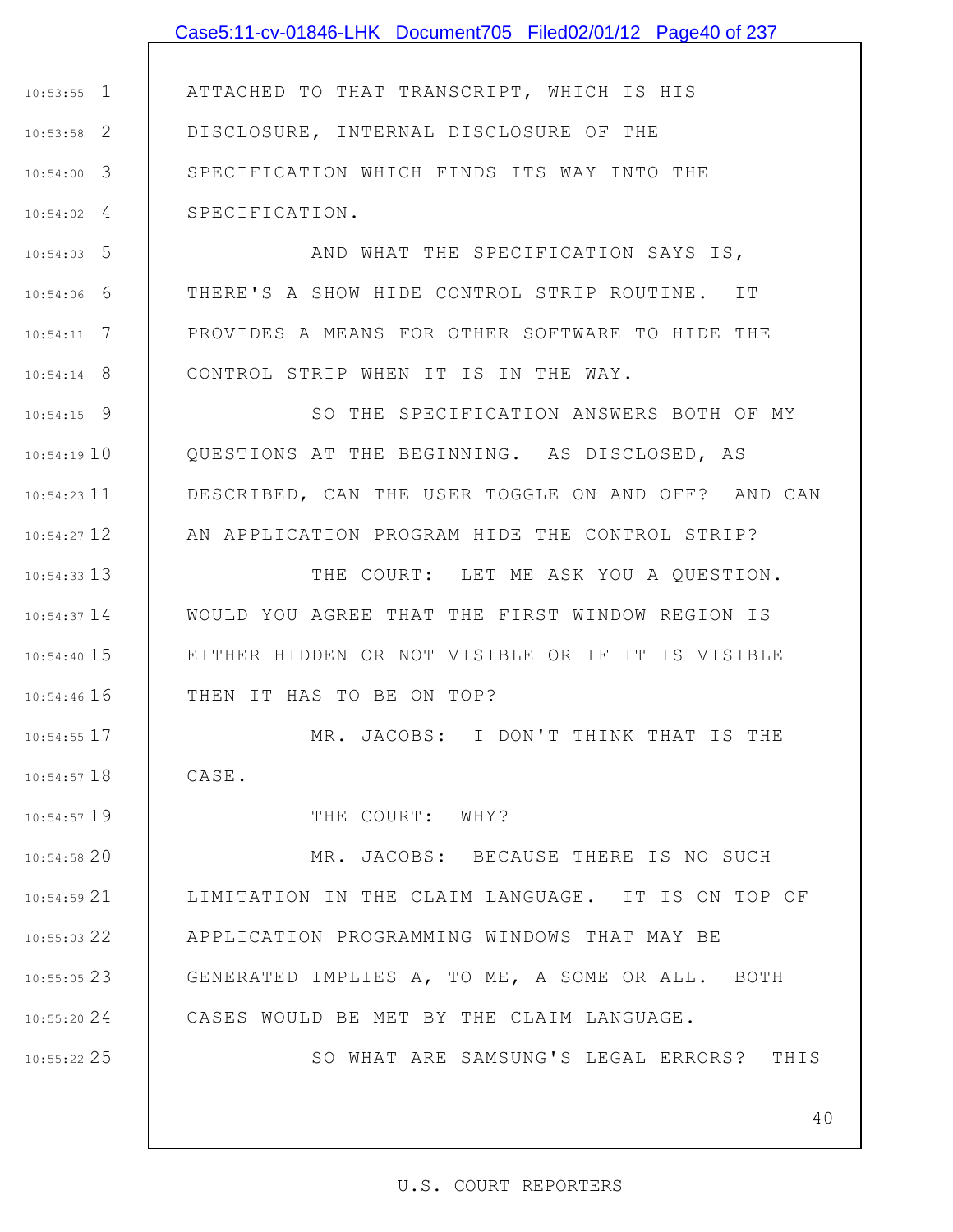## Case5:11-cv-01846-LHK Document705 Filed02/01/12 Page41 of 237

1 10:55:25 2 10:55:28 3 10:55:31 4 10:55:33 NEGATIVE LIMITATION THAT THERE IS NEVER, ALWAYS, ANY KIND OF APPROACH THAT THEY'VE ADOPTED IN THEIR CONSTRUCTION IS PUTTING A NEGATIVE LIMITATION IN THE CLAIM THAT SHOULD JUST NOT BE FOUND THERE.

5 10:55:36 6 10:55:38 7 10:55:41 8 10:55:46 AS INDICATED EARLIER, THEIR PROPOSED CONSTRUCTION WOULD IMPROPERLY EXCLUDE THESE HIDE CONTROL STRIP EMBODIMENTS, AND THEY VIOLATE THE DOCTRINE OF CLAIM DIFFERENTIATION.

9 10:55:48 10 10:55:51 11 10:55:54 12 10:55:56 13 10:56:01 I SHOULD SAY ONE THING THAT BECAME APPARENT IN PREPARING FOR THIS MARKMAN, I THINK THE CLAIM LANGUAGE ITSELF IN MORE CASES THAN THE PARTIES HAVE FOCUSSED ANSWERS A LOT OF THESE CLAIMS CONSTRUCTIONS AND THIS IS AN EXAMPLE OF ONE.

14 10:56:03 15 10:56:06 AND IN PARTICULAR IN CLAIM 1, WHAT IS NOTEWORTHY IS "ANY" WAS USED WHEN "ANY" WAS MEANT.

16 10:56:12 17 10:56:15 18 10:56:18 19 10:56:21 SO ELSEWHERE IN THIS CLAIM WHERE IT SAYS, "WITHIN THE FIRST WINDOW REGION IS INDEPENDENTLY DISPLAYED AND INDEPENDENTLY ACTIVE OF ANY APPLICATION PROGRAM."

20 10:56:23 21 10:56:24 22 10:56:28 SO "ANY" APPEARS RIGHT THERE. IT IS INDEPENDENTLY DISPLAYED AND INDEPENDENTLY ACTIVE OF ANY APPLICATION PROGRAM.

23 10:56:29 24 10:56:31 BUT LATER ON WHEN WE'RE TALKING ABOUT THE APPEARANCE ON TOP QUESTION, THE "ANY" IS OMITTED.

25 10:56:35

SO THE CLAIM DRAFTERS KNEW WHERE TO WRITE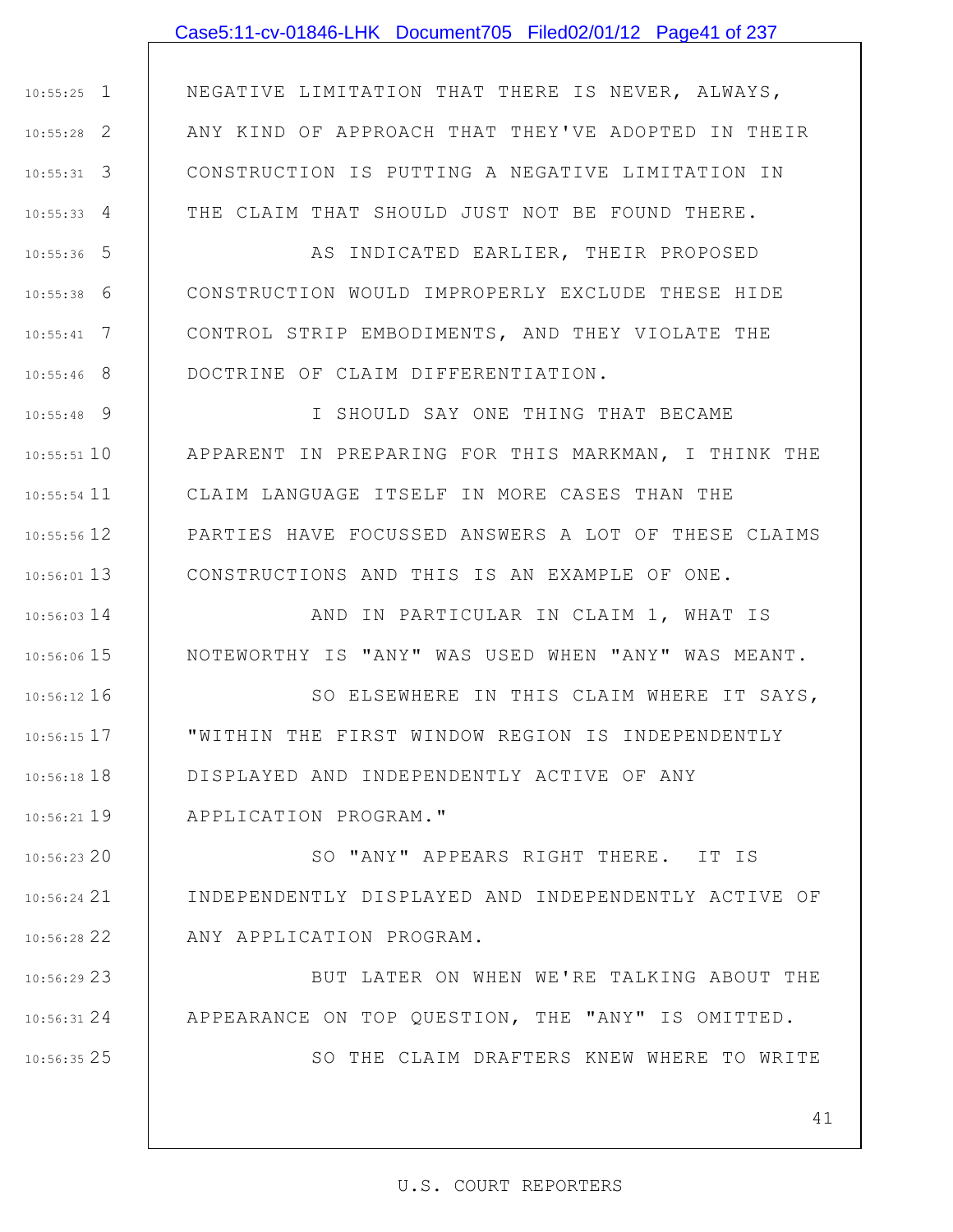|               | Case5:11-cv-01846-LHK Document705 Filed02/01/12 Page42 of 237 |
|---------------|---------------------------------------------------------------|
|               |                                                               |
| $10:56:38$ 1  | "ANY" WHEN THEY MEANT "ANY" AND WHERE NOT TO.                 |
| $10:56:44$ 2  | THERE IS, OF COURSE, AN EMBODIMENT, ONE                       |
| $10:56:47$ 3  | EMBODIMENT WHERE "THE CONTROL STRIP WINDOWS APPEARS           |
| $10:56:49$ 4  | ON TOP OF ALL APPLICATION PROGRAMMING WINDOWS THAT            |
| $10:56:52$ 5  | MAY BE GENERATED AS PART OF THE EXECUTION OF AN               |
| $10:56:54$ 6  | APPLICATION PROGRAM."                                         |
| $10:56:56$ 7  | AND THAT EMBODIMENT AS CLAIMED IN CLAIM                       |
| $10:57:02$ 8  | 12 OR 13 IS IN SLIGHTLY DIFFERENT WAYS.                       |
| $10:57:04$ 9  | IN CLAIM 12 "ALWAYS" IS IN THE CLAIM                          |
| $10:57:07$ 10 | LANGUAGE. "THE DISPLAY SYSTEM DEFINED IN CLAIM 1              |
| $10:57:11$ 11 | WHEREIN THE FIRST WINDOW REGION ALWAYS APPEARS IN             |
| $10:57:15$ 12 | FRONT OF THE APPLICATION WINDOWS."                            |
| $10:57:18$ 13 | OR IN CLAIM 13, "THE DISPLAY SYSTEM                           |
| $10:57:22$ 14 | DEFINED IN CLAIM 1 WHEREIN THE FIRST WINDOW REGION            |
| $10:57:25$ 15 | IS IMPLEMENTED IN A PRIVATE WINDOW LAYER THAT                 |
| $10:57:28$ 16 | APPEARS IN FRONT OF WINDOWS FOR ALL APPLICATION               |
| $10:57:31$ 17 | LAYERS."                                                      |
| $10:57:33$ 18 | AND ALSO IN THE CLAIM OF THE '002 PATENT                      |
| 10:57:36 19   | ONE WILL FIND THIS LIMITATION AS WELL.                        |
| 10:57:38 20   | SO THIS IS A CASE WHERE THE CLAIM                             |
| $10:57:41$ 21 | DIFFERENTIATION ARGUMENT IS QUITE SYNERGISTIC AND             |
| 10:57:44 22   | REENFORCING OF THE OTHER ARGUMENTS.                           |
| $10:57:46$ 23 | WE HAVE ALTERNATIVE EMBODIMENTS DISCLOSED                     |
| 10:57:48 24   | IN THE SPECIFICATION; AND WE HAVE CLAIM LANGUAGE              |
| 10:57:51 25   | WHICH IT DISTINGUISHES IN THE INDEPENDENT CLAIM               |
|               |                                                               |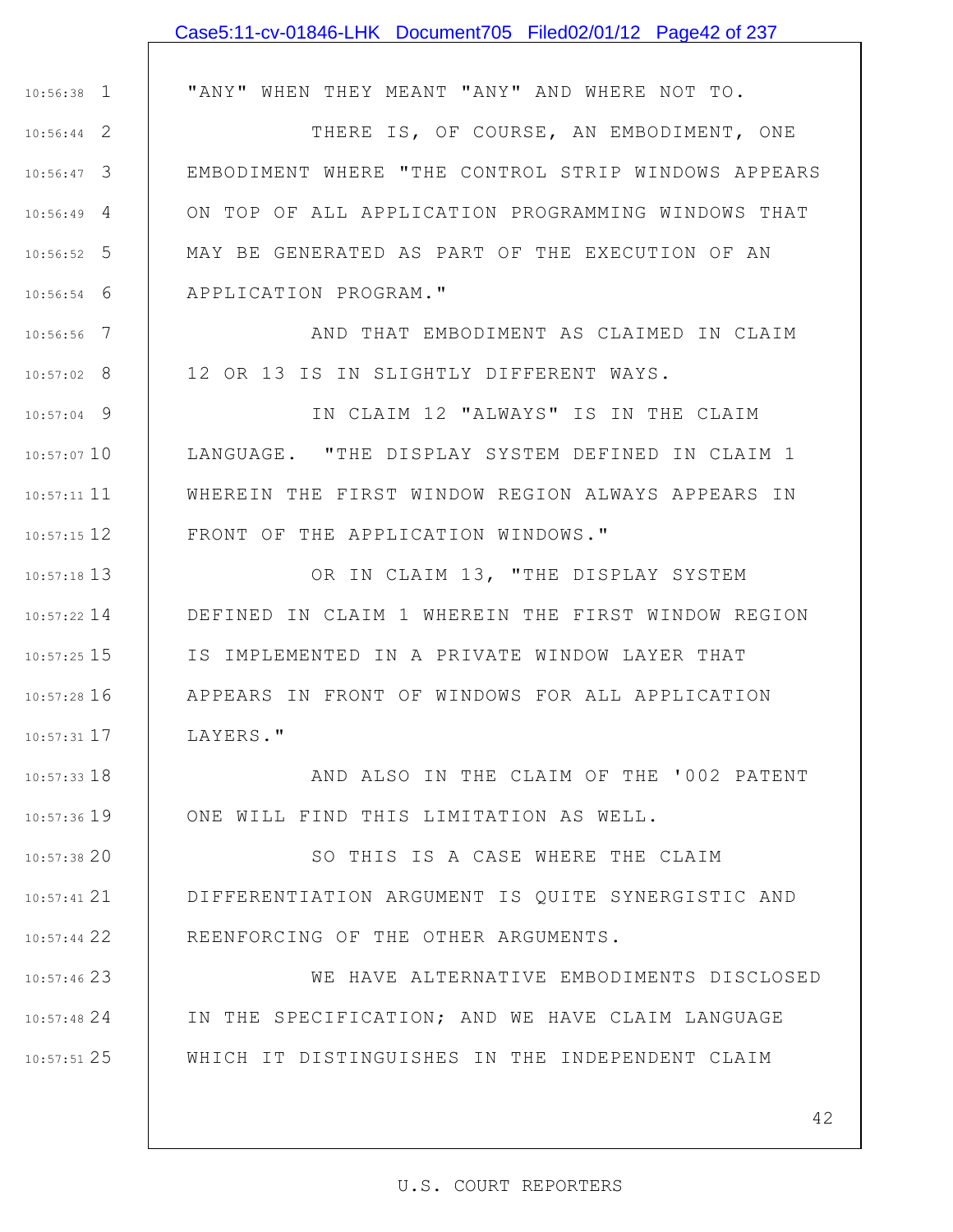## Case5:11-cv-01846-LHK Document705 Filed02/01/12 Page43 of 237

1 10:57:53 2 10:57:55 3 10:57:58 4 10:58:02 BETWEEN THE "ANY" AND THE "NON-ANY" CASE; AND THEN WE HAVE DEPENDENT CLAIMS THAT THROUGH THE USE OF THE WORD "ALWAYS" CLAIM THE "ALWAYS IN FRONT" NARROWING LIMITATION.

5 10:58:13 6 10:58:16 7 10:58:21 8 10:58:25 9 10:58:27 THE OFFICE ACTION AND FILE HISTORY ARGUMENT THAT SAMSUNG MAKES FOCUSES ON SOME LANGUAGE THAT THE APPLICANT PUT BEFORE THE PATENT OFFICE IN EXPLAINING WHAT THE INVENTION WAS ALL ABOUT.

10 10:58:27 10:58:31 11 12 10:58:37 13 10:58:44 THIS IS WHERE FITTING AND HIERARCHY COMES INTO PLAY BECAUSE THE LANGUAGE IS NOT A CRISP, CLEAR DISCLAIMER SUCH THAT THAT "ANY" LIMITATION SHOULD BE READ INTO CLAIM 1.

14 10:58:45 15 10:58:48 16 10:58:50 17 10:58:52 IN FACT, THE LANGUAGE ITSELF IS LARGELY INCONSISTENT WITH THE TAILEND OF CLAIM 1, WHICH ITSELF DOES NOT HAVE THIS "ANY" OR "ALWAYS" LANGUAGE.

18 10:58:53 19 10:58:56 20 10:59:00 21 10:59:03 22 10:59:06 23 10:59:10 24 10:59:14 25 10:59:17 AND IN PARTICULAR, ESPECIALLY IF ONE READS THE ACTUAL LANGUAGE OF THE OFFICE ACTION RESPONSE AT THE LOWER LEVEL AT THE P.T.O., ALL THAT THE APPLICANT SAID WAS THAT IT ALLOWS THE USER TO HAVE AN UNOBSTRUCTED VIEW OF THE AREA AND THUS THE WINDOW ALWAYS MAY BE VISIBLE -- I'M SORRY -- MAY BE ALWAYS VISIBLE. THERE'S AN ERROR IN SAMSUNG'S BRIEF. THE WINDOW MAY BE ALWAYS VISIBLE. AND SO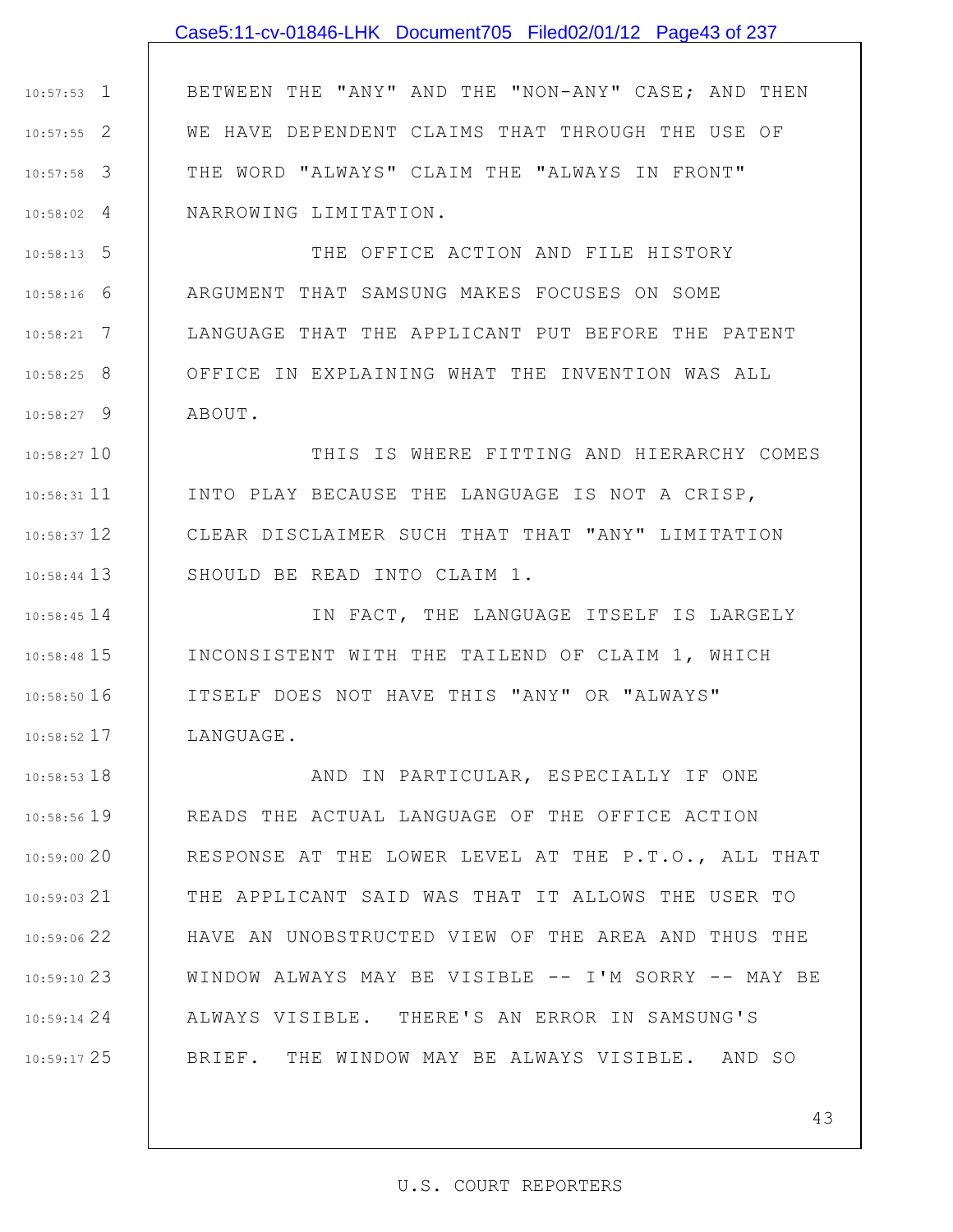|                 | Case5:11-cv-01846-LHK Document705 Filed02/01/12 Page44 of 237 |
|-----------------|---------------------------------------------------------------|
|                 |                                                               |
| $10:59:21$ 1    | MAY BE -- IT DOESN'T SAY "ALWAYS VISIBLE."                    |
| $10:59:24$ 2    | THE COURT: I'M SORRY TO INTERRUPT YOU.                        |
| $10:59:26$ 3    | I AGREE WITH YOU THAT I DON'T AGREE WITH SAMSUNG              |
| $10:59:30$ 4    | THAT IT HAS TO AL -- THAT IT CAN NEVER BE OBSCURED.           |
| $10:59:33$ 5    | BUT WHERE I'M NOT AGREEING WITH YOU IS IF                     |
| 6<br>10:59:34   | IT IS VISIBLE WHETHER IT HAS TO BE ON TOP OF THE              |
| - 7<br>10:59:38 | APPLICATION.                                                  |
| $10:59:38$ 8    | SO MAYBE YOU CAN TALK ABOUT APPLE                             |
| $10:59:40$ 9    | DISTINGUISHED THE HANSEN REFERENCE IN THE                     |
| $10:59:46$ 10   | PROSECUTION HISTORY BECAUSE I THINK THAT'S WHERE              |
| $10:59:48$ 11   | SAMSUNG ARGUES THAT --                                        |
| $10:59:50$ 12   | MR. JACOBS: I THINK YOU HAVE TO LOOK                          |
| $10:59:52$ 13   | VERY CLOSELY AT HANSEN. HANSEN ITSELF IS A PRIOR              |
| $10:59:57$ 14   | ART REFERENCE THAT IF YOU LOOK AT THE CLAIM, IT HAS           |
| 11:00:00 15     | A KIND OF ALWAYS CHARACTERISTIC.                              |
| $11:00:02$ 16   | I THINK WHAT YOU HAVE TO DO IN THIS CASE                      |
| $11:00:04$ 17   | WHEN LOOKING AT THE WAY THAT APPLICANTS DISTINGUISH           |
| $11:00:07$ 18   | PRIOR ART REFERENCE AND LOOK AT WHAT THEY'VE SAID             |
| $11:00:09$ 19   | AND WHETHER THERE'S A CLEAR DISCLAIMER OR NOT.                |
| $11:00:12$ 20   | APPLE CAN ADVANCE ARGUMENTS AND SAY                           |
| $11:00:17$ 21   | THINGS TO THE P.T.O. I THINK ONE OF SAMSUNG'S                 |
| $11:00:19$ 22   | APPROACHES TO CLAIM CONSTRUCTION HERE IS TO LOOK --           |
| $11:00:21$ 23   | TO SAY LOOK AT THE PRIOR ART AND LOOK AT THIS                 |
| $11:00:23$ 24   | ARGUMENT, AND THIS ARGUMENT CAN ONLY MEAN X WHEN              |
| $11:00:25$ 25   | THE ARGUMENT WAS NOT X. THE ARGUMENT WAS SOMETHING            |
|                 |                                                               |
|                 | 44                                                            |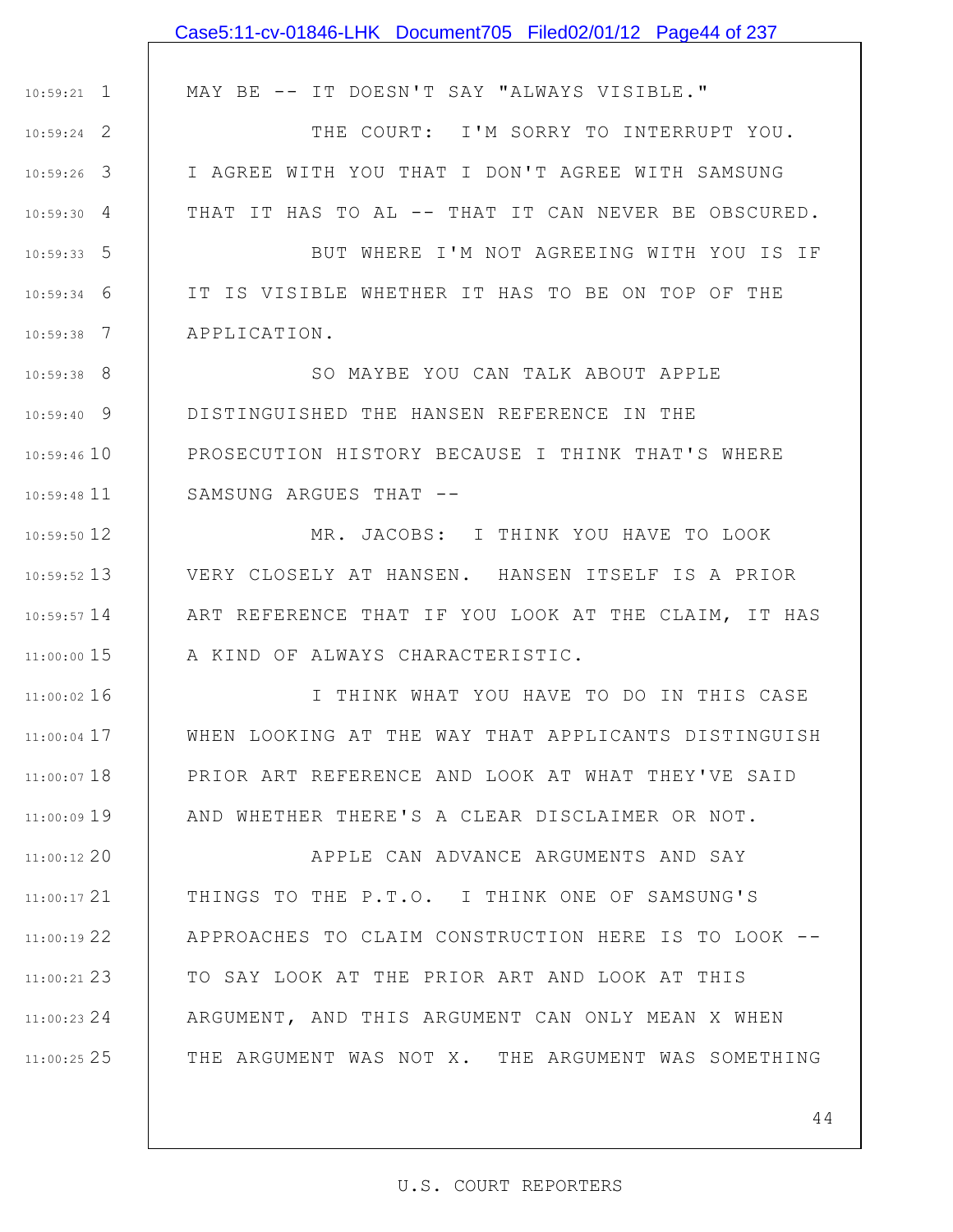|                | Case5:11-cv-01846-LHK Document705 Filed02/01/12 Page45 of 237 |
|----------------|---------------------------------------------------------------|
|                |                                                               |
| $11:00:28$ 1   | MUCH SHORT OF X. AND THAT IS THE RIGHT THING TO DO            |
| $\overline{2}$ | HERE BECAUSE WHAT APPLE SAYS IN ITS APPEAL BRIEF,             |
| 3              | AGAIN DISTINGUISHING HANSEN, IS IT MAKES IT VERY              |
| 4              | CLEAR IS THAT WE ARE JUST TALKING ABOUT IN ONE                |
| 5              | EMBODIMENT THE CONTROL STRIP THAT IS IMPLEMENTED IN           |
| 6              | A PRIVATE WINDOW LAYER THAT APPEARS IN FRONT OF THE           |
| $11:00:51$ 7   | WINDOWS OF ALL OF THE OTHER APPLICATION LAYERS.               |
| $11:00:51$ 8   | THIS PREVENTS OTHER WINDOWS FROM OBSCURING IT.                |
| $11:00:54$ 9   | SO I THINK MY ARGUMENT IS TWO-FOLD. ONE,                      |
| $11:00:55$ 10  | WE CAN HYPOTHESIZE ABOUT WHAT MIGHT HAVE BEEN IN              |
| $11:00:58$ 11  | THE MINDS OF THE EXAMINER WITH THAT REFERENCE IN              |
| $11:01:01$ 12  | FRONT OF HIM IN TRYING TO REINTERPRET THE ACTUAL              |
| $11:01:04$ 13  | LANGUAGE THAT APPLE USED.                                     |
| $11:01:05$ 14  | I THINK THAT'S ERROR.                                         |
| $11:01:10$ 15  | WHEN YOU LOOK AT THAT PROSECUTION                             |
| $11:01:12$ 16  | HISTORY, WE SHOULD LOOK AT THAT LANGUAGE MORE AT              |
| $11:01:14$ 17  | FACE VALUE. AND, SECONDLY, IF YOU DO DRILL DOWN, I            |
| $11:01:18$ 18  | JUST DON'T THINK THAT YOU'LL SEE THE RESTRICTION IN           |
| $11:01:20$ 19  | CLAIM 1 THAT SAMSUNG IS PROPOSING.                            |
| $11:01:23$ 20  | AND I THINK IT'S IMPORTANT THAT CLAIM                         |
| $11:01:25$ 21  | DIFFERENTIATION ARGUMENT BEARS ON THIS ISSUE AS               |
| $11:01:27$ 22  | WELL.                                                         |
| $11:01:27$ 23  | ONE OF THE THINGS THAT CLAIM                                  |
| 11:01:30 24    | DIFFERENTIATION HELPS US WITH HERE IS THAT HAD THE            |
| $11:01:33$ 25  | EXAMINER HAD IT IN ITS HEAD THAT THIS HAS TO APPEAR           |
|                |                                                               |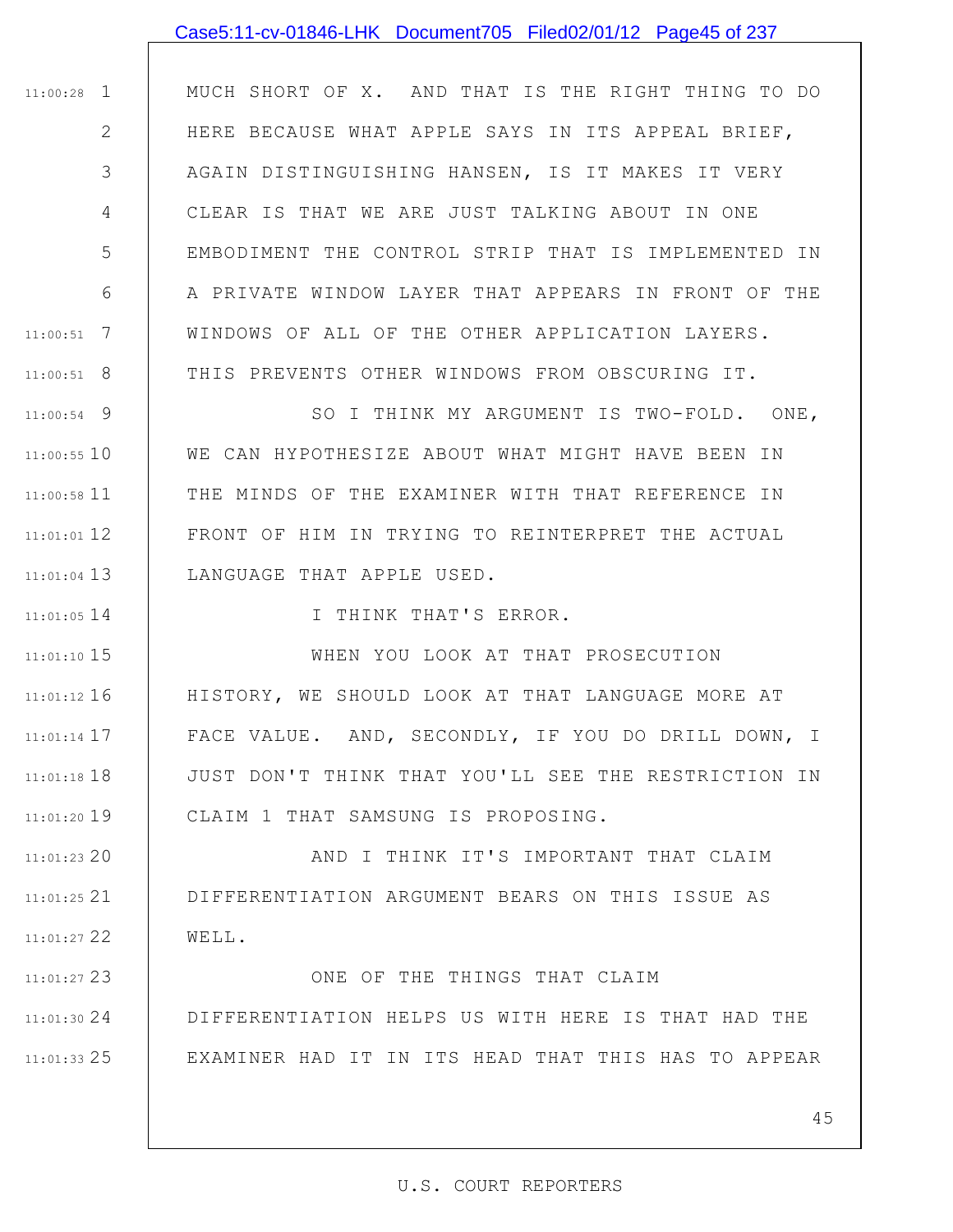# 1 11:01:36 2 11:01:40 3 11:01:43 4 11:01:46 5 11:01:49 6 11:01:49 7 11:01:52 8 11:01:56 9 11:02:05 11:02:05 10 11 11:02:08 12 11:02:16 13 11:02:17 14 11:02:19 15 11:02:21 11:02:24 16 17 11:02:26 11:02:29 18 IN FRONT OF ANY APPLICATION PROGRAMS THAT ARE VISIBLE, I THINK THAT'S THE QUESTION THAT YOU'RE ASKING, AND THEN HE SEES DOWN THE DEPENDENT CLAIMS THAT THERE ARE ALWAYS LIMITATIONS, HE WOULD ASK, WELL, SHOULDN'T YOU BE INSERTING "ALWAYS" IN CLAIM 1. AND IT'S RIGHT IN FRONT OF HIM THAT APPLE IS DISTINGUISHING THE CASE OF "NOT ALWAYS" FROM "ALWAYS." THE COURT: CAN I ASK YOU WHAT WINDOW LAYER IS AND HOW IT RELATES TO THE FIRST REGION WINDOW? MR. JACOBS: I THINK THE RIGHT WAY TO UNDERSTAND WINDOW LAYER IS IN A KIND OF A WAY OF WHAT THE USER SEES WAY. WHEN THE USER LOOKS AT A SCREEN WHICH IS, OF COURSE, PHYSICALLY AND ONLY TWO DIMENSIONS, THE USER SEES THE WINDOWS APPEARING IN A KIND OF A Case5:11-cv-01846-LHK Document705 Filed02/01/12 Page46 of 237

11:02:32 19 20 11:02:40 LAYERED SORT OF WAY. IT'S AN IMPRESSION THAT THE SYSTEM CREATES WHEN GENERATING THESE IMAGES.

21 11:02:43 22 11:02:45 23 11:02:50 24 11:02:53 25 11:02:55 THAT MAY HAVE SOME UNDERLYING TECHNICAL BACKUP THAT SUPPORTS LAYERING. OF COURSE, THE CLAIM IS NOT REALLY DIRECTED TO THE UNDERLYING TECHNICAL BACKUP, BUT, OF COURSE, THERE MUST BE SOMETHING IN THE SYSTEM THAT SAYS THAT MAKE IT LOOK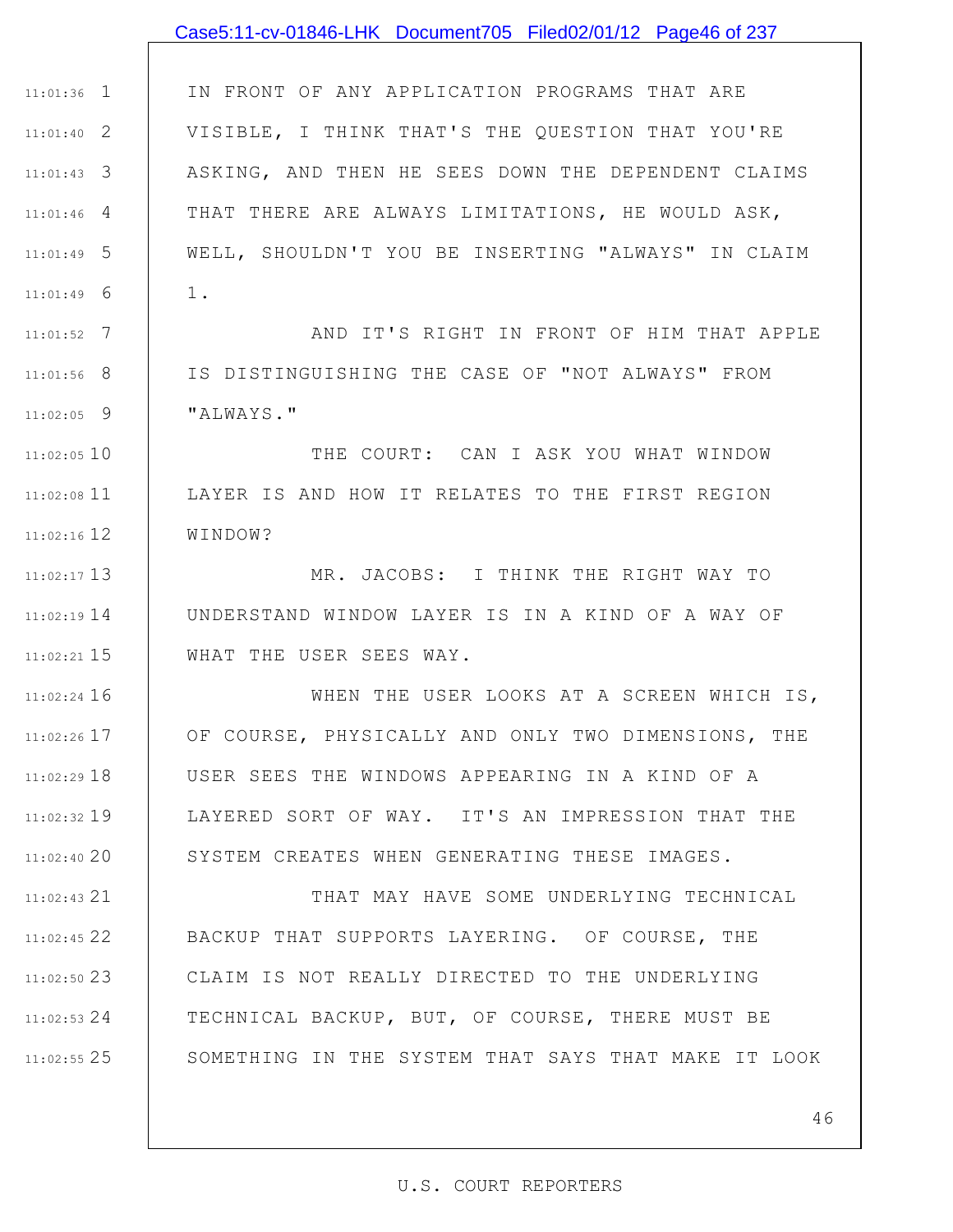|               | Case5:11-cv-01846-LHK Document705 Filed02/01/12 Page47 of 237 |
|---------------|---------------------------------------------------------------|
|               |                                                               |
| $11:02:57$ 1  | LIKE I'M ON TOP.                                              |
| $11:02:58$ 2  | SO I THINK WINDOW LAYER HERE SIMPLY MEANS                     |
| $11:03:02$ 3  | IMAGINE THAT YOU'RE LOOKING AT THIS TWO DIMENSIONAL           |
| $11:03:05$ 4  | OBJECT AND YOUR EYE IS GIVEN A THREE-DIMENSIONAL              |
| $11:03:09$ 5  | SENSE, THE LAYERS ARE THE EFFECT OF THE DIFFERENT             |
| $11:03:14$ 6  | WINDOW REGIONS ON TOP OF EACH OTHER AND NOTHING               |
| $11:03:17$ 7  | MORE THAN THAT.                                               |
| $11:03:19$ 8  | THE COURT: SO THE WINDOW LAYER IS THE                         |
| $11:03:22$ 9  | COMPILATION OF ALL OF THE WINDOW REGIONS OR REGION            |
| $11:03:28$ 10 | WINDOWS?                                                      |
| $11:03:29$ 11 | MR. JACOBS: SO MAYBE LET'S LOOK AT 2A                         |
| $11:03:31$ 12 | AND I CAN EXPLAIN THIS IN THE WAY THAT WE'RE SEEING           |
| $11:03:35$ 13 | IT.                                                           |
| $11:03:42$ 14 | SO FIGURE 2A IN THE PATENT IS THE                             |
| $11:03:45$ 15 | DOMINANT DISCLOSURE, IF YOU WILL. IT'S THE DRAWING            |
| $11:03:50$ 16 | THAT REALLY SHOWS THE CONTROL STRIP IN ITS FULL               |
| $11:03:58$ 17 | EXTENSION.                                                    |
| $11:03:58$ 18 | AND WHAT YOU CAN SEE IS THE LAYERS. AND                       |
| $11:04:00$ 19 | SO THE CONTROL STRIP DOWN AT THE BOTTOM IS IN A               |
| $11:04:03$ 20 | LAYER THAT IS ON TOP OF AN APPLICATION WINDOW THAT            |
| $11:04:09$ 21 | IS UNDERNEATH IT.                                             |
| 11:04:11 22   | THAT FINDER WINDOW IN THE MIDDLE WHERE IT                     |
| $11:04:19$ 23 | SAYS APPLICATIONS IS IN A LAYER THAT IS ON TOP OF             |
| $11:04:22$ 24 | EXTENSIONS.                                                   |
| 11:04:24 25   | AND IT'S JUST AN APPEARANCE. IT'S A                           |
|               |                                                               |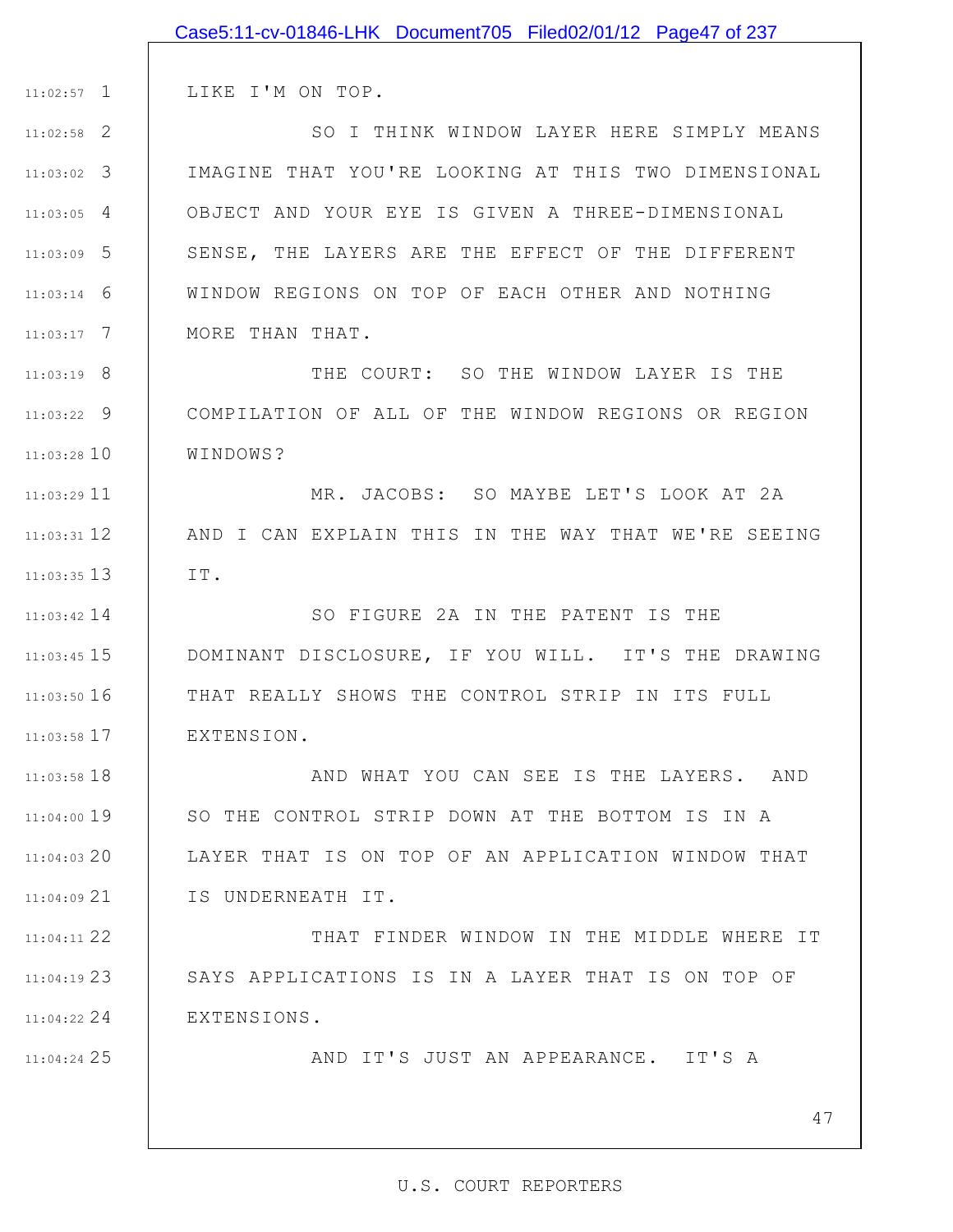|               | Case5:11-cv-01846-LHK Document705 Filed02/01/12 Page48 of 237 |
|---------------|---------------------------------------------------------------|
|               |                                                               |
| $11:04:27$ 1  | WINDOW LAYER THAT IS CREATED BY APPEARANCE.                   |
| $11:04:29$ 2  | THE COURT: SO APPLICATIONS IS A WINDOW                        |
| $11:04:31$ 3  | LAYER AND EXTENSIONS IS A SEPARATE WINDOW LAYER OR            |
| $11:04:35$ 4  | WINDOW LAYER IS --                                            |
| $11:04:37$ 5  | MR. JACOBS: WINDOW LAYER IS THE -- I                          |
| $11:04:39$ 6  | WOULD SAY -- I WOULD SAY IT SLIGHTLY DIFFERENT.               |
| $11:04:43$ 7  | APPLICATIONS IS PRESENTED IN A WINDOW                         |
| $11:04:45$ 8  | LAYER AND EXTENSIONS IS PRESENTED IN A DIFFERENT              |
| $11:04:48$ 9  | WINDOW LAYER.                                                 |
| $11:04:48$ 10 | THE COURT: OH, OKAY. WHAT ABOUT IF THE                        |
| $11:04:55$ 11 | FIRST WINDOW REGION, THE CONTROL STRIP?                       |
| 11:05:00 12   | MR. JACOBS: YES.                                              |
| 11:05:10 13   | THE COURT: WHAT HAPPENS IF THE CONTROL                        |
| $11:05:15$ 14 | STRIP IS VISIBLE, IT'S NOT HIDDEN, BUT IT'S                   |
| $11:05:20$ 15 | OBSCURED BY AN APPLICATION WINDOW, BY ANOTHER                 |
| $11:05:24$ 16 | WINDOW LAYER?                                                 |
| $11:05:36$ 17 | MR. JACOBS: IT'S A CASE THAT IS NOT                           |
| $11:05:38$ 18 | SPECIFICALLY DESCRIBED IN THE SPECIFICATION.                  |
| 11:05:39 19   | THE COURT: UH-HUH.                                            |
| 11:05:4020    | MR. JACOBS: IT'S A CASE THAT IS NOT                           |
| $11:05:43$ 21 | SPECIFICALLY DISCLAIMED, I WOULD BELIEVE, IN CLAIM            |
| 11:05:46 22   | $1$ .                                                         |
| 11:05:47 23   | IT'S ALSO NOT SOMETHING THAT I YET                            |
| $11:05:52$ 24 | BELIEVE IS AN ISSUE IN THE CASE.                              |
| $11:05:54$ 25 | SO I DON'T THINK THAT EITHER OF US                            |
|               |                                                               |
|               | 48                                                            |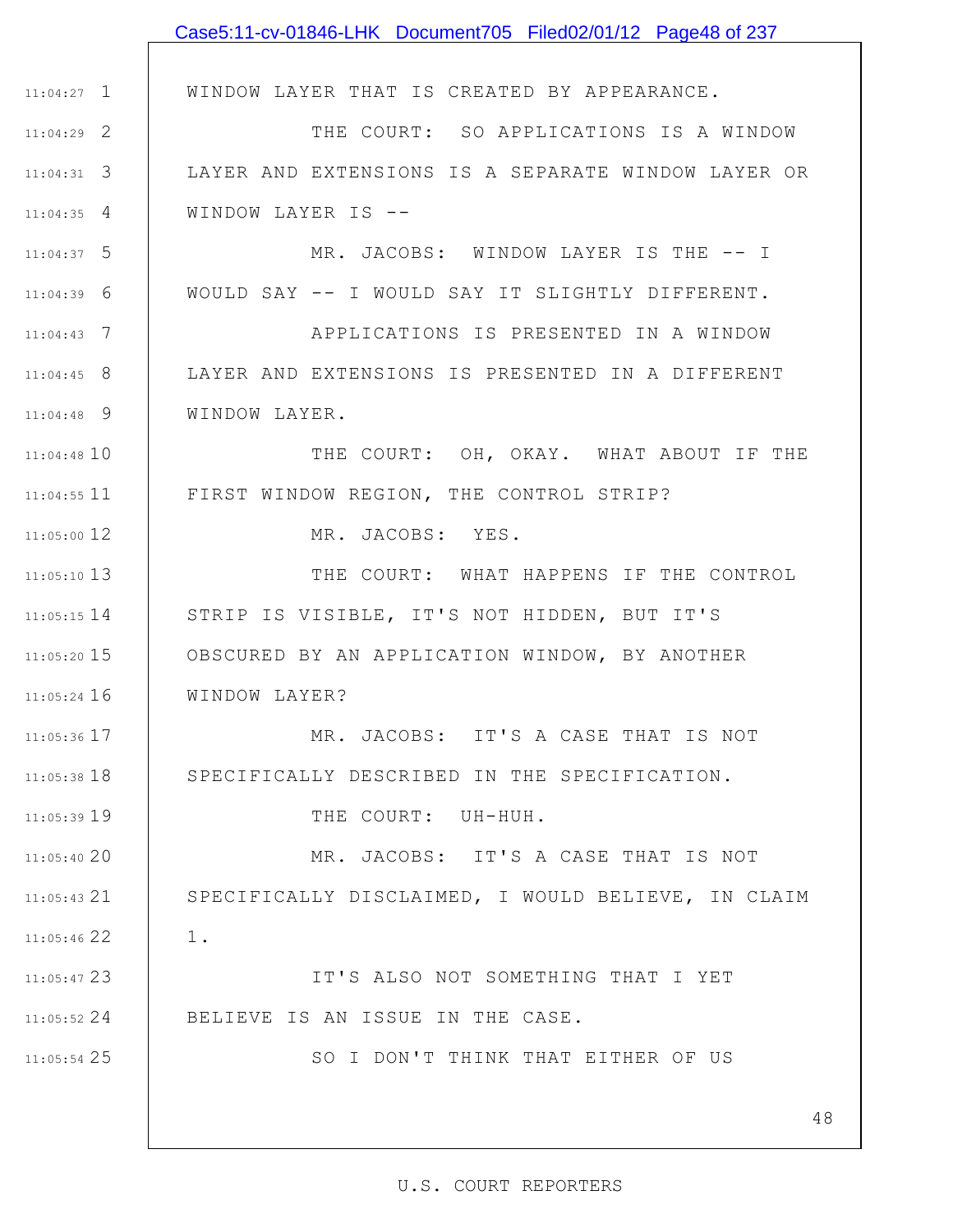## 1 11:05:56 2 11:05:59 3 11:06:02 4 11:06:03 5 11:06:05 6 11:06:07 7 11:06:11 8 11:06:13 9 11:06:17 10 11:06:20 11 11:06:24 12 11:06:26 13 11:06:29 14 11:06:31 15 11:06:33 11:06:38 16 17 11:06:40 11:06:43 18 11:06:50 19 20 11:06:53 21 11:06:56 22 11:07:00 23 11:07:03 24 11:07:06 25 11:07:07 DEBATED THIS CONSTRUCTION ISSUE, AND I'M NOT AWARE YET OF AN INFRINGEMENT ISSUE THAT TURNS ON THIS. I CAN -- THE COURT: OKAY. MR. JACOBS: YOUR HONOR, I DO THIS WITH HESITATION. IF YOU DON'T -- IF THIS IS GETTING TOO CLOSE TO INFRINGEMENT, STOP ME, BUT I CAN SHOW YOU ON SLIDE 89 WHAT WE ARE LOOKING AT IN THE SAMSUNG PHONE. SO WE HAVE -- THIS IS FROM A SAMSUNG DROID AND WHAT YOU CAN SEE IS THE CONTROL STRIP AT THE TOP AS I DESCRIBED IT WITH THE BATTERY POWER AND THE ANTENNA STRENGTH AND THE LIKE. AND THEN THERE ARE APPLICATIONS THAT ARE IN WINDOW LAYERS UNDERNEATH THAT CONTROL STRIP. AND IN THE OVERWHELMING MAJORITY OF THE CASES THAT WE HAVE SEEN THE CONTROL STRIP IS PRESENTED ON TOP OF THE APPLICATIONS PROGRAM. BUT THERE ARE CASES INVOLVING PHOTOGRAPHY IN WHICH WE INFER THAT THE SYSTEM HAS PRECISELY THAT MODULE THAT IS DESCRIBED IN THE SPECIFICATION WHERE AN APPLICATION CAN SAY I WANT THE WHOLE SCREEN, I DON'T WANT TO BE OBSCURED BY A CONTROL STRIP. AND SO WE -- I'M TRYING TO ANTICIPATE -- Case5:11-cv-01846-LHK Document705 Filed02/01/12 Page49 of 237

#### U.S. COURT REPORTERS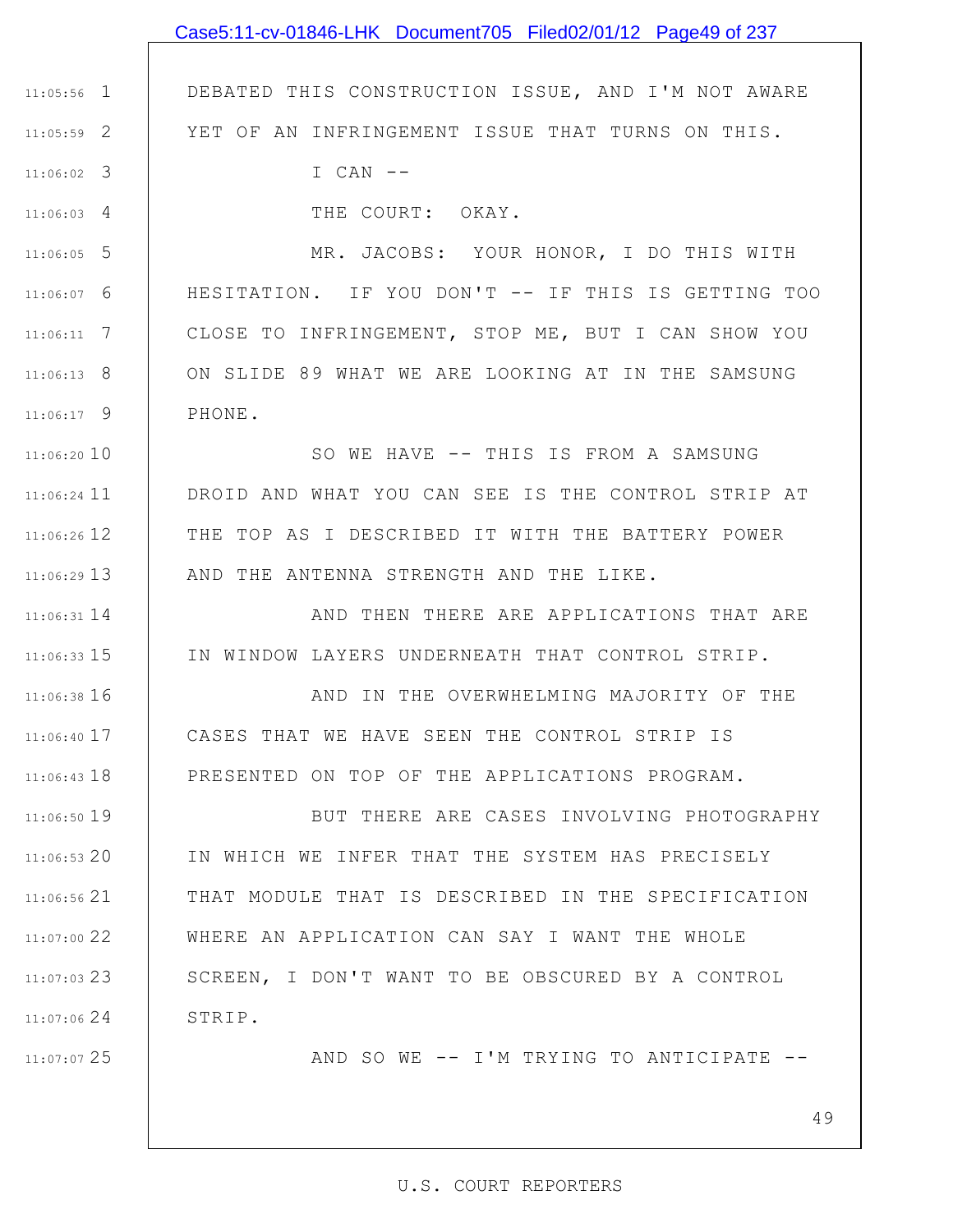|               | Case5:11-cv-01846-LHK Document705 Filed02/01/12 Page50 of 237 |
|---------------|---------------------------------------------------------------|
|               |                                                               |
| $11:07:10$ 1  | I'M TRYING TO ANSWER YOUR HONOR'S QUESTION FROM THE           |
| $11:07:13$ 2  | TUTORIAL.                                                     |
| $11:07:14$ 3  | OUR IMAGINATION, IF YOU WILL, OUR                             |
| $11:07:17$ 4  | SURMISE, IS THAT THIS IS SAMSUNG'S NON-INFRINGEMENT           |
| $11:07:20$ 5  | ARGUMENT BASED ON "ALWAYS."                                   |
| $11:07:21$ 6  | WE HAVE NOT SEEN -- FRANKLY, I HAVE NOT                       |
| $11:07:24$ 7  | SEARCHED FOR THE CASE THAT YOUR HONOR HAS POSITED             |
| $11:07:26$ 8  | WHERE THERE'S AN APPLICATION PROGRAM, I GUESS,                |
| $11:07:29$ 9  | PARTIALLY OBSCURING THE CONTROL STRIP.                        |
| $11:07:38$ 10 | SO PART OF THE REASON I DON'T HAVE A                          |
| $11:07:40$ 11 | SUPER CRISP ANSWER TO YOUR HONOR'S QUESTION IS THAT           |
| $11:07:43$ 12 | THE PARTIES HAVE NOT BRIEFED IT AND WE HAVE NOT               |
| $11:07:45$ 13 | SEEN THAT CASE IN OUR OBSERVATION OF THE SAMSUNG              |
| $11:07:48$ 14 | PHONES.                                                       |
| 11:07:49 15   | THE COURT: I DON'T WANT TO GO DEEPLY                          |
| $11:07:51$ 16 | INTO EITHER INFRINGEMENT OR INVALIDITY TODAY,                 |
| $11:07:56$ 17 | EITHER SIDE.                                                  |
| $11:07:56$ 18 | TO THE EXTENT THAT IT'S HELPFUL TO TRY TO                     |
| $11:07:58$ 19 | UNDERSTAND THE CONTEXT OF WHY THIS ARGUMENT IS                |
| $11:08:01$ 20 | COMING UP, I'M OKAY WITH A LITTLE BIT, BUT I DON'T            |
| $11:08:03$ 21 | WANT TO GO INTO THAT. WE CAN HAVE A SUMMARY                   |
| 11:08:0822    | JUDGMENT BRIEF ABOUT THIS.                                    |
| 11:08:0923    | SO YOU'RE SAYING THE ISSUE IS THAT IN                         |
| 11:08:15 24   | CERTAIN ACCUSED DEVICES THERE MAY OR MAY NOT BE               |
| $11:08:17$ 25 | SOME OBSCURING OF A CONTROL STRIP?                            |
|               |                                                               |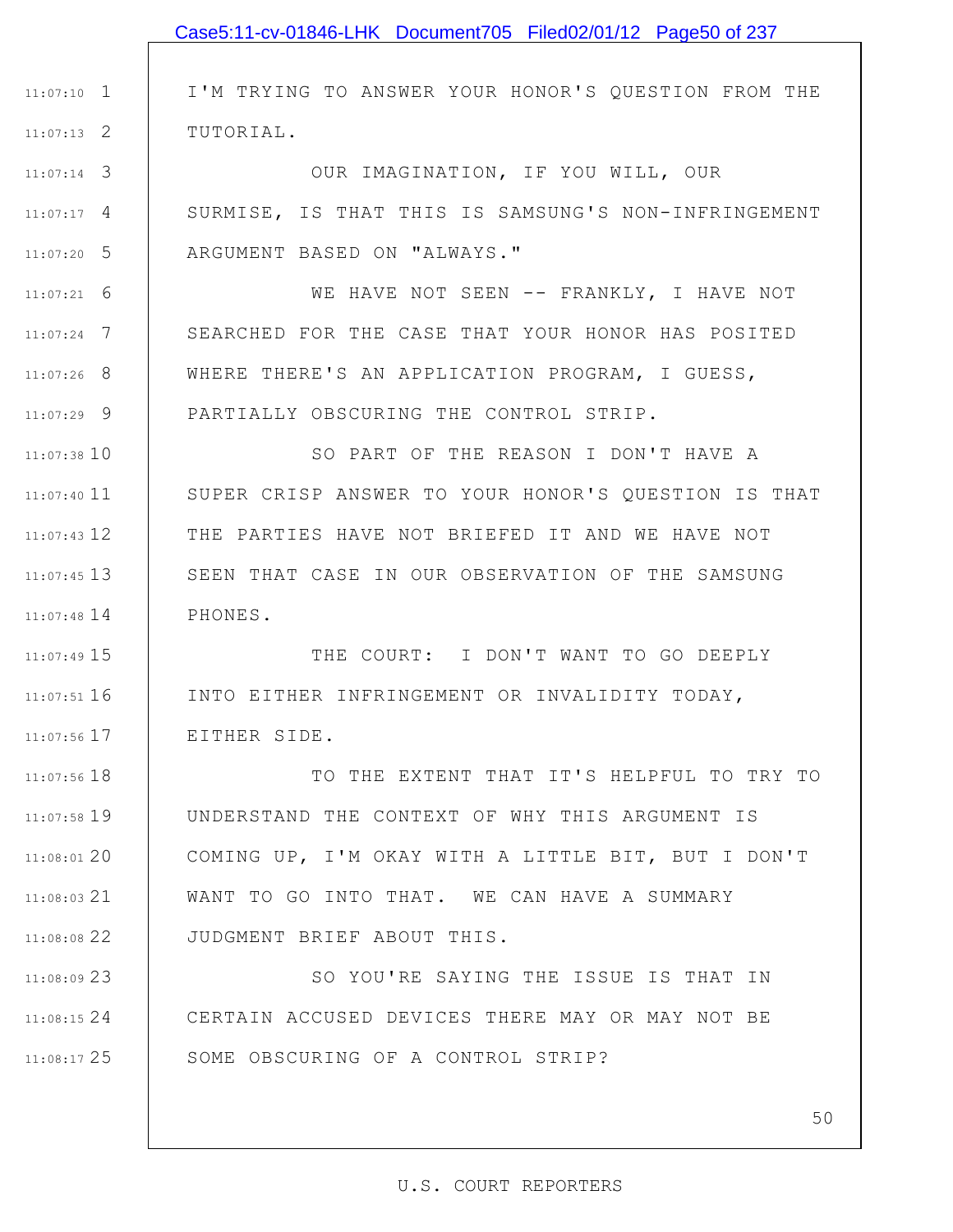### Case5:11-cv-01846-LHK Document705 Filed02/01/12 Page51 of 237

1 11:08:22 2 11:08:24 3 11:08:26 4 11:08:28 5 11:08:33 6 11:08:35 MR. JACOBS: CORRECT. AND JUST TO PUT A FINER POINT ON IT, THE ARGUMENT WOULD BE THAT'S AN APPLICATION PROGRAM AND IT'S OPERATING IN A WINDOW LAYER AND THAT WINDOW LAYER IS FOR VISIBILITY PURPOSES ON TOP OF THE CONTROL STRIP AND THE CONTROL STRIP HAS DISAPPEARED.

7 11:08:36 8 11:08:39 9 11:08:42 THE COURT: AND WHY ARE YOU FIGHTING NOT HAVING THE CONTROL STRIP BE ON TOP? WHY ARE YOU FIGHTING THAT?

11:08:48 10

11:09:03 16

MR. JACOBS: I'M SORRY.

11 11:08:48 12 11:08:51 13 11:08:53 14 11:08:56 15 11:08:59 THE COURT: I HAD ASKED YOU EARLIER. I AGREE THAT THE CONTROL STRIP DOESN'T ALWAYS HAVE TO BE VISIBLE, BUT IF IT IS VISIBLE IT NEEDS TO BE ON TOP AND YOU'RE RESISTING THAT AND YOU'RE SAYING, NO, NO, NO, THAT'S NOT HOW WE DISTINGUISH HANSEN.

WHY ARE YOU FIGHTING THAT?

17 11:09:05 11:09:07 18 11:09:09 19 20 11:09:13 21 11:09:15 22 11:09:17 23 11:09:21 24 11:09:23 25 11:09:25 MR. JACOBS: I'M FIGHTING THAT BECAUSE --IN ALL HONESTY, YOUR HONOR, IT'S A CASE THAT NEITHER SIDE BRIEFED IT AND I'M A LITTLE CONCERNED ABOUT CONCEDING THAT CASE WHEN I DON'T KNOW ALL OF THE POSSIBLE DESIGN-AROUND THAT SAMSUNG MAY ADVANCE AND I DON'T WANT TO GIVE THEM A NON-INFRINGEMENT ARGUMENT THAT IS A LITTLE DIFFERENT THAN THE ONE WE'RE SEEING HERE WHERE THEY JUST PARTIALLY OBSCURED THE CONTROL STRIP.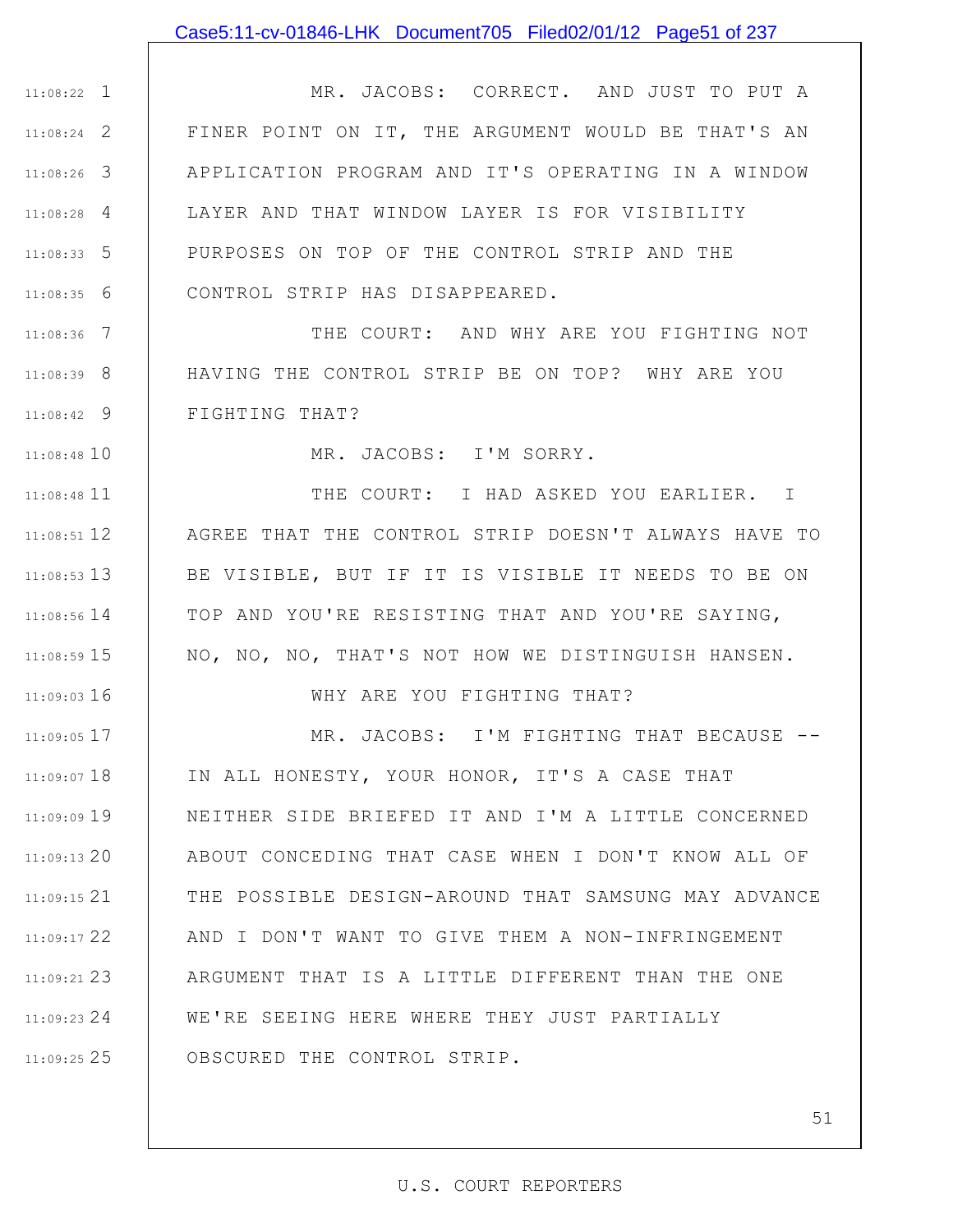## Case5:11-cv-01846-LHK Document705 Filed02/01/12 Page52 of 237

1 11:09:27 2 11:09:28 3 11:09:31 4 11:09:33 THE COURT: I HAVE TO SAY I WASN'T CONVINCED ON HOW YOU ADDRESSED HANSEN. I'LL GIVE YOU ONE LAST OPPORTUNITY AND THEN I'D LIKE TO HEAR FROM SAMSUNG.

5 11:09:34 6 11:09:36 7 11:09:40 ANYTHING ELSE ON THAT ISSUE BECAUSE IT DOES SEEM LIKE IF IT'S VISIBLE, IT DOES NEED TO BE ON TOP?

8 11:09:45 9 11:09:48 10 11:09:50 11 11:09:56 12 11:10:00 13 11:10:03 MR. JACOBS: I DON'T THINK THAT APPLE -- THE APPLICANT WAS ADDRESSING THAT SITUATION IN HANSEN WITH ITS RESPONSE BECAUSE IT WASN'T DEALING WITH A CASE, FOR EXAMPLE, WHERE HANSEN HAD A PARTIALLY OBSCURED CONTROL STRIP, WHICH IS REALLY I THINK THE CASE THAT YOUR HONOR IS POSITING.

14 11:10:05 15 11:10:09 11:10:14 16 SO IMAGINE THAT THE APPL -- IF IT'S FULLY OBSCURED, THEN WE HAVE MY CASE, THE ONE -- AND WE HAVE THE ONE ILLUSTRATED BY THE SLIDES.

THE COURT: UH-HUH.

17 11:10:17

11:10:18 18 11:10:20 19 20 11:10:22 21 11:10:27 22 11:10:30 23 11:10:31 24 11:10:32 25 11:10:34 MR. JACOBS: IF IT'S PARTIALLY OBSCURED, THEN WE HAVE THE CASE THAT YOUR HONOR IS POSITING, WHERE THE APPLICATION PROGRAM IS ON TOP OF THE CONTROL STRIP BUT THE CONTROL STRIP IS STILL VISIBLE IN SOME WAY. THE COURT: OKAY. MR. JACOBS: HANSEN DID NOT PRESENT THAT CASE.

52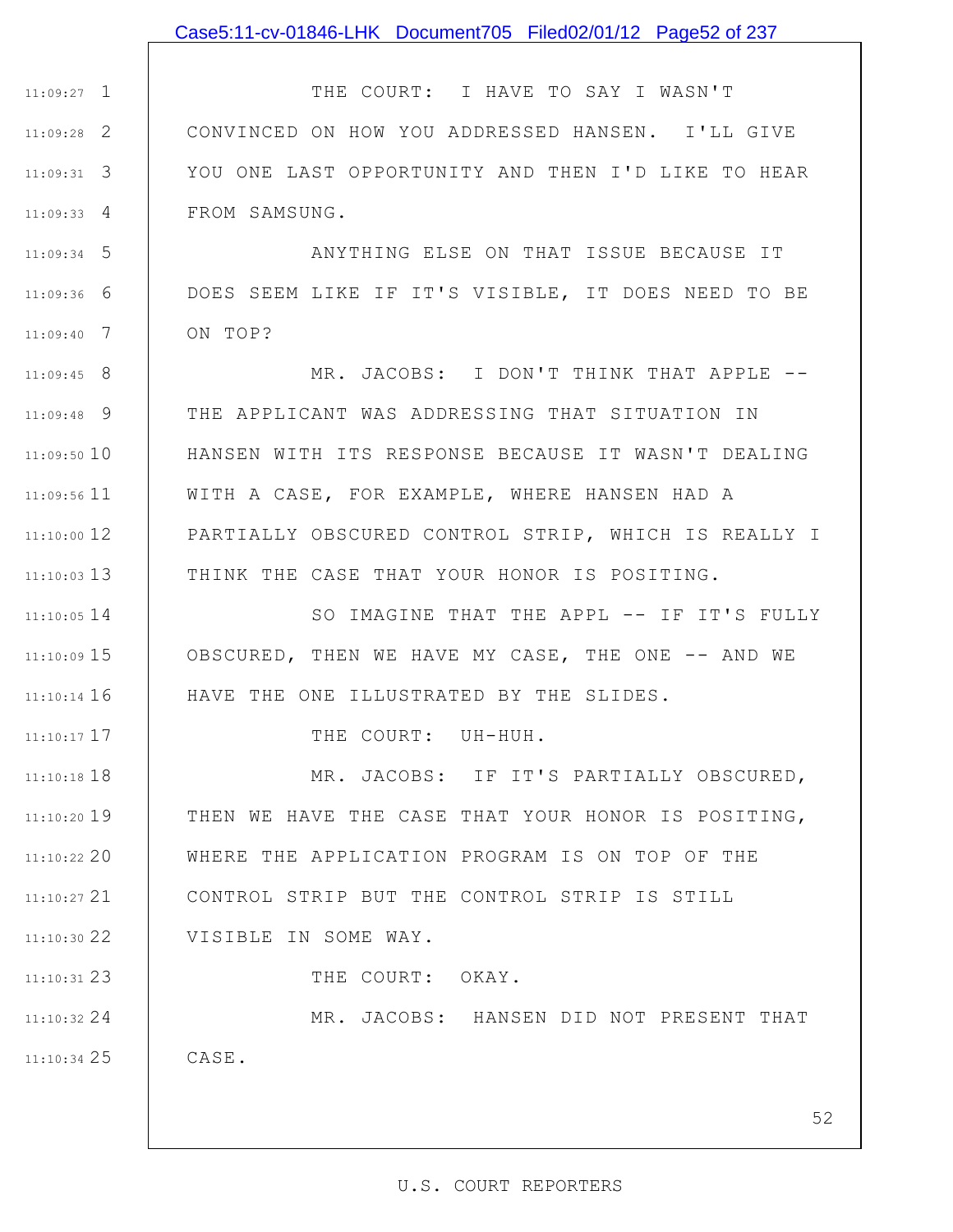|                 | Case5:11-cv-01846-LHK Document705 Filed02/01/12 Page53 of 237 |
|-----------------|---------------------------------------------------------------|
|                 |                                                               |
| $11:10:39$ 1    | THE COURT: OKAY.                                              |
| $11:10:50$ 2    | MR. VERHOEVEN: YOUR HONOR, I HAVE SOME                        |
| $11:10:51$ 3    | SLIDES I WOULD LIKE TO HAND UP IF I MAY.                      |
| $11:10:54$ 4    | THE COURT: OKAY. PLEASE.                                      |
| $11:11:10$ 5    | MR. VERHOEVEN: GIVEN YOUR HONOR'S                             |
| $11:11:10$ 6    | COMMENTS, I THINK I WOULD LIKE TO START MY                    |
| $11:11:12$ 7    | PRESENTATION IF IT'S ALL RIGHT WITH THE COURT ON              |
| $11:11:15$ 8    | SLIDE 10 WITH THE PROSECUTION HISTORY.                        |
| $11:11:16$ 9    | THE COURT: OKAY.                                              |
| $11:11:24$ 10   | MR. VERHOEVEN: THIS PARTICULAR PATENT,                        |
| $11:11:27$ 11   | YOUR HONOR, WENT THROUGH MANY, MANY REJECTIONS AND            |
| $11:11:29$ 12   | IT HAD TO BE APPEALED BEFORE IT WAS FINALLY                   |
| $11:11:29$ 13   | ALLOWED.                                                      |
| $11:11:37$ 14   | AND I THINK THE PROSECUTION HISTORY, TO                       |
| $11:11:37$ $15$ | THE EXTENT YOUR HONOR IS NOT CONVINCED BY THE                 |
| $11:11:37$ 16   | SPECIFICATION WITH RESPECT TO THE ISSUE "ALWAYS"              |
| $11:11:38$ 17   | I THINK THE PROSECUTION HISTORY FAIRLY READ DOES              |
| $11:11:39$ 18   | PROVIDE A DISCLAIMER, AND I'D LIKE TO GO THROUGH IT           |
| $11:11:42$ 19   | IN DETAIL WITH YOUR HONOR.                                    |
| $11:11:47$ 20   | THE COURT: OKAY.                                              |
| 11:11:48 21     | MR. VERHOEVEN: SO WHAT WE'RE LOOKING AT                       |
| 11:11:50 22     | IS THE CLAIMS THAT WERE AMENDED IN 1998.                      |
| 11:11:53 23     | AND YOU CAN SEE I JUST HIGHLIGHTED WHERE                      |
| $11:11:55$ 24   | THE LANGUAGE WOULD HAVE BEEN.                                 |
| 11:11:56 25     | THERE IS NO LIMITATION -- THE LIMITATION                      |
|                 |                                                               |
|                 | 53                                                            |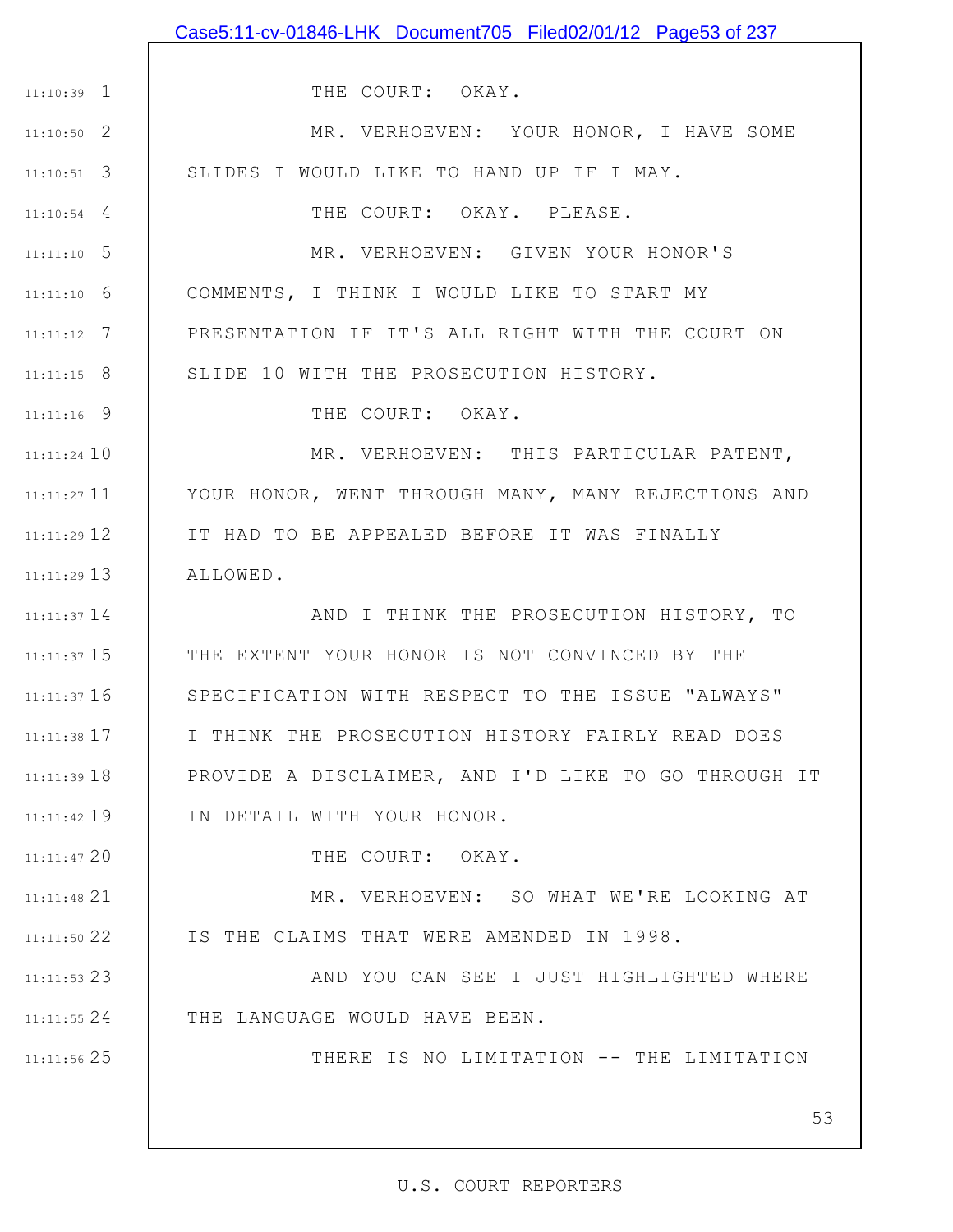|               | Case5:11-cv-01846-LHK Document705 Filed02/01/12 Page54 of 237 |
|---------------|---------------------------------------------------------------|
|               |                                                               |
| $11:11:59$ 1  | WE'RE TALKING ABOUT DID NOT EXIST.                            |
| $11:12:01$ 2  | IF YOU GO TO THE NEXT SLIDE, YOUR HONOR,                      |
| $11:12:03$ 3  | SLIDE 11, ON MAY 3, 1999 THERE WAS AN OFFICE ACTION           |
| $11:12:10$ 4  | WHERE THAT VERSION OF THE CLAIMS WAS REJECTED BY              |
| $11:12:13$ 5  | THE PATENT OFFICE. AND WE JUST PULLED OUT THE                 |
| $11:12:16$ 6  | PARAGRAPH, YOUR HONOR, FROM THE PROSECUTION HISTORY           |
| $11:12:18$ 7  | TO ILLUSTRATE THAT. IT WAS REJECTED IN VIEW OF                |
| $11:12:24$ 8  | TAKAGI.                                                       |
| $11:12:27$ 9  | AND THEN IF YOU GO TO THE NEXT SLIDE,                         |
| 11:12:2910    | YOUR HONOR, NOVEMBER 8TH, 1999, THERE'S AN                    |
| $11:12:31$ 11 | AMENDMENT AND THIS IS WHEN THE PHRASE APPEARS. AND            |
| $11:12:38$ 12 | WE HAVE HIGHLIGHTED THAT. THAT'S NOVEMBER 8TH,                |
| $11:12:43$ 13 | 1999.                                                         |
| $11:12:43$ 14 | "THE FIRST WINDOW REGION AND THE                              |
| $11:12:46$ 15 | PLURALITY INDEPENDENT DISPLAY AREAS IMPLEMENTED IN            |
| $11:12:48$ 16 | A WINDOW LAYER THAT APPEARS ON TOP OF APPLICATION             |
| 11:12:52 17   | PROGRAMMING WINDOWS THAT MAY BE GENERATED."                   |
| $11:12:55$ 18 | IF YOU GO TO SLIDE 13, YOUR HONOR, THE                        |
| $11:12:58$ 19 | REMARKS THAT WENT TOGETHER WITH THAT AMENDMENT                |
| $11:13:01$ 20 | DEMONSTRATE THE AMENDMENT WAS MADE TO TRAVERSE                |
| $11:13:04$ 21 | PRIOR ART.                                                    |
| 11:13:05 22   | SO I'VE HIGHLIGHTED THE SENTENCE:                             |
| $11:13:08$ 23 | "FURTHERMORE, THE PRESENT INVENTION AS CLAIMED SETS           |
| 11:13:10 24   | FURTHER THAT THE FIRST WINDOW REGION AND THE                  |
| $11:13:13$ 25 | PLURALITY OF INDEPENDENT DISPLAY AREAS IMPLEMENTED            |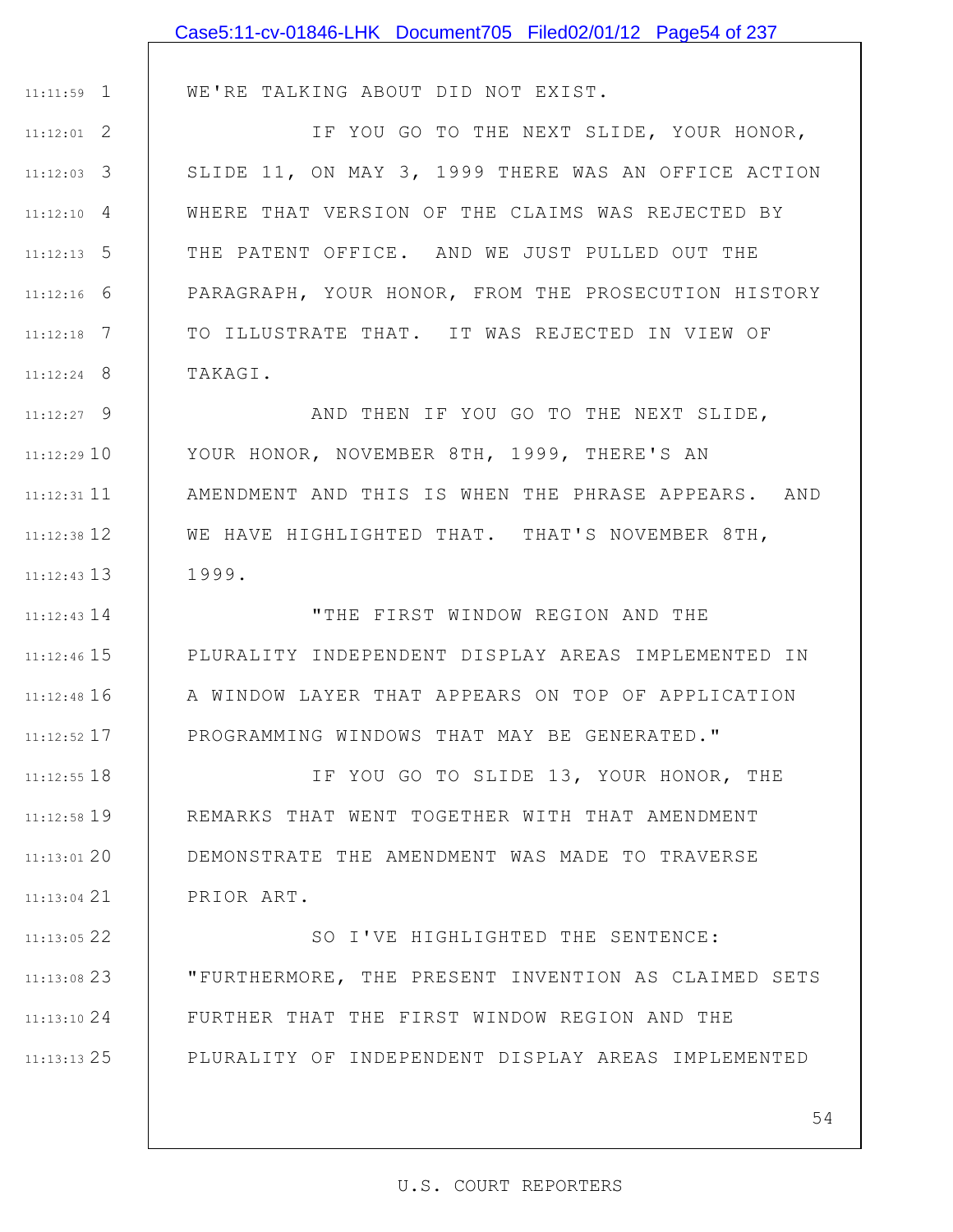|               | Case5:11-cv-01846-LHK Document705 Filed02/01/12 Page55 of 237 |
|---------------|---------------------------------------------------------------|
|               |                                                               |
| $11:13:16$ 1  | IN A WINDOW LAYER THAT APPEARS ON TOP OF                      |
| $11:13:18$ 2  | APPLICATION PROGRAMMING WINDOWS THAT MAY BE                   |
| $11:13:21$ 3  | GENERATED."                                                   |
| $11:13:23$ 4  | AND THEN IT DISTINGUISHES TAKAGI.                             |
| $11:13:26$ 5  | "TAKAGI DOES NOT DISCLOSE THE FIRST WINDOW REGION             |
| $11:13:29$ 6  | AND INDEPENDENT DISPLAY AREAS BEING IN A WINDOW               |
| $11:13:32$ 7  | LAYER THAT APPEARS ON TOP OF APPLICATION                      |
| $11:13:34$ 8  | PROGRAMMING WINDOWS THAT MAY BE GENERATED."                   |
| $11:13:38$ 9  | IF WE GO TO SLIDE 14, YOUR HONOR. THAT                        |
| $11:13:41$ 10 | WASN'T ENOUGH FOR THE EXAMINER.                               |
| $11:13:47$ 11 | AND ON JANUARY 21ST, 2000 THE PATENT                          |
| $11:13:51$ 12 | OFFICE REJECTS THE AMENDED CLAIM AS BEING                     |
| $11:13:53$ 13 | ANTICIPATED BY HANSEN, ANOTHER REFERENCE.                     |
| $11:13:55$ 14 | AND IF YOU LOOK HERE, I'LL JUST READ IT                       |
| $11:13:58$ 15 | INTO THE RECORD, THIS IS THE JANUARY 21, 2000                 |
| $11:14:03$ 16 | OFFICE ACTION.                                                |
| $11:14:04$ 17 | "ON THE OTHER HAND, HANSEN, ET AL.,                           |
| $11:14:07$ 18 | HEREINAFTER HANSEN, TEACH A FIRST WINDOW REGION,              |
| $11:14:11$ 19 | WITH DASHBOARD INTERFACE 10, HAVING A PLURALITY OF            |
| $11:14:12$ 20 | INDEPENDENT DISPLAY AREAS, WITH VARIOUS PANELS, AT            |
| $11:14:14$ 21 | FIGURE 1 AND COLUMN 3, LINES 27 THROUGH 43, WHEREIN           |
| 11:14:18 22   | THE DASHBOARD INTERFACE IS INDEPENDENT DISPLAYED,             |
| 11:14:20 23   | AS SHOWN THROUGHOUT FIGURES 1 THROUGH 37, AND                 |
| 11:14:24 24   | INDEPENDENTLY ACTIVE OF ANY APPLICATION PROGRAM, "            |
| 11:14:27 25   | AND THERE WAS A CITE, "WHICH TEACHES THAT EACH                |
|               |                                                               |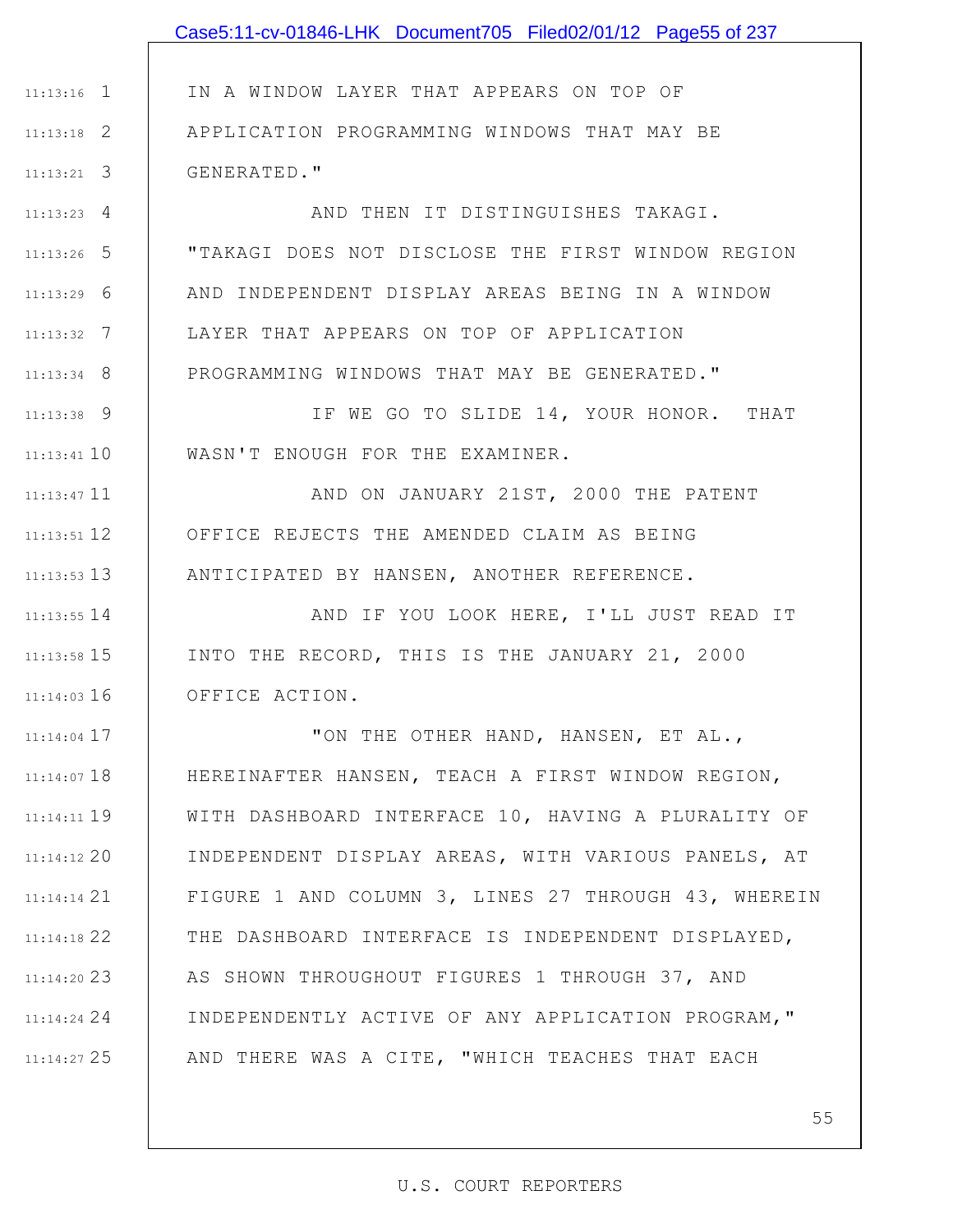|               | Case5:11-cv-01846-LHK Document705 Filed02/01/12 Page56 of 237 |
|---------------|---------------------------------------------------------------|
|               |                                                               |
| $11:14:30$ 1  | PANEL MODULE IS INDIVIDUALLY CONFIGURABLE."                   |
| $11:14:33$ 2  | AND THIS IS THE SENTENCE THAT I WOULD                         |
| $11:14:35$ 3  | LIKE YOUR HONOR TO FOCUS ON, AND I'VE HIGHLIGHTED             |
| $11:14:37$ 4  | IT THAT THE PATENT OFFICE SAYS, "IN ADDITION,                 |
| $11:14:40$ 5  | HANSEN TEACHES THAT THE DASHBOARD INTERFACE AND THE           |
| $11:14:43$ 6  | PLURAL PANEL MODULES ARE CONTINUALLY DISPLAYED ON             |
| $11:14:48$ 7  | TOP OF ANY OTHER APPLICATION PROGRAMS."                       |
| $11:14:58$ 8  | SO WHAT I READ IS THAT THE EXAMINER IS                        |
| $11:14:59$ 9  | REJECTING THE '002 PATENT SAYING THAT HERE'S A                |
| $11:15:02$ 10 | PIECE OF PRIOR ART IN WHICH THIS DASHBOARD                    |
| $11:15:05$ 11 | INTERFACE AND PLURAL PANEL MODULES ARE CONTINUALLY            |
| $11:15:10$ 12 | DISPLAYED ON TOP OF ANY OTHER APPLICATION PROGRAMS.           |
| $11:15:16$ 13 | THE VERY ISSUE THAT WE'RE TALKING ABOUT, THE                  |
| $11:15:18$ 14 | "ALWAYS" ISSUE.                                               |
| $11:15:19$ 15 | NOW, THE NEXT SLIDE IS WHERE THERE IS A                       |
| $11:15:22$ 16 | CLEAR DISCLAIMER, YOUR HONOR, AND I PULLED THE                |
| $11:15:25$ 17 | WHOLE PARAGRAPH OUT. I THINK EVERY SENTENCE OF THE            |
| $11:15:27$ 18 | PARAGRAPH IS IMPORTANT.                                       |
| $11:15:28$ 19 | THIS IS A RESPONSE TO THAT REJECTION THAT                     |
| 11:15:3120    | WAS FILED ON JUNE 28TH, 2000 BY THE APPLICANT.                |
| $11:15:35$ 21 | AND IN IT THE APPLICANT STATES:                               |
| $11:15:38$ 22 | "FURTHERMORE, THE PRESENT INVENTION AS                        |
| $11:15:40$ 23 | CLAIMED INCLUDES HAVING A WINDOW REGION WITH ITS              |
| $11:15:42$ 24 | INDEPENDENT DISPLAY AREAS IN A WINDOW THAT APPEARS            |
| $11:15:45$ 25 | ON TOP OF APPLICATION WINDOW PROGRAMS THAT MAY BE             |
|               | 56                                                            |
|               |                                                               |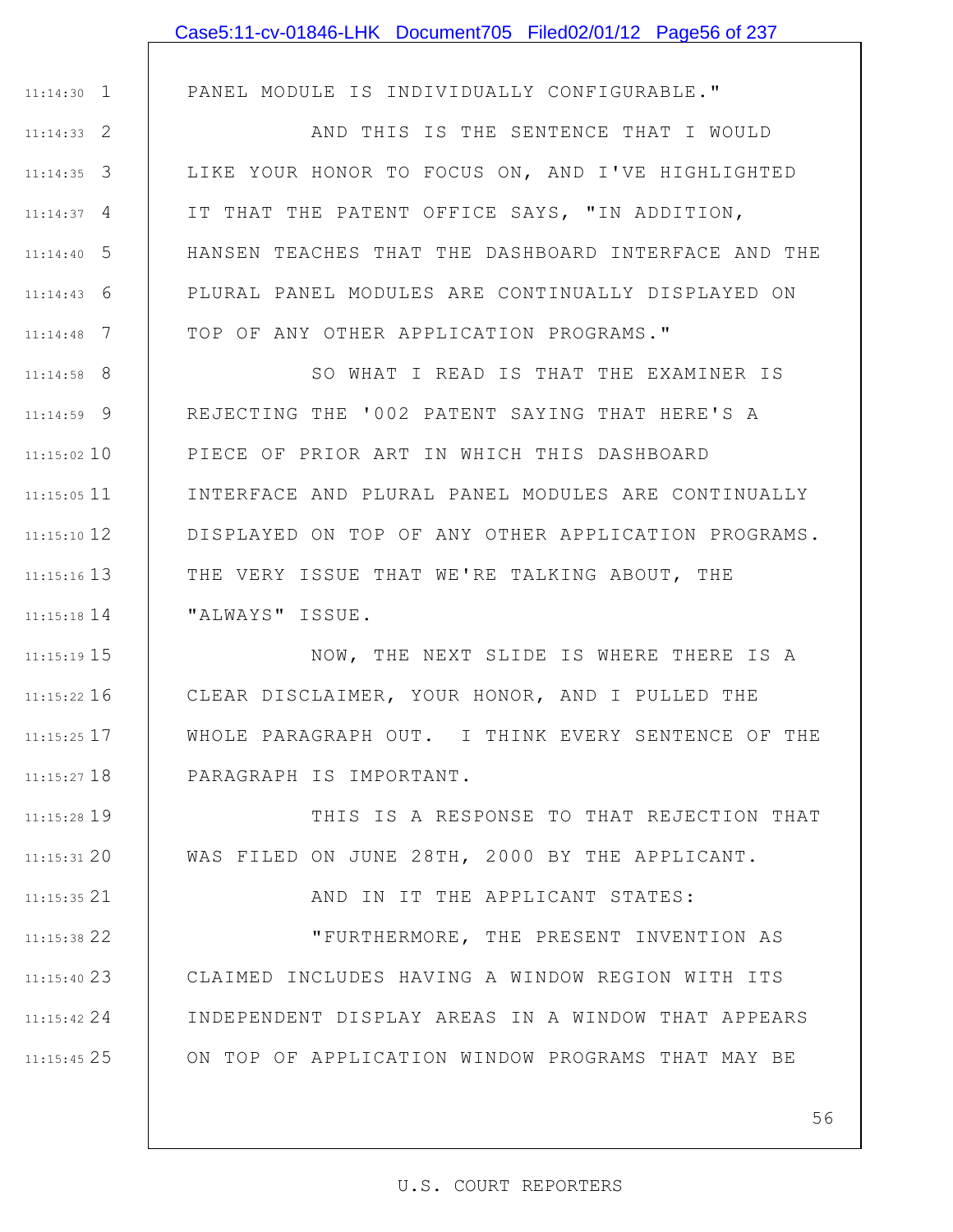## Case5:11-cv-01846-LHK Document705 Filed02/01/12 Page57 of 237

1 11:15:48 2 11:15:52 3 11:15:55 4 11:15:58 5 11:16:03 GENERATED. THEREFORE, BY IMPLICATION, THOSE WINDOW AREAS THAT ARE GENERATED AFTER THE GENERATION OF THE WINDOW LAYER WILL STILL NOT APPEAR ON TOP OF THE CONTROL/STATUS WINDOW IN THE PRESENT INVENTION AS CLAIMED WHEN THEY ARE ACTIVE.

6 11:16:05 7 11:16:08 8 11:16:11 9 11:16:15 "THIS ALLOWS THE USER TO HAVE AN UNOBSTRUCTED VIEW OF THE SYSTEM/CONTROLLER AREA REGARDLESS OF THE WINDOW THAT'S SELECTED AS BEING ACTIVE (EVEN WHEN THE WINDOWS OVERLAP EACH OTHER).

11:16:20 10 11 11:16:22 12 11:16:25 13 11:16:31 "THUS, THE WINDOW MAY BE ALWAYS VISIBLE TO THE USER. THE EXAMINER BELIEVES THAT THIS IS CLEARLY SHOWN IN HANSEN," AND WE JUST SAW THAT, "SPECIFICALLY REFERRING TO THE DASHBOARD INTERFACE.

14 11:16:33 11:16:36 15 11:16:39 16 17 11:16:41 11:16:43 18 11:16:46 19 20 11:16:50 21 11:16:54 "HOWEVER, HANSEN ONLY ALLOWS THE USER AN UNOBSTRUCTED VIEW OF THE SYSTEM IF A BUTTON IS SELECTED. THUS, APPLICANT BELIEVES THAT ONE FAMILIAR WITH THE ART WOULD NOT LOOK TO HANSEN TO ARRIVE AT THE PRESENT INVENTION BECAUSE THE PRESENT INVENTION IS DIRECTED AT USING INDIVIDUAL PROGRAMMING MODULES THAT GENERATE DISPLAYS THAT ARE 'ALWAYS' VISIBLE ON A TOP LAYER."

22 11:17:01 23 11:17:04 24 11:17:06 25 11:17:09 HERE WE HAVE A CLEAR AND EXPRESS LIMITATION, IF THERE'S ANY AMBIGUITY ABOUT THIS CLAIM LANGUAGE, WHERE THEY DISTINGUISH HANSEN BY SAYING THAT HANSEN DOESN'T ALWAYS HAVE ITS DISPLAY

#### U.S. COURT REPORTERS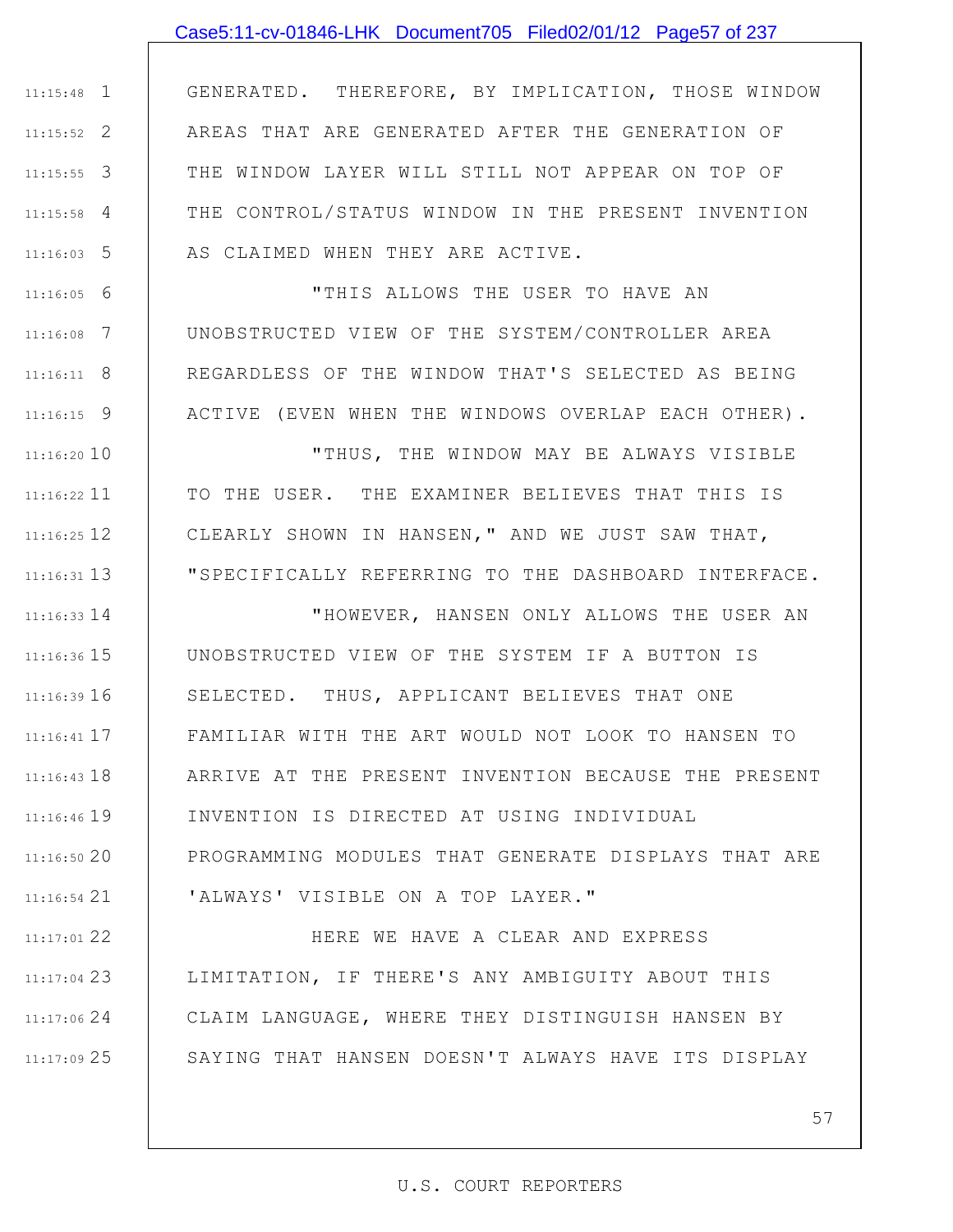|               | Case5:11-cv-01846-LHK Document705 Filed02/01/12 Page58 of 237 |
|---------------|---------------------------------------------------------------|
|               |                                                               |
| $11:17:14$ 1  | UNOBSTRUCTED.                                                 |
| $11:17:16$ 2  | WE ARE DIFFERENT FROM HANSEN BECAUSE THE                      |
| $11:17:20$ 3  | PRESENT INVENTION, NOT ANY EMBODIMENTS, THE PRESENT           |
| $11:17:25$ 4  | INVENTION IS DIRECTED AT USING INDIVIDUAL                     |
| $11:17:27$ 5  | PROGRAMMING MODULES THAT GENERATE DISPLAYS THAT ARE           |
| $11:17:31$ 6  | ALWAYS VISIBLE ON A TOP LAYER.                                |
| $11:17:33$ 7  | NOW, COUNSEL SAID, YOUR HONOR, THAT THE                       |
| $11:17:36$ 8  | APPLICANT KNEW HOW TO USE THE WORD "ANY" WHEN IT              |
| $11:17:40$ 9  | MEANT THE WORD "ANY."                                         |
| $11:17:41$ 10 | WELL, I WOULD RESPECTFULLY SUBMIT THAT                        |
| $11:17:43$ 11 | THE APPLICANT KNEW HOW TO USE THE WORD "ALWAYS"               |
| $11:17:46$ 12 | WHEN IT MEANT "ALWAYS."                                       |
| $11:17:47$ 13 | AND HERE WE HAVE A DISCLAIMER IF THERE'S                      |
| $11:17:50$ 14 | ANY DOUBT IN THE SPECIFICATION OR CLAIMS, AND I'LL            |
| $11:17:52$ 15 | GET TO THOSE IN A MOMENT, THAT IS VERY CLEAR AND              |
| $11:17:55$ 16 | VERY UNAMBIGUOUS.                                             |
| $11:17:56$ 17 | THE EXAMINER, IF YOU GO BACK TO SLIDE 14                      |
| 11:17:59 18   | AGAIN, THE EXAMINER SAID HANSEN CONTINUALLY                   |
| 11:18:02 19   | DISPLAYED ON TOP OF ANY OTHER APPLICATION PROGRAMS.           |
| 11:18:0520    | AND THEIR SOLE BASIS HERE IN THIS                             |
| $11:18:08$ 21 | PARAGRAPH FOR TRAVERSING HANSEN IS TO SAY THAT, NO,           |
| $11:18:11$ 22 | IT DIDN'T, THERE WAS AN OPTION WHERE YOU COULD                |
| $11:18:13$ 23 | OBSCURE THAT CONTROL STRIP AND WE'RE DIFFERENT FROM           |
| $11:18:18$ 24 | THAT BECAUSE IN OUR PRESENT INVENTION AS CLAIMED,             |
| $11:18:22$ 25 | THE PROGRAMMING MODULE DISPLAY IS ALWAYS VISIBLE ON           |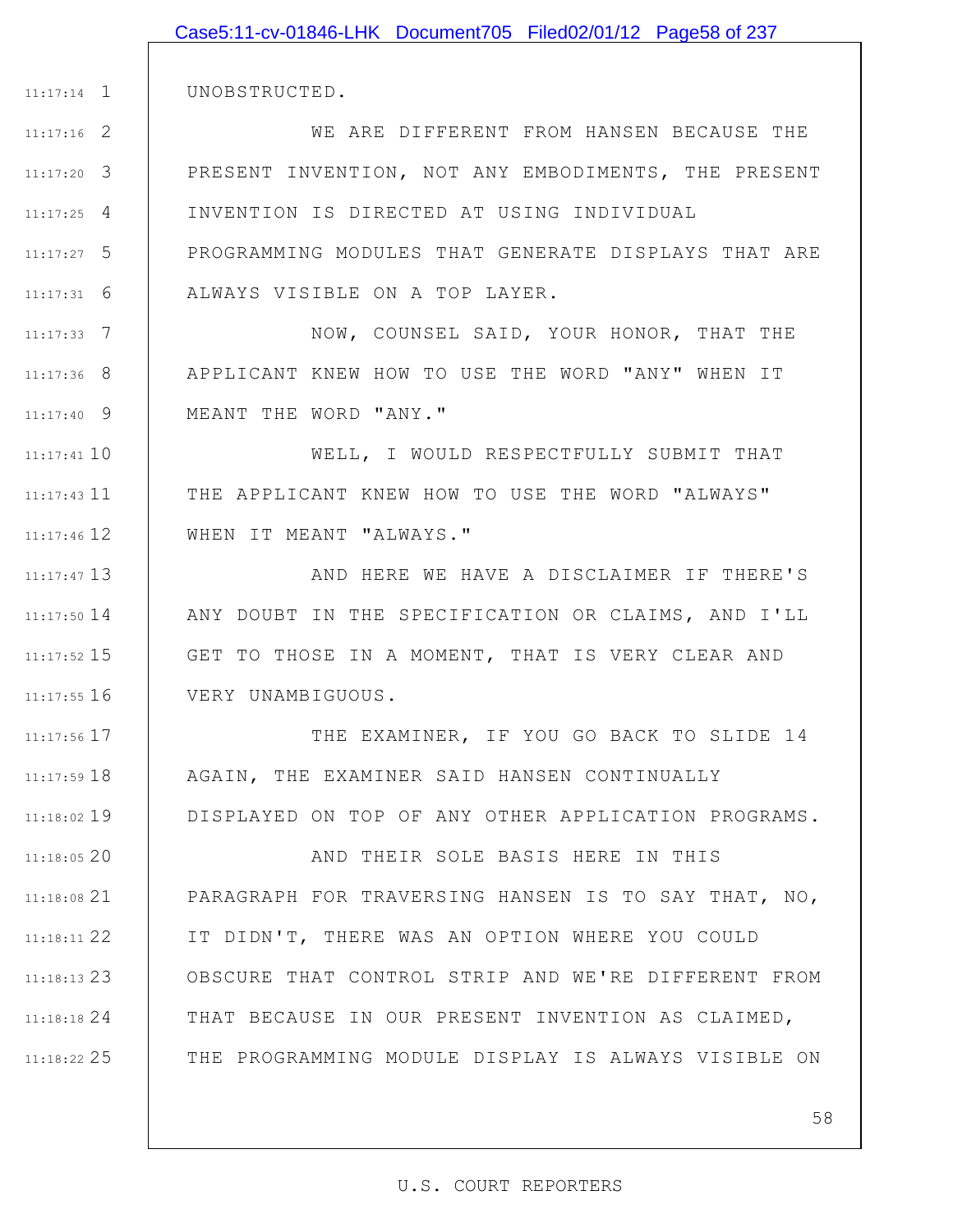|               | Case5:11-cv-01846-LHK Document705 Filed02/01/12 Page59 of 237 |
|---------------|---------------------------------------------------------------|
|               |                                                               |
| $11:18:26$ 1  | THE TOP LAYER. THERE'S NO AMBIGUITY IN THAT.                  |
| $11:18:29$ 2  | THE COURT: YEAH, BUT IF YOU GO UP JUST                        |
| $11:18:32$ 3  | ABOVE THAT, GO UP FIVE OR SIX LINES MORE WHERE IT             |
| $11:18:36$ 4  | SAYS, "THUS, THE WINDOW MAY BE ALWAYS VISIBLE TO              |
| $11:18:44$ 5  | THE USER."                                                    |
| $11:18:45$ 6  | SO IT'S NOT SAYING -- I AGREE WITH YOU IF                     |
| $11:18:46$ 7  | IT'S VISIBLE THEN IT NEEDS TO BE -- WELL, I DON'T             |
| $11:18:46$ 8  | AGREE WITH YOU THAT THIS SUPPORTS THAT IT ALWAYS              |
| $11:18:49$ 9  | HAS TO BE VISIBLE BECAUSE THIS SAYS THAT THE WINDOW           |
| $11:18:52$ 10 | MAY BE ALWAYS VISIBLE TO THE USER.                            |
| $11:18:55$ 11 | MR. VERHOEVEN: THAT IN ISOLATION SAYS                         |
| $11:18:58$ 12 | THAT, BUT IF YOU LOOK AT THE CONTEXT OF THIS                  |
| $11:19:00$ 13 | PARAGRAPH AND YOU LOOK AT THE OFFICE ACTION THAT              |
| $11:19:02$ 14 | PRECEDED THAT, THE DEBATE HERE IS WHETHER OR NOT              |
| 11:19:05 15   | THIS PATENT SHOULD BE ISSUED BECAUSE UNLIKE HANSEN,           |
| $11:19:10$ 16 | IT'S ALWAYS VISIBLE.                                          |
| $11:19:11$ 17 | THE DISTINCTION MADE IN THIS PARAGRAPH,                       |
| $11:19:17$ 18 | YOUR HONOR, IF YOU READ ON PAST THE SENTENCE YOU'RE           |
| $11:19:19$ 19 | FOCUSSING ON IS SAYING HANSEN, HANSEN ONLY ALLOWS             |
| 11:19:2420    | THE USER AN UNOBSTRUCTED VIEW OF THE SYSTEM IF A              |
| $11:19:28$ 21 | BUTTON IS SELECTED.                                           |
| 11:19:29 22   | THAT'S JUST LIKE THE HIGH AND THE LAO                         |
| $11:19:32$ 23 | BUTTON IN THE SPECIFICATION. IT SAYS HANSEN HAS               |

TURNED ON THAT IT'S ALWAYS ON TOP OF THE

24 11:19:37

25 11:19:40

59

THAT. YOU CAN TURN IT OFF. IT'S ONLY WHEN IT'S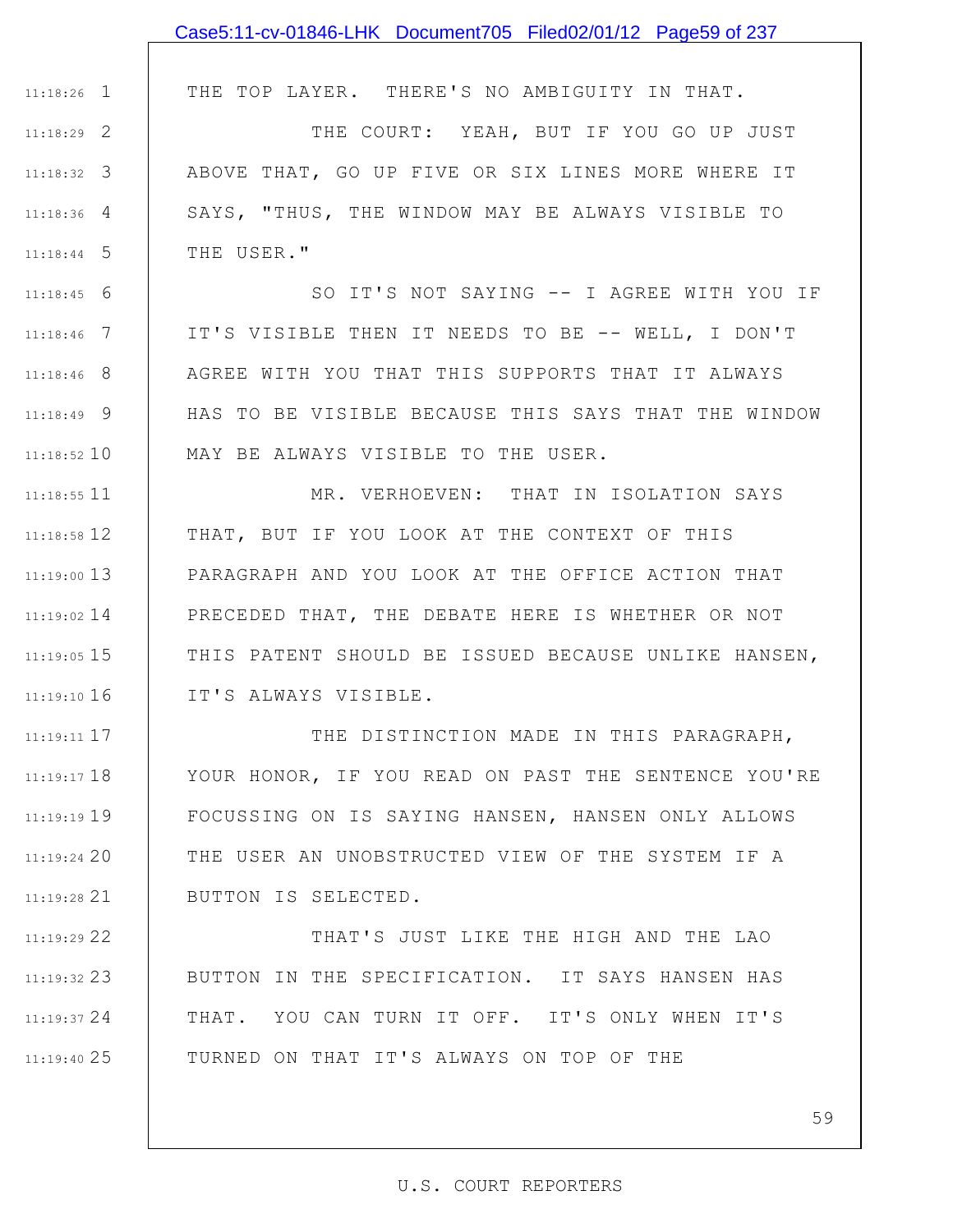|               | Case5:11-cv-01846-LHK Document705 Filed02/01/12 Page60 of 237 |
|---------------|---------------------------------------------------------------|
|               |                                                               |
| $11:19:43$ 1  | APPLICATION.                                                  |
| $11:19:44$ 2  | WE'RE DIFFERENT THAN THAT BECAUSE THE                         |
| $11:19:45$ 3  | PRESENT INVENTION AS CLAIMED IS DIRECTED TO USING             |
| $11:19:49$ 4  | INDIVIDUAL PROGRAM MODULES THAT GENERATE DISPLAYS             |
| $11:19:52$ 5  | THAT ARE ALWAYS VISIBLE ON THE TOP LAYER.                     |
| $11:19:57$ 6  | SO I WOULD SUBMIT, YOUR HONOR, THAT                           |
| $11:19:58$ 7  | FOCUSSING ON THE WORD "MAY BE" IN ISOLATION, DOES             |
| $11:20:02$ 8  | NOT FULLY APPRECIATE THE ENTIRE CONTEXT OF THE                |
| $11:20:06$ 9  | OFFICE ACTION IN THIS PARAGRAPH IN RESPONSE.                  |
| 11:20:08 10   | AND IF I COULD JUST GO BACK TO THE                            |
| $11:20:09$ 11 | SPECIFICATION, YOUR HONOR, AND MAKE A FEW COMMENTS            |
| 11:20:12 12   | ON THAT.                                                      |
| $11:20:12$ 13 | THE COURT: OKAY.                                              |
| 11:20:25 14   | MR. VERHOEVEN: EXCUSE ME. LET'S GO TO                         |
| $11:20:27$ 15 | SLIDE 6, PLEASE.                                              |
| $11:20:29$ 16 | NOW, I READ THIS PATENT AND I SAW TWO --                      |
| $11:20:32$ 17 | AS IT PERTAINS TO THIS CONTROL STRIP, I SAW TWO               |
| $11:20:35$ 18 | EMBODIMENTS, IF YOU WILL.                                     |
| 11:20:37 19   | NOW -- AND ONLY TWO.                                          |
| 11:20:41 20   | THE FIRST IS ILLUSTRATED IN FIGURE 2A.                        |
| 11:20:45 21   | AND IN FIGURE 2A, AS YOU CAN SEE, THE CONTROL                 |
| 11:20:49 22   | WINDOW, I DON'T THINK THERE'S ANY DISPUTE ABOUT               |
| $11:20:51$ 23 | THESE HIGHLIGHTS I PUT ON HERE.                               |
| $11:20:53$ 24 | THE CONTROL WINDOW THAT IS ILLUSTRATED                        |
| 11:20:56 25   | YOU CAN SEE IS ON TOP OF THE APPE -- AN APPLICATION           |
|               |                                                               |
|               | 60                                                            |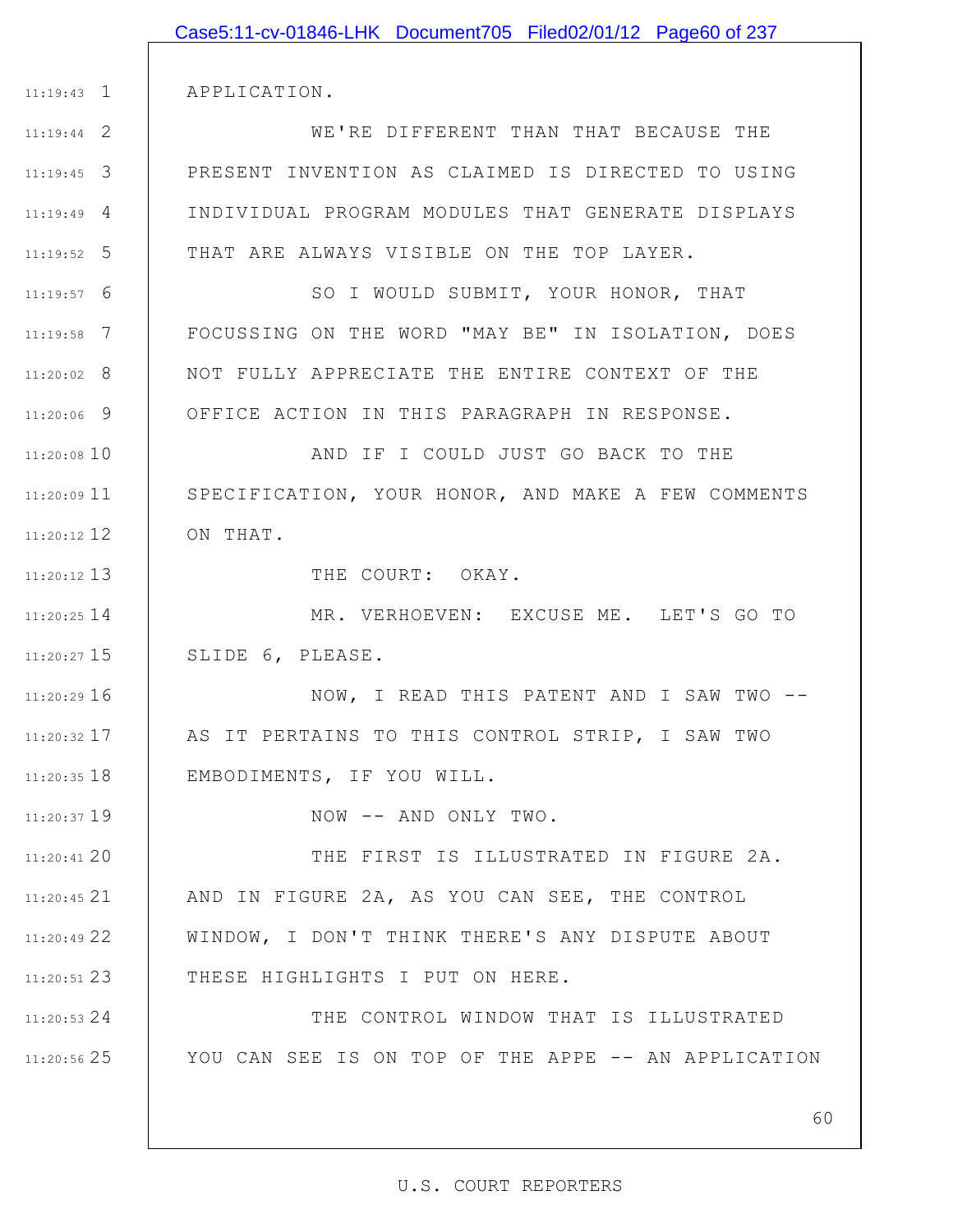|                 | Case5:11-cv-01846-LHK Document705 Filed02/01/12 Page61 of 237 |
|-----------------|---------------------------------------------------------------|
|                 |                                                               |
| $11:21:01$ 1    | WINDOW THAT OVERINTERSECTS WITH IT.                           |
| $11:21:04$ 2    | SO THAT'S AN EMBODIMENT.                                      |
| $11:21:10$ 3    | AND IF YOU GO TO SLIDE 7, PLEASE. AND                         |
| $11:21:14$ 4    | SLIDE 7 IS DISCUSSING THIS EMBODIMENT, AND IT SAYS,           |
| $11:21:16$ 5    | "IN ONE EMBODIMENT, THE CONTROL STRIP IS                      |
| $11:21:19$ 6    | IMPLEMENTED IN A PRIVATE WINDOW LAYER THAT APPEARS            |
| $11:21:22$ 7    | IN FRONT OF THE WINDOWS OF ALL OF THE APPLICATION             |
| $11:21:24$ 8    | LAYERS AND THAT IS THE CONTROL STRIP WINDOW APPEARS           |
| $11:21:27$ 9    | ON TOP OF ALL OF APPLICATION PROGRAMMING WINDOWS              |
| $11:21:29$ 10   | THAT MAY BE GENERATED AS PART OF THE EXECUTION OF             |
| $11:21:32$ 11   | AN APPLICATION PROGRAM. THIS PREVENTS OTHER                   |
| 11:21:36 12     | WINDOWS FROM OBSCURING IT."                                   |
| $11:21:37$ 13   | THAT IS DESCRIBING THIS FIRST EMBODIMENT,                     |
| $11:21:41$ $14$ | YOUR HONOR.                                                   |
| $11:21:41$ 15   | SO IN READING THE SPECIFICATION -- SO                         |
| $11:21:49$ 16   | THIS IS ONE EMBODIMENT, READING THE SPECIFICATION,            |
| 11:21:52 17     | THIS EMBODIMENT IS CLEARLY STATING "ALL, ALWAYS."             |
| $11:21:57$ 18   | YOU CAN'T OBSCURE IT.                                         |
| 11:21:59 19     | NOW, THERE'S ONLY ONE OTHER EMBODIMENT                        |
| 11:22:02 20     | THAT IS IN THE SPECIFICATION, YOUR HONOR.                     |
| $11:22:03$ 21   | LET'S GO TO SLIDE 8, PLEASE. AND I HAVE                       |
| 11:22:06 22     | PULLED OUT -- THERE'S MORE CITES TO IT THAN THIS,             |
| 11:22:10 23     | BUT I'VE PULLED OUT A REPRESENTATIVE DESCRIPTION OF           |
| $11:22:14$ 24   | THE SECOND EMBODIMENT. AND THIS IS FROM COLUMN 7,             |
| 11:22:17 25     | LINES 29 THROUGH 32.                                          |
|                 |                                                               |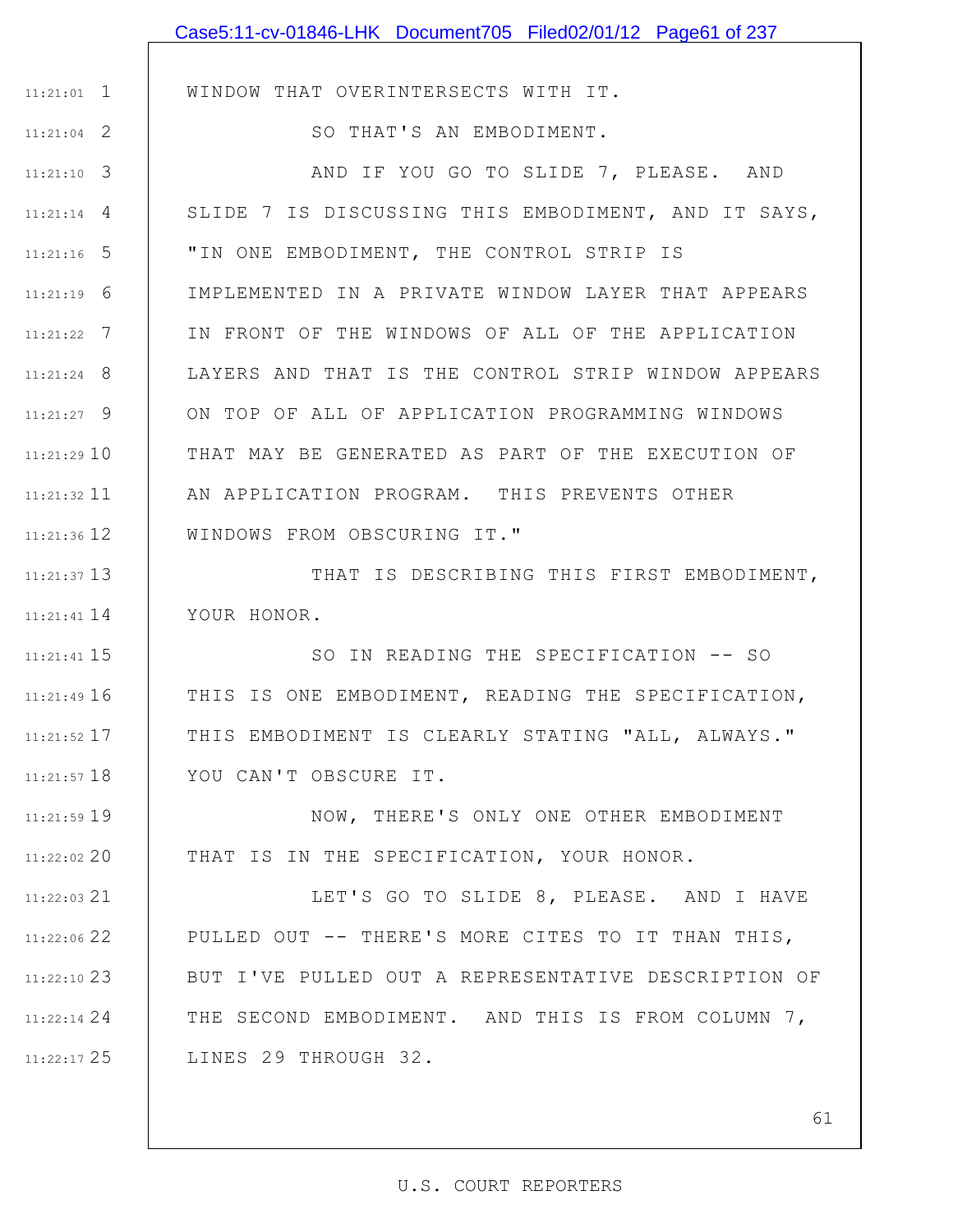### Case5:11-cv-01846-LHK Document705 Filed02/01/12 Page62 of 237

1 11:22:20 2 11:22:23 3 11:22:26 4 11:22:29 5 11:22:32 6 11:22:34 IT SAYS, "THE USER MAY ALSO HIDE THE CONTROL STRIP. IN ONE EMBODIMENT, TO MAKE THE CONTROL STRIP DISAPPEAR COMPLETELY, THE USER CAN CLICK THE HIDE BUTTON IN THE CONTROL STRIP CONTROL PANEL AS DESCRIBED LATER IN CONJUNCTION WITH FIGURE 3."

7 11:22:35 8 11:22:38 9 11:22:41 11:22:43 10 AND THEN WE ILLUSTRATED FIGURE 3 WHICH WILL SHOW THAT YOU CAN CLICK A BUTTON THAT WILL HIDE IT OR YOU CAN CLICK A BUTTON THAT WILL SHOW IT.

11 11:22:43 12 11:22:47 13 11:22:50 11:22:53 14 | A PARTIALLY OBSCURED CONTROL STRIP. THERE'S NO 15 11:22:55 16 11:22:59 17 11:23:05 11:23:08 18 AND THAT'S IT, YOUR HONOR. AND I BELIEVE COUNSEL CONCEDED IN RESPONSE TO YOUR QUESTION, THERE'S NO DISCUSSION OR DISCLOSURE OF AN OBSCURED, DISCLOSURE IN THE SPECIFICATION OF THE EMBODIMENT WHERE AN APPLICATION OVERLAPS WITH THE CONTROL STRIP THAT IS BEING DISPLAYED. THE APPLICATION WOULD BE ON TOP OF IT.

11:23:09 19 20 11:23:11 21 11:23:15 IT'S EITHER YOU TURN ON THE CONTROL STRIP AND NO APPLICATIONS EVER COVER IT OR YOU TURN IT OFF AND IT'S JUST NOT THERE.

22 11:23:18 23 11:23:19 24 11:23:22 25 11:23:25 THE COURT: I GUESS THAT'S WHAT I DON'T UNDERSTAND ABOUT YOUR CONSTRUCTION. YOU'RE SAYING YOU NEVER OBSCURE IT BUT ONE OF YOUR EMBODIMENTS SAY YOU CAN HIDE IT. SO HOW DID DO YOU --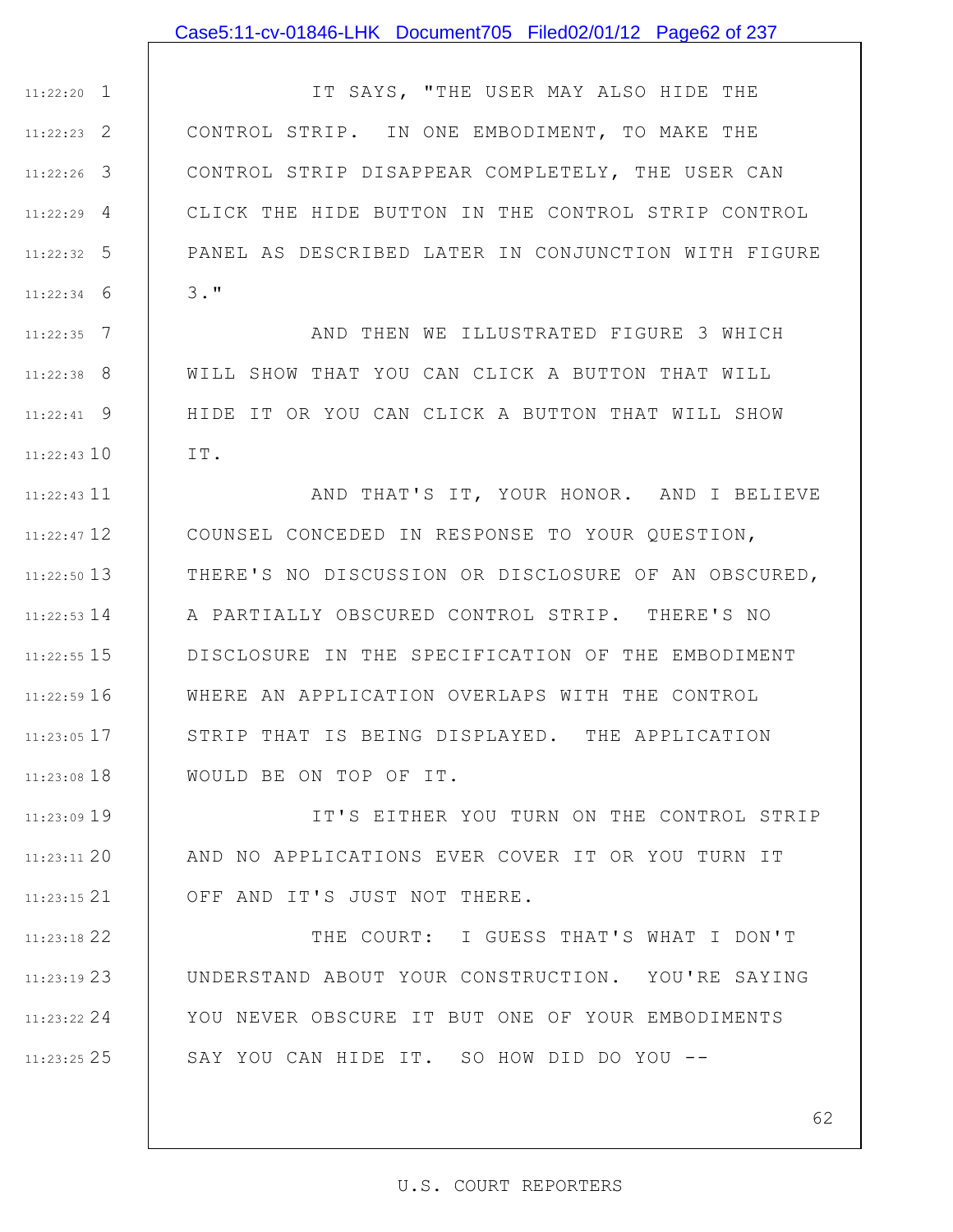1 11:23:29 2 11:23:31 3 11:23:36 4 11:23:40 MR. VERHOEVEN: IF YOU LOOK AT 8, THIS EMBODIMENT IS NOT CLAIMED. THE HIDE, THE CONTROL STRIP BY ANY CONSTRUCTION WOULD NOT MEET THIS LANGUAGE.

5 11:23:40 6 11:23:44 7 11:23:47 8 11:23:50 9 11:23:53 THE LANGUAGE IS, "THE FIRST WINDOW REGION AND THE PLURALITY OF INDEPENDENT DISPLAY AREAS IMPLEMENTED IN A WINDOW LAYER THAT APPEARS ON TOP OF APPLICATION PROGRAMMING WINDOWS THAT MAY BE GENERATED."

11:23:54 10 11 11:23:56 12 11:24:00 13 11:24:03 14 11:24:06 15 11:24:08 IN THE EMBODIMENT WHERE YOU HAVE HIDDEN THE CONTROL STRIP HE DOESN'T EVEN DISPLAY MUCH LESS ON TOP OF OTHER APPLICATIONS. THIS EMBODIMENT WAS NOT CLAIMED. AND IT'S A VERY COMMON PRACTICE, YOUR HONOR, TO CLAIM ONE EMBODIMENT BUT NOT CLAIM OTHER EMBODIMENTS.

16 11:24:09 17 11:24:13 THIS LANGUAGE DOES NOT EVEN CONCERN THE FUNCTIONALITY OF HIDING A CONTROL STRIP.

11:24:15 18 19 11:24:18 20 11:24:19 THEY CAN FILE A CONTINUATION AND WRITE A DIFFERENT CLAIM THAT TALKS ABOUT THAT, YOUR HONOR, BUT THEY DIDN'T.

21 11:24:20 22 11:24:25 23 11:24:28 AND THIS CLAIM, THIS SECOND EMBODIMENT IS NOT CLAIMED. SO WE HAVE A SITUATION, I WOULD SUBMIT, YOUR HONOR, WHERE WE HAVE TWO EMBODIMENTS.

24 11:24:30

25 11:24:33

ONE IS ALWAYS ON TOP, AND ONE IS HIDDEN. AND THE CLAIM IS SAYING ON TOP. IT HAS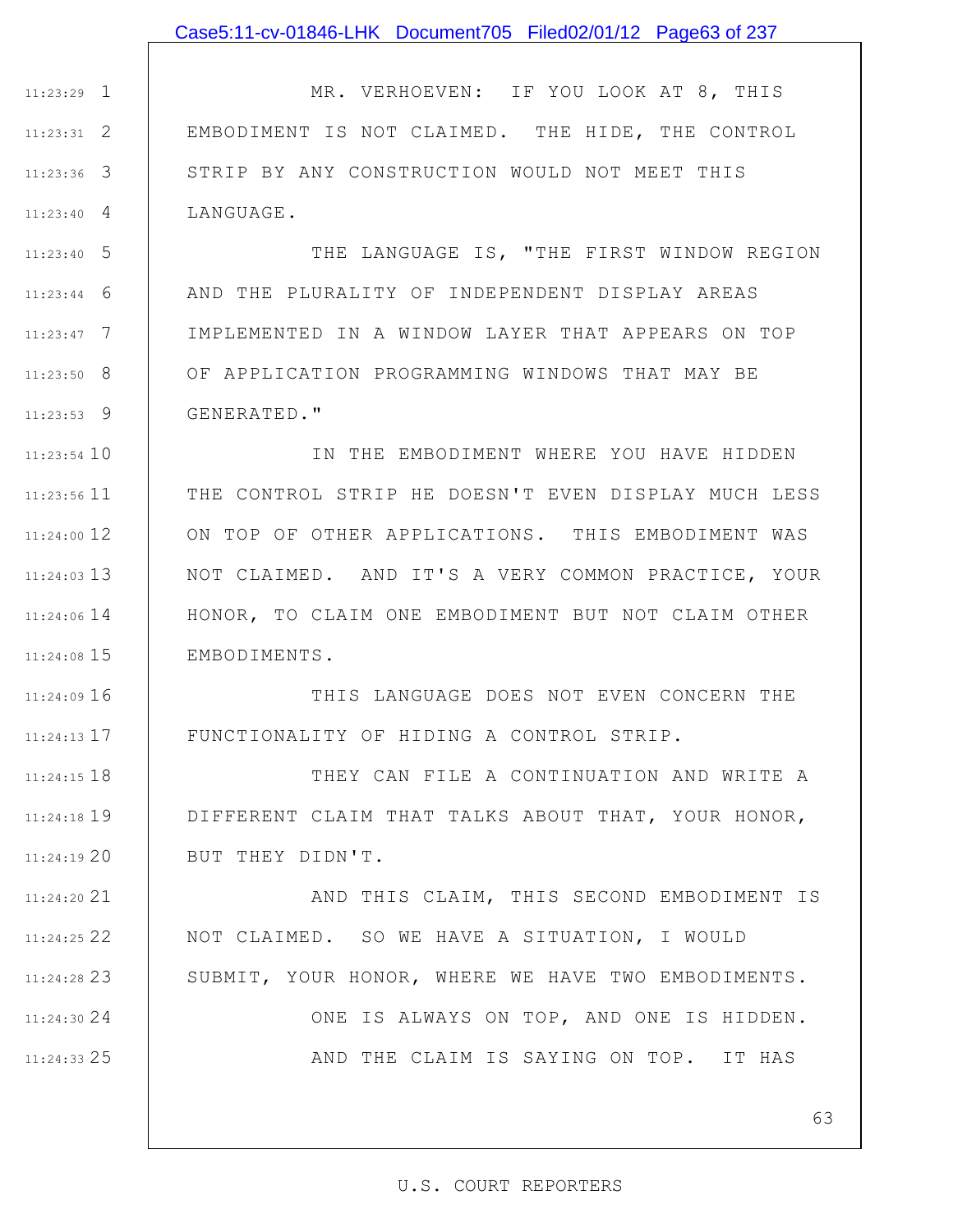|               | Case5:11-cv-01846-LHK Document705 Filed02/01/12 Page64 of 237 |
|---------------|---------------------------------------------------------------|
|               |                                                               |
| $11:24:37$ 1  | TO BE REFERRING TO THE ALWAYS ON TOP EMBODIMENT.              |
| $11:24:41$ 2  | IT'S NOT CLAIMING THE HIDDEN EMBODIMENT.                      |
| $11:24:45$ 3  | THE COURT: WHY CAN'T IT JUST BE SAYING                        |
| $11:24:47$ 4  | IF IT'S NOT HIDDEN AND IT'S VISIBLE, THEN IT'S ON             |
| $11:24:50$ 5  | TOP?                                                          |
| $11:24:50$ 6  | I GUESS I DON'T THINK THAT'S INCONSISTENT                     |
| $11:24:52$ 7  | WITH THE TWO EMBODIMENTS. ONE IS THAT YOU CAN HIDE            |
| $11:24:55$ 8  | IT AND ONE IS THAT YOU DON'T HIDE IT AND IF IT'S              |
| $11:24:58$ 9  | NOT HIDDEN, IT'S ON TOP.                                      |
| $11:25:01$ 10 | MR. VERHOEVEN: IF IT'S NOT HIDDEN, IT'S                       |
| $11:25:05$ 11 | THE EMBODIMENT THAT IS CLAIMED HERE. BUT IF YOU               |
| $11:25:08$ 12 | LOOK AT THE SPECIFICATION, YOUR HONOR, THAT                   |
| $11:25:10$ 13 | EMBODIMENT CLEARLY SAYS, LET'S GO BACK TO IT, SLIDE           |
| $11:25:14$ 14 | 7, PLEASE, AND I DON'T REALLY HIGHLIGHT IT                    |
| $11:25:16$ 15 | APPROPRIATELY, BUT THIS IS COLUMNS 6, LINE 40                 |
| $11:25:21$ 16 | THROUGH 46.                                                   |
| 11:25:22 17   | AND THIS IS THE FIRST EMBODIMENT. AND IT                      |
| $11:25:23$ 18 | SAYS, "THE CONTROL STRIP IS IMPLEMENTED IN A                  |
| $11:25:26$ 19 | PRIVATE WINDOW LAYER THAT APPEARS IN FRONT OF THE             |
| $11:25:28$ 20 | WINDOWS OF ALL OF THE APPLICATION LAYERS." IT USES            |
| $11:25:30$ 21 | THE WORD "ALL."                                               |
| $11:25:32$ 22 | "THAT IS, THE CONTROL STRIP APPEARS ON                        |
| $11:25:35$ 23 | TOP OF ALL APPLICATION PROGRAMMING WINDOWS THAT MAY           |
| 11:25:37 24   | BE GENERATED AS PART OF THE EXECUTION OF AN                   |
| 11:25:40 25   | APPLICATION PROGRAM." WHY? BECAUSE THIS PREVENTS              |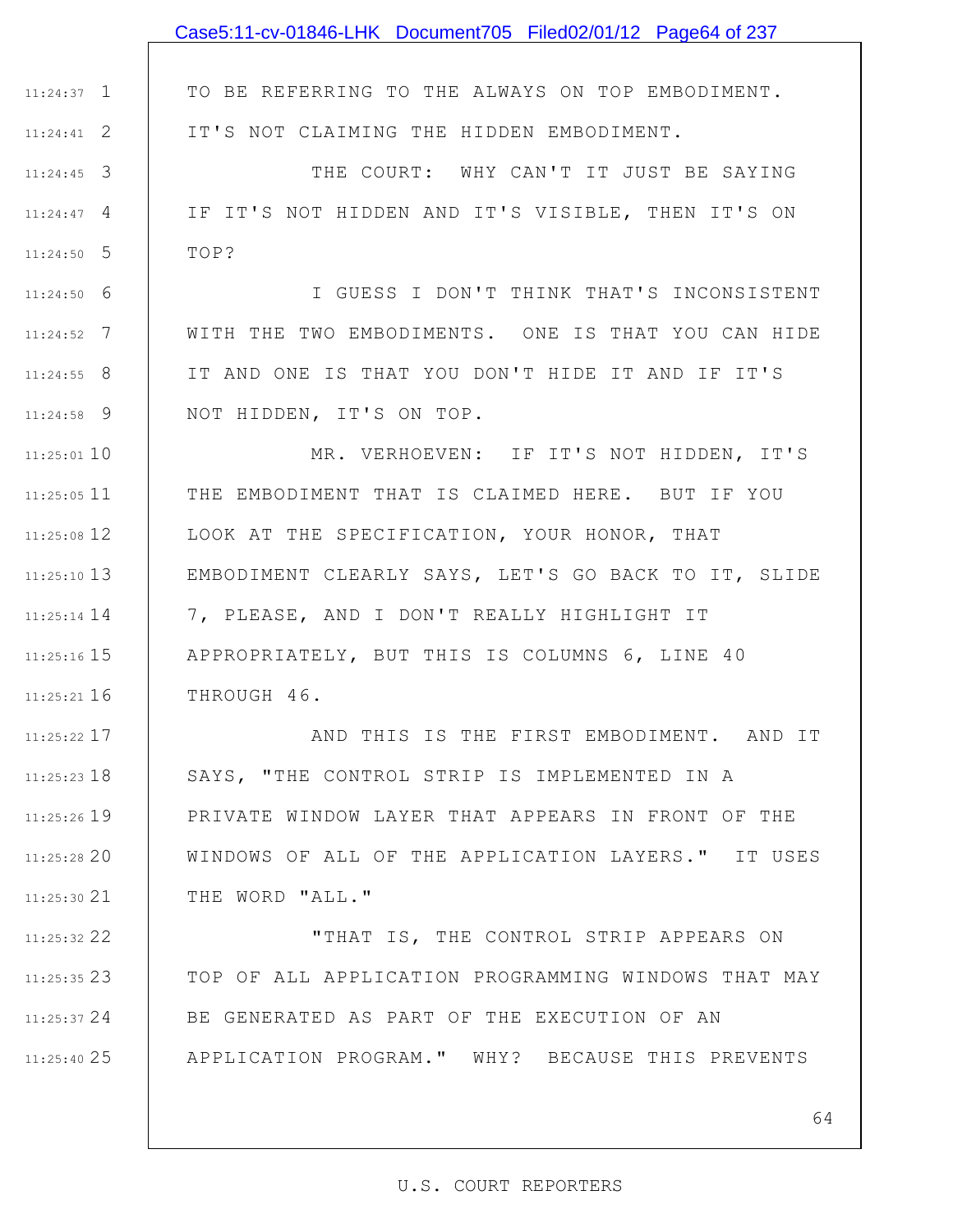|               | Case5:11-cv-01846-LHK Document705 Filed02/01/12 Page65 of 237 |
|---------------|---------------------------------------------------------------|
|               |                                                               |
| $11:25:43$ 1  | OTHER WINDOWS FROM OBSCURING IT.                              |
| $11:25:45$ 2  | I WOULD SUBMIT, YOUR HONOR, TWO                               |
| $11:25:47$ 3  | EMBODIMENTS. ONE IS YOU HAVE THE CONTROL                      |
| $11:25:50$ 4  | DISPLAYED, AND IT HAS THIS FUNCTIONALITY. AND TO              |
| $11:25:52$ 5  | THE EXTENT THAT YOUR HONOR IS CONCERNED BECAUSE THE           |
| $11:25:55$ 6  | CLAIM LANGUAGE DOESN'T SAY THE WORD "ALL, " IT JUST           |
| $11:25:58$ 7  | SAYS "ON TOP OF," I WOULD SUBMIT THAT YOU NEED TO             |
| $11:26:01$ 8  | READ THAT IN LIGHT OF THE SPECIFICATION.                      |
| $11:26:03$ 9  | BUT THE THING THAT SEALS THE DEAL FOR ME                      |
| $11:26:05$ 10 | PERSONALLY AS I LOOK THROUGH THE INTRINSIC EVIDENCE           |
| $11:26:09$ 11 | IS GOING BACK TO -- EXCUSE ME -- SLIDE 15 AGAIN.              |
| 11:26:15 12   | AND THE DISTINCTION IN HANSEN WHERE                           |
| $11:26:17$ 13 | THEY'RE CLEARLY SAYING THAT THE PRESENT INVENTION             |
| $11:26:20$ 14 | AS CLAIMED, IT TALKS ABOUT THE WINDOW REGION ON               |
| $11:26:23$ 15 | TOP, THAT'S THIS EMBODIMENT, AND IT VERY CLEARLY              |
| $11:26:27$ 16 | SAYS THAT THE DISPUTE WITH THE PATENT OFFICE IS               |
| 11:26:29 17   | WHETHER OVER HANSEN HAD THIS FUNCTIONALITY OF                 |
| $11:26:35$ 18 | ALWAYS HAVING THIS FUNCTIONAL SCROLL STRIP ON TOP.            |
| 11:26:38 19   | THEY SAID, NO, HANSEN DOESN'T. HANSEN                         |
| 11:26:40 20   | ONLY ALLOWS THE USER OF AN UNOBSTRUCTED VIEW IF A             |
| $11:26:44$ 21 | BUTTON IS SELECTED. THAT MEANS YOU CAN TURN IT                |
| 11:26:48 22   | OFF.                                                          |
| 11:26:49 23   | "THUS, APPLICANT BELIEVES THAT ONE                            |
| $11:26:51$ 24 | FAMILIAR WITH THE ART WOULD NOT LOOK TO HANSEN TO             |

25 11:26:53

65

ARRIVE AT THE PRESENT INVENTION BECAUSE THE PRESENT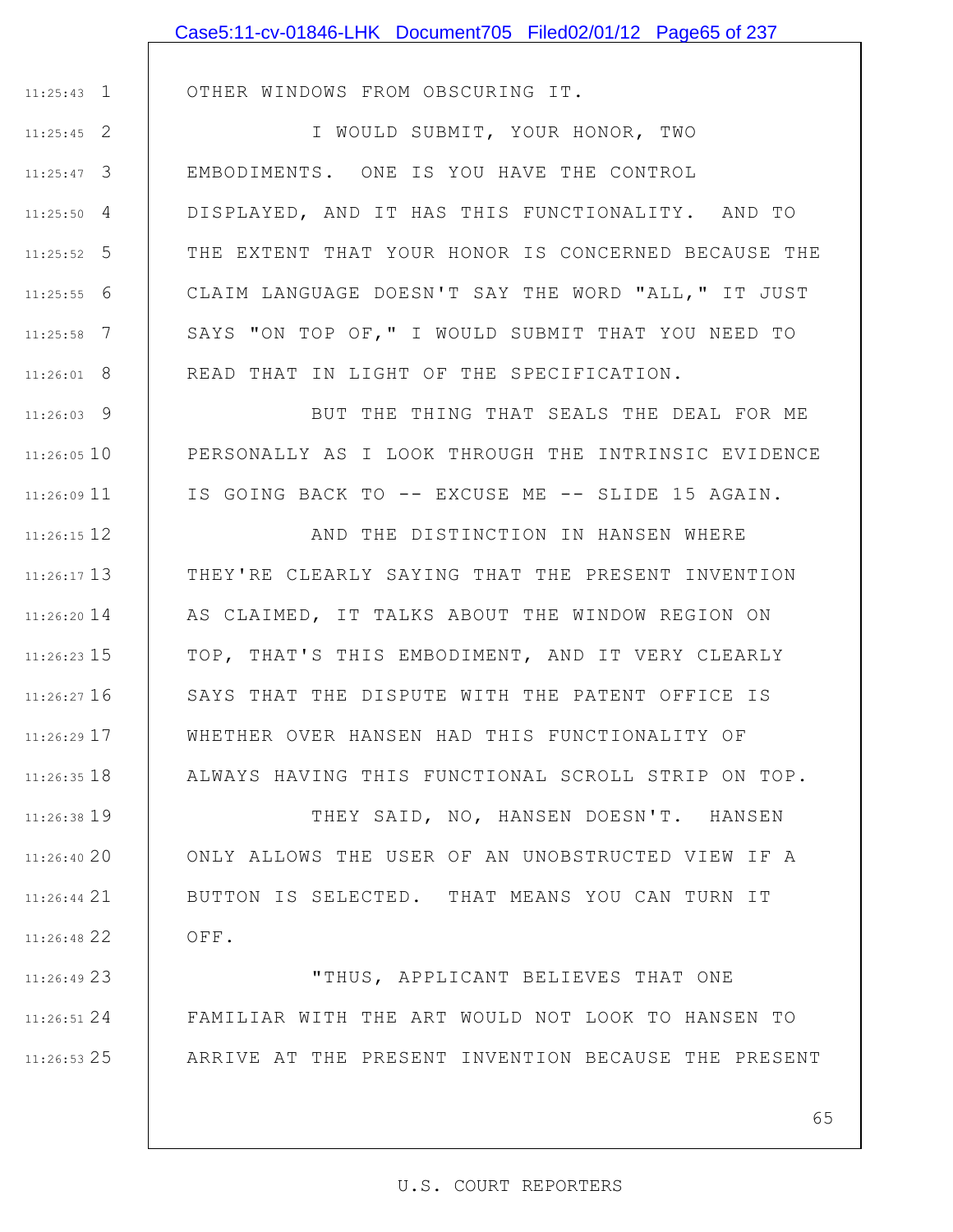|               | Case5:11-cv-01846-LHK Document705 Filed02/01/12 Page66 of 237 |
|---------------|---------------------------------------------------------------|
|               |                                                               |
| $11:26:55$ 1  | INVENTION IS DIRECTED AT USING INDIVIDUAL                     |
| $11:26:57$ 2  | PROGRAMMING MODULES THAT GENERATE DISPLAYS THAT ARE           |
| $11:27:00$ 3  | ALWAYS VISIBLE ON A TOP LAYER."                               |
| $11:27:02$ 4  | AND TO ME, TO THE EXTENT THAT THERE'S ANY                     |
| $11:27:04$ 5  | AMBIGUITY OF THE CLAIMS IN THE SPEC, THIS IS A                |
| $11:27:09$ 6  | DISCLAIMER THAT REQUIRES THAT THIS CLAIM LANGUAGE             |
| $11:27:11$ 7  | BE INTERPRETED IN THE MANNER THAT WE'RE SUGGESTING.           |
| $11:27:14$ 8  | THE COURT: LET ME ASK YOU TWO QUESTIONS.                      |
| $11:27:16$ 9  | FIRST, DO YOU AGREE THAT THE FIRST WINDOW                     |
| 11:27:19 10   | REGION IS THE CONTROL STRIP? I THOUGHT YOU ALL                |
| $11:27:24$ 11 | AGREED TO THAT AT THE TUTORIAL?                               |
| $11:27:27$ 12 | MR. VERHOEVEN: YEAH, I THINK WE DO AGREE                      |
| $11:27:29$ 13 | TO THAT.                                                      |
| $11:27:29$ 14 | THE COURT: ALL RIGHT. AND LET ME ASK                          |
| $11:27:30$ 15 | YOU IF YOU AGREED WITH WHAT MR. JACOBS SAID ABOUT             |
| $11:27:35$ 16 | WINDOW LAYER? BECAUSE --                                      |
| 11:27:37 17   | MR. VERHOEVEN: I'M NOT SURE. HE SAID A                        |
| 11:27:39 18   | LOT OF THINGS ABOUT WINDOW LAYER.                             |
| $11:27:40$ 19 | THE COURT: ALL RIGHT. WELL, LET ME JUST                       |
| $11:27:42$ 20 | ASK YOU WHY WINDOW LAYER IS NOT IN YOUR CLAIM                 |
| $11:27:46$ 21 | CONSTRUCTION?                                                 |
| 11:27:47 22   | MR. VERHOEVEN: I THINK WE WERE JUST                           |
| 11:27:48 23   | TRYING TO FOCUS ON WHERE WE PERCEIVED THERE WAS A             |
| 11:27:51 24   | DISPUTE AS TO THE INTERPRETATION OF THE CLAIM.                |
| 11:27:53 25   | AND I THINK THAT THE REASON THAT THIS                         |
|               |                                                               |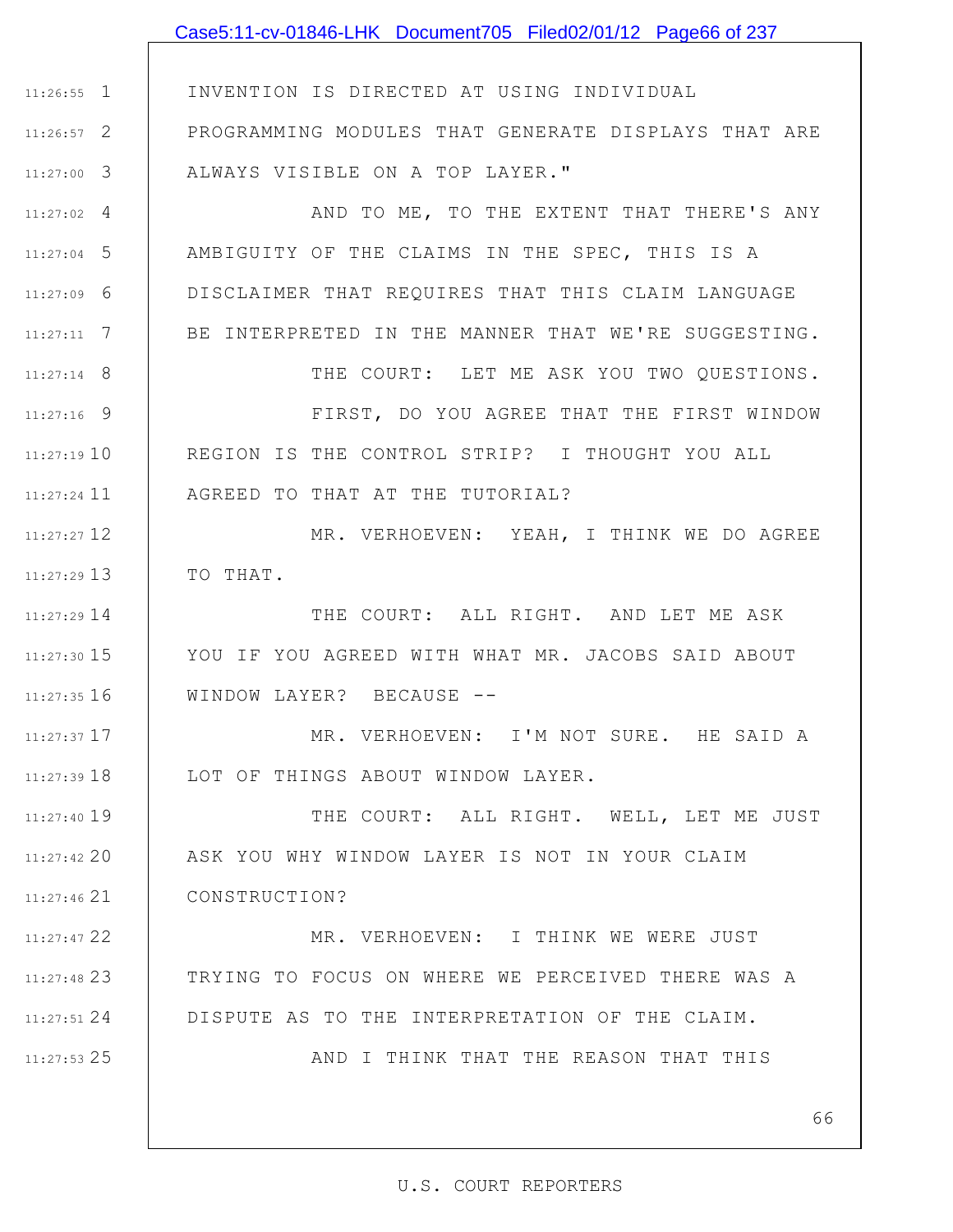|               | Case5:11-cv-01846-LHK Document705 Filed02/01/12 Page67 of 237 |
|---------------|---------------------------------------------------------------|
|               |                                                               |
| $11:27:56$ 1  | "ALWAYS" ISSUE IS IMPORTANT IS BECAUSE, QUITE                 |
| $11:28:00$ 2  | FRANKLY, THE ACCUSED CONTROL STRIPS DON'T EXIST AT            |
| $11:28:05$ 3  | THAT FUNCTIONALITY IN THE ACCUSED DEVICES.                    |
| $11:28:07$ 4  | SO, YOU KNOW, WE'RE TRYING TO NARROW --                       |
| $11:28:10$ 5  | IT'S A BIG PHRASE, I KNOW, BUT WE'RE TRYING TO                |
| $11:28:14$ 6  | NARROW THE CONSTRUCTION TO THE PARTS OF IT THAT WE            |
| $11:28:17$ 7  | THINK MATTER.                                                 |
| $11:28:18$ 8  | THE COURT: OKAY. BUT WHAT DO YOU THINK                        |
| $11:28:20$ 9  | WINDOW LAYER IS AND IT MAY ULTIMATELY BE THAT IT'S            |
| $11:28:22$ 10 | NOT REALLY RELEVANT.                                          |
| $11:28:26$ 11 | MR. VERHOEVEN: LET ME MAKE SURE I DON'T                       |
| 11:28:28 12   | MAKE A MISTAKE. CAN I CONFER WITH COUNSEL FOR ONE             |
| $11:28:31$ 13 | SECOND?                                                       |
| $11:28:32$ 14 | THE COURT: SURE. GO AHEAD.                                    |
| 11:28:50 15   | (PAUSE IN PROCEEDINGS.                                        |
| $11:28:51$ 16 | MR. VERHOEVEN: BY WAY OF EXAMPLE, MAYBE                       |
| $11:28:53$ 17 | THAT'S THE EASIEST WAY TO ANSWER. GO BACK TO SLIDE            |
| $11:28:56$ 18 | 6.                                                            |
| 11:28:56 19   | THE COURT: OKAY.                                              |
| 11:28:57 20   | MR. VERHOEVEN: SLIDE 6 IN THE RED                             |
| $11:28:59$ 21 | HORIZONTAL BOX WHERE IT SAYS CONTROL WINDOW.                  |
| 11:29:02 22   | THE COURT: YES.                                               |
| $11:29:03$ 23 | MR. VERHOEVEN: IF YOU WERE TO READ THE                        |
| 11:29:0524    | CLAIM LANGUAGE ONTO THIS, THAT ENTIRE BOX WOULD BE            |
| 11:29:07 25   | THE WINDOW LAYER.                                             |
|               |                                                               |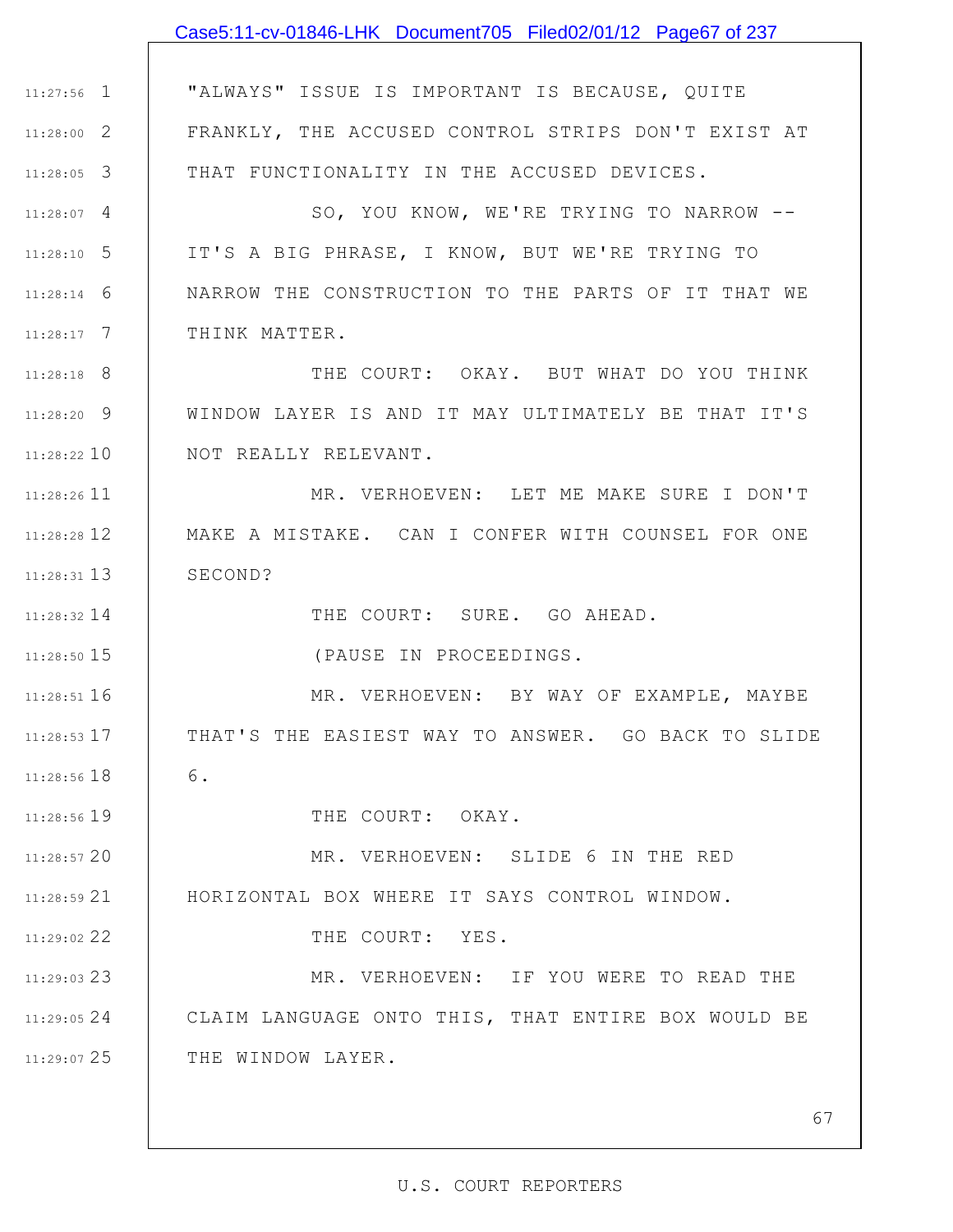| $11:29:09$ 1    | THE COURT: IS THERE A REASON WHY YOU                |
|-----------------|-----------------------------------------------------|
| $11:29:10$ 2    | SAID CONTROL WINDOW AND EVERYWHERE ELSE IN THE      |
| $11:29:13$ 3    | PATENT IT SAYS CONTROL STRIP?                       |
| $11:29:15$ 4    | MR. VERHOEVEN: NO.                                  |
| $11:29:16$ 5    | THE COURT: OKAY. AND YOU THINK                      |
| $11:29:21$ 6    | APPLICATIONS IS A WINDOW LAYER AND EXTENSIONS IS A  |
| $11:29:24$ 7    | WINDOW LAYER?                                       |
| $11:29:31$ 8    | MR. VERHOEVEN: YES. THERE'S ONE THING I             |
| $11:29:33$ 9    | HAVE NOT REACHED IF I CAN TAKE TWO SECONDS ON IT.   |
| $11:29:36$ $10$ | THE COURT: PLEASE.                                  |
| $11:29:36$ 11   | MR. VERHOEVEN: THE CLAIM DIFFERENTIATION            |
| $11:29:39$ $12$ | ARGUMENT.                                           |
| $11:29:39$ 13   | THE COURT: UH-HUH.                                  |
| $11:29:40$ 14   | MR. VERHOEVEN: GO TO SLIDE 23.                      |
| $11:29:45$ 15   | THE PROSECUTION DISCLAIMER BLACK LETTER             |
| 11:29:48 16     | LAW TAKES PRIORITY OVER ANY CLAIM DIFFERENTIATION   |
| $11:29:52$ 17   | ARGUMENT. AND HERE IT SOUNDS LIKE IF WE'RE GOING    |
| $11:29:55$ 18   | TO PERSUADE YOUR HONOR, THE ONLY CHANCE IS THROUGH  |
| 11:29:59 19     | OUR PROSECUTION HISTORY ARGUMENT, AND I JUST WANTED |
| $11:30:01$ 20   | TO POINT OUT THAT IF YOU FIND A DISCLAIMER THEN     |
| $11:30:04$ 21   | THAT TRUMPS ANY CLAIM DIFFERENTIATION ARGUMENT.     |
| 11:30:08 22     | AND THE OTHER THING I WOULD POINT OUT,              |
| $11:30:10$ 23   | YOUR HONOR, IS THAT IF YOU GO TO SLIDE 10. THE      |
| 11:30:15 24     | DEPENDENT CLAIMS THAT THEY POINT TO THAT USE THE    |
| 11:30:17 25     | WORD "ALL, " THOSE WERE FILED BEFORE THIS NARROWING |
|                 |                                                     |

Case5:11-cv-01846-LHK Document705 Filed02/01/12 Page68 of 237

## U.S. COURT REPORTERS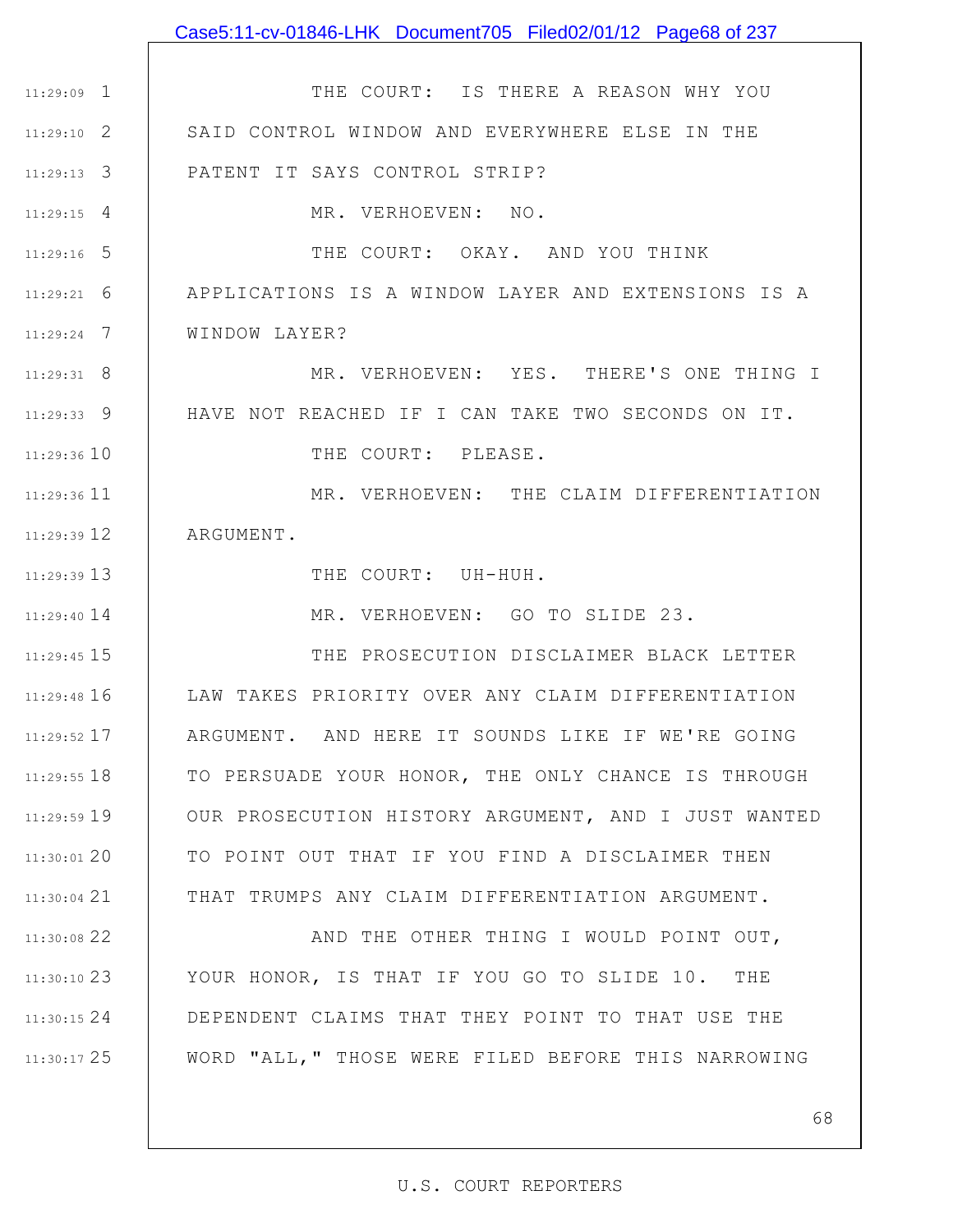|               | Case5:11-cv-01846-LHK Document705 Filed02/01/12 Page69 of 237 |
|---------------|---------------------------------------------------------------|
|               |                                                               |
| $11:30:26$ 1  | OF THE CLAIM LANGUAGE OCCURRED.                               |
| $11:30:28$ 2  | SO I DON'T KNOW IF THIS IS EXACTLY WHEN                       |
| $11:30:30$ 3  | THEY WERE FILED, YOUR HONOR, BUT I WILL REPRESENT             |
| $11:30:33$ 4  | TO YOU THAT THEY WERE -- THOSE DEPENDENT CLAIMS               |
| $11:30:36$ 5  | EXISTED BEFORE THE APPLICANT AMENDED ON SLIDE 12 TO           |
| $11:30:44$ 6  | ADD THIS LANGUAGE TO TRAVERSE PRIOR ART.                      |
| $11:30:49$ 7  | SO WHAT MAY HAVE HAPPENED HERE IS THAT                        |
| $11:30:53$ 8  | THE EXAMINER SIMPLY DIDN'T DO SOME OF THE CLEANUP             |
| $11:30:57$ 9  | THAT MAY BE HE OR SHE SHOULD HAVE DONE IN POINTING            |
| $11:31:01$ 10 | OUT THOSE DEPENDENT CLAIMS WERE A LITTLE BIT                  |
| 11:31:03 11   | REDUNDANT, BUT I JUST WANT TO POINT THAT OUT, YOUR            |
| 11:31:06 12   | HONOR.                                                        |
| 11:31:06 13   | IT'S NOT LIKE THIS WAS ALL WRITTEN AT THE                     |
| $11:31:09$ 14 | SAME TIME. THERE WERE MANY, MANY REJECTIONS AND               |
| $11:31:12$ 15 | THE EXAMINERS WAS FOCUSSED ON THE INDEPENDENT                 |
| $11:31:14$ 16 | CLAIMS AND THE VALIDITY ISSUES WITH THE INDEPENDENT           |
| 11:31:19 17   | CLAIMS. WITH THAT I'LL SIT DOWN.                              |
| $11:31:22$ 18 | THE COURT: ALL RIGHT. THANK YOU.                              |
| 11:31:22 19   | MR. JACOBS: YOUR HONOR, CAN I HAVE A                          |
| $11:31:23$ 20 | MINUTE?                                                       |
| 11:31:24 21   | THE COURT: VERY BRIEFLY, VERY BRIEFLY                         |
| 11:31:25 22   | MR. JACOBS: I THINK I DIDN'T QUITE                            |
| $11:31:26$ 23 | CAPTURE THE DISTINCTION THAT HANSEN HAS OVER THE              |
| $11:31:29$ 24 | CLAIMED INVENTION, AND I THINK THAT ALL ONE REALLY            |
| 11:31:32 25   | NEEDS TO DO ON HANSEN IS LOOK AT THE APPEAL BRIEF             |
|               |                                                               |
|               | 69                                                            |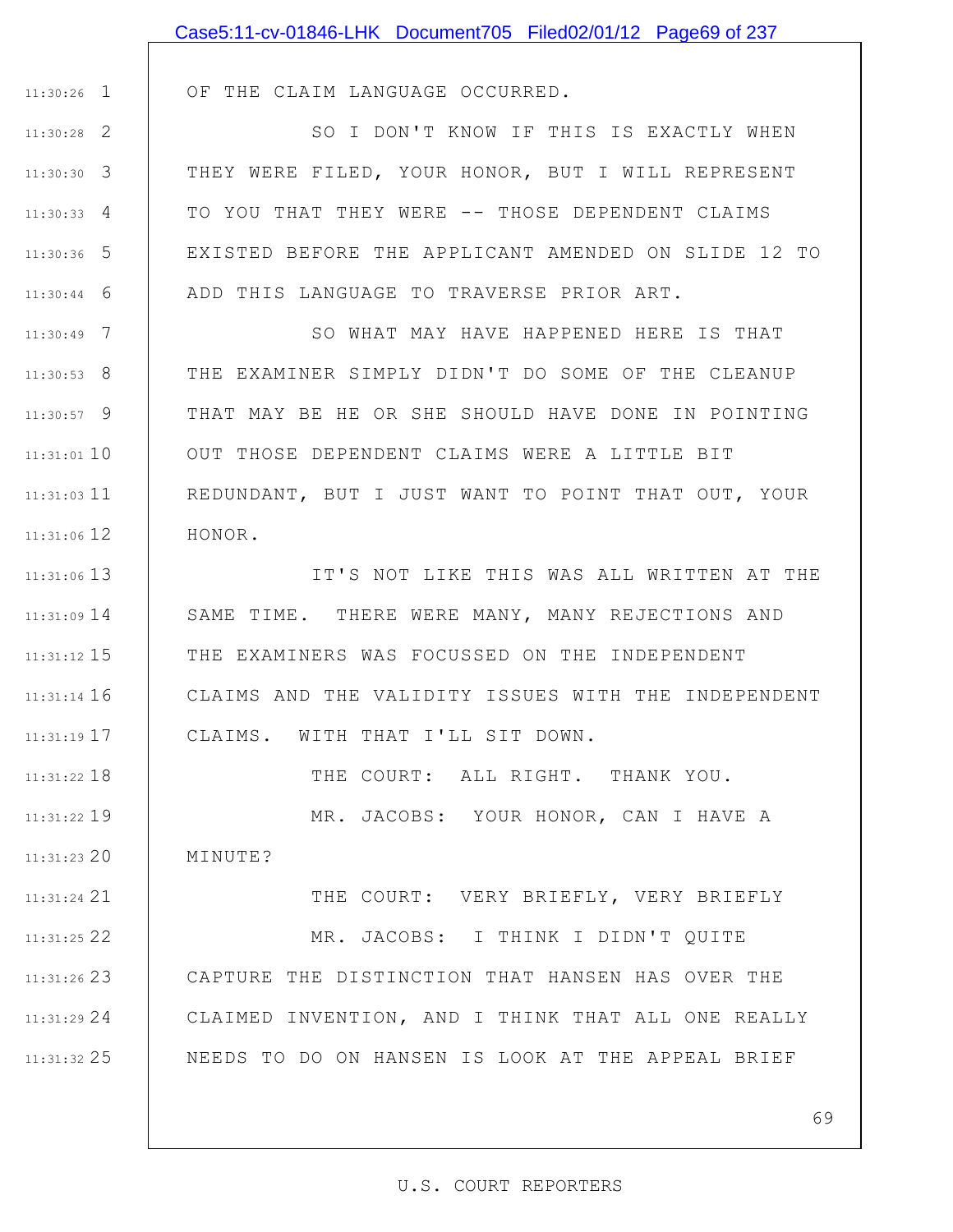|                 | Case5:11-cv-01846-LHK Document705 Filed02/01/12 Page70 of 237 |
|-----------------|---------------------------------------------------------------|
|                 |                                                               |
| $11:31:35$ 1    | JUST THE ABOVE THE PORTION THAT SAMSUNG CITES ON              |
| $11:31:40$ 2    | PAGE 16.                                                      |
| $11:31:41$ 3    | AGAIN, THE POINT HERE IS NOT TO DRILL                         |
| $11:31:45$ 4    | DOWN SO DEEPLY THAT ONE EXAMINES WHETHER ONE NOW              |
| $11:31:49$ 5    | AGREES OR DISAGREES WITH THE DISTINCTION THAT THE             |
| $11:31:51$ 6    | APPLICANT WAS DRAWING, BUT THE APPLICANT DID NOT              |
| $11:31:55$ 7    | DRAW A DISTINCTION BASED ON "ALWAYS ON TOP IF THERE           |
| $11:31:58$ 8    | IS AN APPLICATION PROGRAM PRESENT."                           |
| $11:32:00$ 9    | WHAT THE APPLICANT SAID WAS AS FOLLOWS:                       |
| $11:32:03$ 10   | "HOWEVER --" AND AGAIN, THIS IS ON PAGE 16,                   |
| $11:32:07$ 11   | "HOWEVER, AS DISCUSSED ABOVE, HANSEN DISCUSSES A              |
| $11:32:10$ 12   | DASHBOARD. HOWEVER, HANSEN ONLY ALLOWS THE USER AN            |
| $11:32:14$ 13   | UNOBSTRUCTED VIEW OF THE SYSTEM IF A BUTTON IS                |
| $11:32:17$ 14   | SELECTED." CITING HANSEN AT COLUMN 4, LINES 45 TO             |
| $11:32:22$ 15   | 51. AND HANSEN AT THOSE PORTIONS, THERE'S A                   |
| $11:32:26$ 16   | DISCUSSION OF THE TOGGLING THAT IS ALLOWED THE                |
| 11:32:28 17     | USER.                                                         |
| $11:32:31$ $18$ | FOR EXAMPLE, SEE FIGURE 18 OF HANSEN THE                      |
| $11:32:35$ 19   | DASHBOARD IS OBSCURED BY A WINDOW. THUS, HANSEN               |
| $11:32:38$ 20   | DOES NOT TEACH OR SUGGEST WINDOW LAYER APPEARS ON             |
| 11:32:41 21     | TOP OF APPLICATION PROGRAMMING WINDOWS THAT MAY BE            |
| $11:32:44$ 22   | GENERATED. THE APPLICANT DIDN'T SAY ANYTHING MORE             |
| 11:32:47 23     | THAN THAT ON THIS TOPIC OF YOUR HONOR'S I'LL CALL             |
| $11:32:51$ 24   | IT THE INTERMEDIATE CASE WHERE THERE IS SOME --               |
| $11:32:54$ 25   | THERE IS A VISIBLE CONTROL STRIP, AND IS IT ON TOP            |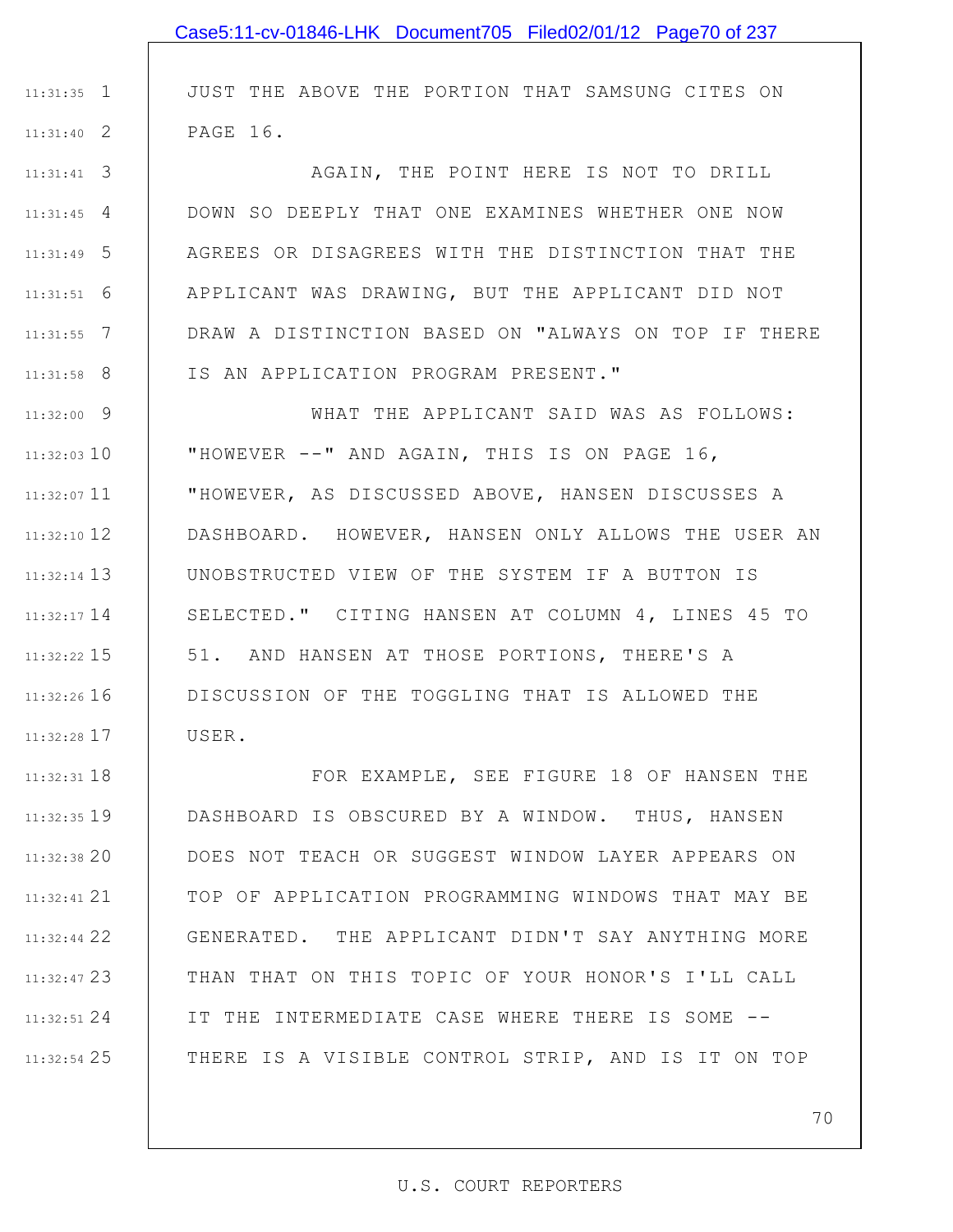|               | Case5:11-cv-01846-LHK Document705 Filed02/01/12 Page71 of 237 |
|---------------|---------------------------------------------------------------|
|               |                                                               |
| $11:32:57$ 1  | OF ANY APPLICATION PROGRAMS.                                  |
| $11:33:01$ 2  | SO THE REASON THAT WE RESIST THAT IT MUST                     |
| $11:33:04$ 3  | BE ON TOP OF ANY APPLICATION PROGRAMS THAT ARE                |
| $11:33:07$ 4  | PRESENT, WHICH I THINK IS YOUR HONOR'S QUESTION, IS           |
| $11:33:09$ 5  | THAT IT'S NOT CLAIMED IN THE INDEPENDENT CLAIM, AND           |
| $11:33:12$ 6  | IT IS CLAIMED IN THE DEPENDENT CLAIMS, AND IT'S NOT           |
| $11:33:16$ 7  | THE DISTINCTION THAT THE APPLICANT DREW SUFFICIENT            |
| $11:33:19$ 8  | TO CALL FOR A CLEAR DISCLAIMER OF THAT CASE.                  |
| $11:33:25$ 9  | THANK YOU, YOUR HONOR.                                        |
| 11:33:2610    | THE COURT: OKAY. THANK YOU. I HOPE THE                        |
| $11:33:29$ 11 | '002 IS THE ONE THAT WAS GOING TO TAKE THE MOST               |
| $11:33:32$ 12 | TIME.                                                         |
| 11:33:32 13   | DO YOU AGREE OR NO OR ARE WE GOING TO BE                      |
| $11:33:35$ 14 | HERE UNTIL MIDNIGHT?                                          |
| $11:33:36$ 15 | MR. MCELHINNY: IT DEPENDS ON YOU, YOUR                        |
| 11:33:38 16   | HONOR.                                                        |
| 11:33:38 17   | THE COURT: ALL RIGHT. SORRY. LET ME                           |
| $11:33:40$ 18 | ASK MS. RODRIGUEZ.                                            |
| $11:33:53$ 19 | ALL RIGHT. LET'S GO TO THE NEXT ONE,                          |
| $11:33:55$ 20 | PLEASE.                                                       |
| $11:33:57$ 21 | MR. JACOBS: THE NEXT ONE IS THE 381,                          |
| 11:33:59 22   | THIS IS THE RUBBERBANDING OF THE EDGE PATENT. AND             |
| $11:34:03$ 23 | YOUR HONOR MAY RECALL THAT IT ADDRESSES SOME                  |
| $11:34:07$ 24 | PROBLEM IN USER INTERFACE AND IN PARTICULAR IN USER           |
| 11:34:09 25   | NAVIGATION PARTICULARLY IN THE CONTEXT OF                     |
|               |                                                               |
|               | 71                                                            |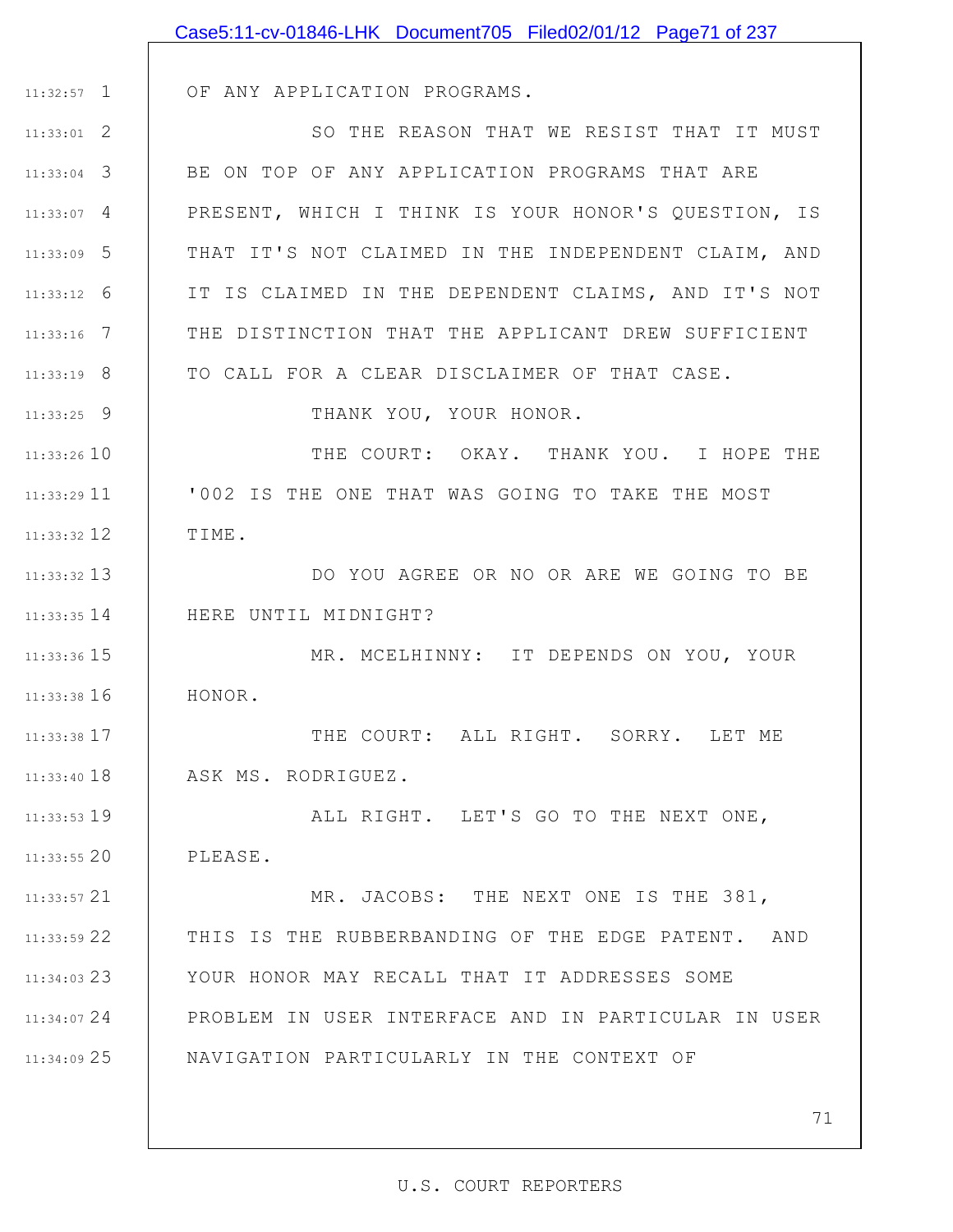# 1 11:34:11 2 11:34:14 3 11:34:16 4 11:34:19 5 11:34:23 6 11:34:25 7 11:34:29 8 11:34:31 9 11:34:34 11:34:41 10 11 11:34:42 12 11:34:42 13 11:34:45 11:34:48 14 15 11:34:52 11:34:54 16 17 11:34:57 11:35:00 18 11:35:05 19 20 11:35:06 21 11:35:09 22 11:35:12 23 11:35:16 24 11:35:19 TOUCHSCREENS AND IT ADDRESSES THE CONCERN THAT A USER MIGHT HAVE WHETHER THE SCREEN WAS FROZEN OR WHETHER THE USER WAS LOST IN DESERT FOG. WE HAVE ILLUSTRATED THE FROZEN SCREEN PROBLEM WITH AN ANIMATION. SO TOUCHSCREENS, ESPECIALLY WHEN THEY WERE INTRODUCED, IS IT REALLY WORKING, IS THE SCREEN RESPONSIVE OR IS THE SCREEN NOT? IF THE SCREEN JUST STOPS? YOU DON'T KNOW THE ANSWER TO THAT. THEN THE DESERT FOG PROBLEM, WHICH I THOUGHT WHEN I LEARNED ABOUT THE DESERT FOG PROBLEM I IMMEDIATELY THOUGHT OF MICROSOFT EXCEL WHERE YOU'RE DOWN IN THE ZZ'S OR THE YY'S IN THE CELLS AND YOU DON'T KNOW WHAT HAPPENED TO YOU. AND THE PARTICULARLY DESERT FOG PROBLEM THAT ONE COULD ENCOUNTER IS WONDERING WHETHER ONE WAS -- WHERE ONE WAS NAVIGATIONALLY IF ONE HAD GONE OFF THE EDGE OF A DOCUMENT. THE COURT: CAN I -- MAYBE I -- IF IT'S OKAY. CAN I JUST ASK MY QUESTIONS AND THEN I'LL GIVE YOU LIKE MAYBE A MINUTE TO SUMMARIZE OR STATE WHATEVER YOU'RE HOPING TO CONVEY? MR. JACOBS: YEP. Case5:11-cv-01846-LHK Document705 Filed02/01/12 Page72 of 237

25 11:35:20

THE COURT: AND LET ME FIRST ASK WHAT,

72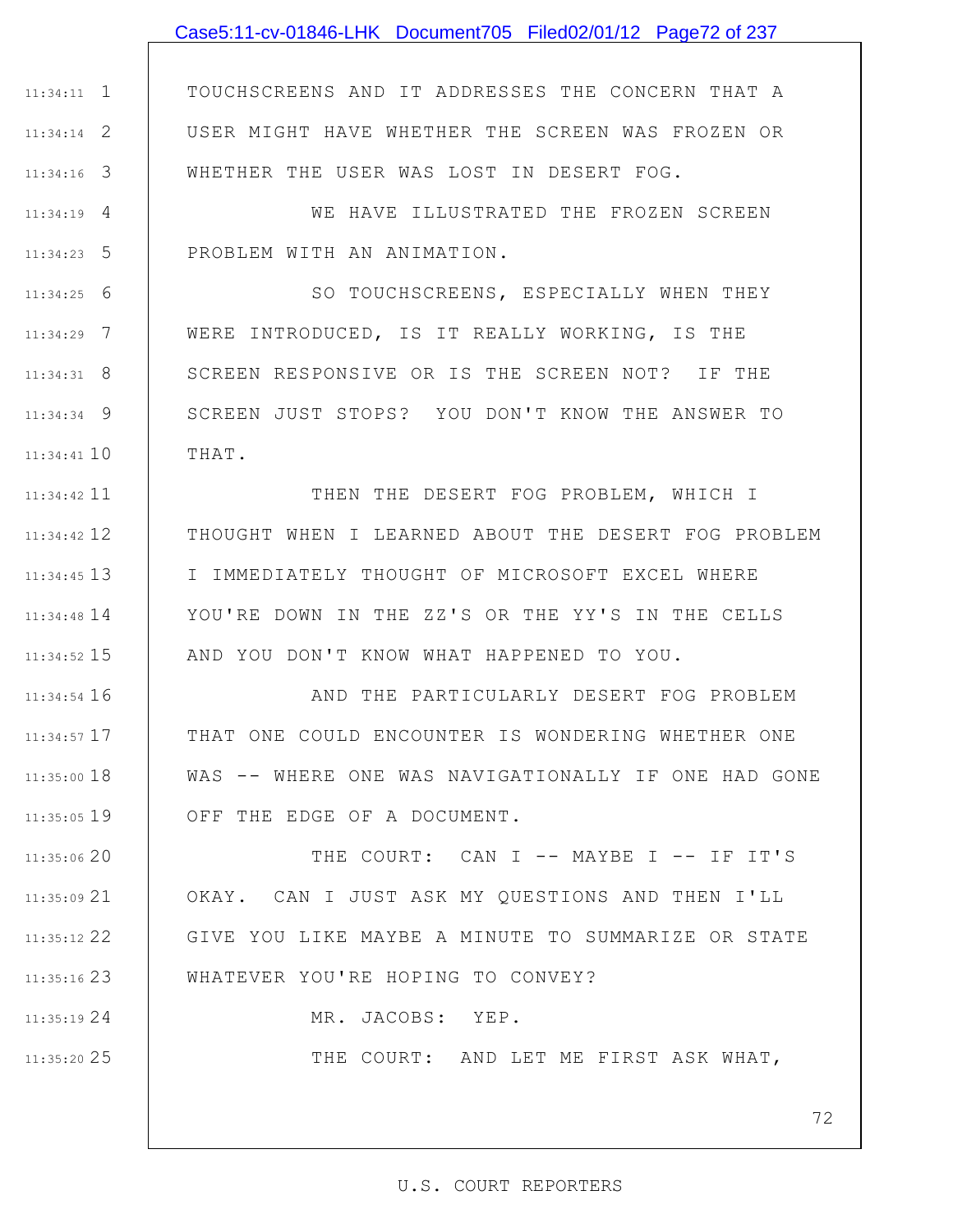# Case5:11-cv-01846-LHK Document705 Filed02/01/12 Page73 of 237

YOU KNOW, BOTH SIDES KEEP USING CONTENT BUT IT'S NOT REALLY DEFINED.

3 11:35:28 4 11:35:34 SO WHAT DO YOU MEAN BY CONTENT AND IN THE PAPER IMAGE CONTENT?

1 11:35:24

2 11:35:26

24 11:36:26

25 11:36:28

5 11:35:35 6 11:35:37 MR. JACOBS: I DON'T BELIEVE WE PROPOSED CONTENT, YOUR HONOR.

7 11:35:39 8 11:35:42 9 11:35:44 11:35:47 10 11 11:35:49 WE THINK WHAT SAMSUNG IS DOING TO ITS PROPOSED INSTRUCTION IS ADDING CONTENT WHERE CONTENT NOT -- IS, IN FACT, NOT PART OF THE CLAIM LANGUAGE AND NOT PART OF ANYTHING IN THE SPEC THAT IS RELEVANT TO "EDGE OF A DOCUMENT."

12 11:35:51 13 11:35:54 14 11:35:58 15 11:36:00 11:36:06 16 17 11:36:08 SO MAYBE TO UNPACK THAT SLIGHTLY, THE SPECIFICATION DOES TALK ABOUT EXEMPLARY DOCUMENTS. IT TALKS ABOUT A WEB PAGE. IT TALKS ABOUT A PRESENTATION. IT TALKS ABOUT AN IMAGE, BUT IT DOESN'T TALK ABOUT SUBDIVISIONS OF CONTENT WITHIN A WEB PAGE, WHICH IS THE HEART OF SAMSUNG'S ARGUMENT.

11:36:11 18 11:36:13 19 20 11:36:15 21 11:36:19 22 11:36:22 23 11:36:24 THE HEART OF SAMSUNG'S ARGUMENT IS THAT YOU COULD CROSS THE BOUNDARY OF SOMETHING LIKE A WEB PAGE, THE BOUNDARY AND CONTENT OF A WEB PAGE, OR SOMETHING LIKE A WEB PAGE, AND THAT'S THE EDGE OF THE DOCUMENT. THAT'S NOT WHAT THE SPECIFICATION SAYS. IT SAYS, "EDGE OF A DOCUMENT."

> SO WE DON'T HAVE A DEFINITION FOR "CONTENT" BECAUSE WE DON'T THINK THAT CONTENT IS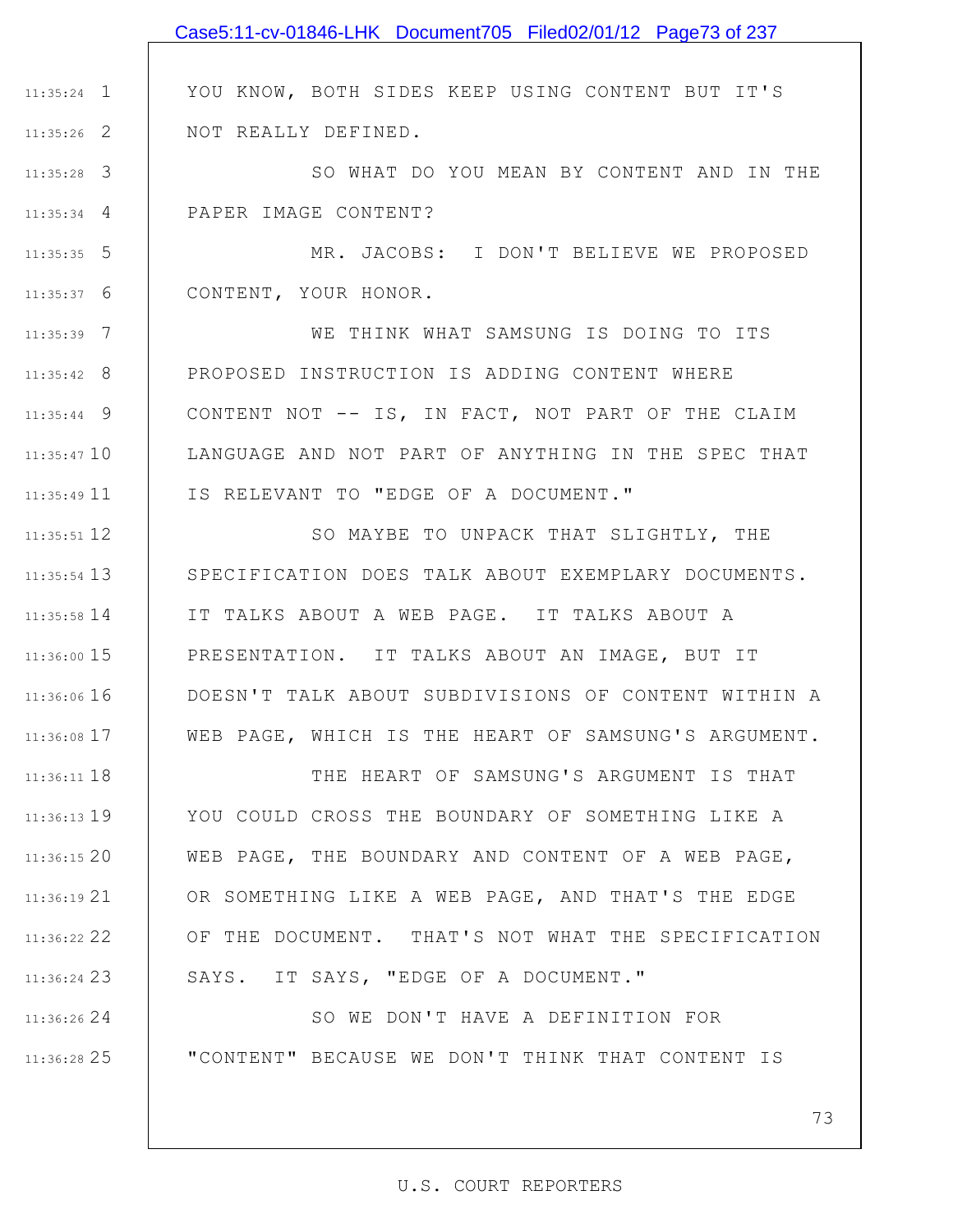|                    | Case5:11-cv-01846-LHK Document705 Filed02/01/12 Page74 of 237 |
|--------------------|---------------------------------------------------------------|
|                    |                                                               |
| $11:36:33$ 1       | APPROPRIATE HERE FOR A CLAIM CONSTRUCTION.                    |
| $11:36:34$ 2       | THE COURT: WELL, I KNOW YOU WANT PLAIN                        |
| $11:36:35$ 3       | AND ORDINARY MEANING, BUT -- AND MAYBE THIS IS NOT            |
| $11:36:42 \quad 4$ | RIPE, BUT DID YOU IMPLICITLY OR WOULD YOU AGREE TO            |
| $11:36:46$ 5       | AN EXTERNAL EDGE BEYOND WHICH THERE IS AN AREA WITH           |
| $11:36:49$ 6       | NO CONTENT?                                                   |
| $11:36:51$ 7       | MR. JACOBS: I SEE WHERE YOU'RE GOING.                         |
| $11:36:52$ 8       | THAT WASN'T PART OF OUR DEFINITION.                           |
| $11:36:54$ 9       | THE COURT: OKAY.                                              |
| $11:36:55$ 10      | MR. JACOBS: SO IF THERE IS NO CONTENT,                        |
| $11:37:01$ 11      | DO WE MEAN -- I'LL DO IT THIS WAY SO WE ARE ALL               |
| $11:37:01$ 12      | LOOKING AT THIS THE SAME WAY.                                 |
| $11:37:03$ 13      | IF YOU SLIDE THIS PICTURE OVER TO THE                         |
| $11:37:05$ 14      | LEFT AND THERE CAN'T BE ANOTHER PICTURE OVER TO THE           |
| 11:37:08 15        | RIGHT WITH SOME SUBSTANTIAL BOUNDARY IN BETWEEN               |
| $11:37:12$ 16      | INDICATING THAT THIS IS A DOCUMENT AND THIS IS A              |
| $11:37:14$ 17      | DOCUMENT, THAT CASE IS PROVIDED FOR BY THE ORDINARY           |
| $11:37:16$ $18$    | MEANING OF THE CLAIM LANGUAGE.                                |
| 11:37:17 19        | YOU COULD HAVE RUBBERBANDING AT THIS                          |
| $11:37:20$ 20      | FIRST PICTURE. THERE WOULD STILL BE CONTENT BEYOND            |
| $11:37:22$ 21      | THE EDGE OF THE DOCUMENT.                                     |
| 11:37:24 22        | WE WEREN'T ARGUING -- THAT WAS SOMETHING                      |
| $11:37:26$ 23      | THAT SAMSUNG INFERRED THAT WE NEVER STATED AND                |
| $11:37:32$ 24      | DON'T BELIEVE AND DON'T PROPOSE.                              |
| 11:37:37 25        | THE COURT: WELL, DO YOU THINK THAT A                          |
|                    |                                                               |
|                    | 74                                                            |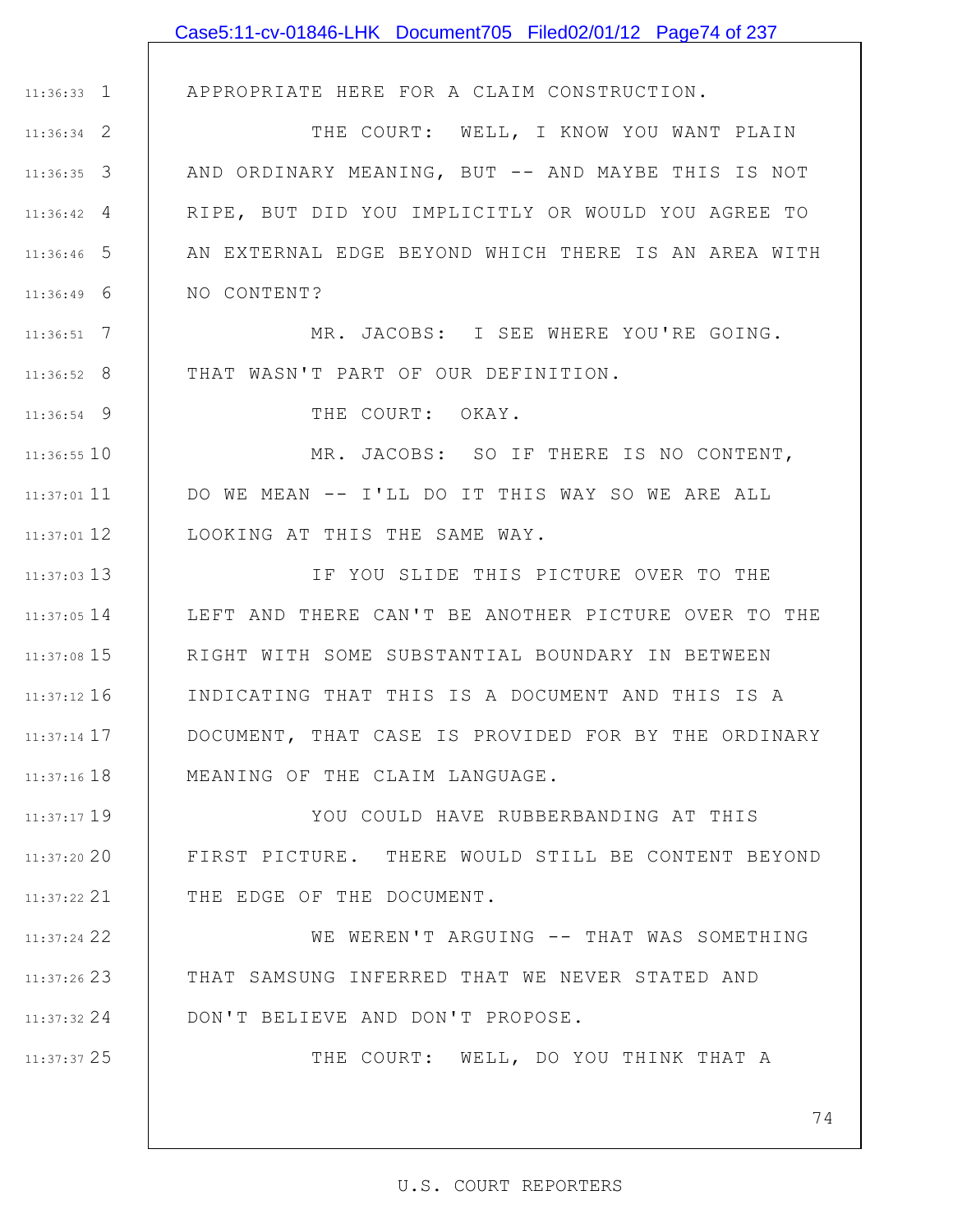|               | Case5:11-cv-01846-LHK Document705 Filed02/01/12 Page75 of 237 |
|---------------|---------------------------------------------------------------|
|               |                                                               |
| 11:37:39 1    | WALLPAPER IMAGE COULD BE CONTENT?                             |
| $11:37:41$ 2  | MR. JACOBS: NO. WALLPAPER IMAGE WAS                           |
| $11:37:44$ 3  | EXPRESSED IN THE SPECIFICATION AS A KIND OF A                 |
| $11:37:46$ 4  | BACKGROUND. IT'S IN A STRING OF IT COULD BE A                 |
| $11:37:49$ 5  | COLOR, IT COULD BE BLACK, OR IT COULD BE WALLPAPER            |
| $11:37:55$ 6  | CONTENT.                                                      |
| $11:37:55$ 7  | WALLPAPER I THINK IS WHAT IT SAYS. SO IF                      |
| $11:37:58$ 8  | WE'RE INTO A WORLD OF CONTENT, I DON'T THINK THAT             |
| $11:38:00$ 9  | IT'S CONTENT AND I THINK THAT IS BACKGROUND.                  |
| 11:38:02 10   | THE COURT: AND, NOW, IS AN ELECTRONIC                         |
| $11:38:05$ 11 | IMAGE ALWAYS AN ELECTRONIC DOCUMENT?                          |
| $11:38:13$ 12 | MR. JACOBS: AN ELECTRONIC IMAGE IF IT                         |
| $11:38:15$ 13 | HAS DEFINED BOUNDARIES AND IT'S NOT WITHIN A WEB              |
| $11:38:18$ 14 | PAGE, SUCH AS, FOR EXAMPLE, A DISTINCT PHOTOGRAPH,            |
| $11:38:20$ 15 | WOULD BE AN ELECTRONIC DOCUMENT.                              |
| $11:38:23$ 16 | THAT'S A SLIGHTLY LONGER ANSWER THAN YOU                      |
| $11:38:25$ 17 | MAY HAVE ASKED FOR, BUT I NEEDED TO BE PRECISE                |
| $11:38:28$ 18 | ABOUT THAT BECAUSE ONE COULD IMAGINE -- SINCE WE              |
| 11:38:30 19   | HAVE WEB PAGE IS AN ELECTRONIC DOCUMENT, THAT'S               |
| $11:38:33$ 20 | JUST WHAT THE SPECIFICATION SAYS, I THINK THAT                |
| $11:38:35$ 21 | TRUMPS THE POSSIBILITY OF AN IMAGE WITHIN A WEB               |
| 11:38:38 22   | PAGE BEING THE RELEVANT ELECTRONIC DOCUMENT. THE              |
| 11:38:43 23   | WEB PAGE IN THAT CONTEXT IS THE ELECTRONIC                    |
| 11:38:45 24   | DOCUMENT.                                                     |
| 11:38:46 25   | THE COURT: OKAY. WELL, THAT WAS THE                           |
|               |                                                               |
|               | 75                                                            |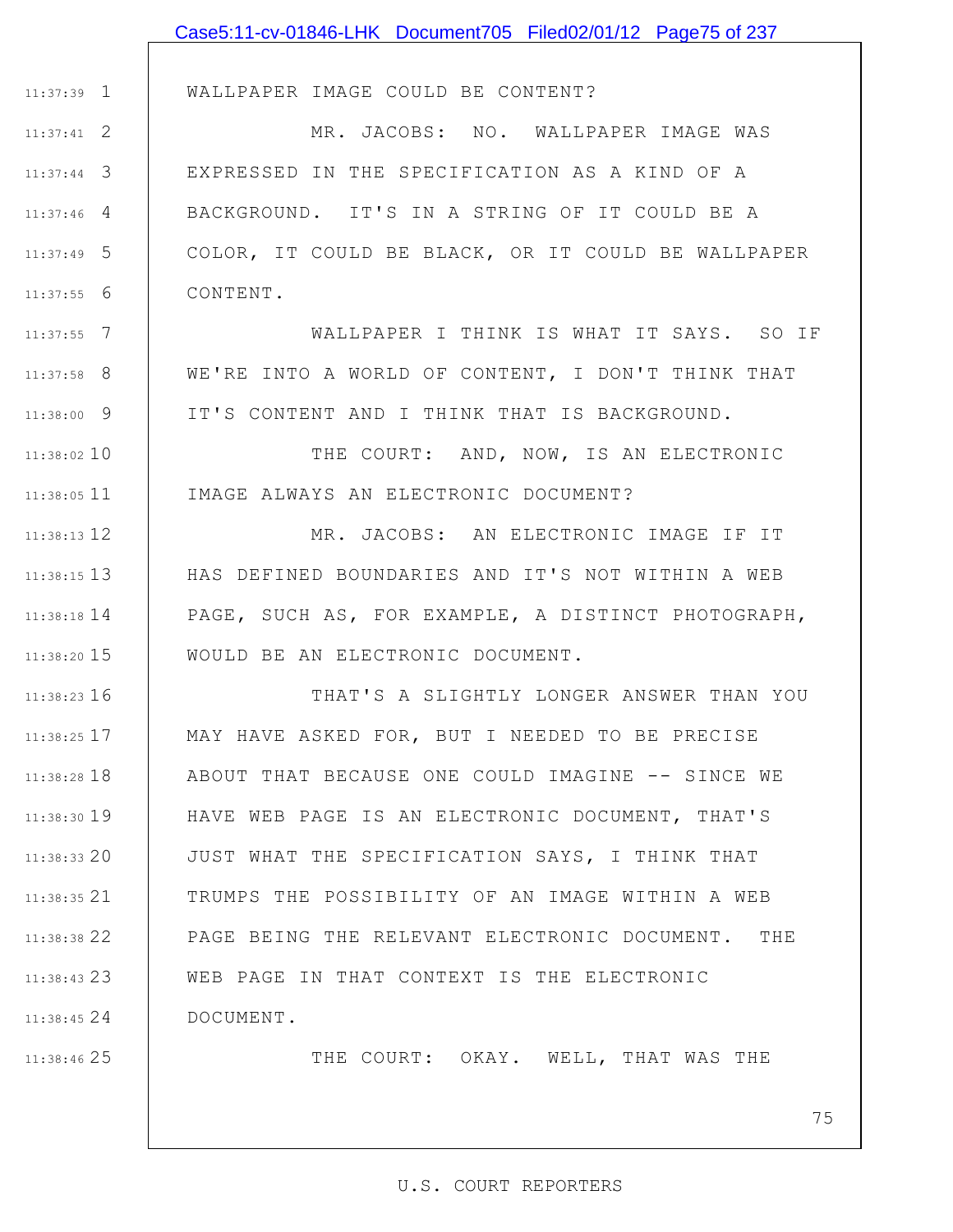|               | Case5:11-cv-01846-LHK Document705 Filed02/01/12 Page76 of 237 |
|---------------|---------------------------------------------------------------|
|               |                                                               |
| $11:38:47$ 1  | NEXT QUESTION. ALL RIGHT.                                     |
| 11:38:59 2    | WELL, GO AHEAD WITH WHATEVER ELSE YOU                         |
| $11:39:02$ 3  | WERE GOING TO SAY.                                            |
| $11:39:03$ 4  | MR. JACOBS: SO BRIEFLY WHAT I THINK THE                       |
| $11:39:05$ 5  | SPECIFICATION REALLY DOES IS MAKE THIS CLEAR                  |
| $11:39:07$ 6  | BECAUSE WHAT THE SPECIFICATION IS SHOWING IN                  |
| 11:39:09 7    | FIGURES 8A THROUGH D IS A WEB PAGE WITH BLOCKS OF             |
| $11:39:15$ 8  | CONTENT TO USE SAMSUNG'S FORMULATION.                         |
| $11:39:17$ 9  | AND WHAT FIGURES 8A AND 8D SHOW IS THAT                       |
| $11:39:22$ 10 | WE HAVE ANIMATED THE FIGURES TO SHOW THAT IT ONLY             |
| $11:39:26$ 11 | RUBBERBANDS WHEN THE EDGE OF THE WEB PAGE IS                  |
| 11:39:28 12   | REACHED. THAT'S THE EDGE OF THE ELECTRONIC                    |
| $11:39:31$ 13 | DOCUMENT. THERE'S NO RUBBERBANDING FOR --                     |
| $11:39:33$ 14 | THE COURT: FOR BLOCK 5, FOR EXAMPLE?                          |
| 11:39:36 15   | MR. JACOBS: EXACTLY. AND SIMILARLY IN A                       |
| 11:39:39 16   | MODERN DEVICE LIKE HERE ILLUSTRATED THE IPHONE, OF            |
| $11:39:44$ 17 | COURSE IT RUBBERBANDS AT THE EDGE OF THE WEB PAGE             |
| $11:39:48$ 18 | AND NOT CONTENT WITHIN THE WEB PAGE.                          |
| $11:39:51$ 19 | THE IMPORTANT POINT HERE FROM THE                             |
| $11:39:53$ 20 | CONCEPTUAL STANDPOINT IS THAT WITHIN A WEB PAGE,              |
| $11:39:55$ 21 | YOU HAVE NEITHER THE FROZEN SCREEN NOR THE DESERT             |
| $11:39:59$ 22 | FOG PROBLEM.                                                  |
| $11:40:04$ 23 | THAT IS WHAT I WISH TO CONVEY TO YOUR                         |
| 11:40:0624    | HONOR.                                                        |
| 11:40:06 25   | THE COURT: OKAY. ALL RIGHT. BUT YOU                           |
|               |                                                               |
|               |                                                               |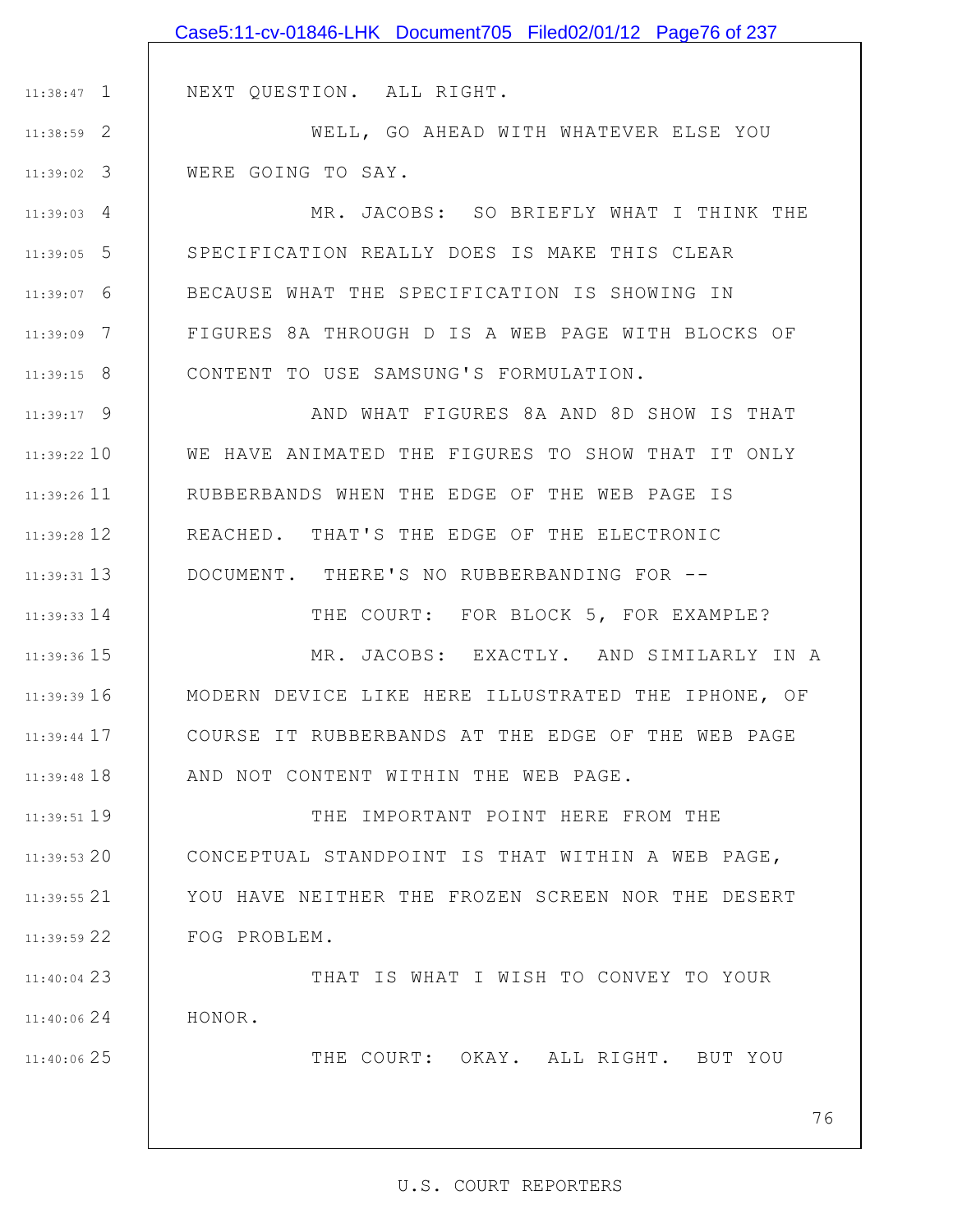|               | Case5:11-cv-01846-LHK Document705 Filed02/01/12 Page77 of 237 |
|---------------|---------------------------------------------------------------|
|               |                                                               |
| $11:40:10$ 1  | WOULD SAY THAT WHAT IS BEYOND THE EDGE OF AN                  |
| $11:40:14$ 2  | ELECTRONIC DOCUMENT CAN BE GREY, IT CAN BE WHITE OR           |
| $11:40:18$ 3  | IT CAN BE WALLPAPER?                                          |
| $11:40:21$ 4  | MR. JACOBS: AND TO FINISH THE THOUGHT,                        |
| $11:40:23$ 5  | YES, AND THAT WOULD NOT NEGATE THAT THEY'RE                   |
| $11:40:25$ 6  | SPEAKING ABOUT THE EDGE OF AN ELECTRONIC DOCUMENT             |
| $11:40:29$ 7  | IF IT IS OTHERWISE AN ELECTRONIC DOCUMENT.                    |
| $11:40:31$ 8  | I THINK THIS IS NOT A -- LET ME SEE IF I                      |
| $11:40:39$ 9  | CAN SAY THIS AND GIVE YOU THE PRECISE FORMULATION             |
| $11:40:41$ 10 | IN RESPONSE TO YOUR ANSWER.                                   |
| $11:40:42$ 11 | AN ELECTRONIC DOCUMENT IS AN ELECTRONIC                       |
| $11:40:45$ 12 | DOCUMENT. IT MAY HAVE AN ADJACENT ELECTRONIC                  |
| $11:40:51$ 13 | DOCUMENT OR IT MAY NOT. IT MAY BE BOUNDED BY A                |
| $11:40:57$ 14 | KIND OF A BACKGROUND BLACKNESS, COLOR OR WALLPAPER.           |
| $11:41:03$ 15 | ALL OF THOSE CASES ARE CONSISTENT WITH                        |
| $11:41:05$ 16 | THE ELECTRONIC DOCUMENT AND THE EDGE OF THE                   |
| 11:41:08 17   | ELECTRONIC DOCUMENT BEING THE EDGE OF THE                     |
| $11:41:10$ 18 | ELECTRONIC DOCUMENT.                                          |
| 11:41:11 19   | THE COURT: OKAY. ALL RIGHT. LET ME                            |
| $11:41:13$ 20 | HEAR FROM SAMSUNG. AND THE FIRST QUESTION I WANTED            |
| $11:41:18$ 21 | TO ASK YOU IS WHAT DO YOU MEAN BY "CONTENT" IN YOUR           |
| 11:41:20 22   | PROPOSED CONSTRUCTION?                                        |
| 11:41:22 23   | MR. VERHOEVEN: JUST TEXT, IMAGES,                             |
| $11:41:25$ 24 | INFORMATION AS IT'S COMMONLY USED WHEN PEOPLE ARE             |

25 11:41:28

77

DESCRIBING CONTENT ON THE INTERNET, FOR EXAMPLE.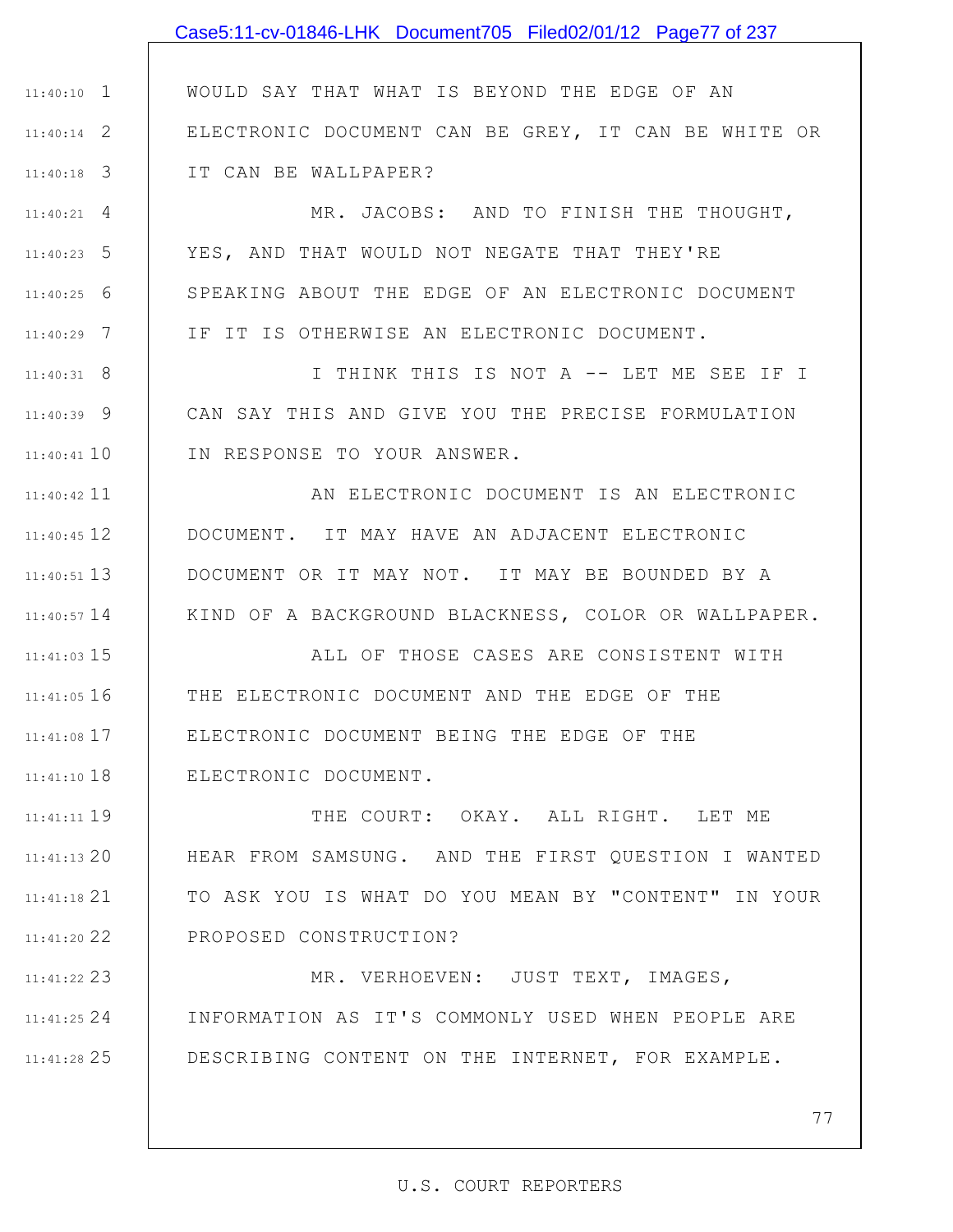|                    | Case5:11-cv-01846-LHK Document705 Filed02/01/12 Page78 of 237 |
|--------------------|---------------------------------------------------------------|
|                    |                                                               |
| $11:41:33$ 1       | THE COURT: SO TEXT, IMAGES, INFORMATION.                      |
| $11:41:34$ 2       | WOULD YOU INCLUDE WALLPAPER IMAGE OR NOT AS                   |
| $11:41:36$ 3       | CONTENT?                                                      |
| $11:41:38$ 4       | MR. VERHOEVEN: YEAH. AND ELECTRONIC                           |
| $11:41:41 \quad 5$ | DOCUMENT IMAGE IN OUR VIEW, YOUR HONOR, IS ALWAYS             |
| $11:41:43$ 6       | AN ELECTRONIC DOCUMENT.                                       |
| $11:41:52$ 7       | THE COURT: NOW, DR. VAN DAM APPEARS TO                        |
| $11:41:55$ 8       | SUGGEST THAT THERE CAN'T BE CONTENT BEYOND THE EDGE           |
| $11:41:57$ 9       | OF AN ELECTRONIC DOCUMENT. DO YOU WANT TO ADDRESS             |
| $11:42:00$ 10      | THAT? THAT'S A POINT THAT APPLE MAKES.                        |
| $11:42:02$ 11      | MR. VERHOEVEN: WELL, I WILL ADDRESS                           |
| $11:42:04$ 12      | THAT, YOUR HONOR.                                             |
| $11:42:05$ 13      | I HAVE SOME SLIDES.                                           |
| $11:42:16$ 14      | THE COURT: HAVE BOTH PARTIES EXCHANGED                        |
| $11:42:18$ 15      | THEIR SLIDES BECAUSE IF THERE'S GOING TO BE AN                |
| $11:42:19$ 16      | OBJECTION, I WOULD LIKE TO KNOW BEFORE WE GET                 |
| $11:42:22$ 17      | STARTED.                                                      |
| 11:42:22 18        | MR. VERHOEVEN: YES.                                           |
| 11:42:36 19        | THE COURT: RATHER THAN DRIBBLE OUT                            |
| 11:42:38 20        | PATENT BY PATENT, LET'S JUST DO A COMPLETE EXCHANGE           |
| 11:42:42 21        | NOW.                                                          |
| 11:42:42 22        | IF THERE'S ANY OBJECTION THAT EITHER SIDE                     |
| $11:42:44$ 23      | HAS TO EITHER SIDE'S POWERPOINT, PLEASE LET ME KNOW           |
| $11:42:48$ 24      | BEFORE WE START.                                              |
| 11:42:50 25        | MR. JACOBS: VERY WELL, YOUR HONOR.                            |
|                    |                                                               |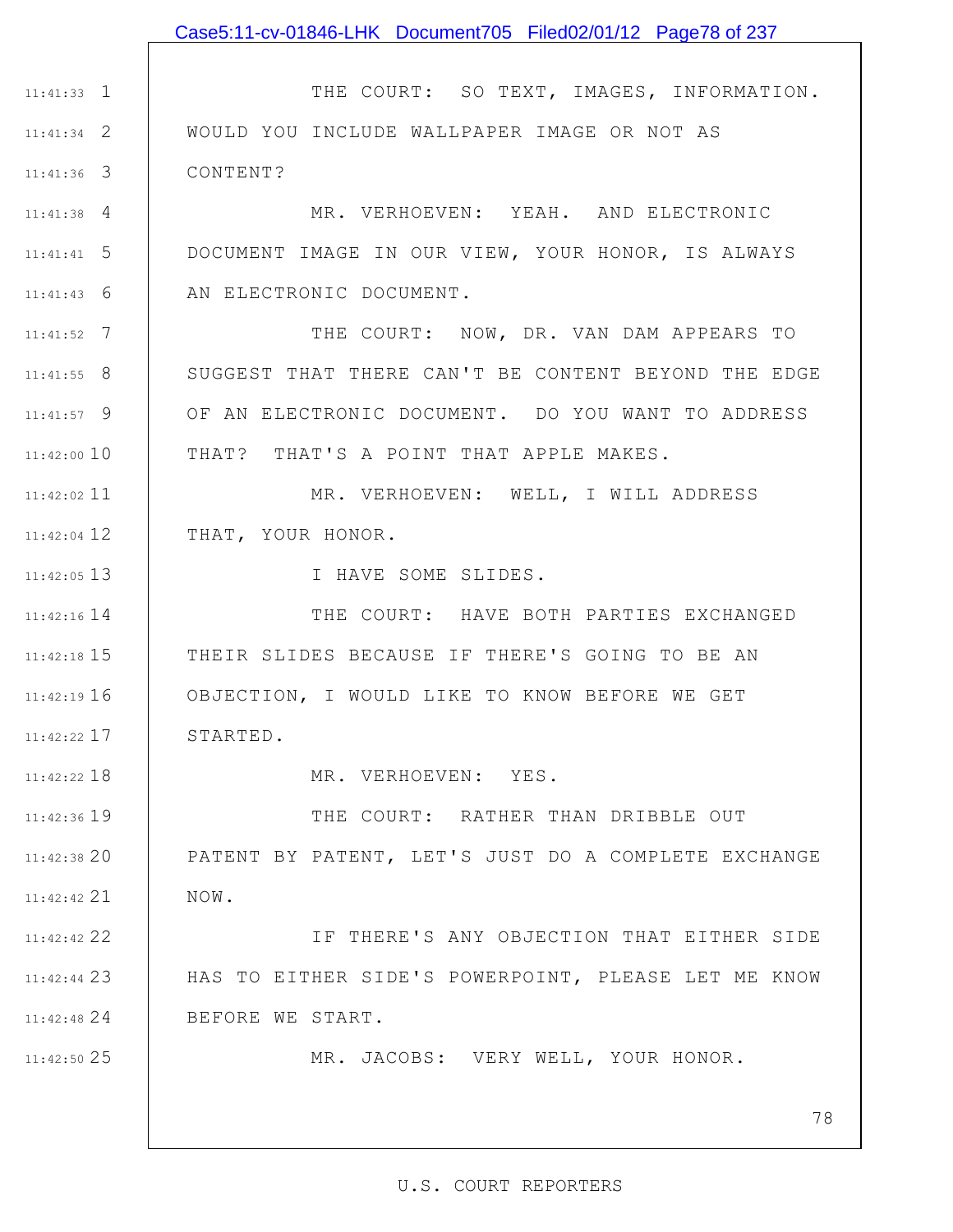1 11:42:51

25 11:43:56

THE COURT: OKAY.

2 11:42:53 3 11:42:55 4 11:42:58 5 11:43:01 6 11:43:06 7 11:43:11 MR. VERHOEVEN: IF WE GO TO SLIDE 22, I BELIEVE THIS IS THE EXCERPT -- WELL, THERE ARE TWO DIFFERENT EXCERPTS THAT APPLE CITED, I BELIEVE. THIS IS TO ILLUSTRATE VAN DAM'S DEPOSITION TESTIMONY PAGE 3, LINES 5 THROUGH 18 AND THEY POINT TO "NO NEW INFORMATION."

8 11:43:13 9 11:43:15 11:43:18 10 11 11:43:24 12 11:43:29 13 11:43:32 14 11:43:37 NOW, IF YOU GO TO THE NEXT SLIDE, I'VE HIGHLIGHTED IT A LITTLE LATER IN THE QUOTE AND YOU SEE THERE YOU SEE HE CONTINUES, "IF YOUR EXCURSION BEYOND THE EDGE IS SMALL, AND YOU LIFT YOUR FINGER OR YOUR STYLUS, WHATEVER YOUR POINTING DEVICE IS, THEN THE VIEW WILL SNAP BACK SO THERE IS NO UNRELATED INFORMATION TO BE SEEN."

15 11:43:39 16 11:43:41 17 11:43:43 11:43:45 18 11:43:47 19 20 11:43:49 21 11:43:51 SO WHAT HE'S SAYING HERE IN CONTEXT, YOUR HONOR, IS THAT THERE'S NO NEW INFORMATION FROM THAT SAME ELECTRONIC DOCUMENT AND THEN WHEN YOU SNAP BACK, IF YOU GO BEYOND THE EDGE YOU MAY SEE SOME UNRELATED INFORMATION AND SO IT SNAPS BACK SO YOU DON'T SEE ANY -- THERE'S NO UNRELATED INFORMATION TO BE SEEN.

22 11:43:52 23 11:43:54 24 11:43:56 SO WE DON'T THINK THAT THAT'S INCONSISTENT WITH THE POSITIONS THAT WE'RE TAKING, YOUR HONOR.

I WANT TO POINT OUT, YOUR HONOR, HOWEVER,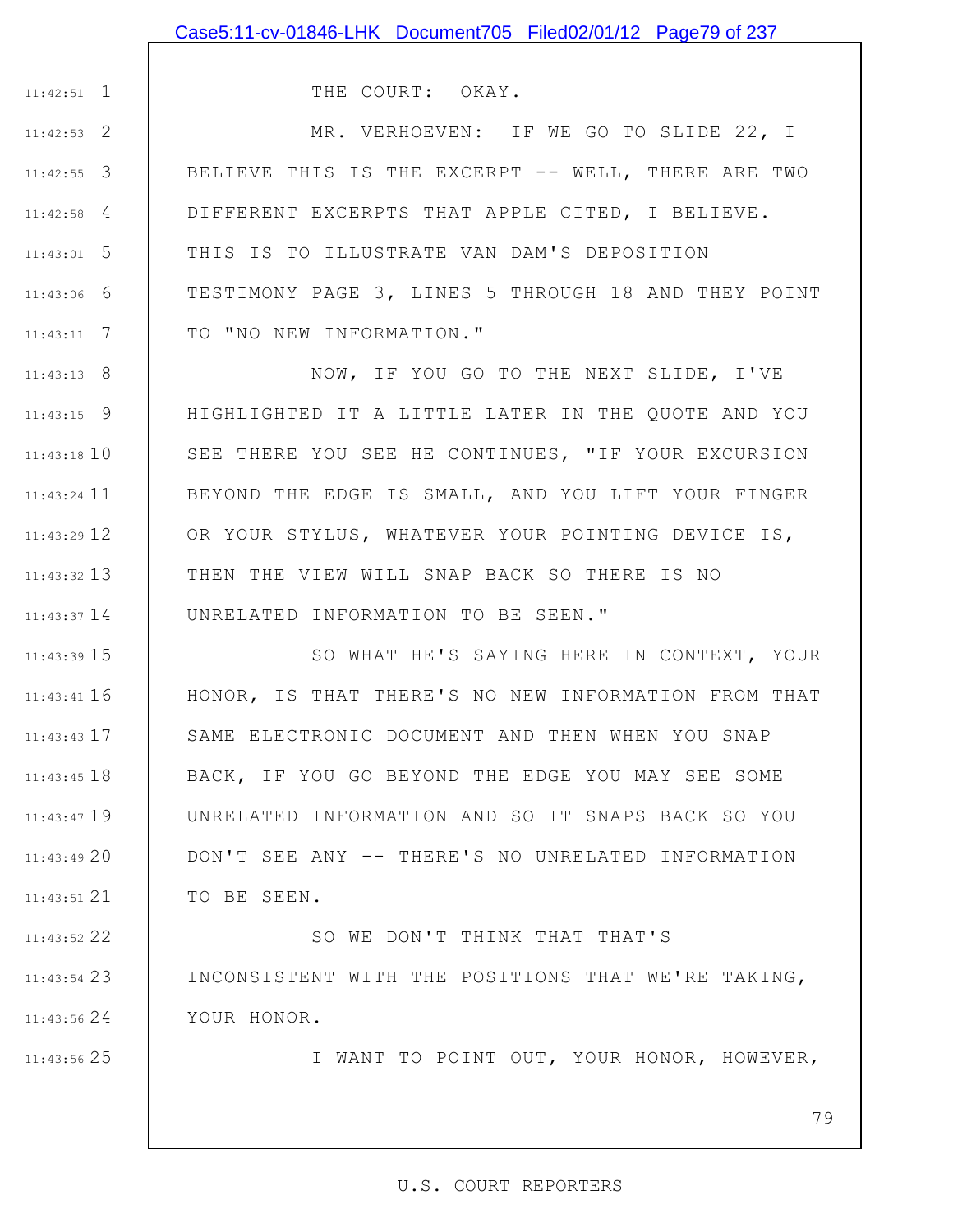# Case5:11-cv-01846-LHK Document705 Filed02/01/12 Page80 of 237

1 11:43:58 2 11:44:05 3 11:44:08 4 11:44:12 5 11:44:15 6 11:44:17 THAT APPLE IS -- THE CONSTRUCTION IT'S ADVOCATING IS 100 PERCENT INCONSISTENT WITH THE POSITION IT'S CURRENTLY TAKING IN THE I.T.C. CASE AGAINST H.T.C. AND I WOULD DIRECT YOU TO SLIDE 11, AND IT'S A PUBLIC DOCUMENT, AND WE'LL ASK YOUR HONOR TO TAKE JUDICIAL NOTICE OF THIS.

7 11:44:18 8 11:44:24 MR. JACOBS: YOUR HONOR, WE'RE GOING TO OBJECT.

9 11:44:24 11:44:26 10 11 11:44:30 THE COURT: HAVE YOU ALL EXCHANGED EACH OTHER'S DEMONSTRATIVES? I WAS HOPING THAT WOULD HAVE BEEN DONE BEFORE TODAY.

12 11:44:30

13 11:44:32

17 11:44:40

MR. JACOBS: NO, WE HAVEN'T.

11:44:35 14 | EACH OTHER'S DEMONSTRATIVES FOR ALL THE PATENTS? THE COURT: YOU HAVEN'T. DO YOU NOW HAVE

15 11:44:37 16 11:44:39 MR. VERHOEVEN: WE HAVE HANDED THEM ALL OUT.

THE COURT: WHAT IS YOUR OBJECTION?

11:44:41 18 11:44:43 19 20 11:44:46 21 11:44:48 MR. JACOBS: THIS WAS NOT SOMETHING THAT WAS DISCLOSED IN ANY PRIOR MATERIALS THAT WE RECEIVED FROM THEM, AND SO WE HAVE NOT BEEN ABLE TO GO BACK AND CHECK OUT WHAT IT'S ALL ABOUT.

22 11:44:52 23 11:44:53 24 11:44:56 25 11:44:59 MR. VERHOEVEN: YOUR HONOR, THIS SHOULD HAVE BEEN DISCLOSED TO THE COURT. IT WAS A DOCUMENT FILED BY APPLE AT THE I.T.C. WHERE THEY TAKE THE EXACT OPPOSITE POSITION THAT THEY'RE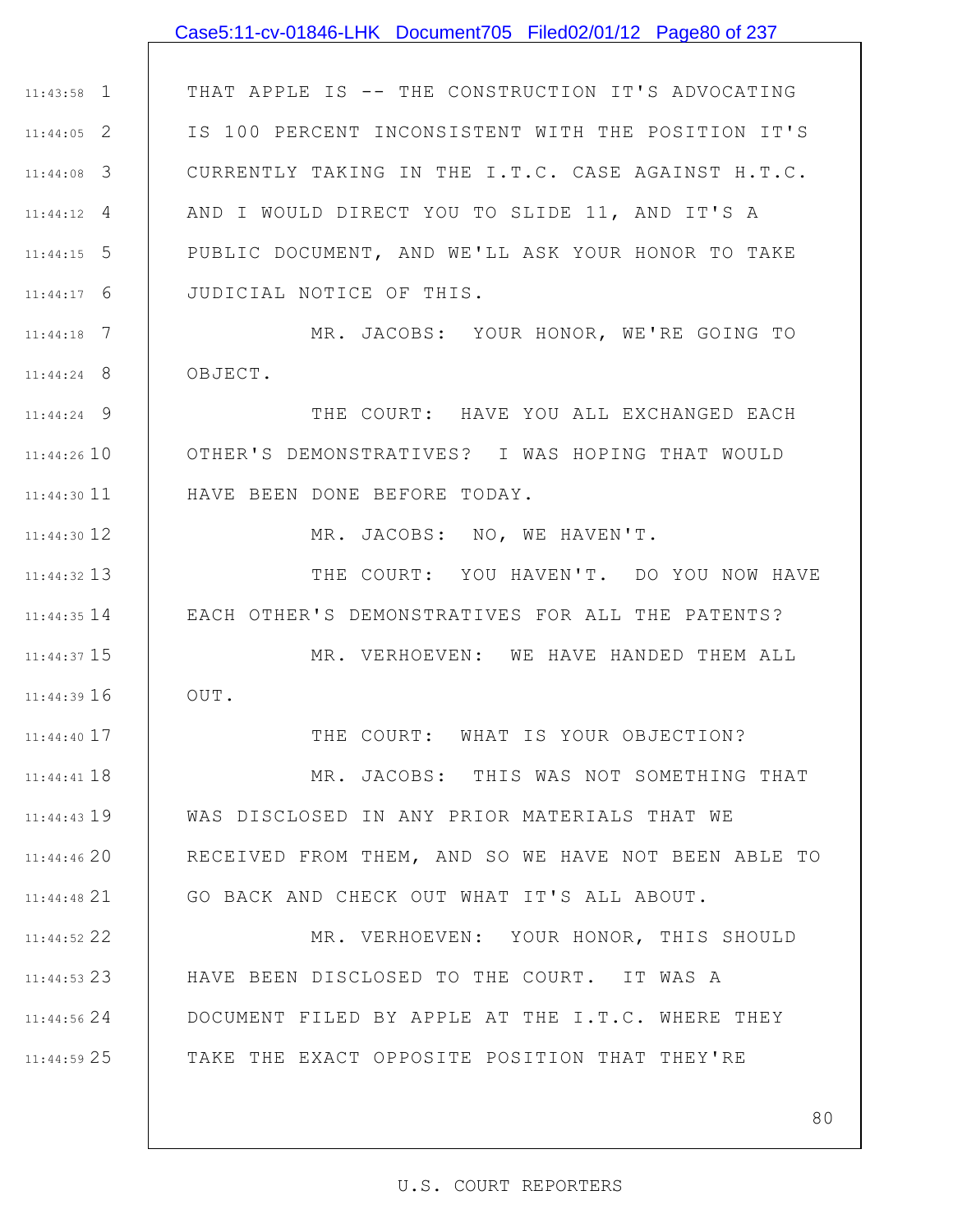## Case5:11-cv-01846-LHK Document705 Filed02/01/12 Page81 of 237

1 11:45:01 2 11:45:05 3 11:45:08 TAKING HERE ABOUT THE EXTERNAL EDGE VERSUS INTERNAL EDGE, AND IT SHOULD HAVE BEEN DISCLOSED TO US, AND IT SHOULD HAVE BEEN DISCLOSED TO THE COURT.

4 11:45:10 5 11:45:13 6 11:45:15 IT'S NOT NEW EVIDENCE. IT'S AN ADMISSION BY THIS VERY SAME -- IF YOU LOOK, YOUR HONOR, TO THE SLIDE YOU CAN SEE.

7 11:45:19 8 11:45:20 MR. JACOBS: I WOULD APPRECIATE A RULING BEFORE MR. VERHOEVEN EXPANDS ON --

9 11:45:25 11:45:26 10 11 11:45:29 12 11:45:31 13 11:45:36 MR. VERHOEVEN: HE DOESN'T WANT YOU TO SEE THE INCONSISTENCY. YOUR HONOR, IF YOU LOOK AT WHAT THEY ARE DOING HERE, THEY ARE CLAIMING AN INTERNAL EDGE OF AN INTERNAL DOCUMENT AS MEETING THIS VERY SAME CLAIM.

14 11:45:40 15 11:45:41 11:45:44 16 17 11:45:47 11:45:50 18 THE COURT: YOU KNOW, THIS WOULD HAVE BEEN BETTER -- I KNOW THE SANDBAGGING IS VERY STRATEGICALLY HELPFUL, BUT THIS WOULD HAVE BEEN BETTER IF THE DISPUTES WOULD BE WORKED OUT IN ADVANCE. I DON'T LIKE GETTING THIS RIGHT NOW.

19 11:45:53 20 11:45:55 MR. VERHOEVEN: I JUST DISCOVERED THIS YESTERDAY, YOUR HONOR.

21 11:45:55 22 11:45:57 23 11:46:00 THE COURT: WE TALKED ABOUT ON TUESDAY WHETHER YOU WERE GOING TO BRING IN OTHER I.T.C. MATERIAL AND THE DECISION WAS THAT YOU WERE NOT.

24 11:46:03 25 11:46:04 MR. VERHOEVEN: THAT WAS ABOUT A DIFFERENT CASE, YOUR HONOR.

#### U.S. COURT REPORTERS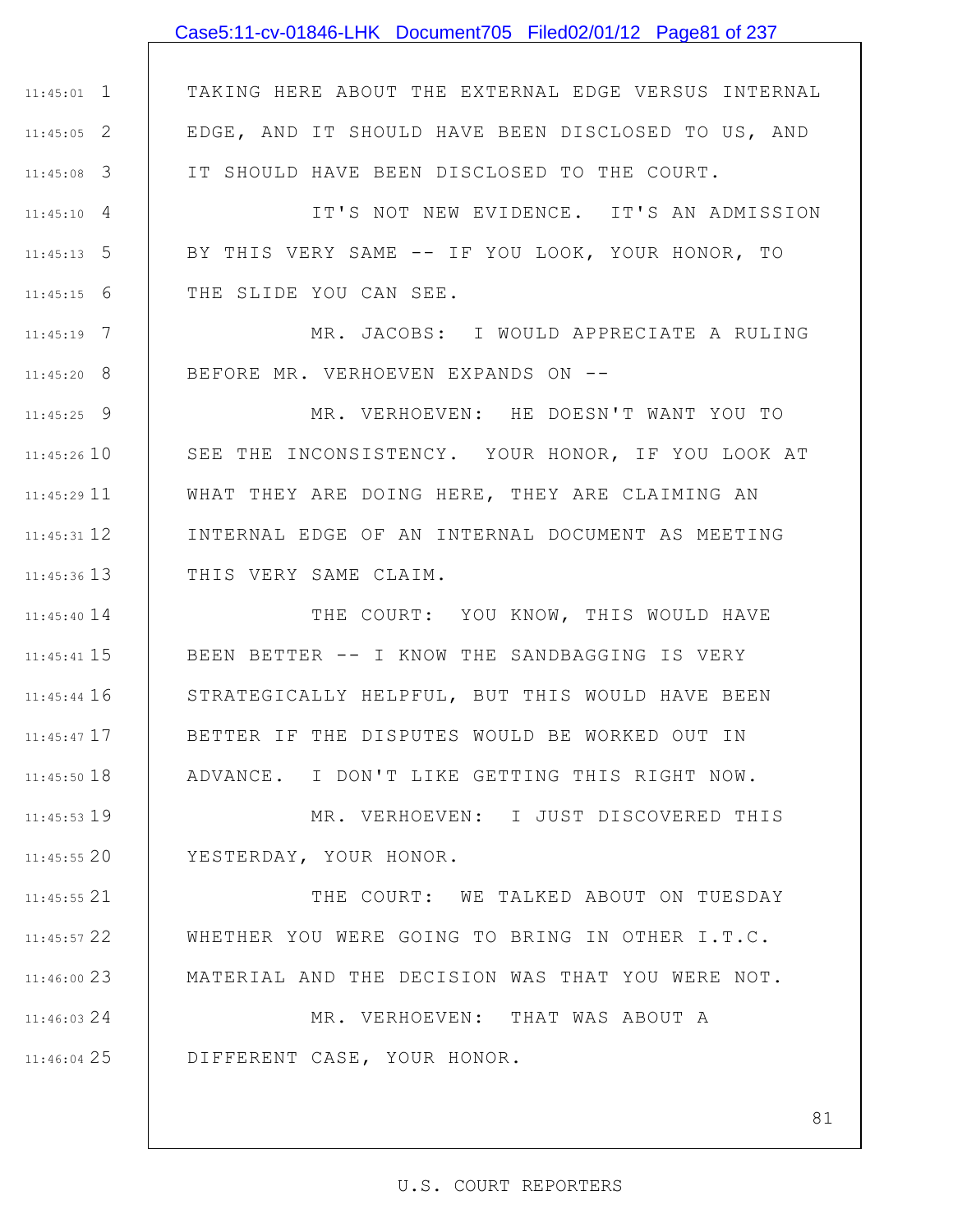1 11:46:05 2 11:46:06 3 11:46:08 THE COURT: WELL, IT WASN'T EVEN MENTIONED THEN THAT YOU WERE GOING TO BRING UP THIS CASE ON TUESDAY.

4 11:46:09 5 11:46:11 6 11:46:13 7 11:46:17 8 11:46:22 9 11:46:25 11:46:29 10 MR. VERHOEVEN: I WASN'T AWARE OF THIS DOCUMENT, YOUR HONOR, AND IT'S VERY PROBATIVE BECAUSE IT SHOWS APPLE REPRESENTING TO ANOTHER TRIBUNAL THAT THIS VERY LANGUAGE APPLIES TO AN INTERNAL DOCUMENT WITHIN A LARGER DOCUMENT AND IT SHOWS ON AN APPLE PRODUCT AN INTERNAL DOCUMENT SNAP BACK.

11 11:46:30 12 11:46:32 13 11:46:35 14 11:46:40 AND THERE'S A CLAIM CHART THAT THEY PREPARED TO DEMONSTRATE TO THE I.T.C. THAT THEIR OWN PRODUCT HAS DOMESTIC INDUSTRY PRACTICES THESE CLAIMS BY USING AN INTERNAL SNAP BACK.

15 11:46:43 11:46:44 16 17 11:46:47 THE COURT: WELL, THAT IS WHAT I'M GOING TO DO, WE'RE NOT GOING TO CONSIDER THIS RIGHT NOW BECAUSE I THINK IT IS SANDBAGGING.

11:46:49 18 19 11:46:51 20 11:46:56 DO YOU HAVE THE REST OF YOUR PRESENTATION ON THIS? LET'S DO IT AND THEN WE CAN DISCUSS THIS LATER.

MR. VERHOEVEN: YES, YOUR HONOR.

22 11:47:02 23 11:47:04 24 11:47:06 25 11:47:09 CAN I ASK ONE QUESTION, YOUR HONOR? THEY HAVE BEEN USING DEMONSTRATIVES FROM THEIR OWN PHONE THAT WERE NOT DISCLOSED AS PART OF THEIR PRESENTATION.

21 11:46:56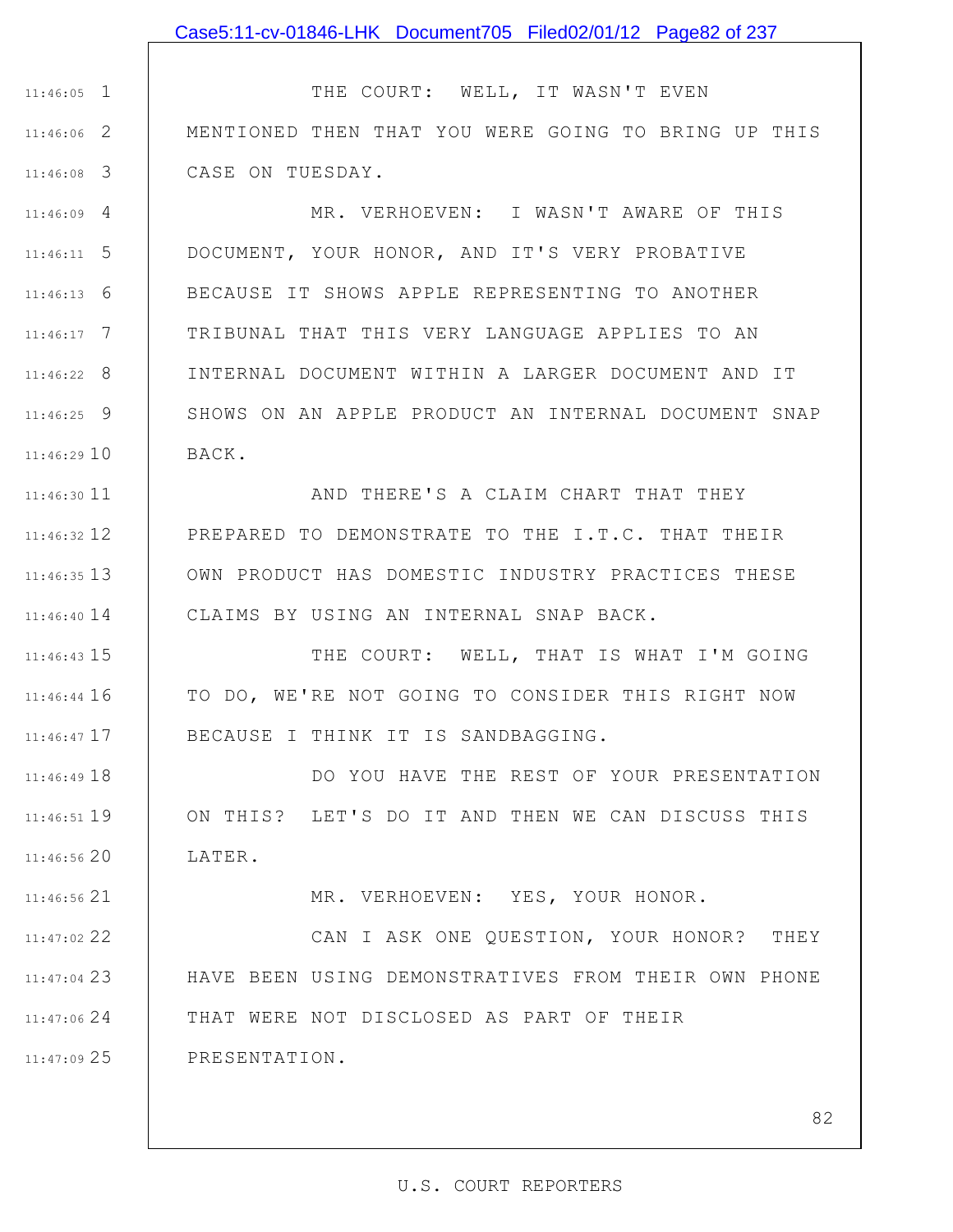### Case5:11-cv-01846-LHK Document705 Filed02/01/12 Page83 of 237

1 11:47:10 2 11:47:13 3 11:47:17 4 11:47:20 5 11:47:23 MAY I AT LEAST SHOW YOU THE DEMONSTRATIVE OF THIS INTERNAL PRODUCT THAT THEY HAVE THAT SNAPS BACK TO SHOW YOU WHY IT WOULD BE USEFUL FOR A SNAP BACK TO OCCUR WITHIN AN INTERNAL DOCUMENT WITHIN A LARGER DOCUMENT?

6 11:47:23 7 11:47:25 THE COURT: DID YOU GET THIS FROM THE I.T.C. CASE?

8 11:47:27 9 11:47:28 11:47:32 10 MR. VERHOEVEN: NO. THIS IS AN APPLICATION THAT APPLE SELLS THAT HAS AN INTERNAL SNAP BACK, AND IT'S CALLED STOCKS.

11 11:47:34 12 11:47:35 THE COURT: ALL RIGHT. WHAT IS YOUR POSITION?

13 11:47:37 14 11:47:39 15 11:47:42 MR. JACOBS: YOUR HONOR, I'M ALWAYS HAPPY TO HAVE THE COURT SEE THE IPHONE, BUT I REALLY THINK THIS IS PRETTY TANGENTIAL HERE.

11:47:46 16 17 11:47:49 11:47:52 18 THE IPHONE MAY OR MAY NOT IMPLEMENT MORE THAN THE SNAP BACK THAT IS CLAIMED IN THE '381 PATENT.

11:47:53 19 20 11:47:57 21 11:47:59 22 11:48:01 23 11:48:04 MR. VERHOEVEN IS TRYING TO DO IS BACK-DOOR ON THE 24 11:48:07 I'M NOT -- UNLIKE QUINN EMANUEL, WE'RE NOT IN THE H.T.C. CASE, SO I DON'T KNOW WHAT IS BEING ARGUED THERE. I CAN'T RESPOND TO THE SUBSTANCE OF THE ARGUMENT, AND I THINK WHAT RULING YOU JUST MADE.

25 11:48:08

MR. VERHOEVEN: WHAT I'D LIKE TO SHOW,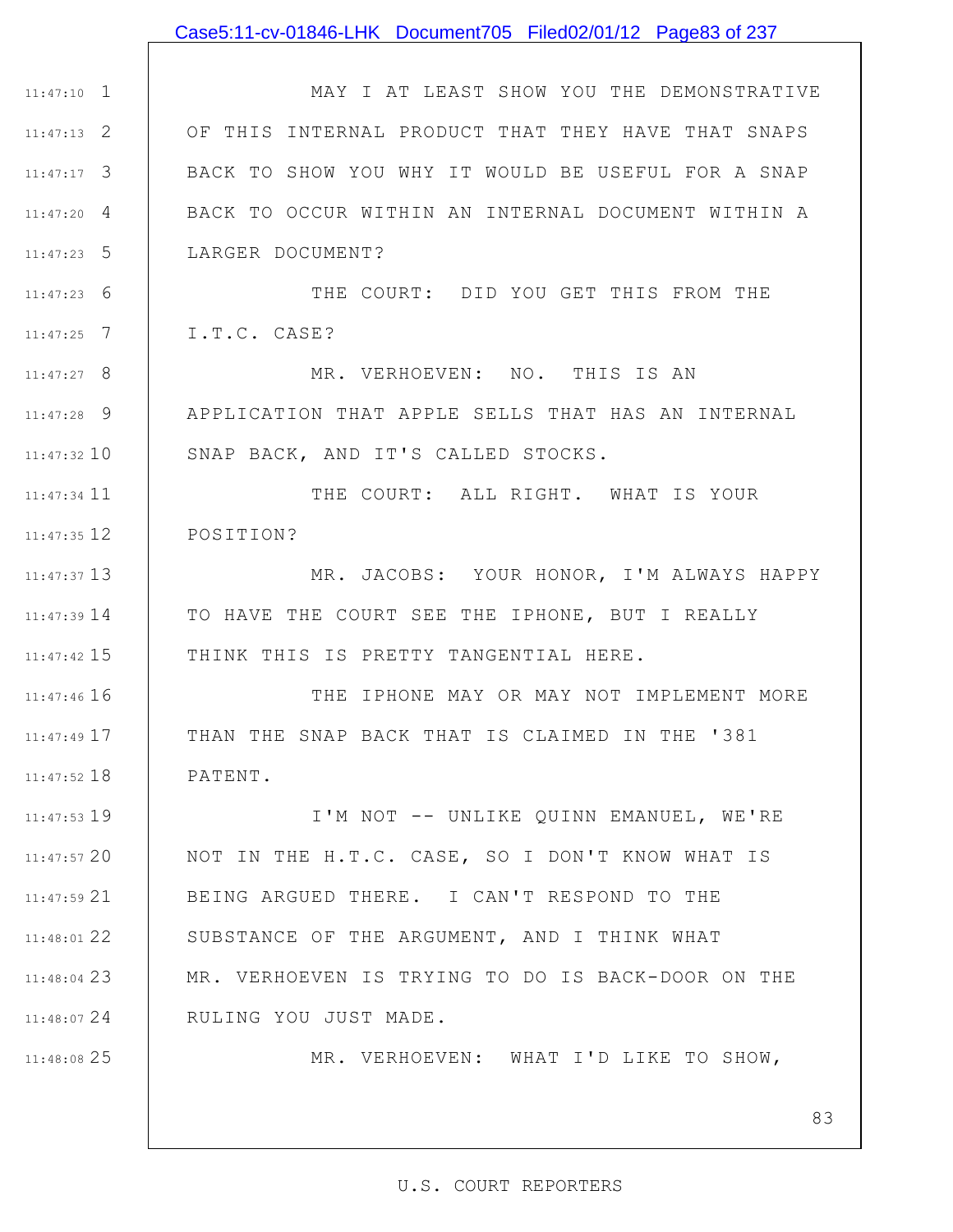YOUR HONOR, IS THAT THE CLAIM LANGUAGE DOES NOT SAY EXTERNAL EDGE.

3 11:48:14 4 11:48:16 5 11:48:18 6 11:48:20 7 11:48:23 8 11:48:27 THEY'RE SAYING UNDER THE GUISE OF THE PLAIN MEANING THEY'RE ADVOCATING, YOUR HONOR, TO IMPORT AN INTERPRETATION OF THE CLAIM LANGUAGE THAT SAYS THAT THE EDGE HAS TO BE AN EXTERNAL EDGE, YOU CAN'T BE AN INTERNAL EDGE AS PART OF A SUBDOCUMENT IN A LARGER DOCUMENT.

9 11:48:28 11:48:31 10 11 11:48:35 12 11:48:38 13 11:48:44 14 11:48:48 15 11:48:52 THIS INVENTION OF THEIRS, TO THE EXTENT THAT IT IS VALID, IS JUST AS USEFUL ON AN INTERNAL DOCUMENT SO THAT YOU CAN SEE YOU HAVE REACHED THE EDGE OF THE SCROLL AS IT IS ON AN EXTERNAL, AND, IN FACT, IT'S IMPLEMENTED IN APPS ON THE IPHONE AND JUST I WOULD LIKE TO SHOW YOU SO YOU CAN SEE HOW IT WORKS.

16 11:48:52 17 11:48:54 11:48:56 18 11:48:59 19 THEY HAVE SHOWN, YOUR HONOR, WHEN THEY THINK IT'S HELPFUL TO THEM WITHOUT PREVIOUS DISCLOSURE ON THEIR SLIDES PICTURES OF THEIR IPHONE AND HOW IT WORKS.

20 11:49:00 21 11:49:02 22 11:49:05 23 11:49:07 AND YOU JUST SAW HIM SHOW PICTURES OF THEIR IPHONE AND HOW IT WORKS WITH RESPECT TO THIS CLAIM CONSTRUCTION. I'M MERELY REQUESTING AN OPPORTUNITY TO DO THE SAME.

THE COURT: GO AHEAD.

MR. VERHOEVEN: THANK YOU.

24 11:49:16

25 11:49:17

1 11:48:10

2 11:48:13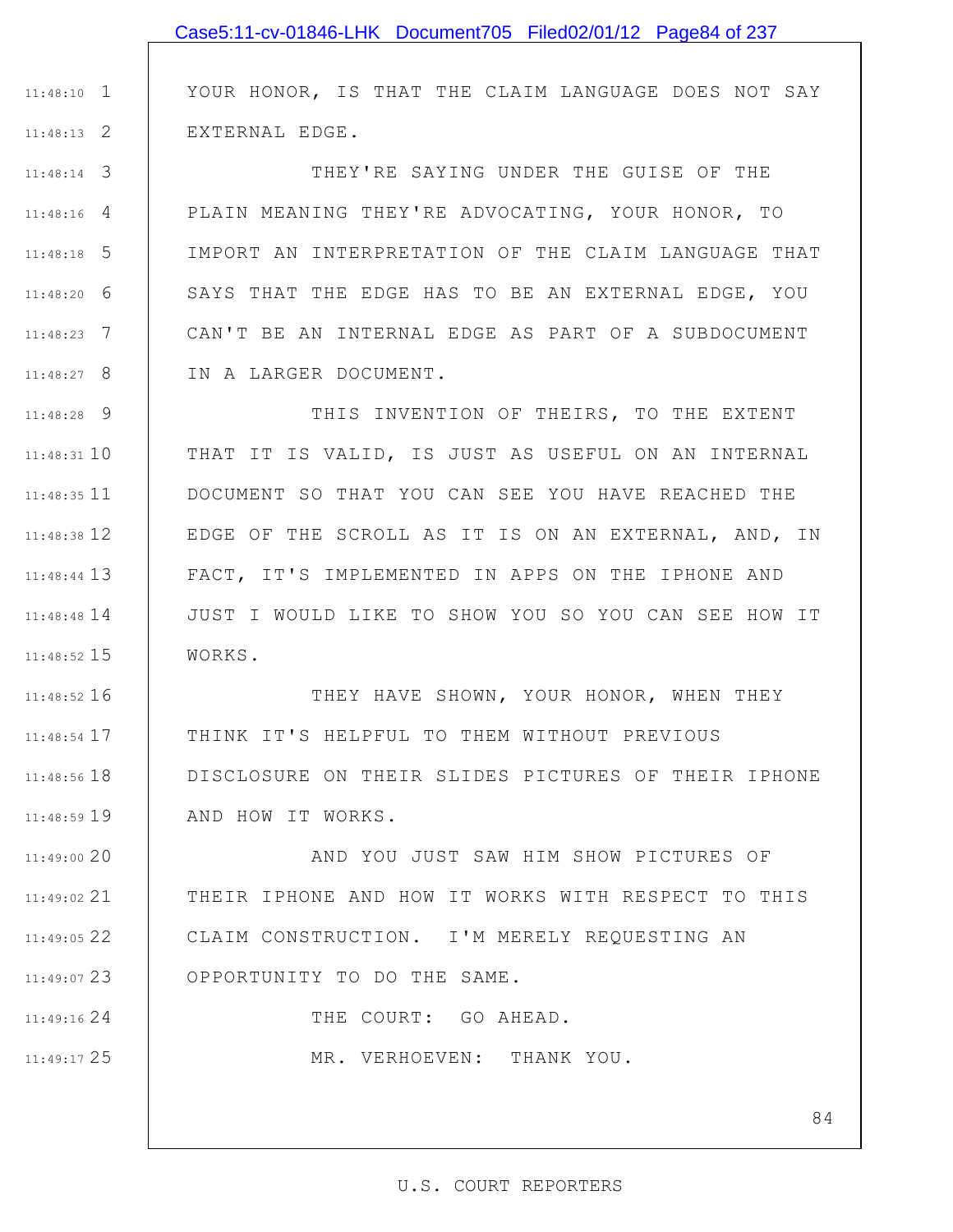1 11:49:18 2 11:49:22 THIS IS A VIDEO OF THE STOCKS APPLICATION, YOUR HONOR.

3 11:49:22 4 11:49:22 (WHEREUPON, A VIDEO WAS PLAYED IN OPEN COURT.)

5 11:49:26 6 11:49:27 7 11:49:29 8 11:49:32 9 11:49:36 MR. VERHOEVEN: THAT'S THE STOCKS APPLICATION. YOU CAN SEE THAT THERE'S A LARGER APPLICATION DISPLAY AND INSIDE OF IT THERE ARE TWO SUBDOCUMENTS AND YOU CAN SEE THAT THEY BOUNCE BACK WITHIN THE LARGER DOCUMENT.

11:49:39 10 11 11:49:42 12 11:49:44 13 11:49:48 14 11:49:49 15 11:49:54 THE SAME FUNCTIONALITY AS WHEN YOU HAVE A PICTURE THAT BOUNCES BACK AND IT'S THE WHOLE SCREEN, BUT IT'S A BOUNCE BACK OF AN ELECTRONIC DOCUMENT WITHIN A LARGER ELECTRONIC DOCUMENT. AND THIS IS USEFUL. IT'S CONTEMPLATED. THERE'S NOTHING IN THE CLAIM THAT EXCLUDES IT, YOUR HONOR.

16 11:49:57 17 11:50:01 11:50:04 18 11:50:06 19 AND SO, YES, THE PATENT DOESN'T SHOW A BOUNCE BACK OF ONE OF THE BLOCKS WITHIN THE WEB PAGE WITHIN THE SPECIFICATION, BUT NOTHING IN THE CLAIM PRECLUDES THAT, YOUR HONOR.

11:50:08 20 21 11:50:11 22 11:50:23 IT'S, IT'S -- THE CLAIM LANGUAGE, IF WE GO TO SLIDE 3, IT SIMPLY SAYS, "AN EDGE OF AN ELECTRONIC DOCUMENT."

23 11:50:24 24 11:50:29 25 11:50:32 NOW, IF WE GO TO SLIDE 5, APPLE PURPORTS THAT IT'S MERELY ADVOCATING THE PLAIN AND ORDINARY MEANING OF THAT PHRASE, BUT NOBODY DISPUTES THAT IN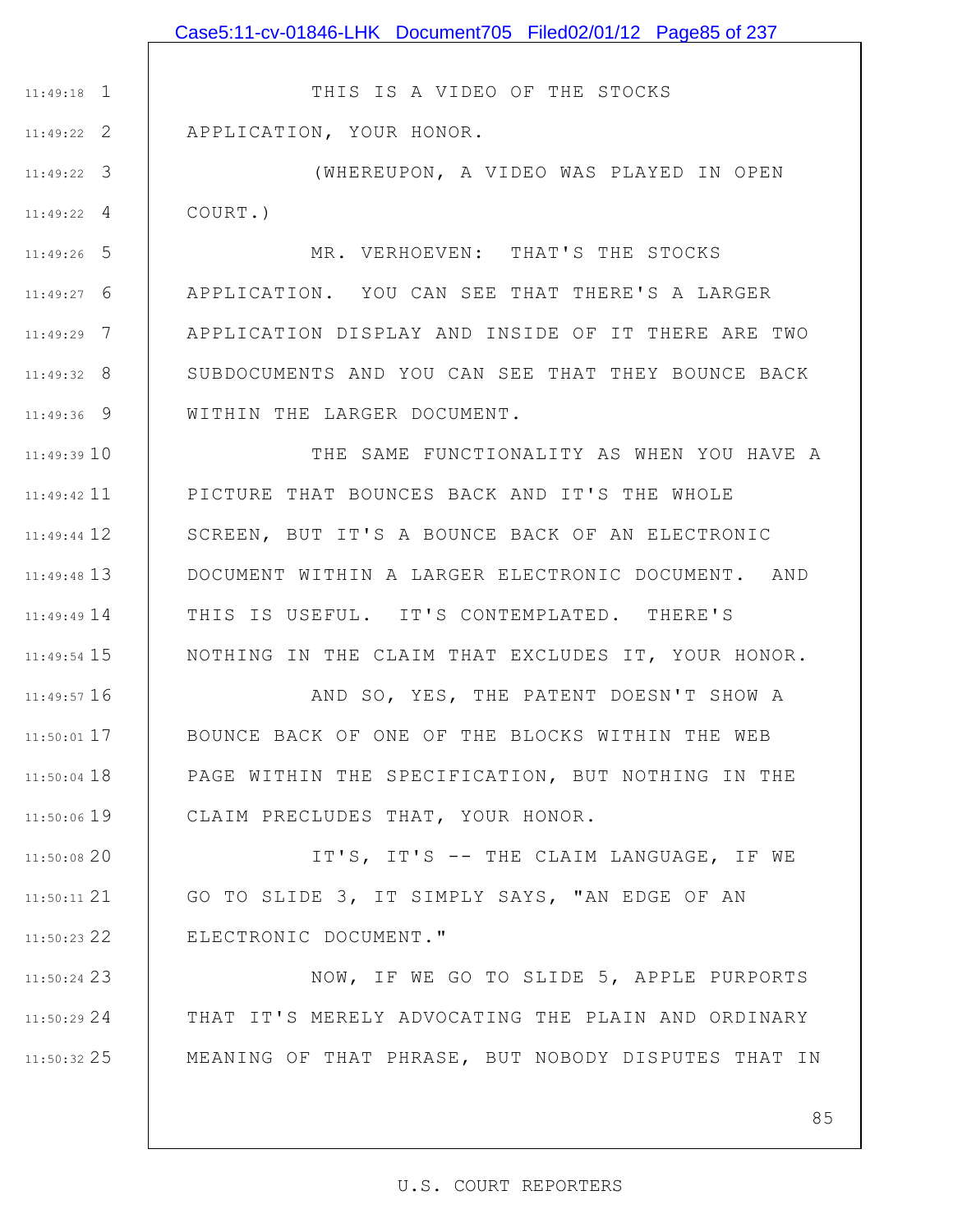1 11:50:35

2 11:50:38

3 11:50:41

4 11:50:43

5 11:50:48

6 11:50:50

7 11:50:52

8 11:50:55

9 11:50:57

11:51:03 10

11 11:51:06

12 11:51:07

13 11:51:09

14 11:51:11

15 11:51:15

11:51:16 16

17 11:51:18

11:51:21 18

19 11:51:24

20 11:51:36

21 11:51:40

22 11:51:48

23 11:51:51

24 11:51:54

25 11:51:58

THE WEB PAGE YOU HAVE INTERNAL ELECTRONIC DOCUMENTS AND THOSE ELECTRONIC DOCUMENTS HAVE EDGES.

AND THE PLAIN AND ORDINARY MEANING OF EDGE AND ELECTRONIC DOCUMENT WOULD APPLY EQUALLY TO THOSE INTERNAL DOCUMENTS AS WELL AS TO THE EXTERNAL WEB PAGE LARGER DOCUMENT.

AND WHAT APPLE IS REALLY ADVOCATING FOR YOUR HONOR TO DO IS NOT PLAIN AND ORDINARY MEANING BUT TO INTRODUCE A DISTINCTION THAT DOESN'T APPEAR IN THE CLAIM LANGUAGE BETWEEN THE INTERNAL AND EXTERNAL EDGES.

AND WE WOULD SUBMIT THAT WOULD BE INAPPROPRIATE AND IT'S INCONSISTENT WITH THEIR STATEMENT THAT THEY SIMPLY WANT TO USE THE PLAIN AND ORDINARY MEANING.

THE CLAIMS DO NOT PRECLUDE ANOTHER ELECTRONIC DOCUMENT OR OTHER CONTENT FROM APPEARING BEYOND AN EDGE OF AN ELECTRONIC DOCUMENT.

AND IF WE LOOK AT, FOR EXAMPLE, WE'RE TALKING ABOUT ORDINARY MEANING, IF YOU LOOK AT SLIDE 17, PLEASE, DR. BALAKRISHNAN, APPLE'S EXPERT, SAYS THAT "MY DEFINITION OF AN ELECTRONIC DOCUMENT WOULD BE SOMETHING VISUALLY REPRESENTABLE ON THE SCREEN THAT HAS A DEFINED SET OF BOUNDARIES."

WELL, THAT COULD BE AN IMAGE WITHIN A WEB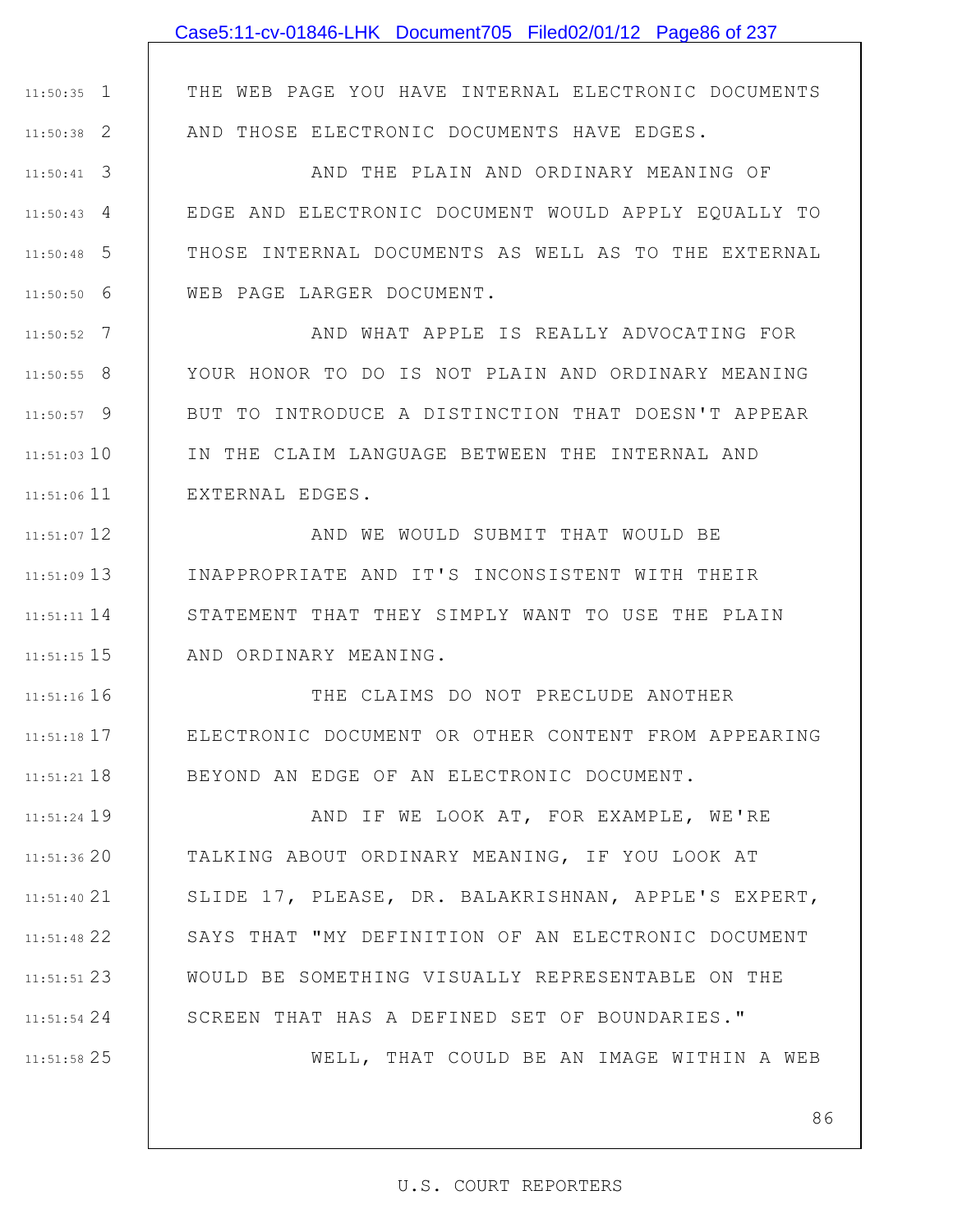|               | Case5:11-cv-01846-LHK Document705 Filed02/01/12 Page87 of 237 |
|---------------|---------------------------------------------------------------|
|               |                                                               |
| $11:52:00$ 1  | PAGE. IF YOU GO TO SLIDE 18.                                  |
| $11:52:06$ 2  | HE ADMITS THAT "THE BOUNDARY OF AN                            |
| $11:52:10$ 3  | ELECTRONIC DOCUMENT, IN THIS CASE, THIS EDGE IS ONE           |
| $11:52:15$ 4  | BOUNDARY OF IT DOES NOT HAVE TO MATCH THE EDGE OF             |
| $11:52:18$ 5  | THE SCREEN."                                                  |
| $11:52:19$ 6  | SO THIS IS THE ORDINARY YOU WOULD                             |
| $11:52:21$ 7  | UNDERSTAND EDGE AND ELECTRONIC DOCUMENT, AND IT'S             |
| $11:52:21$ 8  | NOT REQUIRED TO BE COEXTENSIVE WITH THE DISPLAY               |
| $11:52:25$ 9  | SCREEN.                                                       |
| 11:52:25 10   | AND IF WE LOOK AT SLIDE 19. AT HIS                            |
| $11:52:28$ 11 | DEPOSITION HE WAS SHOWN THIS MATRIX THAT YOU SEE              |
| $11:52:33$ 12 | AND HE SAYS -- AND HE WAS ASKED A HYPOTHETICAL                |
| $11:52:37$ 13 | QUESTION. AND HE WAS ASKED, "IF IN THIS                       |
| $11:52:40$ 14 | HYPOTHETICAL SCENARIO THIS DOCUMENT IS THIS 2-BY-4            |
| 11:52:45 15   | GRID LABELLED 15, 16, 17, 18, 21, 22, 23, 24 AND IF           |
| $11:52:51$ 16 | THAT IS THE DOCUMENT, THEN ANYTHING BEYOND THAT               |
| 11:52:54 17   | EDGE WOULD BE AN AREA OUTSIDE OF THE DOCUMENT                 |
| $11:52:56$ 18 | BEYOND THE EDGE OF THE DOCUMENT. SO GIVEN THOSE               |
| 11:52:58 19   | HYPOTHETICALS, AREA 14 AND 20 WOULD BE BEYOND THE             |
| $11:53:03$ 20 | EDGE OF THE DOCUMENT GIVEN THAT SCENARIO."                    |
| 11:53:06 21   | SO THIS IS NOT CONTROVERSIAL. THIS IS                         |
| 11:53:09 22   | PLAIN AND ORDINARY MEANING WHEN YOU SAY EDGE OF A             |
| 11:53:11 23   | DOCUMENT.                                                     |
| $11:53:12$ 24 | AND WE WOULD SUBMIT, YOUR HONOR, THAT                         |
| $11:53:13$ 25 | WHAT APPLE IS REALLY DOING HERE IS THAT THEY'RE               |
|               |                                                               |
|               | 87                                                            |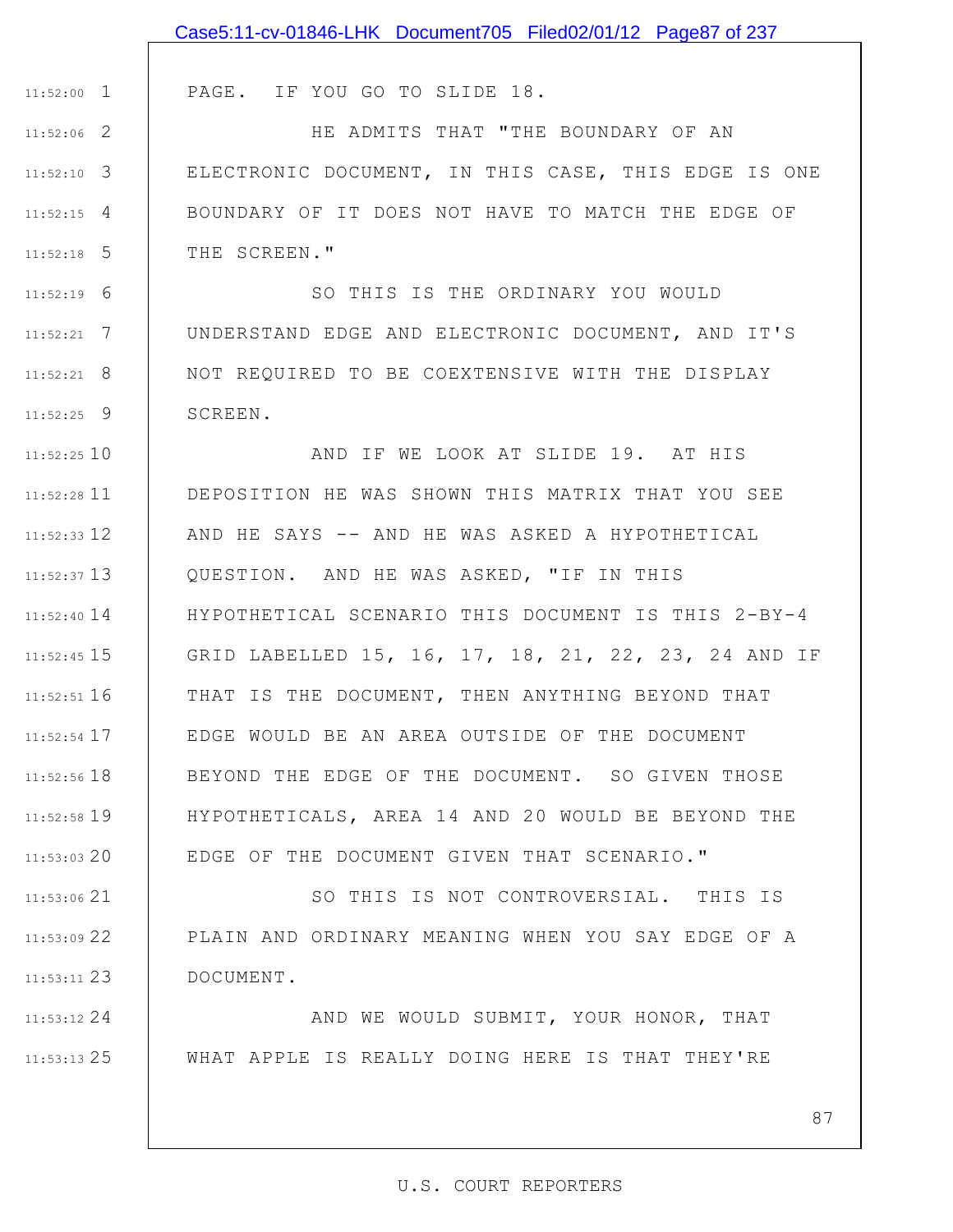|                 | Case5:11-cv-01846-LHK Document705 Filed02/01/12 Page88 of 237 |
|-----------------|---------------------------------------------------------------|
|                 |                                                               |
| $11:53:16$ 1    | TRYING TO IMPORT A LIMITATION TO AVOID SOME PRIOR             |
| $11:53:22$ 2    | ART INTO THIS PLAIN AND ORDINARY LANGUAGE.                    |
| $11:53:24$ 3    | IT'S NOT CONSISTENT WITH THE                                  |
| $11:53:25$ 4    | SPECIFICATION OR CLAIMS AND IT'S NOT CONSISTENT               |
| $11:53:27$ 5    | WITH THE WAY THAT APPLE ITSELF IS USING                       |
| $11:53:37$ 6    | APPLICATIONS ON ITS IPHONE.                                   |
| $11:53:40$ 7    | IF YOUR HONOR HAS ANY FURTHER QUESTIONS,                      |
| $11:53:44$ 8    | OTHERWISE I'LL SIT DOWN.                                      |
| $11:53:45$ 9    | THE COURT: I DO HAVE ONE QUESTION AND                         |
| $11:53:46$ 10   | THAT IS -- OKAY. SO THE DEFINITION -- OR I'M                  |
| $11:53:50$ 11   | SORRY -- THE CONSTRUCTION THAT YOU'RE PROPOSING IS            |
| $11:53:53$ 12   | A BOUNDARY OF ELECTRONIC DOCUMENT THAT                        |
| $11:53:56$ 13   | DISTINGUISHES IT FROM ANOTHER ELECTRONIC DOCUMENT,            |
| $11:53:57$ 14   | OTHER CONTENT OR OTHER BACKGROUND AREAS.                      |
| $11:54:06$ 15   | AND THE QUESTION THAT I HAVE IS THAT                          |
| $11:54:08$ 16   | CLAIM 14 SAYS THAT THE COMPUTER IMPLEMENTED METHOD            |
| 11:54:09 17     | OF CLAIM 1 WHEREIN THE AREA BEYOND THE EDGE OF THE            |
| $11:54:11$ $18$ | DOCUMENT IS VISUALLY DISTINCT FROM THE EDGE OF THE            |
| $11:54:17$ 19   | DOCUMENT.                                                     |
| 11:54:1820      | SO I GUESS HOW DO YOU RECONCILE THAT? IF                      |
| 11:54:22 21     | CLAIM 1 IS SUPPOSED TO BE SEEING AN ELECTRONIC                |
| $11:54:25$ 22   | DOCUMENT THAT DISTINGUISHES IT FROM ANOTHER                   |
| $11:54:28$ 23   | ELECTRONIC DOCUMENT, THEN WHY WOULD YOU EVER HAVE             |
| $11:54:33$ 24   | CLAIM 14 SAYING THAT THE AREA BEYOND THE EDGE OF              |
| 11:54:35 25     | THE DOCUMENT IS VISUALLY DISTINCT FROM THE                    |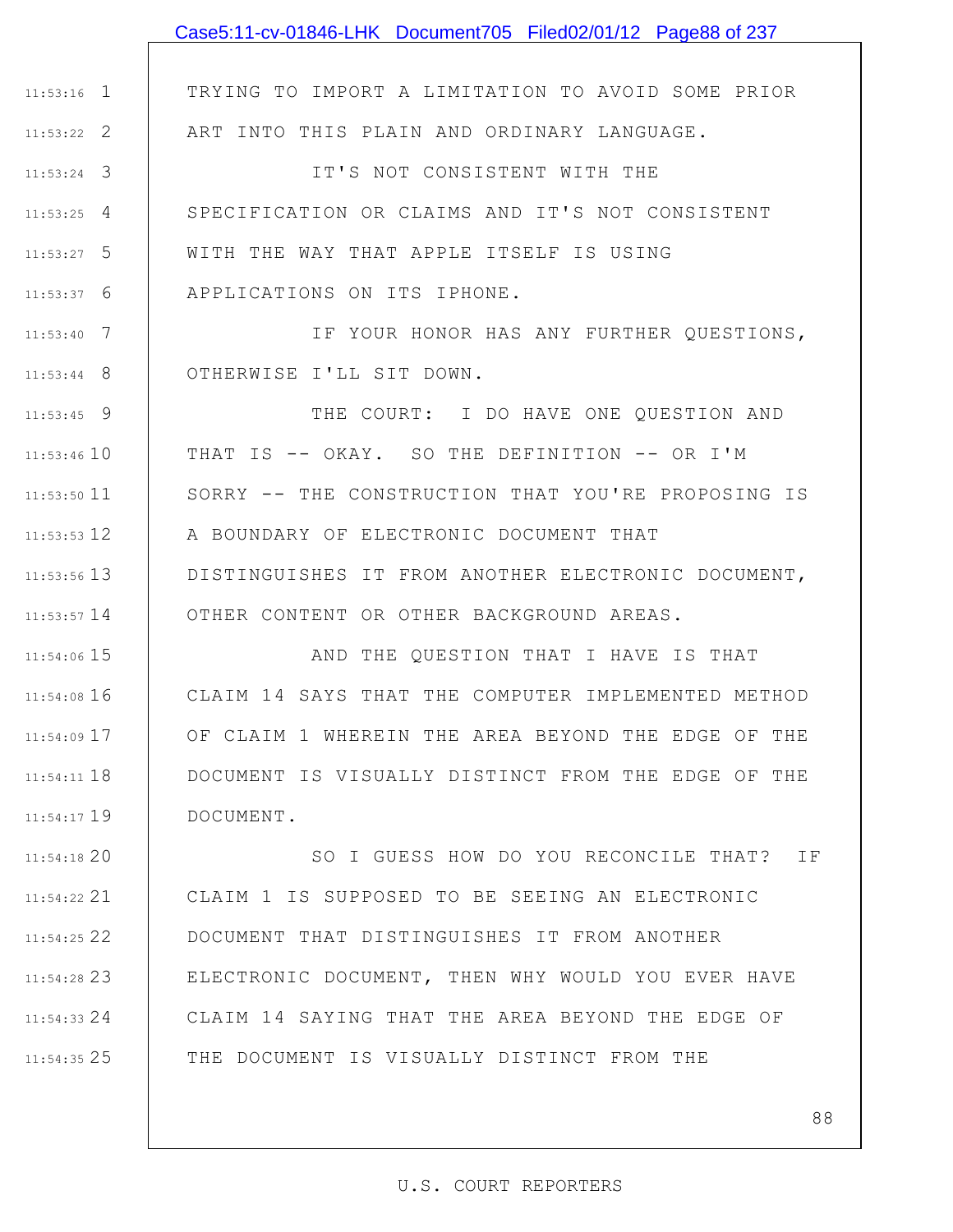|               | Case5:11-cv-01846-LHK Document705 Filed02/01/12 Page89 of 237 |
|---------------|---------------------------------------------------------------|
|               |                                                               |
| $11:54:38$ 1  | DOCUMENT? ISN'T THAT THE SAME THING?                          |
| $11:54:58$ 2  | MR. VERHOEVEN: THAT'S A GOOD QUESTION.                        |
| $11:55:00$ 3  | CAN I CONFER WITH MY COCOUNSEL?                               |
| $11:55:05$ 4  | THE COURT: PLEASE. GO AHEAD.                                  |
| $11:55:32$ 5  | (PAUSE IN PROCEEDINGS.)                                       |
| $11:55:33$ 6  | MR. VERHOEVEN: I GUESS MY RESPONSE WOULD                      |
| $11:55:35$ 7  | BE THAT OUR CONSTRUCTION IT SAYS DISTINGUISHES IT,            |
| $11:55:37$ 8  | NOT VISUALLY DISTINGUISHES IT.                                |
| $11:55:39$ 9  | SO WE'RE TRYING TO FIND -- THE EDGE HAS                       |
| $11:55:41$ 10 | TO MEAN SOMETHING, THAT DOCUMENT ENDS AND SOMETHING           |
| $11:55:44$ 11 | ELSE STARTS.                                                  |
| 11:55:44 12   | THE COURT: WELL, IF IT'S NOT VISUAL,                          |
| $11:55:46$ 13 | WHAT ARE THE OTHER WAYS THAT IT'S BEING                       |
| $11:55:48$ 14 | DISTINGUISHED THEN?                                           |
| 11:55:50 15   | MR. VERHOEVEN: SO IT COULD BE -- WHAT                         |
| $11:55:53$ 16 | WE'RE TRYING TO SAY IS THAT YOU HAVE AN ELECTRONIC            |
| $11:55:56$ 17 | DOCUMENT, IT HAS AN EDGE AND THEN IT DOESN'T EXIST            |
| $11:55:59$ 18 | BEYOND THAT EDGE.                                             |
| 11:55:59 19   | SO THERE MIGHT BE ANOTHER ELECTRONIC                          |
| 11:56:02 20   | DOCUMENT THERE, THERE MIGHT BE A BACKGROUND AREA              |
| $11:56:04$ 21 | THERE, THERE MIGHT BE JUST SOME OTHER CONTENTS                |
| 11:56:06 22   | THERE.                                                        |
| 11:56:07 23   | AND WE'RE JUST TRYING TO GET THAT CONCEPT                     |
| 11:56:1024    | THAT THE MATERIAL CONTENT OR WHATEVER IN THE                  |
| $11:56:16$ 25 | ELECTRONIC DOCUMENT ENDS AT THAT EDGE.                        |
|               |                                                               |
|               | 89                                                            |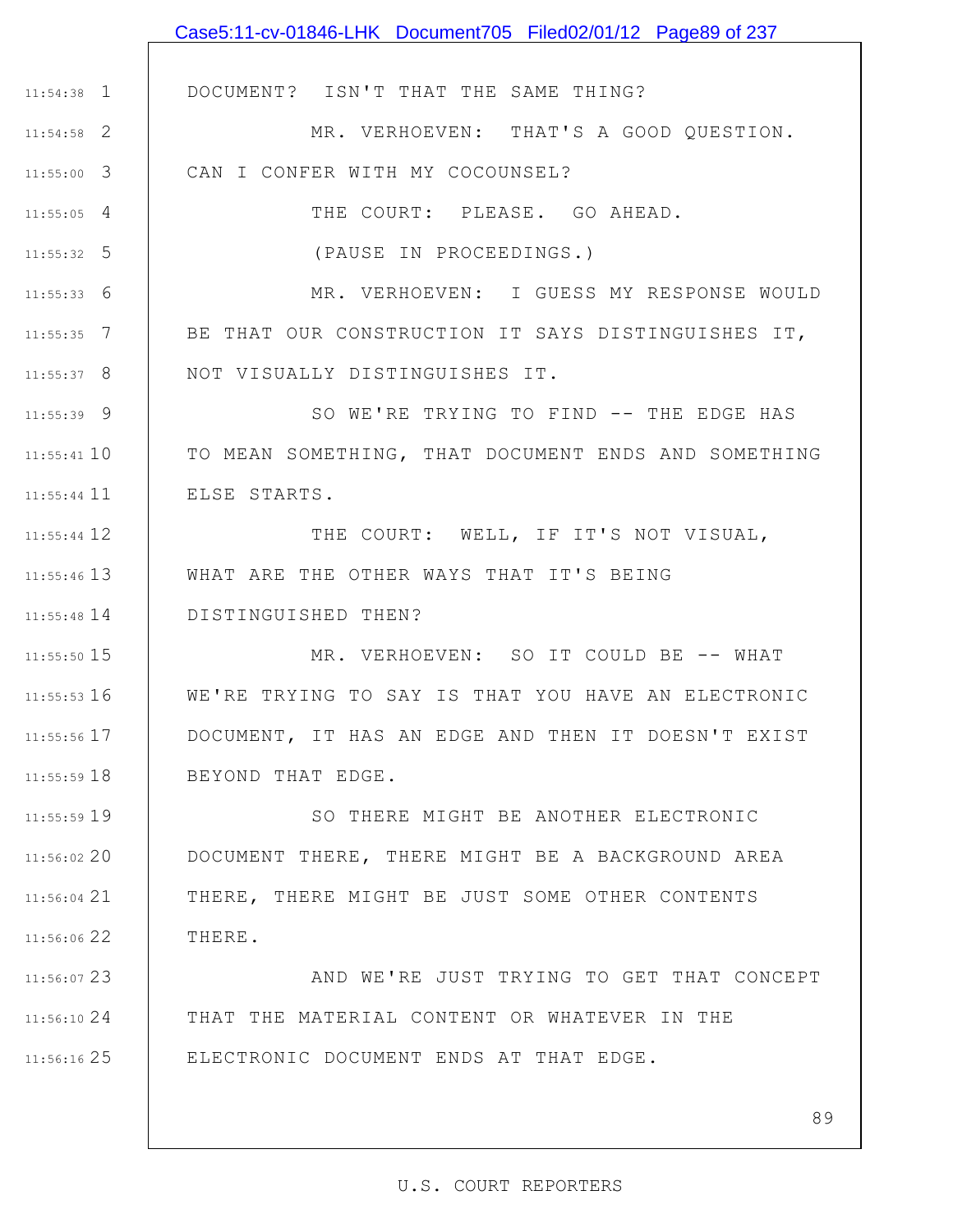### Case5:11-cv-01846-LHK Document705 Filed02/01/12 Page90 of 237

1 11:56:19 2 11:56:22 3 11:56:26 AND THAT EDGE IS WHAT DISTINGUISHES THE END OF THAT CONTENT TO THE START OF SOMETHING ELSE IS BASICALLY ALL WE'RE TRYING TO SAY.

4 11:56:28 5 11:56:35 6 11:56:40 7 11:56:43 THE COURT: WELL, I WAS LEANING YOUR WAY BUT THEN I THINK THAT TO SAY THAT DISTINGUISHED IS DISTINCT FROM VISUALLY DISTINGUISHED, I DON'T THINK THAT THAT'S GOING TO FLY.

8 11:56:45 9 11:56:46 MR. VERHOEVEN: MAY I CONFER AND SEE IF WE CAN'T PROPOSE SOMETHING, YOUR HONOR.

11:56:48 10 11 11:56:52 12 11:56:54 THE COURT: IF THERE'S SOME WAY TO LIMIT THE SCOPE OF AN ELECTRONIC DOCUMENT, I WANT TO HEAR IT.

(PAUSE IN PROCEEDINGS.)

14 11:57:03 15 11:57:04 11:57:08 16 17 11:57:12 MR. VERHOEVEN: WELL, WHAT IF WE JUST SAID A BOUNDARY OF ELECTRONIC DOCUMENT AND ENDED IT? THAT'S REALLY WHAT WE'RE SAYING, THE BOUNDARY, THE EDGE.

13 11:57:03

21 11:57:21

11:57:13 18 11:57:14 19 20 11:57:17 THE COURT: SO YOU'RE SAYING YOU WOULD SUPPORT EDGE OF ELECTRONIC DOCUMENT MEANS A BOUNDARY OF AN ELECTRONIC DOCUMENT?

MR. VERHOEVEN: YES.

22 11:57:21 23 11:57:23 24 11:57:30 25 11:57:31 THE COURT: LET ME HEAR FROM APPLE. CAN YOU ALL AGREE TO THAT? CAN YOU STIPULATE TO THAT? MR. JACOBS: YES, YOUR HONOR. I WOULD NOTE THAT WE'RE SUBSTITUTING "BOUNDARY" FOR "EDGE"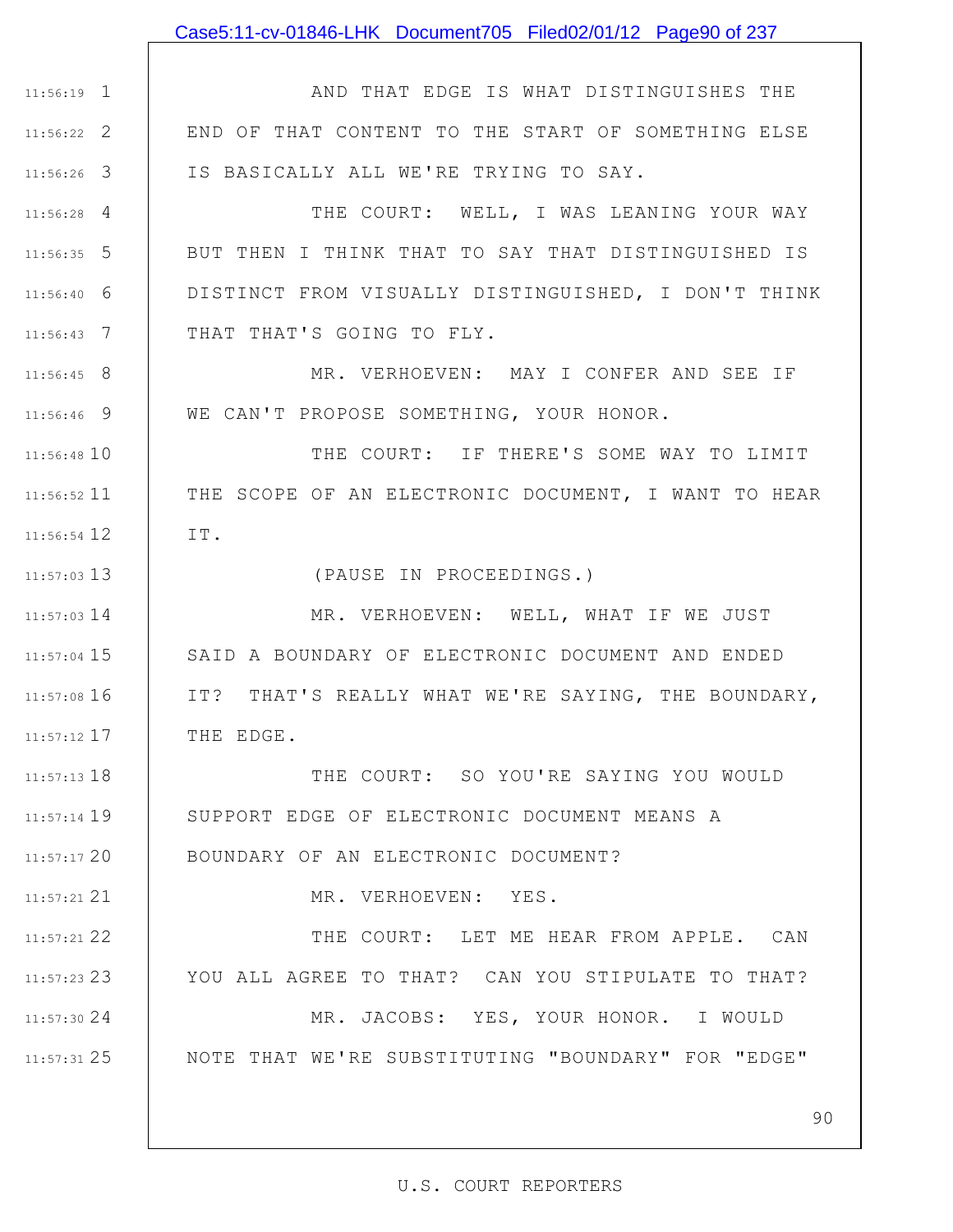|                    | Case5:11-cv-01846-LHK Document705 Filed02/01/12 Page91 of 237 |
|--------------------|---------------------------------------------------------------|
|                    |                                                               |
| $11:57:35$ 1       | BUT THAT'S FINE, I THINK AN EDGE IS A BOUNDARY.               |
| $11:57:35$ 2       | MR. VERHOEVEN: MY UNDERSTANDING OF IT                         |
| $11:57:41$ 3       | THE PARTIES --                                                |
| $11:57:41 \quad 4$ | THE COURT: DO YOU WANT SOME TIME TO                           |
| $11:57:43$ 5       | THINK ABOUT THIS?                                             |
| $11:57:48$ 6       | I MEAN THE BOUNDARY OF AN ELECTRONIC                          |
| $11:57:49$ 7       | DOCUMENT, THAT WOULD BE ACCEPTABLE TO THE COURT AND           |
| $11:57:51$ 8       | IF THAT'S WHAT THE PARTIES STIPULATE TO, THAT WOULD           |
| $11:57:52$ 9       | MAKE IT EASIER BUT IF YOU WANT TO THINK ABOUT IT.             |
| $11:57:54$ 10      | MR. VERHOEVEN: CAN WE GET BACK TO YOU                         |
| $11:57:56$ 11      | AFTER WE HAVE OUR BREAK AND MAKE SURE OUR CLIENTS             |
| 11:57:59 12        | ARE ON BOARD WITH EVERYTHING?                                 |
| 11:58:00 13        | THE COURT: THAT'S FINE. THAT'S FINE.                          |
| 11:58:07 14        | OKAY. LET'S TAKE OUR LUNCH BREAK NOW. I                       |
|                    | 11:58:07 15   APPRECIATE EVERYONE'S PATIENCE.                 |
| 11:58:10 16        | IF IT'S OKAY WITH YOU ALL, GOING FORWARD                      |
| $11:58:10$ 17      | I WOULD JUST GO FORWARD AND ASK MY QUESTIONS. AND             |
| 11:58:13 18        | IF THERE'S A MINUTE OR TWO THAT YOU WANT TO WRAP              |
| 11:58:16 19        | UP, I THINK THAT WOULD MOVE IT A LITTLE FASTER THAN           |
| 11:58:18 20        | GOING THROUGH YOUR FULL PRESENTATIONS.                        |
| 11:58:20 21        | BUT I WILL REVIEW YOUR FULL                                   |
| $11:58:22$ 22      | PRESENTATIONS. SO THIS IS NOT WORK THAT HAS GONE              |
| 11:58:24 23        | TO WASTE.                                                     |
| 11:58:25 24        | IF YOU HAVE ANY OBJECTIONS TO EITHER                          |
|                    | 11:58:27 25   SIDE'S PRESENTATIONS, LOOK AT IT OVER THE LUNCH |
|                    |                                                               |
|                    | 91                                                            |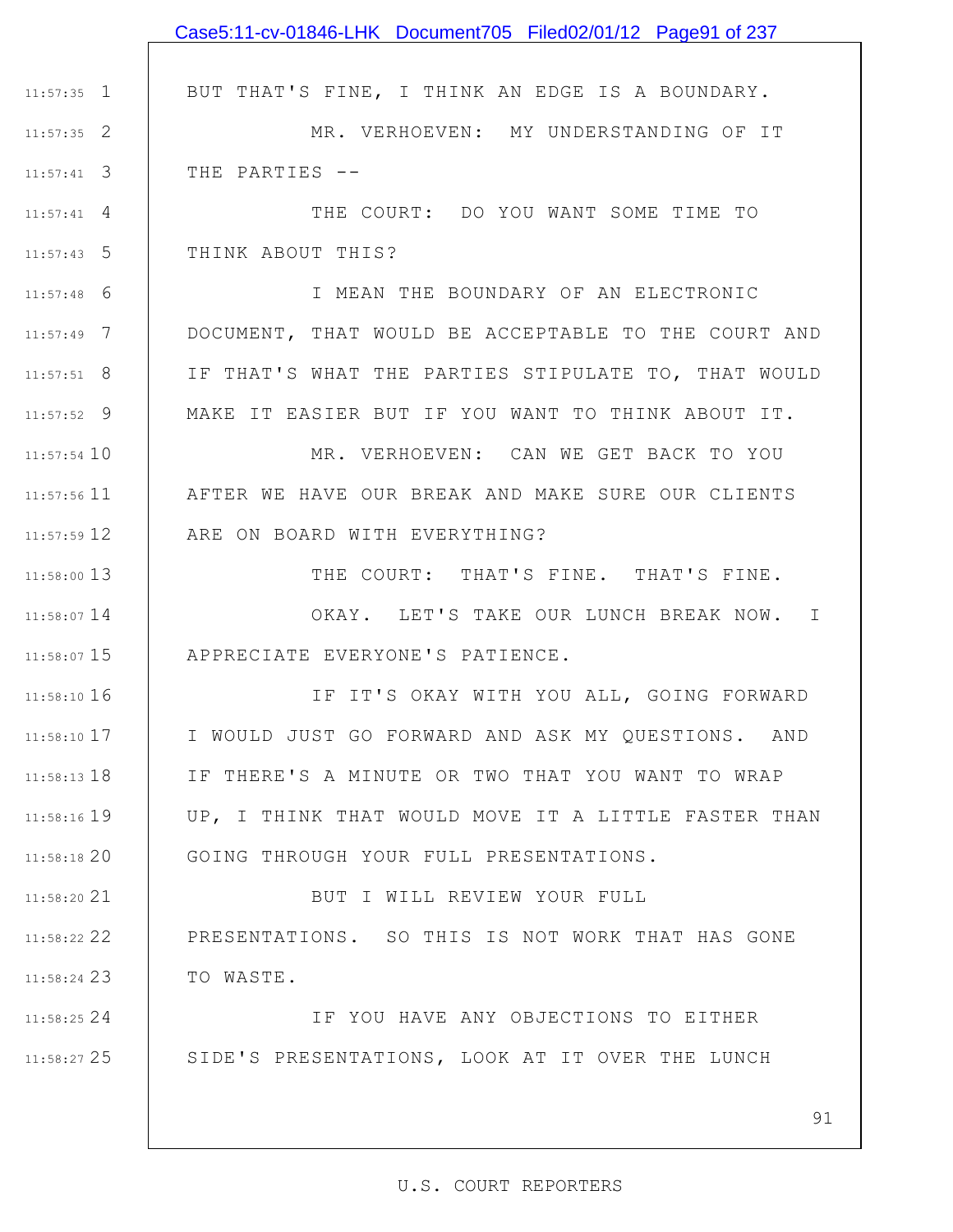|                 | Case5:11-cv-01846-LHK Document705 Filed02/01/12 Page92 of 237 |
|-----------------|---------------------------------------------------------------|
|                 |                                                               |
| $11:58:29$ 1    | BREAK AND THEN JUST LET ME KNOW WHEN WE GET BACK.             |
| $11:58:32$ 2    | WE'RE GOING TO HAVE A ONE-HOUR BREAK                          |
| $11:58:34$ 3    | UNTIL 1:00 O'CLOCK.                                           |
| $11:58:37$ 4    | MR. VERHOEVEN: THANK YOU, YOUR HONOR.                         |
| $11:58:37$ 5    | (WHEREUPON, THE LUNCH RECESS WAS TAKEN.)                      |
| $\sqrt{6}$      |                                                               |
| $7\phantom{.0}$ |                                                               |
| $\,8\,$         |                                                               |
| $\mathsf 9$     |                                                               |
| $10$            |                                                               |
| 11              |                                                               |
| $12$            |                                                               |
| 13              |                                                               |
| 14              |                                                               |
| $15$            |                                                               |
| 16              |                                                               |
| $17\,$          |                                                               |
| $1\,8$          |                                                               |
| 19              |                                                               |
| 20              |                                                               |
| $21$            |                                                               |
| 22              |                                                               |
| 23              |                                                               |
| 24              |                                                               |
| 25              |                                                               |
|                 |                                                               |
|                 | 92                                                            |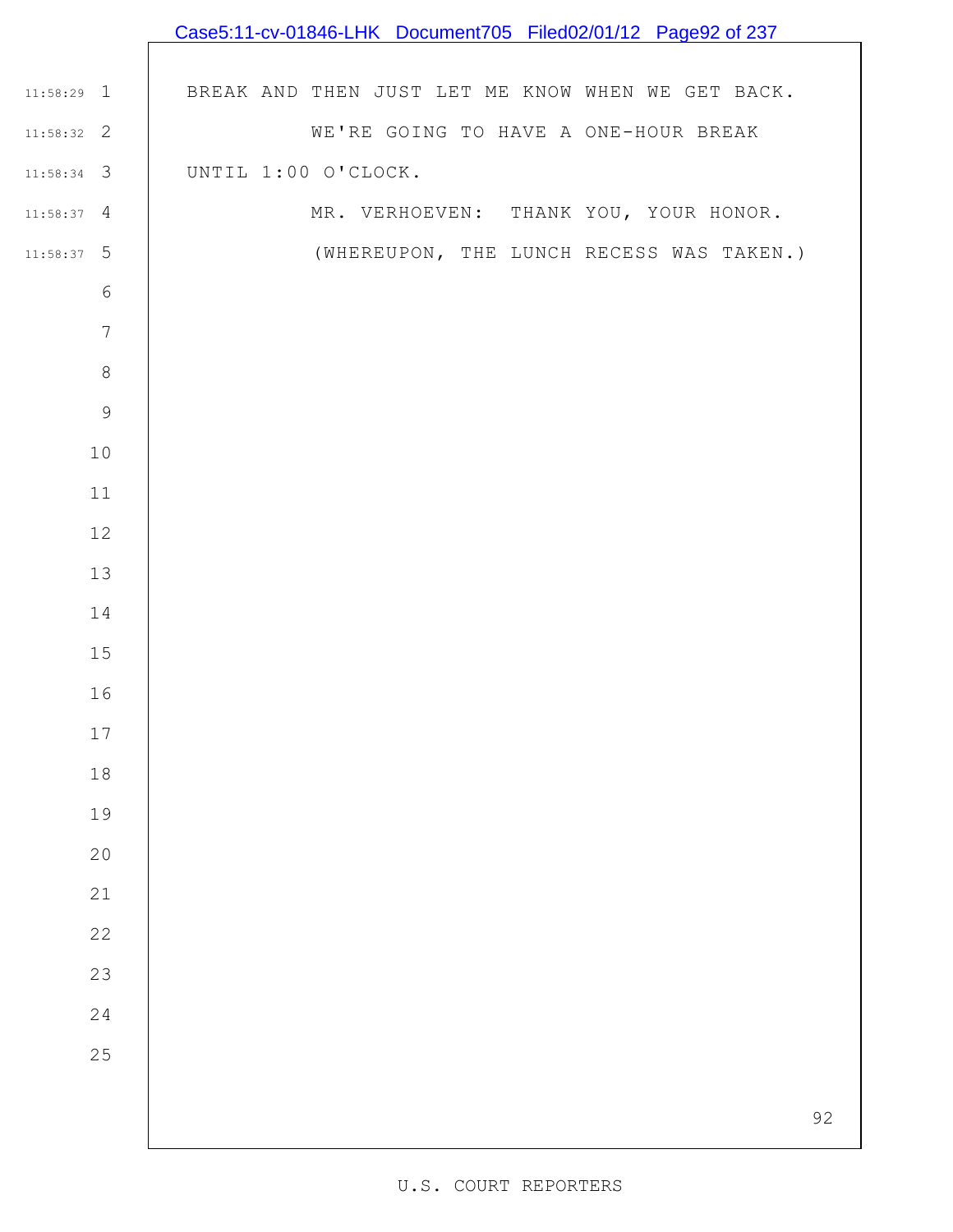|               | Case5:11-cv-01846-LHK Document705 Filed02/01/12 Page93 of 237 |
|---------------|---------------------------------------------------------------|
|               |                                                               |
| $12:10:45$ 1  | <b>AFTERNOON SESSION</b>                                      |
| $12:10:45$ 2  | (WHEREUPON, COURT CONVENED AND THE                            |
| $13:05:01$ 3  | FOLLOWING PROCEEDINGS WERE HELD:)                             |
| $13:05:01$ 4  | THE COURT: DID YOU REACH ANY AGREEMENT                        |
| $13:05:03$ 5  | ON "EDGE OF THE DOCUMENT"?                                    |
| $13:05:04$ 6  | MR. JACOBS: I DON'T BELIEVE SO, YOUR                          |
| $13:05:06$ 7  | HONOR. FOR TWO REASONS, NUMBER ONE, AS IN OTHER               |
| $13:05:09$ 8  | CASES I THINK WE URGE THE RESISTANCE TO TINKERING             |
| $13:05:13$ 9  | AND "EDGE" HAS A CONNOTATION TO IT THAT WE THINK IS           |
| 13:05:16 10   | IMPORTANT.                                                    |
| 13:05:16 11   | PROBABLY MORE IMPORTANTLY, I THINK THAT                       |
| 13:05:19 12   | AGREEMENT DOESN'T REALLY RESOLVE THE DISAGREEMENT             |
| $13:05:22$ 13 | OR THE PROPOSED AGREEMENT WOULDN'T RESOLVE THE                |
| $13:05:24$ 14 | DISAGREEMENT WHICH IS LESS ABOUT EDGE AND MORE                |
| $13:05:27$ 15 | ABOUT ELECTRONIC DOCUMENT.                                    |
| 13:05:27 16   | SAMSUNG BELIEVES THAT AN ELECTRONIC                           |
| 13:05:31 17   | DOCUMENT INCLUDES CONTENT WITHIN A DOCUMENT, AND WE           |
| $13:05:33$ 18 | DISAGREE WITH THAT PROPOSITION.                               |
| 13:05:36 19   | SO I THINK THAT'S THE REASON WE HAVE NOT                      |
| 13:05:38 20   | REACHED CLOSURE.                                              |
| 13:06:01 21   | THE COURT: OKAY. WELL, WHY NOT JUST                           |
| 13:06:04 22   | LEAVE THAT ISSUE FOR THE JURY TO SHOW THAT                    |
| $13:06:05$ 23 | DEMONSTRATION AND LET A JURY DECIDE IT?                       |
| 13:06:08 24   | MR. JACOBS: AND IN A SENSE I THINK                            |
| 13:06:10 25   | THAT'S WHERE WE'RE GOING. OUR PROPOSITION IS THAT             |
|               |                                                               |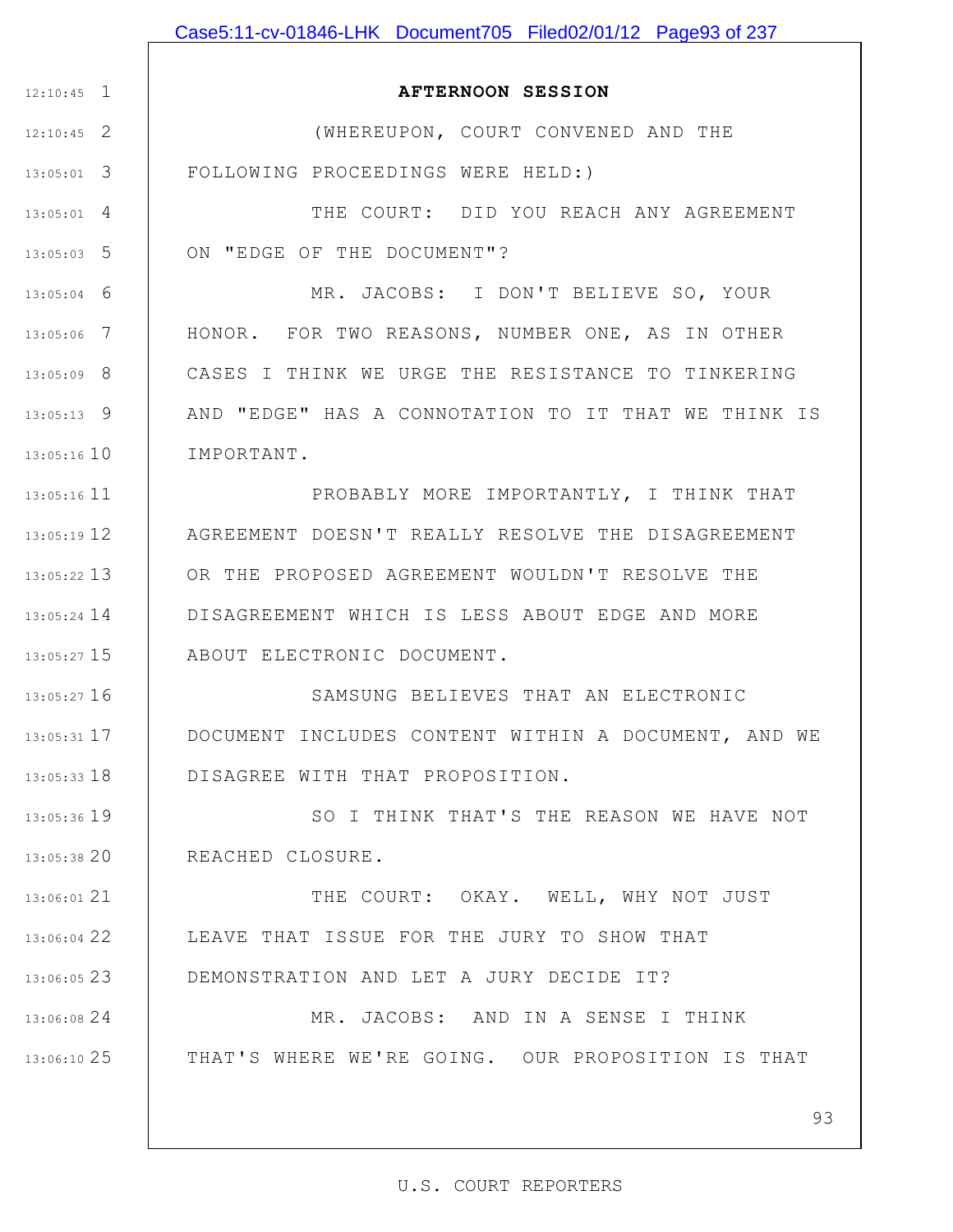#### Case5:11-cv-01846-LHK Document705 Filed02/01/12 Page94 of 237

1 13:06:13 2 13:06:17 3 13:06:21 4 13:06:27 5 13:06:32 6 13:06:35 7 13:06:38 8 13:06:41 EDGE OF THE ELECTRONIC DOCUMENT COUPLED WITH THE DEPENDENT CLAIMS THAT SAYS WHETHER THE DOCUMENT IS A WEB PAGE, THE ELECTRONIC DOCUMENT IS A PRESENTATION, THOSE DEPENDENT CLAIMS WILL BE IN FRONT OF THE JURY AS WELL. IT IS BEST LEFT -- THE ENTIRE PHRASE "EDGE OF AN ELECTRONIC DOCUMENT" IS BEST LEFT TO ITS ORDINARY MEANING AND THEN LEFT TO THE TRIAL.

9 13:06:41 13:06:43 10 11 13:06:45 12 13:06:48 13 13:06:51 14 13:06:56 NOW, IT MAY TURN OUT THAT IN THE COURSE OF THE TRIAL IT BECOMES APPARENT TO YOUR HONOR THAT ACTUALLY ONE SIDE OR THE OTHER URGES ON YOU THERE IS REALLY A LEGAL ISSUE HERE OF CLAIM CONSTRUCTION THAT YOU HAVE TO CALL. OUR PROPOSAL IS LET'S DEAL WITH IT WHEN IT ARISES.

15 13:06:59

16 13:07:01

21 13:07:17

THE COURT: LET ME HEAR FROM SAMSUNG. MR. VERHOEVEN: THANK YOU, YOUR HONOR.

17 13:07:02 18 13:07:04 19 13:07:10 20 13:07:14 FIRST TO REPORT BACK, I HAVE CONFERRED WITH OUR CLIENT AND WE WOULD BE PREPARED TO MODIFY OUR CONSTRUCTION TO "A BOUNDARY OF THE ELECTRONIC DOCUMENT," PERIOD, IF THAT'S HELPFUL TO YOUR HONOR.

THE COURT: OKAY.

22 13:07:18 23 13:07:19 24 13:07:23 25 13:07:26 MR. VERHOEVEN: AND I AGREE THERE IS STILL A DISPUTE IN THAT EVEN THOUGH APPLE IS SAYING THAT THEY'RE USING THE PLAIN AND ORDINARY MEANING, THEY HAVE TOLD US THAT THEIR INTERPRETATION OF THIS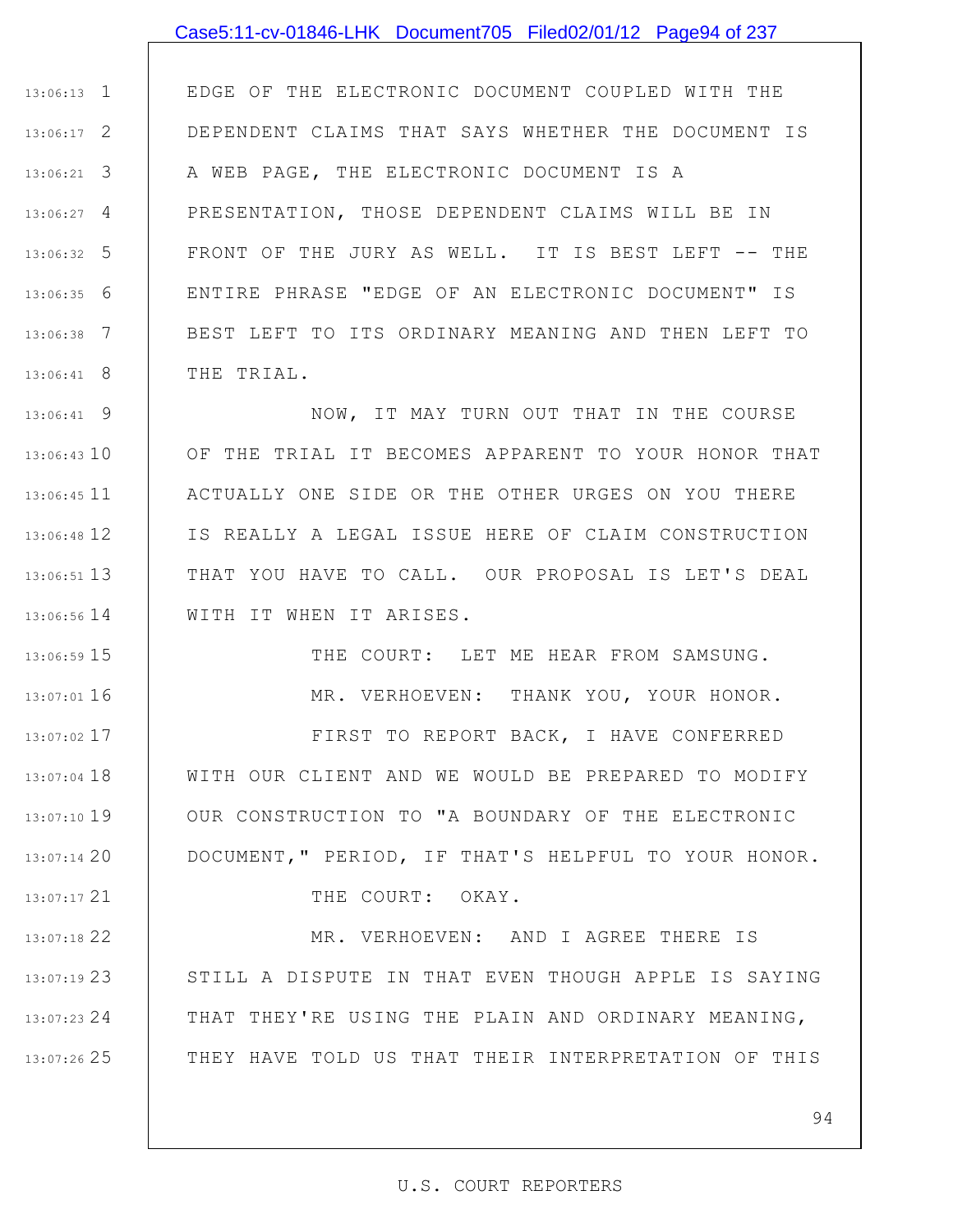|               | Case5:11-cv-01846-LHK Document705 Filed02/01/12 Page95 of 237    |
|---------------|------------------------------------------------------------------|
|               |                                                                  |
| $13:07:29$ 1  | SUPPOSED PLAIN AND ORDINARY MEANING WOULD EXCLUDE                |
| $13:07:35$ 2  | DOCUMENTS WITHIN DOCUMENTS THAT HAVE EDGES.                      |
| $13:07:37$ 3  | AND I DISAGREE WITH COUNSEL IN SAYING                            |
| $13:07:43$ 4  | THAT IT'S APPROPRIATE TO LET THIS GO TO THE JURY                 |
| $13:07:45$ 5  | UNDER THE '02 MICRO CASE, I'M SURE YOUR HONOR IS                 |
| $13:07:48$ 6  | FAMILIAR WITH IT, IF THERE IS A GENUINE DISPUTE                  |
| $13:07:51$ 7  | THAT IS MEANINGFUL, AND HERE THIS DISPUTE RELATES                |
| $13:07:52$ 8  | TO SOME VALIDITY ISSUES WITH SOME PRIOR ART, IT'S                |
| 13:07:56 9    | INCUMBENT UPON THE COURT TO RESOLVE INTERPRETATIONS              |
| 13:07:58 10   | OF THE CLAIMS.                                                   |
| $13:08:01$ 11 | I HAD A CASE JUST RECENTLY IN THE FEDERAL                        |
|               | 13:08:03 12   CIRCUIT LAST YEAR, COMPUTER, C.A.I.C. VERSUS YAHOO |
| 13:08:10 13   | WHERE THE JUDGE LET AN ISSUE THAT WASN'T EVEN                    |
| $13:08:13$ 14 | RAISED FORMALLY IN CLAIMS CONSTRUCTION, BUT IT WAS               |
| $13:08:15$ 15 | RAISED BEFORE TRIAL, AND SAID WE'LL LET THE JURY                 |
|               | 13:08:18 16 DECIDE THAT.                                         |
| $13:08:19$ 17 | AND THE FEDERAL CIRCUIT REVERSED AND SAID                        |
| $13:08:22$ 18 | EVEN IN THAT SCENARIO IF THERE'S A MEANINGFUL                    |
| $13:08:24$ 19 | DISPUTE AS TO HOW TO INTERPRET THE WORDS, IT'S FOR               |
| 13:08:27 20   | THE COURT TO DECIDE.                                             |
| $13:08:29$ 21 | THE COURT: BUT I DON'T THINK YOUR                                |
| 13:08:32 22   | DEFINITION OR YOUR CONSTRUCTION SOLVES THAT ISSUE.               |
| $13:08:33$ 23 | YOU CAN SAY "A BOUNDARY OF ELECTRONIC                            |
| $13:08:36$ 24 | DOCUMENT, " AND WE'RE STILL GOING TO HAVE THAT SAME              |

ISSUE AT TRIAL AS TO WHETHER THAT STOPPED

25 13:08:38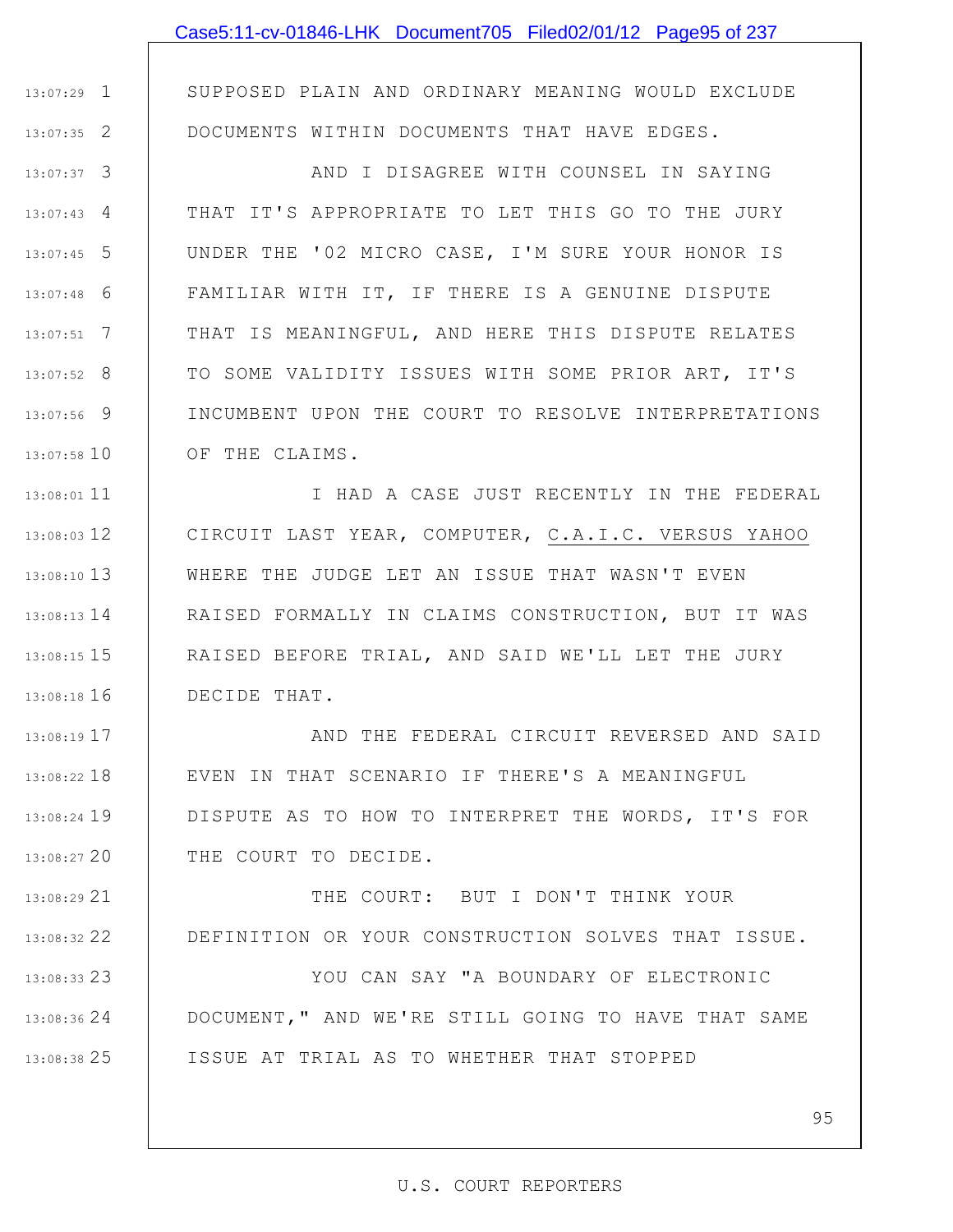|                 | Case5:11-cv-01846-LHK Document705 Filed02/01/12 Page96 of 237 |
|-----------------|---------------------------------------------------------------|
|                 |                                                               |
| $13:08:41$ 1    | APPLICATION.                                                  |
| $13:08:42$ 2    | MR. VERHOEVEN: WE BELIEVE THIS                                |
| $13:08:44$ 3    | CONSTRUCTION WOULD COVER INTERNAL EDGES OF                    |
| $13:08:46$ 4    | DOCUMENTS AND EXTERNAL EDGES OF DOCUMENTS, YOUR               |
| $13:08:49$ 5    | HONOR, AND THAT'S WHY WE PROPOSED IT.                         |
| $13:08:51$ 6    | THE REASON WE DON'T HAVE A FRAMED ISSUE                       |
| $13:08:56$ 7    | SQUARELY IS BECAUSE WHAT APPLE IS DOING IS THEY'RE            |
| $13:08:58$ 8    | SAYING NO CONSTRUCTION NECESSARY OR PLAIN AND                 |
| 13:09:00 9      | ORDINARY MEANING INSTEAD OF PROPOSING THE                     |
| $13:09:02$ 10   | CONSTRUCTION FORMALLY, AT LEAST, THAT THEY'RE                 |
| $13:09:04$ 11   | ACTUALLY INTERPRETING, WHICH IS TO INSERT, IN OUR             |
| $13:09:07$ 12   | OPINION, THE LIMITATION IN THIS PLAIN CLAIM                   |
| $13:09:10$ 13   | LANGUAGE THAT IT HAS TO BE AN EXTERNAL OR OUTER               |
| $13:09:13$ $14$ | MOST EDGE OF AN ELECTRONIC DOCUMENT AND IT CAN'T              |
| $13:09:19$ 15   | INCLUDE A DOCUMENT WITHIN A DOCUMENT THAT HAS ITS             |
| $13:09:21$ 16   | OWN EDGES.                                                    |
| 13:09:22 17     | AND THEY HAVEN'T PUT THAT AS A FORMAL                         |
| 13:09:24 18     | CONSTRUCTION, BUT THEY'RE TELLING US THIS IS HOW              |
| 13:09:26 19     | WE'RE GOING TO INTERPRET IT. AND THEY SHOULDN'T BE            |
| 13:09:29 20     | ABLE TO AVOID HAVING THE COURT RULE ON THIS DISPUTE           |
| $13:09:33$ 21   | SIMPLY BY NOT PROFFERING A CONSTRUCTION AT ALL AND            |
|                 |                                                               |

23 13:09:39 24 13:09:41 25 13:09:45 THE COURT: IS THE DISPUTE REALLY WHAT IS THE CONSTRUCTION OF AN ELECTRONIC DOCUMENT MORE THAN WHAT IS EDGE?

URGING THE COURT TO DEFER IT.

22 13:09:36

96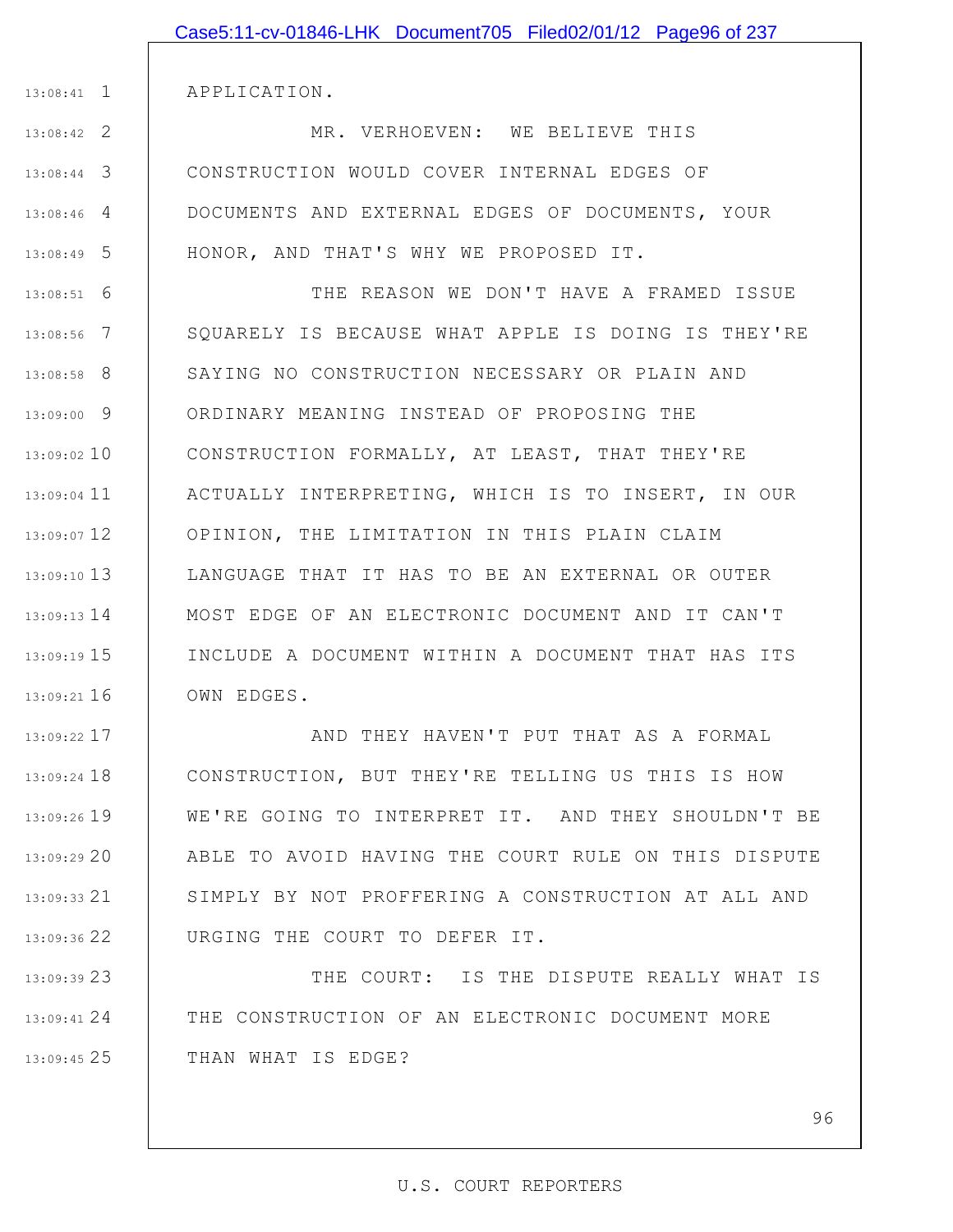1 13:09:46 2 13:09:48

BECAUSE IF THAT'S THE CASE, NEITHER SIDE HAS DEFINED ELECTRONIC DOCUMENT FOR ME.

3 13:09:55 4 13:09:56 5 13:09:58 6 13:10:02 MR. VERHOEVEN: I'LL TRY TO FRAME IT AS BEST I CAN. I THINK THE DISPUTE IS WHETHER OR NOT THIS LANGUAGE, THIS "EDGE OF ELECTRONIC DOCUMENT" CAN READ ON A DOCUMENT WITHIN A DOCUMENT.

7 13:10:06 8 13:10:08 9 13:10:15 13:10:17 10 11 13:10:20 12 13:10:22 13 13:10:25 14 13:10:28 SO THE DISPUTE IS THAT YOU CAN TAKE THIS EXACT CLAIM AND COULD YOU HAVE THIS BOUNCE BACK FUNCTIONALITY, WITHIN, SAY YOU HAD A WEB PAGE, AND THE SIMILAR THING I JUST SHOWED YOU, YOUR HONOR, YOU HAD A PAGE OF AN APPLICATION AND WITHIN IT THERE WERE TWO DIFFERENT SUB BOXES THAT WERE SEPARATE DISPLAYS THAT HAD THEIR OWN BOUNCE BACK FUNCTIONALITY.

15 13:10:29 16 13:10:32 17 13:10:37 18 13:10:40 19 13:10:43 AND THE QUESTION IS, IS IT APPROPRIATE TO LIMIT AN EDGE OF ELECTRONIC DOCUMENT TO EXCLUDE THOSE INTERNAL DOCUMENTS THAT HAVE THEIR OWN EDGES AND AS YOU SAW HAVE THEIR OWN BOUNCE BACK FUNCTIONALITY?

13:10:44 20 21 13:10:50 22 13:10:57 THE COURT: WHAT DOES BOUNDARY ADD OVER EDGE? MR. VERHOEVEN: IT DOESN'T ADD MUCH, YOUR

23 13:10:59 HONOR.

24 13:11:00 25 13:11:02 FRANKLY, THE DISTINCTION HERE IS WHETHER OR NOT IT'S APPROPRIATE TO INSERT UNDER THE GUISE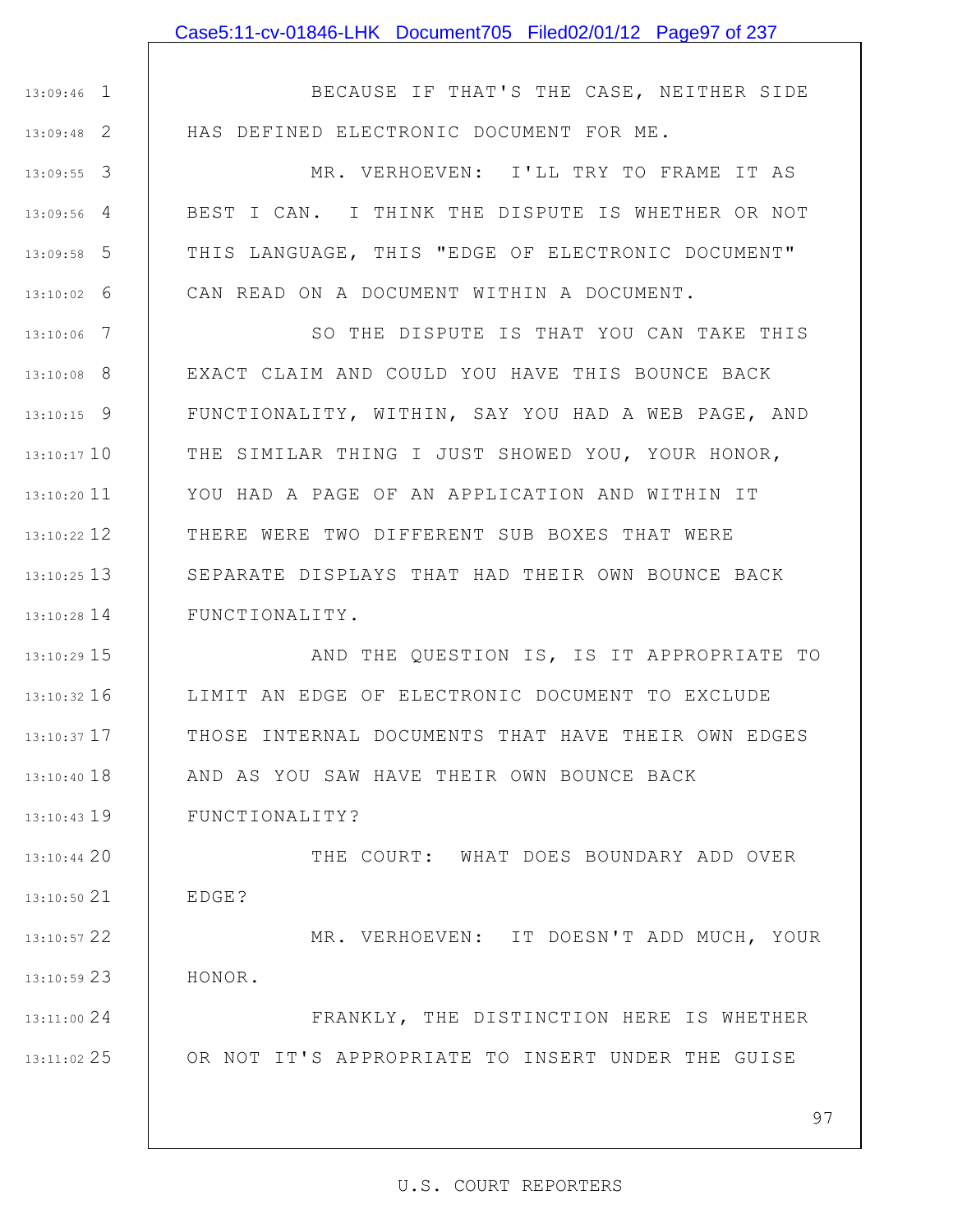### Case5:11-cv-01846-LHK Document705 Filed02/01/12 Page98 of 237

1 13:11:03 2 13:11:08 3 13:11:11 4 13:11:13 5 13:11:15 OF NO CONSTRUCTION NECESSARY OR UNDER PLAIN AND ORDINARY MEANING ADDITIONAL WORDS TO THE EDGE OF THE ELECTRONIC DOCUMENT TO SAY EXTERNAL OR OUTER MOST EDGE OF A DOCUMENT THAT DOES NOT INCLUDE SUBDOCUMENTS.

6 13:11:16 7 13:11:18 8 13:11:20 AND THAT'S WHAT THEY ARE, UNDER THE GUISE OF INTERPRETING THE PLAIN LANGUAGE, THAT'S WHAT THEY'RE SAYING THAT THAT MEANS.

9 13:11:22 13:11:24 10 13:11:27 11 AND WE'RE SAYING THIS MEANS WHAT IT SAYS. WE HAVE TRIED TO PROPOSE A CONSTRUCTION THAT WE BELIEVE IS THE PLAIN AND ORDINARY MEANING.

12 13:11:29 13 13:11:31 13:11:37 14 | WE'RE JUST DOING PLAIN AND ORDINARY MEANING AND 15 13:11:39 16 13:11:42 17 13:11:46 SO I THINK WE ACTUALLY HAVE, IN MY VIEW, YOUR HONOR, THE OUTWARD APPEARANCE OF APPLE SAYING WE'RE PROPOSING A CONSTRUCTION, BUT IN REALITY, WE'RE ATTEMPTING TO GET THE COURT AND HELP THE COURT DEFINE THE PLAIN AND ORDINARY MEANING.

18 13:11:48 19 13:11:50 20 13:11:53 21 13:11:56 22 13:11:58 23 13:12:00 24 13:12:02 AND WHAT APPLE IS DOING UNDER THE GUISE OF PLAIN AND ORDINARY MEANING NOT PROPOSING ANY CONSTRUCTION AND SAYING IN THE ARGUMENT OF THEIR BRIEF THAT THIS EXCLUDES, AND I'VE HEARD IT SEVERAL TIMES TODAY, THIS EXCLUDES HAVING AN EDGE OF A DOCUMENT WITHIN A DOCUMENT THAT HAS BOUNCE BACK FUNCTIONALITY.

25 13:12:04

MR. JACOBS: MAY I, YOUR HONOR?

#### U.S. COURT REPORTERS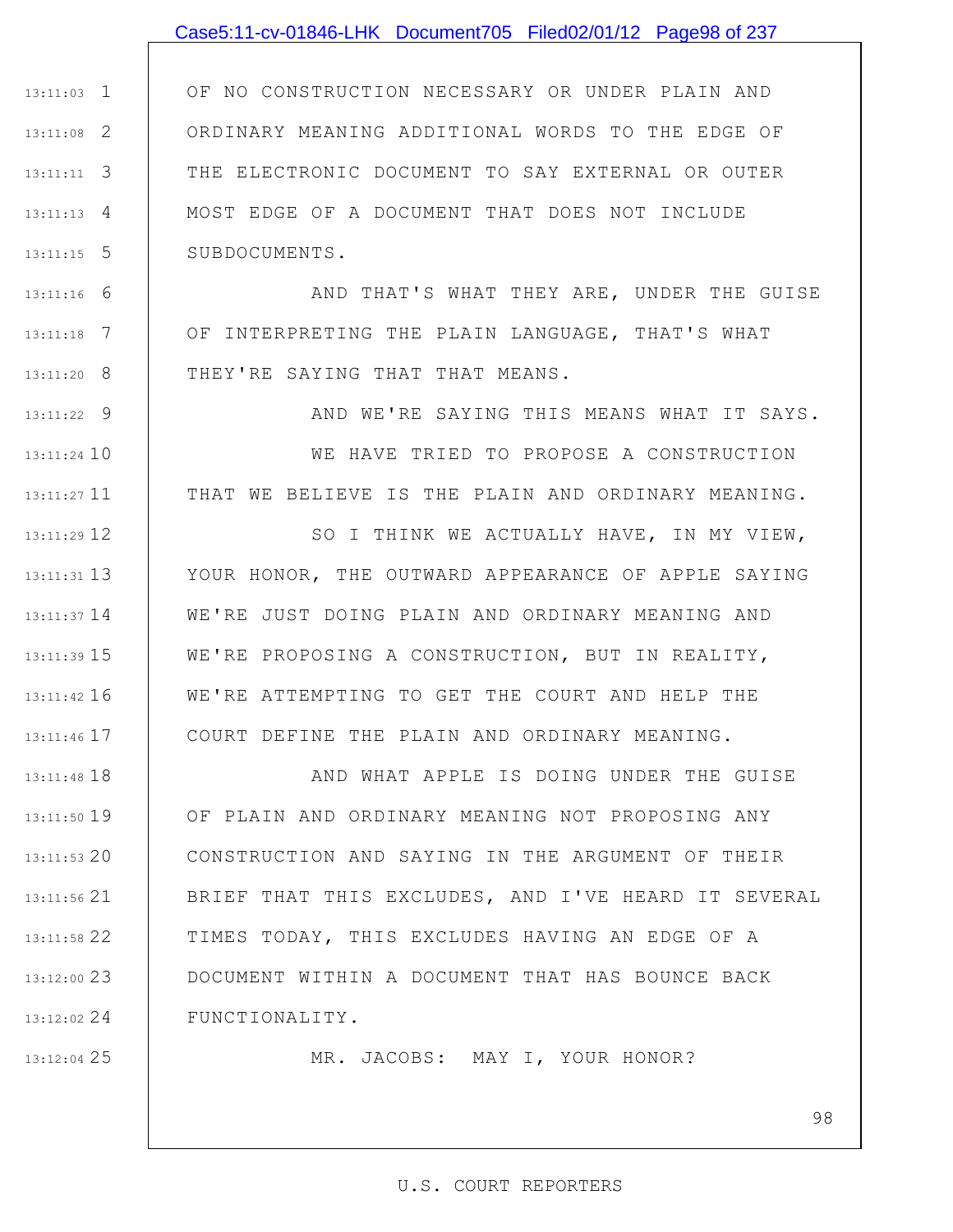1 13:12:06 2 13:12:09 3 13:12:10 4 13:12:11 5 13:12:12 6 13:12:14 7 13:12:17 8 13:12:21 9 13:12:24 13:12:26 10 11 13:12:28 12 13:12:31 13 13:12:34 14 13:12:39 15 13:12:41 16 13:12:45 17 13:12:45 18 13:12:48 19 13:12:49 20 13:12:53 21 13:12:55 22 13:12:59 23 13:13:00 24 13:13:03 25 13:13:06 THE COURT: WHY DO YOU OPPOSE A BOUNDARY OF ELECTRONIC DOCUMENT? MR. JACOBS: WHY? THE COURT: UH-HUH. MR. JACOBS: THE CLAIM LANGUAGE IS EDGE AND THE EDGE TO US HAS AN EDGE TO IT. IT HAS A CONNOTATION OF BEING OF SOMETHING YOU WOULD FALL OFF OF IF YOU REACHED IT. AND THAT'S CLOSER, THAT'S MUCH CLOSER TO THE ILLUSTRATION IN THE SPECIFICATION THAT IS CLOSER TO THE WAY THAT IT ACTUALLY IS IMPLEMENTED AND IT DEALS A LITTLE BIT WITH THIS QUESTION THAT MR. VERHOEVEN IS RAISING OF DOCUMENTS WITHIN DOCUMENTS. IF I CAN RESPOND SLIGHTLY BRIEFLY TO HIS COMMENTS? THE COURT: BRIEFLY. MR. JACOBS: THE DEFINITION HAS NOW CHANGED. THE PROPOSED DEFINITION IS "CONTENT." NOW IT'S SUBDOCUMENTS WITHIN DOCUMENTS. THE CHALLENGE HE WAS RAISING WITH HIS ANIMATION WAS TO DOCUMENTS WITHIN APPLICATIONS. SO WE'RE NOT BEING REALLY CLEAR ON THE SAMSUNG SIDE EXACTLY WHAT THEY'RE URGING. THAT VIDEO THAT MR. VERHOEVEN SHOWED OF

Case5:11-cv-01846-LHK Document705 Filed02/01/12 Page99 of 237

#### U.S. COURT REPORTERS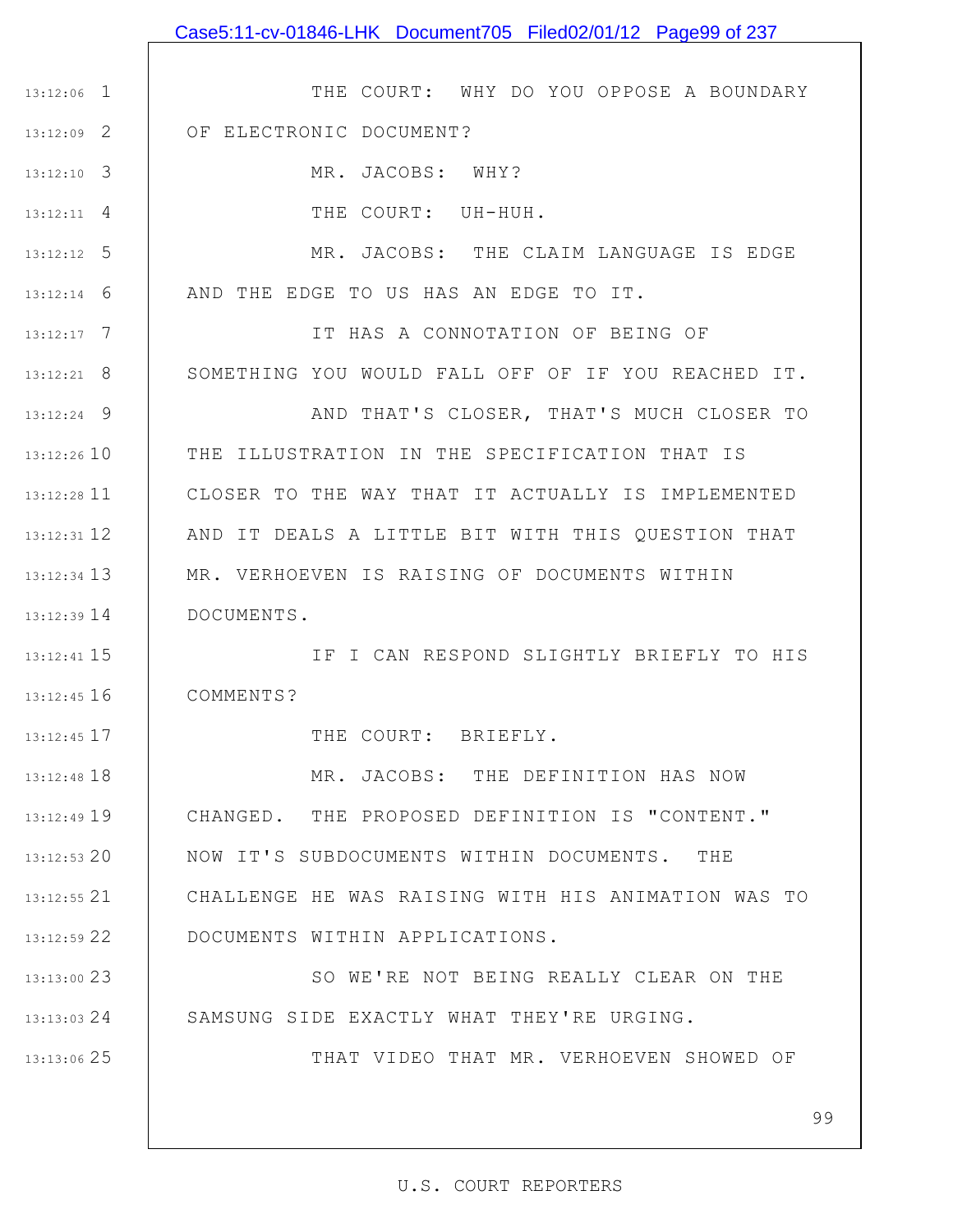|                 | Case5:11-cv-01846-LHK Document705 Filed02/01/12 Page100 of 237 |
|-----------------|----------------------------------------------------------------|
|                 |                                                                |
| $13:13:09$ 1    | THE IPHONE AND THAT STOCK APPLICATION IS PERFECTLY             |
| $13:13:12$ 2    | CONSISTENT WITH OUR PROPOSED CONSTRUCTION.                     |
| $13:13:13$ 3    | THE END OF THE LIST WAS THE EDGE OF THE                        |
| $13:13:16$ 4    | DOCUMENT.                                                      |
| $13:13:17$ 5    | THE END -- WHEN THE END OF THE LIST WAS                        |
| $13:13:20$ 6    | REACHED, RUBBERBANDING OCCURRED.                               |
| $13:13:23$ 7    | THE DEPENDENT CLAIMS STATE THAT THE                            |
| $13:13:26$ 8    | ELECTRONIC DOCUMENT CAN BE A LIST. SO WE'RE ALL --             |
| $13:13:31$ 9    | THAT'S PERFECTLY IN ALIGNMENT.                                 |
| $13:13:33$ 10   | THE CLAIM CONSTRUCTION DISPUTE IN THAT                         |
| $13:13:35$ 11   | CASE IS OVER WHETHER AN ELECTRONIC DOCUMENT                    |
| $13:13:39$ 12   | INCLUDES DATA. THAT'S WHAT THE RESPONDENT IS                   |
| $13:13:43$ $13$ | ARGUING THERE. AND WE SAY, NO, AN ELECTRONIC                   |
| $13:13:45$ $14$ | DOCUMENT IS A DOCUMENT.                                        |
| 13:13:46 15     | IT IS, BY EXAMPLE, A WEB PAGE, AN IMAGE                        |
| $13:13:50$ 16   | ON A STAND-ALONE BASIS NOT IMBEDDED WITHIN A WEB               |
| $13:13:54$ 17   | PAGE AS WE DISCUSSED EARLIER.                                  |
| $13:13:55$ 18   | AND I THINK WE COME BACK TO WHERE YOU                          |
| 13:13:58 19     | STARTED. I THINK THIS CAN GO TO THE JURY AND IF                |
| 13:14:00 20     | THE JURY NEEDS TO BE INSTRUCTED AT THE END OF THE              |
| 13:14:02 21     | TRIAL ON A LEGAL ISSUE THAT YOUR HONOR CONCLUDES               |
| 13:14:06 22     | BASED ON ARGUMENTS BY OTHER SIDES, THEN THAT CAN BE            |
| $13:14:09$ 23   | DONE.                                                          |
| 13:14:09 24     | I DON'T THINK WE'RE ADVANCING THE BALL                         |
| 13:14:11 25     | RIGHT NOW IN THE ABSTRACT BY TRYING TO PUT MORE                |
|                 |                                                                |
|                 | 100                                                            |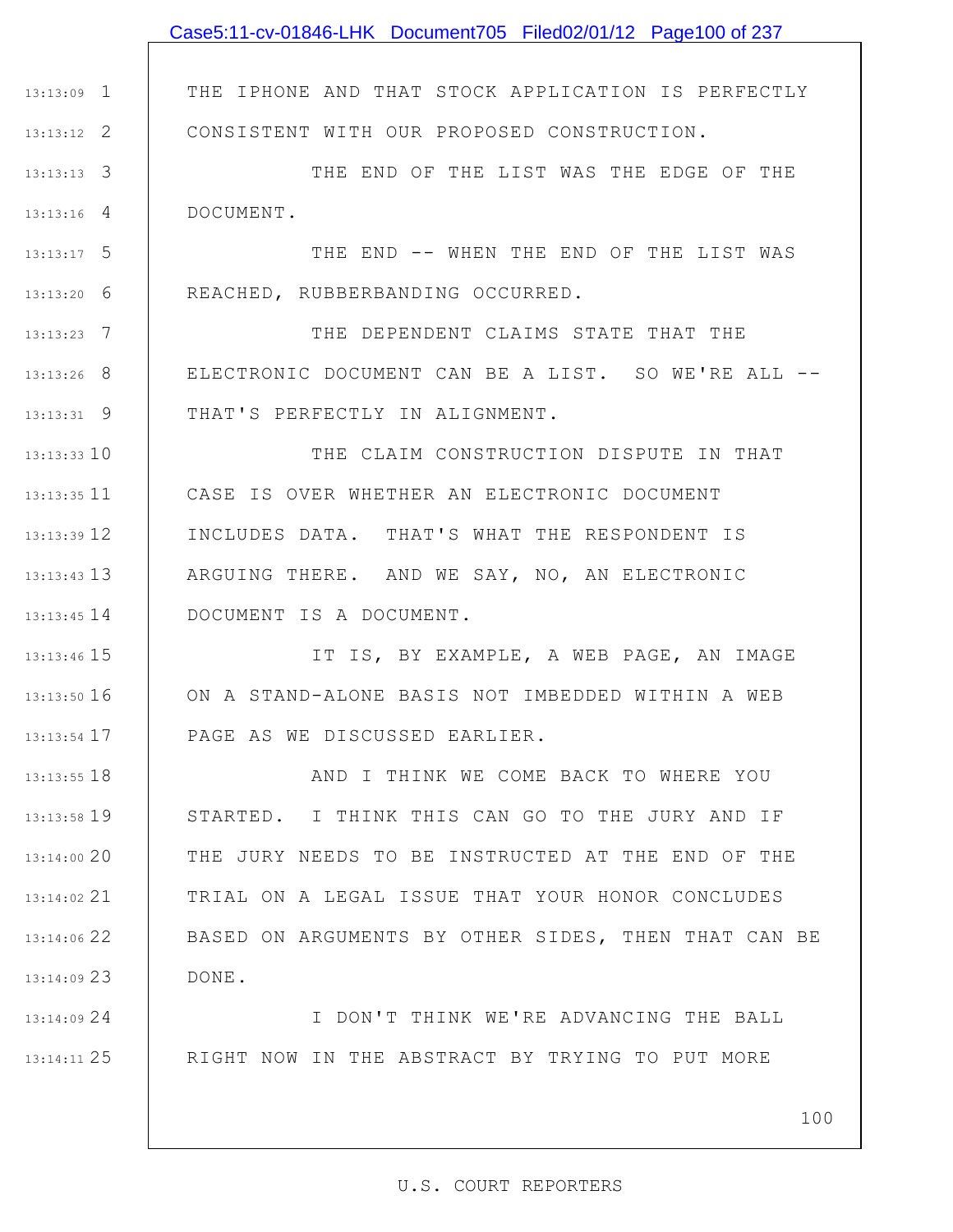|                 | Case5:11-cv-01846-LHK Document705 Filed02/01/12 Page101 of 237 |
|-----------------|----------------------------------------------------------------|
|                 |                                                                |
| $13:14:13$ 1    | WORDS INTO THIS CLAIM LANGUAGE.                                |
| $13:14:15$ 2    | THE COURT: SO YOUR POSITION IS THAT ON                         |
| $13:14:20$ 3    | THE ANIMATION THERE WERE TWO SEPARATE ELECTRONIC               |
| $13:14:22$ 4    | DOCUMENTS SO THERE WERE TWO SEPARATE EDGES OF THE              |
| $13:14:26$ 5    | ELECTRONIC DOCUMENT.                                           |
| $13:14:26$ 6    | MR. JACOBS: THERE WERE MULTIPLE EDGES TO                       |
| $13:14:29$ 7    | THOSE ELECTRONIC DOCUMENTS, BUT THE FIRST PART WAS             |
| 13:14:30 8      | RIGHT. IF I'M LOOKING AT THE ANIMATION FOR THE                 |
| $13:14:33$ 9    | FIRST TIME AND I SAW THE TOP --                                |
| $13:14:35$ 10   | MR. VERHOEVEN: WE CAN PUT IT UP.                               |
| $13:14:37$ 11   | MR. JACOBS: THAT WOULD BE FINE, BUT IT'S                       |
| $13:14:39$ 12   | A GOOD MOVE THOUGH.                                            |
| $13:14:41$ 13   | I SAW THE TOP LIST SCROLL AND THE BOTTOM                       |
| $13:14:44$ 14   | LIST SCROLL, AND MR. VERHOEVEN DESCRIBED IT AS                 |
| 13:14:46 15     | SCROLLING WITHIN THE APPLICATION IMPLYING THAT WE              |
| 13:14:49 16     | WERE ARGUING THAT THE APPLICATION OR THE FULL                  |
| 13:14:51 17     | SCREEN IS THE EDGE OF THE ELECTRONIC DOCUMENT,                 |
| $13:14:53$ $18$ | WHICH IS NOT OUR ARGUMENT. IT DOESN'T HAVE TO BE               |
| 13:14:55 19     | THE EDGE OF THE SCREEN, IT DOESN'T HAVE TO BE A                |
| $13:14:57$ 20   | WHOLE APPLICATION WINDOW. IT DOES HAVE TO BE AN                |
| 13:15:02 21     | ELECTRONIC DOCUMENT.                                           |
| 13:15:03 22     | THE COURT: BUT YOU WERE SAYING -- YOUR                         |
| 13:15:04 23     | POSITION IS THAT THERE ARE TWO ELECTRONIC DOCUMENTS            |
| 13:15:07 24     | ON THAT SCREEN?                                                |
| 13:15:09 25     | MR. JACOBS: CORRECT, THAT'S THE WAY I                          |

101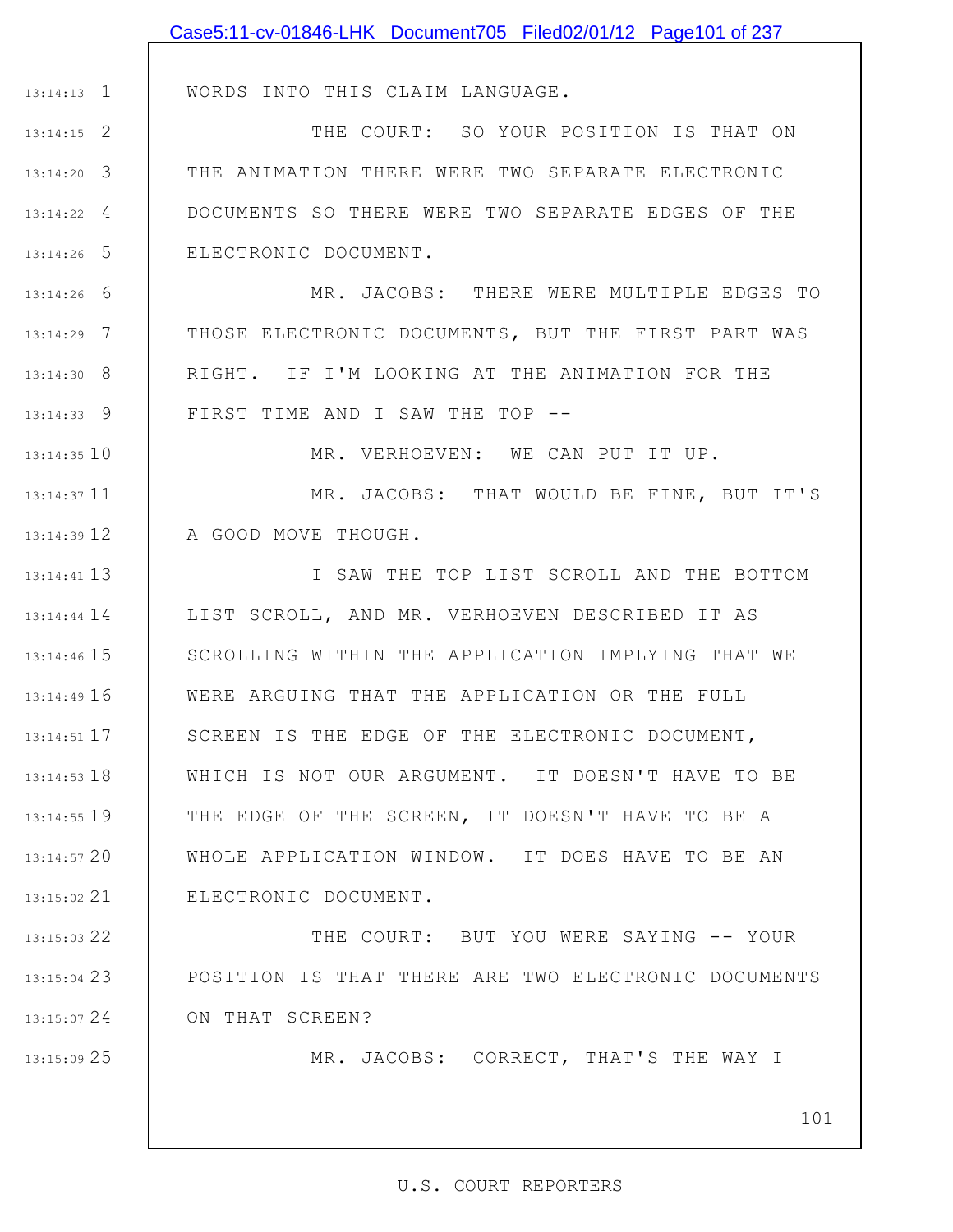|                 | Case5:11-cv-01846-LHK Document705 Filed02/01/12 Page102 of 237 |
|-----------------|----------------------------------------------------------------|
|                 |                                                                |
| $13:15:12$ 1    | UNDERSTOOD IT.                                                 |
| $13:15:12$ 2    | THE COURT: WELL, CAN WE MOVE TO GLASS                          |
| $13:15:15$ 3    | MEMBER?                                                        |
| $13:15:15$ 4    | MR. JACOBS: YES.                                               |
| $13:15:16$ 5    | THE COURT: THANK YOU. IT'S HELPFUL. IT                         |
| $13:15:18$ 6    | STILL MAKES IT PRETTY COMPLICATED FOR THE COURT,               |
| $13:15:20$ 7    | BUT I APPRECIATE IT.                                           |
| $13:15:21$ 8    | OKAY. CAN WE GO TO GLASS MEMBER? AND                           |
| $13:15:25$ 9    | THIS IS MY QUESTION, IT SEEMS LIKE IN THE PATENT               |
| $13:15:27$ 10   | THERE ARE CONFLICTING STATEMENTS ON THE ONE HAND               |
| $13:15:30$ 11   | SAYING A GLASS, A GLASS MEMBER CAN BE ANY SUITABLE             |
| 13:15:36 12     | GLASS OR GLASS PLASTIC MEMBER BUT THEN ON THE OTHER            |
| $13:15:39$ $13$ | HAND IT SAYS NO GLASS, IS THAT RELATIVELY A THICK              |
| $13:15:42$ 14   | CLEAR PIECE OF GLASS.                                          |
| 13:15:44 15     | SO I DON'T THINK IT'S AS CLEAR AND                             |
| 13:15:45 16     | DELIBERATE ENOUGH FOR YOU TO SAY THAT YOUR INVENTOR            |
| 13:15:50 17     | WAS HIS OR HER OWN LEXICOGRAPHER AND CAME UP WITH              |
| 13:15:54 18     | THEIR OWN DEFINITION OF THAT.                                  |
| 13:15:55 19     | I JUST DON'T THINK THAT IT'S THAT CLEAR.                       |
| 13:15:5820      | IT'S AMBIGUOUS. SO WHAT AM I SUPPOSED TO DO IF                 |
| 13:16:01 21     | THEY'RE JUST CONFLICTING STATEMENTS?                           |
| 13:16:05 22     | MR. JACOBS: TWO -- A COUPLE OF                                 |
| 13:16:07 23     | RESPONSES. FIRST, I THINK IT'S IMPORTANT                       |
| 13:16:09 24     | TO THINK OF THIS AS GLASS MEMBER AS A KIND OF A                |
| $13:16:15$ 25   | COINED TERM IN THE PATENT.                                     |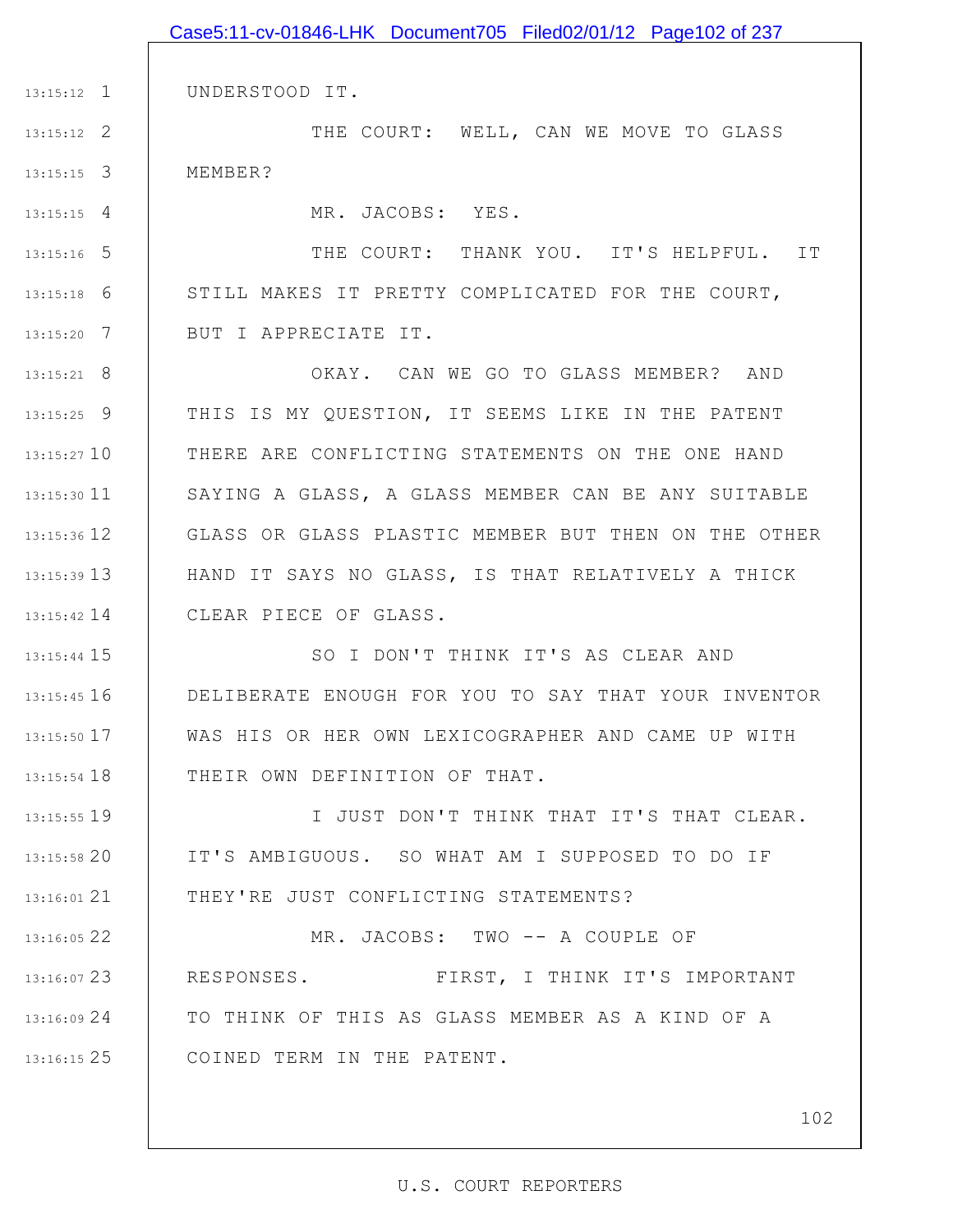### Case5:11-cv-01846-LHK Document705 Filed02/01/12 Page103 of 237

1 13:16:18 2 13:16:20 13:16:22 3 | AMBIGUITY LURKING IN THAT PHRASE, WHICH IS, ARE WE 4 13:16:27 5 13:16:29 6 13:16:31 7 13:16:35 8 13:16:38 GLASS MEMBER IS NOT AN EVERY DAY USAGE. AND SO WHEN ONE ENCOUNTERS GLASS MEMBER, THERE'S AN TALKING ABOUT GLASS, THE SUBSTANCE, OR ARE WE TALKING ABOUT GLASS AS WE THINK ABOUT IT THROUGH THE LOOKING GLASS, LET'S SAY, WHICH IS, I THINK, NEUTRAL ON THE QUESTION OF WHAT THE LOOKING GLASS IS COMPOSED OF.

9 13:16:39 13:16:42 10 13:16:47 11 12 13:16:49 MEMBER WE KNOW FROM READING LOTS OF PATENTS TOGETHER. MEMBER IS USED TO DENOTE READING A STRUCTURE. SO WE'RE TALKING ABOUT SOME KIND OF A STRUCTURE THAT IS GLASS-LIKE IN SOME RESPECT.

13 13:16:52 14 13:16:54 15 13:16:57 SO I START WITH THAT, THAT WE'RE TALKING ABOUT GLASS MEMBER THAT ITSELF DOES NOT HAVE AN ORDINARY USAGE.

16 13:16:58 17 13:17:01 18 13:17:03 AND THEN WE READ THE SPECIFICATION TO TRY AND GET THE CLEAREST, THE CLEAREST LANGUAGE ON WHAT A GLASS MEMBER IS.

19 13:17:05 13:17:08 20 AND THERE ARE -- I THINK WE CAN DIVIDE THOSE STATEMENTS INTO SEVERAL BUCKETS.

21 13:17:10 22 13:17:13 23 13:17:15 THERE ARE A LOT OF USAGES OF GLASS ON A STAND-ALONE BASIS WITHOUT ASSOCIATION WITH GLASS MEMBER.

24 13:17:16 25 13:17:21 THERE IS A -- I THINK I SPOTTED ONE GLASS IN ASSOCIATION WITH GLASS MEMBER, WHICH I THINK

103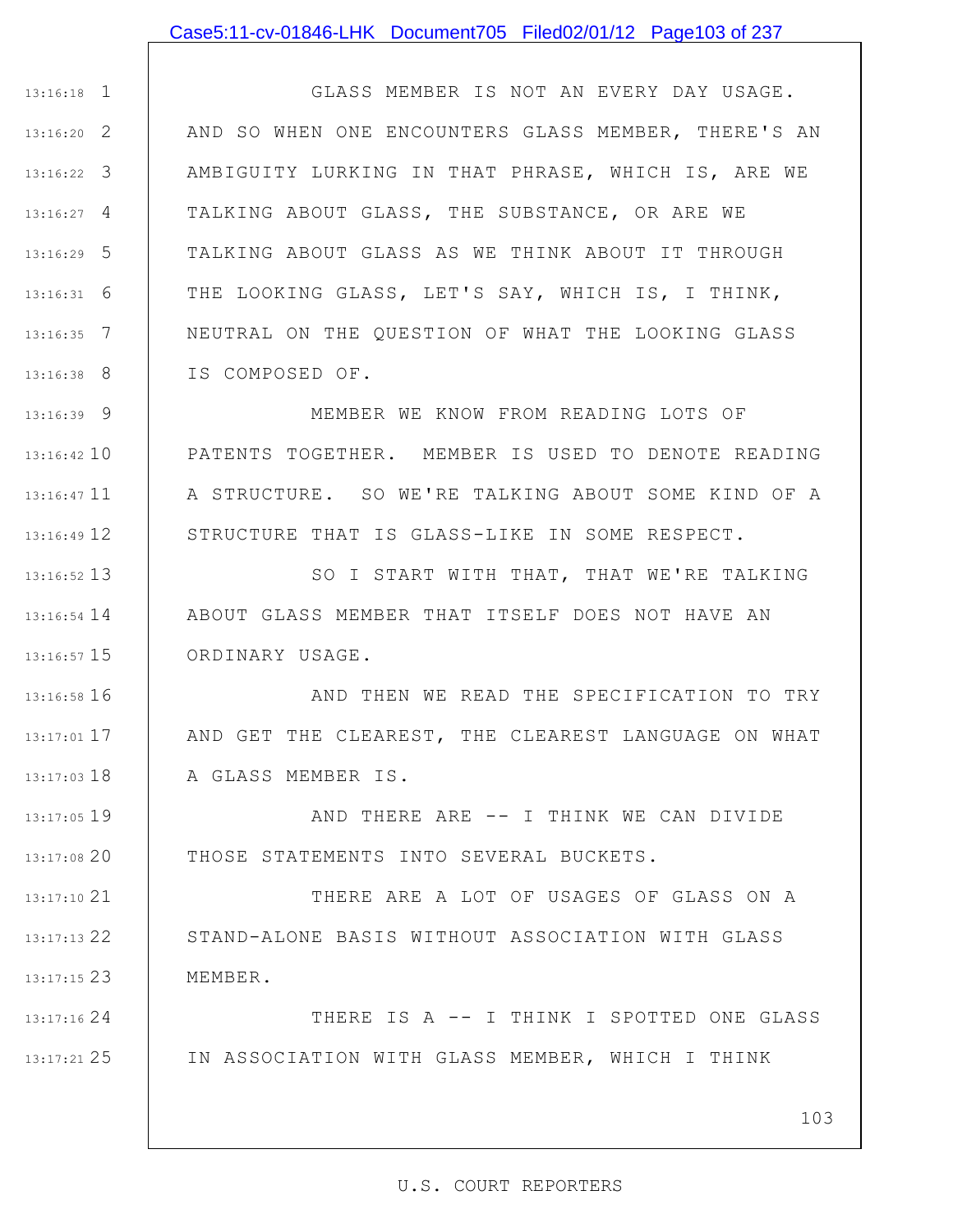|               | Case5:11-cv-01846-LHK Document705 Filed02/01/12 Page104 of 237 |
|---------------|----------------------------------------------------------------|
|               |                                                                |
| $13:17:26$ 1  | MAYBE IS THE ONE YOU'RE THINKING OF WHEN YOU RAISE             |
| $13:17:28$ 2  | YOUR QUESTION.                                                 |
| $13:17:28$ 3  | AND THEN THERE IS THIS LANGUAGE, WHICH IS                      |
| $13:17:30$ 4  | IN, BY THE WAY, A SECTION ENTITLED "DETAILED                   |
| $13:17:38$ 5  | DESCRIPTION OF THE INVENTION." "DETAILED                       |
| $13:17:42$ 6  | DESCRIPTION OF THE INVENTION, " I BELIEVE.                     |
| $13:17:43$ 7  | AND WE'RE GOING TO BE -- SO THIS IS AT                         |
| $13:17:47$ 8  | COLUMN 4. THAT'S THE HEADING.                                  |
| $13:17:50$ 9  | AND WE'RE GOING TO -- I'M GOING TO BE                          |
| 13:17:52 10   | FOCUSSING ON THESE HEADINGS A LITTLE BIT IN SOME OF            |
| 13:17:55 11   | THE OTHER PATENTS. THIS IS DETAILED DESCRIPTION OF             |
| 13:17:57 12   | THE INVENTION.                                                 |
| 13:17:58 13   | LATER ON WE'RE GOING TO SEE DESCRIPTION                        |
| 13:18:00 14   | OF PREFERRED EMBODIMENTS, AND I THINK THAT HAS SOME            |
| $13:18:03$ 15 | IMPORTANCE TO IT.                                              |
| $13:18:04$ 16 | HERE WE'RE TALKING ABOUT A DETAILED                            |
| 13:18:06 17   | DESCRIPTION OF THE INVENTION AND THEN WE HAVE THIS             |
| 13:18:09 18   | LANGUAGE. SLIDE 42.                                            |
| 13:18:19 19   | "FURTHERMORE, EACH OF THE LAYERS MAY BE                        |
| 13:18:22 20   | FORMED WITH VARIOUS MATERIALS. BY WAY OF EXAMPLE,              |
| $13:18:25$ 21 | EACH PARTICULAR TYPE OF LAYER MAY BE FORMED FROM               |
| 13:18:27 22   | THE SAME OR DIFFERENT MATERIAL. FOR EXAMPLE, ANY               |
| 13:18:29 23   | SUITABLE GLASS OR PLASTIC MATERIAL MAY BE USED FOR             |
| 13:18:32 24   | THE GLASS MEMBERS. IN A SIMILAR MANNER, ANY                    |
| 13:18:36 25   | SUITABLE BONDING AGENT MAY BE USED FOR THE BONDING             |
|               |                                                                |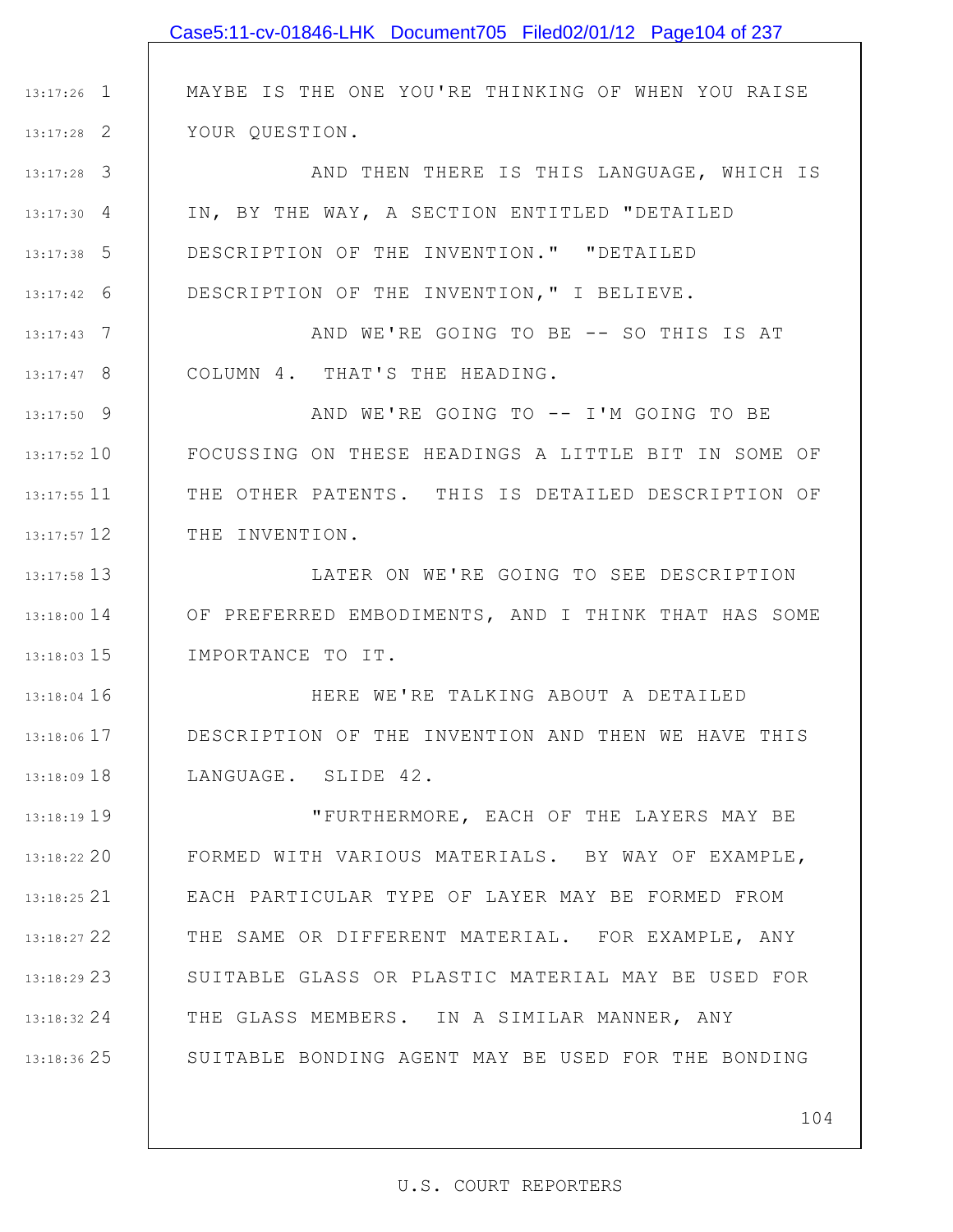|               | Case5:11-cv-01846-LHK Document705 Filed02/01/12 Page105 of 237 |
|---------------|----------------------------------------------------------------|
|               |                                                                |
| $13:18:38$ 1  | LAYERS."                                                       |
| 13:18:39 2    | NOW, I THINK THAT LANGUAGE HAS A COUPLE                        |
| $13:18:41$ 3  | OF -- THAT LANGUAGE HAS A COUPLE OF SIGNIFICANCES              |
| $13:18:51$ 4  | TO IT. THE FIRST IS JUST THE PLAIN WORDS                       |
| $13:18:55$ 5  | THEMSELVES, "ANY SUITABLE GLASS OR PLASTIC MATERIAL            |
| $13:18:59$ 6  | MAY BE USED FOR THE GLASS MEMBERS."                            |
| $13:19:02$ 7  | BUT WHAT THAT LANGUAGE IS ALSO TELLING US                      |
| 13:19:05 8    | THIS IS NOT -- WE'RE NOT DRAWING THE BOUNDARIES IN             |
| 13:19:08 9    | THE INVENTION AROUND WHAT THE SUBSTANCE IS FOR THE             |
| $13:19:11$ 10 | MEMBER, FOR THE GLASS MEMBER.                                  |
| $13:19:12$ 11 | THIS IS NOT WHAT WE WANT YOU, PATENT                           |
| $13:19:14$ 12 | OFFICE, TO FOCUS ON WHEN YOU'RE DECIDING WHETHER OR            |
| $13:19:17$ 13 | NOT THIS IS PATENTABLE OVER THE PRIOR ART.                     |
| $13:19:19$ 14 | WHAT IS GOING TO RENDER THIS PATENTABLE                        |
| $13:19:22$ 15 | OVER THE PRIOR ART IS OTHER ELEMENTS OF THE CLAIMS,            |
| 13:19:25 16   | NOT THE LIMITATION OF GLASS MEMBER TO SOME                     |
| $13:19:27$ 17 | PARTICULAR GLASS SUBSTANCE.                                    |
| 13:19:29 18   | THAT -- SO THERE ARE TWO LAYERS TO THAT                        |
| 13:19:33 19   | HERE. IT HAS SIGNIFICANCE IN TERMS OF JUST ARE WE              |
| 13:19:37 20   | INFORMING THE READER WHAT GLASS MEMBER MEANS WHEN              |
| $13:19:40$ 21 | GLASS MEMBER IS NOT A TERM THAT IS USED ORDINARILY             |

22 13:19:43

23 13:19:46

24 13:19:49

25 13:19:51

SUBSTANCE.

105

AND IT'S INFORMING THE EXAMINER -- WE'RE NOT

RESTING OUR CLAIM TO PATENTABILITY ON SOME

DISTINCTION OF GLASS OVER SOME OTHER CLEAR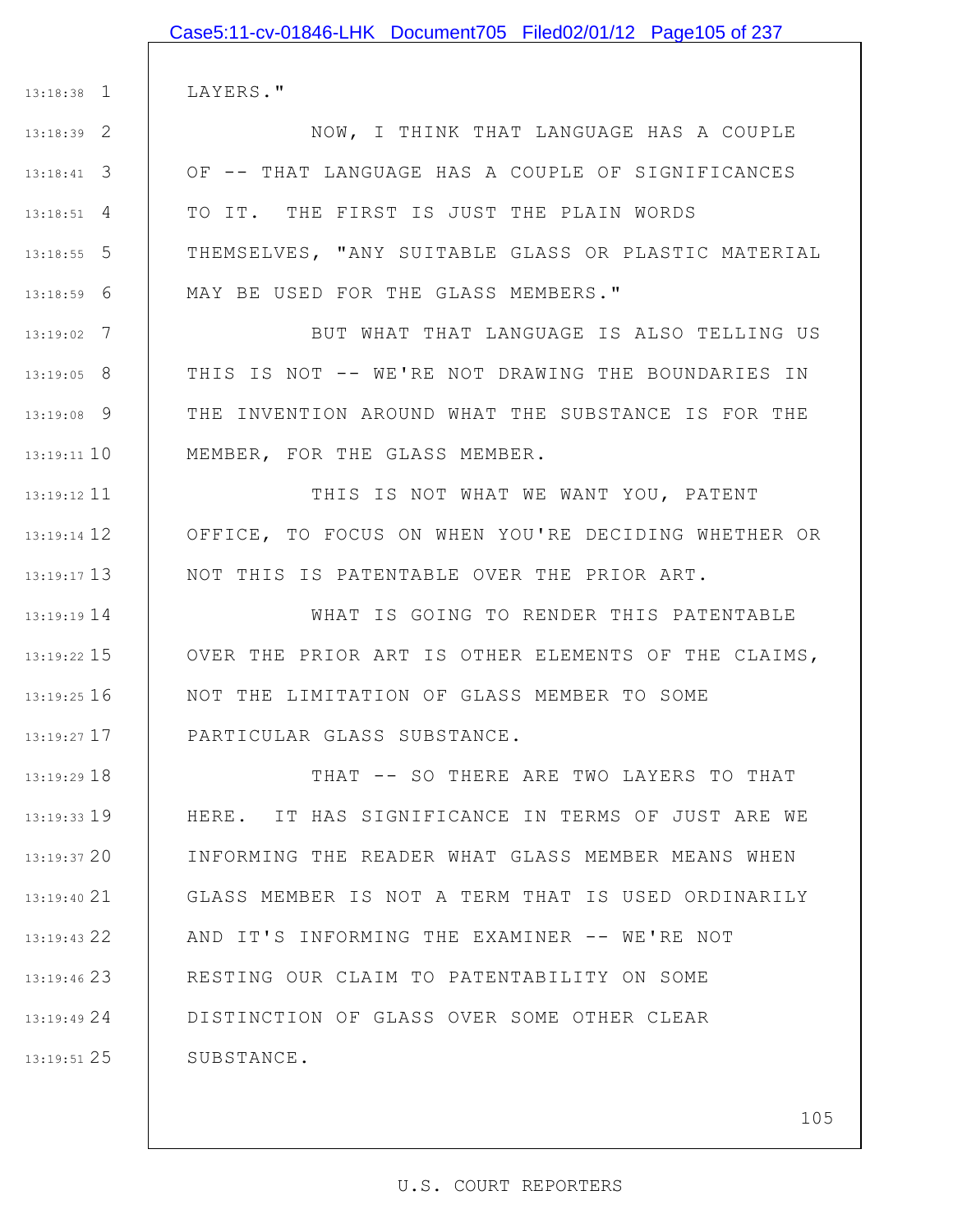### Case5:11-cv-01846-LHK Document705 Filed02/01/12 Page106 of 237

1 13:19:55 2 13:19:57 3 13:20:05 4 13:20:07 THE COURT: THE PROBLEM IS THAT STATEMENT THAT "GLASS MEMBERS ARE ALSO A PIECE OF CLEAR GLASS" IS ALSO IN THE DETAILED DESCRIPTION OF THE INVENTION.

MR. JACOBS: YES.

5 13:20:08

9 13:20:17

13:20:19 10

11 13:20:21

12 13:20:26

25 13:21:05

6 13:20:09 7 13:20:11 8 13:20:14 THE COURT: SO WHAT AM I SUPPOSED TO DO IF THE DETAILED DESCRIPTION OF THE INVENTION HAS SEEMINGLY CONFLICTING --

> MR. JACOBS: OUR POSITION OR OUR ARGUMENT IS THAT THIS LANGUAGE TRUMPS THE LANGUAGE I FOCUS THE COURT ON AT COLUMN 16, 43 TO 49 TRUMPS.

> > THE COURT: WHY?

13 13:20:28 14 13:20:29 15 13:20:31 MR. JACOBS: BECAUSE IT IS THE LANGUAGE THAT IS SAYING WHAT CAN YOU USE FOR THE "GLASS MEMBERS."

16 13:20:31 17 13:20:34 18 13:20:38 19 13:20:40 I MAY HAVE USED "GLASS MEMBERS" EARLIER IN MY SPECIFICATION, BUT HERE I'M TELLING YOU PLAIN AND SIMPLE WHAT YOU CAN USE FOR THE GLASS MEMBERS, AND I'M TELLING YOU GLASS OR PLASTIC.

20 13:20:46 21 13:20:51 22 13:20:55 23 13:21:00 24 13:21:03 IT'S NOT A GLANCING DESCRIPTION. IT'S NOT AN IMBEDDED IN SOMETHING ELSE DESCRIPTION WHERE THE WORD "GLASS" HAS TO BE USED. IT'S FRONT AND CENTER, "ANY SUITABLE GLASS OR PLASTIC MATERIAL MAY BE USED FOR THE GLASS MEMBERS."

THE COURT: LET ME ASK YOU WHERE IT SAYS,

106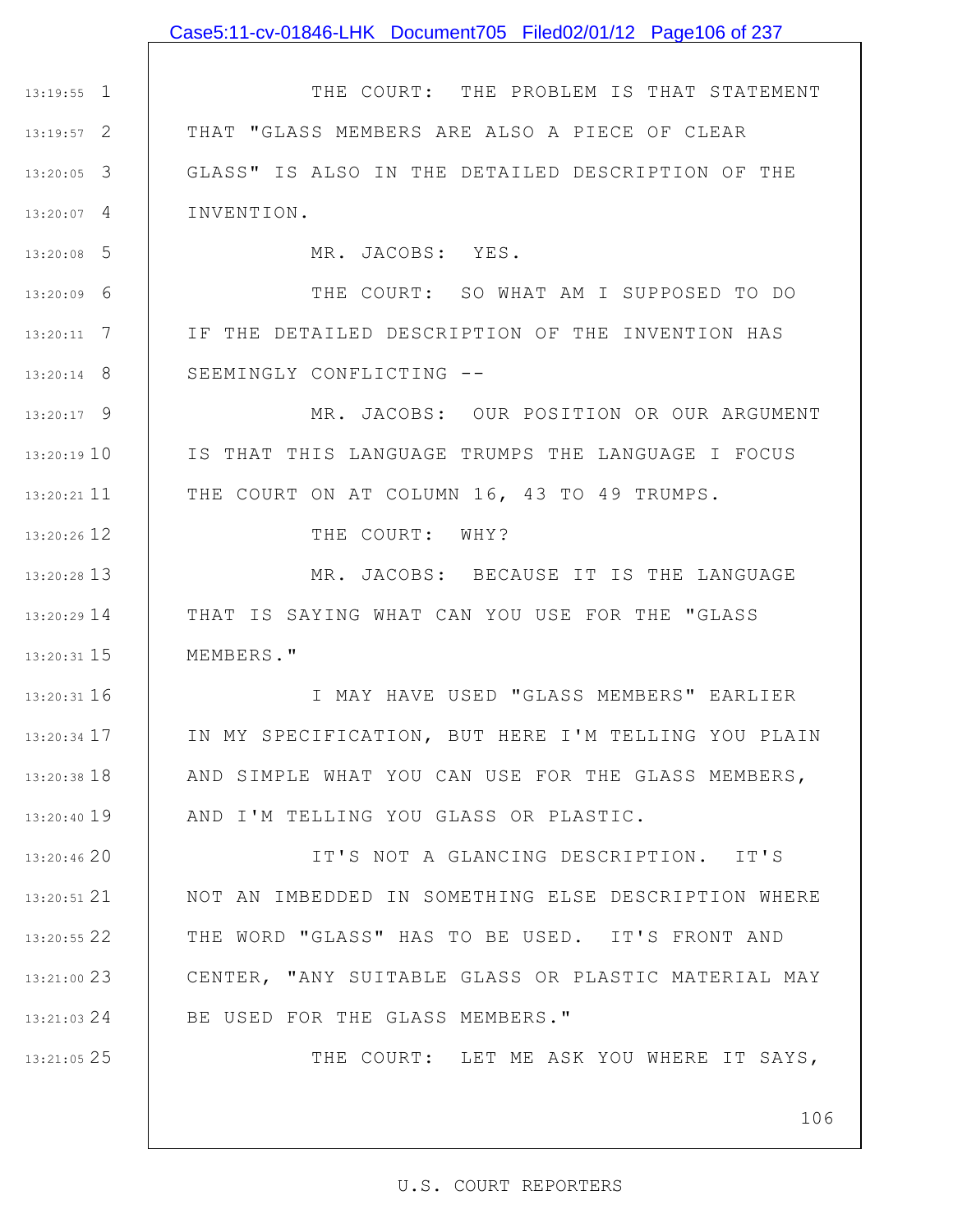|               | Case5:11-cv-01846-LHK Document705 Filed02/01/12 Page107 of 237 |
|---------------|----------------------------------------------------------------|
|               |                                                                |
| $13:21:08$ 1  | "IN EITHER CASE THE GLASS MEMBER IS A RELATIVELY               |
| $13:21:08$ 2  | THICK PIECE OF CLEAR GLASS, " DO YOU THINK THAT                |
| $13:21:12$ 3  | MEANS GLASS OR PLASTIC IN THAT SENTENCE?                       |
| $13:21:16$ 4  | MR. JACOBS: IN THAT SENTENCE? WHERE ARE                        |
| $13:21:17$ 5  | YOU, YOUR HONOR?                                               |
| $13:21:17$ 6  | THE COURT: I'M AT COLUMN 12, LINES 38                          |
| $13:21:24$ 7  | THROUGH 41.                                                    |
| $13:21:36$ 8  | MR. JACOBS: IN THAT CASE, YOUR HONOR, I                        |
| $13:21:37$ 9  | THINK THE RIGHT INTERPRETATION IS THAT THAT IS                 |
| 13:21:3910    | GLASS, THE GLASS, THE SUBSTANCE.                               |
| 13:21:40 11   | THE COURT: OKAY. ALL RIGHT. ANYTHING                           |
| $13:21:43$ 12 | ELSE ON THIS, OTHERWISE I'LL HEAR FROM                         |
| $13:21:45$ 13 | MR. VERHOEVEN?                                                 |
| $13:21:46$ 14 | MR. JACOBS: NO, YOUR HONOR.                                    |
| 13:21:47 15   | THE COURT: OKAY. THANK YOU.                                    |
| 13:21:52 16   | MR. VERHOEVEN: CAN WE GO TO SLIDE 20,                          |
| $13:21:54$ 17 | PLEASE. I'M GOING TO ANSWER YOUR HONOR'S PRECISE               |
| $13:21:57$ 18 | QUESTION TO MY OPPOSING COUNSEL IF I MAY?                      |
| 13:21:59 19   | WHAT DO YOU DO IF IT'S AMBIGUOUS? UNDER                        |
| 13:22:02 20   | NINTH CIRCUIT LAW, "TO THE EXTENT THE CLAIM IS                 |
| 13:22:04 21   | AMBIGUOUS, A NARROW READING WHICH EXCLUDES THE                 |
| 13:22:11 22   | AMBIGUOUSLY COVERED SUBJECT MATTER MUST BE                     |
| $13:22:17$ 23 | ADOPTED."                                                      |
| $13:22:17$ 24 | AND THAT'S THE CASE WE HAVE HERE, YOUR                         |
| $13:22:33$ 25 | HONOR.                                                         |
|               |                                                                |
|               | 107                                                            |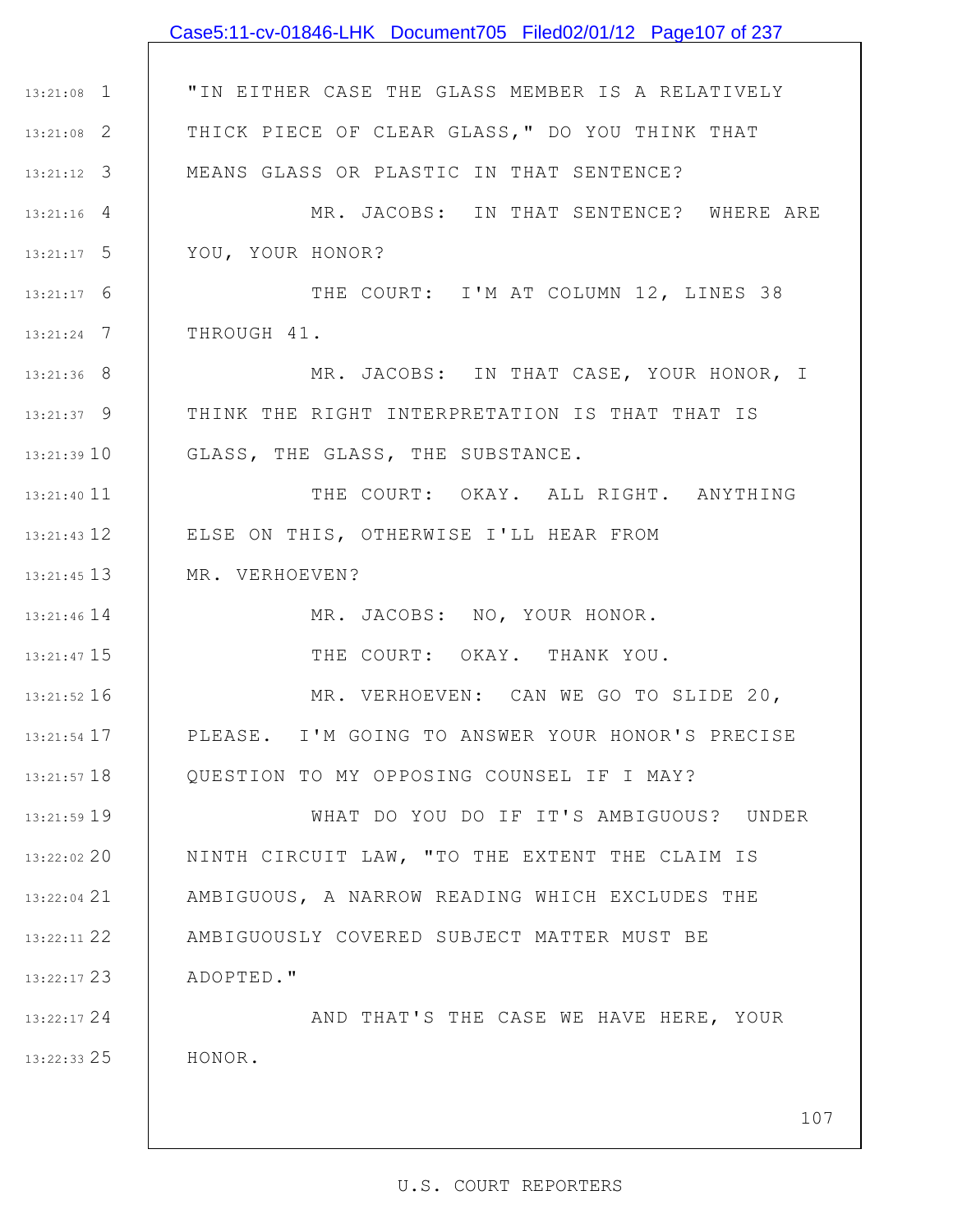|                 | Case5:11-cv-01846-LHK Document705 Filed02/01/12 Page108 of 237 |
|-----------------|----------------------------------------------------------------|
|                 |                                                                |
| $13:22:33$ 1    | IF I MAY GO TO SLIDE 7, PLEASE. OH, I                          |
| $13:22:37$ 2    | NEGLECTED TO HAND THESE UP.                                    |
| $13:22:40$ 3    | THE COURT: OH, OKAY.                                           |
| $13:22:42$ 4    | MR. VERHOEVEN: I'M GOING TO HAND ALL OF                        |
| $13:22:44$ 5    | THESE UP.                                                      |
| $13:22:45$ 6    | THE COURT: THAT WOULD BE GREAT.                                |
| $13:23:04$ 7    | MR. VERHOEVEN: THESE ARE ALL OF THE                            |
| $13:23:05$ 8    | REMAINING TERMS.                                               |
| 13:23:06 9      | THE COURT: OKAY. THANK YOU.                                    |
| 13:23:08 10     | MR. VERHOEVEN: IT'S NOT ON THE TOP, YOUR                       |
| $13:23:10$ 11   | HONOR. I APOLOGIZE.                                            |
| 13:23:11 12     | THE COURT: THANK YOU. I'VE GOT IT.                             |
| 13:23:18 13     | MR. VERHOEVEN: SO WHAT I WOULD LIKE TO                         |
| $13:23:19$ $14$ | DO HERE, YOUR HONOR, ON SLIDE 7, I HAVE PULLED OUT             |
| 13:23:22 15     | THE TWO SENTENCES THAT APPLE IS RELYING ON.                    |
| 13:23:27 16     | AND I NOTE, BY THE WAY, THEY BOTH START                        |
| 13:23:30 17     | WITH "BY WAY OF EXAMPLE" OR "FOR EXAMPLE" WHICH IS             |
| $13:23:35$ 18   | NOT LANGUAGE THAT IS DEFINITIONAL.                             |
| 13:23:37 19     | BUT I WANT TO TAKE A LOOK AT THE CONTEXT                       |
| 13:23:3920      | IN WHICH THIS APPEARS.                                         |
| 13:23:40 21     | SO IF WE GO TO SLIDE 8, THIS IS THE IN                         |
| 13:23:46 22     | THE CONTEXT OF THIS LARGER DISCUSSION IN COLUMNS 15            |
| $13:23:48$ 23   | AND 16, YOU CAN'T READ IT YET, I'M JUST                        |
| $13:23:51$ 24   | HIGHLIGHTING IT THERE.                                         |
| 13:23:51 25     | THIS IS A DISCUSSION OF FIGURE 10.                             |
|                 |                                                                |
|                 | 108                                                            |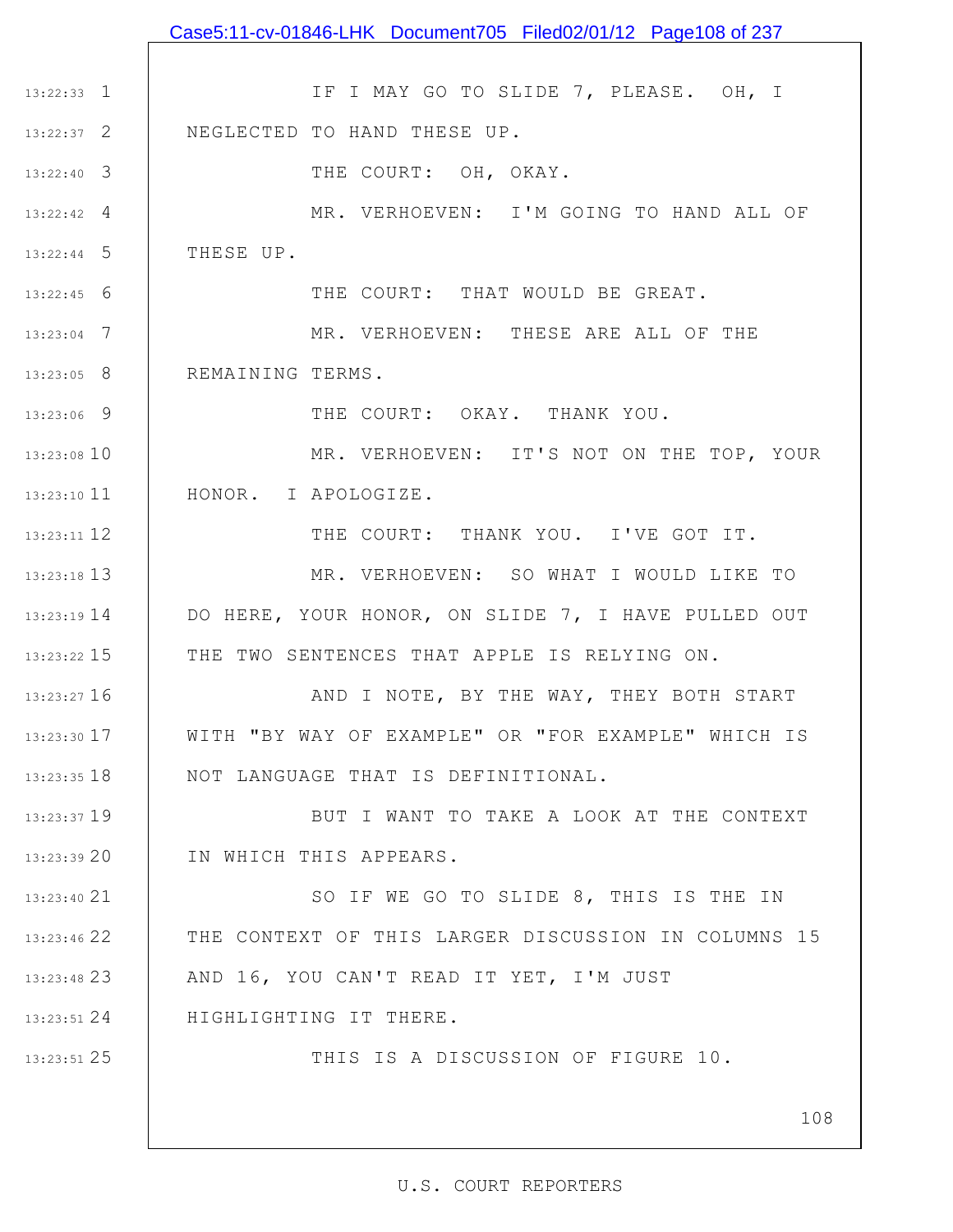## Case5:11-cv-01846-LHK Document705 Filed02/01/12 Page109 of 237

1 13:23:56 2 13:23:59 3 13:24:12 4 13:24:17 5 13:24:21 6 13:24:26 SO IF YOU GO TO SLIDE 9, I'VE PULLED OUT THE FIRST SENTENCE OF THAT DISCUSSION. AND YOU SEE IT SAYS, "FIGURE 10 IS A PARTIAL FRONT ELEVATION VIEW, IN CROSS SECTION OF A DISPLAY ARRANGEMENT 170 IN ACCORDANCE WITH ONE EMBODIMENT OF THE PRESENT INVENTION."

7 13:24:27 8 13:24:29 AND THIS WHOLE DISCUSSION IS BASICALLY OF FIGURE 10.

9 13:24:30 10 13:24:31 11 13:24:35 12 13:24:39 WE'RE GOING TO THE NEXT SLIDE JUST TO SHOW YOU FIGURE 10. AND THAT'S WHAT IT LOOKS LIKE. THIS IS FIGURE 10. IT'S A VERY SPECIFIC STRUCTURE THAT HAS SPECIFIC LAYERS. THIS IS SLIDE 10.

13 13:24:43 13:24:47 14 15 13:24:58 16 13:25:00 17 13:25:06 18 13:25:08 AND IF WE GO TO THE NEXT SLIDE, SLIDE 11, FROM COLUMN 15:24 THROUGH COLUMN 16:33 THE PATENTEE WALKS US THROUGH THAT STRUCTURE THAT IS ILLUSTRATED IN FIGURE 10 AND UNIFORMLY DESCRIBES THAT PARTICULAR STRUCTURE, THE THREE LAYERS THAT ARE TRANSPARENT AS GLASS.

19 13:25:12 20 13:25:14 21 13:25:18 SO IT TALKS ABOUT A FIRST GLASS MEMBER, 178. AND IT TALKS ABOUT A SECOND GLASS MEMBER, 182.

22 13:25:19 23 13:25:22 AND IF WE TOGGLE BACK TO FIGURE 10 HERE, YOU CAN SEE HERE THEY'RE IDENTIFIED BY NUMBER.

24 13:25:24 25 13:25:29 AND GOING BACK TO SLIDE 11, IT UNIFORMLY DESCRIBES THIS PARTICULAR EMBODIMENT AS HAVING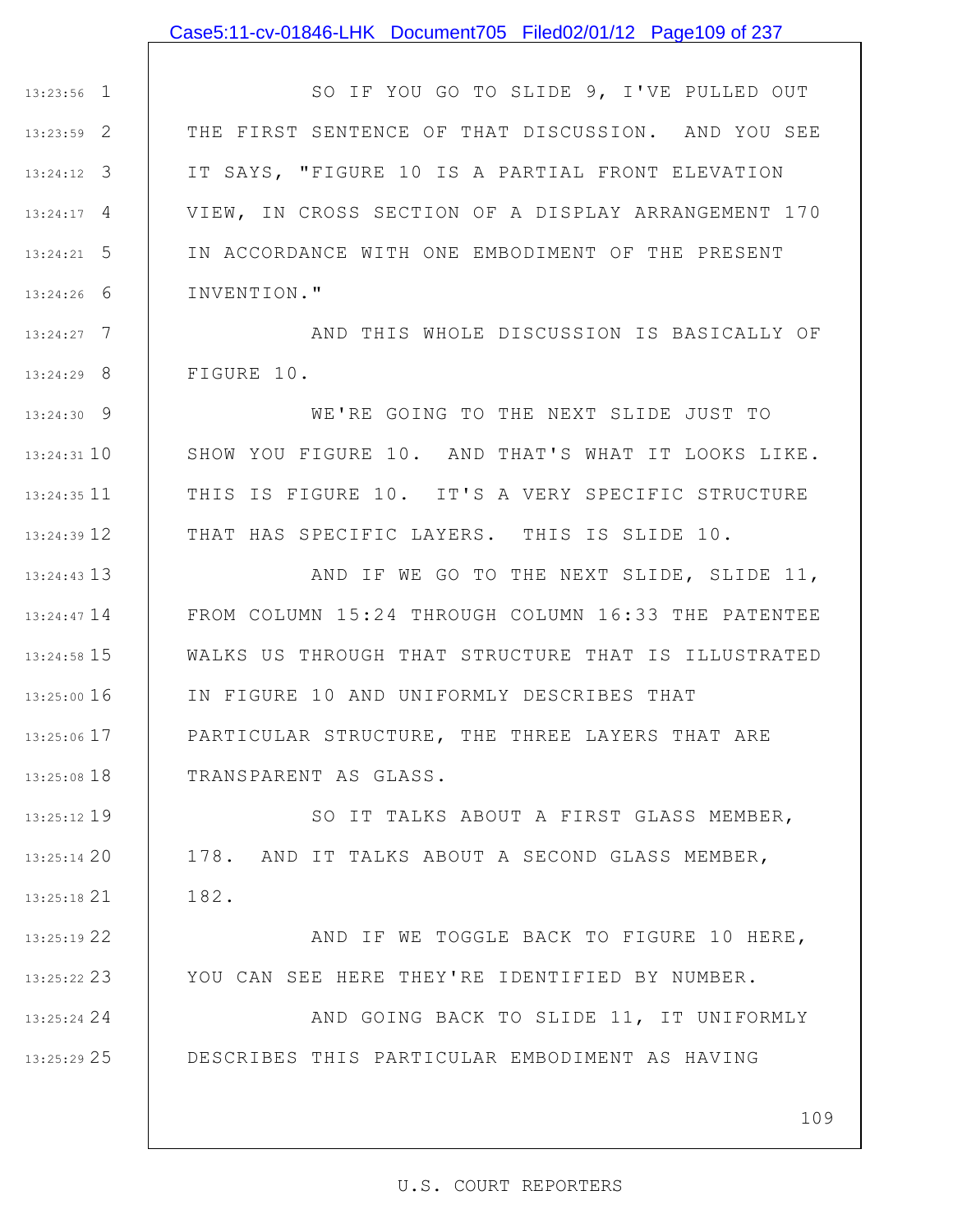|                    | Case5:11-cv-01846-LHK Document705 Filed02/01/12 Page110 of 237 |
|--------------------|----------------------------------------------------------------|
|                    |                                                                |
| $13:25:32$ 1       | GLASS AS THE TRANSPARENT LAYERS.                               |
| $13:25:36$ 2       | AND I'M NOT GOING TO READ THE WHOLE                            |
| $13:25:38$ 3       | THING, YOUR HONOR.                                             |
| $13:25:41 \quad 4$ | BUT THE LAST PARAGRAPH, YOUR HONOR,                            |
| $13:25:44$ 5       | BEFORE IT STARTS TALKING ABOUT FIGURE 11 IS WHERE              |
| $13:25:50$ 6       | THE LANGUAGE THAT APPLE TALKS ABOUT IS PULLED OUT.             |
| $13:25:54$ 7       | SO I'M GOING TO GO TO SLIDE 12, IF I MAY.                      |
| $13:25:58$ 8       | AND HERE AT SLIDE 12 WE PULLED OUT THE                         |
| $13:26:01$ 9       | LAST PARAGRAPH AND THIS IS, IF YOU READ THROUGH                |
| 13:26:08 10        | THIS, YOUR HONOR, YOU'LL SEE THAT STARTING WITH                |
| $13:26:11$ $11$    | THIS PARAGRAPH, THEY STOP TALKING ABOUT THE                    |
| $13:26:14$ 12      | SPECIFIC STRUCTURE OF FIGURE 10 AND THEY ARE                   |
| $13:26:18$ 13      | BASICALLY SAYING, YOU CAN TAKE FIGURE 10 AND DO IT             |
| $13:26:21$ 14      | A WHOLE BUNCH OF DIFFERENT WAYS.                               |
| 13:26:23 15        | SO THEY SAY, "WITH REGARDS TO                                  |
| $13:26:26$ 16      | CONFIGURATION, EACH OF THE VARIOUS LAYERS MAY BE               |
| 13:26:30 17        | FORMED WITH VARIOUS SIZES, SHAPES, AND THE LIKE.               |
| 13:26:34 18        | FOR EXAMPLE, EACH OF THE LAYERS MAY HAVE THE SAME              |
| $13:26:37$ 19      | THICKNESS OR A DIFFERENT THICKNESS THAN THE OTHER              |
| 13:26:39 20        | LAYERS IN THE STRUCTURE. IN THE ILLUSTRATED                    |
| 13:26:42 21        | EMBODIMENT, THE FIRST GLASS MEMBER HAS A THICKNESS             |
| 13:26:45 22        | OF ABOUT 1.1 MILLIMETER," AND IT GOES ON TO TALK               |
| 13:26:48 23        | ABOUT THE SPECIFIC THICKNESSES.                                |
| 13:26:4924         | AND THEN IN THE NEXT HIGHLIGHTED SECTION                       |

IT SAYS, "FURTHERMORE, EACH OF THE LAYERS MAY BE

25 13:26:54

110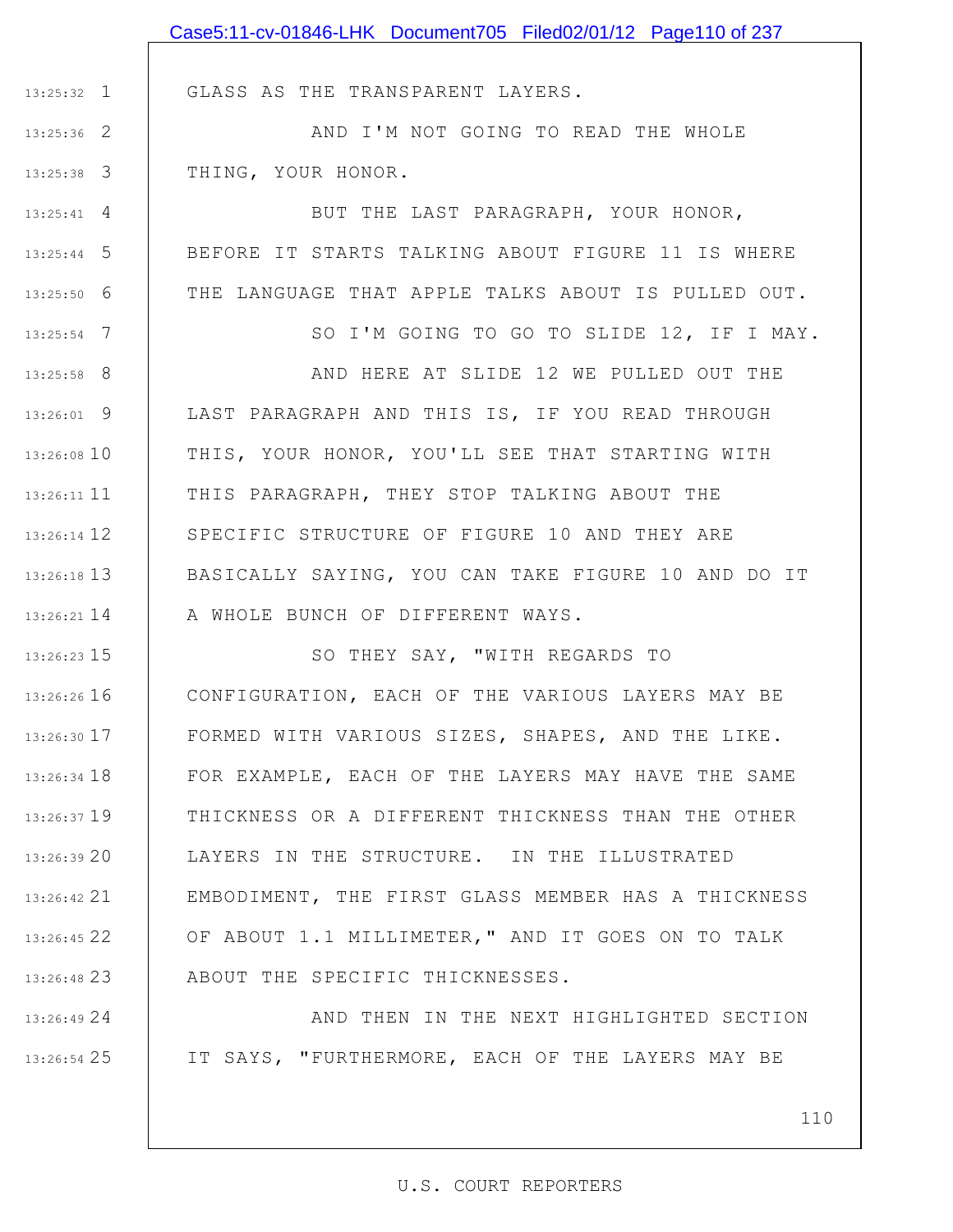|               | Case5:11-cv-01846-LHK Document705 Filed02/01/12 Page111 of 237    |
|---------------|-------------------------------------------------------------------|
|               |                                                                   |
| $13:26:57$ 1  | FORMED WITH VARIOUS MATERIALS."                                   |
| 13:26:59 2    | SO IT'S SAYING WE HAVE JUST DESCRIBED A                           |
| $13:27:02$ 3  | SPECIFIC EMBODIMENT THAT HAS GLASS MEMBER, BUT YOU                |
| $13:27:07$ 4  | CAN DO THIS A DIFFERENT WAY SO EACH OF THE LAYERS                 |
| $13:27:12$ 5  | FORM VARIOUS MATERIALS. "BY WAY OF AN EXAMPLE,                    |
| $13:27:15$ 6  | EACH PARTICULAR TYPE OF LAYER MAY BE FORMED FROM                  |
| $13:27:17$ 7  | THE SAME OR DIFFERENT MATERIAL."                                  |
| $13:27:21$ 8  | THAT'S SAYING YOU CAN USE PLASTIC FOR ONE                         |
| $13:27:23$ 9  | LAYER AND GLASS FOR ANOTHER.                                      |
| $13:27:25$ 10 | AND THEN IT CONTINUES, "FOR EXAMPLE, ANY                          |
| $13:27:28$ 11 | SUITABLE GLASS OR PLASTIC MATERIAL MAY BE USED FOR                |
| $13:27:30$ 12 | THE GLASS MEMBERS."                                               |
| 13:27:32 13   | NOW, I WOULD SUBMIT, YOUR HONOR, WHEN                             |
| 13:27:34 14   | READ IN CONTEXT, WHAT THAT IS SAYING IS THAT THE                  |
|               | $13:27:3715$   ANTECEDENT OF THE GLASS MEMBER THERE IS FIGURE 10, |
| 13:27:41 16   | AND IT'S SAYING PROPERLY CONSTRUED, YOU COULD USE                 |
| $13:27:44$ 17 | ANY SUITABLE GLASS FOR THAT OR YOU CAN USE ANY                    |
| 13:27:46 18   | SUITABLE PLASTIC FOR THAT. THAT IS NOT                            |
| 13:27:50 19   | DEFINITIONAL.                                                     |
| 13:27:50 20   | THAT'S NOT SAYING AS USED IN THIS PATENT,                         |
| $13:27:53$ 21 | GLASS MEMBER MEANS GLASS AND PLASTIC AND ESPECIALLY               |
| 13:27:58 22   | WHEN WHAT YOUR HONOR POINTED OUT THERE'S ANOTHER                  |
| 13:28:00 23   | PLACE WHERE THEY SAID, USED THE WORD "IS," THE                    |
| 13:28:04 24   | GLASS MEMBER IS MADE OF CLEAR GLASS, AND COUNSEL                  |

25 13:28:07 ADMITS THAT'S GLASS, WHICH IS INCONSISTENT WITH THE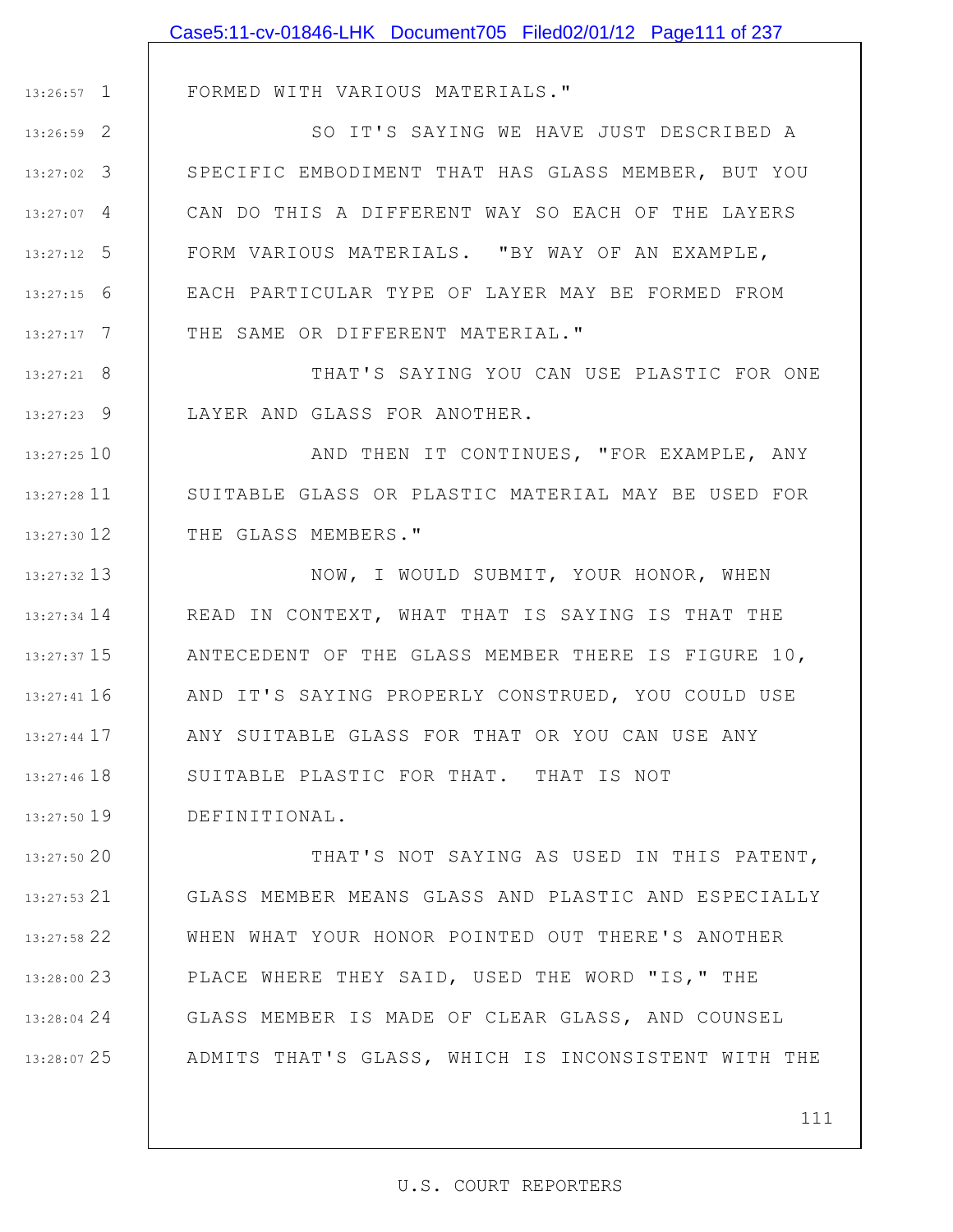|               | Case5:11-cv-01846-LHK Document705 Filed02/01/12 Page112 of 237 |
|---------------|----------------------------------------------------------------|
|               |                                                                |
|               | 13:28:09 1   READING OF THIS.                                  |
| $13:28:14$ 2  | ANOTHER THING I WOULD LIKE TO POINT OUT,                       |
| 13:28:16 3    | YOUR HONOR, IS IF YOU LOOK AT THE CLAIMS, AND IF               |
| $13:28:18$ 4  | YOU GO TO SLIDE 5, PLEASE.                                     |
| $13:28:24$ 5  | HERE YOU SEE FURTHER EVIDENCE THAT "GLASS                      |
| 13:28:26 6    | MEMBER" DOES NOT MEAN "ANY SUITABLE GLASS OR                   |
| 13:28:29 7    | PLASTIC MATERIAL" BECAUSE IN THE CLAIMS, THE TWO               |
| $13:28:32$ 8  | INDEPENDENT CLAIMS HERE, CLAIM 1 IS MUCH BROADER               |
| 13:28:36 9    | AND IS CLAIMED TO COVER ANY SUITABLE MATERIAL.                 |
| 13:28:39 10   | SO IT TALKS ABOUT A TOUCH PANEL                                |
| $13:28:41$ 11 | COMPRISING A TRANSPARENT CAPACITIVE SENSING MEDIUM.            |
| 13:28:46 12   | THAT MEANS IT CAN BE ANY TRANSPARENT                           |
|               | 13:28:48 13   ISOLATING MATERIAL.                              |
| $13:28:49$ 14 | AND THEN IT JUST TALKS ABOUT A FIRST                           |
|               | 13:28:51 15   LAYER AND A SECOND LAYER. IT DOESN'T SPECIFY     |
| $13:28:58$ 16 | WHETHER IT'S GLASS OR PLASTIC.                                 |
| 13:28:59 17   | SO IN CLAIM 1 THE PATENTEE WROTE THE                           |
| $13:29:03$ 18 | CLAIM TO COVER GLASS AND PLASTIC.                              |
| 13:29:05 19   | IN CONTRAST, IN CLAIM 10, THE CLAIM WAS                        |
| 13:29:0820    | LIMITED SPECIFICALLY TO GLASS, A GLASS MEMBER, THE             |
| 13:29:12 21   | FIRST GLASS MEMBER, THE SECOND GLASS MEMBER, A                 |
| 13:29:15 22   | THIRD GLASS MEMBER. IT LOOKS A LOT LIKE FIGURE 10.             |
| 13:29:19 23   | SO THE CLAIMS SUPPORT THE INTERPRETATION                       |
| $13:29:23$ 24 | THAT I'M TALKING ABOUT, YOUR HONOR, THAT CLAIM 10              |
| 13:29:27 25   | IS TALKING ABOUT GLASS, AND CLAIM 1 IS TALKING                 |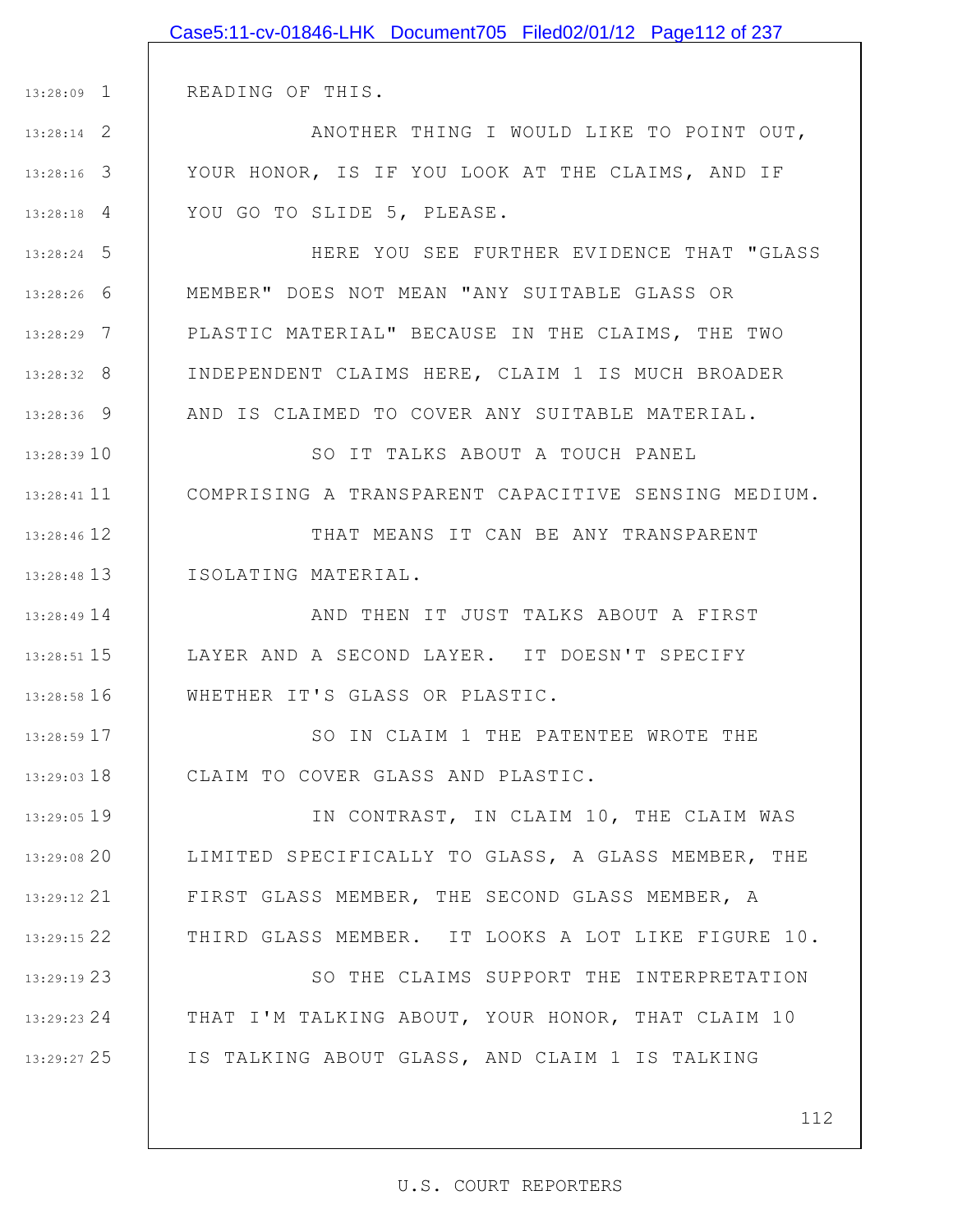|               | Case5:11-cv-01846-LHK Document705 Filed02/01/12 Page113 of 237 |
|---------------|----------------------------------------------------------------|
|               |                                                                |
| $13:29:31$ 1  | ABOUT THAT LAST PARAGRAPH WHERE YOU COULD USE ANY              |
| $13:29:34$ 2  | SUITABLE MATERIAL AS LONG AS IT'S TRANSPARENT.                 |
| $13:29:47$ 3  | NOW, IF WE CAN GO TO SLIDE 13, I'LL TRY                        |
| $13:29:50$ 4  | TO BE BRIEF ON THIS, YOUR HONOR, THERE ARE OTHER               |
| $13:29:52$ 5  | PLACES IN THE PATENT WHERE THE PATENTEE USED                   |
| $13:29:56$ 6  | BROADER PHRASES TO ENCOMPASS BOTH GLASS AND                    |
| $13:29:59$ 7  | PLASTIC.                                                       |
| $13:30:00$ 8  | SO, FOR EXAMPLE, IN COLUMN 10, LINES 39                        |
| $13:30:03$ 9  | THROUGH 40 IT REFERS TO THE OPTICALLY TRANSMISSIVE             |
| 13:30:08 10   | MEMBER IS FORMED FROM A CLEAR MATERIAL SUCH AS                 |
| 13:30:11 11   | GLASS OR PLASTIC.                                              |
| 13:30:12 12   | AT COLUMN 12, LINE 60 THROUGH 62, "THE                         |
| $13:30:17$ 13 | PROTECTIVE COVER SHEET MAY BE FORMED FROM ANY                  |
| $13:30:20$ 14 | SUITABLE CLEAR MATERIAL SUCH AS GLASS OR PLASTIC."             |
| 13:30:22 15   | THEY WOULDN'T BE SAYING THIS IF THEY                           |
| $13:30:24$ 16 | INTENDED TO DEFINE GLASS MEMBER TO BE GLASS OR                 |
| $13:30:27$ 17 | PLASTIC. IT WOULD BE REDUNDANT. IT WOULDN'T MAKE               |
| 13:30:29 18   | ANY SENSE.                                                     |
| 13:30:30 19   | IF YOU GO TO SLIDE 15, PLEASE.                                 |
| 13:30:34 20   | THIS IS ANOTHER PLACE THAT YOUR HONOR WE                       |
| 13:30:37 21   | BELIEVE IS SPOTTED ON, COLUMN 12, LINE 35 THROUGH              |
| 13:30:43 22   | 41.                                                            |
| 13:30:43 23   | "THE TOUCHSCREEN INCLUDES A TRANSPARENT                        |
| 13:30:47 24   | ELECTRODE LAYER THAT IS POSITIONED OVER A GLASS                |
| 13:30:49 25   | MEMBER. THE GLASS MEMBER MAY BE A PORTION OF THE               |
|               |                                                                |
|               | 113                                                            |

 $\mathsf{I}$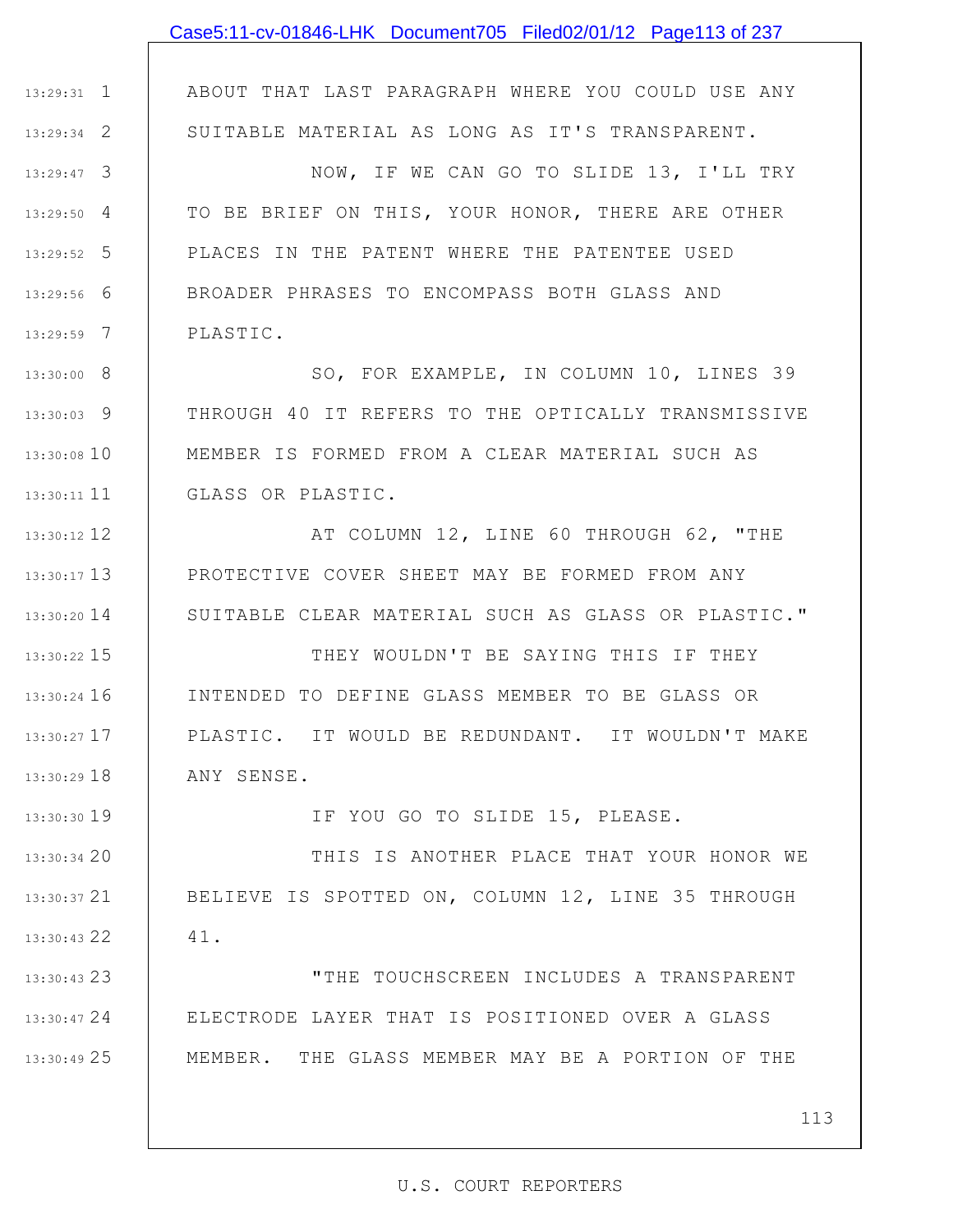## Case5:11-cv-01846-LHK Document705 Filed02/01/12 Page114 of 237

1 13:30:52 2 13:30:54 3 13:30:57 4 13:31:02 LCD DISPLAY OR IT MAY BE A PORTION OF THE TOUCHSCREEN. IN EITHER CASE, THE GLASS MEMBER IS A RELATIVELY," IS, IS MUCH MORE DEFINITIONAL, YOUR HONOR, THAN "FOR EXAMPLE," AND "MAY."

5 13:31:06 6 13:31:11 7 13:31:15 IT SAYS, "IS A RELATIVELY THICK PIECE OF CLEAR GLASS," WHICH COUNSEL HAS ADMITTED THAT'S REFERRING TO GLASS NOT PLASTIC.

8 13:31:17 9 13:31:18 13:31:20 10 11 13:31:23 12 13:31:25 13 13:31:28 THIS IS A MORE DEFINITIONAL STATEMENT ACTUALLY THAN THE ONE THEY POINT TO WHICH USES THE WORD "FOR EXAMPLE" AND "MAY" WHICH I BELIEVE YOU COULD INTERPRET THE WORD "FOR" IN THAT SENTENCE TO MEAN "IN PLACE OF." IN PLACE OF THE GLASS MEMBER IN FIGURE 10.

14 13:31:29 15 13:31:36 THE FINAL POINT ON THIS, YOUR HONOR, IF I MAY, GO TO SLIDE 21, PLEASE.

16 13:31:45 17 13:31:48 18 13:31:52 19 13:31:56 20 13:32:01 21 13:32:06 I BELIEVE IN APPLE'S IN TERMS OF THE CASE LAW CITED BY APPLE, THE ONLY CASE THEY CITE, I THINK, IT'S AN UNREPORTED DISTRICT COURT CASE TRANSWEB VERSUS 3M, AND IT CLAIMS THAT THAT LANGUAGE THERE IS ANALOGOUS TO THE LANGUAGE IN THIS CASE BUT TRANSWEB IS CLEARLY NOT APPOSITE.

22 13:32:11

23 13:32:16

24 13:32:19

25 13:32:22

TRANSWEB IS CLEARLY USING I.E. NOW, I.E.: THAT IS. WHAT DO WE HAVE HERE? WE HAVE "FOR EXAMPLE." WHAT IS FOR EXAMPLE? FOR EXAMPLE IS E.G., NOT I.E. AND THERE'S NO CASE SAYING THAT

114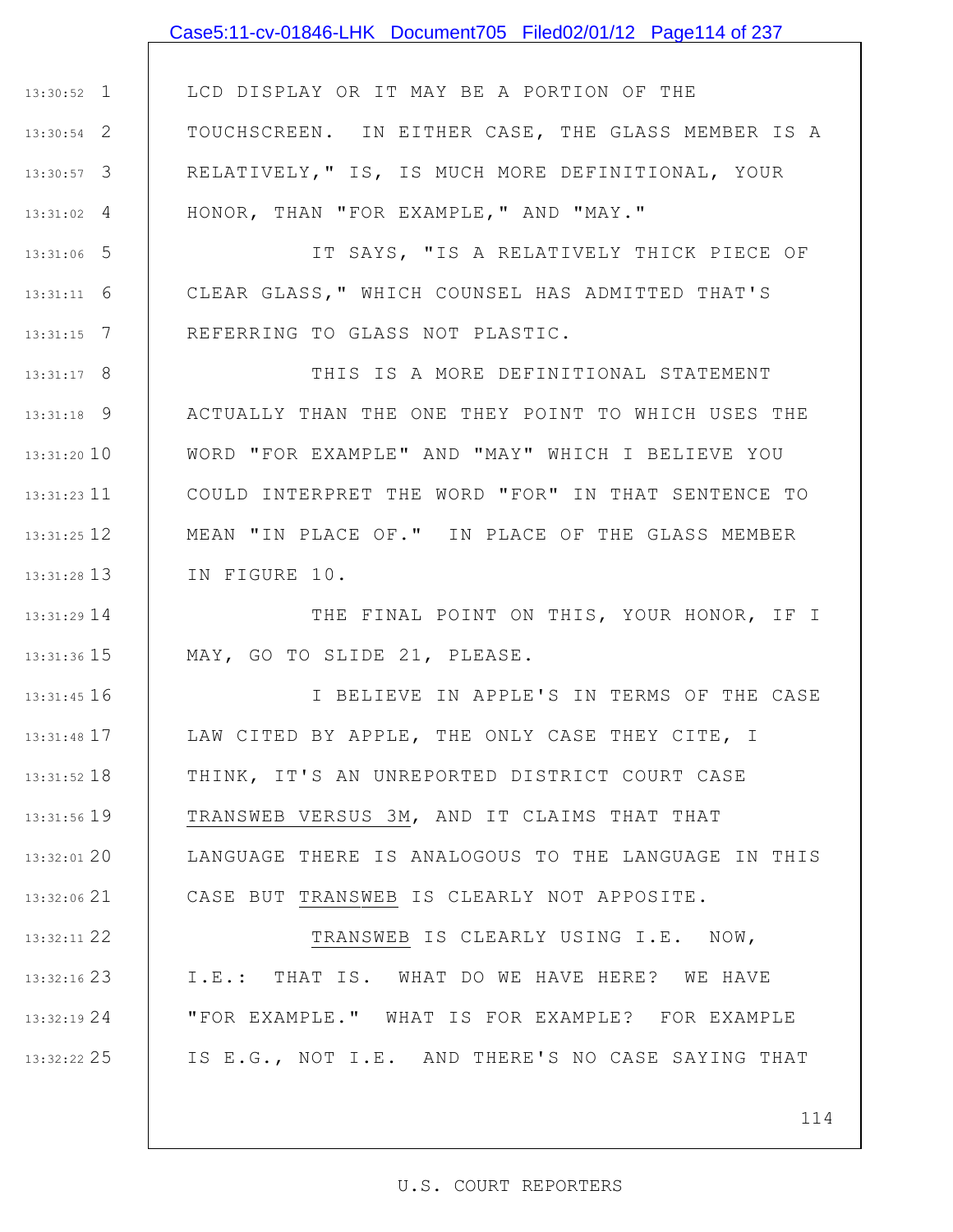|                 | Case5:11-cv-01846-LHK Document705 Filed02/01/12 Page115 of 237 |
|-----------------|----------------------------------------------------------------|
|                 |                                                                |
| $13:32:25$ 1    | THE USE OF E.G. IS DEFINITIONAL.                               |
| $13:32:29$ 2    | SO THIS DOES NOT SUPPORT, WE WOULD                             |
| $13:32:33$ 3    | SUBMIT, YOUR HONOR, THIS ARGUMENT.                             |
| $13:32:34$ 4    | AND WITH THAT I'LL SIT DOWN UNLESS YOU                         |
| $13:32:36$ 5    | HAVE ANY FURTHER QUESTIONS.                                    |
| $13:32:37$ 6    | THE COURT: NO THANK YOU. OKAY. JUST                            |
| $13:32:39$ 7    | VERY BRIEFLY IF YOU'RE GOING TO SAY ANYTHING.                  |
| $13:32:43$ 8    | MR. JACOBS: I THINK ACTUALLY THE MORE WE                       |
| $13:32:45$ 9    | READ IT, THE MORE OUR VIEW IS REINFORCED.                      |
| 13:32:48 10     | THAT LANGUAGE THAT WE'RE FOCUSSING ON IS                       |
| $13:32:51$ 11   | LANGUAGE WHERE THE DRAFTSMAN OF THE PATENT SAYS                |
| 13:32:54 12     | THAT I KNOW I DESCRIBED A PARTICULAR EMBODIMENT OR             |
| $13:32:57$ 13   | PARTICULAR EMBODIMENTS IN THIS PATENT, BUT DON'T               |
| $13:33:00$ $14$ | READ MY USAGE OF THE WORD "GLASS" IN "GLASS MEMBER"            |
| $13:33:03$ 15   | AS A LIMITATION TO "GLASS." THAT'S WHAT THAT                   |
| $13:33:06$ 16   | PARAGRAPH IS ALL ABOUT.                                        |
| 13:33:07 17     | THE COURT: AND WHICH PARAGRAPH ARE YOU                         |
| 13:33:08 18     | REFERRING?                                                     |
| 13:33:09 19     | MR. JACOBS: THE ONE WE'RE FOCUSSING ON                         |
| 13:33:11 20     | IN THE $--$                                                    |
| 13:33:15 21     | THE COURT: COLUMN 16, LINES 43 THROUGH                         |
| 13:33:25 22     | 49?                                                            |
| 13:33:30 23     | MR. JACOBS: COLUMN 16, YES. SO THAT'S                          |
| 13:33:31 24     | THE PLACE WHERE THE DRAFTSMAN SAYS, YOU KNOW, I                |
| 13:33:34 25     | BETTER REALLY MAKE IT CLEAR BECAUSE I'M USING --               |
|                 |                                                                |
|                 | 115                                                            |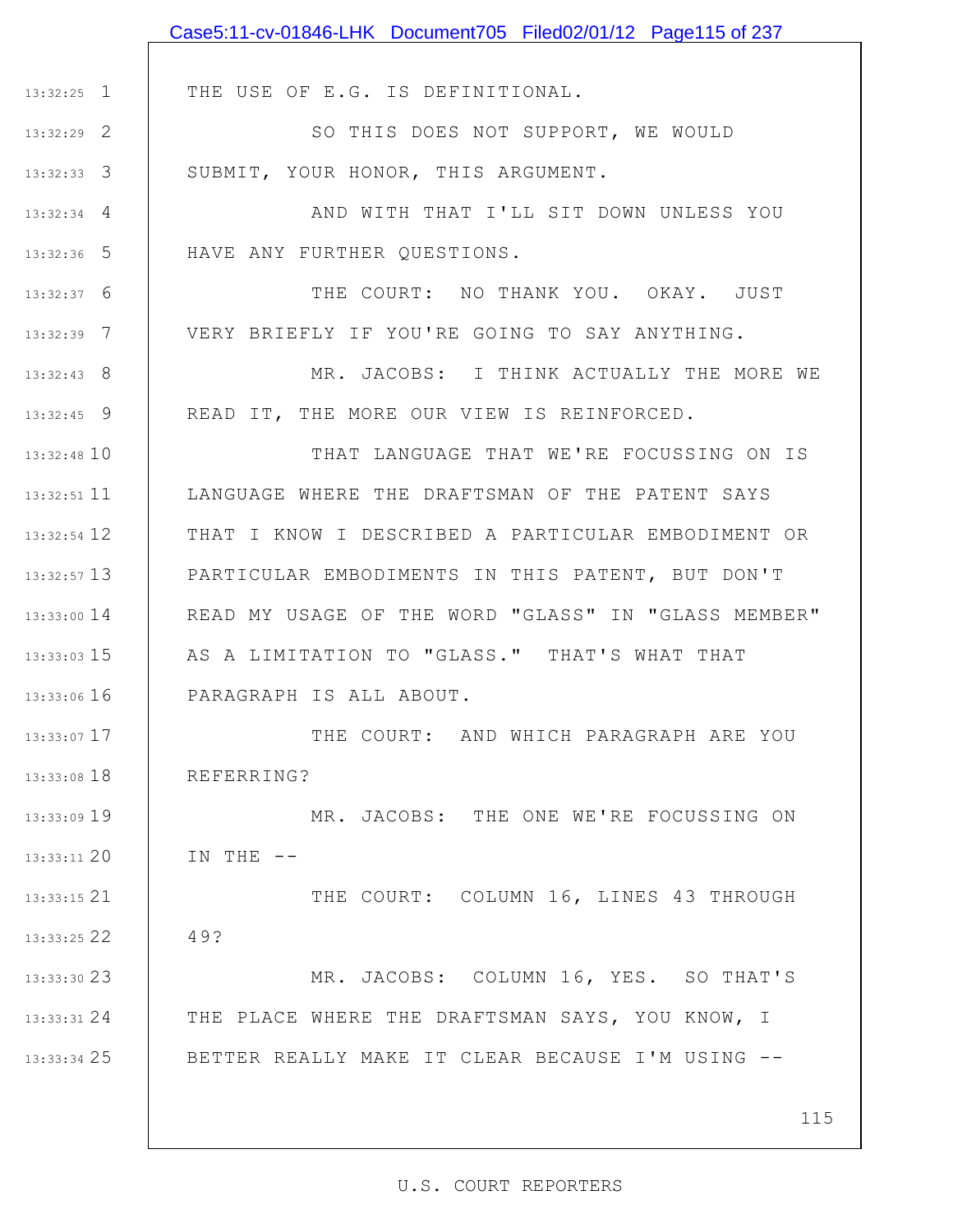### Case5:11-cv-01846-LHK Document705 Filed02/01/12 Page116 of 237

1 13:33:37 2 13:33:41 3 13:33:44 4 13:33:46 5 13:33:49 6 13:33:51 AROUND THIS APPLICATION I'M USING THE WORD "GLASS" AND HERE'S WHAT I MEAN BY THAT. I DON'T MEAN GLASS AND GLASS MEMBER, AND I DON'T MEAN THE SUBSTANCE GLASS. I MEAN ANY SUITABLE PLASTIC OR GLASS THAT WILL SERVE THE PURPOSE OF THE GLASS MEMBER THAT I HAVE DESCRIBED.

7 13:34:03 8 13:34:04 THE COURT: OKAY. LET'S GO TO THE NEXT ONE. DO YOU WANT TO DO PIXEL OR --

9 13:34:08 13:34:15 10 MR. JACOBS: SURE. SO LET ME GO TO 44, PLEASE.

11 13:34:19 12 13:34:20 13 13:34:24 14 13:34:29 15 13:34:36 THE HEART OF THE ISSUE HERE, YOUR HONOR, IS THAT A PIXEL IS BEING USED IN A DIFFERENT WAY IN THIS PATENT AND IN THE '828 PATENT THAN IT IS USED ORDINARILY IN, FOR EXAMPLE, DISPLAY ARTS OR PHOTO SENSITIVE DEVICES.

16 13:34:42 17 13:34:44 18 13:34:46 19 13:34:50 20 13:34:53 21 13:34:56 AND WE THINK IT IS IMPORTANT TO CLARIFY THAT BECAUSE THERE IS A POTENTIAL FOR CONFUSION WHEN THE JURY HEARS THE WORD "PIXEL" IF ANY OF THEM ARE TECHNICALLY ASTUTE AND THEY HAVE NOT READ THE SPECIFICATION, THEY MAY NOT GRASP THAT PIXEL HERE IS BEING USED A LITTLE BIT DIFFERENTLY.

22 13:34:57 23 13:35:00 24 13:35:03 25 13:35:05 SO I THINK WE SHOULD START WITH THE CLAIM LANGUAGE. AS I MENTIONED AT THE OUTSET, THIS IS A CASE WHERE THE CLAIM LANGUAGE HELPS US A GREAT DEAL IN UNDERSTANDING WHAT THE WORD MEANS.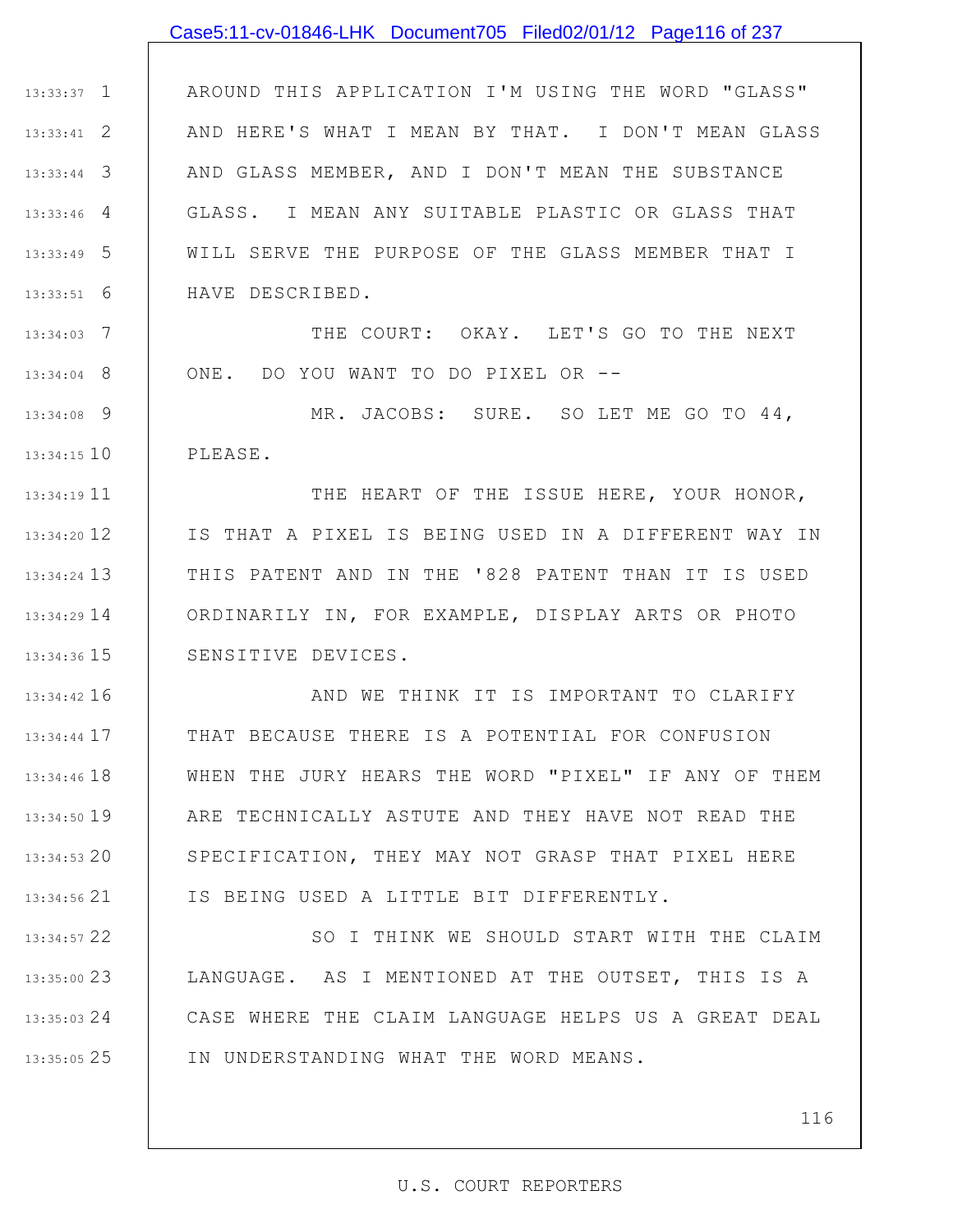### Case5:11-cv-01846-LHK Document705 Filed02/01/12 Page117 of 237

1 13:35:07 2 13:35:11 3 13:35:16 WE'RE GOING TO RECEIVE AT LEAST ONE PROXIMITY IMAGE REPRESENTING A SCAN OF A PLURALITY OF ELECTRODES OF THE TOUCH SENSITIVE SURFACE.

4 13:35:19 5 13:35:21 6 13:35:24 7 13:35:29 8 13:35:34 SO WE KNOW TO BEGIN WITH THAT WE'RE TALKING ABOUT ELECTRODES ON A TOUCH SENSITIVE SURFACE NOT LIKE A CLASSIC DISPLAY PIXEL LIKE AN LCD PIXEL THAT WE'RE ALL FAMILIAR WITH WHEN YOU GET GRANULATED SCREEN.

9 13:35:34 13:35:36 10 11 13:35:38 12 13:35:42 13 13:35:45 AND THEN WE'RE GOING TO SEGMENT EACH PROXIMITY IMAGE INTO ONE OR MORE PIXEL GROUPS THAT INDICATES SIGNIFICANT PROXIMITY. EACH PIXEL GROUP REPRESENTING PROXIMITY OF A DISTINGUISHABLE HAND PART, ET CETERA.

13:35:46 14 15 13:35:48 16 13:35:50 SO WE'RE GOING TO PICK UP SIGNALS FROM THE ELECTRODES AND THEN WE'RE GOING TO SEGMENT THAT IMAGE INTO PIXEL GROUPS.

> THE COURT: CAN I STOP YOU HERE A SECOND? MR. JACOBS: YOU BET.

19 13:35:55 20 13:35:58 21 13:36:00 22 13:36:04 THE COURT: WOULD BOTH SIDES, AND I'M THROWING THIS OUT, AGREE THAT THE SMALLEST DISCERNIBLE PART OF A PROXIMITY IMAGE. SO IT'S ADDING PROXIMITY TO IMAGE.

17 13:35:52

18 13:35:55

23 13:36:07 24 13:36:08 25 13:36:10 MR. VERHOEVEN: WE WOULD, YOUR HONOR. THE COURT: AND WOULD YOU AGREE? MR. JACOBS: WE DO NOT.

117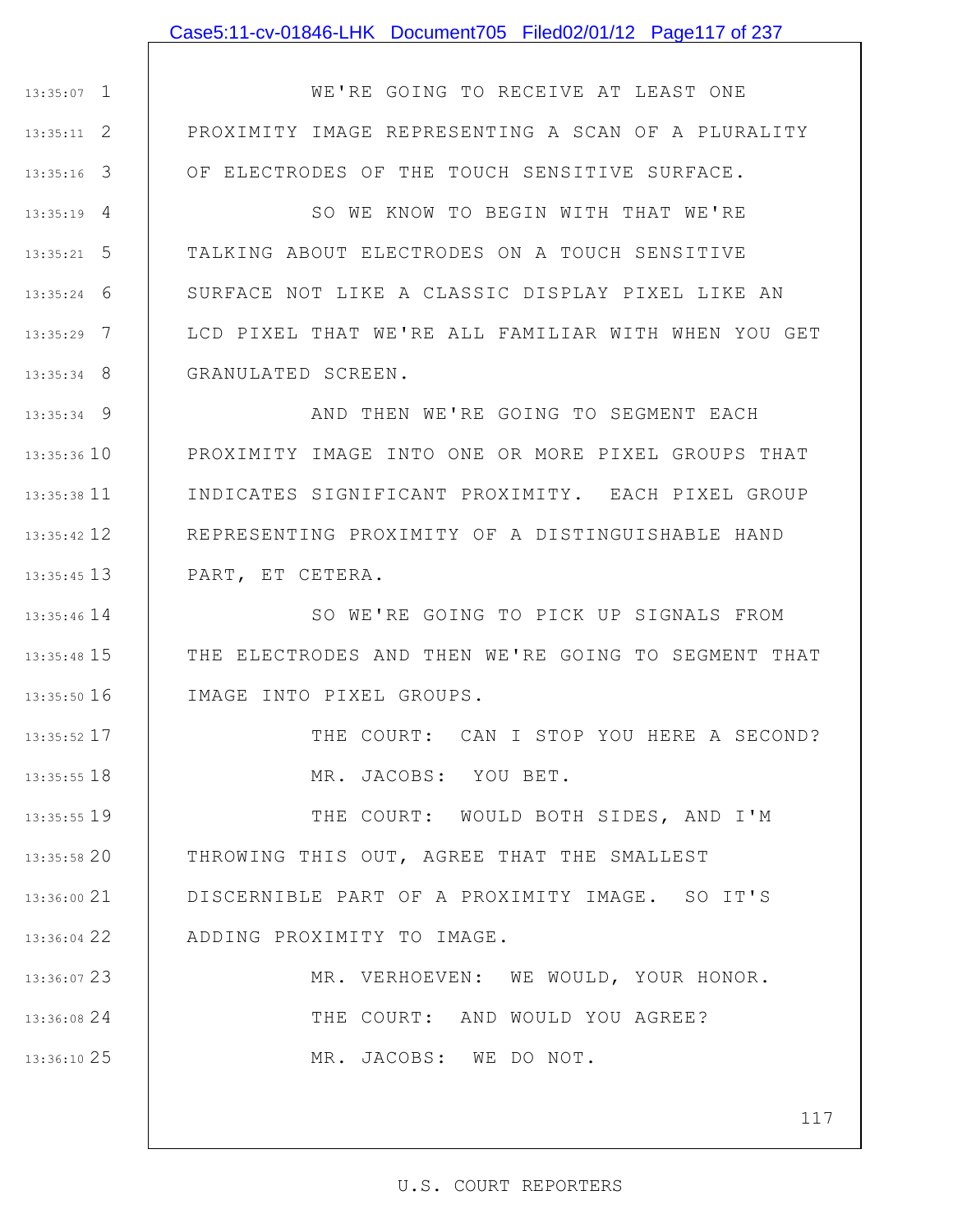|                 | Case5:11-cv-01846-LHK Document705 Filed02/01/12 Page118 of 237 |
|-----------------|----------------------------------------------------------------|
|                 |                                                                |
| $13:36:10$ 1    | THE COURT: WHY IS THAT?                                        |
| $13:36:11$ 2    | MR. JACOBS: AND I'M NOT SURE,                                  |
| $13:36:12$ 3    | DISCERNIBLE BY WHAT? DISCERNIBLE TO THE EYE?                   |
| $13:36:16$ 4    | DISCERNIBLE TO THE ELECTRONICS TO THE SYSTEM?                  |
| $13:36:21$ 5    | DISCERNIBLE TO AN ELECTRON MICROSCOPE THAT IS                  |
| $13:36:24$ 6    | ANALYZING THE SUBSTANCE?                                       |
| $13:36:25$ 7    | SO WE THINK THAT DISCERNABLE ADDS A LOT                        |
| $13:36:30$ 8    | OF CONFUSION. AND IN THIS CASE I THINK                         |
| $13:36:38$ 9    | UNAMBIGUOUSLY WE HAVE DEFINITIONAL LANGUAGE IN THE             |
| 13:36:38 10     | PATENT.                                                        |
| 13:36:42 11     | AT COLUMN 18, 1 THROUGH 15 ON SLIDE 48 WE                      |
| 13:36:44 12     | HAVE PIXEL IN QUOTES. SO "THE PROXIMITY DATA                   |
| 13:36:47 13     | MEASURED AT ONE ELECTRODE DURING A PARTICULAR SCAN             |
| $13:36:50$ $14$ | CYCLE CONSTITUTES ONE 'PIXEL' OF THE PROXIMITY                 |
| $13:36:54$ 15   | IMAGE CAPTURED IN THAT SCAN CYCLE."                            |
| 13:36:56 16     | SO THE PATENTEE COULD NOT HAVE BEEN                            |
| 13:36:59 17     | CLEARER HERE ABOUT WHAT IT WAS REFERRING TO WHEN IT            |
| $13:37:01$ 18   | USED THE WORD "PIXEL."                                         |
| 13:37:03 19     | AND THEN, OF COURSE, IF WE GO A LITTLE                         |
| 13:37:0620      | DEEPER INTO THE SPECIFICATION WE SEE THE PROXIMITY             |
| 13:37:09 21     | DATA BEING CAPTURED AS PIXELS. AND ON --                       |
| 13:37:13 22     | THE COURT: SORRY.                                              |
| 13:37:14 23     | SO FOR YOUR CONSTRUCTION, ARE YOU SAYING                       |
| 13:37:16 24     | THAT PIXEL CORRESPONDS TO THE PROXIMITY DATA                   |
| 13:37:19 25     | MEASURED AT ONE ELECTRODE AND THEN PIXEL GROUP IS              |
|                 |                                                                |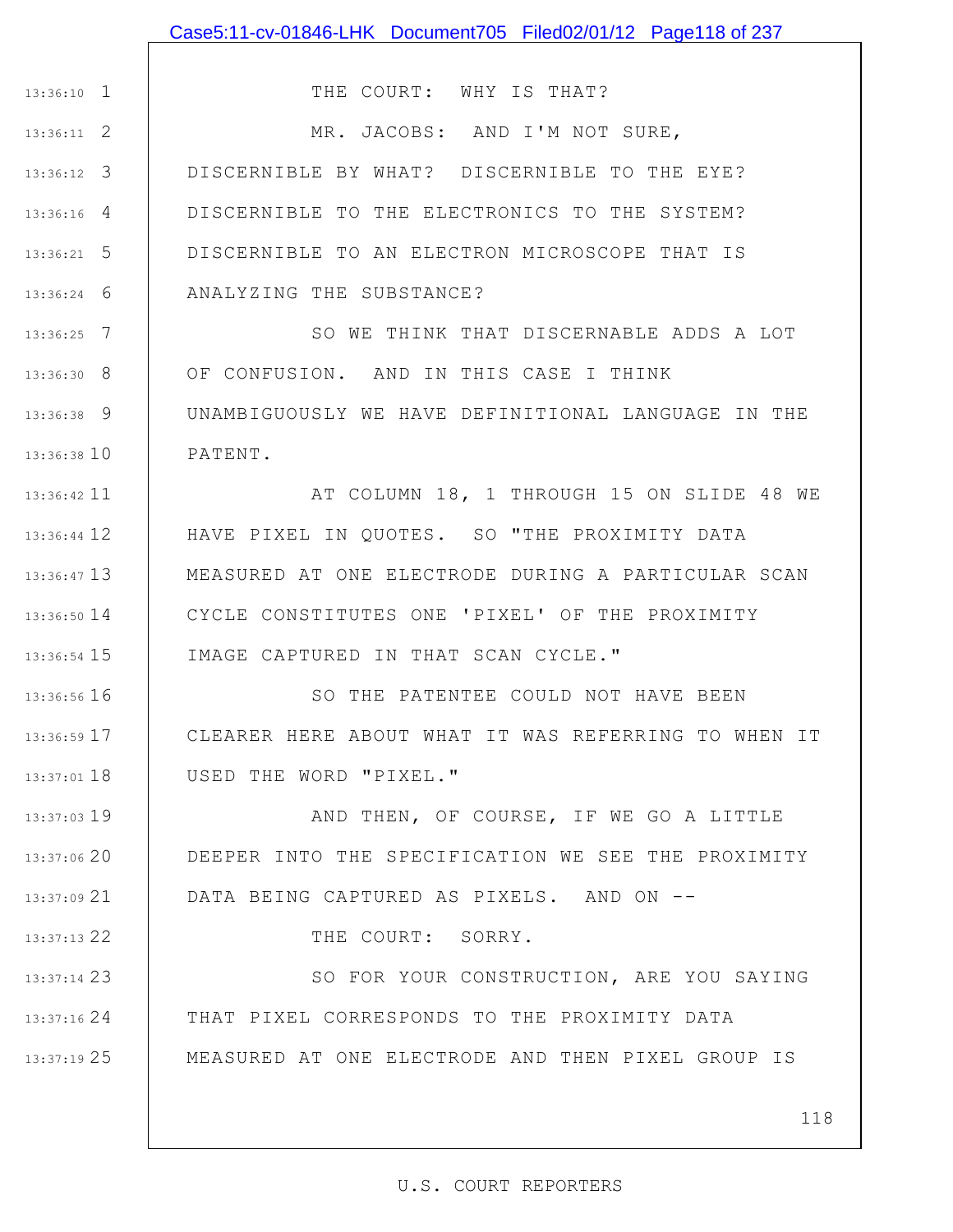|                    | Case5:11-cv-01846-LHK Document705 Filed02/01/12 Page119 of 237 |
|--------------------|----------------------------------------------------------------|
|                    |                                                                |
| $13:37:23$ $\perp$ | THE PROXIMITY DATA MEASURED AT MORE ELECTRODES, OR             |
| $13:37:30$ 2       | WHEN DO YOU GO FROM ONE TO MORE?                               |
| $13:37:32$ 3       | MR. JACOBS: SO I SHOULD REPORT THAT WE                         |
| $13:37:34$ 4       | DID REACH AGREEMENT THAT I HOPE WILL SIMPLIFY THIS             |
| $13:37:36$ 5       | AND THAT WE'RE NOT URGING A CONSTRUCTION OF "PIXEL             |
| $13:37:39$ 6       | GROUPS" AT THIS TIME.                                          |
| $13:37:39$ 7       | IF WE GET A CONSTRUCTION OF "PIXEL" THEN                       |
| $13:37:42$ 8       | "GROUP" WILL FOLLOW NATURALLY. I BELIEVE I'M                   |
| $13:37:47$ 9       | ACCURATELY RECITING AND SAMSUNG IS COMFORTABLE ALSO            |
| 13:37:50 10        | PROCEEDING JUST TO DEFINE PIXEL.                               |
| $13:37:52$ 11      | MR. VERHOEVEN: WE ARE FINE WITH THAT.                          |
| 13:37:54 12        | SO THE PHRASE TO BE CONSTRUED NOW WILL BE PIXEL.               |
| $13:37:59$ 13      | THE COURT: NOW, AM I JUST KICKING THE                          |
| $13:38:01$ 14      | CAN DOWN THE ROAD AND THEN YOU WOULD FIGHT WHETHER             |
| 13:38:05 15        | A "GROUP" IS ONE OR MORE? I WAS JUST GOING TO DO               |
| 13:38:07 16        | PLAIN AND ORDINARY MEANING OF "GROUP."                         |
| 13:38:10 17        | MR. JACOBS: THAT'S FINE.                                       |
| 13:38:11 18        | MR. VERHOEVEN: THAT'S FINE.                                    |
| 13:38:17 19        | THE COURT: BUT ARE WE GOING TO FIGHT                           |
| 13:38:18 20        | ABOUT WHAT "GROUP" MEANS? I DON'T WANT US TO THEN              |
| 13:38:21 21        | HAVE A WHOLE FIGHT ABOUT WHAT "GROUP" MEANS AT                 |
| 13:38:23 22        | TRIAL.                                                         |
| 13:38:27 23        | MR. JACOBS: WE'RE NOT SURE WHERE THEY'RE                       |
| 13:38:29 24        | GOING ON THIS ISSUE YET, YOUR HONOR. SO IT'S A                 |
| 13:38:30 25        | LITTLE HARD FOR US TO TELL WHETHER THIS IS REAL.               |
|                    |                                                                |
|                    | 119                                                            |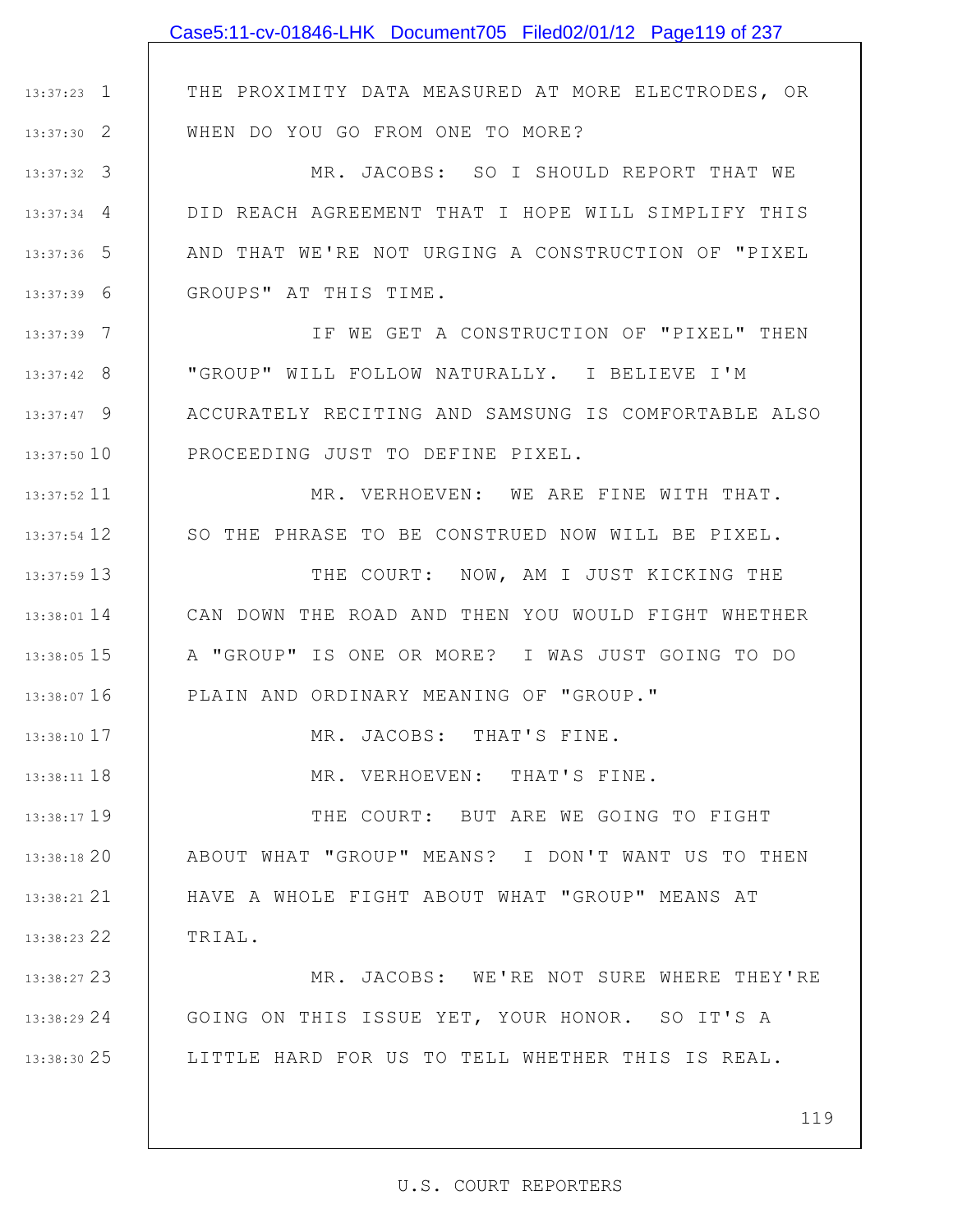### Case5:11-cv-01846-LHK Document705 Filed02/01/12 Page120 of 237

1 13:38:32 2 13:38:35 3 13:38:38 4 13:38:38 5 13:38:41 6 13:38:43 7 13:38:47 BUT I THINK ONE REASON WE'RE COMFORTABLE WITH THIS IS THAT GROUP CONNOTES MORE THAN JUST A NUMERICAL ASPECT TO THIS. "GROUP" CONNOTES A GROUPING, A TOGETHERNESS, A CO-RELATIONSHIP, AND THAT'S WHAT IS GOING ON HERE IF YOU LOOK AT FIGURE 13. WE SEE THESE PIXELS IN A GROUP ASSOCIATED WITH THE FINGER IMAGE.

8 13:39:00 9 13:39:02 13:39:07 10 THE COURT: WELL, WHAT IS THE ISSUE HERE? ARE YOU WORRIED ABOUT PRIOR ART RELATING TO T.V.'S AND CAMERAS? IS THAT IT?

11 13:39:13 12 13:39:15 13 13:39:18 14 13:39:21 15 13:39:24 16 13:39:27 MR. JACOBS: THAT'S OUR HYPOTHESIS ABOUT WHERE SAMSUNG IS GOING ON THIS ONE. BUT THIS IS ONE THAT IS A LITTLE MYSTERIOUS BECAUSE THERE'S SO MUCH TO THIS CLAIM THAT IT'S HARD FOR US TO SEE HOW IT'S GOING TO GET THEM VERY FAR, EVEN IF THEY GET IT.

17 13:39:27 18 13:39:29 19 13:39:31 BUT NONETHELESS, GIVEN THE CLEAR DEFINITION IN THE SPECIFICATION, WE THOUGHT WE SHOULD ADOPT THAT.

20 13:39:32 21 13:39:34 22 13:39:36 THE COURT: IS THAT WHY, MR. VERHOEVEN, YOUR CLIENT CARES ABOUT THIS BECAUSE YOU WANT TO BRING IN T.V.'S AND CAMERAS?

23 13:39:38 24 13:39:39 25 13:39:42 MR. VERHOEVEN: I'M SORRY. WE DON'T THINK THIS NEEDS TO BE CONSTRUED. WE DON'T THINK THERE IS AN ISSUE HERE. WE DON'T THINK THIS IS A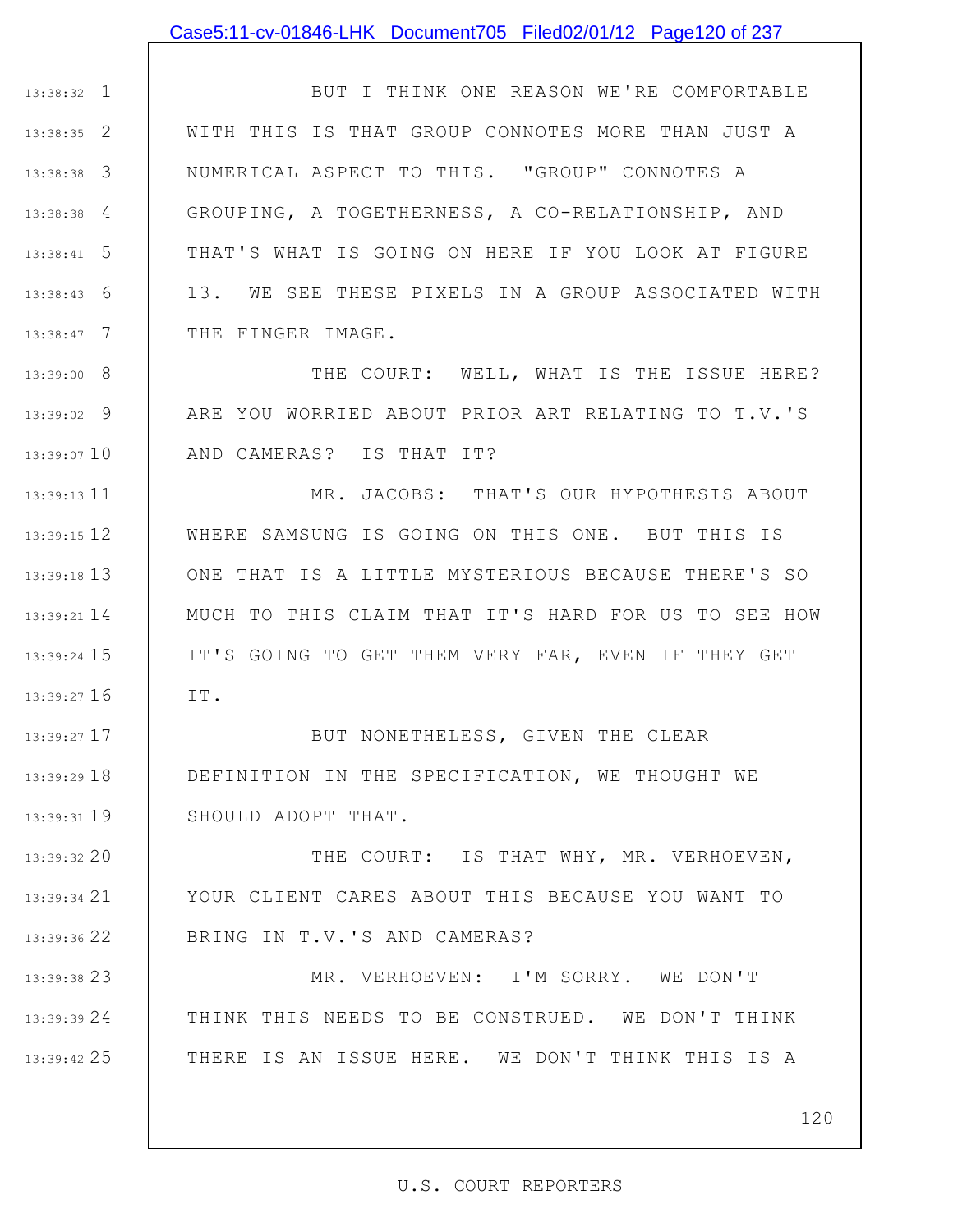|               | Case5:11-cv-01846-LHK Document705 Filed02/01/12 Page121 of 237 |
|---------------|----------------------------------------------------------------|
|               |                                                                |
| $13:39:46$ 1  | MICRO '02 SITUATION.                                           |
| 13:39:49 2    | THE COURT: SO HOW DOES LOPPING OFF                             |
| $13:39:52$ 3  | "GROUP" AFFECT YOUR PROPOSED CONSTRUCTION?                     |
| $13:39:55$ 4  | MR. JACOBS: OUR PROPOSED CONSTRUCTION                          |
| 13:39:57 5    | WOULD BE THAT A PIXEL IS A PORTION OF A PROXIMITY              |
| $13:40:05$ 6  | IN THE IMAGE THAT INDICATES THE PROXIMITY DATA                 |
| $13:40:07$ 7  | MEASURED AT AN ELECTRODE.                                      |
| $13:40:16$ 8  | THE COURT: A PORTION OF A PROXIMITY                            |
| $13:40:18$ 9  | IMAGE THAT INDICATES THE PROXIMITY DATA MEASURED AT            |
| $13:40:21$ 10 | AN ELECTRODE?                                                  |
| $13:40:23$ 11 | MR. JACOBS: YES.                                               |
| 13:40:23 12   | THE COURT: OKAY.                                               |
| $13:40:26$ 13 | MR. JACOBS: AND JUST TO GIVE YOU COMFORT                       |
| $13:40:28$ 14 | THAT I'M NOT GOING FAR FROM WHAT THE DRAFTSMAN OF              |
| $13:40:31$ 15 | THE PATENT SAID. IN M48 IT SAYS ONE. I'M                       |
| $13:40:37$ 16 | PERFECTLY COMFORTABLE WITH ONE AS WELL, BUT ROAD               |
| $13:40:40$ 17 | WAS JUST INTENDED TO BE A SMOOTHER WAY OF                      |
| 13:40:43 18   | EXPRESSING THE THOUGHT.                                        |
| $13:40:44$ 19 | THE COURT: OKAY. DO YOU HAVE ANY MORE?                         |
| $13:40:55$ 20 | I'M OKAY WITH THAT.                                            |
| $13:40:58$ 21 | ALL RIGHT. LET ME ASK MR. VERHOEVEN, IS                        |
| 13:41:02 22   | THERE ANYTHING IN THE SPECIFICATION OR ANYTHING                |
| 13:41:04 23   | THAT SUGGESTS THAT A PIXEL REFERS TO ANYTHING OTHER            |
| 13:41:07 24   | THAN AN ELEMENT OF A PROXIMITY IMAGE?                          |
| 13:41:14 25   | BECAUSE I DON'T THINK THIS APPLIES TO                          |
|               |                                                                |
|               | 121                                                            |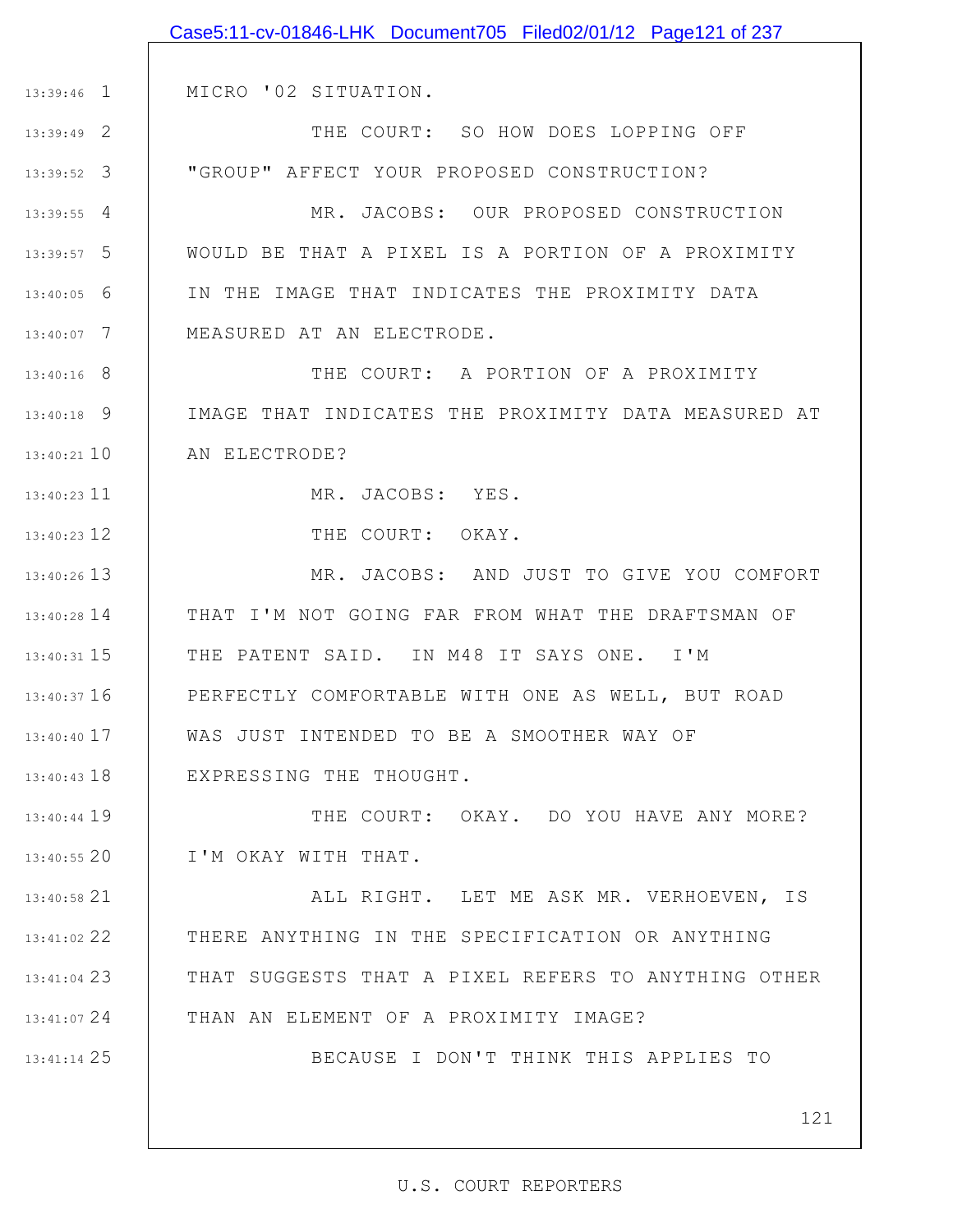|               | Case5:11-cv-01846-LHK Document705 Filed02/01/12 Page122 of 237 |
|---------------|----------------------------------------------------------------|
|               |                                                                |
| $13:41:16$ 1  | T.V.'S AND CAMERAS.                                            |
| $13:41:18$ 2  | MR. VERHOEVEN: I'LL HAVE TO CONFER TO                          |
| $13:41:20$ 3  | GIVE YOU THE ANSWER.                                           |
| $13:41:21$ 4  | THE COURT: OKAY, PLEASE. IF YOU COULD                          |
| $13:41:23$ 5  | DO THAT.                                                       |
| $13:41:43$ 6  | (PAUSE IN PROCEEDINGS.)                                        |
| $13:41:44$ 7  | MR. VERHOEVEN: I'M TOLD BY SOMEBODY WHO                        |
| $13:41:45$ 8  | KNOWS THE PATENT THAT WE DON'T THINK THERE IS.                 |
| 13:41:48 9    | THE COURT: THERE'S NO SUPPORT OTHER THAN                       |
| 13:41:49 10   | THE PROXIMITY IMAGE?                                           |
| 13:41:51 11   | MR. VERHOEVEN: IS THAT RIGHT? COULD I                          |
| 13:41:53 12   | HAVE MR. WHITEHURST COME UP?                                   |
| $13:41:55$ 13 | THE COURT: YES, PLEASE.                                        |
| 13:42:00 14   | MR. WHITEHURST: WE BELIEVE PIXEL AS USED                       |
| $13:42:02$ 15 | IN THE PATENT IS REFERRING TO PART OF THE PROXIMITY            |
| $13:42:04$ 16 | IMAGE.                                                         |
| $13:42:05$ 17 | THE COURT: OKAY.                                               |
| 13:42:08 18   | MR. WHITEHURST: THAT'S WHY WE HAD                              |
| $13:42:09$ 19 | PROPOSED A COMPROMISE, "SMALLEST DISCERNIBLE PART              |
| $13:42:13$ 20 | OF THE PROXIMITY IMAGE."                                       |
| $13:42:15$ 21 | I THINK WE'RE TRYING TO REACH THE SAME                         |
| 13:42:17 22   | DEFINITION FROM TWO DIFFERENT DIRECTIONS.                      |
| 13:42:19 23   | I DON'T KNOW THAT THERE'S A REAL DISPUTE                       |
| $13:42:22$ 24 | HERE.                                                          |
| 13:42:22 25   | APPLE'S PROPOSED CONSTRUCTION IS NOW                           |
|               |                                                                |
|               | 122                                                            |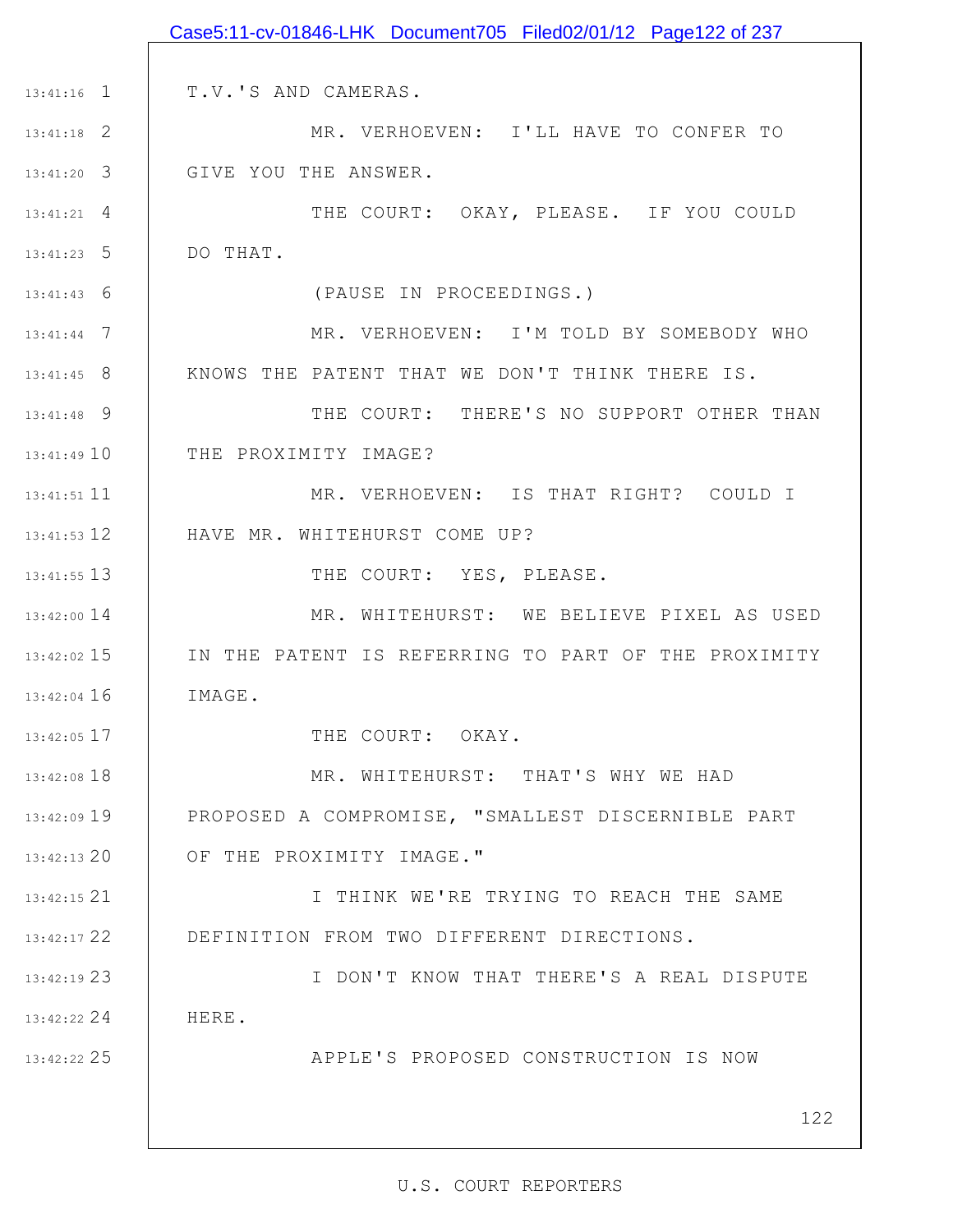|              | Case5:11-cv-01846-LHK Document705 Filed02/01/12 Page123 of 237 |
|--------------|----------------------------------------------------------------|
|              |                                                                |
| 13:42:25 1   | TALKING ABOUT ELECTRODES.                                      |
| 13:42:26 2   | IF YOU LOOK AT THE FIGURES OF THE PATENT,                      |
| 13:42:29 3   | WHAT IS MEASURED AT THE ELECTRODES WE BELIEVE IS               |
| 13:42:31 4   | THE SMALLEST DISCERNIBLE PART OF THE IMAGE.                    |
| $13:42:34$ 5 | I'M NOT SURE THERE'S A REAL DISPUTE HERE.                      |
| 13:42:38 6   | GIVEN THE CHOICE BETWEEN THE TWO CONSTRUCTIONS, WE             |
| $13:42:41$ 7 | THINK OURS IS MORE ACCURATE AND MORE PRECISE AND               |
| 13:42:43 8   | WILL SERVE THE COURT BETTER DOWN THE ROAD, BUT WE              |
| $13:42:45$ 9 | DON'T FEEL STRONGLY ONE WAY OR THE OTHER, YOUR                 |
| 13:42:49 10  | HONOR.                                                         |
| 13:42:49 11  | THE COURT: ALL RIGHT. BECAUSE I WAS                            |
| 13:42:50 12  | THINKING GOING WITH PORTION OF PROXIMITY IMAGE THAT            |
| 13:42:54 13  | INDICATES THE PROXIMITY DATA MEASURED AT ONE                   |
| 13:42:57 14  | ELECTRODE.                                                     |
| 13:42:57 15  | SO YOU'RE FINE WITH THAT?                                      |
| 13:43:01 16  | MR. WHITEHURST: WE'D LIKE TO CHECK WITH                        |
| 13:43:02 17  | OUR CLIENT. IF WE CAN CHECK WITH OUR CLIENT, YOUR              |
| 13:43:05 18  | HONOR.                                                         |
| 13:43:05 19  | THE DEFINITION THAT YOU'RE CONSIDERING?                        |
| 13:43:07 20  | THE COURT: IT'S BASICALLY ADOPTING                             |
| 13:43:09 21  | APPLE'S CONSTRUCTION ON THIS ONE.                              |
| 13:43:16 22  | MR. VERHOEVEN: WELL, YOUR HONOR, WHAT WE                       |
| 13:43:18 23  | WOULD PROPOSE IS THE DEFINITION THAT YOU PROPOSED              |
| 13:43:20 24  | AT THE OUTSET, IN FACT, WE DID PROPOSE THAT                    |
| 13:43:23 25  | DEFINITION DURING OUR MEET AND CONFER, WHICH WAS               |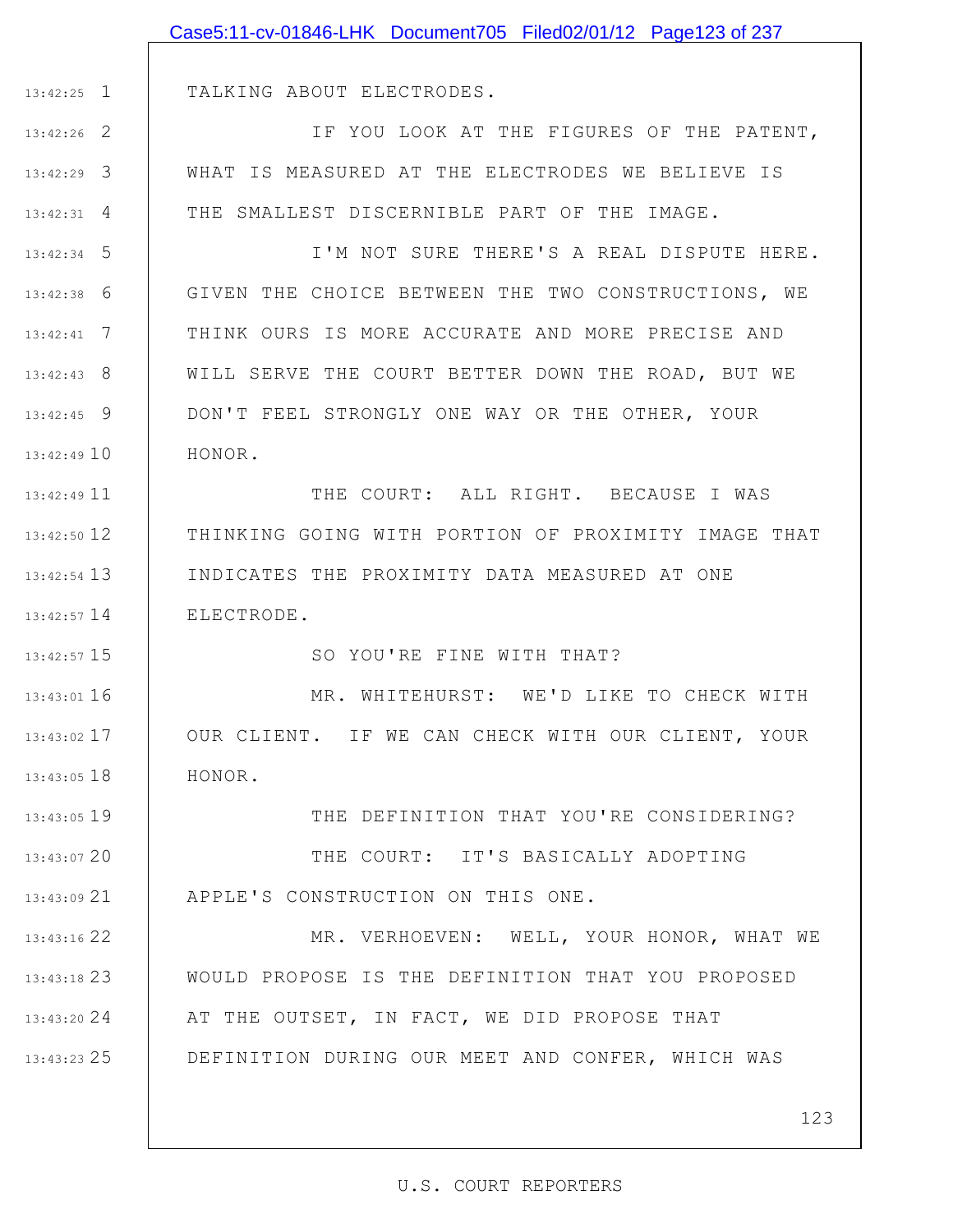# 1 13:43:26 2 13:43:29 3 13:43:29 4 13:43:31 5 13:43:36 6 13:43:37 7 13:43:39 8 13:43:42 9 13:43:45 13:43:47 10 11 13:43:51 12 13:43:52 13 13:43:55 13:43:57 14 15 13:43:59 16 13:44:03 17 13:44:05 18 13:44:10 19 13:44:12 20 13:44:15 21 13:44:18 22 13:44:20 23 13:44:22 24 13:44:24 25 13:44:26 THE SMALLEST DISCERNIBLE -- EXCUSE ME. LET ME START OVER. "THE SMALLEST DISCERNIBLE PART OF A PROXIMITY IMAGE," I THINK THAT THAT'S MORE ACCURATE. THE COURT: NO. WHAT YOU ORIGINALLY PROPOSED WAS JUST "SMALLEST DISCERNIBLE PART OF AN IMAGE," AND I DON'T WANT THIS GETTING INTO CAMERAS AND SCREENS AND OTHER THINGS BECAUSE I DON'T THINK THAT THAT'S WHAT THE INVENTORS MEANT HERE. MR. WHITEHURST: AND THAT'S WHY WE SINCE CLARIFIED IT AND OFFERED IT AS A COMPROMISE, "SMALLEST DISCERNIBLE PART OF THE PROXIMITY IMAGE," HOPEFULLY ADDRESSING YOUR CONCERN, YOUR HONOR, AND TYING IT BACK TO THE PROXIMITY DATA. BUT I DON'T BELIEVE YOU NEED TO INTERJECT THE ADDITIONAL AMBIGUITY OF MEASURED AT ONE OF THE ELECTRODES AND SOME OF THE LANGUAGE THAT IS CURRENTLY IN APPLE'S PROPOSED CONSTRUCTION. WE BELIEVE THAT BY TYING IT BACK TO THE PROXIMITY IMAGE THAT'S THE MOST ACCURATE AND SUFFICIENT FOR ADDRESSING YOUR HONOR'S CONCERN. THE COURT: ALL RIGHT. WELL, THANK YOU. I THINK I HAVE HEARD ENOUGH ON THIS ONE. CAN WE GO TO FITTING AN ELLIPSE BECAUSE Case5:11-cv-01846-LHK Document705 Filed02/01/12 Page124 of 237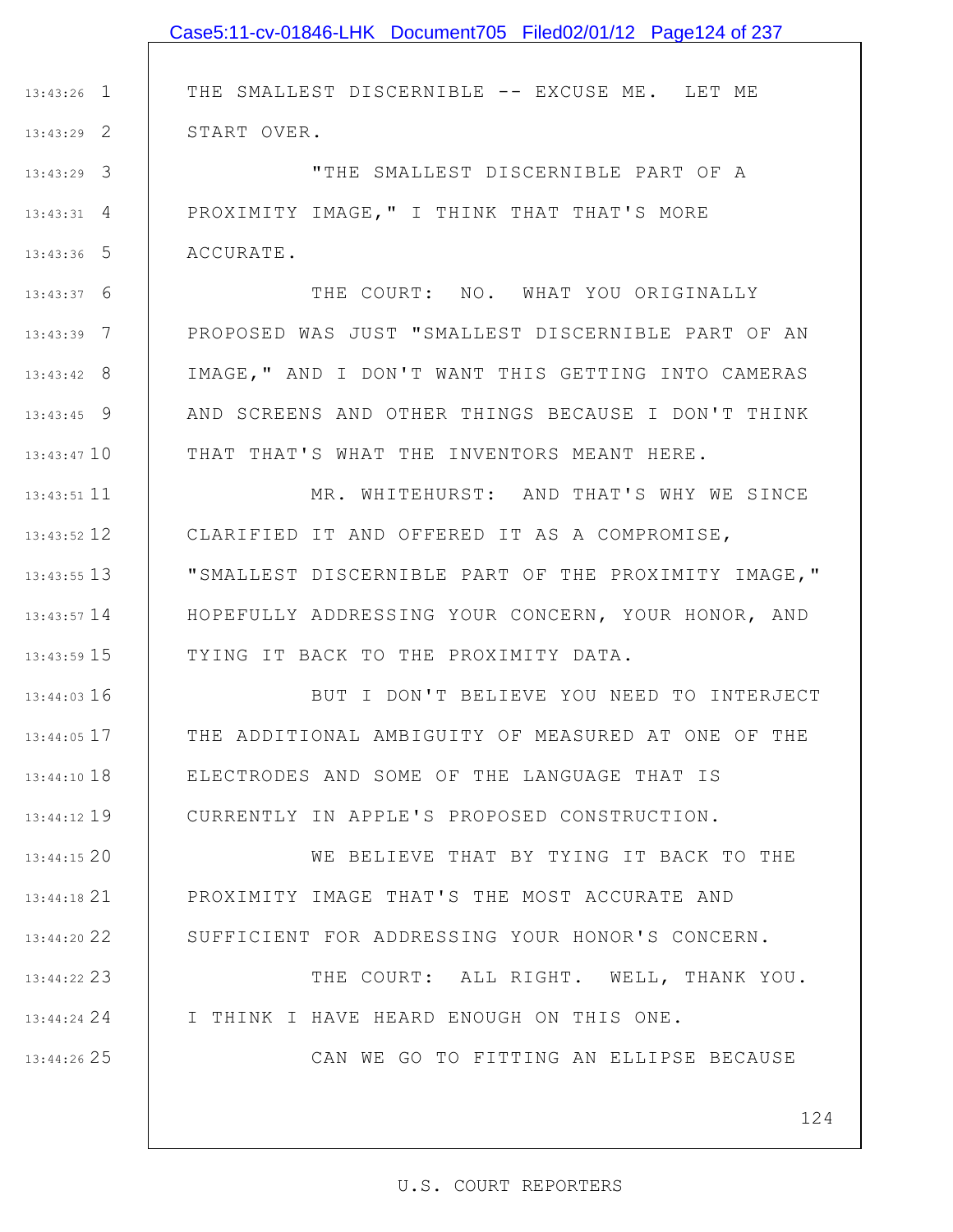|                    | Case5:11-cv-01846-LHK Document705 Filed02/01/12 Page125 of 237    |
|--------------------|-------------------------------------------------------------------|
|                    |                                                                   |
| $13:44:31$ 1       | THAT ONE IS PRETTY COMPLICATED.                                   |
| $13:44:33$ 2       | MR. JACOBS: IT CAN BE COMPLICATED, YOUR                           |
| $13:44:36$ 3       | HONOR, BUT I THINK IT MAY HAVE GOTTEN A LITTLE                    |
| $13:44:40 \quad 4$ | OVERCOMPLICATED.                                                  |
| $13:44:41$ 5       | AND THE REASON I SAY THAT AS WE RETURN TO                         |
| $13:44:43$ 6       | MY THEMES, ONE, THE STRUCTURE OF THE CLAIMS; AND,                 |
| $13:44:45$ 7       | TWO, THE LANGUAGE OF THE SPECIFICATION IN WHICH THE               |
| $13:44:48$ 8       | PORTION THAT SAMSUNG RELIES ON SO HEAVILY.                        |
| $13:45:01$ 9       | THE HEADING, YOUR HONOR, IN THE SECTION                           |
| $13:45:03$ 10      | IN WHICH THE LANGUAGE APPLYING WOULD BE UNITARY                   |
| $13:45:12$ 11      | TRANSFORMATION OF THE GROUP COVARIANCE MATRIX OF                  |
| $13:45:14$ 12      | SECOND MOMENTS OF PROXIMITY DATA FOR ALL PIXELS IN                |
| $13:45:16$ 13      | THAT PIXEL GROUP TO FIT AN ELLIPSE.                               |
| 13:45:18 14        | SAMSUNG'S PROPOSED DEFINITION, THE SOURCE                         |
|                    | 13:45:21 15   OF THAT DEFINITION IS FOUND IN A DESCRIPTION OF THE |
| $13:45:23$ 16      | PREFERRED EMBODIMENT.                                             |
| $13:45:24$ 17      | AND SO WE'RE IN THAT TERRITORY, YOUR                              |
| $13:45:26$ 18      | HONOR, WHERE THE DECISIONAL LAW ON CLAIM                          |
| $13:45:35$ 19      | CONSTRUCTION GUIDES US POWERFULLY AGAINST TOYING                  |
| 13:45:3720         | WITH THE CLAIM LANGUAGE AND READING LIMITATIONS                   |
| $13:45:39$ 21      | INTO THE CLAIM.                                                   |
| 13:45:40 22        | "MATHEMATICALLY FITTING AN ELLIPSE" IS A                          |
| 13:45:44 23        | CONCEPT THAT THROUGH THE TUTORIAL I THINK SOME                    |
| 13:45:48 24        | CLARITY WAS GAINED ABOUT WHAT THE MEANING OF                      |

"MATHEMATICALLY FITTING AN ELLIPSE" IS AND THAT

25 13:45:52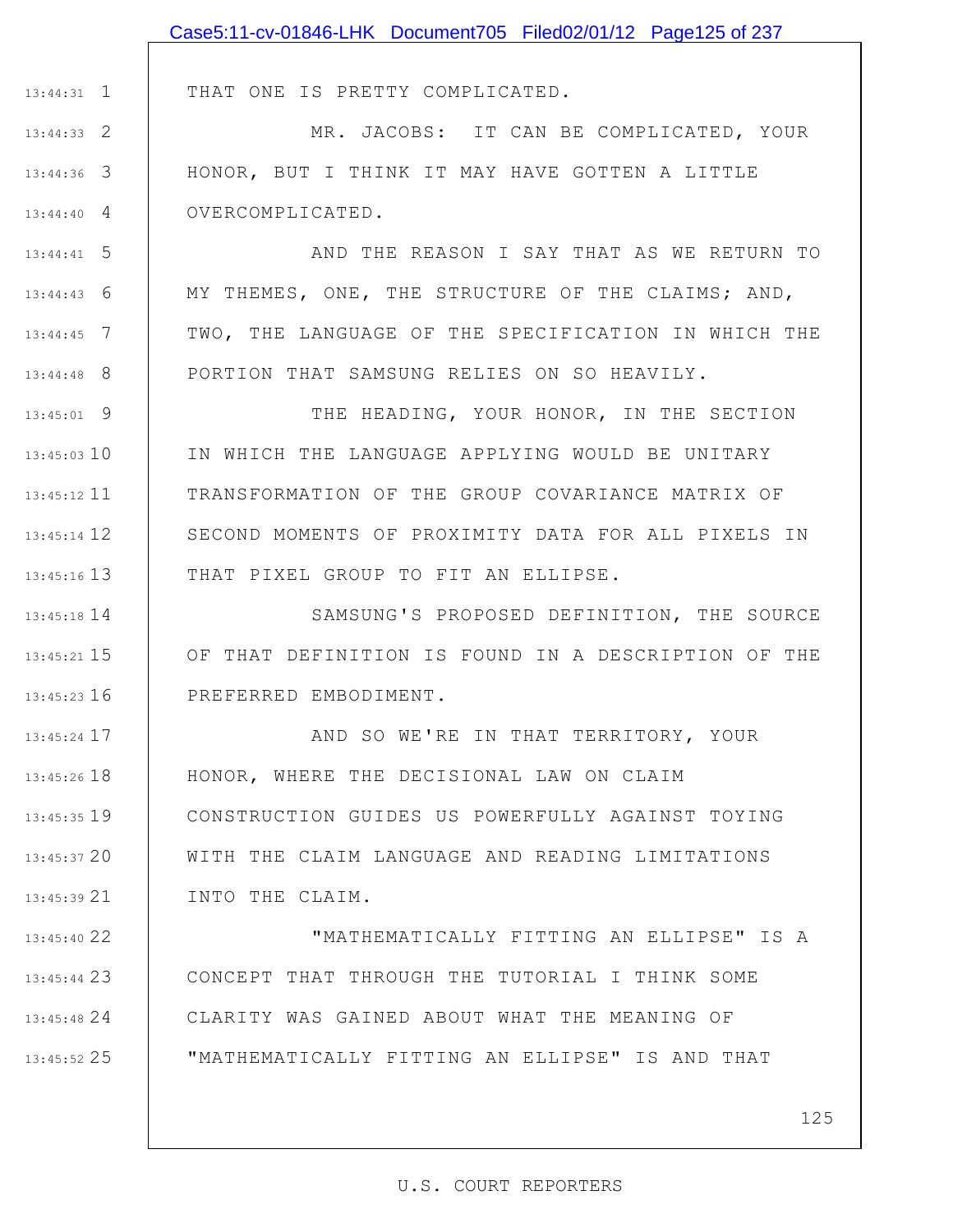# 1 13:45:54 2 13:45:58 3 13:46:00 4 13:46:04 5 13:46:06 6 13:46:08 7 13:46:10 8 13:46:14 9 13:46:17 13:46:20 10 11 13:46:22 12 13:46:25 13 13:46:28 14 13:46:31 15 13:46:35 16 13:46:38 17 13:46:41 18 13:46:44 IT'S NOT A PARTICULARLY MATHEMATICALLY TECHNIQUE FOR FITTING AN ELLIPSE. SO I THINK AS A MATTER OF CLAIM CONSTRUCTION LAW THAT IF YOU WROTE AN OPINION THAT SAID, THE LANGUAGE THAT SAMSUNG FOUND IS IN THE SECTION CALLED THE DESCRIPTION OF THE PREFERRED EMBODIMENT, AND THIS IS A SINGLE EMBODIMENT BEING DISCLOSED AND I'M NOT GOING TO READ THE LIMITATION INTO THE CLAIM AND CITE THE RELEVANT FEDERAL CASES, IT'S UNASSAILABLE. BY CONTRAST, IF IT'S READ INTO THE CLAIM, THIS VERY NARROW, VERY PARTICULAR FORMULA, JUST BECAUSE THE WORD "REQUIRED" APPEARED IN THAT PARTICULAR FLOW OF THE TEXT, THEN I THINK WE'RE VIOLATING THE BASIC CANONS OF CLAIM CONSTRUCTION. NOW, HAVING SAID THAT AS THE -- THAT SIMPLIFIES IT. THAT'S IN A WAY ALL YOU NEED TO DO. LET'S GO TO ONE ADDITIONAL -- IT'S NOT Case5:11-cv-01846-LHK Document705 Filed02/01/12 Page126 of 237

19 13:46:48 20 13:46:52 21 13:46:55 22 13:46:58 REALLY A COMPLICATION, IT'S A REINFORCEMENT, WHICH IS THAT IN THIS PATENT -- I'M ON SLIDE 57 NOW -- THERE ARE MANY PLACES IN WHICH THE SPECIFICATION WAS DEFINITIONAL.

23 13:46:59 24 13:47:02 25 13:47:06 WE CITED FROM COLUMNS 14, LINES 22 THROUGH 35 IN THIS SLIDE WHERE TERMS LIKE PROXIMITY, HORIZONTAL, VERTICAL, INNER, OUTER,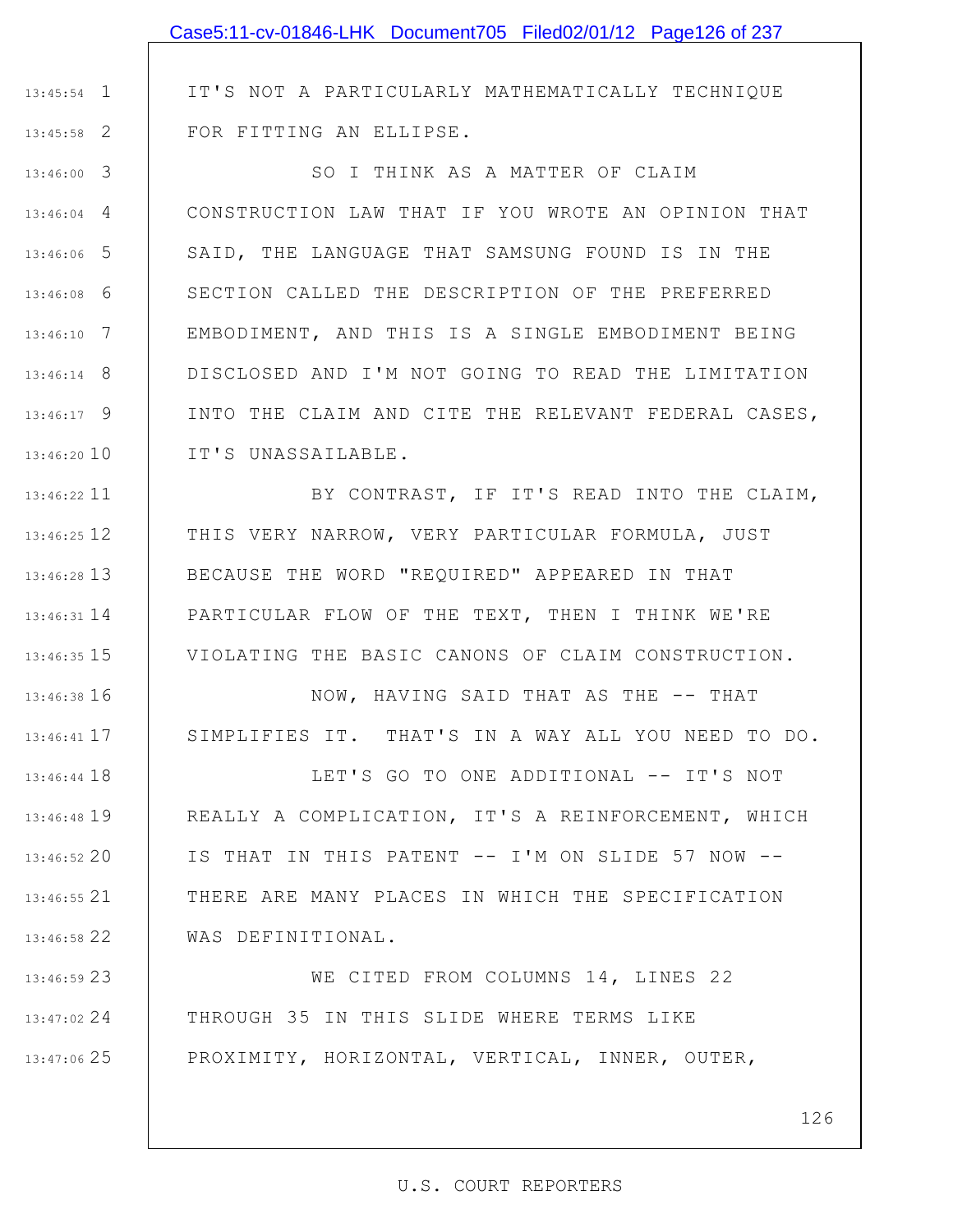|               | Case5:11-cv-01846-LHK Document705 Filed02/01/12 Page127 of 237 |
|---------------|----------------------------------------------------------------|
|               |                                                                |
| $13:47:09$ 1  | CONTACT ARE DEFINED EXPLICITLY.                                |
| $13:47:12$ 2  | SO WE SEE THIS AS A SPECIFICATION WHERE                        |
| $13:47:14$ 3  | WHEN THE DRAFTSMAN INTENDED TO BE DEFINITIONAL, HE             |
| $13:47:17$ 4  | WAS DEFINITIONAL; WHEN HE WAS INTENDING TO DESCRIBE            |
| $13:47:20$ 5  | THE SPECIFIC EMBODIMENT, HE DISCLOSED THE SPECIFIC             |
| $13:47:27$ 6  | EMBODIMENT.                                                    |
| $13:47:27$ 7  | LET'S GO ONE LEVEL DOWN IN TERMS OF OUR                        |
| $13:47:30$ 8  | KNOWLEDGE OF ELLIPSE FITTING.                                  |
| $13:47:32$ 9  | WE POINTED OUT AND I BELIEVE THERE WAS                         |
| $13:47:34$ 10 | AGREEMENT AT THE TUTORIAL THAT ELLIPSE FITTING IS A            |
| 13:47:36 11   | CONCEPT THAT PREDATES THIS PATENT.                             |
| $13:47:41$ 12 | THE INVENTION HERE IS NOT THE                                  |
| $13:47:42$ 13 | MATHEMATICAL FORMULA FOR ELLIPSE FITTING.                      |
| $13:47:45$ 14 | THE INVENTION HERE IS A POWERFUL PATENT,                       |
| 13:47:49 15   | IT'S A POWERFUL INVENTION. IT'S ALL ABOUT THIS                 |
| $13:47:52$ 16 | CHALLENGE OF DETECTING THESE FINGERS ON A                      |
| $13:47:54$ 17 | TOUCHSCREEN AND ENABLING SOMETHING LIKE THE IPHONE.            |
| 13:47:57 18   | THAT'S THE INVENTION.                                          |
| 13:47:59 19   | ELLIPSE FITTING ITSELF WAS KNOWN IN THE                        |
| 13:48:02 20   | ART, AND THERE WERE VARIOUS METHODS OF DOING IT.               |
| 13:48:05 21   | WE CITED SAMSUNG'S PRIOR ART FOR THAT                          |
| 13:48:07 22   | PROPOSITION, ELLIPSE FITTING IS A CONCEPT, IT'S AN             |
| 13:48:11 23   | APPROACH TO GETTING AN ELLIPSE TO FIT AROUND A                 |
| $13:48:14$ 24 | GROUP.                                                         |
| 13:48:14 25   | AND SO WE CITED THEIR MACHINE VISION ART,                      |
|               |                                                                |
|               | 127                                                            |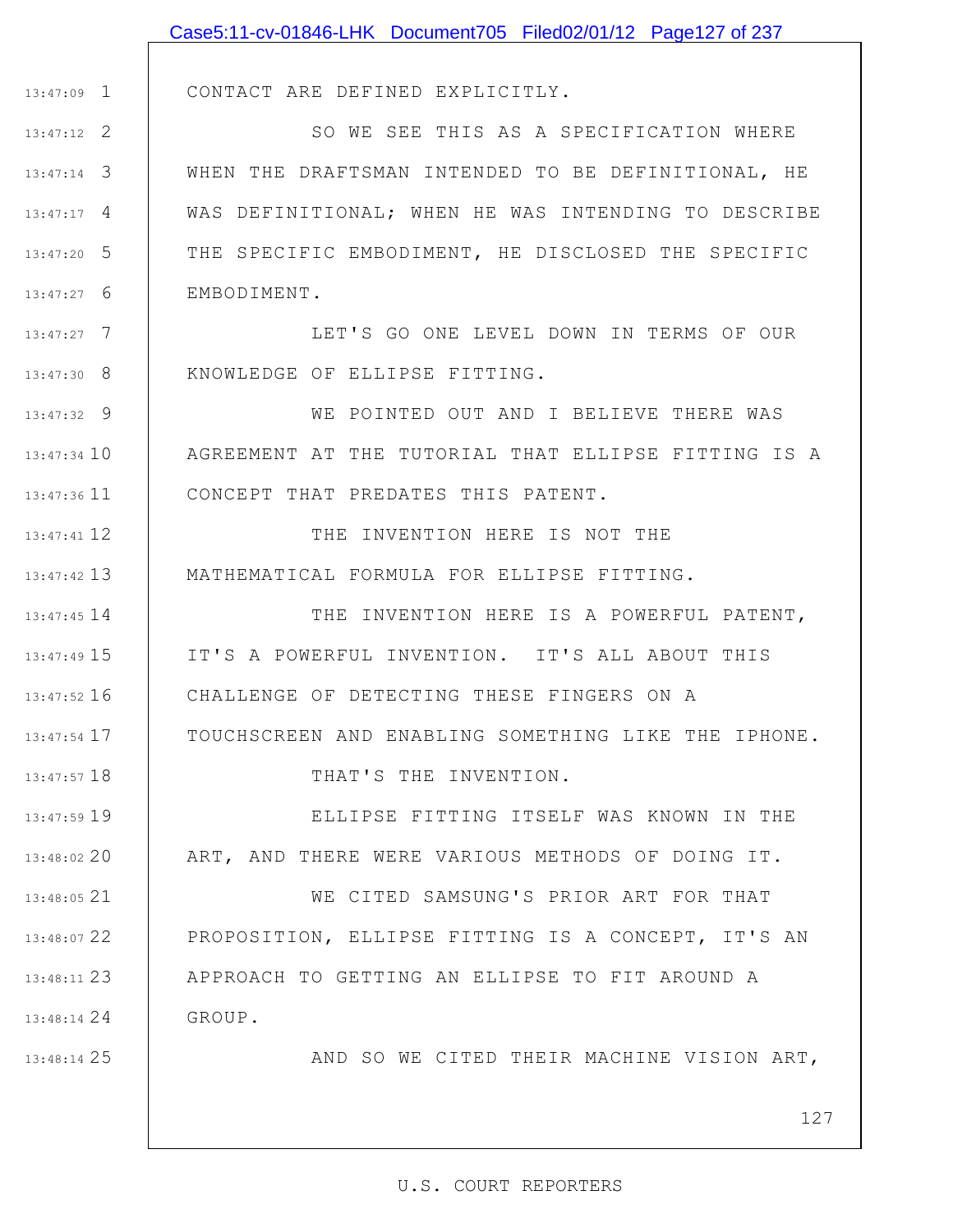# Case5:11-cv-01846-LHK Document705 Filed02/01/12 Page128 of 237

WE CITED SOME PATENTS IN WHICH ELLIPSE FITTING IS DISCLOSED, AND SAMSUNG DID THE SAME THING.

1 13:48:19

2 13:48:23

3 13:48:28 4 13:48:31 IN ITS TUTORIAL SAMSUNG DESCRIBED VARIOUS APPROACHES TO "FITTING AN ELLIPSE."

5 13:48:39 6 13:48:42 7 13:48:44 8 13:48:44 SO WE ENCOUNTER CLAIM LANGUAGE "MATHEMATICALLY FITTING AN ELLIPSE," AND WE ASK OURSELVES IS THAT UNDERSTOOD TO A MATHEMATICIAN OR TO SOMEONE SKILLED IN THIS AREA?

9 13:48:49 13:48:49 10 11 13:48:53 12 13:48:55 13 13:48:59 ELLIPSE FITTING? WE KNOW WHAT THAT IS AND WE CAN GO TO TEXTBOOKS AND WE CAN FIND OUT HOW TO FIT AN ELLIPSE. AND IS THERE ANY REASON TO NARROW THE PLAIN LANGUAGE OF THE CLAIM HERE? AND THE ANSWER IS NO.

13:49:00 14 15 13:49:03 13:49:06 16 17 13:49:10 18 13:49:14 NOW, WE LOOK AT SAMSUNG'S PROPOSED DEFINITION, AND I'M ON SLIDE 62, AND WE ASK OURSELVES DOES UNITARY TRANSFORMATION OF GROUP COVARIANCE MATRIX OF SECOND MOMENTS ACTUALLY CALCULATE AN ELLIPSE?

19 13:49:15 20 13:49:18 21 13:49:24 22 13:49:27 23 13:49:31 24 13:49:31 25 13:49:35 BECAUSE SAMSUNG'S PROPOSED DEFINITION OF "MATHEMATICALLY FITTING AN ELLIPSE" IS -- THEY WANT THE JURY TO BE TOLD THIS -- FOR AT LEAST ONE OF THE PIXEL GROUPS APPLYING A UNITARY TRANSFORMATION OF THE GROUP COVARIANCE MATRIX OF SECOND MOMENTS OF PROXIMITY DATA FOR ALL PIXELS IN THAT PIXEL GROUP TO FIT AN ELLIPSE.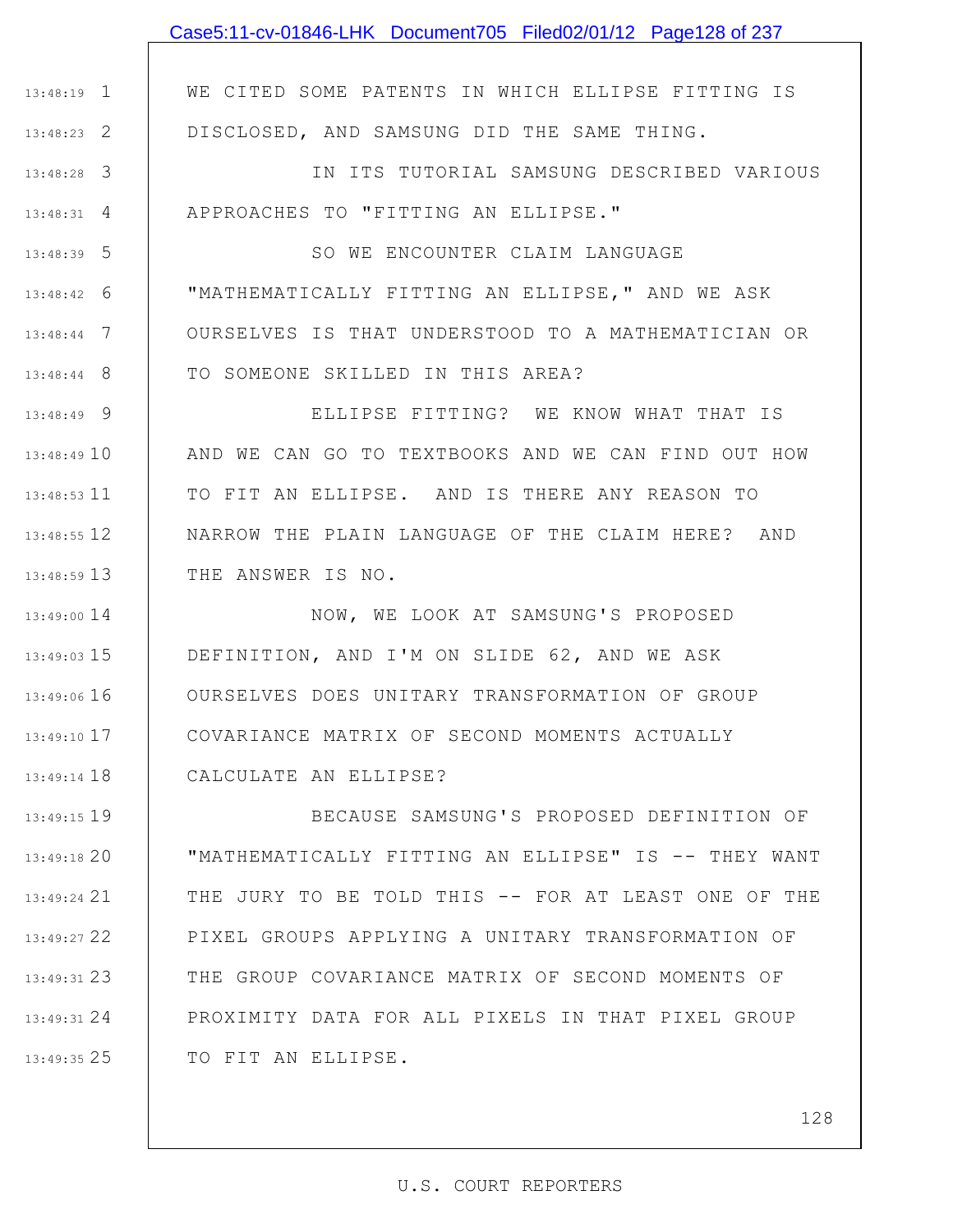### Case5:11-cv-01846-LHK Document705 Filed02/01/12 Page129 of 237

1 13:49:37 2 13:49:39 3 13:49:42 4 13:49:44 THAT IS WHAT THEY SAY MATHEMATICALLY FITTING AN ELLIPSE IS. NOW, WE KNOW THAT ALREADY, WE KNOW THAT IS NOT TRUE. WE KNOW "MATHEMATICALLY FITTING AN ELLIPSE" IS A BROADER CONCEPT.

5 13:49:47 6 13:49:50 7 13:49:53 8 13:49:56 9 13:50:01 13:50:03 10 11 13:50:05 BUT WE ALSO KNOW THAT UNITARY TRANSFORMATION OF GROUP COVARIANCE MATRIX OF SECOND MOMENTS DOES NOT FIT AN ELLIPSE. IT'S KIND OF A SET-UP STEP. IT'S A STEP IN THE FLOW OF PROCESSING THAT IS DESCRIBED IN THE PATENT. AFTER YOU FIND SOME OF THE PARAMETERS AND BEFORE YOU FIND SOME OTHER PARAMETERS.

12 13:50:07 13 13:50:09 14 13:50:12 15 13:50:18 HOW DO WE KNOW THAT THAT'S TRUE? I THINK WE KNOW IT FROM THE TUTORIALS AND WE ALSO KNOW IT BECAUSE AS ILLUSTRATED ON SLIDE 63, WE SAID IT IN OUR BRIEF AND SAMSUNG DID NOT RESPOND TO IT.

16 13:50:22 17 13:50:25 18 13:50:33 THE COURT: WHAT IF WE USE SAMSUNG'S CONSTRUCTION BUT AT THE END JUST ADDED -- LET'S READ THE WHOLE THING.

19 13:50:34 13:50:36 20 21 13:50:40 22 13:50:42 23 13:50:48 24 13:50:50 "AT LEAST ONE OF THE PIXEL GROUPS APPLYING A UNITARY TRANSFORMATION OF THE GROUP COVARIANCE MATRIX OF SECOND MOMENTS OF PROXIMITY DATA FOR ALL PIXELS IN THAT PIXEL GROUP AS PART OF MATHEMATICALLY FITTING AN ELLIPSE TO THAT PIXEL GROUP."

25 13:50:50

THEY'RE NOT SAYING THAT THAT IS THE

129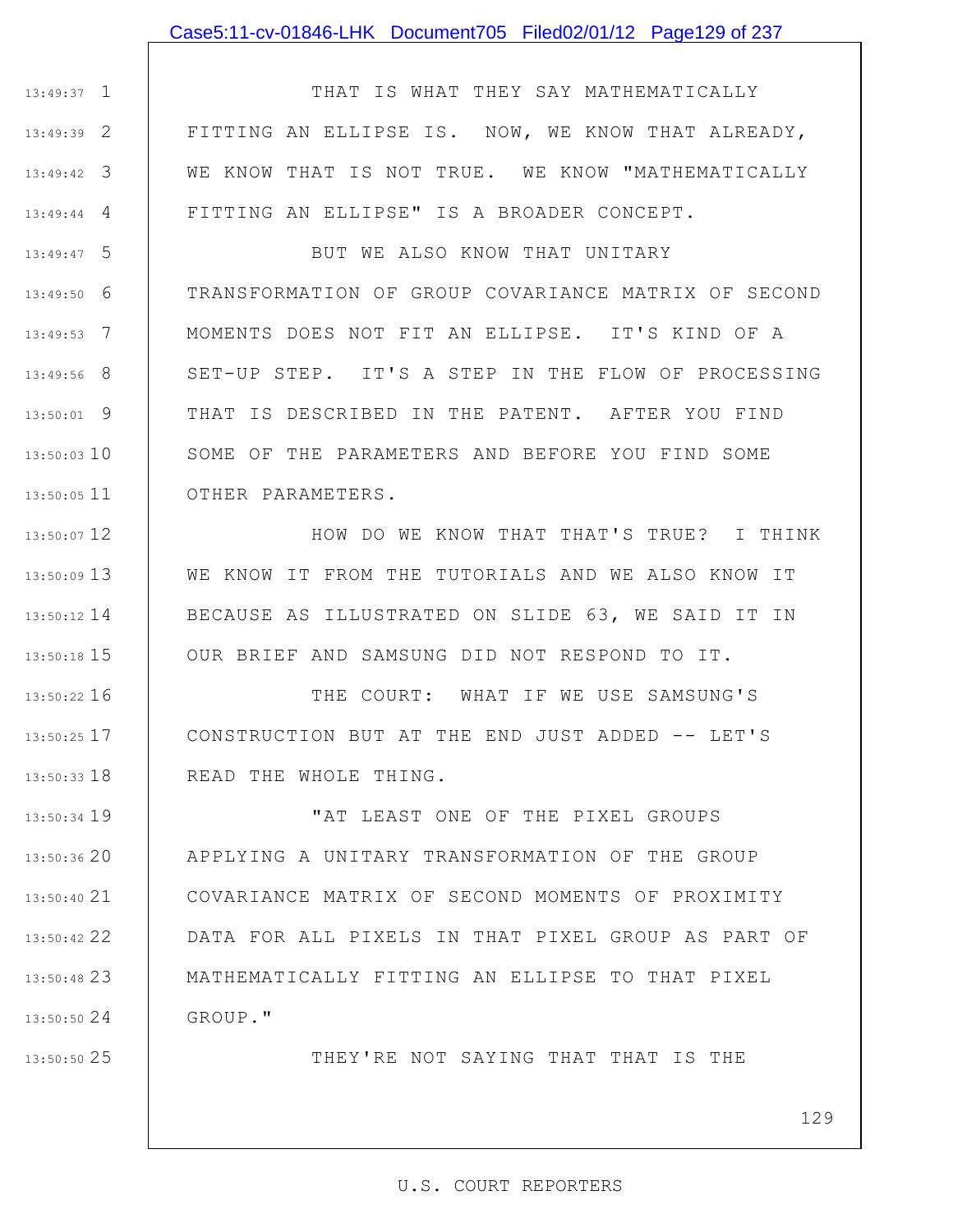# 1 13:50:53 2 13:50:55 3 13:50:59 4 13:51:02 5 13:51:03 6 13:51:05 7 13:51:06 8 13:51:07 9 13:51:12 10 13:51:15 11 13:51:15 12 13:51:17 13 13:51:25 14 13:51:26 15 13:51:28 16 13:51:31 17 13:51:34 18 13:51:39 19 13:51:41 20 13:51:43 21 13:51:46 22 13:51:48 MATHEMATICAL FITTING BUT THAT IS JUST PART OF IT. BECAUSE YOU YOURSELF SAID IT IS ONE OF THE SET TERMS WHICH YOU CAN MATHEMATICALLY FIT AN ELLIPSE. MR. JACOBS: THAT WOULD ADDRESS THE TECHNICAL POINT I HAVE JUST MADE. THE COURT: OKAY. MR. JACOBS: IT WOULD NOT ADDRESS THE PROBLEM THAT WE'RE READING IN FROM THE PREFERRED EMBODIMENT, A VERY NARROWING LIMITATION INTO THE CLAIM. ALL IT WOULD DO IS ADDRESS MY ARGUMENT THAT THIS UNITARY TRANSFORMATION DOES NOT NECESSARILY ITSELF FIT AN ELLIPSE. THE COURT: OKAY. WELL, I AGREE WITH YOU ON THAT. BUT YOU'RE GOING TO HAVE TO CONVINCE ME OTHERWISE THAT IT'S NOT REQUIRED AS PART OF THE "MATHEMATICAL FITTING OF AN ELLIPSE." MR. JACOBS: WELL, IN ORDER FOR YOU TO REACH THAT CONCLUSION, THE COURT WOULD HAVE TO CONCLUDE THAT IN THE FIRST EMBODIMENT, THE PATENTEE WAS BEING DEFINITIONAL ABOUT "MATHEMATICALLY FITTING AN ELLIPSE" RATHER THAN MERELY SAYING IN Case5:11-cv-01846-LHK Document705 Filed02/01/12 Page130 of 237

24 13:51:54

23 13:51:51

25 13:51:57

130

### U.S. COURT REPORTERS

THIS PARTICULAR APPROACH TO ELLIPSE FITTING THAT

I'M ELABORATING HERE, ONE OF THE THINGS THAT YOU

HAVE TO DO IS THIS COVARIANCE MATRIX TRANSFORMATION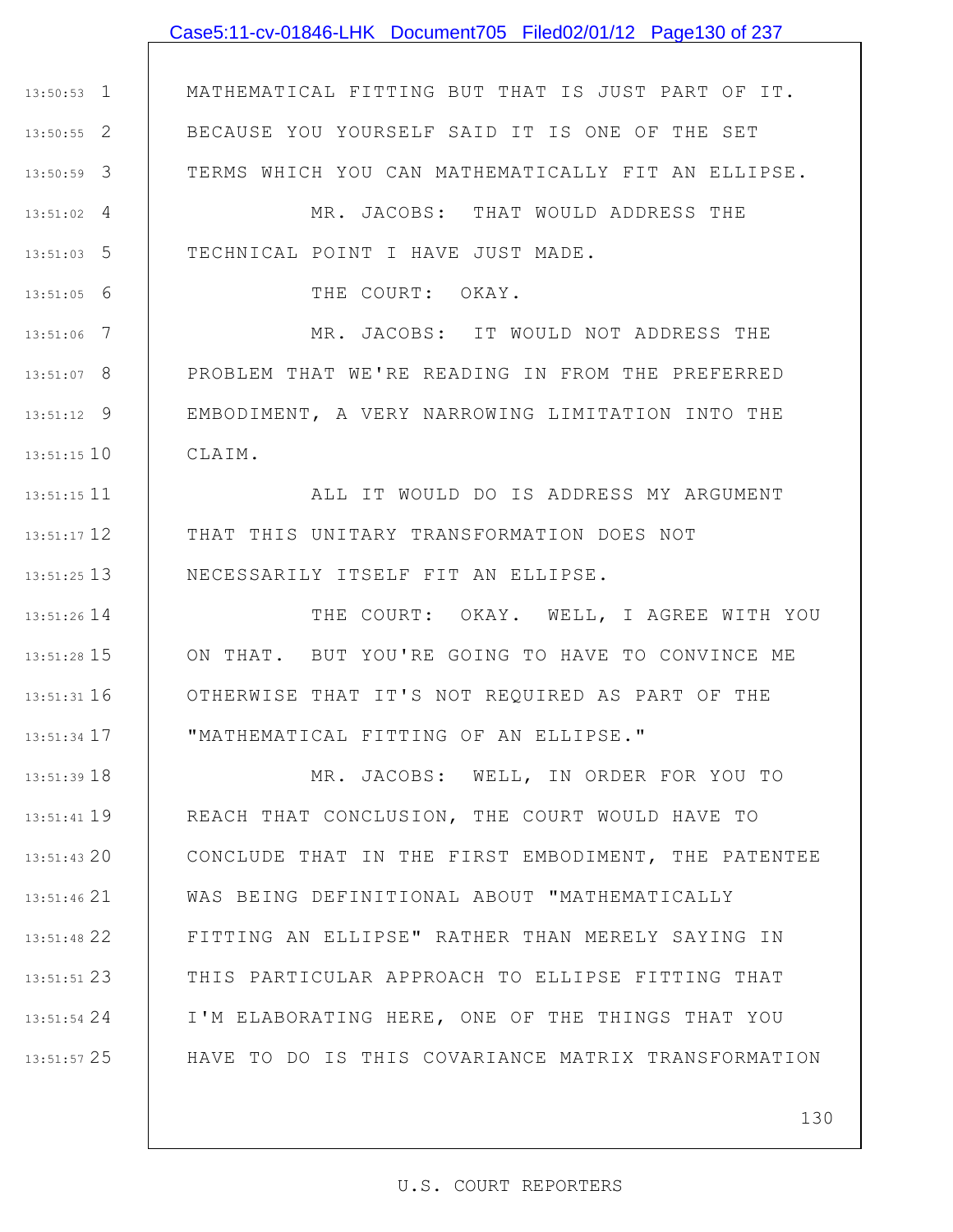# 1 13:52:04 2 13:52:08 3 13:52:10 4 13:52:12 5 13:52:16 6 13:52:18 7 13:52:20 8 13:52:22 9 13:52:23 13:52:28 10 11 13:52:30 12 13:52:33 13 13:52:35 14 13:52:36 15 13:52:39 16 13:52:43 17 13:52:48 18 13:52:50 19 13:52:53 20 13:52:55 21 13:53:00 22 13:53:03 23 13:53:05 24 13:53:07 25 13:53:09 PROCESS, WHICH IS ALL THAT THE APPLICANT, I SUBMIT, ALL THE APPLICANT WAS SAYING THERE. HE WAS NOT SAYING IN THIS -- THERE'S --NONE OF THE LANGUAGE THAT YOU SEE SUCH AS IN THE ELLIPSE FITTING OF THE INVENTION, THIS IS HOW YOU DO IT. IT DOESN'T SAY OF THE INVENTION. IT'S SIMPLY A PART OF THE FLOW OF THIS EMBODIMENT. AND SO TO READ THAT EMBODIMENT, WHAT YOU NECESSARILY WOULD BE DOING IS READING THE WHOLE EMBODIMENT IN BECAUSE THE LANGUAGE REQUIRES, IT'S JUST PART OF THE EMBODIMENT. THERE'S NO REASON TO SINGLE OUT THAT LANGUAGE MERELY BECAUSE IN THE DESCRIPTION OF THE EMBODIMENT, THIS PARTICULAR STEP WAS INDICATED AS REQUIRED. THE COURT: SO YOU'RE SAYING EMBODIMENTS DON'T HAVE TO MATHEMATICALLY FIT AN ELLIPSE? IS THAT WHAT YOU'RE SAYING? MR. JACOBS: I'M SAYING THAT THERE ARE MANY WAYS TO MATHEMATICALLY FIT AN ELLIPSE. THE COURT: I'M OKAY WITH THAT. MR. JACOBS: THE PATENTEE DESCRIBES, AS IT HAPPENS, TWO WAYS TO MATHEMATICALLY FIT AN ELLIPSE. WE HAVEN'T GOTTEN TO THE SECOND Case5:11-cv-01846-LHK Document705 Filed02/01/12 Page131 of 237

131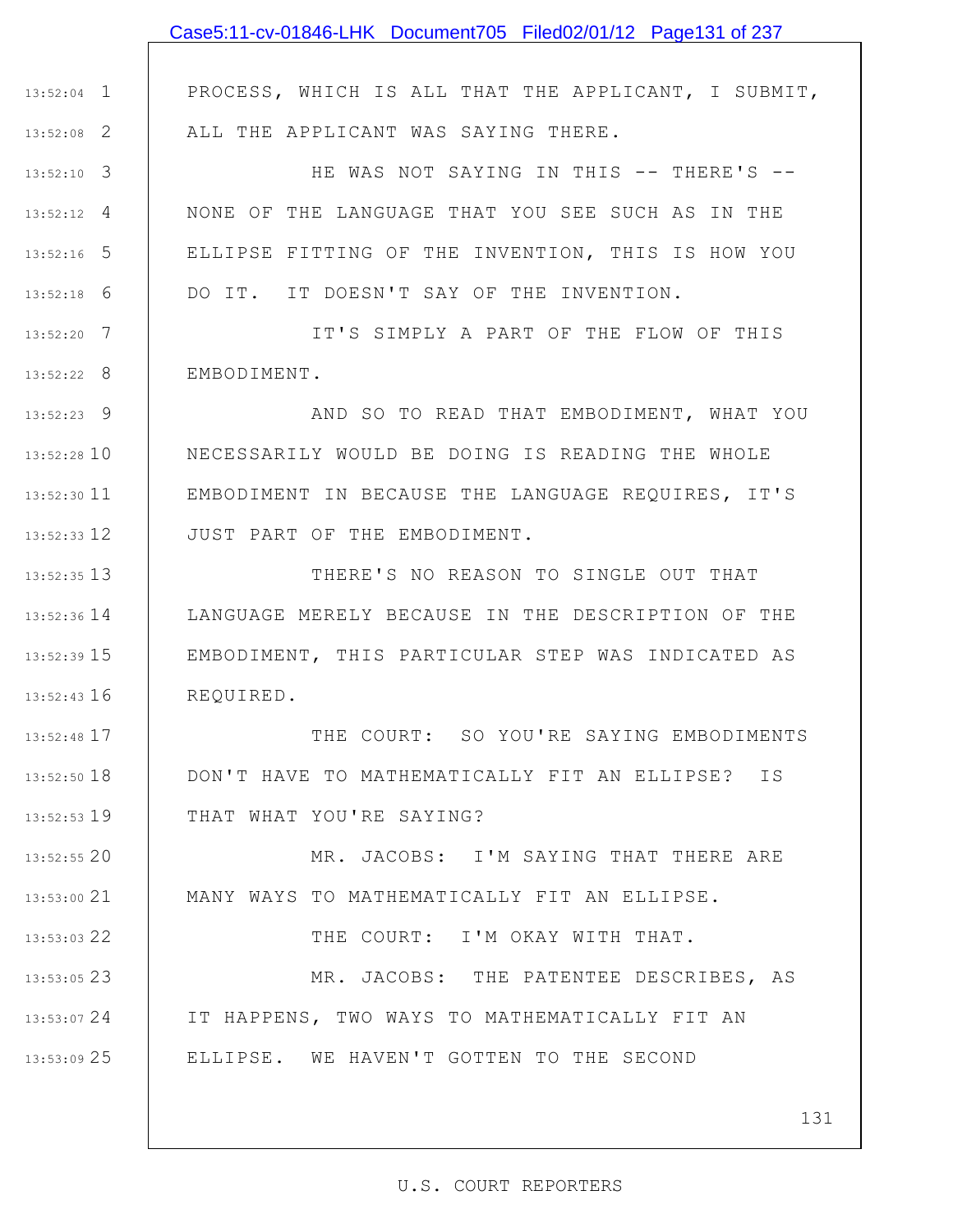|                 | Case5:11-cv-01846-LHK Document705 Filed02/01/12 Page132 of 237 |
|-----------------|----------------------------------------------------------------|
|                 |                                                                |
| $13:53:11$ 1    | EMBODIMENT. I KNOW THERE IS A DISPUTE AS TO WHAT               |
| $13:53:13$ 2    | IS GOING ON THERE. BUT OUR VIEW IS THAT THE                    |
| $13:53:16$ 3    | PATENTEE DESCRIBED TWO OUT OF THE MANY.                        |
| $13:53:18$ 4    | THE QUESTION IS DO YOU READ THE TWO OUT                        |
| $13:53:20$ 5    | OF THE MANY INTO THE CLAIM LANGUAGE? AND WE'RE IN              |
| $13:53:23$ 6    | THAT AREA WHERE IF THE COURT DOES THAT, IT'S                   |
| $13:53:25$ 7    | VIOLATING THE BASIC PRINCIPLES OF CLAIM                        |
| $13:53:27$ 8    | CONSTRUCTION THAT YOU DON'T READ A PREFERRED                   |
| $13:53:29$ 9    | EMBODIMENT INTO THE CLAIM LANGUAGE.                            |
| 13:53:32 10     | THE COURT: WELL, SO ARE YOU SAYING YES                         |
| $13:53:33$ 11   | OR NO, DOES AN EMBODIMENT HAVE TO MATHEMATICALLY               |
| 13:53:36 12     | FIT AN ELLIPSE?                                                |
| 13:53:39 13     | MR. JACOBS: I THINK I'M CONFUSED ABOUT                         |
| $13:53:40$ $14$ | WHEN YOU SAY "AN EMBODIMENT"? WHEN YOU SAY AN                  |
| $13:53:45$ 15   | INFRINGING DEVICE?                                             |
| 13:53:46 16     | THE COURT: DOES THE PATENT REQUIRE THE                         |
| 13:53:48 17     | "MATHEMATICAL FITTING OF AN ELLIPSE"?                          |
| 13:53:50 18     | MR. JACOBS: OH, YES, THE CLAIMS WE'RE                          |
| 13:53:52 19     | LOOKING AT REQUIRE "MATHEMATICALLY FITTING AN                  |
| 13:53:55 20     | ELLIPSE."                                                      |
| 13:53:56 21     | THE COURT: SO WHERE IS THAT IN COLUMN                          |
| 13:53:58 22     | 27? WHERE IS THAT HAPPENING IN COLUMN 27.                      |
| 13:54:00 23     | MR. JACOBS: IN COLUMN 27, THAT'S THE                           |
| 13:54:02 24     | SECOND EMBODIMENT?                                             |
| 13:54:03 25     | THE COURT: YES. WHERE IS THE                                   |
|                 |                                                                |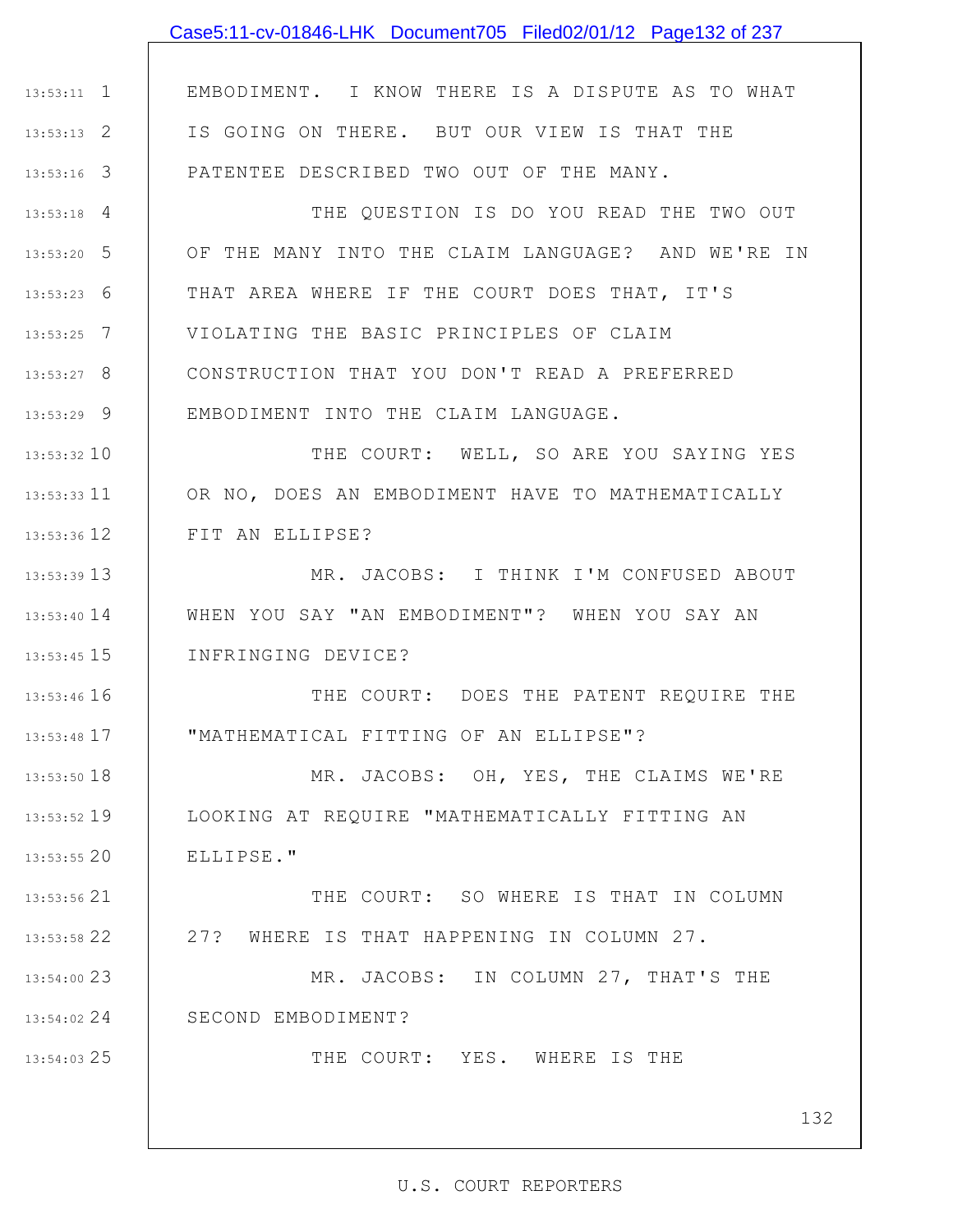## Case5:11-cv-01846-LHK Document705 Filed02/01/12 Page133 of 237

1 13:54:05 2 13:54:09 3 13:54:11 4 13:54:20 5 13:54:25 6 13:54:28 7 13:54:30 8 13:54:32 9 13:54:37 13:54:40 10 13:54:44 11 12 13:54:47 13 13:54:49 14 13:54:53 15 13:54:55 16 13:54:57 17 13:54:59 18 13:54:59 19 13:55:00 20 13:55:02 21 13:55:07 22 13:55:08 23 13:55:10 24 13:55:13 25 13:55:13 133 "MATHEMATICALLY FITTING THE ELLIPSE" THERE? MR. JACOBS: SO WHAT HAPPENS IN COLUMN 27 IS THAT THE FIRST FEW STEPS OF COLUMN 26 HAD BEEN PERFORMED -- LET ME -- I THINK THIS IS PROBABLY THE EASIEST WAY TO SEE IT, YOUR HONOR. SO THE FIRST THREE STEPS OF COLUMN 26 HAVE BEEN PERFORMED. AND THEN IN COLUMN 27, SO WE HAVE GOT THOSE G VALUES, AND ON LOW RESOLUTION ELECTRODE ARRAYS, THE TOTAL GROUP PROXIMITY GZ IS A MORE RELIABLE INDICATOR OF CONTEXT SIZE AS WELL AS FINGER PRESSURE THAN THE FITTED ELLIPSE PARAMETERS. THE COURT: WELL, I DISAGREE WITH YOU THAT EVERYTHING IN 26 HAPPENS IN 27. MR. JACOBS: AND THAT'S NOT WHAT I SAID. THE COURT: THEN WHAT DID YOU SAY THEN? MR. JACOBS: SO IF WE LOOK AT THE SLIDE 69. THE COURT: OKAY. MR. JACOBS: WE HAVE PUT BRACES AROUND LINE -- THE FIRST -- THE G STEPS ABOVE THE TEXT NOTE THAT. THE COURT: OKAY. MR. JACOBS: AND THAT'S COMPUTE SIZE AND CENTROID. THE COURT: OKAY.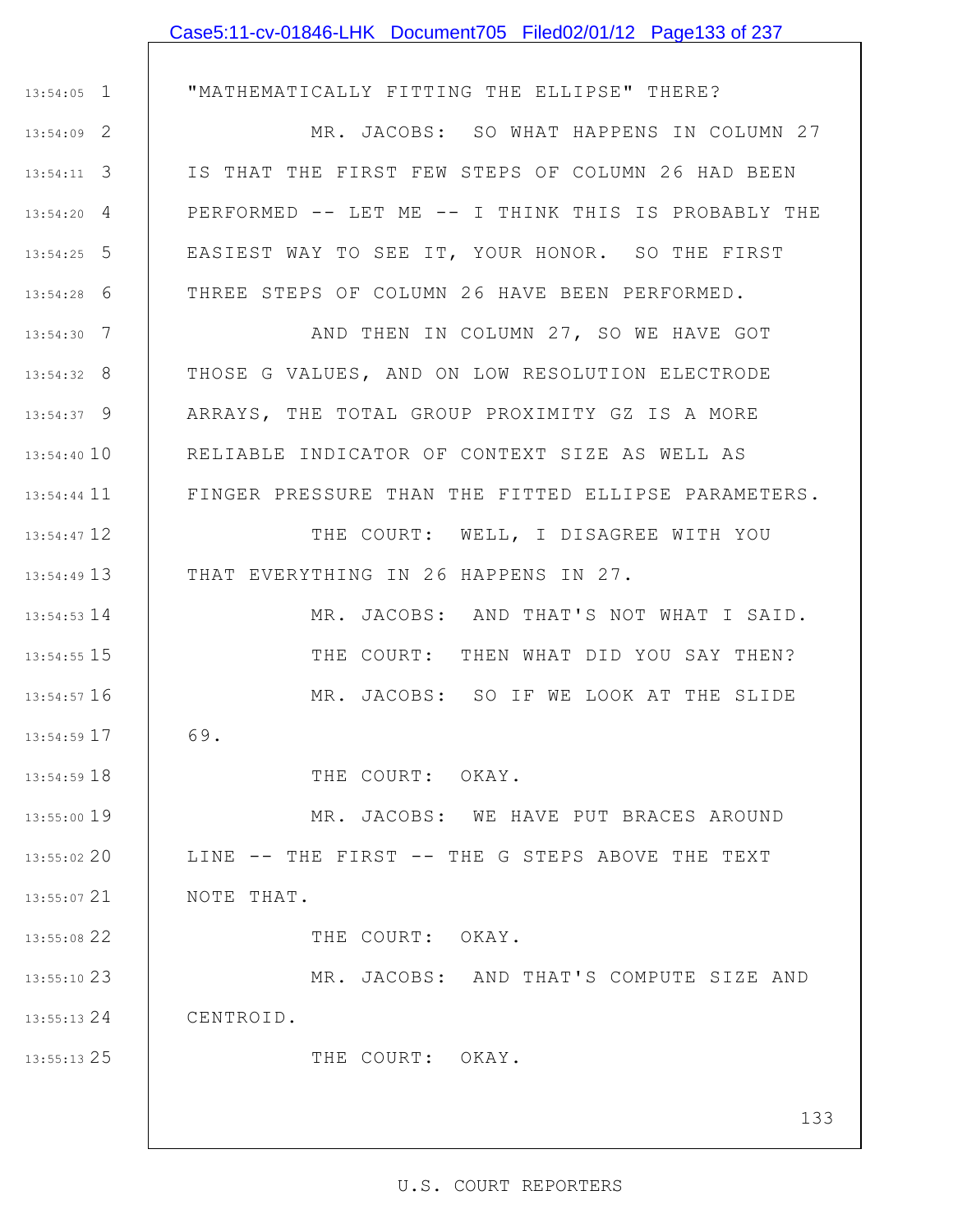1 13:55:15 2 13:55:16 3 13:55:19 MR. JACOBS: AND THOSE STEPS HAVE BEEN PERFORMED. THE SIZE AND THE CENTROID HAVE BEEN PERFORMED.

4 13:55:19 5 13:55:24 6 13:55:27 7 13:55:29 8 13:55:33 9 13:55:36 13:55:47 10 11 13:55:51 12 13:55:58 13 13:56:00 14 13:56:05 15 13:56:09 AND NOW AT COLUMN 27 WE'RE GOING TO SORT OF BRANCH OFF AT THAT POSITION, AND INSTEAD OF GOING AND DOING MORE ELLIPSE FITTING, INCLUDING THE UNITARY TRANSFORMATION OF COVARIANCE MATRIX, INSTEAD OF DOING THOSE ADDITIONAL STEPS, WE'RE GOING TO TAKE GROUP PROXIMITY GZ AS AN INDICATOR OF CONTEXT SIZE AS WELL AS FINGER PRESSURE, AND WE'RE GOING TO SET ORIENTATION AND ECCENTRICITY OF SMALL CONTEXT TO DEFAULT VALUES RATHER THAN THEIR MEASURED VALUES AND TOTAL GROUP PROXIMITY GZ AS USED AS THE PRIMARY MEASURE OF CONTACT SIZE INSTEAD OF MAJOR AND MINOR AXIS LENGTHS.

16 13:56:12 17 13:56:14 18 13:56:17 19 13:56:21 20 13:56:25 21 13:56:27 22 13:56:31 23 13:56:34 24 13:56:37 25 13:56:42 SO WHAT THIS IS SAYING IS THAT ONCE YOU HAVE CALCULATED THE G VALUES AT THE TOP OF COLUMN 26, WHEN WE'RE DEALING WITH SMALL GROUPS OF PIXELS, IT TURNS OUT THAT IT'S GOING TO BE MORE ACCURATE IN COMING UP WITH PARAMETERS IF WE USE THOSE VALUES AND SOME DEFAULTS THAN IF WE GO THROUGH ALL OF THE CALCULATIONS OF UNITARY TRANSFORMATION OF COVARIANCE MATRIX IN AN ACTUAL COMPUTATION AS OPPOSED TO DEFAULT VALUES FOR MAJOR AND MINOR AXIS LENGTHS.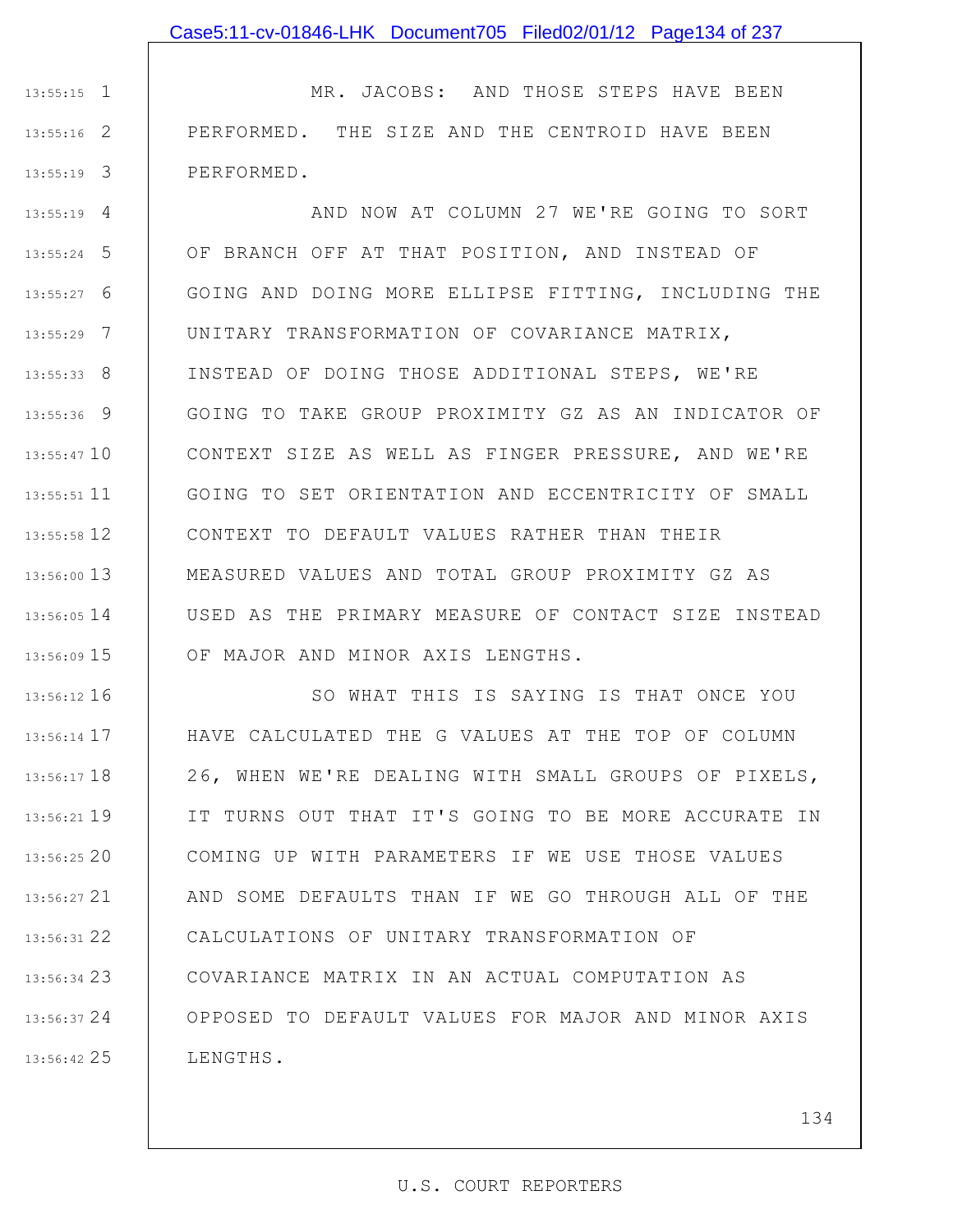### Case5:11-cv-01846-LHK Document705 Filed02/01/12 Page135 of 237

1 13:56:46 2 13:56:48 3 13:56:52 4 13:56:54 5 13:56:57 6 13:57:00 7 13:57:03 8 13:57:06 9 13:57:09 SO WE HAVE TWO WAYS TO FIT AN ELLIPSE: ONE FOR LARGER GROUPS. WE'RE GOING TO GO THROUGH THE WHOLE COLUMN OF 26. AND THE SECOND FOR SMALLER GROUPS WE'RE GOING TO START IN THE TOP OF COLUMN 26, GO THROUGH THOSE STEPS AND THEN BRANCH OFF, OH, I REALIZE THIS IS TOO SMALL. IF I RUN CALCULATIONS, IT'S NOT GOING TO BE VERY GOOD HIGH QUALITY ELLIPSE FITTING AND I MAY HAVE TO USE HIGHER VALUES.

13:57:10 10 11 13:57:12 12 13:57:14 13 13:57:16 14 13:57:18 15 13:57:19 AND THAT'S WHAT WE THINK THE TESTIMONY WAS SHOWING AND IT WAS DESCRIBED IN THE VARIOUS PROCEEDINGS THAT YOU HAVE IN FRONT OF YOU AND WE THINK THAT'S THE RIGHT WAY TO READ THE SPECIFICATION AND WE THINK THAT'S CONSISTENT WITH THE TUTORIAL THAT YOU RECEIVED THE OTHER DAY.

16 13:57:21 17 13:57:24 18 13:57:28 19 13:57:33 THE COURT: SO FROM YOUR VIEWPOINT COMPUTING THE SIZE OF THE CENTROID THAN USING THOSE DEFAULT VALUES THAT IS FITTING AN ELLIPSE? THAT'S THE MATHEMATICALLY FITTING AN ELLIPSE?

20 13:57:37 21 13:57:39 22 13:57:41 23 13:57:45 24 13:57:49 MR. JACOBS: I THINK I WOULD SAY IT SLIGHTLY DIFFERENTLY. IN THE DEFAULT CASE, IN THE COLUMN 27 CASE, WE DO THOSE CALCULATIONS AND THEN WE WOULD MAKE ANOTHER DECISION ABOUT WHETHER WE'RE LOOKING AT LARGE OR SMALL GROUPS.

25 13:57:50

AND IF WE'RE LOOKING AT SMALL GROUPS, WE

135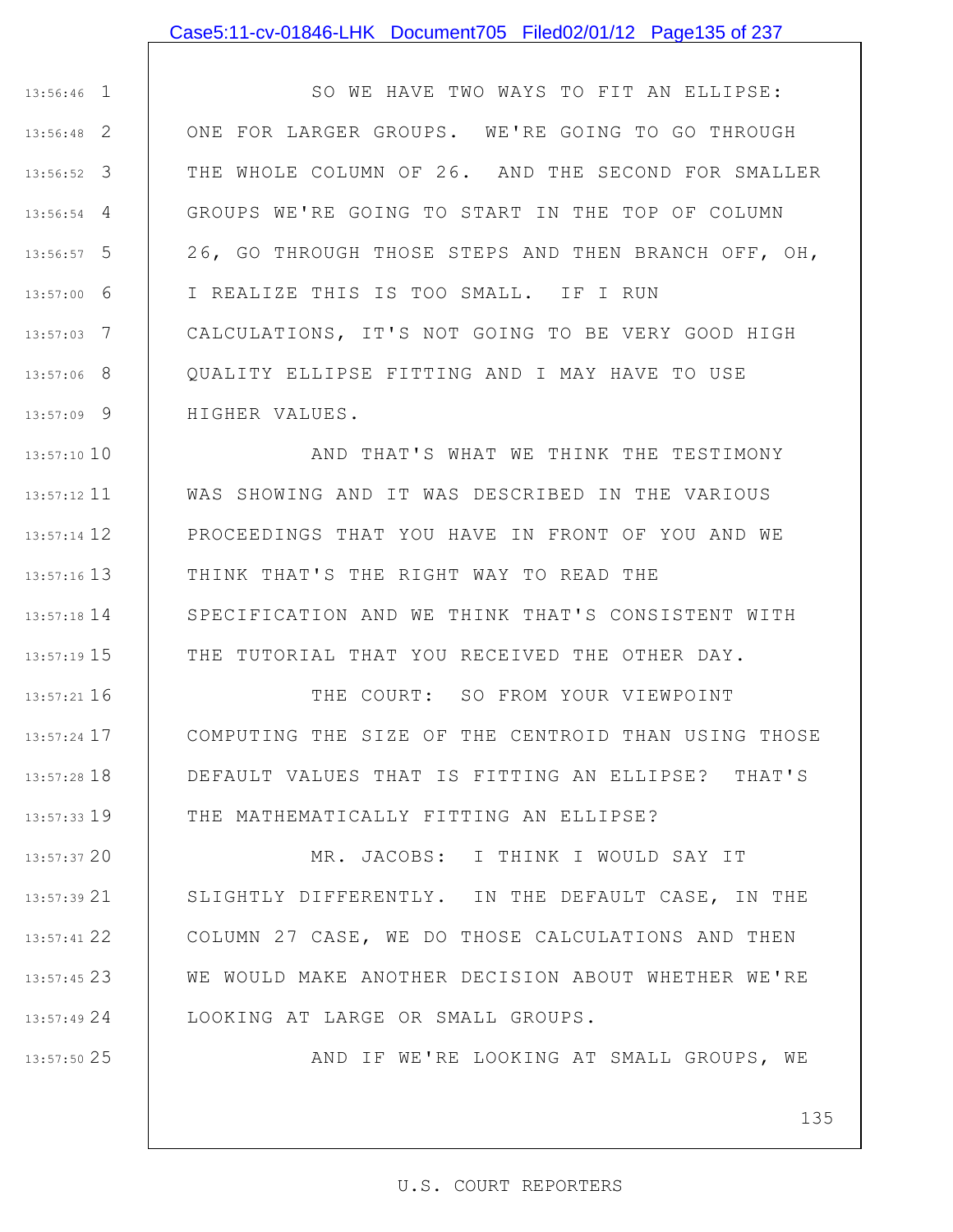|               | Case5:11-cv-01846-LHK Document705 Filed02/01/12 Page136 of 237 |
|---------------|----------------------------------------------------------------|
|               |                                                                |
| $13:57:52$ 1  | SET THE REMAINING PARAMETERS TO THEIR DEFAULT                  |
| $13:57:57$ 2  | VALUES THAT HAVE BEEN SET BY THE SYSTEM.                       |
| $13:58:00$ 3  | AND THEN WHEN YOU HAVE THOSE PARAMETERS,                       |
| $13:58:02$ 4  | YOU HAVE FITTED AN ELLIPSE BECAUSE I THINK                     |
| 13:58:05 5    | MATHEMATICALLY FITTING AN ELLIPSE IS DETERMINING               |
| $13:58:08$ 6  | THE PARAMETERS ASSOCIATED WITH A FITTED ELLIPSE.               |
| $13:58:12$ 7  | AND WE HAVE DONE THAT IN TWO WAYS IN THIS                      |
| $13:58:14$ 8  | SPECIFICATION.                                                 |
| $13:58:25$ 9  | THE COURT: ON TUESDAY DR. BALAKRISHNAN                         |
| 13:58:26 10   | TALKED ABOUT THIS PRINCIPAL COMPONENT ANALYSIS.                |
| 13:58:38 11   | TELL ME WHAT THAT IS AND HOW IT                                |
| 13:58:40 12   | MATHEMATICALLY RELATES TO FITTING AN ELLIPSE.                  |
| 13:58:44 13   | MR. JACOBS: YOUR HONOR, I PLANNED AHEAD,                       |
| $13:58:46$ 14 | AND DR. BALAKRISHNAN IS HERE IN CASE THIS COMES UP.            |
| 13:58:52 15   | LET ME TRY THIS OUT AND I'LL TURN AROUND                       |
| 13:58:52 16   | AND SEE IF I'VE GOT IT RIGHT.                                  |
| $13:58:52$ 17 | PRINCIPAL COMPONENT ANALYSIS IS A RUBRIC                       |
| 13:58:54 18   | FOR A SET OF TECHNIQUES FOR UNDERSTANDING DATA AND             |
| 13:58:58 19   | ASSOCIATING IT WITH SOME PARAMETERS AND THEN                   |
| 13:59:02 20   | CREATING A, IN THIS CASE CREATING AN ELLIPSE AROUND            |
| 13:59:08 21   | THE DATA SO THAT YOU CAN MANIPULATE THE                        |
| 13:59:10 22   | MATHEMATICAL PARAMETERS AND THE ELLIPSE -- THE                 |
| 13:59:14 23   | FITTED ELLIPSE, YOU'RE MANIPULATING THE ELLIPSE                |
| 13:59:16 24   | THAT CIRCUMSCRIBE AS THIS GROUP OF DATA RATHER THAN            |
| 13:59:19 25   | MANIPULATING THE DATA DIRECTLY.                                |
|               |                                                                |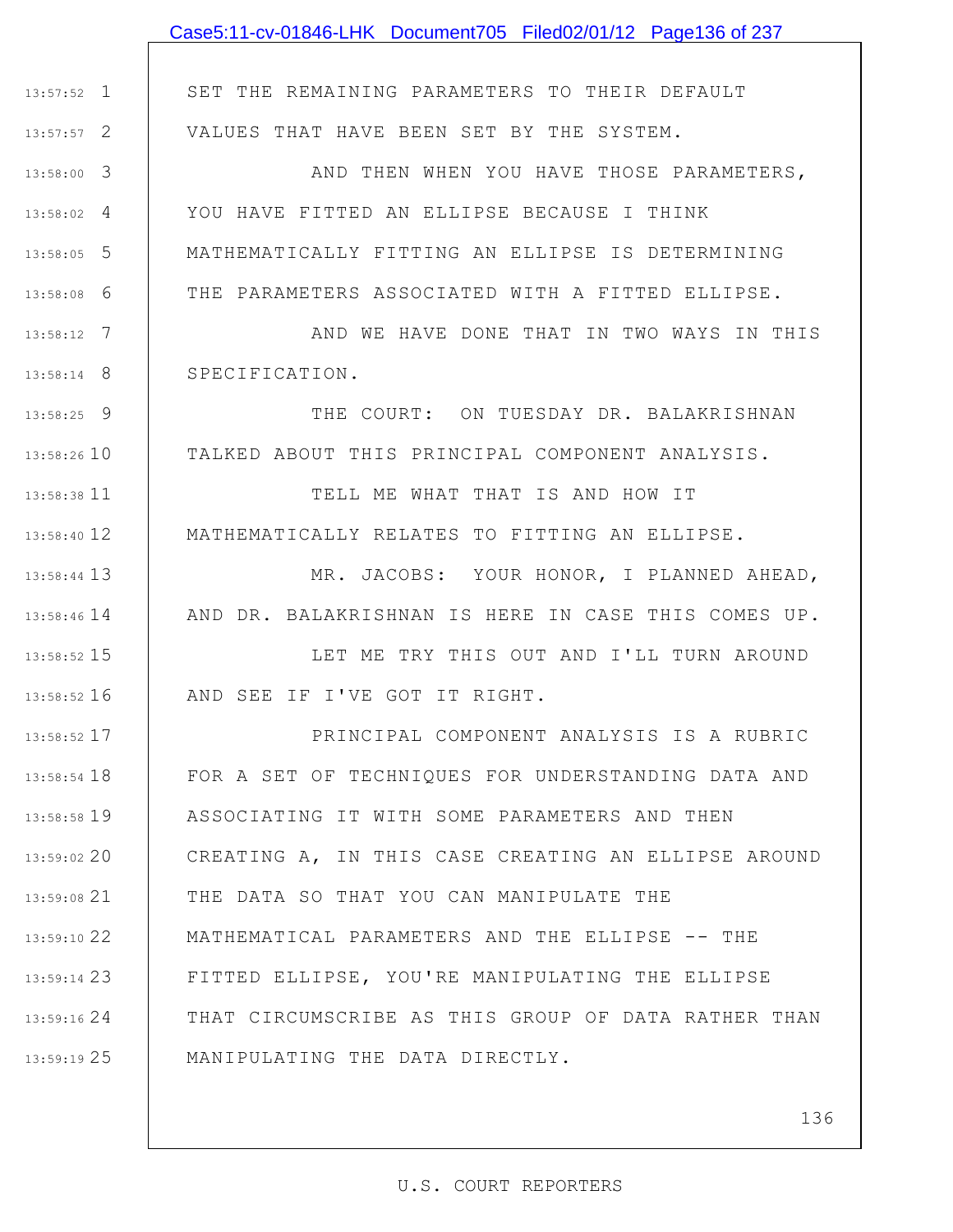|               | Case5:11-cv-01846-LHK Document705 Filed02/01/12 Page137 of 237 |
|---------------|----------------------------------------------------------------|
|               |                                                                |
| $13:59:20$ 1  | AND THAT'S THE POINT OF PRINCIPAL                              |
| 13:59:22 2    | COMPONENT ANALYSIS.                                            |
| 13:59:23 3    | AND CLOSE ENOUGH?                                              |
| $13:59:38$ 4  | JUST GIVE ME ONE SECOND, YOUR HONOR.                           |
| 13:59:52 5    | (PAUSE IN PROCEEDINGS.)                                        |
| $13:59:52$ 6  | MR. JACOBS: I WAS THANKFULLY                                   |
| $13:59:53$ 7  | SUPPLEMENTED AND NOT CORRECTED, YOUR HONOR, THAT               |
| $13:59:55$ 8  | COLUMN 26 IS ILLUSTRATING PRINCIPAL COMPONENT                  |
| 13:59:59 9    | ANALYSIS.                                                      |
| 13:59:59 10   | THE COURT: THE WHOLE THING?                                    |
| $14:00:02$ 11 | MR. JACOBS: YES, I BELIEVE SO.                                 |
| 14:00:03 12   | THE COURT: ALL FOUR BATCHES OF EQUATION.                       |
| 14:00:05 13   | MR. JACOBS: I THINK THE PCA MAY BE                             |
| $14:00:08$ 14 | PROPERLY FOCUSSED AROUND THE UNITARY TRANSFORMATION            |
| $14:00:12$ 15 | OF THE COVARIANCE MATRIX STEPS AND THE COMPUTATION             |
| $14:00:17$ 16 | OF THE MAJOR AXIS AND MINOR AXIS AND ORIENTATION.              |
| 14:00:22 17   | THE COURT: SO IT'S EQUATION 15 THROUGH                         |
| 14:00:22 18   | 21?                                                            |
| 14:00:22 19   | MR. JACOBS: YES.                                               |
| 14:00:34 20   | THE COURT: SO DOES IT ALWAYS REQUIRE A                         |
| $14:00:35$ 21 | UNITARY TRANSFORMATION OF COVARIANCE MATRIX?                   |
| 14:00:38 22   | MR. JACOBS: DOES PRINCIPAL COMPONENT                           |
| 14:00:41 23   | ANALYSIS ALWAYS REQUIRE?                                       |
| 14:00:43 24   | THE COURT: YES.                                                |
| 14:00:44 25   | MR. JACOBS: YES. YOUR HONOR, I'D LIKE                          |
|               |                                                                |
|               | 137                                                            |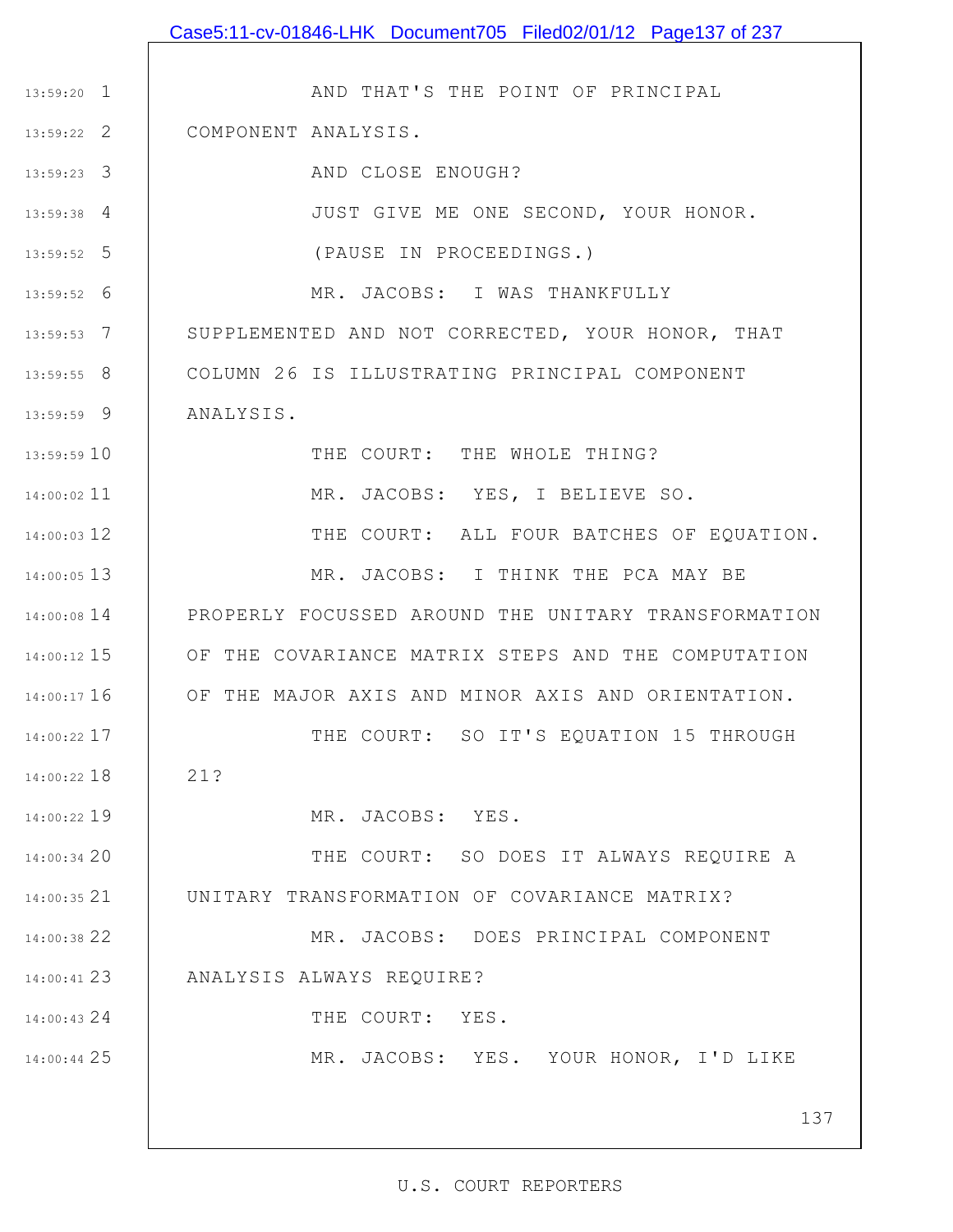### Case5:11-cv-01846-LHK Document705 Filed02/01/12 Page138 of 237

1 14:01:03 2 14:01:07 3 14:01:19 4 14:01:22 5 14:01:24 6 14:01:30 7 14:01:33 8 14:01:37 9 14:01:41 TO FOCUS ON ONE OTHER ASPECT OF THE SPECIFICATION TO REINFORCE THE BASIC POINT I'M MAKING, THAT WOULD VIOLATE BASIC PRINCIPLES OF CLAIM CONSTRUCTION BECAUSE IF YOU LOOK AT THE STRUCTURE OF THE CLAIMS AND YOU LOOK AT CLAIM 5 YOU'LL SEE THAT IT IS "THE METHOD OF CLAIM 1 WHEREIN FITTING AN ELLIPSE TO A GROUP OF PIXELS COMPRISES COMPUTING ONE OR MORE EIGENVALUES AND ONE OR MORE EIGENVECTORS OF A COVARIANCE MATRIX ASSOCIATED WITH A PIXEL GROUP."

10 14:01:45 11 14:01:47 12 14:01:50 SO IN CLAIM 5 WE ACTUALLY SEE THE COVARIANCE MATRIX DELINEATED AND WE SEE EIGENVALUES AND EIGENVECTORS REFERRED TO.

13 14:01:52 14 14:01:54 15 14:01:57 16 14:02:01 17 14:02:10 18 14:02:16 19 14:02:20 20 14:02:24 NOW, IF WE THEN GO A LITTLE BIT FURTHER INTO THE CLAIMS, WE SEE CLAIM 6 DEPENDING FROM CLAIM 1, IT'S TALKING ABOUT A PATH OF PIXEL GROUPS WITHOUT THE REFERENCE TO THE COVARIANCE MATRIX OR THE EIGENVALUES AND EIGENVECTORS AND THEN CLAIM 9 DEPENDS ON CLAIM 6 AND NOW WE'RE GOING TO COMPUTE ONE OR MORE EIGENVALUES OR EIGENVECTORS ASSOCIATED WITH THE PIXEL GROUP.

21 14:02:25 22 14:02:29 23 14:02:32 24 14:02:35 25 14:02:41 AND IF WE GO BACK TO COLUMN 26 WE CAN SEE A REFERENCE TO EIGENVALUES RIGHT AFTER THE COVARIANCE MATRIX STEP, AND WE CAN SEE THAT THE COVARIANCE MATRIX IS BEING REFERRED TO IN THOSE CLAIMS, AND WE SEE THE REFERENCE TO EIGENVALUES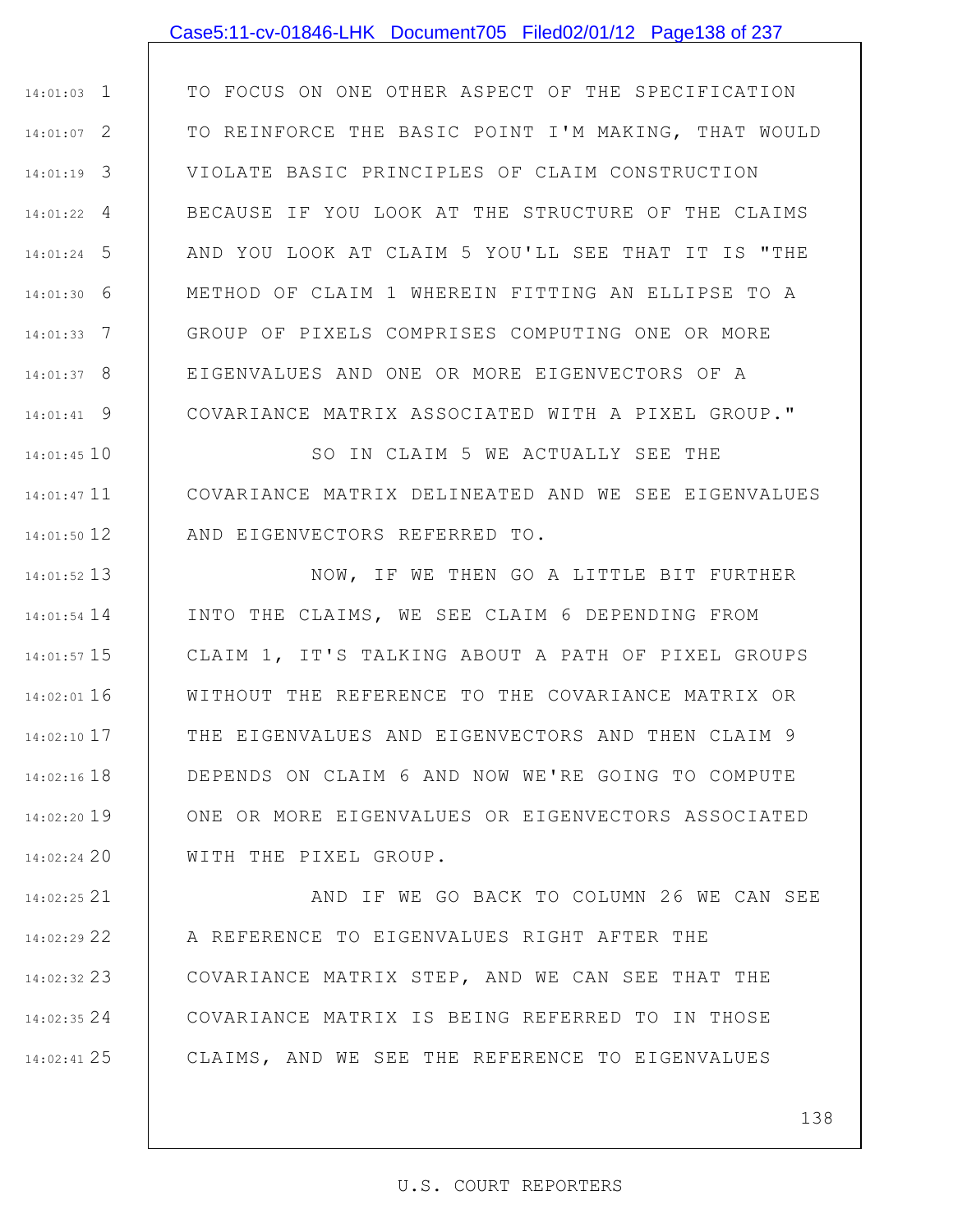1 14:02:43 2 14:02:47 THAT ARE BEING REFERRED TO OR ILLUSTRATED IN THIS EMBODIMENT FOR THOSE CLAIMS.

3 14:02:48 4 14:02:52 5 14:02:59 6 14:03:02 7 14:03:06 THE ONLY THING WE DON'T SEE IS THE WORD EIGENVECTORS BUT EIGENVECTORS AND EIGENVALUES, ANY MATH TREATISE WILL TELL YOU THEY GO TOGETHER. YOU CAN'T CALCULATE AN EIGENVALUE WITHOUT AN EIGENVECTOR.

8 14:03:06 9 14:03:10 10 14:03:13 11 14:03:17 12 14:03:20 13 14:03:23 14 14:03:29 SO ONE SHOULDN'T TARRY LONG WHEN ONE OBSERVES THAT EIGENVECTORS IS NOT EXPLICITLY DISCLOSED IN COLUMN 26. BECAUSE EIGENVALUES AND EIGENVECTORS GO TOGETHER, THE REFERENCE TO EIGENVALUES AND EIGENVECTORS ARE SUPPORTED BY COLUMN 26 AS IS THE, OF COURSE, THE COVARIANCE MATRIX THAT IS DESCRIBED IN THOSE CLAIMS.

15 14:03:31 16 14:03:33 17 14:03:37 18 14:03:44 THE COURT: WHAT AM I SUPPOSED TO DO WITH COLUMN 26, LINES 18 THROUGH 21 THAT SAY THE ELLIPSE FITTING PROCEDURES REQUIRES A UNITARY TRANSFORMATION OF THE GROUP COVARIANCE MATRIX?

19 14:03:47 20 14:03:49 21 14:03:52 22 14:03:54 MR. JACOBS: I THINK HERE IS THE LEGAL QUESTION IN A NUTSHELL, IS THAT THE ELLIPSE FITTING PROCEDURE OF THE INVENTION OR IS THAT THE ELLIPSE FITTING PROCEDURE OF THIS EMBODIMENT?

23 14:03:56 24 14:03:59 25 14:04:03 AND BECAUSE THIS IS AN EMBODIMENT BEING DISCUSSED IN A PORTION OF THE SPECIFICATION THAT IS LABELLED DESCRIPTION OF THE PREFERRED EMBODIMENTS,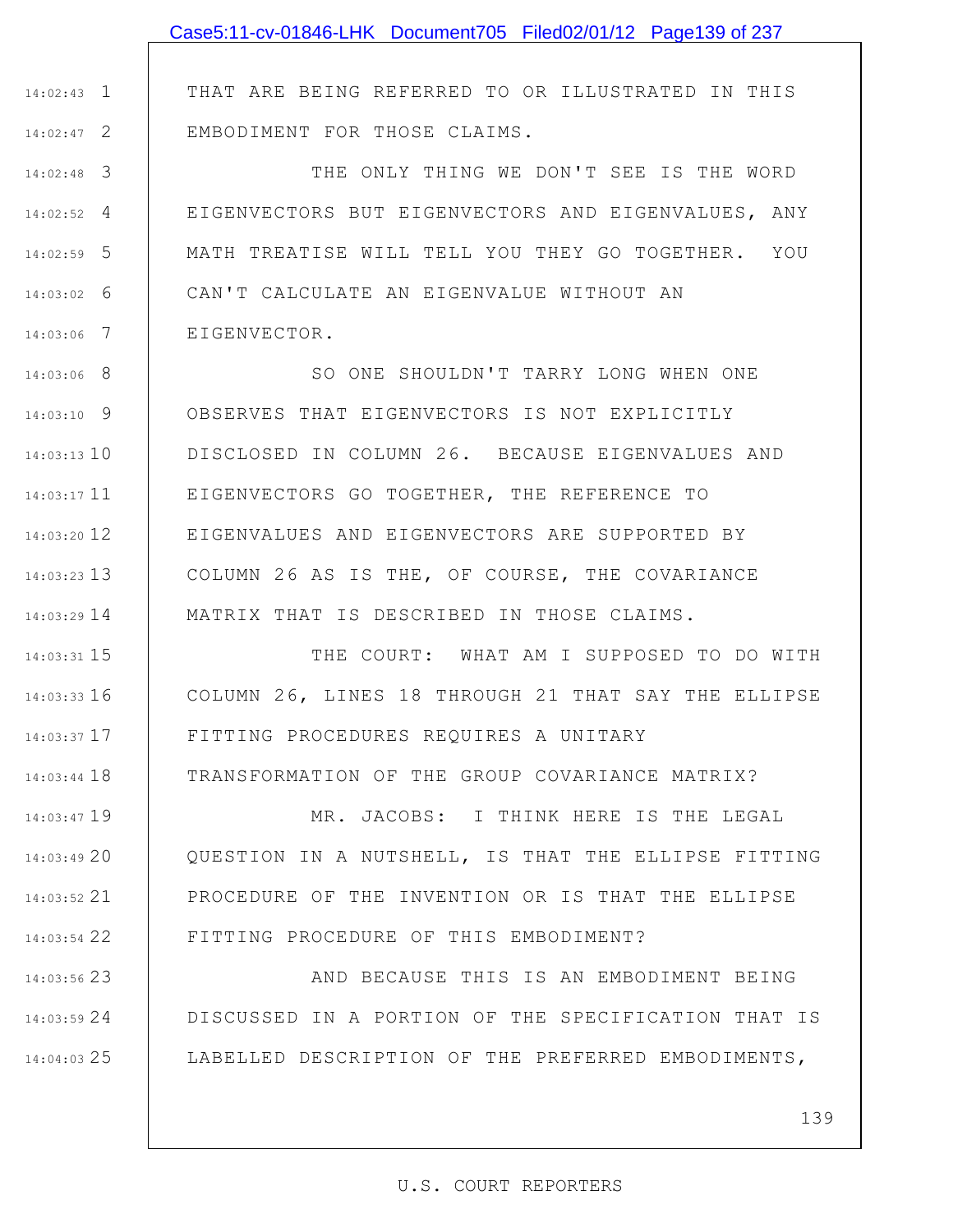### Case5:11-cv-01846-LHK Document705 Filed02/01/12 Page140 of 237

1 14:04:05 2 14:04:10 3 14:04:13 4 14:04:19 5 14:04:24 6 14:04:28 7 14:04:32 8 14:04:35 THE ANSWER TO THE CLAIM CONSTRUCTION ISSUE HERE IS TO US PLAIN. THE PROPER WAY TO READ THAT LANGUAGE IS THE ELLIPSE FITTING PROCEDURE OF THIS COLUMN 26 EMBODIMENT REQUIRES A UNITARY TRANSFORMATION, AND, THEREFORE, THIS REQUIRED LANGUAGE IS IN NO WAY TO BE READ AS A LIMITATION ON THE SCOPE OF MATHEMATICALLY FITTING AN ELLIPSE AS CLAIMED IN CLAIM 1.

9 14:04:48 10 14:04:51 11 14:04:54 12 14:04:56 YOUR HONOR, IN ALL LINES, WE'RE DOING A BEST FIT HERE. WE HAVE CLAIM LANGUAGE AND WE UNDERSTAND THE BREADTH OF THE CLAIM LANGUAGE ON ITS OWN.

13 14:04:57 14 14:04:59 15 14:05:01 16 14:05:03 WE'RE NOT SUPPOSED TO BE IN THE BUSINESS OF IMPORTING LIMITATION INTO THE CLAIMS. THE FEDERAL CIRCUIT HAS TOLD US THAT OVER AND OVER AGAIN.

17 14:05:04 18 14:05:06 19 14:05:07 20 14:05:10 21 14:05:15 22 14:05:22 AND UNLESS THERE'S REALLY GOOD REASON AND UNLESS THERE IS LANGUAGE LIKE "THE INVENTION COMPRISES" OR A SUMMARY OF THE INVENTION SOMETIMES, THAT'S LANGUAGE -- THAT'S STRONG ENOUGH TO TRUMP A CLAIM LANGUAGE READING. SOMETIMES THAT'S TRUMPED INTO THE CLAIMS.

23 14:05:22 24 14:05:28 25 14:05:29 BUT HERE WE HAVE CLAIM LANGUAGE THAT IS CLEAR TO A PERSON OF ORDINARY SKILL IN THE ART; WE HAVE EMBODIMENTS DISCLOSE IN A SECTION CALLED

140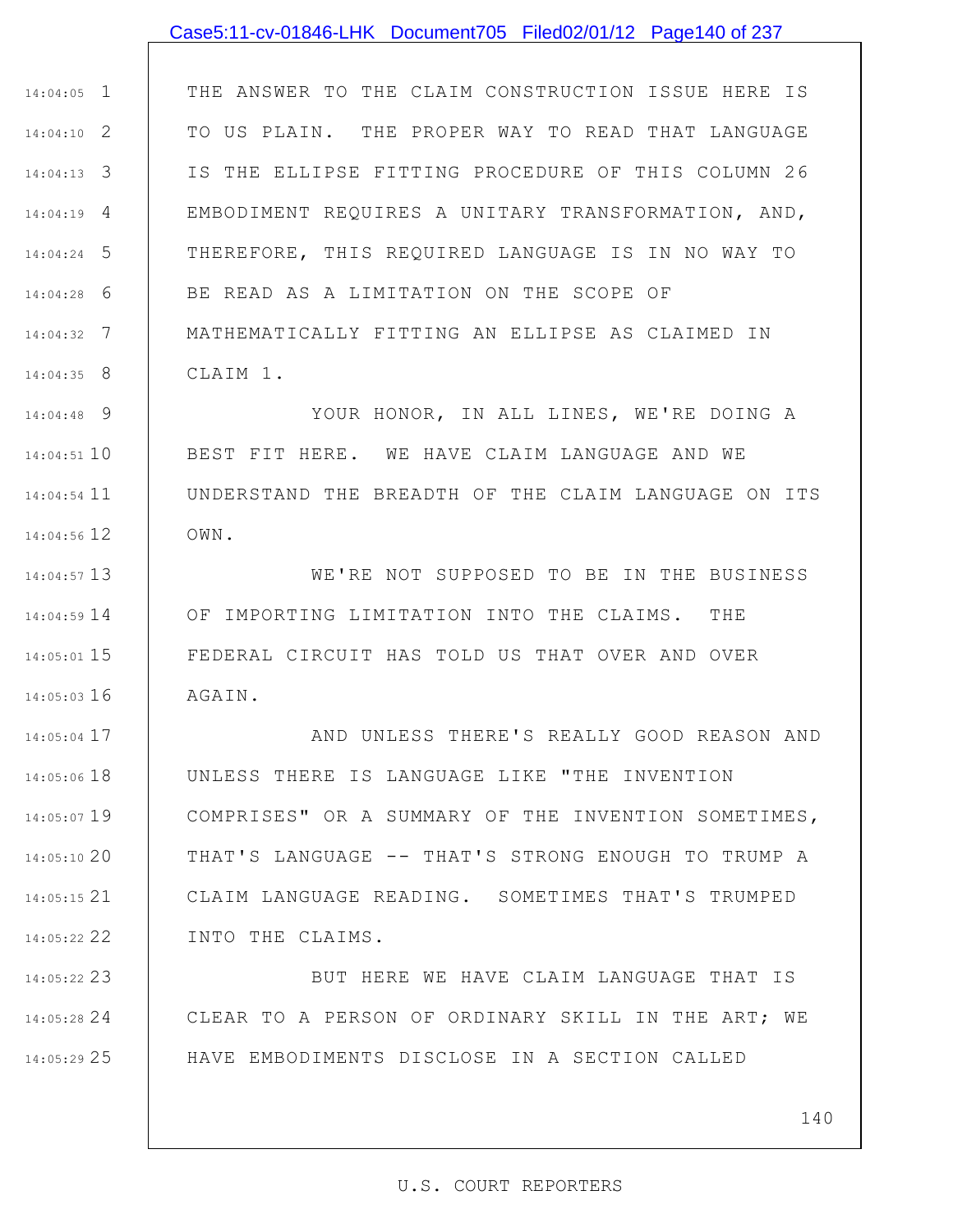### Case5:11-cv-01846-LHK Document705 Filed02/01/12 Page141 of 237

1 14:05:29 2 14:05:31 3 14:05:37 4 14:05:39 5 14:05:41 6 14:05:44 EMBODIMENTS; WE HAVE DEPENDENT CLAIMS THAT MORE NARROWLY CLAIM THE BREADTH OF "MATHEMATICALLY FITTING AN ELLIPSE" THAT ARE SUPPORTED BY THOSE PARTICULAR EMBODIMENTS AND ALL OF THIS EVIDENCE, THEREFORE, IS CONSISTENT WITH OUR PROPOSED CONSTRUCTION.

7 14:05:47 8 14:05:48 9 14:05:51 10 14:05:56 "MATHEMATICALLY FITTING AN ELLIPSE" IS "MATHEMATICALLY FITTING AN ELLIPSE." IT NEEDS NO FURTHER ELABORATION, AND WE SHOULDN'T TINKER AND WE SHOULDN'T READ A PREFERRED EMBODIMENT IN THE CLAIM.

11 14:05:58 12 14:05:59 THE COURT: OKAY. LET ME ASK SOME QUESTIONS OF MR. VERHOEVEN.

16 14:06:14

25 14:06:37

13 14:06:06 14 14:06:08 15 14:06:12 OKAY. FIRST OF ALL, DO YOU AGREE THAT CLAIMS 15 THROUGH 18 REPRESENT UNITARY TRANSFORMATION OF THE COVARIANCE MATRIX?

MR. VERHOEVEN: YES, YOUR HONOR.

17 14:06:15 18 14:06:17 THE COURT: OKAY. AND DO YOU THINK THAT'S SUFFICIENT TO FIT AN ELLIPSE?

19 14:06:19 20 14:06:21 21 14:06:23 22 14:06:30 23 14:06:32 24 14:06:34 MR. VERHOEVEN: NO. WHAT WE INTENDED TO DO WITH OUR CONSTRUCTION IS TO SAY THAT THAT IS REQUIRED AS PART OF THE CALCULATION AND TO ANSWER YOUR PERHAPS NEXT QUESTION, THE PROPOSED MODIFICATION OF OUR CONSTRUCTION THAT YOU READ TO COUNSEL FOR APPLE WOULD BE ACCEPTABLE TO US.

THEIR ARGUMENT IS THAT, WELL, JUST USING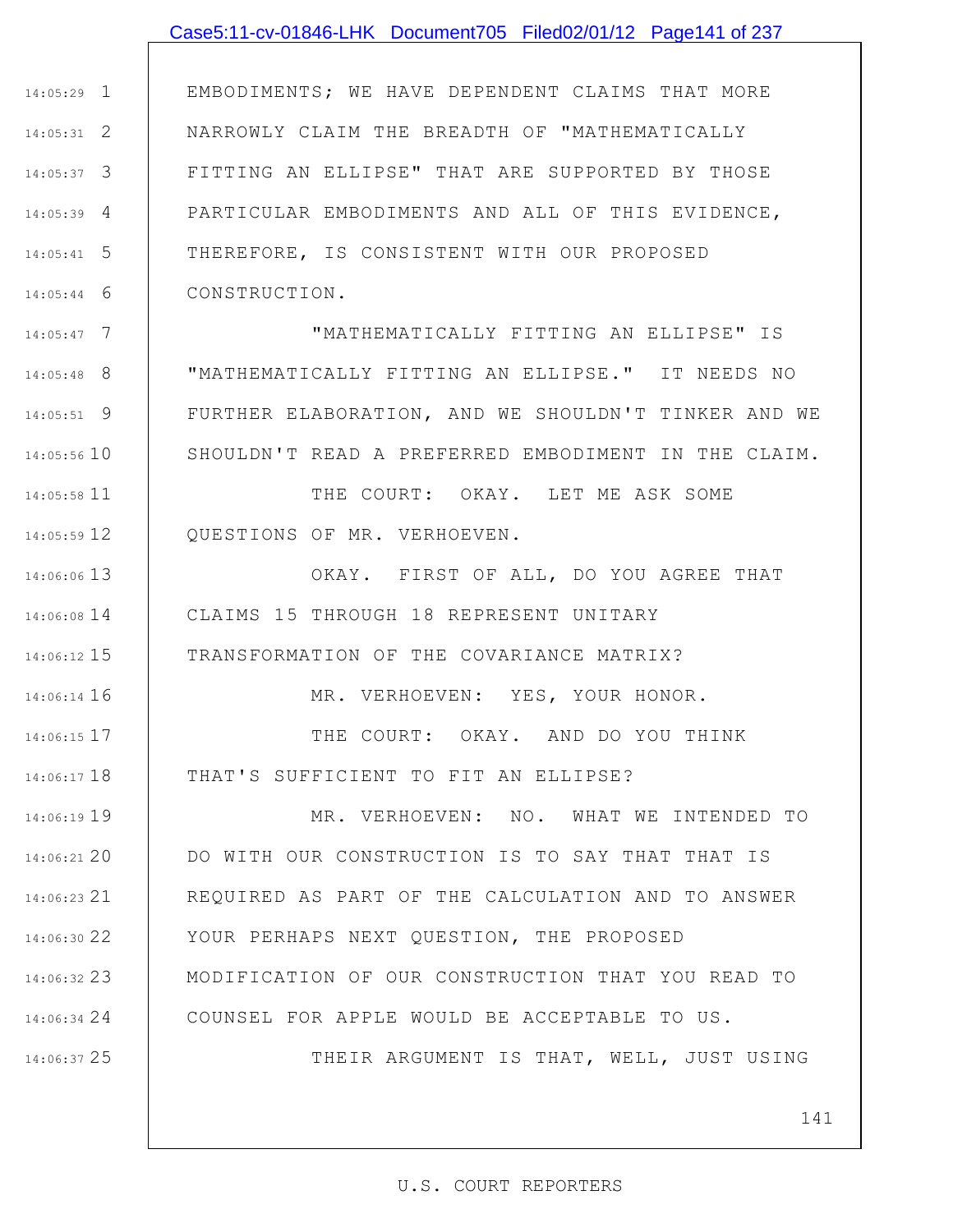## Case5:11-cv-01846-LHK Document705 Filed02/01/12 Page142 of 237

THAT ALONE WOULDN'T EVEN FIT AN ELLIPSE. YOU NEED TO DO ADDITIONAL STEPS. THAT WASN'T OUR INTENT.

1 14:06:39

2 14:06:42

3 14:06:46 4 14:06:49 5 14:06:52 6 14:06:57 7 14:07:00 8 14:07:03 OUR INTENT WAS TO CAPTURE THE STATEMENT AND THE ONLY DISCLOSURES IN THE ENTIRE PATENT FOR "MATHEMATICALLY FITTING AN ELLIPSE" THAT THE ELLIPSE FITTING PROCEDURE REQUIRES A UNITARY TRANSFORMATION OF THE GROUP COVARIANCE MATRIX OF SECOND MOMENTS.

9 14:07:08 10 14:07:10 11 14:07:12 12 14:07:15 AN ARGUMENT WAS MADE, WELL, THAT IF YOU LOOK AT SOME OF THE DEPENDENT CLAIMS THEY TALK ABOUT EIGENVALUES AS CALCULATE OR AS ALSO BEING USED.

13 14:07:16 14 14:07:18 15 14:07:25 16 14:07:29 WE'RE NOT SAYING THAT OUR CONSTRUCTION FOR "MATHEMATICALLY FITTING AN ELLIPSE" IN CLAIM 1 REQUIRES THE CALCULATION OF THOSE EIGENVALUES IN THOSE DEPENDENT CLAIMS.

17 14:07:30 18 14:07:35 19 14:07:41 20 14:07:44 21 14:07:46 22 14:07:48 WE'RE SAYING THAT IT REQUIRES WHAT THE SPEC SAYS IT REQUIRES, WHICH IS THE "UNITARY TRANSFORMATION OF THE GROUP OF COVARIANCE MATRIX." THAT IS REQUIRED AS PART OF MATHEMATICALLY FITTING AN ELLIPSE. THAT'S WHAT THE PATENT SAYS AND THAT'S WHAT WE INTENDED IN OUR CONSTRUCTION, YOUR HONOR.

23 14:07:56 24 14:07:57 25 14:08:02 THE COURT: DO YOU FEEL THAT ALL OF THE EQUATIONS THAT ARE IN COLUMN 26 ARE NECESSARY FOR "MATHEMATICALLY FITTING AN ELLIPSE"?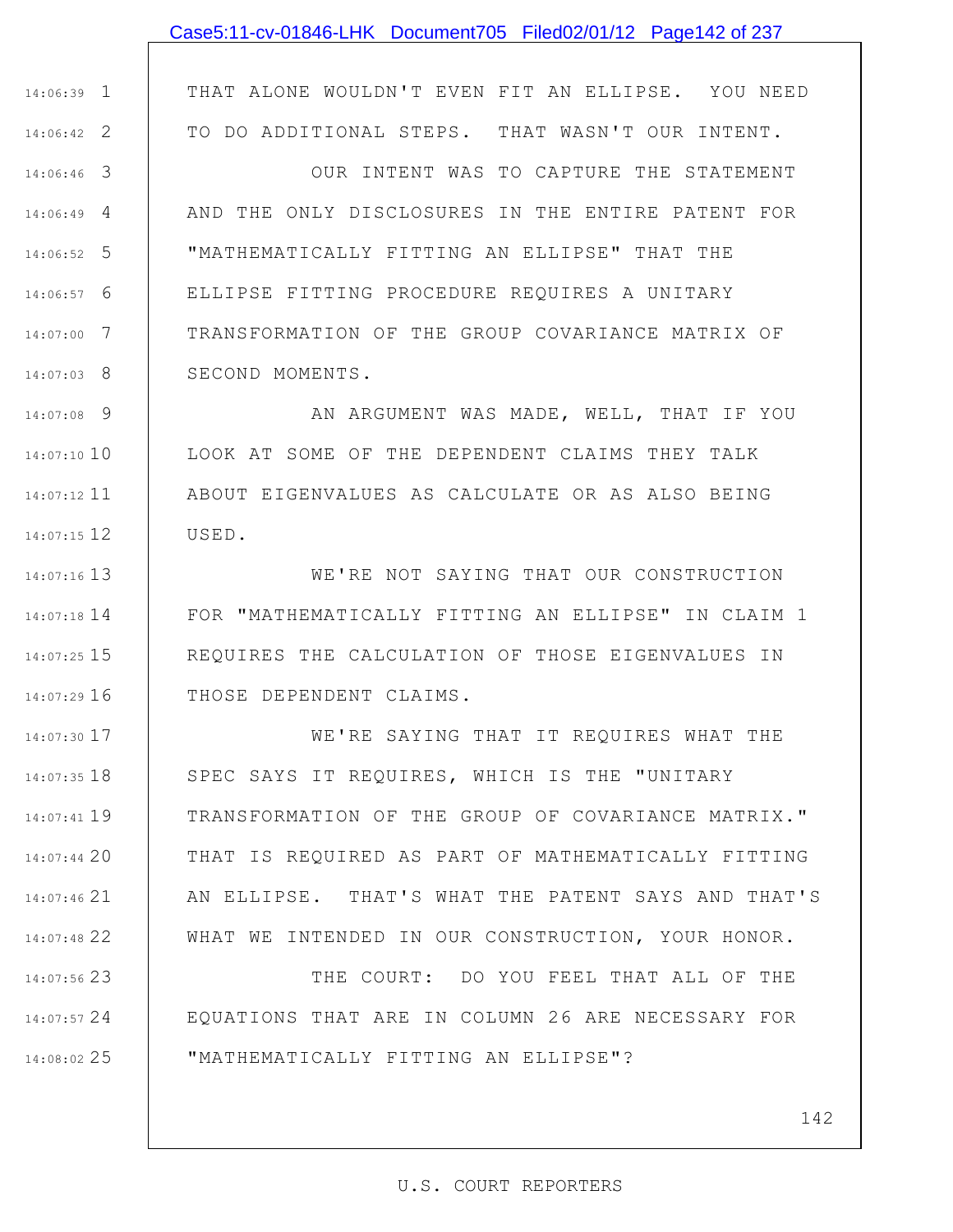### Case5:11-cv-01846-LHK Document705 Filed02/01/12 Page143 of 237

1 14:08:04 2 14:08:05 3 14:08:08 4 14:08:12 5 14:08:17 MR. VERHOEVEN: UNDER THE CLAIM TERMS THAT WE'RE CONSTRUING, YOUR HONOR, WE'RE ONLY ASKING YOUR HONOR TO SAY THAT THE "UNITARY TRANSFORMATION OF COVARIANCE MATRIX OF SECOND MOMENTS IS REQUIRED."

6 14:08:18 7 14:08:22 AND ADDITIONAL VARIATIONS ON THE REST OF THE FORMULAS IS PERMITTED UNDER THE CLAIM.

8 14:08:24 9 14:08:27 14:08:30 10 11 14:08:36 BUT THE ONLY DISCLOSED EMBODIMENT OF "MATHEMATICALLY FITTING AN ELLIPSE" IN THIS PATENT STATES THAT THE ELLIPSE FITTING PROCEDURE REQUIRES THAT STEP.

SO IF I COULD JUST --

12 14:08:37

13 14:08:39 14 14:08:41 15 14:08:44 16 14:08:51 17 14:08:53 THE COURT: BUT I GUESS -- OKAY. I KNOW YOU'RE SAYING THAT UNITARY TRANSFORMATION OF COVARIANCE MATRIX IS REQUIRED, BUT WHAT YOU'RE SAYING IS THAT THAT ALONE IS NOT MATHEMATICALLY FITTING AN ELLIPSE.

18 14:08:55 19 14:08:58 20 14:08:59 21 14:09:03 MR. VERHOEVEN: THAT IS REQUIRED TO MATHEMATICALLY FIT AN ELLIPSE. THEN YOU WOULD HAVE MORE FLEXIBILITY TO ALTER THE SPECIFIC FORMULAS IN HERE.

22 14:09:03 23 14:09:05 24 14:09:08 25 14:09:14 BUT IF YOU DON'T DO THAT, YOUR HONOR, IF YOU DON'T USE THAT "UNITARY TRANSFORMATION OF COVARIANCE MATRIX," IF YOU GO TO SLIDE 8 HERE, PLEASE. I DON'T KNOW IF YOU HAVE OUR SLIDES.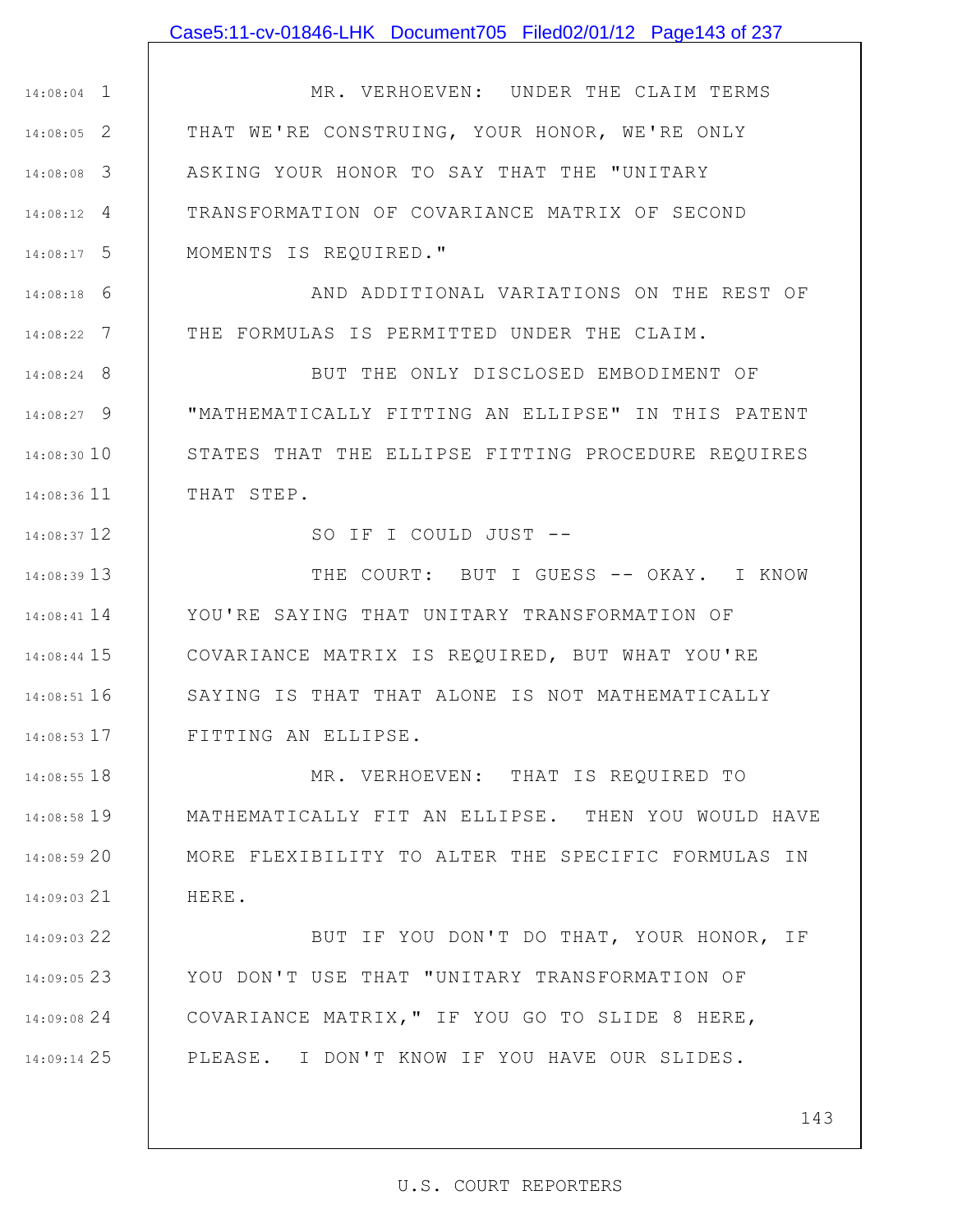### Case5:11-cv-01846-LHK Document705 Filed02/01/12 Page144 of 237

1 14:09:18 2 14:09:20 3 14:09:25 4 14:09:27 5 14:09:28 6 14:09:31 7 14:09:32 8 14:09:34 9 14:09:39 10 14:09:43 11 14:09:44 12 14:09:46 13 14:09:47 14 14:09:50 15 14:09:53 16 14:09:56 17 14:09:59 18 14:10:01 19 14:10:05 20 14:10:09 21 14:10:11 22 14:10:14 23 14:10:17 24 14:10:18 25 14:10:21 REMEMBER WE TALKED IN THE TUTORIAL ABOUT THE FIVE PARAMETERS GENERALLY? THAT'S ABOUT ACHIEVING THE PARAMETERS AND NOT ABOUT THE CALCULATIONS USED TO GET THEM. AND WE TALKED ABOUT WE USE THIS ILLUSTRATION ON SLIDE 8. NOW, YOUR HONOR, IF WE TOOK THOSE FIVE VALUES AND CALCULATE THEM WITHOUT USING THE "UNITARY TRANSFORMATION OF COVARIANCE MATRIX," IF I COULD APPROACH THE SCREEN? THE COURT: PLEASE. MR. VERHOEVEN: YOU COULD HAVE A RECTANGLE RIGHT HERE USING THOSE SAME PARAMETERS. IT'S THE "UNITARY TRANSFORMATION OF COVARIANCE MATRIX," WHICH IS USED TO MATHEMATICALLY FIT THE ELLIPSE WITHIN THOSE PARAMETERS. AND THAT'S WHY THE SPEC IS SAYING THAT'S REQUIRED. SO WE'RE NOT TRYING TO SAY THAT YOU'RE LIMITED TO EVERY SINGLE FORMULA IN THE SPECIFICATION, BUT WHERE THE SPEC, WITH THE ONLY DISCLOSURE OF THIS ELLIPSE FITTING PROCEDURE, SAYING THAT THIS MATHEMATICALLY FITTING REQUIRES THIS CALCULATION, THEN WE BELIEVE THAT IT'S APPROPRIATE TO AT LEAST SAY "MATHEMATICALLY FITTING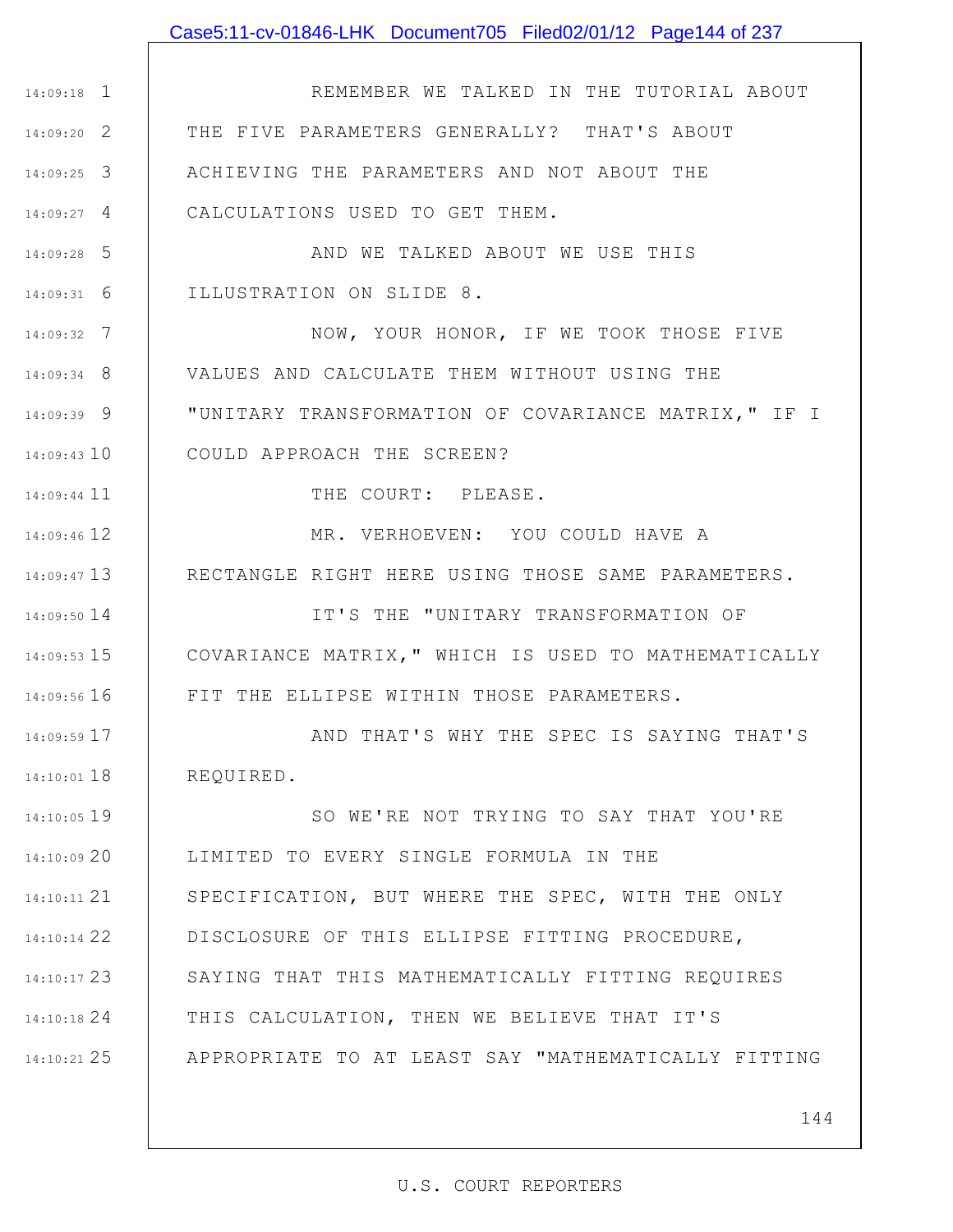|               | Case5:11-cv-01846-LHK Document705 Filed02/01/12 Page145 of 237 |
|---------------|----------------------------------------------------------------|
|               |                                                                |
| $14:10:27$ 1  | AN ELLIPSE" MEANS IT HAS TO AT LEAST HAVE THAT STEP            |
| $14:10:33$ 2  | IN IT AND THAT'S WHAT WE'RE PROPOSING.                         |
| $14:10:35$ 3  | THE COURT: LET ME ASK, DOES THIS PRIOR                         |
| $14:10:37$ 4  | ARTICLE DISCLOSE "MATHEMATICALLY FITTING AN                    |
| $14:10:39$ 5  | ELLIPSE"?                                                      |
| $14:10:40$ 6  | MR. VERHOEVEN: PRIOR ART GENERALLY, YES,                       |
| $14:10:42$ 7  | ABSOLUTELY. AND WE SHOWED A BRIEF SLIDE. AND IT'S              |
| $14:10:45$ 8  | NOT DISPUTED, AND THEY ALSO HAVE TAKEN THE POSITION            |
| $14:10:48$ 9  | THAT THERE'S A NUMBER OF DIFFERENT WAYS TO                     |
| $14:10:50$ 10 | MATHEMATICALLY FIT AN ELLIPSE.                                 |
| $14:10:51$ 11 | THE ONLY WAY THAT THIS PATENT WILL BE                          |
| $14:10:55$ 12 | VALID IS, IF IT IS AT ALL, YOUR HONOR, IS IF THIS              |
| $14:10:59$ 13 | IS PART OF THE CLAIM, THIS THING THAT THEY'RE                  |
| $14:11:01$ 14 | SAYING THAT IS REQUIRED.                                       |
| $14:11:02$ 15 | I'LL GIVE YOU AN -- IF WE GO TO THE                            |
| $14:11:05$ 16 | PROSECUTION HISTORY, I HAVE SOME SLIDES ON THAT,               |
| 14:11:07 17   | YOUR HONOR.                                                    |
| $14:11:07$ 18 | THE COURT: SO THEN WHY CAN'T THE                               |
| 14:11:10 19   | DISCLAIMER BE JUST A DISCLAIMER OF NON-MATHEMATICAL            |
| 14:11:13 20   | WAYS OF FITTING AN ELLIPSE?                                    |
| 14:11:15 21   | MR. VERHOEVEN: BECAUSE THERE'S                                 |
| 14:11:16 22   | MATHEMATICAL FITTING OF THE ELLIPSE IN THE PRIOR               |
| $14:11:22$ 23 | ART.                                                           |
| 14:11:22 24   | FOR EXAMPLE, YOUR HONOR, IF I COULD                            |
| $14:11:23$ 25 | BRIEFLY GO THROUGH THE PROSECUTION HISTORY AT SLIDE            |
|               |                                                                |
|               | 145                                                            |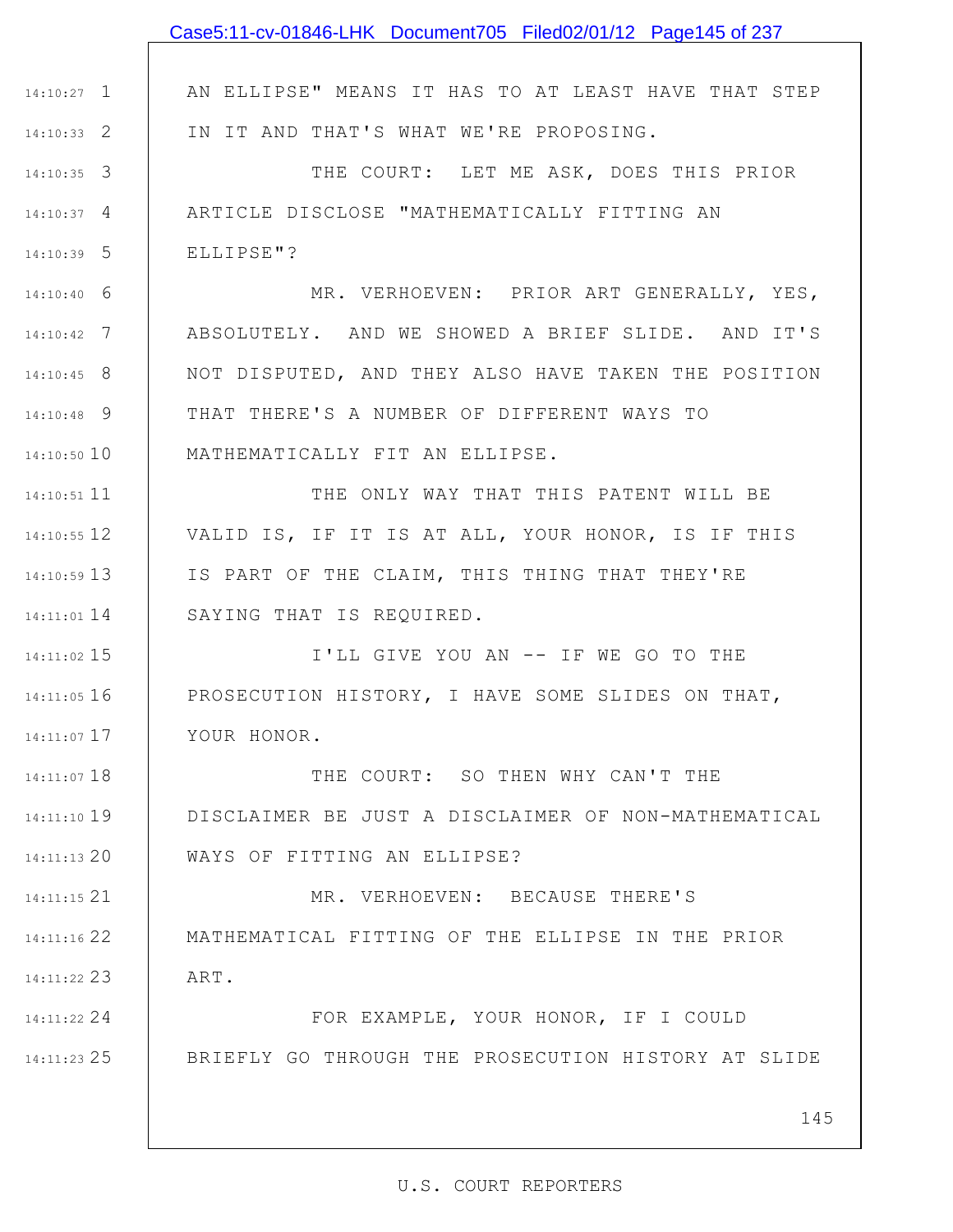|               | Case5:11-cv-01846-LHK Document705 Filed02/01/12 Page146 of 237 |
|---------------|----------------------------------------------------------------|
|               |                                                                |
| $14:11:26$ 1  | 14, INITIALLY THE CLAIM JUST SAID "FITTING AN                  |
| $14:11:28$ 2  | ELLIPSE TO AT LEAST ONE OF THE PIXEL GROUPS."                  |
| $14:11:32$ 3  | THEN SLIDE 15, PLEASE. THE EXAMINER                            |
| $14:11:37$ 4  | REJECTED THOSE CLAIMS AS ANTICIPATED BY BISSET AND             |
| $14:11:40$ 5  | POINTED TO BISSET AS DISCLOSING "FITTING AN ELLIPSE            |
| $14:11:44$ 6  | TO AT LEAST ONE OF THE PIXEL GROUPS."                          |
| $14:11:48$ 7  | AND BISSET DISCLOSED "FITTING AN ELLIPSE                       |
| $14:11:51$ 8  | TO AT LEAST ONE OF THE PIXEL GROUPS." THIS IS A                |
| $14:11:53$ 9  | PICTURE OF BISSET. NEXT SLIDE.                                 |
| 14:11:55 10   | IN RESPONSE TO TRAVERSE ONE OF THESE                           |
|               | 14:11:58 11   PIECES OF PRIOR ART, THE APPLICANTS AMENDED THE  |
| $14:12:01$ 12 | CLAIMS TO REQUIRE "MATHEMATICALLY FITTING AN                   |
| $14:12:04$ 13 | ELLIPSE."                                                      |
| 14:12:05 14   | AND THEN THE NEXT SLIDE. IN THEIR                              |
|               | 14:12:07 15   REMARKS, THEY ARGUED THAT THE EXAMINER WAS -- IT |
| 14:12:13 16   | WAS INAPPROPRIATE FOR THE EXAMINER TO REJECT THE               |
| $14:12:14$ 17 | CLAIMS BECAUSE HE WAS NOT INTERPRETING THE CLAIMS              |
| $14:12:17$ 18 | IN LIGHT OF THE SPECIFICATION.                                 |
| 14:12:19 19   | AND YOU'LL RECALL THE SPECIFICATION SAID                       |
| 14:12:21 20   | THAT THERE'S A SPECIFIC PROCEDURE THAT IS REQUIRED.            |
| 14:12:24 21   | AND SO HE SAYS, THE OFFICE ACTION'S                            |
| 14:12:27 22   | INTERPRETATION OF FITTING AN ELLIPSE TO AT LEAST               |
| 14:12:29 23   | ONE OF THE PIXEL GROUPS IS UNREASONABLE IN LIGHT OF            |
| 14:12:31 24   | THE PLAIN MEANING OF THE FITTING AN ELLIPSE AND IN             |
| 14:12:41 25   | PARTICULAR DISREGARDED THE REQUIREMENT TO INTERPRET            |

146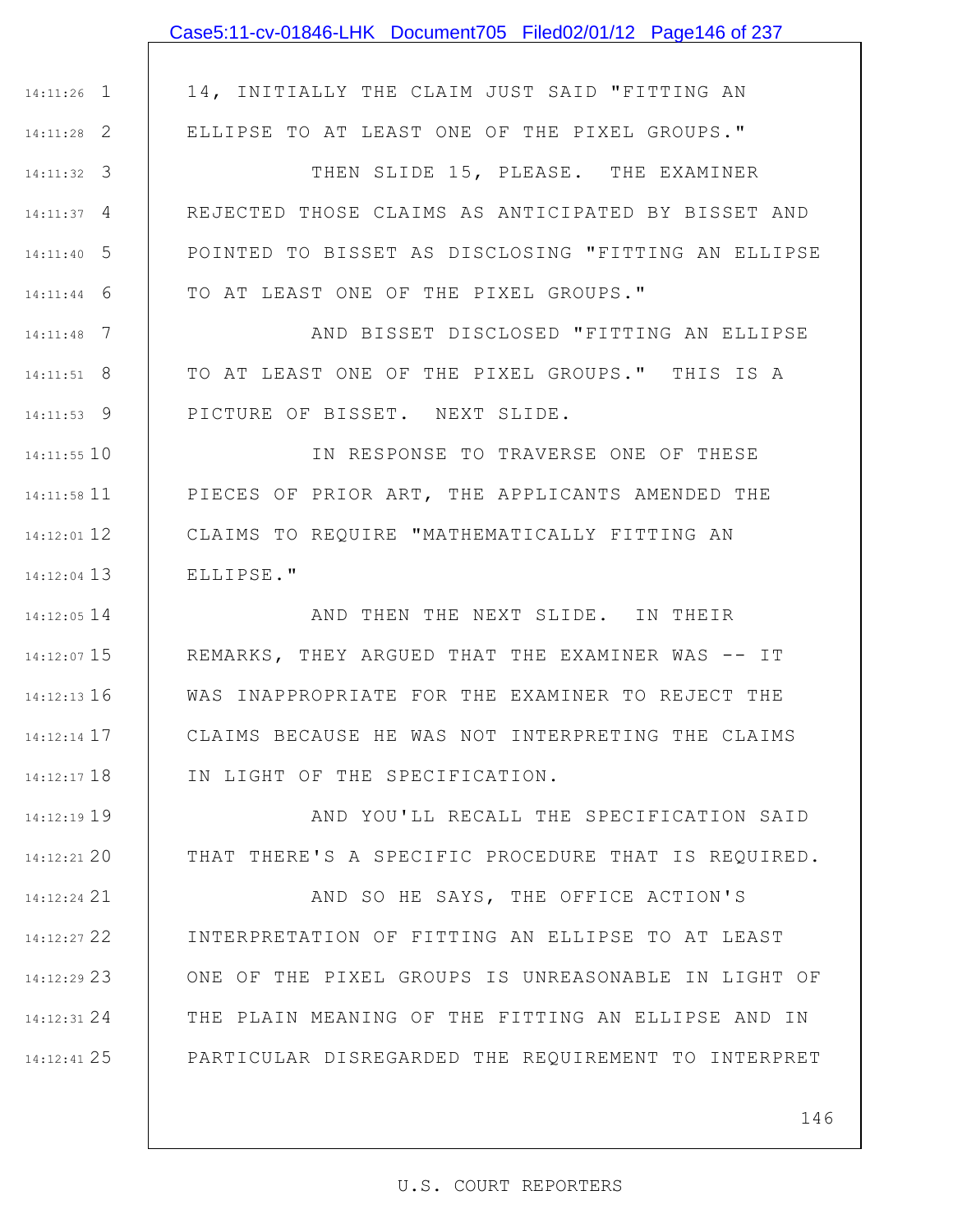|               | Case5:11-cv-01846-LHK Document705 Filed02/01/12 Page147 of 237 |
|---------------|----------------------------------------------------------------|
|               |                                                                |
| $14:12:43$ 1  | THE CLAIMS IN LIGHT OF THE SPECIFICATION.                      |
| $14:12:44$ 2  | AND IN THE REMARK IT SAYS, "WHEN THE                           |
| $14:12:47$ 3  | CLAIM LANGUAGE IS THEN VIEWED IN LIGHT OF THE                  |
| $14:12:50$ 4  | SPECIFICATION, AS IT MUST BE VIEWED, IN THIS                   |
| $14:12:54$ 5  | REGARD, APPLICANT SUBMITS THAT THE OFFICE ACTION               |
| $14:12:56$ 6  | FAILS TO CONSIDER THE DISCLOSURE OF THE                        |
| $14:12:59$ 7  | SPECIFICATION WHEN INTERPRETING AT LEAST THE                   |
| $14:13:01$ 8  | FEATURE OF FITTING AN ELLIPSE TO AT LEAST ONE OF               |
| $14:13:04$ 9  | THE PIXEL GROUPS.                                              |
| $14:13:10$ 10 | WHAT THEY'RE SAYING THERE IS THAT WE                           |
| $14:13:10$ 11 | DON'T EVEN NEED TO ADD THIS MATHEMATICAL BECAUSE IF            |
| 14:13:11 12   | YOU LOOK AT THE SPECIFICATION IT REQUIRES THIS                 |
| $14:13:13$ 13 | PROCEDURE. THE SPECIFICATION HAD THAT LANGUAGE IN              |
| $14:13:16$ 14 | THERE.                                                         |
| 14:13:16 15   | AND SO THAT'S -- THAT'S NOT A DISCLAIMER,                      |
| $14:13:20$ 16 | SO MUCH, YOUR HONOR, BUT THAT IS A PIECE OF                    |
| $14:13:23$ 17 | INTRINSIC EVIDENCE THAT SUPPORTS AND CORROBORATES              |
| 14:13:27 18   | THE PLAIN SENTENCE IN THE SPECIFICATION ITSELF.                |
| 14:13:33 19   | SLIDE 19, PLEASE.                                              |
| 14:13:34 20   | WHEN AS HERE, THE SPECIFICATION ONLY                           |
| $14:13:37$ 21 | DISCLOSES ONE WAY OF MATHEMATICALLY FITTING AN                 |
| 14:13:41 22   | ELLIPSE. AND IT GOES FURTHER AND IT SAYS A PORTION             |
| 14:13:44 23   | OF IT IS A REQUIREMENT, THEN IT'S APPROPRIATE TO               |
| 14:13:48 24   | INTERPRET THE CLAIMS TO INCLUDE THAT REQUIREMENT.              |
| 14:13:51 25   | HERE, YOUR HONOR, THERE'S ONLY ONE PLACE                       |
|               |                                                                |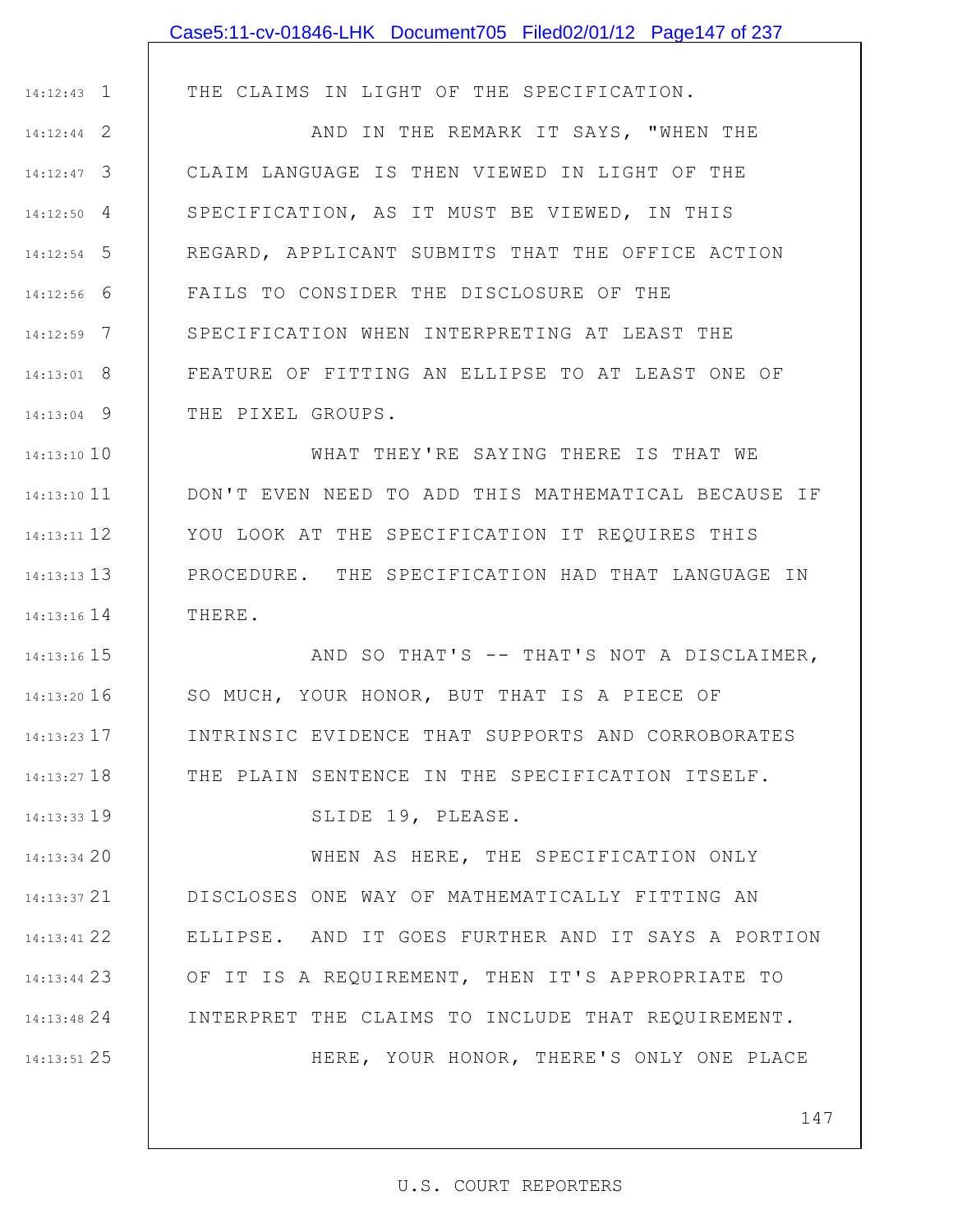## Case5:11-cv-01846-LHK Document705 Filed02/01/12 Page148 of 237

1 14:13:55 2 14:13:58 3 14:14:00 4 14:14:04 IN THE ENTIRE SPECIFICATION WHERE THERE'S A DISCUSSION OF "MATHEMATICALLY FITTING AN ELLIPSE" AND IN THAT ONE PLACE, YOU FIND THE SENTENCE THAT IS REQUIRED.

5 14:14:06 6 14:14:09 7 14:14:12 THIS IS NOT A SITUATION WHERE YOU HAVE MULTIPLE EMBODIMENTS AND WE'RE TRYING TO IMPORT ONE OF THOSE EMBODIMENTS INTO THE CLAIM.

8 14:14:14 9 14:14:17 THE ONLY DESCRIPTION SAYS THAT THIS ELLIPSE FITTING PROCEDURE REQUIRES THIS STEP.

14:14:20 10 11 14:14:26 12 14:14:31 13 14:14:34 14 14:14:38 NOW, IF WE GO TO SLIDE 20, THIS IS THE COLUMN 27 WHERE APPLE SAYS, WELL, THIS IS THE ALTERNATE EMBODIMENT, BUT ON THE FACE OF IT YOU CAN SEE THAT IT'S SAYING IF YOU CAN'T FIT AN ELLIPSE, YOU CAN GO TO DEFAULTS.

15 14:14:39 16 14:14:42 17 14:14:46 18 14:14:50 19 14:14:53 SO IT SAYS, "ON LOW RESOLUTION ELECTRODE ARRAYS, THE TOTAL GROUP PROXIMITY GZ IS A MORE RELIABLE INDICATOR OF CONTACT SIZE AS WELL AS FINGER PRESSURE," AND HERE'S THE CRITICAL THING, "THAN THE FITTED ELLIPSE PARAMETERS."

20 14:14:57 21 14:15:00 22 14:15:04 23 14:15:06 IT GOES ON. "SO THEREFORE, IF PROXIMITY IMAGES HAVE LOW RESOLUTION, THE ORIENTATION AND ECCENTRICITY OF SMALL CONTACTS ARE SET TO DEFAULT VALUES RATHER THAN THEIR MEASURED VALUES."

24 14:15:09 25 14:15:12 SO IT'S SAYING IF YOU HAVE A LOW RESOLUTION, YOU CAN'T USE THE MATHEMATICAL ELLIPSE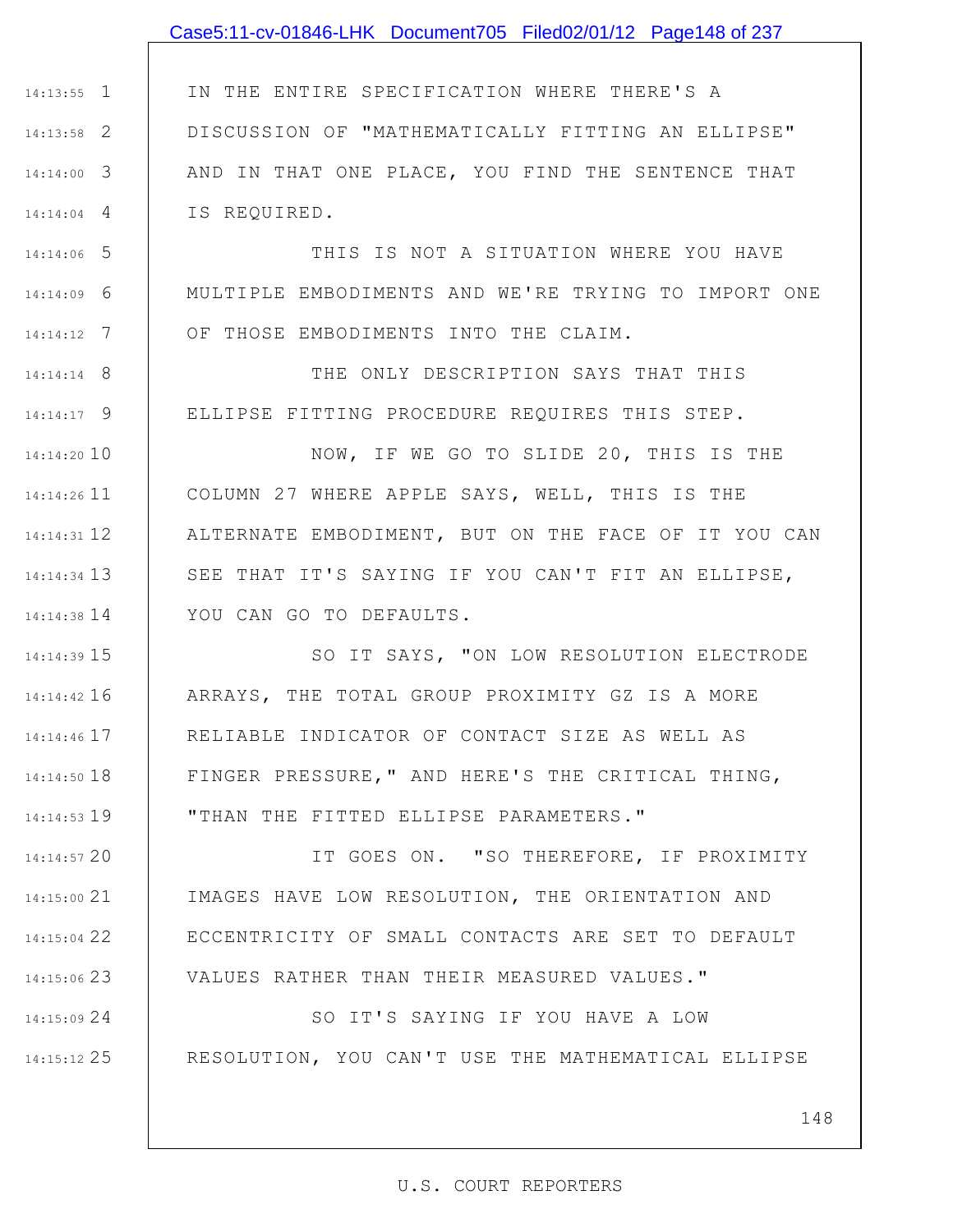|                    | Case5:11-cv-01846-LHK Document705 Filed02/01/12 Page149 of 237 |
|--------------------|----------------------------------------------------------------|
|                    |                                                                |
|                    | 14:15:14 1   FITTING.                                          |
| $14:15:15$ 2       | SO YOU'RE BETTER JUST TO USE THE CENTER                        |
| $14:15:18$ 3       | POINT AND THEN DO THE DEFAULTS AROUND IT THAN IT IS            |
| $14:15:22 \quad 4$ | TO TRY AND MATHEMATICALLY FIT IT.                              |
| $14:15:24$ 5       | AND SO YOU DON'T USE THE FITTED ELLIPSE                        |
| $14:15:27$ 6       | PARAMETERS. INSTEAD YOU USE DEFAULT VALUES.                    |
| $14:15:31$ 7       | SO, AGAIN, ORIENTATION, ECCENTRICITY, WE                       |
| $14:15:40$ 8       | WENT THROUGH THOSE. THAT'S THE RELATIONSHIP OF THE             |
| $14:15:42$ 9       | X TO Y, HOW LONG -- HOW LONG IS THE OVAL OF THE                |
| 14:15:46 10        | ELLIPSE?                                                       |
| 14:15:47 11        | ORIENTATION. HOW IS IT ORIENTED ON THE                         |
| 14:15:50 12        | X-Y AXIS? THAT'S THE FITTING OF THE ELLIPSE, YOUR              |
| $14:15:53$ 13      | HONOR, AND THEY'RE SET TO ZERO AND ONE. THEY'RE                |
| $14:15:56$ 14      | NOT FITTING AN ELLIPSE HERE, YOUR HONOR.                       |
| 14:15:58 15        | AND SO HERE'S AN EXAMPLE OF THEM -- OF                         |
| $14:16:03$ 16      | THE PATENT FITTING THE ELLIPSE WHEN IT'S GOT ENOUGH            |
| $14:16:06$ 17      | DATA TO DO SO AND IT USES THE UNITARY                          |
| 14:16:10 18        | TRANSFORMATION OF COVARIANCE MATRIX AS A                       |
| 14:16:14 19        | REQUIREMENT IN ORDER TO DO THAT.                               |
| 14:16:16 20        | AND HERE'S AN EXAMPLE OF WHERE THE DATA                        |
| 14:16:1921         | IS TOO SMALL AND THERE'S NO EFFORT AT ALL MADE TO              |
| 14:16:22 22        | FIT AN ELLIPSE.                                                |
| 14:16:23 23        | AS YOU HEARD FROM DR. BALAKRISHNAN, THEY                       |
| 14:16:26 24        | SIMPLY CALCULATE THE CENTER POINT OF THE TOUCH AND             |
| 14:16:28 25        | DO DEFAULT VALUES ON IT.                                       |

149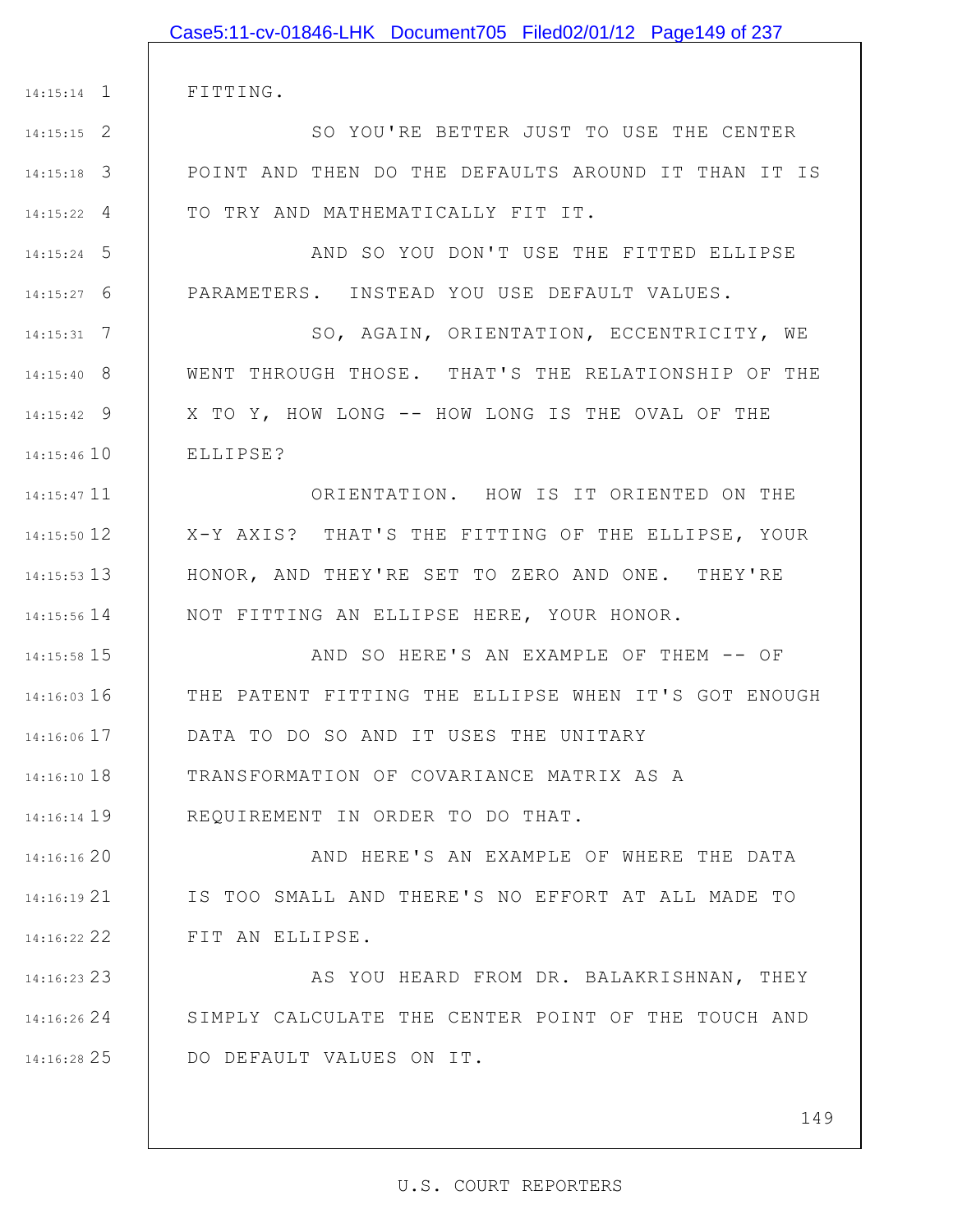### Case5:11-cv-01846-LHK Document705 Filed02/01/12 Page150 of 237

1 14:16:30 2 14:16:32 THAT CANNOT BE FAIRLY SAID TO BE A SECOND EMBODIMENT OF "MATHEMATICALLY FITTING AN ELLIPSE."

3 14:16:35 4 14:16:39 5 14:16:41 IF I COULD GO TO THE NEXT ARGUMENT THAT COUNSEL HAS MADE. I KNOW WE'RE SHORT ON TIME, YOUR HONOR.

6 14:16:41 7 14:16:44 8 14:16:48 9 14:16:50 THE CLAIM -- THE ARGUMENT WAS MADE, WELL, THESE DEPENDENT CLAIMS TALK ABOUT EIGENVECTORS AND EIGENVALUES, AND, THEREFORE, OUR CONSTRUCTION MUST BE REJECTED.

10 14:16:51 11 14:16:54 12 14:16:58 13 14:17:00 BUT IF YOU LOOK -- IF I MAY APPROACH THE SCREEN, HERE'S THE PHRASE WE'RE TALKING ABOUT "MATHEMATICALLY FITTING AN ELLIPSE TO AT LEAST ONE OF THE PIXEL GROUPS."

14 14:17:02 15 14:17:07 16 14:17:10 14:17:12 17 18 14:17:15 19 14:17:22 AND HERE'S WHAT WE'RE SAYING IS REQUIRED OR THAT IS A REQUIREMENT AS PART OF THAT. AND WE'RE SAYING THE ELLIPSE FITTING PROCEDURE REQUIRES A UNITARY TRANSFORMATION OF THE GROUP COVARIANCE MATRIX OF SECOND MOMENTS, 15, 16, 17, AND 18 ARE PART OF THIS.

20 14:17:22 21 14:17:24 22 14:17:29 23 14:17:31 24 14:17:31 25 14:17:34 DOWN HERE WHERE THEY'RE TALKING ABOUT EIGENVALUE AND EIGENVECTORS, THEY'RE CLAIMING LATER STEPS IN THE CALCULATION THAT WE ARE NOT TRYING TO IMPORT INTO MATHEMATICALLY FITTING AN ELLIPSE. SO THERE IS NO CLAIM DIFFERENTIATION HERE. OUR PROPOSED CONSTRUCTION DOES NOT TALK ABOUT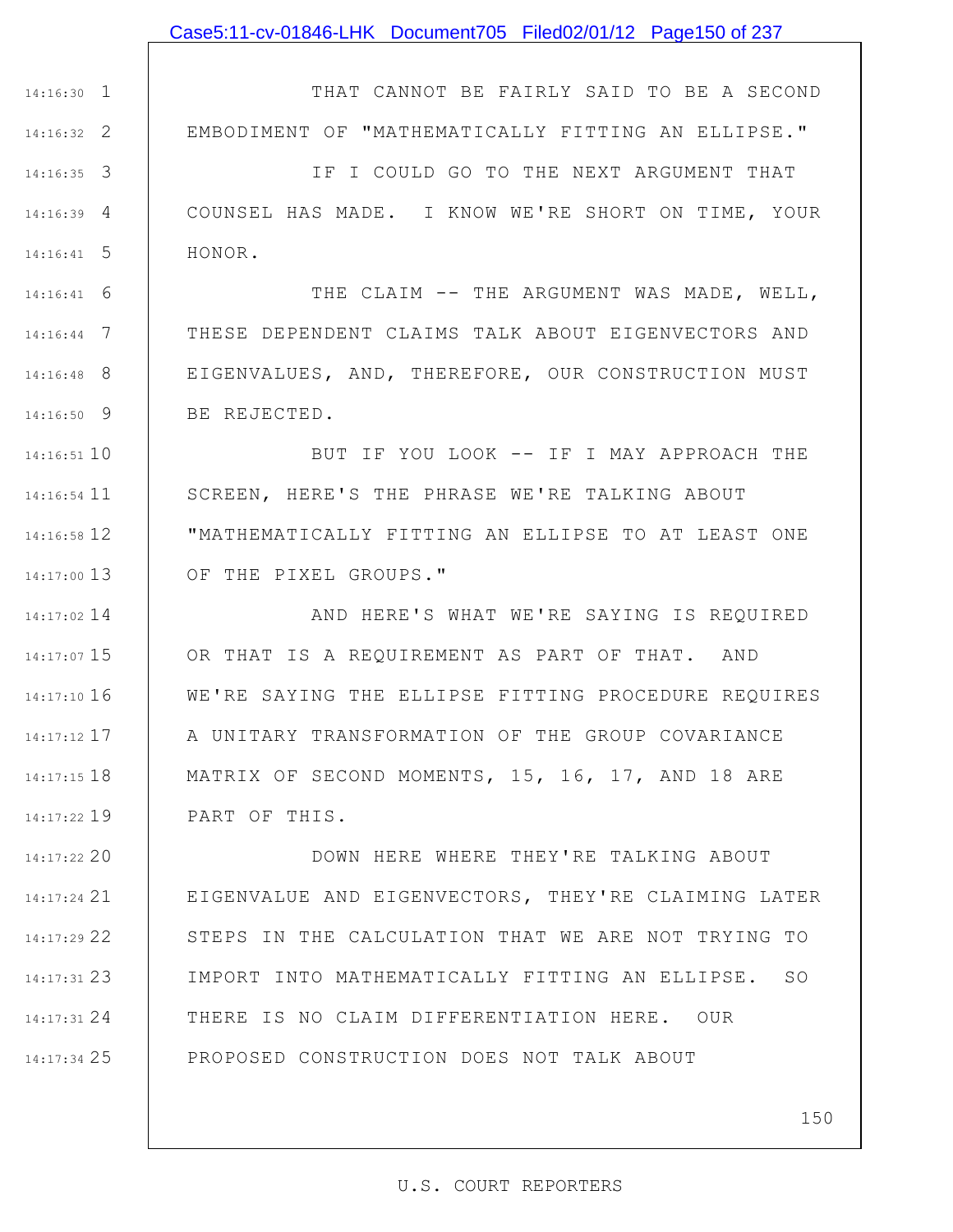|               | Case5:11-cv-01846-LHK Document705 Filed02/01/12 Page151 of 237 |
|---------------|----------------------------------------------------------------|
|               |                                                                |
| $14:17:37$ 1  | EIGENVECTORS.                                                  |
| $14:17:38$ 2  | IN FACT, WE WERE CHASTISED BY COUNSEL --                       |
| $14:17:41$ 3  | THE COURT: BUT I GUESS YOU KIND                                |
| $14:17:43$ 4  | OF STEPPED AWAY FROM THIS -- NOW IT SEEMS LIKE                 |
| $14:17:44$ 5  | YOU'RE GOING BACK TO YOUR ORIGINAL ARGUMENT WHICH              |
| $14:17:47$ 6  | IS THAT THE GROUP COVARIANCE MATRIX IS                         |
| $14:17:51$ 7  | MATHEMATICALLY FITTING AN ELLIPSE BUT NOW YOU'RE               |
| $14:17:53$ 8  | SAYING, NO, IT IS NOT.                                         |
| $14:17:54$ 9  | YOU'RE EQUATING THAT LANGUAGE IN CLAIM 1                       |
| $14:17:57$ 10 | WITH THE GROUP COVARIANCE MATRIX AND YOU'RE SORT OF            |
| $14:18:00$ 11 | BACK TO WHAT --                                                |
| $14:18:03$ 12 | MR. VERHOEVEN: I DON'T BELIVE SO, YOUR                         |
| $14:18:04$ 13 | HONOR. I THINK ALL I'M SAYING IS THAT THIS IS A                |
| $14:18:06$ 14 | REQUIREMENT TO DO THIS, NOT THAT YOU COULDN'T --               |
| $14:18:09$ 15 | GET RID OF 5 AND 15 AND YOU'RE JUST LOOKING AT                 |
| 14:18:11 16   | I CLAIM 1.                                                     |
| $14:18:18$ 17 | IF SOMEBODY FITTED AN ELLIPSE AND USED                         |
| $14:18:21$ 18 | THIS -- THESE EQUATIONS BUT DIDN'T DO OTHER THINGS             |
| 14:18:23 19   | AND THEY USED OTHER EQUATIONS IN ADDITION TO IT,               |
| 14:18:24 20   | THEN THEY WOULD INFRINGE CLAIM 1.                              |
| 14:18:27 21   | IF THEY -- SO IF THEY DIDN'T DO                                |
| 14:18:30 22   | EIGENVECTORS, THEY STILL INFRINGE CLAIM 1 UNDER OUR            |
| 14:18:34 23   | CLAIM CONSTRUCTION.                                            |
| 14:18:34 24   | IF THEY WENT AHEAD AND THEN ALSO AFTER                         |
| 14:18:39 25   | DOING THE UNITARY TRANSFORMATION OF COVARIANCE                 |
|               | 151                                                            |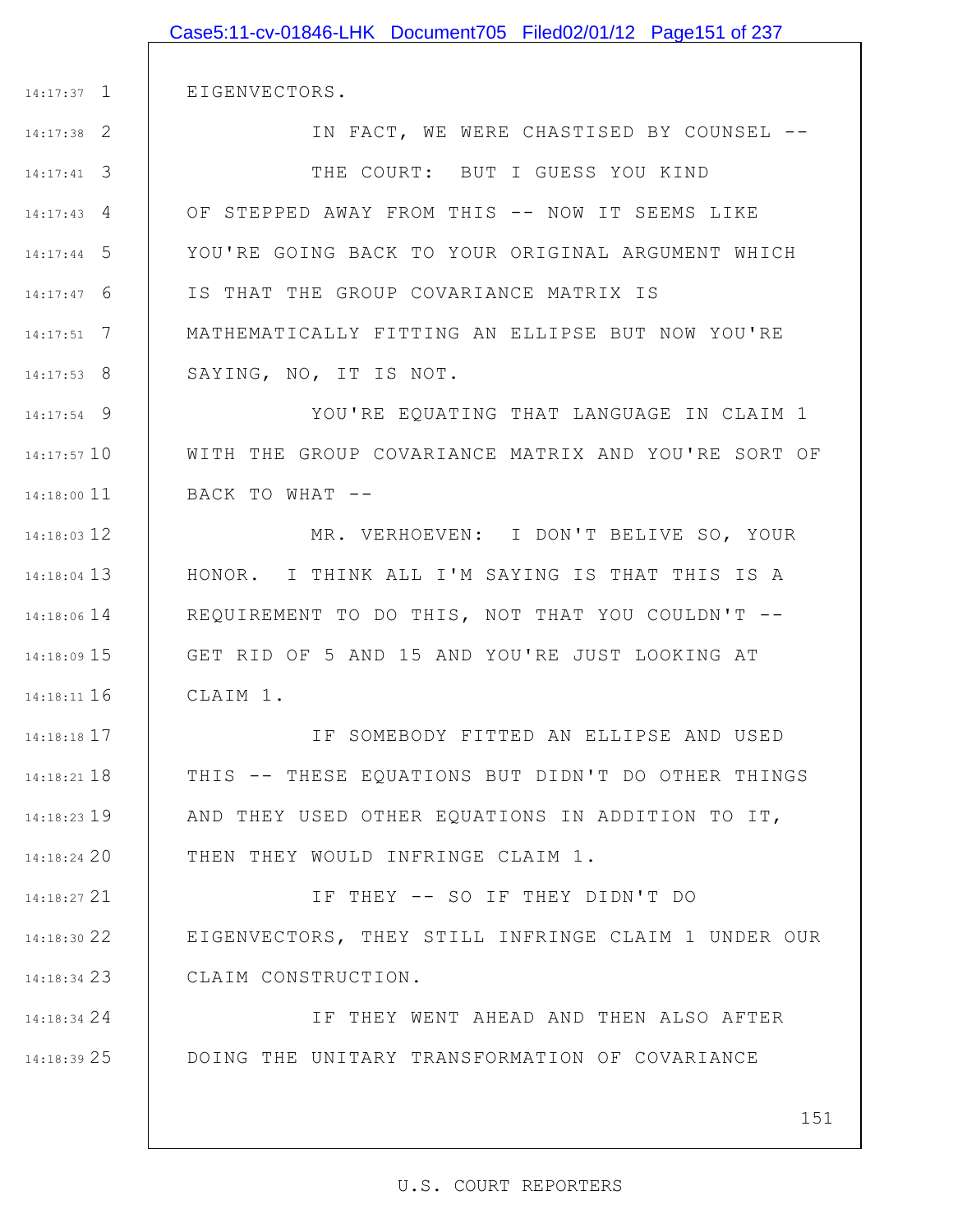|               | Case5:11-cv-01846-LHK Document705 Filed02/01/12 Page152 of 237 |
|---------------|----------------------------------------------------------------|
|               |                                                                |
| $14:18:47$ 1  | MATRIX CALCULATION, THEN THEY WENT ON AND                      |
| $14:18:50$ 2  | CALCULATED EIGENVALUES, THEN THEY WENT AND                     |
| $14:18:53$ 3  | INFRINGED CLAIM 1 AND CLAIM 5.                                 |
| $14:18:55$ 4  | SO WE'RE NOT SAYING -- AS I ATTEMPTED TO                       |
| $14:18:59$ 5  | CLARIFY AT THE START, WE'RE NOT SAYING THAT A TO Z             |
| $14:19:01$ 6  | TOTALITY OF THE CALCULATIONS YOU DO TO                         |
| $14:19:03$ 7  | MATHEMATICALLY FIT AN ELLIPSE ARE ONLY UNITARY                 |
| $14:19:09$ 8  | TRANSFORMATION OF COVARIANCE MATRIX.                           |
| $14:19:10$ 9  | WE'RE SIMPLY SAYING MATHEMATICALLY                             |
| 14:19:12 10   | FITTING AN ELLIPSE REQUIRES AT LEAST THE USE OF THE            |
| $14:19:20$ 11 | UNITARY TRANSFORMATION OF THE COVARIANCE MATRIX,               |
| 14:19:24 12   | WHICH IS WHAT IT SAYS EXPRESSLY IN THE ONLY                    |
| $14:19:27$ 13 | DISCLOSURE IN THE SPECIFICATION.                               |
| 14:19:37 14   | I THINK THAT'S ALL I HAVE, YOUR HONOR,                         |
| $14:19:39$ 15 | UNLESS YOU HAVE ANY FURTHER QUESTIONS FOR ME.                  |
| 14:19:41 16   | THE COURT: NO, NOTHING FURTHER. THANK                          |
| $14:19:42$ 17 | YOU.                                                           |
| 14:19:42 18   | ANYTHING FURTHER, MR. JACOBS? VERY                             |
| 14:19:45 19   | SHORT, PLEASE.                                                 |
| 14:19:53 20   | MR. JACOBS: YOUR HONOR, I THINK YOU HAVE                       |
| 14:19:55 21   | THE EVIDENCE BEFORE YOU. I THINK WE'RE ALL CITING              |
| 14:19:57 22   | TO THE SAME MATERIAL NOW.                                      |
| 14:19:58 23   | I THINK WE'RE ARGUING REALLY A LEGAL                           |
| 14:20:00 24   | POINT, WHICH IS WHEN YOU READ IN A PREFERRED                   |
| 14:20:04 25   | EMBODIMENT OR EMBODIMENT INTO THE CLAIMS, AND WE               |
|               |                                                                |
|               | 152                                                            |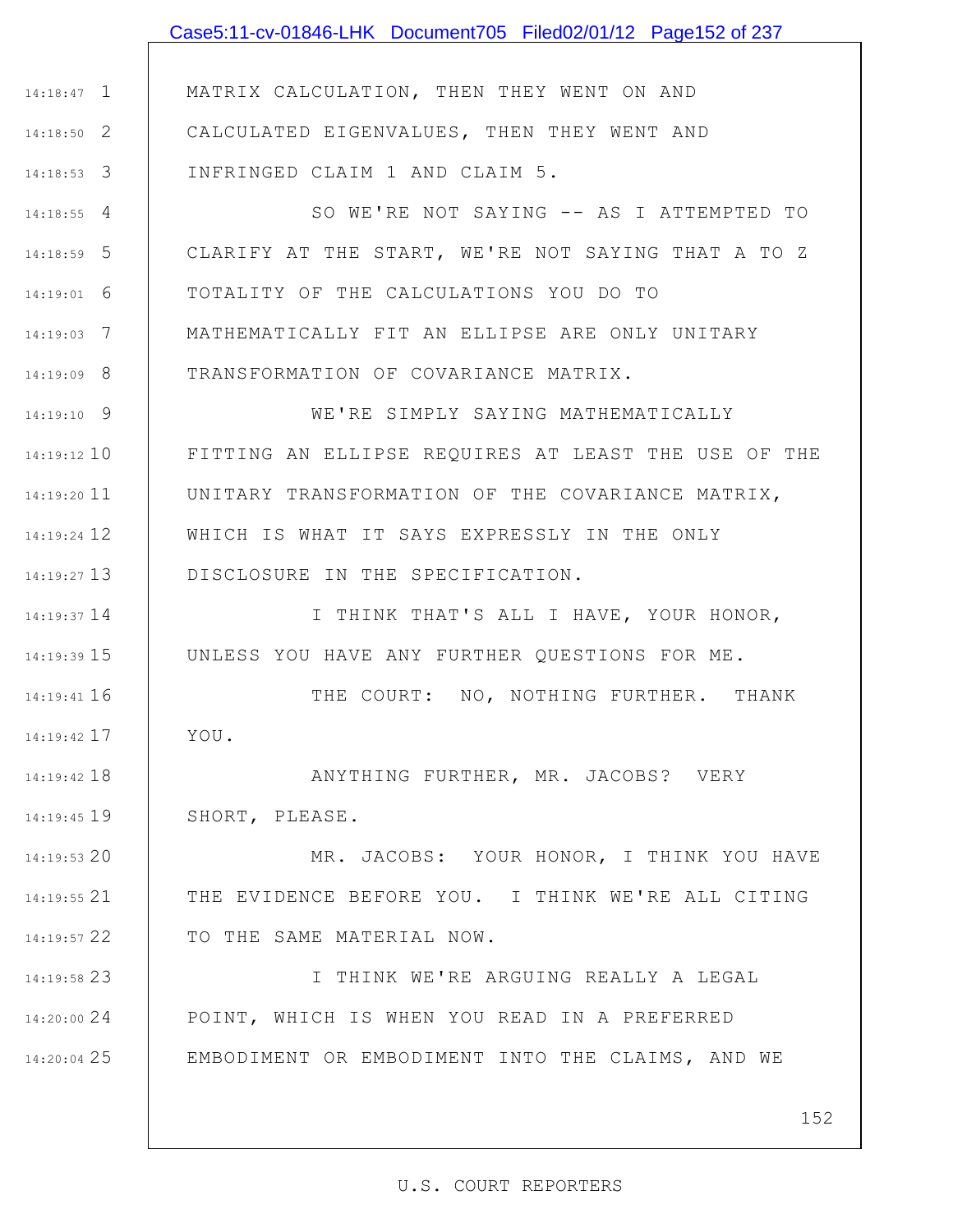|                 | Case5:11-cv-01846-LHK Document705 Filed02/01/12 Page153 of 237 |
|-----------------|----------------------------------------------------------------|
|                 |                                                                |
| $14:20:06$ 1    | THINK THE LAW IS CLEAR ON THAT HERE, AND THAT                  |
| $14:20:08$ 2    | SAMSUNG WOULD LEAD YOU INTO ERROR.                             |
| $14:20:09$ 3    | I WOULD NOTE AT THE BOTTOM OF COLUMN 59                        |
| $14:20:14$ 4    | AND THE TOP OF 60, THE TRADITIONAL LANGUAGE OF A               |
| $14:20:17$ 5    | PATENT DRAFTSMAN WHO IS WORRIED THAT A COURT MIGHT             |
| $14:20:20$ 6    | VIEW AN EMBODIMENT AS A LIMITATION, OTHER                      |
| $14:20:24$ 7    | EMBODIMENTS OF THE INVENTION WILL BE APPARENT TO               |
| $14:20:27$ 8    | THOSE SKILLED IN THE ART FROM CONSIDERATION OF THE             |
| $14:20:29$ 9    | SPECIFICATION AND PRACTICE OF THE INVENTION                    |
| $14:20:30$ $10$ | DISCLOSED HEREIN.                                              |
| $14:20:32$ 11   | IT IS INTENDED THAT THE SPECIFICATION AND                      |
| $14:20:34$ 12   | EXAMPLES BE CONSIDERED AS EXEMPLARY ONLY WITH A                |
| $14:20:38$ 13   | TRUE SCOPE AND SPIRIT OF THE INVENTION BEING                   |
| 14:20:41 14     | INDICATED BY THE FOLLOWING CLAIMS.                             |
| $14.20.45$ 15   | CO ME ROOKENDED THIC DECOPTPTION VOIID                         |

15 14:20:45 16 14:20:47 17 14:20:50 18 14:20:51 19 14:20:54 SO WE BOOKENDED THIS DESCRIPTION, YOUR HONOR, WE BOOKENDED IT WITH AN INTRODUCTION WHICH SAYS THAT THIS IS A DESCRIPTION OF THE PREFERRED EMBODIMENT AND WE'VE ENDED IT WITH THAT THIS IS MERELY ILLUSTRATIVE.

20 14:20:55 21 14:20:59 22 14:21:04 23 14:21:06 24 14:21:13 25 14:21:15 SAMSUNG CITED A CASE WHICH ACTUALLY HELPS US, THE IMAGE CUBE CASE AND FUNNY ENOUGH IT KIND OF REQUIRED LANGUAGE IN THE CASE. AND THE FEDERAL CIRCUIT AFFIRMED THE LOWER COURT BUT IT HAD "OF THE INVENTION" IN IT AND THAT'S WHAT THE -- BUT THAT'S WHAT TOGGLED THE COURT FROM THIS IS JUST AN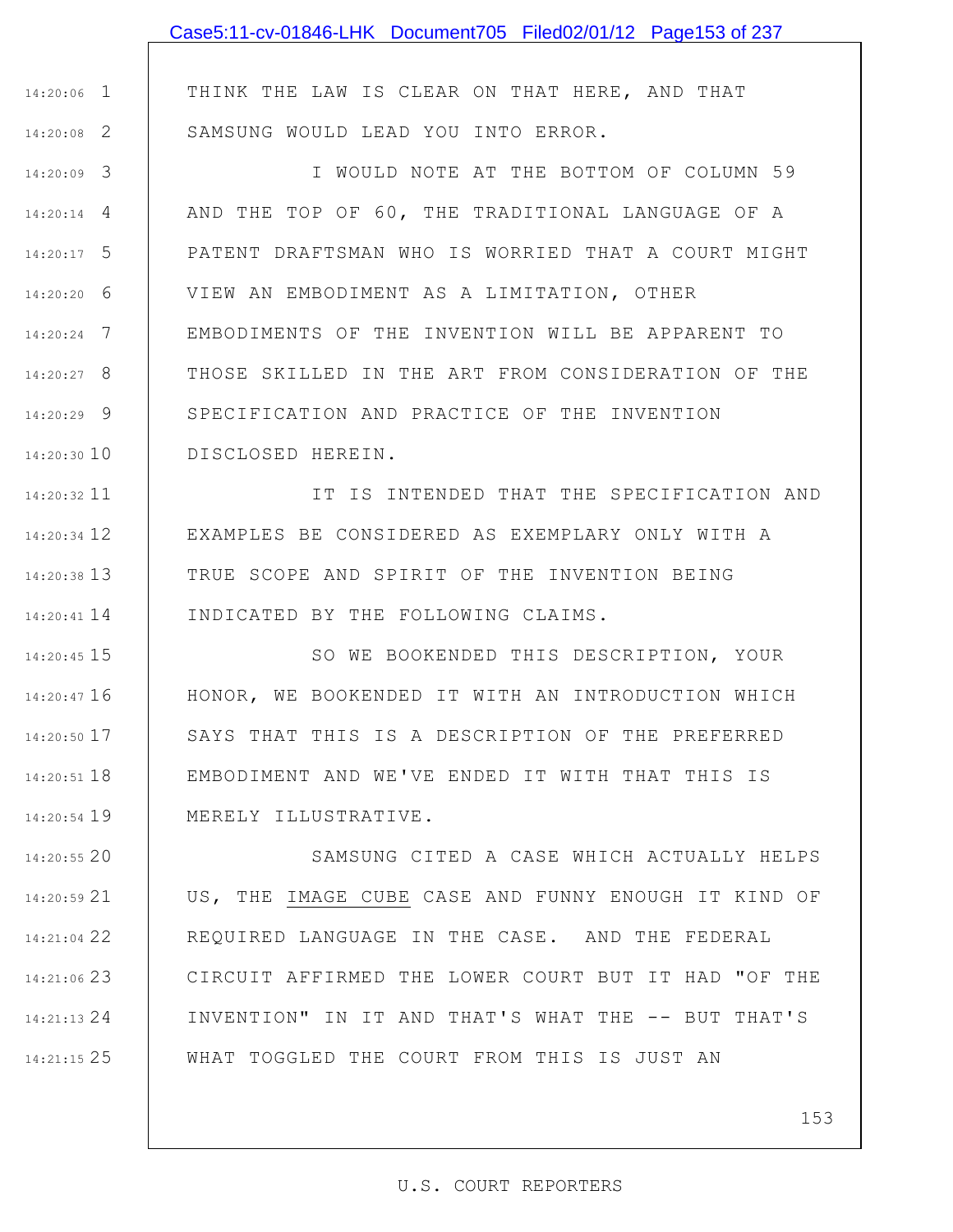|               | Case5:11-cv-01846-LHK Document705 Filed02/01/12 Page154 of 237 |
|---------------|----------------------------------------------------------------|
|               |                                                                |
| $14:21:17$ 1  | EMBODIMENT TO THIS IS A DESCRIPTION OF THE                     |
| $14:21:19$ 2  | INVENTION.                                                     |
| $14:21:20$ 3  | AND SO THAT CASE IS ACTUALLY OUR CASE.                         |
| $14:21:25$ 4  | AND THE DEPENDENT CLAIMS, THOSE ARE OUR CLAIMS,                |
| $14:21:28$ 5  | YOUR HONOR, IN THE SENSE THAT THEY ABSOLUTELY                  |
| $14:21:30$ 6  | REINFORCE THE POINT WE'RE DRIVING AT.                          |
| $14:21:32$ 7  | IF YOU GO FURTHER INTO THE CLAIM                               |
| $14:21:34$ 8  | STRUCTURE, YOU WILL SEE OTHER INSTANCES IN WHICH A             |
| $14:21:37$ 9  | BROAD INDEPENDENT CLAIM THAT DOESN'T CLAIM A                   |
| $14:21:40$ 10 | PARTICULAR METHOD OF MATHEMATICALLY FITTING AN                 |
| 14:21:42 11   | ELLIPSE IS SET FORTH.                                          |
| 14:21:44 12   | AND THEN FURTHER DOWN WE SEE THE SPECIFIC                      |
| $14:21:47$ 13 | PARAMETERS, I'M LOOKING, FOR EXAMPLE, AT CLAIM 19,             |
| 14:21:55 14   | SPECIFIC PARAMETERS THERE ARE CLAIMED.                         |
| 14:21:57 15   | THEN CLAIM 20, WE HAVE THE EIGENVALUES                         |
| $14:22:00$ 16 | AND EIGENVECTORS BEING DISCLOSED.                              |
| $14:22:04$ 17 | WHEN SAMSUNG DISCUSSED CLAIM 5 WITH YOU A                      |
| 14:22:07 18   | MOMENT AGO, THEY LEFT OUT CRITICAL LANGUAGE OF                 |
| 14:22:10 19   | CLAIM 5.                                                       |
| 14:22:11 20   | IT'S NOT JUST EIGENVALUES AND                                  |
| 14:22:13 21   | EIGENVECTORS, IT'S OF THE COVARIANCE MATRIX.                   |
| 14:22:17 22   | THAT'S OF THE COVARIANCE MATRIX. THAT COVARIANCE               |
| 14:22:20 23   | MATRIX IS ILLUSTRATED IN THE PASSAGE WITH THE                  |
| 14:22:24 24   | REQUIRED FORE LANGUAGE THAT SAMSUNG SO HEAVILY                 |
| 14:22:28 25   | RELIES ON.                                                     |
|               |                                                                |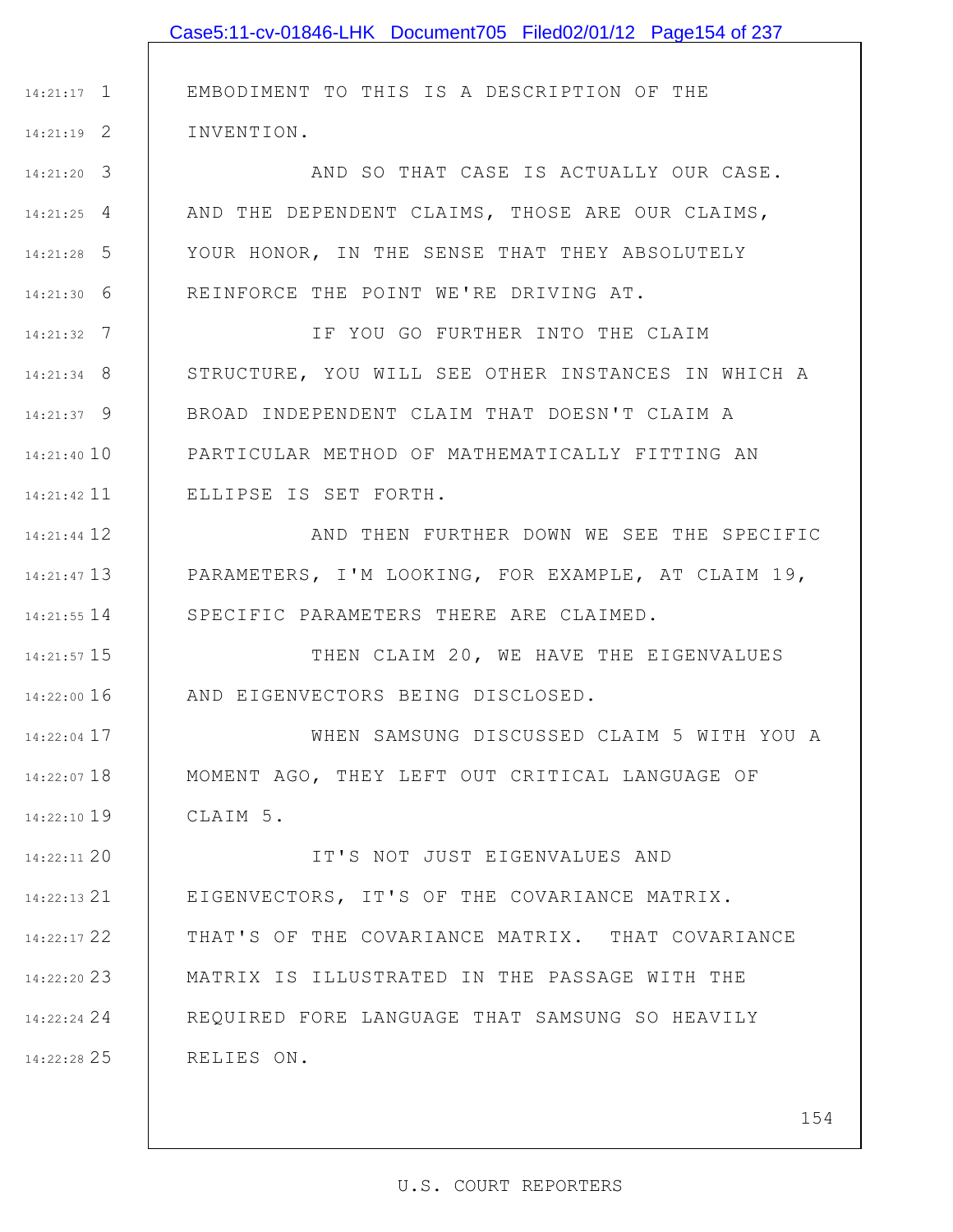#### Case5:11-cv-01846-LHK Document705 Filed02/01/12 Page155 of 237

1 14:22:29 2 14:22:32 3 14:22:35 4 14:22:37 5 14:22:40 6 14:22:45 7 14:22:48 8 14:22:51 9 14:22:54 SO WE'RE GETTING CLOSER TO THE COURT'S ADJUSTED SAMSUNG DEFINITION IN CLAIM 5. IT'S NOT ACTUALLY THE PARTICULAR FORMULA THERE FOR CALCULATING THE COVARIANCE MATRIX. IT CLAIMS A COVARIANCE MATRIX EIGENVALUES EIGENVECTORS BUT AT LEAST WE'RE GETTING IN THE RANGE OF, OKAY, WE'RE TALKING ABOUT A PROCESS IN WHICH CALCULATING A COVARIANCE, IN WHICH DEALING WITH A COVARIANCE MATRIX IS AT ISSUE.

10 14:22:55 11 14:22:58 12 14:23:00 13 14:23:04 14 14:23:08 15 14:23:10 AND SO BASIC DOCTRINES OF CLAIMS CONSTRUCTION APPLIED HERE CONFIRM THAT SAMSUNG'S PROPOSED DEFINITION, EVEN AS ADJUSTED BY THE COURT, WOULD VIOLATE ALL OF THE RULES OF CLAIM CONSTRUCTION THAT WE HAVE INHERITED OVER THE PAST YEARS FROM THE FEDERAL CIRCUIT.

16 14:23:15 17 14:23:18 18 14:23:22 THE COURT: OKAY. THANK YOU. CAN WE GO TO THE '915, PLEASE. I THINK WE HAVE THREE MORE TERMS LEFT.

19 14:23:40 20 14:23:43 21 14:23:46 MR. JACOBS: SO THIS IS A PATENT THAT IS ALSO LIKE THE PATENT WE JUST LOOKED AT. IT'S PART OF THE MAGIC OF THIS, YOUR HONOR.

22 14:23:48 23 14:23:50 24 14:23:55 25 14:23:57 HOW DO WE GET THESE TOUCHSCREENS TO INTERPRET WHAT TO A SCREEN MUST BE THOUGHT OF ROUGH HUMAN GESTURES AND MAKE THEM MEANINGFUL IN THE CONTEXT OF A COMPUTING DEVICE?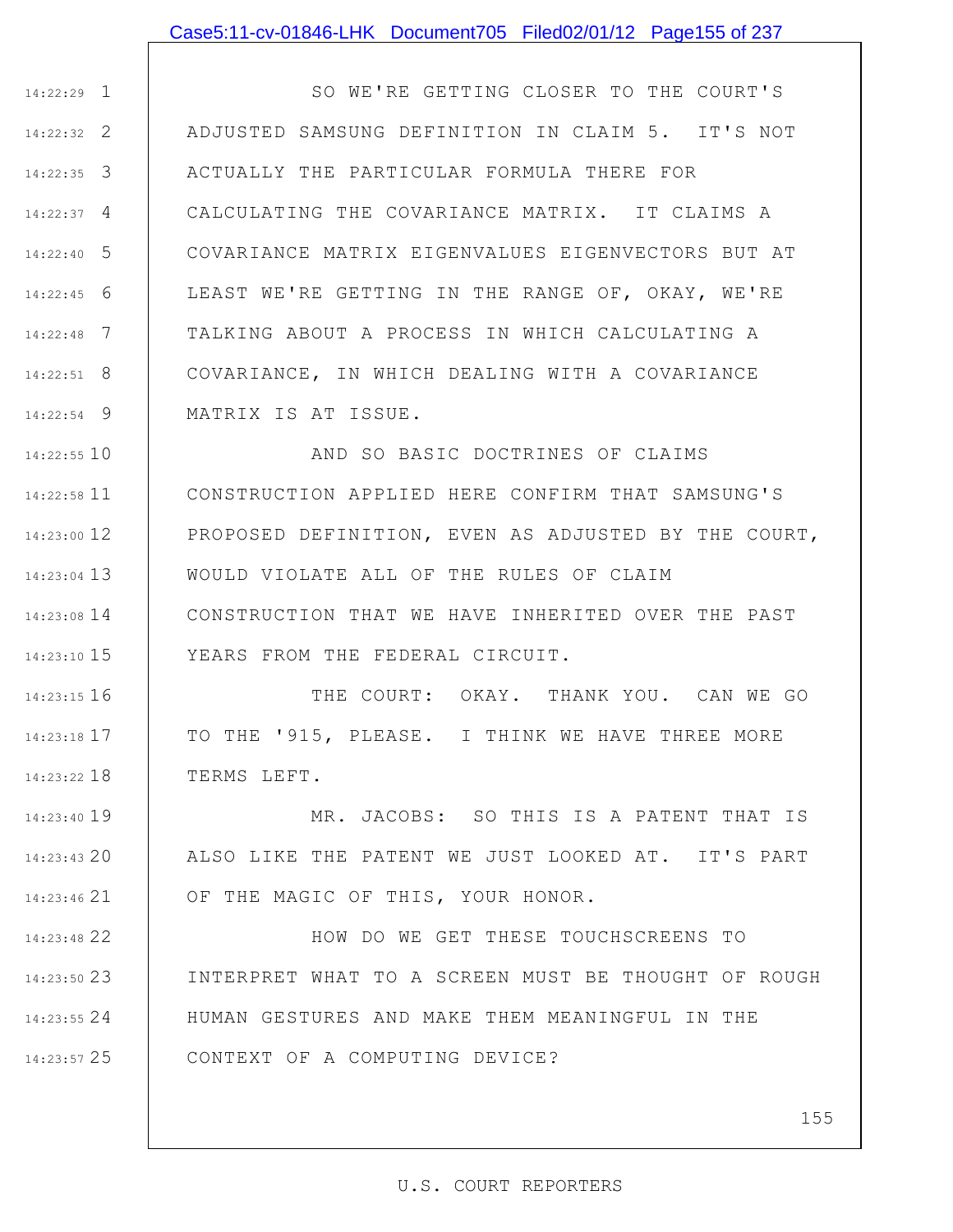### Case5:11-cv-01846-LHK Document705 Filed02/01/12 Page156 of 237

1 14:23:59 2 14:24:01 3 14:24:04 AND SO THE '915 DISTINGUISHES BETWEEN SCROLLING AND GESTURING. THAT'S WHAT THE CLAIM OR WHAT THE PATENT IS GENERALLY ABOUT.

4 14:24:06

5 14:24:08

6 14:24:11

7 14:24:14

8 14:24:17

AND THEN WE HAVE THIS CLAIM LANGUAGE, EXCUSE ME, ON SLIDE 27, "SCROLLING A WINDOW HAVING A VIEW ASSOCIATED WITH THE EVENT OBJECT."

ONCE AGAIN, WE THINK THAT SAMSUNG IS READING A PARTICULAR LIMITATION INTO THE CLAIM.

9 14:24:20 10 14:24:22 11 14:24:25 THE HEART OF THIS, YOUR HONOR, IS THAT THEY READ "SCROLLING A WINDOW," THEY SEE THE WORD "WINDOW" AND THEY IMAGINE A PICTURE FRAME.

12 14:24:27 13 14:24:30 14 14:24:32 AND SO WHEN SAMSUNG SEES "SCROLLING A WINDOW" IN THE CLAIM LANGUAGE, THEY IMAGINE THAT YOU'RE PULLING A PICTURE FRAME ACROSS AN OBJECT.

15 14:24:35 16 14:24:39 17 14:24:41 18 14:24:45 19 14:24:47 20 14:24:50 AND SO THE WAY THAT THEY EXPLICATE THAT IN THEIR PROPOSED CONSTRUCTION IS THAT THE DIRECTION OF THE USER INPUT, THE WINDOW SLIDES IN A DIRECTION CORRESPONDING TO THE DIRECTION OF THE USER INPUT OVER A VIEW THAT IS STATIONARY RELATIVE TO THE WINDOW.

21 14:24:51 22 14:24:53 23 14:24:58 24 14:25:01 25 14:25:05 THAT'S A LOT OF WORDS TO DESCRIBE A PARTICULAR MOTION OF SCROLLING ASSOCIATED WITH A FINGER MOVEMENT, AND WE DON'T SEE HOW THE CLAIM CAN BE LIMITED IN THE WAY THAT SAMSUNG PROPOSES FOR SEVERAL REASONS.

156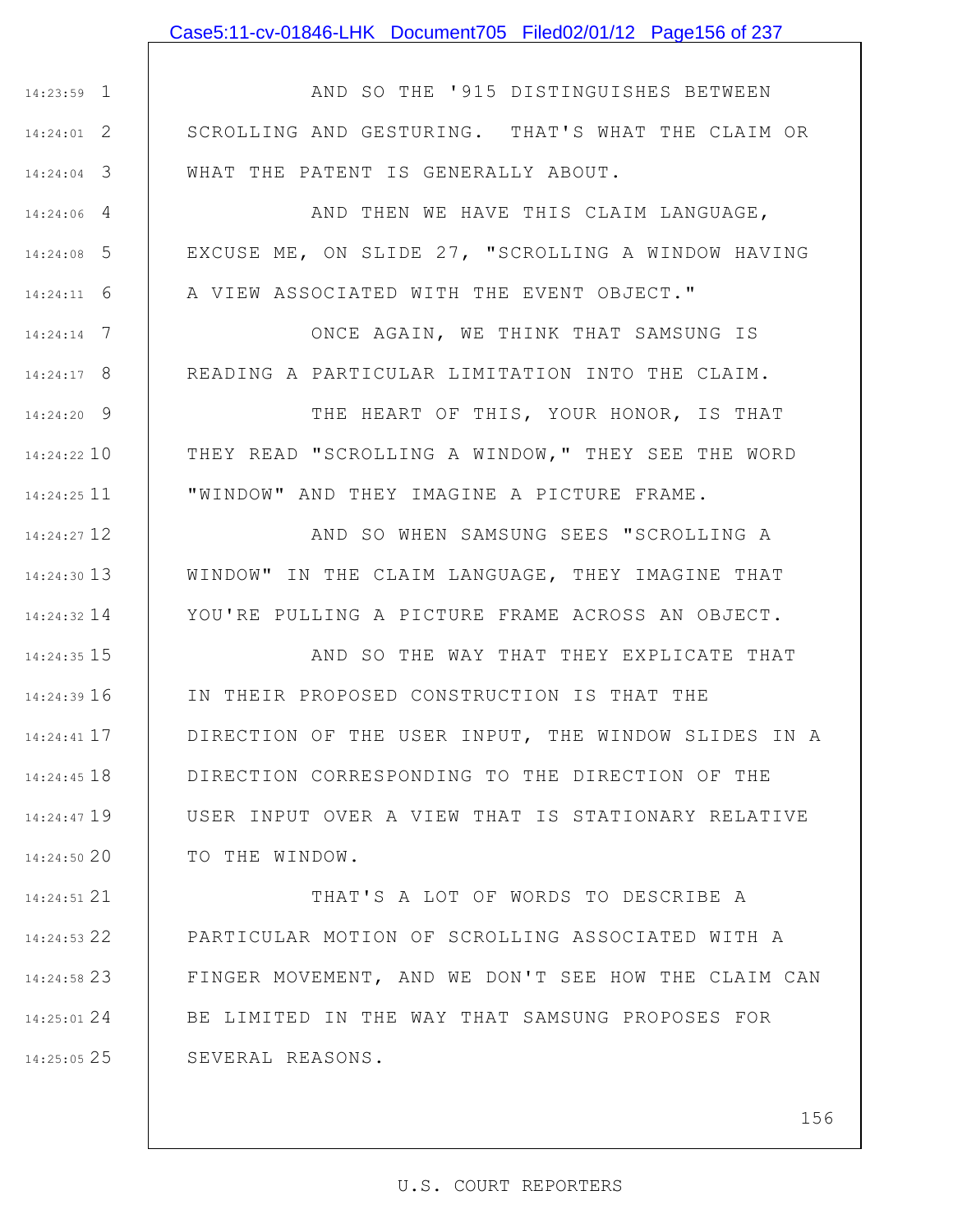### Case5:11-cv-01846-LHK Document705 Filed02/01/12 Page157 of 237

1 14:25:06 2 14:25:08 3 14:25:11 4 14:25:14 5 14:25:17 THE SPECIFICATION TELLS US THAT "SCROLLING IS MERELY THE ACT OF SLIDING A DIRECTIONAL, E.G., HORIZONTAL OR VERTICAL, PRESENTATION OF CONTENT ACROSS A SCREEN OR A WINDOW."

6 14:25:17 7 14:25:21 8 14:25:24 9 14:25:27 14:25:30 10 IMPORTANTLY, IMPORTANTLY FOR THE HEART OF SAMSUNG'S ARGUMENT, THE SPECIFICATION EXPLAINS THAT "THE WINDOW IS A DISPLAY REGION WHICH MAY NOT HAVE A BORDER AND MAY BE THE ENTIRE DISPLAY REGION OR AREA OF A DISPLAY."

11 14:25:32 12 14:25:36 I'M ON SLIDE 30, AND WE'RE RECITING FROM COLUMNS 5, LINES 25 TO 28.

13 14:25:40 14 14:25:42 15 14:25:46 16 14:25:49 17 14:25:52 SO THIS IDEA THAT SAMSUNG IS PROPOSING THAT WHEN YOU HEAR THIS WORD "WINDOW" WE HAVE TO THINK OF PICTURE FRAME OR WINDOW FRAME, IS NOT ONLY NOT SUPPORTED, BY CONTROVERTED BY THE SPECIFICATION DESCRIPTION OF A WINDOW IN THIS PATENT.

18 14:25:54 19 14:25:57 AGAIN, A WINDOW IS A REGION WHICH MAY OR MAY NOT HAVE A BORDER.

14:26:03 20 21 14:26:06 22 14:26:08 IN THE IPHONE AND SAMSUNG DEVICES, WHEN YOU PULL DOWN ON THE CONTENT, IT MOVES WITH YOUR --IN THE DIRECTION OF YOUR FINGER.

23 14:26:11 24 14:26:14 25 14:26:18 IN SOME DEVICES, AND, IN FACT, I WAS JUST PLAYING WITH ONE OF MY APPLE DEVICES, NOT AN IPHONE BUT A COMPUTER, YOU CAN ACTUALLY SWITCH WHICH WAY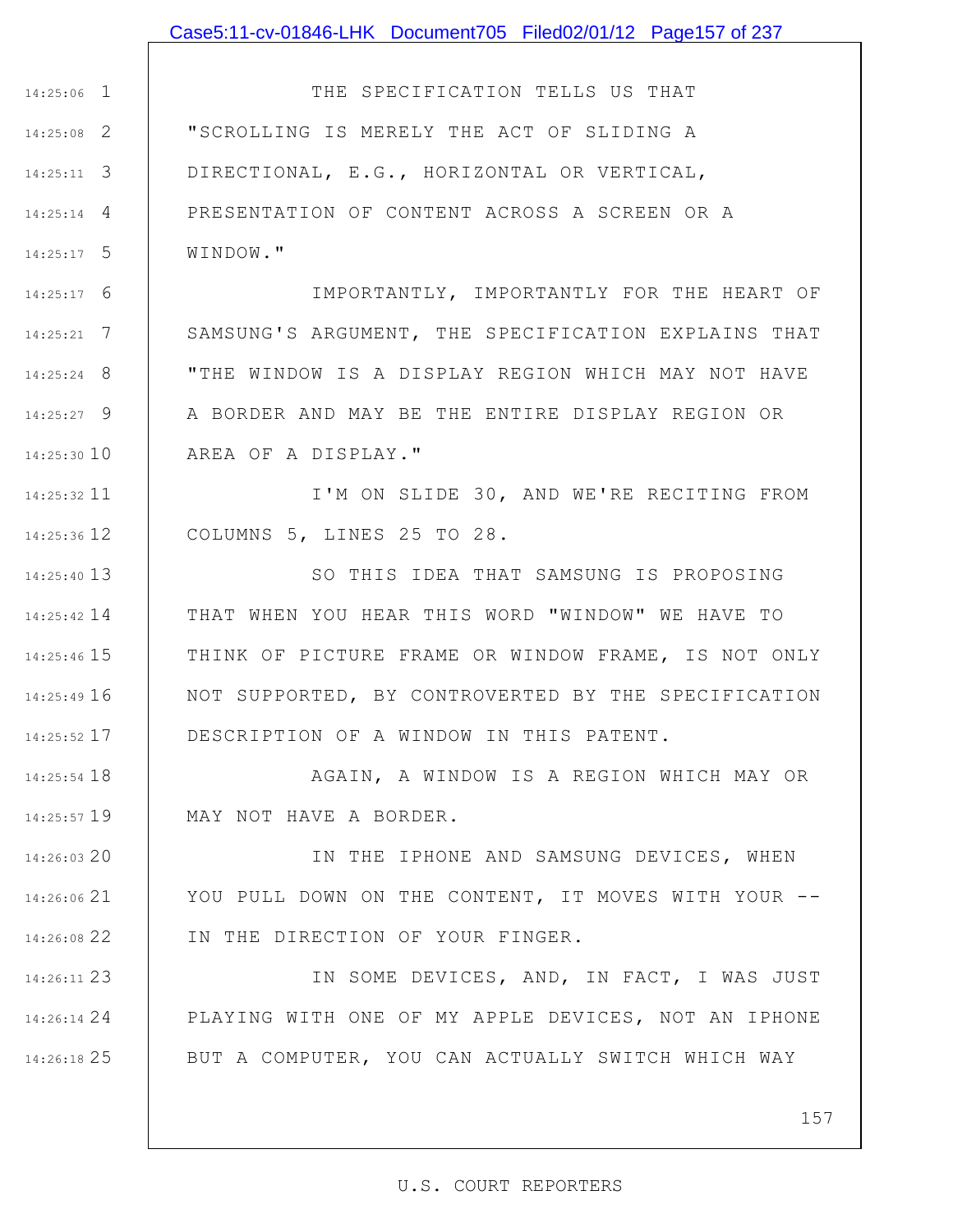|               | Case5:11-cv-01846-LHK Document705 Filed02/01/12 Page158 of 237 |
|---------------|----------------------------------------------------------------|
|               |                                                                |
| $14:26:20$ 1  | THE CONTENT MOVES DEPENDING ON HOW YOU SCROLL ON               |
| $14:26:25$ 2  | THE TRACK PAD.                                                 |
| $14:26:27$ 3  | BUT, AGAIN, ON THESE PHONES, WHEN YOU                          |
| 14:26:30 4    | PULL DOWN WITH YOUR FINGER, THE CONTENT MOVES DOWN             |
| $14:26:34$ 5  | WITH YOUR FINGER.                                              |
| $14:26:35$ 6  | IN THE SPECIFICATION, THERE'S KIND OF A                        |
| $14:26:37$ 7  | BUILT-IN ANIMATION OF WHAT SCROLLING IS, WHAT IS               |
| $14:26:40$ 8  | MEANT BY OR IS ILLUSTRATED BY SCROLLING IN THE                 |
| $14:26:44$ 9  | EMBODIMENTS OF THE PATENT.                                     |
| $14:26:45$ 10 | SO WE HAVE TAKEN FIGURE 6A AND B AND                           |
| 14:26:48 11   | ANIMATED THEM, AND YOU'LL SEE IT'S JUST LIKE THE               |
| 14:26:52 12   | PHONE DEVICE.                                                  |
| 14:26:53 13   | SO IF YOU LINE UP 6A AND B AND YOU PUT                         |
| 14:26:56 14   | THE FINGER ON THAT LIST, YOU PULL DOWN, THE LIST               |
| $14:26:59$ 15 | PULLS DOWN IN THE SAME DIRECTION AS YOUR FINGER.               |
| 14:27:03 16   | THE COURT: IS THE ONLY DISPUTE WITH                            |
| 14:27:05 17   | REGARD TO THIS TERM WHAT DIRECTION THE SCROLL                  |
| 14:27:08 18   | FUNCTION UNCOVERS?                                             |
| 14:27:10 19   | MR. JACOBS: I THINK THAT'S THE HEART OF                        |
| $14:27:12$ 20 | IT, YOUR HONOR. I THINK ALL OF THIS EXTRA WORDING              |
| 14:27:14 21   | KIND OF IS UNNECESSARY AIMED AT THE DIRECTIONAL                |
| 14:27:19 22   | QUESTION.                                                      |
| 14:27:19 23   | "SLIDING A WINDOW, " I MEAN, WE'RE SLIDING                     |
| 14:27:24 24   | A WINDOW -- WE'RE NOT REALLY SLIDING A WINDOW.                 |

WE'RE SCROLLING A WINDOW. I DON'T KNOW WHY YOU

25 14:27:29

158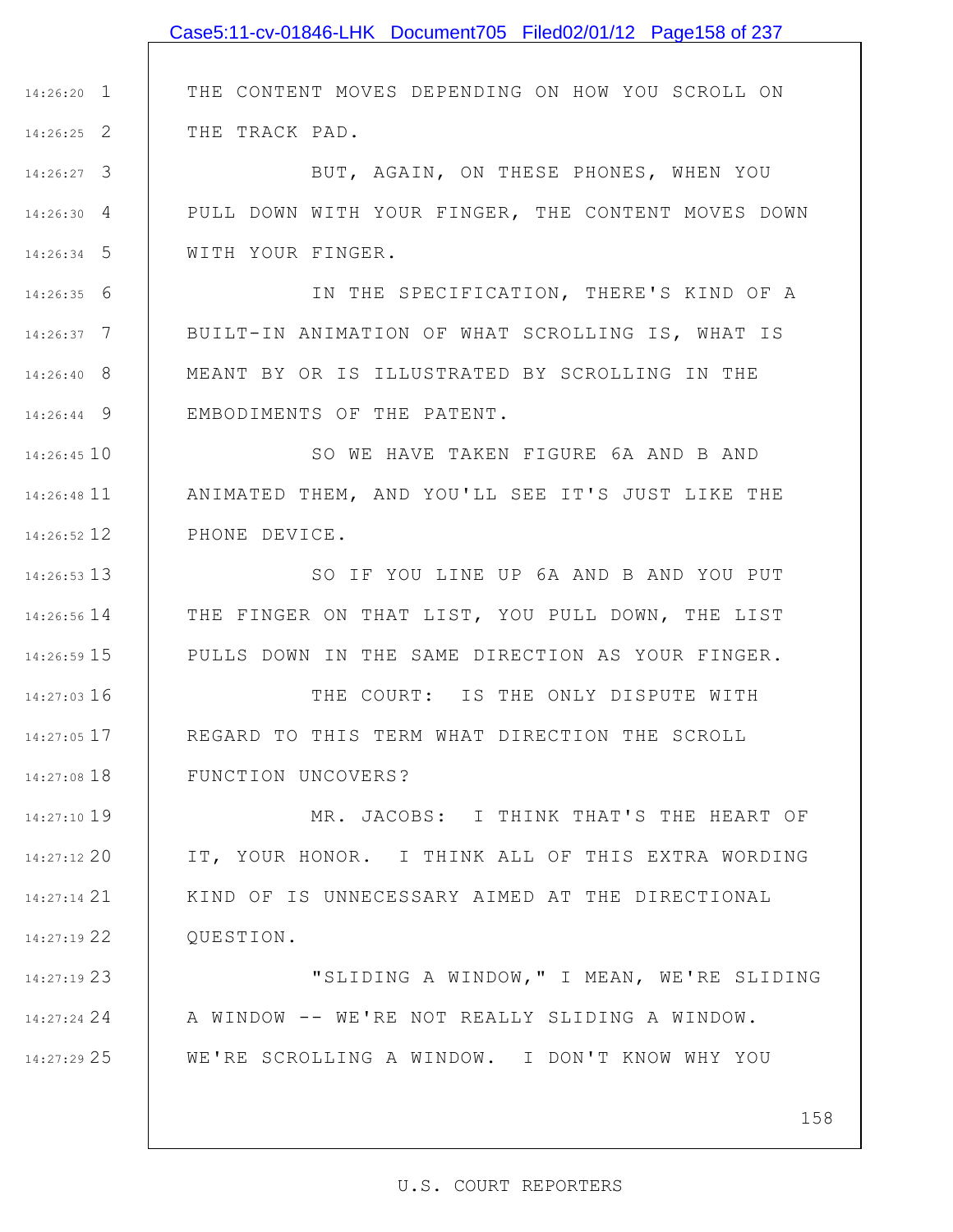|               | Case5:11-cv-01846-LHK Document705 Filed02/01/12 Page159 of 237 |
|---------------|----------------------------------------------------------------|
|               |                                                                |
| $14:27:32$ 1  | WANT TO SLIDE THE WINDOW. WHAT IS WRONG WITH                   |
| 14:27:36 2    | SCROLLING THE WINDOW?                                          |
| 14:27:37 3    | BUT IF YOU ALREADY HAVE THAT DIRECTIONAL                       |
| $14:27:39$ 4  | ISSUE, THEN I MAY BE ABLE TO -- LET ME SHOW JUST               |
| $14:27:42$ 5  | YOU THIS ANIMATION.                                            |
| $14:27:43$ 6  | WE ANIMATED THEIR BRIEF. THEIR BRIEF                           |
| $14:27:46$ 7  | SAID THAT THE BEHAVIOR THAT THEY THINK IS REQUIRED             |
| 14:27:48 8    | BY THE CLAIMS, THAT THE CLAIM IS LIMITED TO, IS                |
| $14:27:51$ 9  | WHAT WOULD HAPPEN IF YOU PUT THEIR BRIEF IN ADOBE              |
| 14:27:56 10   | ACROBAT IN A WINDOWS BASED PC, AND THAT'S WHAT THEY            |
| 14:28:00 11   | SAID IN THEIR BRIEF.                                           |
| 14:28:01 12   | SO THIS SCROLLING BEHAVIOR IS EXACTLY                          |
| 14:28:03 13   | WHAT ONE WOULD EXPERIENCE, FOR EXAMPLE, READING                |
| 14:28:06 14   | THIS BRIEF ON A WINDOWS BASED PC USING ADOBE                   |
| 14:28:09 15   | ACROBAT.                                                       |
| 14:28:10 16   | SO WE DID THAT AND WE ANIMATED THAT. AND                       |
| 14:28:13 17   | YOU WILL SEE WHAT IS BEING SHOWN HERE IS THE                   |
| $14:28:15$ 18 | OPPOSITE DIRECTION FROM WHAT YOU SEE ON AN IPHONE              |
| 14:28:18 19   | OR ON A SAMSUNG DEVICE AS IT HAPPENS.                          |
| 14:28:21 20   | AND IT'S THE OPPOSITE OF THE SCROLLING                         |
| 14:28:24 21   | DIRECTIONALITY THAT IS DISCLOSED IN THE                        |
| 14:28:26 22   | SPECIFICATION.                                                 |
| 14:28:26 23   | SO THIS IS REDOING FIGURE 6A AND B TO                          |
| 14:28:30 24   | CORRESPOND TO SAMSUNG'S PROPOSAL, AND NOW WE'RE                |
| 14:28:33 25   | BACK TO WHAT THE SPECIFICATION DISCLOSES ACTUALLY              |
|               |                                                                |
|               | 159                                                            |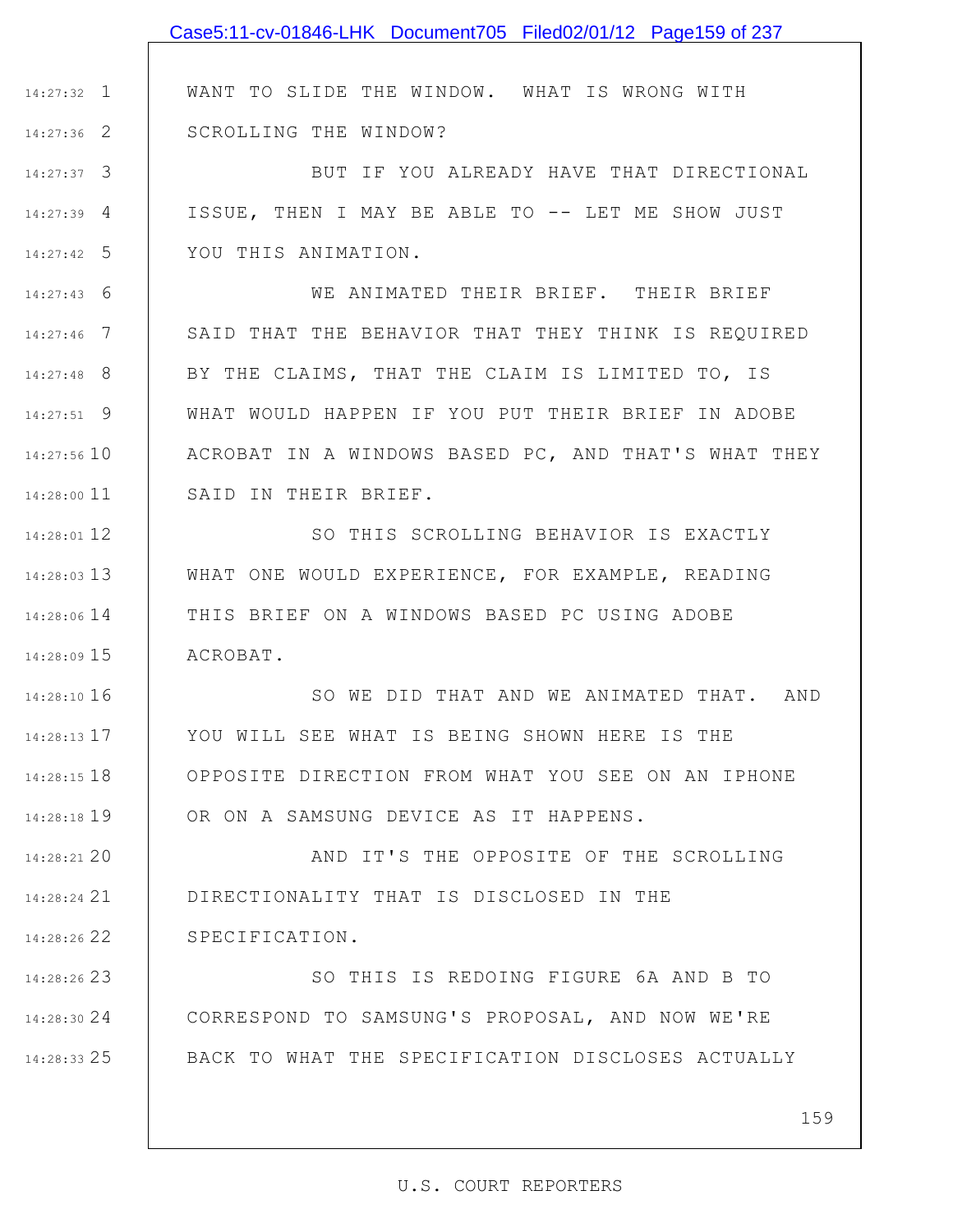1 14:28:35 2 14:28:42 3 14:28:43 4 14:28:46 5 14:28:50 6 14:28:53 7 14:28:55 8 14:28:59 9 14:29:02 14:29:05 10 11 14:29:07 12 14:29:10 13 14:29:14 14 14:29:16 15 14:29:19 16 14:29:21 17 14:29:22 18 14:29:24 19 14:29:28 20 14:29:31 21 14:29:33 22 14:29:35 23 14:29:36 24 14:29:38 25 14:29:41 IN 6A OR 6B. I'M ON SLIDE 36 AND THE ANIMATIONS ASSOCIATED WITH IT. SO IF WE ACTUALLY DO THOSE SIDE BY SIDE NOW. SO THAT'S WHY SAMSUNG REALLY JUST HAS TO BE WRONG. "SCROLLING A WINDOW MEANS SCROLLING A REGION." IT DOES NOT MEAN MOVING A FRAME AROUND OVER CONTENT IN PARTICULAR DIRECTIONALITY. NO PARTICULAR DIRECTIONALITY IS CLAIMED HERE, AND THE CLAIM SHOULD NOT BE LIMITED TO THAT DIRECTIONALITY AND IT CERTAINLY SHOULD NOT BE LIMITED TO THE DIRECTIONALITY THAT SAMSUNG PROPOSES. THE COURT: LET ME ASK MR. JOHNSON, I TEND TO AGREE THAT YOU HAVE READ OUT SEVERAL EMBODIMENTS WITH YOUR CONSTRUCTION. CAN YOU RESPOND TO THAT? MR. JOHNSON: SURE. WITH RESPECT TO FIGURE 5 AND 6, FOR EXAMPLE, THE CLAIM LANGUAGE IS IMPORTANT -- IT'S IMPORTANT TO LOOK AT THE CLAIM LANGUAGE BECAUSE THE CLAIM LANGUAGE OBVIOUSLY COVERS AND TELLS THE PERSON OF ORDINARY SKILL IN THE ART WHAT IS COVERED. AND THE CLAIM LANGUAGE SAYS, "SCROLLING A WINDOW, HAVING A VIEW." IT DOES NOT SAY, "SCROLLING A VIEW." IT DOES NOT SAY, "SCROLLING A Case5:11-cv-01846-LHK Document705 Filed02/01/12 Page160 of 237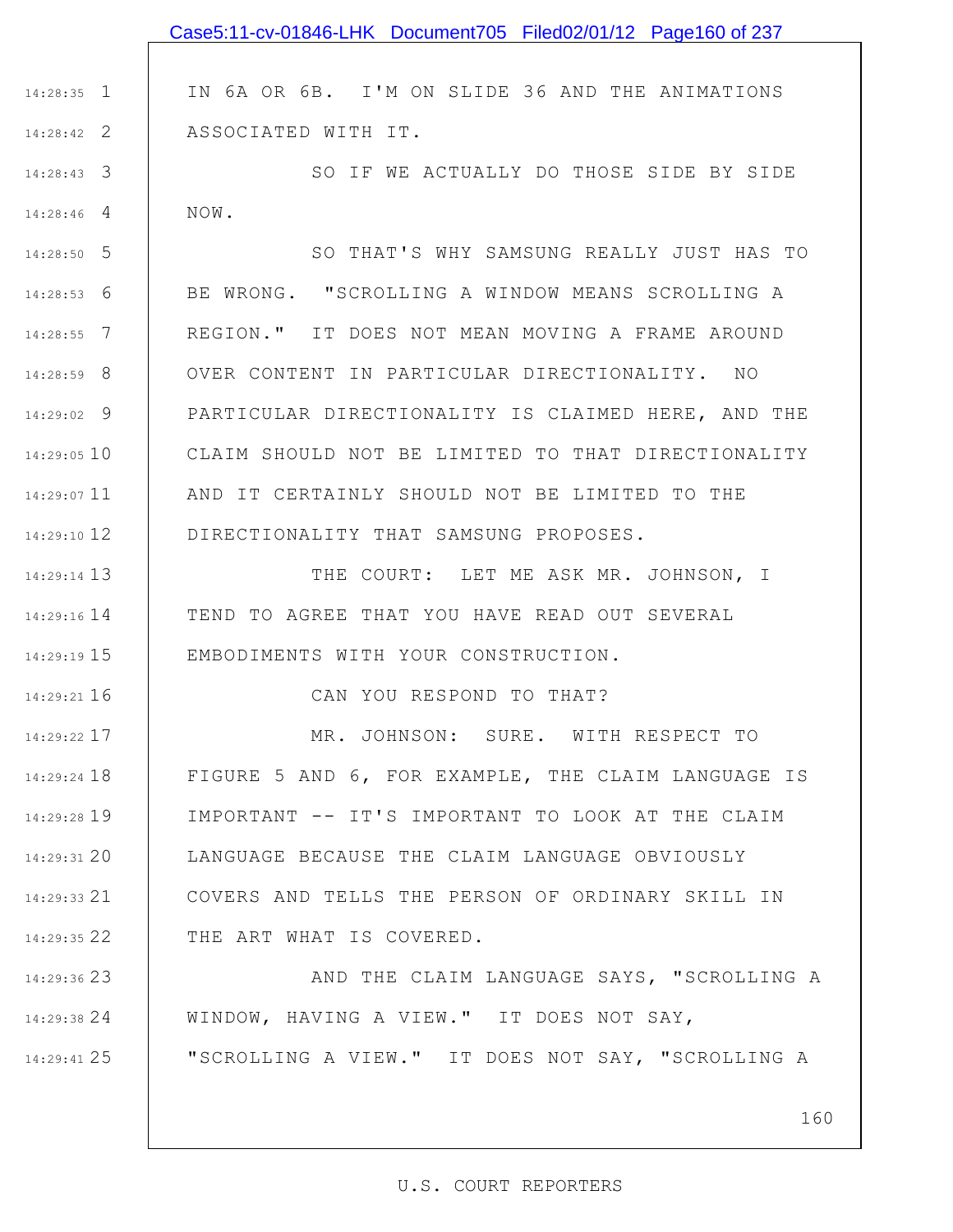|               | Case5:11-cv-01846-LHK Document705 Filed02/01/12 Page161 of 237   |
|---------------|------------------------------------------------------------------|
|               |                                                                  |
| $14:29:42$ 1  | VIEW." IT SAYS, "YOU SCROLL THE WINDOW."                         |
| $14:29:44$ 2  | AND AS WE -- AS MR. JACOBS POINTED OUT,                          |
| $14:29:47$ 3  | COLUMN 1 OF THE PATENT SAYS "SCROLLING" MEANS                    |
| $14:29:50$ 4  | SLIDING.                                                         |
| $14:29:50$ 5  | THE ISSUE HERE IS THAT THE LANGUAGE THAT                         |
| $14:29:52$ 6  | WAS INSERTED WITH RESPECT TO EACH OF THE                         |
| $14:29:55$ 7  | INDEPENDENT CLAIMS FOR SCROLLING A WINDOW HAVING A               |
| $14:29:58$ 8  | VIEW, I ACTUALLY -- I CLAIM -- FIGURES 5 AND 6 I                 |
| $14:30:02$ 9  | DON'T THINK ARE ACTUALLY COVERED BY SCROLLING A                  |
| 14:30:07 10   | WINDOW HAVING A VIEW, AND THEY'RE NOT COVERED FOR                |
| 14:30:09 11   | TWO REASONS.                                                     |
| 14:30:09 12   | ONE IS THAT AS WE SAW IN THE ANIMATION                           |
| $14:30:12$ 13 | THAT I JUST SAW, WHAT WAS HAPPENING WAS THE FINGER               |
| $14:30:16$ 14 | WAS TOUCHING THE CONTENT, IT WAS TOUCHING THE VIEW.              |
| 14:30:18 15   | AND WHEN YOU LOOK AT THE PATENT                                  |
|               | 14:30:20 16   SPECIFICATION, THE SPECIFICATION DESCRIBES VIEW AS |
| 14:30:24 17   | THE CONTENT.                                                     |
| 14:30:27 18   | AND IF YOU LOOK AT, FOR EXAMPLE, OUR                             |
| $14:30:29$ 19 | SLIDE 13, "A VIEW IS THE WEB, THE TEXT, OR IMAGE                 |
| $14:30:35$ 20 | CONTENT."                                                        |
| 14:30:37 21   | AND WE SEE THREE DIFFERENT CITES FROM THE                        |
| 14:30:40 22   | SPEC, COLUMNS 5, 29 THROUGH 30, "A VIEW IS THE WEB,              |
| 14:30:40 23   | TEXT OR IMAGE CONTENT."                                          |
| 14:30:48 24   | "SCROLLING A WINDOW HAVING A VIEW, "                             |
| 14:30:51 25   | APPEARS AT COLUMN 6, LINE 50. "FOR EXAMPLE, WEB,                 |
|               |                                                                  |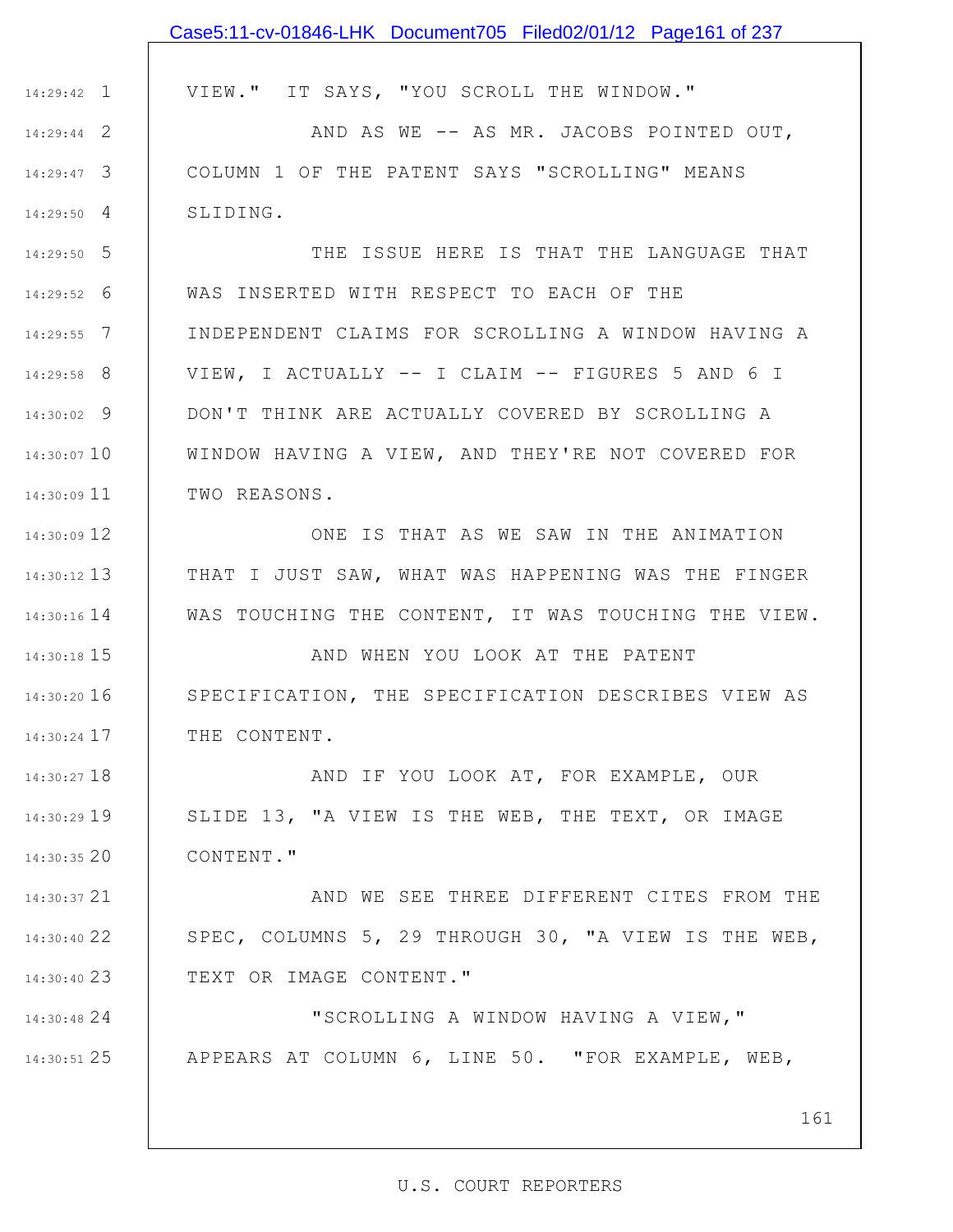|                 | Case5:11-cv-01846-LHK Document705 Filed02/01/12 Page162 of 237 |
|-----------------|----------------------------------------------------------------|
|                 |                                                                |
| $14:30:51$ 1    | TEXT OR IMAGE CONTENT."                                        |
| $14:30:51$ 2    | "THE VIEW, E.G., WEB, TEXT OR IMAGE                            |
| $14:30:53$ 3    | CONTENT, HAS A FIRST SCALE FACTOR." THAT'S AT                  |
| $14:30:58$ 4    | COLUMN 13, LINES 43 TO 44.                                     |
| $14:31:05$ 5    | THE VIEW IS THE CONTENT. SO IT'S THE                           |
| $14:31:06$ 6    | PICTURE OF THE ROYAL FAMILY. SO WHAT WE SAW IN                 |
| $14:31:09$ 7    | FIGURE 6, IT WAS A FINGER THAT TOUCHED A LIST AND              |
| $14:31:12$ 8    | SCROLLED A LIST DOWN.                                          |
| $14:31:14$ 9    | IT DID NOT SCROLL A WINDOW. IT SCROLLED                        |
| $14:31:16$ $10$ | A LIST.                                                        |
| 14:31:18 11     | SO BY TOUCHING THE VIEW, IT WAS TOUCHING                       |
| $14:31:20$ 12   | THE CONTENT AND THAT'S DIFFERENT FROM WHAT IS                  |
| $14:31:22$ 13   | REQUIRED IN THE CLAIM LANGUAGE.                                |
| $14:31:24$ 14   | AND IT'S ALSO -- FIGURES 5 AND 6 ARE NOT                       |
| 14:31:27 15     | COVERED BY THE CLAIMS BECAUSE THE CLAIMS ALSO                  |
| $14:31:32$ 16   | REQUIRE SCALING A VIEW.                                        |
| $14:31:33$ 17   | IF WE GO BACK TO SLIDE 3, THE LAST                             |
| $14:31:44$ 18   | LIMITATION REFERS TO "RESPONDING TO AT LEAST ONE               |
| 14:31:47 19     | GESTURE CALL, IF ISSUED, BY SCALING THE VIEW                   |
| $14:31:55$ 20   | ASSOCIATED WITH THE EVENT."                                    |
| 14:31:55 21     | WE DIDN'T SEE IN FIGURES 5 AND 6 ANY                           |
| 14:31:56 22     | REFERENCE TO SCALING THE VIEW. WE SAW THE FINGER               |
| 14:31:59 23     | MOVE DOWN.                                                     |
| 14:32:04 24     | I DON'T THINK FIGURES 5 AND 6 ARE COVERED                      |
| 14:32:06 25     | BY THE CLAIMS BECAUSE THE LANGUAGE THAT WAS                    |
|                 |                                                                |
|                 | 162                                                            |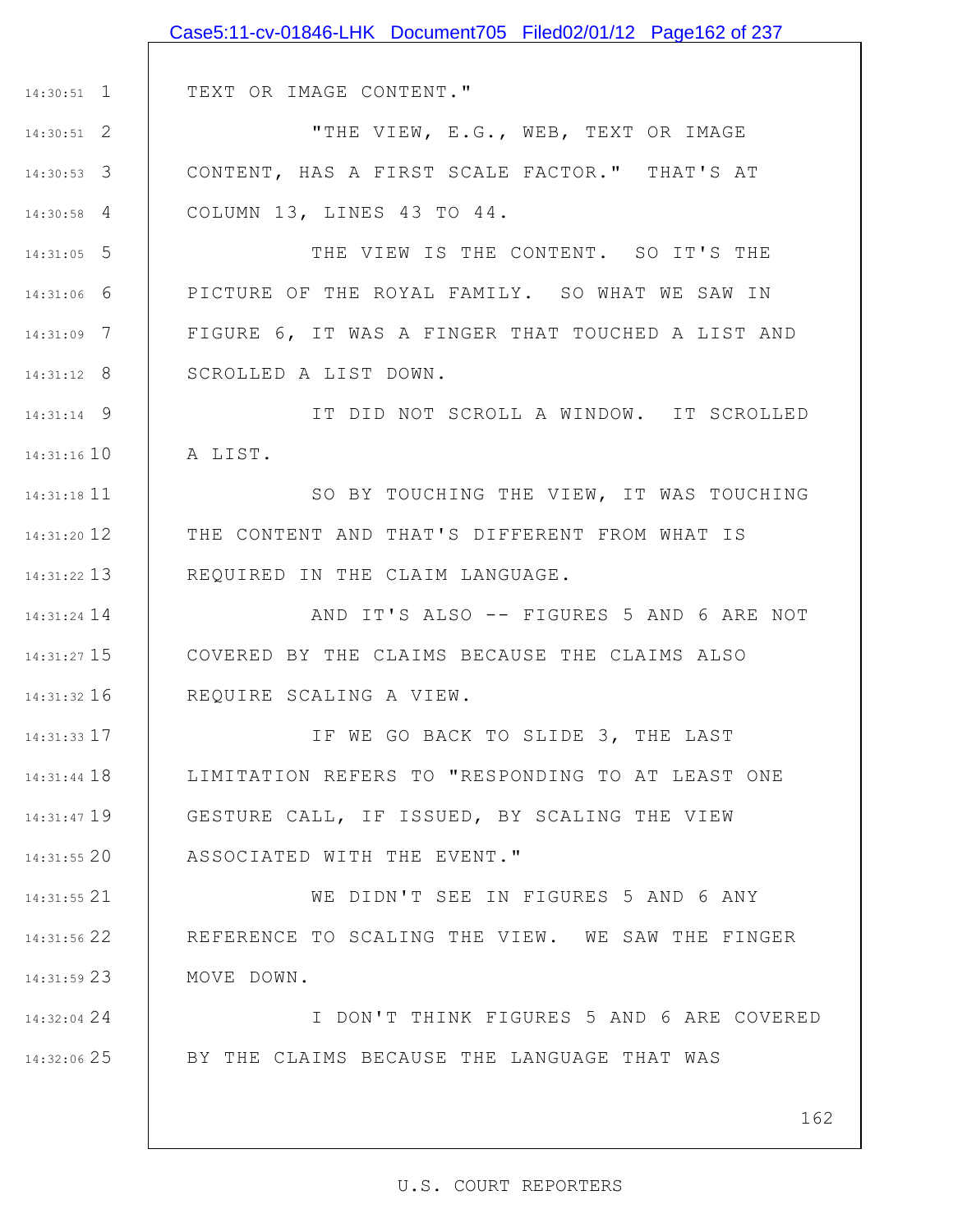### Case5:11-cv-01846-LHK Document705 Filed02/01/12 Page163 of 237

1 14:32:08 2 14:32:11 3 14:32:13 4 14:32:18 5 14:32:20 6 14:32:22 7 14:32:24 INSERTED IN THE CLAIMS -- AND APPLE DRAFTED THIS LANGUAGE. AND COULD THEY HAVE BEEN MORE CLEARER? PERHAPS. BUT AT THE END OF THE DAY A PERSON OF ORDINARY SKILL IN THE ART WOULD UNDERSTAND THAT THERE'S A DISTINCTION, A VERY REAL DISTINCTION BETWEEN "SCROLLING A WINDOW WITH A VIEW" AND "SCROLLING A VIEW."

8 14:32:25 9 14:32:31 14:32:34 10 AND THE REASON FOR THAT IS WHEN WE LOOKED AT -- LET'S GO BACK TO SOME OF THE IMAGES WE LOOKED AT IN THE TUTORIAL. SLIDE 6, PLEASE.

11 14:32:39 12 14:32:40 WE START WITH A VIEW, HERE A PHOTOGRAPH. IT COULD BE A WEB PAGE OR WHAT HAVE YOU.

13 14:32:42 14 14:32:45 15 14:32:49 16 14:32:51 17 14:32:54 18 14:32:56 19 14:32:58 20 14:33:01 21 14:33:04 WE START WITH A VIEW. SLIDE 7 IS A WINDOW HAVING A VIEW. AND THIS IS A METAPHOR. THE FRAME, AS WE POINTED OUT, DOES NOT NECESSARILY HAVE TO HAVE A WORD, BUT I THINK FOR PURPOSES OF EXPLAINING WHAT IS GOING ON AND WHY THERE'S A DISTINCTION BETWEEN SCROLLING A WINDOW HAVING A VIEW AND SCROLLING A VIEW, IT'S IMPORTANT TO SEE WHAT HAPPENS WHEN WE ACTUALLY SCROLL THE WINDOW THAT HAS A VIEW.

22 14:33:05 23 14:33:08 SLIDE 8, PLEASE, SHOWS WHAT WE'RE DOING HERE.

24 14:33:09 25 14:33:10 THE COURT: IS YOUR ARGUMENT IT'S SIMILAR TO THE ONE MADE BEFORE THAT THE CLAIMS WERE NOT

163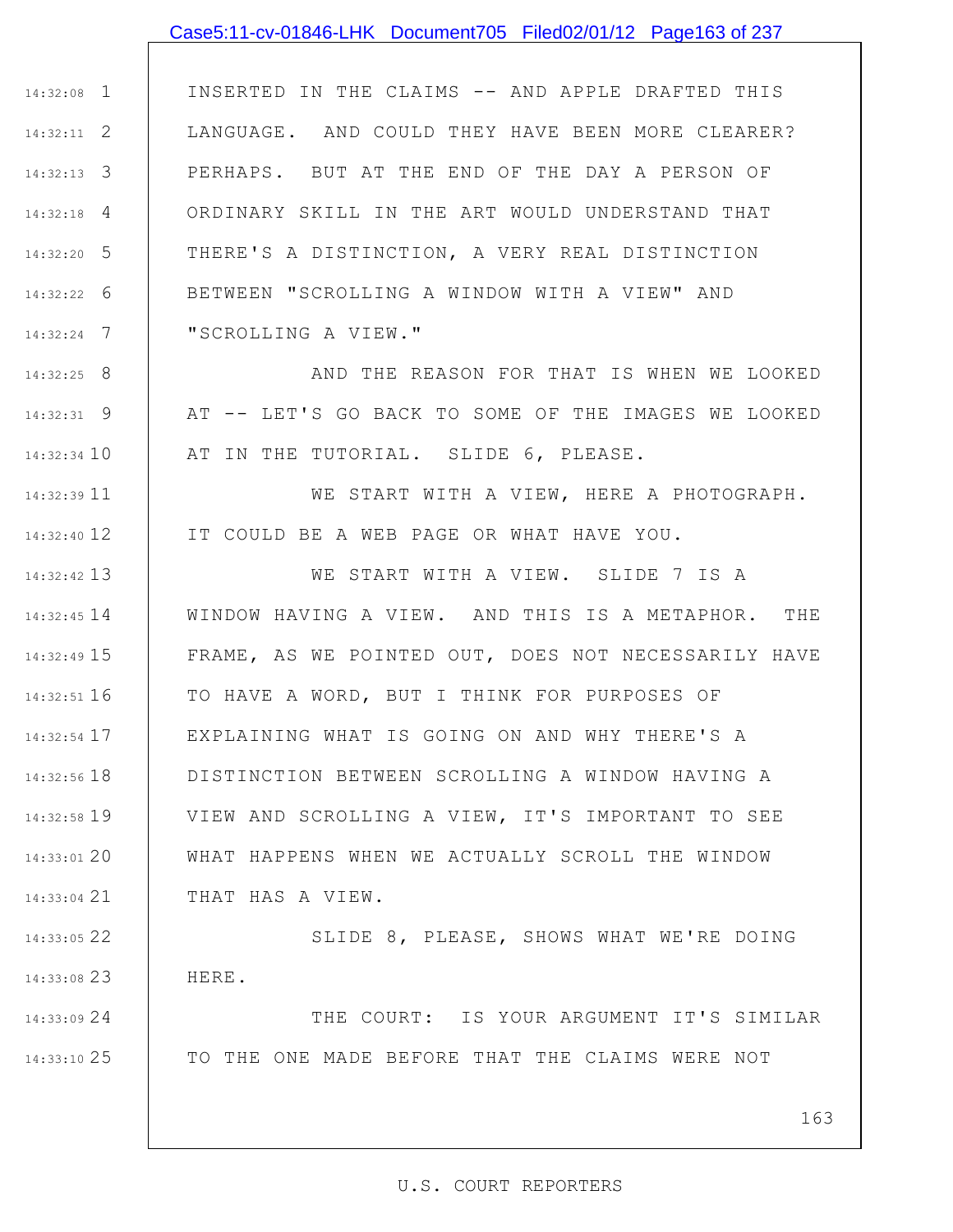## Case5:11-cv-01846-LHK Document705 Filed02/01/12 Page164 of 237

1 14:33:12 2 14:33:18 3 14:33:21 INTENDED TO GOVERN THESE EMBODIMENTS? IS THAT IT? KIND OF LIKE WHAT THE ARGUMENT THAT MR. VERHOEVEN MADE EARLIER ON?

4 14:33:26 5 14:33:27 6 14:33:29 7 14:33:30 8 14:33:33 9 14:33:36 14:33:41 10 MR. JOHNSON: THAT'S CORRECT, AND THERE WAS A RESTRICTION REQUIREMENT MADE IN THE PROSECUTION AND ULTIMATELY THERE WERE OTHER APPLICATIONS THAT WERE PROSECUTED AND CONTINUE TO BE PROSECUTED, I THINK, BUT NEVERTHELESS, WHAT IS DESCRIBED IN FIGURES 5 AND 6 ARE NOT DESCRIBED BY THE CLAIM LANGUAGE.

11 14:33:43 12 14:33:46 13 14:33:49 14 14:33:52 15 14:33:55 AND WHEN YOU GO TO -- WHEN YOU SEE -- JUST TO RUN THAT THROUGH AGAIN PLEASE, SLIDE 8, SCROLLING AND HAVING A VIEW. WE SEE THE VIEW STAYED THE SAME AND WE'RE MOVING THE WINDOW ACROSS THE VIEW.

16 14:33:55 17 14:33:57 18 14:34:01 19 14:34:06 20 14:34:11 "SCALING THE VIEW," WHICH IS ALSO DESCRIBED IN THE CLAIMS, SLIDE 9, SHOWS THE VIEW -- THE WINDOW REMAINS THE SAME AND NOW WE'RE GOING TO SCALE THE VIEW. THE PHOTOGRAPH IS ENLARGED. SO WE ARE ZOOMING IN ON A PARTICULAR SECTION.

21 14:34:12 22 14:34:15 THIS IS ALL DIFFERENT FROM "SCROLLING A VIEW."

23 14:34:16 24 14:34:19 IF WE GO TO SLIDE 10 WE SEE AN EXAMPLE OF "SCROLLING A VIEW."

25 14:34:20

NOW, WHAT IS HAPPENING HERE IS THAT THE

164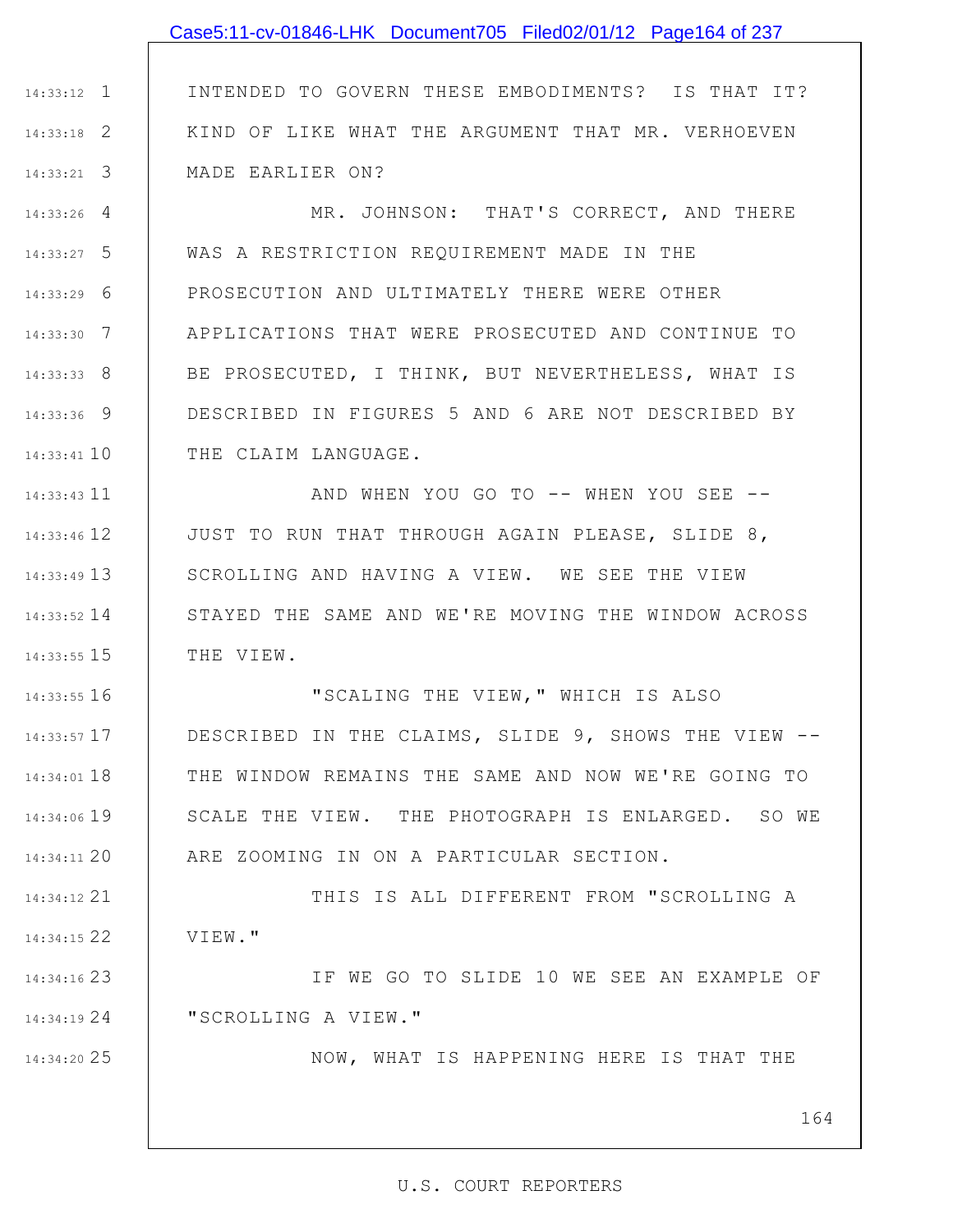|               | Case5:11-cv-01846-LHK Document705 Filed02/01/12 Page165 of 237 |
|---------------|----------------------------------------------------------------|
|               |                                                                |
| $14:34:23$ 1  | VIEW IS GOING TO SCROLL, THE VIEW IS GOING TO MOVE.            |
| $14:34:27$ 2  | THE PHOTOGRAPH, THE FRAME, THE WINDOW                          |
| $14:34:32$ 3  | REMAINS THE SAME. SO LET'S RUN THROUGH THAT AGAIN.             |
| $14:34:36$ 4  | IT DOES HAVE A DIFFERENCE IN THE DIRECTIONALITY                |
| $14:34:39$ 5  | THAT WE'RE LOOKING AT.                                         |
| $14:34:40$ 6  | "SCROLLING A VIEW, " WE LOOK AT BOTH OF                        |
| $14:34:42$ 7  | THEM TOGETHER, AND IT'S SLIDE 11 AND I THINK IT                |
| $14:34:45$ 8  | ACTUALLY SHOWS THE DIFFERENCE.                                 |
| 14:34:46 9    | "SCROLLING A VIEW, " WHICH IS ON THE                           |
| 14:34:49 10   | LEFT-HAND SIDE, WE'RE GOING TO MOVE ULTIMATELY THE             |
| 14:34:51 11   | PHOTOGRAPHS ON THE RIGHT-HAND SIDE. "SCROLLING A               |
| 14:34:56 12   | WINDOW AND HAVING A VIEW, " WE'RE GOING TO MOVE THE            |
| 14:34:59 13   | FRAME.                                                         |
| 14:35:00 14   | AND WHAT HAPPENS IS THAT ON THE LEFT-HAND                      |
| $14:35:02$ 15 | SIDE WHEN YOU MOVE THE VIEW FROM THE RIGHT TO LEFT,            |
| $14:35:04$ 16 | THE WINDOW HAS THE APPEARANCE OF MOVING FROM LEFT              |
| 14:35:07 17   | TO RIGHT. IT MOVES IN THE OPPOSITION DIRECTION,                |
| 14:35:09 18   | WHEREAS ON THE RIGHT-HAND SIDE, WHEN YOU MOVE THE              |
| 14:35:12 19   | WINDOW, WHEN YOU SCROLL THE WINDOW HAVING A VIEW,              |
| 14:35:1520    | WHICH IS WHAT THE CLAIM LANGUAGE IS SAYING, YOU                |
| 14:35:19 21   | HAVE THE SAME DIRECTION OF MOVEMENT AS BOTH THE                |
| 14:35:21 22   | FRAME ULTIMATELY AND THE VIEW.                                 |
| 14:35:22 23   | IF WE CAN RUN THAT ANIMATION, PLEASE.                          |
| 14:35:33 24   | SO ULTIMATELY MOVING ONE WE END UP ON THE                      |
| 14:35:36 25   | LEFT-HAND SIDE OF THE PHOTOGRAPH, WHICH IS                     |
|               |                                                                |

165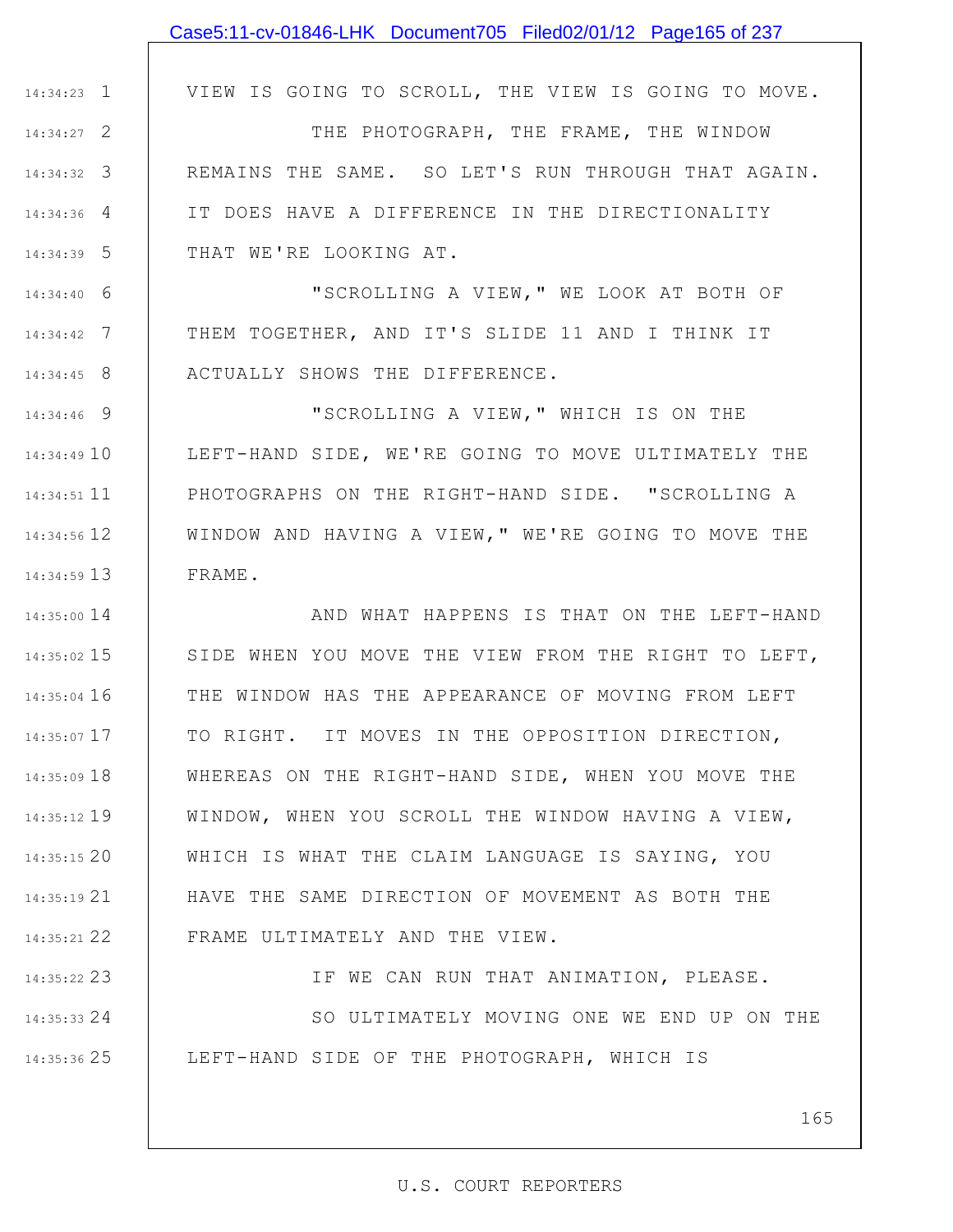# 1 14:35:37 2 14:35:40 3 14:35:42 4 14:35:45 5 14:35:46 6 14:35:47 7 14:35:50 8 14:35:50 9 14:35:53 14:35:56 10 11 14:35:59 14:36:03 12 | A WINDOW HAVING A VIEW, E.G., WEB, TEXT, IMAGE, OR 13 14:36:08 14 14:36:11 15 14:36:17 16 14:36:19 17 14:36:23 18 14:36:25 19 14:36:26 20 14:36:28 21 14:36:32 22 14:36:33 23 14:36:37 24 14:36:38 25 14:36:45 "SCROLLING A WINDOW AND HAVING A VIEW." WHEN WE HAVE JUST SIMPLY "SCROLLING A VIEW" WE END UP ON THE RIGHT-HAND SIDE OF THE PHOTOGRAPH. THERE IS A DIFFERENCE, AND A PERSON OF ORDINARY SKILL IN THE ART WOULD UNDERSTAND THE DIFFERENCE. AND, IN FACT, THE SPECIFICATION TALKS ABOUT THE DIFFERENCES. AND WHEN WE LOOK, FOR EXAMPLE, AT SLIDE 14, PLEASE. IN TWO DIFFERENT PLACES THE SPECIFICATION IN COLUMNS 6, LINES 48 TO 53 TALKS ABOUT "SCROLLING CONTENT ASSOCIATED WITH THE EVENT OBJECT." LATER ON IN THE PATENT ON COLUMN 17 IT DISCUSSES WITH FIGURE 25 "SCROLLING THE VIEW." THEY'RE MEANT TO BE TWO DIFFERENT IDEAS, THE CLAIM LANGUAGE USES "SCROLLING A WINDOW WITH A VIEW." AND JUST TO PROVE THE POINT, I THINK THE ANIMATION THAT MR. JACOBS SHOWED YOU ACTUALLY PROVES THE POINT. AND IF WE CAN PULL UP APPLE'S SLIDE 35 THAT WE JUST SAW. DO YOU HAVE THE ABILITY TO DO THAT? CAN YOU GUYS DO THAT? THANKS. Case5:11-cv-01846-LHK Document705 Filed02/01/12 Page166 of 237

166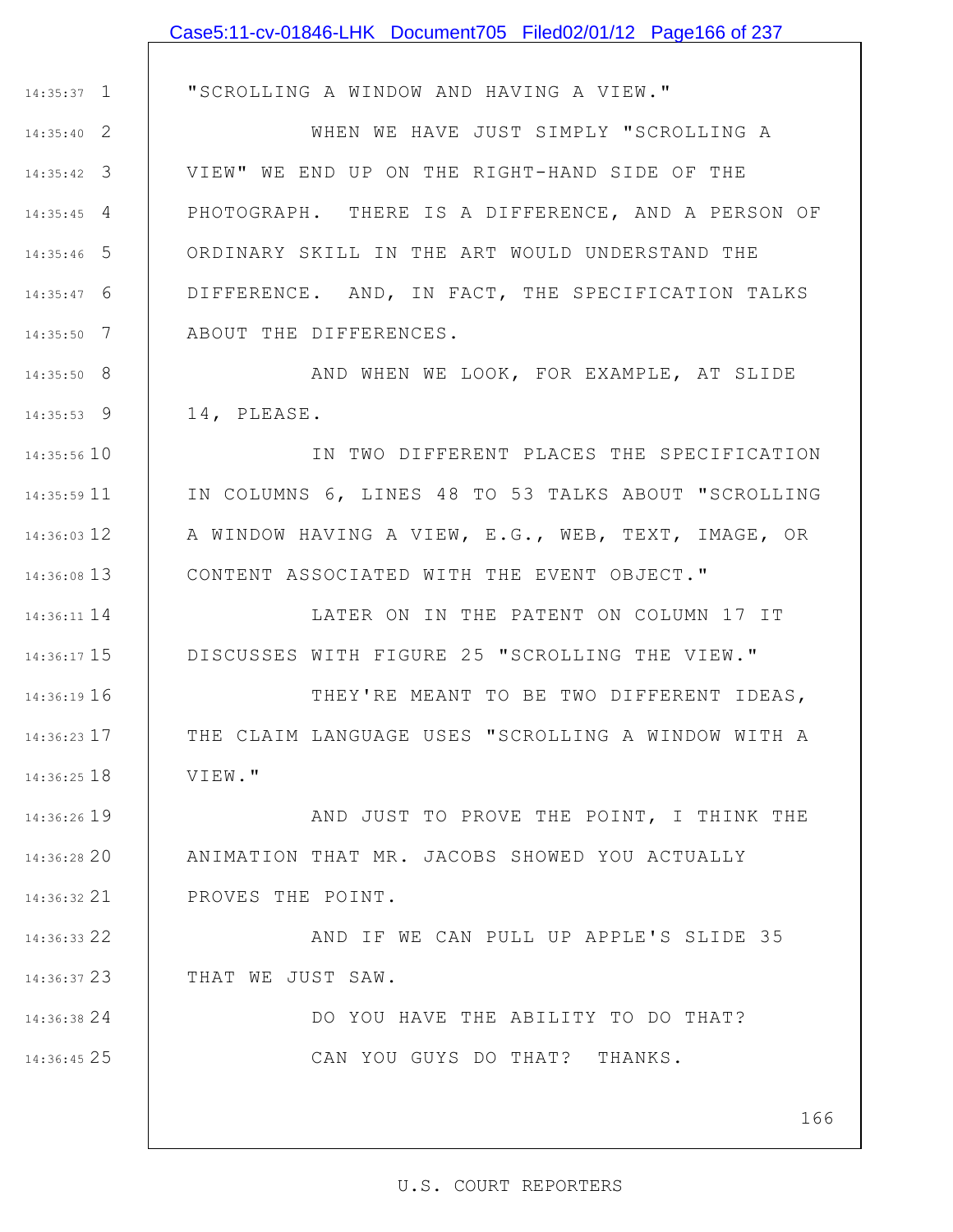### Case5:11-cv-01846-LHK Document705 Filed02/01/12 Page167 of 237

1 14:36:49 2 14:36:52 3 14:36:56 4 14:37:02 5 14:37:05 6 14:37:08 SO MR. JACOBS PUT THIS UP AND HE SAID, YOU KNOW, THIS PROVES APPLE'S POINT BECAUSE THIS IS AN EXAMPLE OF SAMSUNG'S BRIEF HERE AND ON THE RIGHT-HAND SIDE WE SEE THE CURSOR AND WHAT HE DIDN'T EXPLAIN WAS THAT THE CURSOR ACTUALLY MOVED OVER TO THE RIGHT-HAND SIDE TO THE SCROLL BAR.

7 14:37:13 8 14:37:15 9 14:37:18 10 14:37:21 11 14:37:23 12 14:37:26 THAT'S DIFFERENT FROM -- AND, IN FACT, THIS IS ACTUALLY SCROLLING A WINDOW WITH A VIEW. BY MOVING THE CURSOR AND SCROLLING THE SCROLL BAR ON THE RIGHT-HAND SIDE, WHAT YOU'RE DOING IS YOU'RE MOVING THE PICTURE FRAME. YOU'RE MOVING THE WINDOW.

13 14:37:26 14 14:37:29 15 14:37:33 IMAGINE THE BORDERS OF THE SCROLL BAR TO BE ON WHEELS, THE UNDERLYING DOCUMENT, THE UNDERLYING TEXT STAYS THE SAME.

16 14:37:36 17 14:37:38 18 14:37:40 WHAT YOU'RE DOING IS THAT YOU'RE MOVING THE WINDOW UP AND YOU'RE MOVING IT DOWN. AND THAT'S DIFFERENT.

19 14:37:41 20 14:37:42 21 14:37:45 22 14:37:47 23 14:37:51 24 14:37:54 25 14:37:57 AND WHAT WAS INTENDED AND WHAT WAS DESCRIBED IN OUR BRIEF WAS SCROLLING A WINDOW -- SORRY -- WAS SCROLLING A VIEW, WHICH WAS IN THE CONTEXT OF ADOBE ACROBAT, IF YOU HAVE EXPERIENCE WITH THAT, YOU HAVE THE HAND WHICH YOU CAN PUT IN THE MIDDLE OF THE DOCUMENT AND YOU CAN PHYSICALLY SCROLL DOWN OR USE YOUR THUMBWHEEL OR YOUR FINGER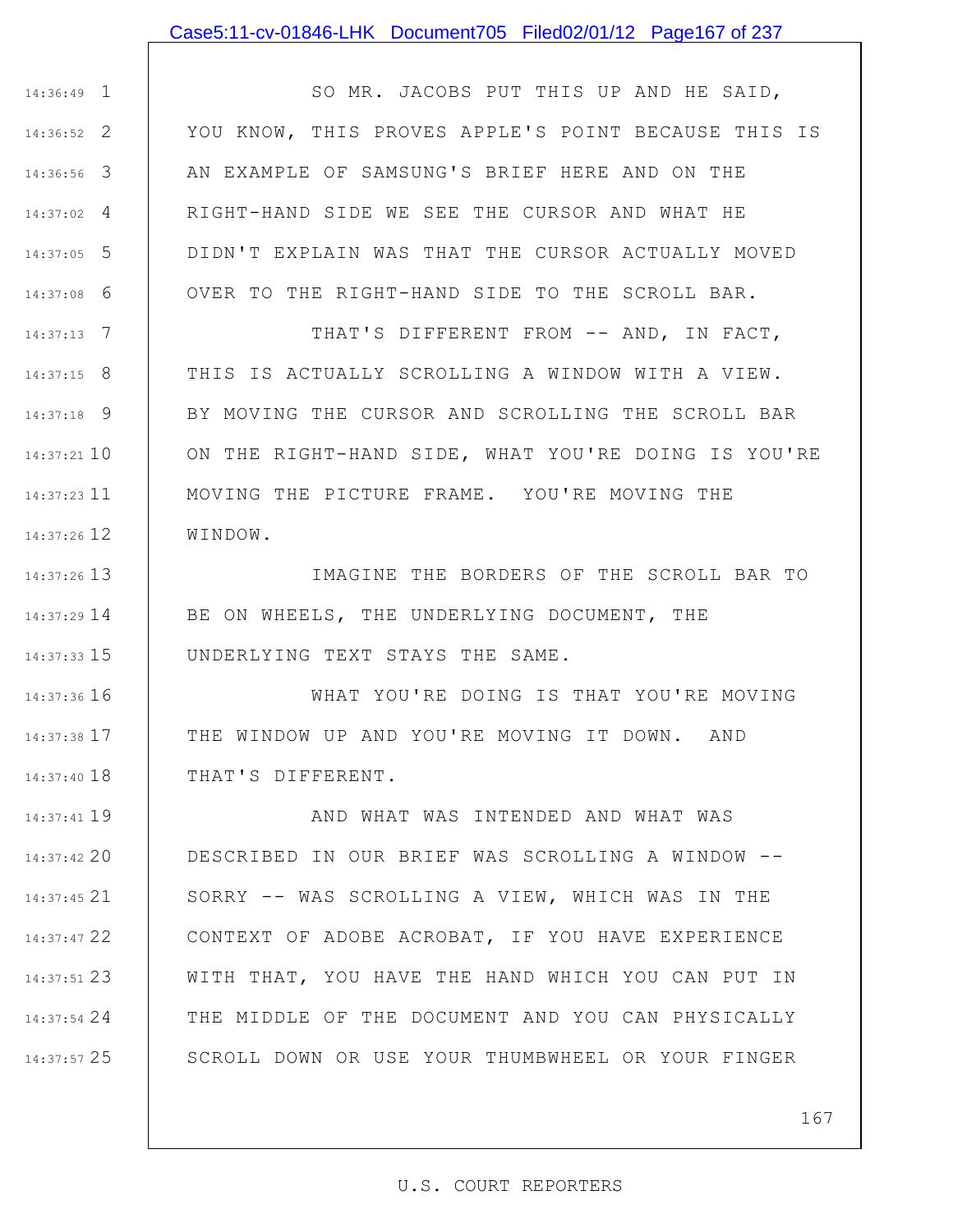|               | Case5:11-cv-01846-LHK Document705 Filed02/01/12 Page168 of 237 |
|---------------|----------------------------------------------------------------|
|               |                                                                |
| $14:38:01$ 1  | WHEEL TO GRAB SOMETHING IN THE MIDDLE AND CHANGE               |
| $14:38:04$ 2  | THE VIEW.                                                      |
| $14:38:05$ 3  | SO WHEN YOU PHYSICALLY DO THAT IN ADOBE                        |
| $14:38:08$ 4  | ACROBAT, THAT IS FUNDAMENTALLY DIFFERENT FROM                  |
| $14:38:12$ 5  | SCROLLING ON THE SCROLL BAR ON THE RIGHT-HAND SIDE             |
| $14:38:14$ 6  | AS WE SEE IN THIS ANIMATION.                                   |
| $14:38:16$ 7  | SO CAN WE GO AHEAD AND JUST RUN THIS SO                        |
| $14:38:19$ 8  | WE CAN SEE THE WINDOW SWITCHING?                               |
| $14:38:23$ 9  | YOU SEE ON THE RIGHT-HAND SIDE, THE                            |
| 14:38:25 10   | SCROLL BAR MOVES UP, AND THAT'S MOVING THE WINDOW              |
| 14:38:28 11   | UP, AND THE DOCUMENT LOOKS LIKE IT'S COMING DOWN.              |
| 14:38:31 12   | WHAT THEY DON'T SHOW YOU IS THE IDEA OF                        |
| 14:38:34 13   | MOVING THE CURSOR TO THE MIDDLE OF THE DOCUMENT IN             |
| 14:38:36 14   | ADOBE ACROBAT AND PHYSICALLY PULLING IT DOWN. AND              |
| 14:38:40 15   | THAT WOULD BE SCROLLING A VIEW.                                |
| 14:38:42 16   | WHAT WE SEE IN THIS ANIMATION IS                               |
| $14:38:44$ 17 | SCROLLING A WINDOW HAVING A VIEW. AND THEY'RE                  |
| 14:38:47 18   | DIFFERENT AND A PERSON OF ORDINARY SKILL IN THE ART            |
| 14:38:49 19   | WOULD UNDERSTAND IT.                                           |
| 14:38:49 20   | AND AT THE END OF THE DAY, WHAT GOVERNS                        |
| $14:38:52$ 21 | IS THE CLAIM LANGUAGE, THAT'S WHAT INFORMS A PERSON            |
| 14:38:55 22   | OF ORDINARY SKILL IN THE ART, APPLE INSERTED THE               |
| 14:38:58 23   | TERM "WINDOW," AFTER SCROLLING.                                |
| 14:39:00 24   | "SCROLLING, " AS WE SAW FROM COLUMN 1                          |
| 14:39:03 25   | REFERS TO SLIDING IN A DIRECTION. AND WHAT WE SEE              |
|               |                                                                |

168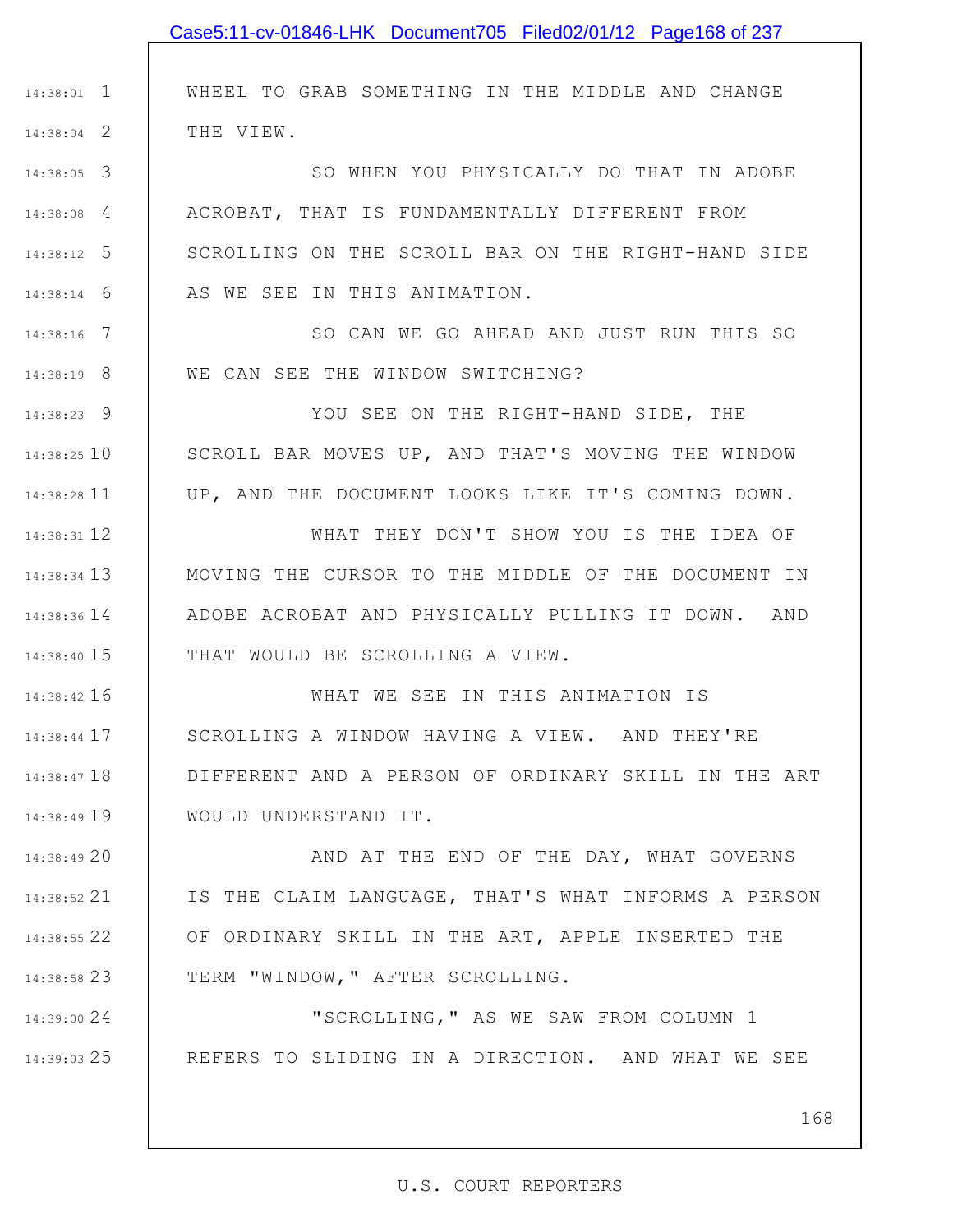|               | Case5:11-cv-01846-LHK Document705 Filed02/01/12 Page169 of 237 |
|---------------|----------------------------------------------------------------|
|               |                                                                |
| $14:39:07$ 1  | HERE IS THAT WHEN YOU "SCROLL A WINDOW HAVING A                |
| 14:39:09 2    | VIEW, " IT'S DIFFERENT FROM "SCROLLING A VIEW."                |
| $14:39:15$ 3  | UNLESS YOUR HONOR HAS ANY QUESTIONS?                           |
| $14:39:17$ 4  | THE COURT: NO THANK YOU. ALL RIGHT. I                          |
| 14:39:25 5    | BELIEVE WE HAVE TWO LEFT. DID YOU WANT TO SAY                  |
| $14:39:30$ 6  | SOMETHING ABOUT THIS?                                          |
| $14:39:31$ 7  | MR. JACOBS: I WAS GOING TO SUM UP. I                           |
| 14:39:33 8    | THINK WE'RE BOTH POINTING TO THE SAME EVIDENCE, AND            |
| 14:39:34 9    | WE BOTH HAVE THE SAME EVIDENCE IN FRONT OF YOU.                |
| 14:39:36 10   | I WOULD ECHO MUCH OF WHAT MR. JOHNSON                          |
| 14:39:39 11   | SAID. I THINK THE KEY LIES IN THEIR IMPLICIT                   |
| $14:39:43$ 12 | DEFINITION OF "WINDOW" AS NECESSARILY A KIND OF A              |
| 14:39:45 13   | MICROSOFT WINDOWS WINDOW, AND THERE IS A                       |
| 14:39:48 14   | DESCRIPTION OF A "WINDOW" IN THE SPECIFICATION THAT            |
| 14:39:50 15   | MAKES IT CLEAR IT'S NOT THAT KIND OF A WINDOW AT               |
| 14:39:52 16   | ALL.                                                           |
| 14:39:52 17   | SO I'M PERFECTLY HAPPY WITH THE ADOBE                          |
| 14:39:55 18   | EXAMPLE THAT HE GAVE -- THAT HE CALLED "SLIDING A              |
| 14:39:58 19   | VIEW, " BUT I THINK READING THE SPECIFICATION THAT'S           |
| 14:40:01 20   | "SLIDING A WINDOW HAVING A VIEW." THAT WAS TO GRAB             |
| $14:40:04$ 21 | THE TEXT AND MOVE IT DOWN. THAT'S THE WAY THE                  |
| 14:40:07 22   | PHONES WORK.                                                   |
| 14:40:07 23   | SO THAT'S IT IN A NUTSHELL. "SCROLLING A                       |
| 14:40:10 24   | WINDOW" DOESN'T MEAN SCROLLING A MICROSOFT WINDOW.             |

THE COURT: ALL RIGHT. THANK YOU. LET'S

169

25 14:40:13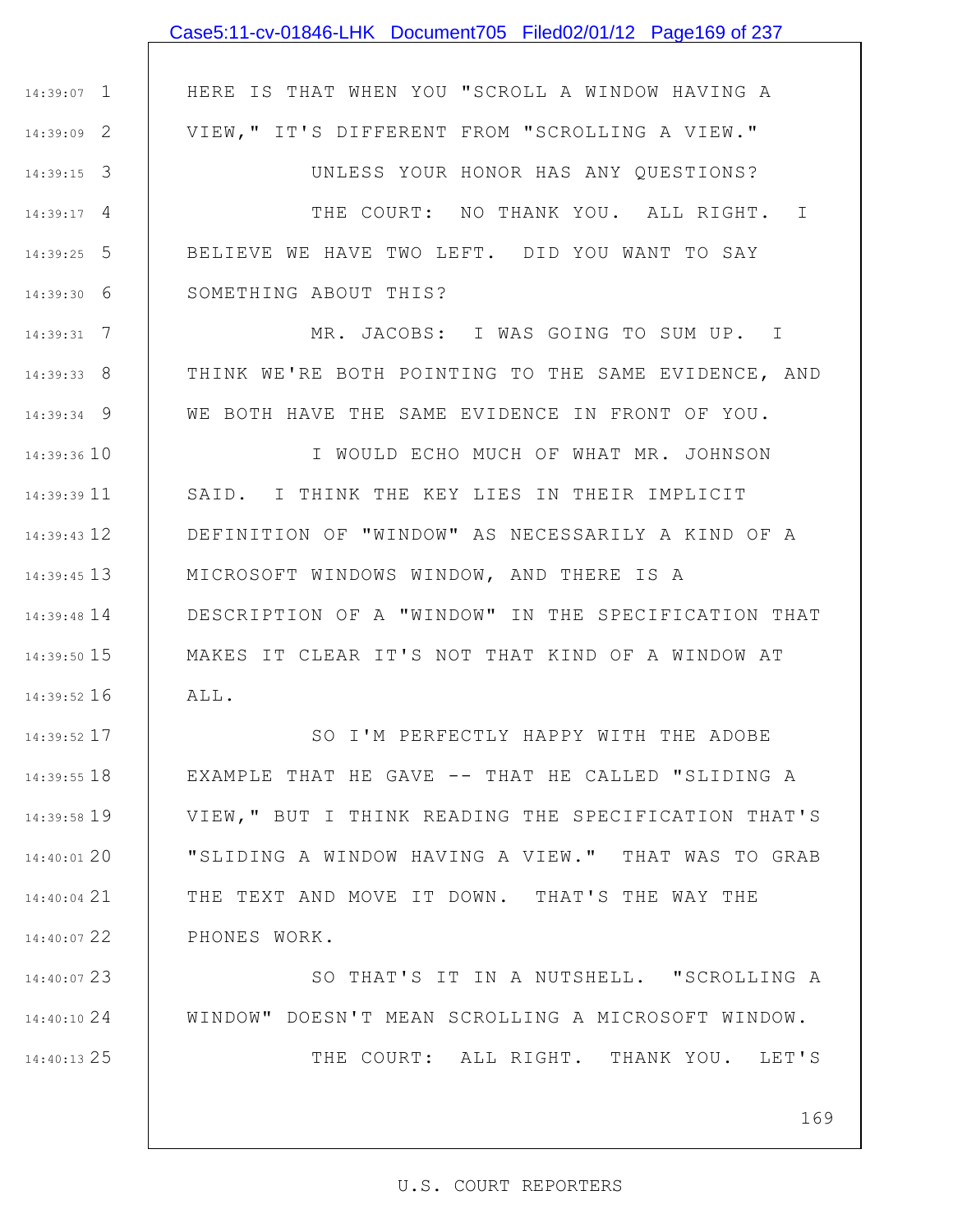|               | Case5:11-cv-01846-LHK Document705 Filed02/01/12 Page170 of 237 |
|---------------|----------------------------------------------------------------|
|               |                                                                |
| $14:40:15$ 1  | GO THEN TO "THE FIRST WINDOW HAS BEEN DISPLAYED                |
| $14:40:15$ 2  | INDEPENDENTLY FROM A POSITION OF A CURSOR ON THE               |
| $14:40:44$ 3  | SCREEN."                                                       |
| 14:40:44<br>4 | MR. JACOBS: THIS IS THE '891 PATENT.                           |
| $14:40:47$ 5  | AND SAMSUNG IS ADDING A LOT OF VERBIAGE TO PRETTY              |
| 6<br>14:40:51 | FORWARD CLAIM LANGUAGE WITH ITS PROPOSED                       |
| $14:40:53$ 7  | DEFINITION.                                                    |
| $14:40:53$ 8  | THAT SHOULD MAKE ONE SUSPICIOUS TO BEGIN                       |
| 14:40:56 9    | WITH.                                                          |
| 14:40:56 10   | THE CLAIM LANGUAGE IS PRETTY SIMPLE.<br>THE                    |
| 14:40:59 11   | CLAIM LANGUAGE IS "THE FIRST WINDOW HAS BEEN                   |
| 14:41:02 12   | DISPLAYED INDEPENDENTLY FROM A POSITION OF A CURSOR            |
| $14:41:05$ 13 | ON THE SCREEN."                                                |
| 14:41:07 14   | AND SAMSUNG IS READING IN A HOST OF                            |
| 14:41:10 15   | ADDITIONAL LIMITATIONS INTO THAT CLAIM LANGUAGE.               |
| 14:41:13 16   | SO FIRST THEY ARE LIMITING THE ICON TO AN                      |
| 14:41:18 17   | ICON THAT IS CONTROLLED BY A MOUSE, TRACK BALL, OR             |
| 14:41:22 18   | TOUCH PAD. I THINK THAT'S WHAT THEY'RE CALLING THE             |
| 14:41:26 19   | CURSOR.                                                        |
| 14:41:28 20   | AND THEN THEY'RE REQUIRING THAT THE                            |
| 14:41:30 21   | CURSOR BE VISIBLE ON THE SCREEN WHEN THE FIRST                 |
| 14:41:33 22   | WINDOW IS DISPLAYED.                                           |
| 14:41:36 23   | AND THEN THEY'RE -- THIS IS JUST KIND OF                       |
| 14:41:39 24   | A FUNNY CHOICE, THEIR USER MOVEMENT OF THE MOUSE               |
| 14:41:44 25   | POINTER OR SIMILAR ICON DOES NOT AFFECT THE                    |
|               |                                                                |

170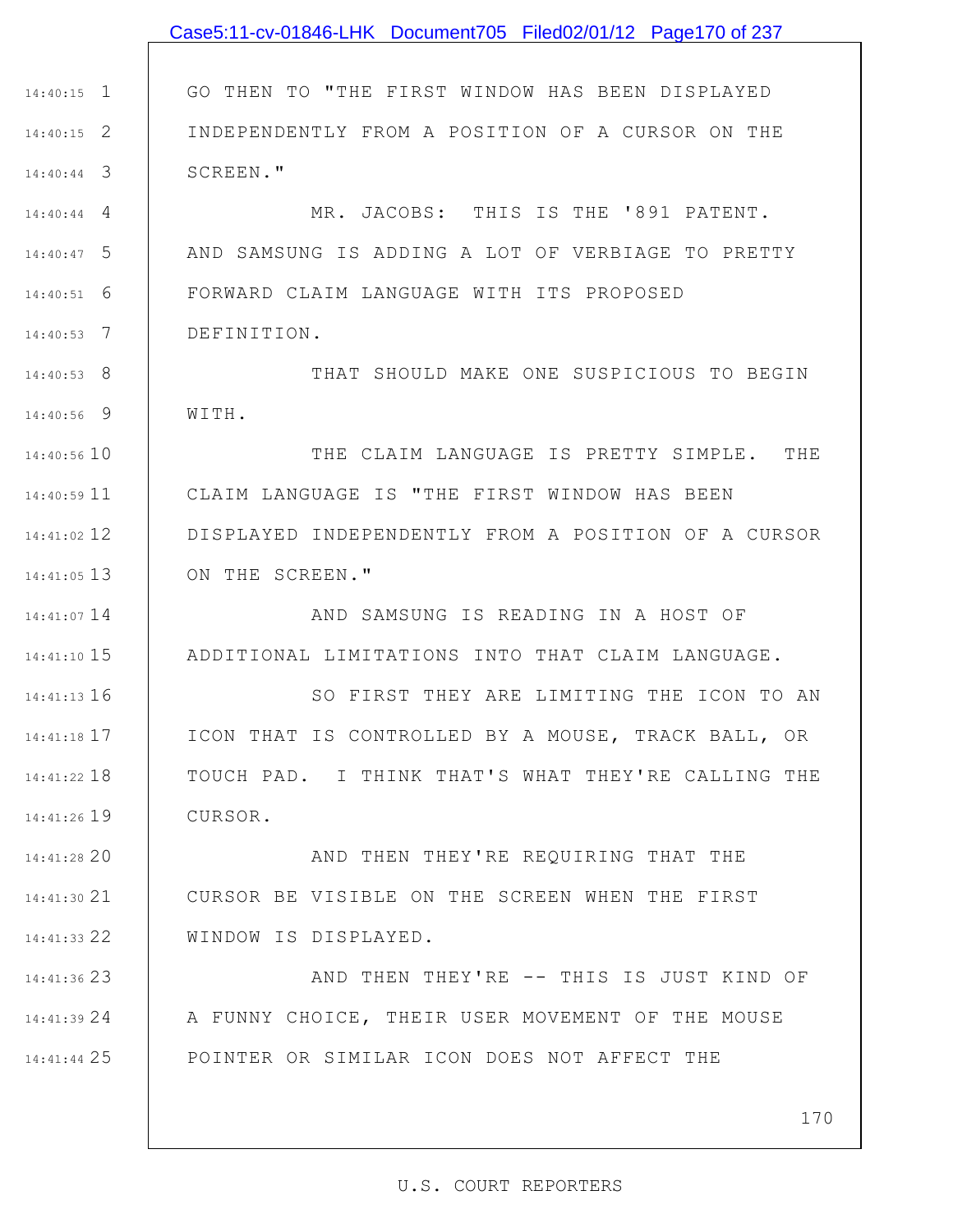|                 | Case5:11-cv-01846-LHK Document705 Filed02/01/12 Page171 of 237 |
|-----------------|----------------------------------------------------------------|
|                 |                                                                |
| $14:41:47$ 1    | LOCATION OF THE FIRST WINDOW.                                  |
| $14:41:48$ 2    | AND WHAT THE LANGUAGE SAYS IS THAT IT'S                        |
| $14:41:52$ 3    | JUST INDEPENDENT OF THE POSITION OF A CURSOR. IT'S             |
| $14:41:54$ 4    | NOT DIRECTED TO MOVEMENT OF THE POSITION OF A                  |
| $14:41:56$ 5    | CURSOR.                                                        |
| $14:41:57$ 6    | THERE IS NO PARTICULAR --                                      |
| $14:42:01$ 7    | THE COURT: HOW DO YOU DEFINE CURSOR?                           |
| 14:42:04 8      | MR. JACOBS: YES. SO LET ME JUST GO                             |
| 14:42:06 9      | RIGHT TO THAT.                                                 |
| 14:42:07 10     | THE COURT: OKAY.                                               |
| $14:42:09$ 11   | MR. JACOBS: WE PROTESTED ON TUESDAY THAT                       |
| 14:42:12 12     | SAMSUNG HAD A QUITE ARGUMENTATIVE TUTORIAL, AND ONE            |
| 14:42:14 13     | OF THE THINGS THAT SAMSUNG ADVANCED AS A TECHNICAL             |
| 14:42:17 14     | POINT IN THE CONTEXT OF A TUTORIAL WAS THAT A                  |
| 14:42:20 15     | CURSOR IS DIFFERENT FROM A CARET. AND THEY JUST                |
| $14:42:23$ 16   | PUT THAT TO YOU AS SOMETHING THAT WAS A FACT.                  |
| 14:42:27 17     | WE WENT TO WIKIPEDIA IN RESPONSE AND AT                        |
| $14:42:33$ $18$ | SLIDE 86 WE'LL SHOW YOU WHAT WIKIPEDIA TELLS US.               |
| 14:42:37 19     | MR. JOHNSON: YOUR HONOR, WE TRIED TO                           |
| 14:42:38 20     | MEET AND CONFER WITH RESPECT TO THIS SLIDE OVER THE            |
| 14:42:41 21     | LUNCH BREAK.                                                   |
| 14:42:42 22     | THIS IS A SLIDE AND A CITE TO A REFERENCE                      |
| 14:42:44 23     | THAT WE HAVE NEVER SEEN BEFORE, NOT IN THE JOINT               |
| 14:42:47 24     | CLAIM CONSTRUCTION STATEMENT, NOT IN 4-2, NOT IN               |
| 14:42:50 25     | ANY OF THEIR BRIEFS, WE HAVE NEVER SEEN IT UNTIL WE            |
|                 |                                                                |
|                 | 171                                                            |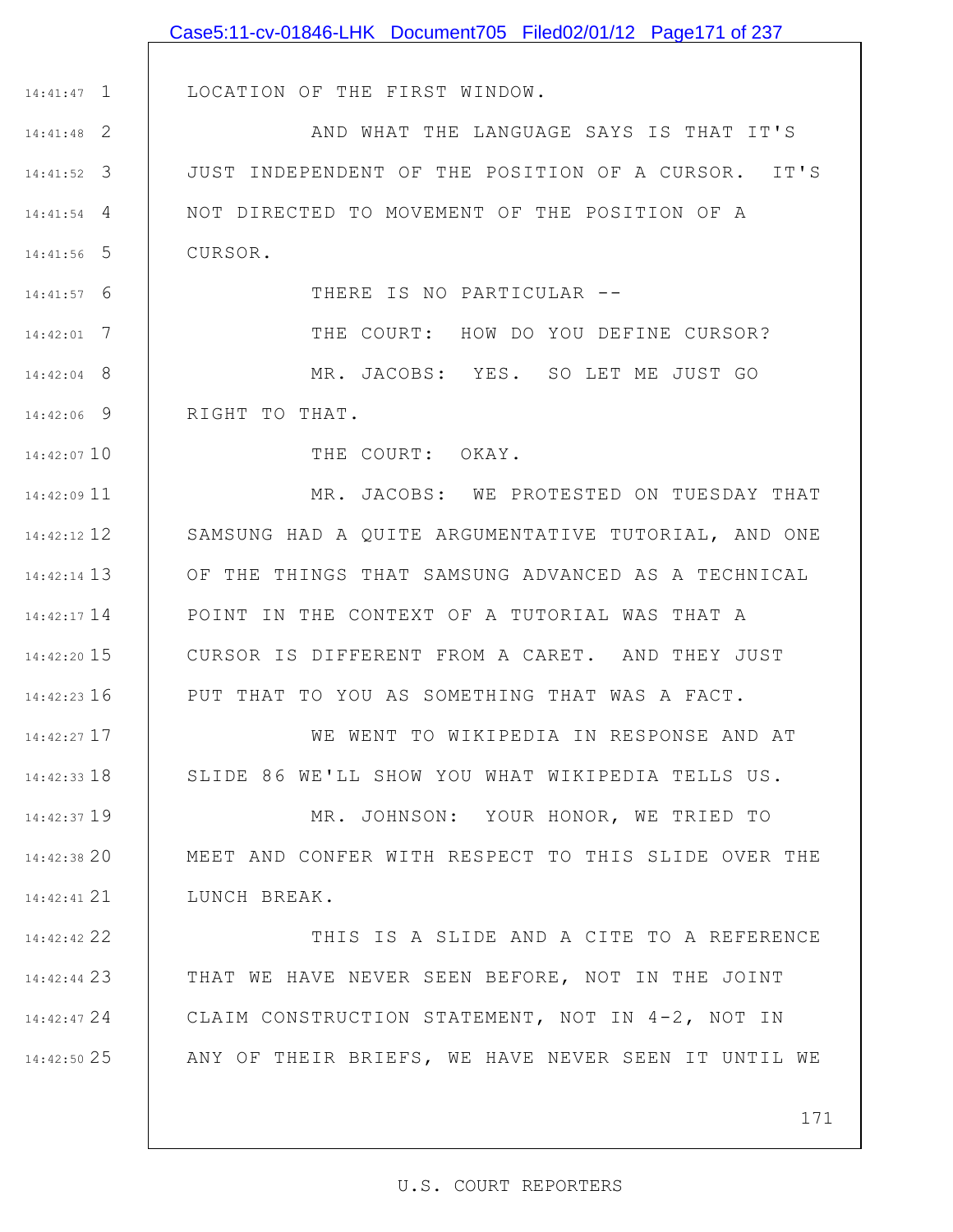|               | Case5:11-cv-01846-LHK Document705 Filed02/01/12 Page172 of 237 |
|---------------|----------------------------------------------------------------|
|               |                                                                |
| $14:42:53$ 1  | RECEIVED A COPY OF THEIR SLIDES.                               |
| $14:42:54$ 2  | THE COURT: THEN WE'RE NOT GOING TO SEE                         |
| $14:42:56$ 3  | IT.                                                            |
| $14:42:56$ 4  | GO AHEAD AND GO TO SOMETHING ELSE,                             |
| $14:42:58$ 5  | PLEASE.                                                        |
| $14:42:59$ 6  | MR. JACOBS: I WOULD NOT LIMIT A CURSOR                         |
| $14:43:00$ 7  | TO AN OBJECT ON THE SCREEN THAT IS CONTROLLED BY A             |
| $14:43:04$ 8  | KEYBOARD -- I'M SORRY -- A MOUSE, A TRACK BALL, OR             |
| $14:43:07$ 9  | A TOUCH PAD.                                                   |
| 14:43:0910    | IT CAN BE AN INDICATION OF POSITION ON                         |
| $14:43:12$ 11 | THE SCREEN THAT IS CONTROLLED BY ANY INPUT DEVICE,             |
| 14:43:17 12   | AND IT IS NOT TO BE DISTINGUISHED FROM A CARET.                |
| 14:43:19 13   | THE SPECIFICATION IS BROAD WHEN IT                             |
| $14:43:22$ 14 | DISCUSSES INPUT DEVICES, AND THERE IS NO EXPLICIT              |
| 14:43:28 15   | LIMITATION OF THE CURSOR TO A PARTICULAR FORM OF               |
| $14:43:31$ 16 | POSITIONING SIGNAL ON THE SCREEN.                              |
| $14:43:33$ 17 | THE COURT: WHAT ABOUT AN INDICATOR TO                          |
| $14:43:38$ 18 | HELP A USER INTERACT IN THE DISPLAY? SO SIMILAR                |
| 14:43:44 19   | $TO - -$                                                       |
| 14:43:48 20   | MR. JACOBS: THAT WOULD BE CONSISTENT                           |
| 14:43:48 21   | WITH WHAT I -- I BELIEVE THAT'S A SATISFACTORY                 |
| 14:43:49 22   | DEFINITION, YOUR HONOR.                                        |
| 14:43:58 23   | AN INDICATOR ON THE SCREEN, POSITIONAL                         |
| $14:43:59$ 24 | INDICATOR ON THE SCREEN BECAUSE THERE ARE A LOT OF             |
| 14:44:00 25   | INDICATORS ON THE SCREEN THAT HELP USERS INTERACT              |
|               |                                                                |
|               | 172                                                            |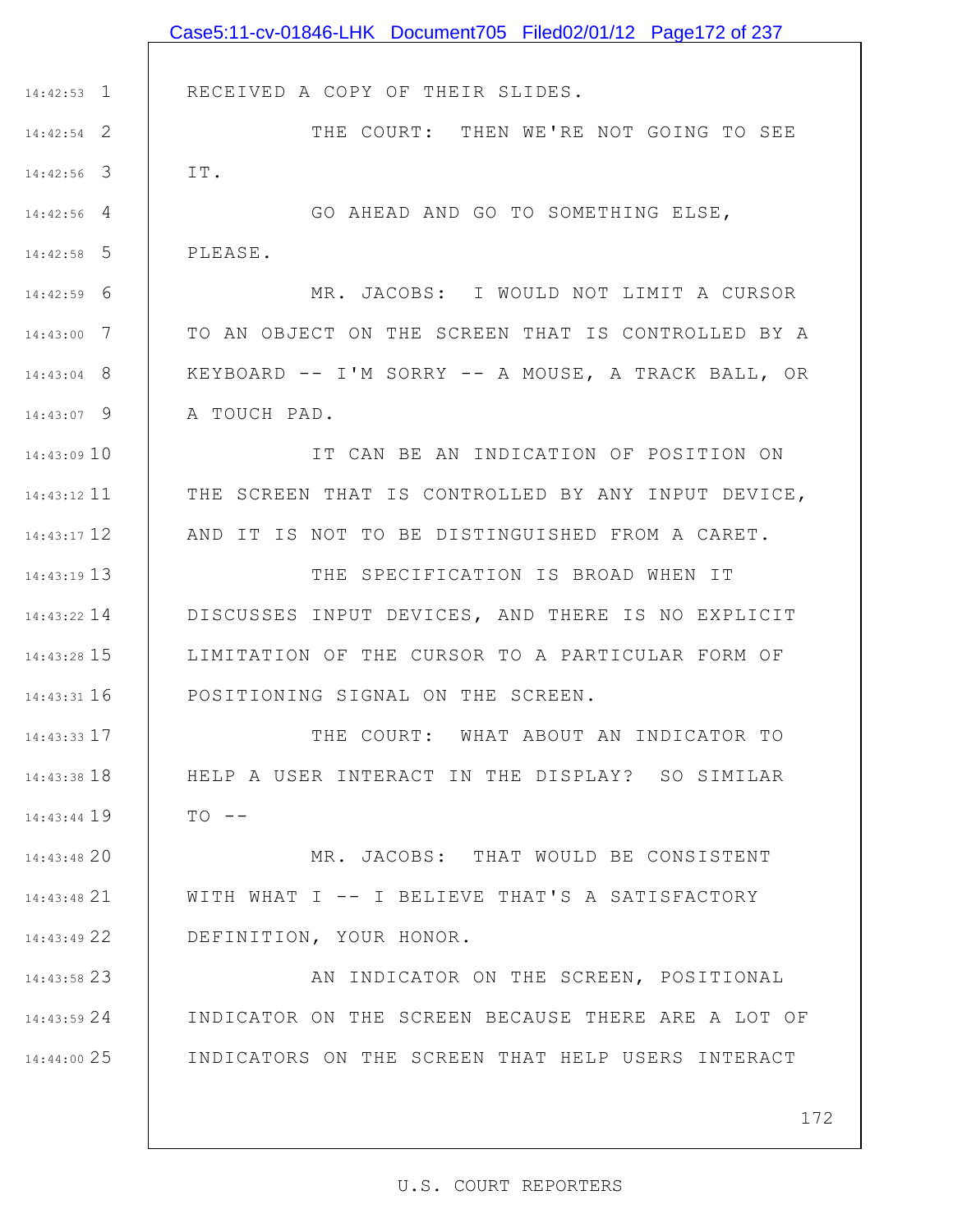## 1 14:44:02 2 14:44:05 3 14:44:08 4 14:44:12 5 14:44:14 6 14:44:16 7 14:44:17 8 14:44:25 9 14:44:28 10 14:44:31 11 14:44:33 12 14:44:36 13 14:44:39 14 14:44:40 15 14:44:42 16 14:44:46 17 14:44:50 18 14:44:51 19 14:44:54 20 14:44:55 21 14:44:55 22 14:44:56 23 14:44:59 24 14:44:59 25 14:45:00 WITH THE DISPLAY, AND I WOULD THINK THAT WHAT A CURSOR DOES IS TELL YOU WHERE YOU ARE WHEN YOU'RE INPUTTING. THE COURT: WHAT SHOULD I USE AGAIN? MR. JACOBS: A POSITIONAL INDICATOR ON THE SCREEN. AND I THINK AOKI IS SAMSUNG'S ARGUMENT, REALLY, YOUR HONOR, THAT SOMETHING HAPPENED IN THE AOKI BACK AND FORTH THAT LIMITS THE SCOPE OF THIS CLAIM IN THE WAY THAT THEY'RE DESCRIBING. AND WE HAVE SEEN THIS PHENOMENON BEFORE WHERE SAMSUNG TRIES TO INTERPRET WHAT THEY SAID INTO A LIMITATION. WE HAVE THE LAW ON CLEAR DISCLAIMER, AND WE ALSO HAVE THE VERY CAREFULLY CHOSEN WORDS OF THE PATENTEE, AND SO I'LL JUMP RIGHT TO THAT IN SLIDE 88. THE COURT: CAN I ASK YOU AGAIN? MR. JACOBS: SURE. THE COURT: SO YOU DON'T LIKE AN INDICATOR TO HELP A USER TO INTERACT WITH A DISPLAY; YOU WANT THE POSITIONAL INDICATOR ON THE SCREEN? MR. JACOBS: FOR A CURSOR? THE COURT: YEAH. Case5:11-cv-01846-LHK Document705 Filed02/01/12 Page173 of 237

173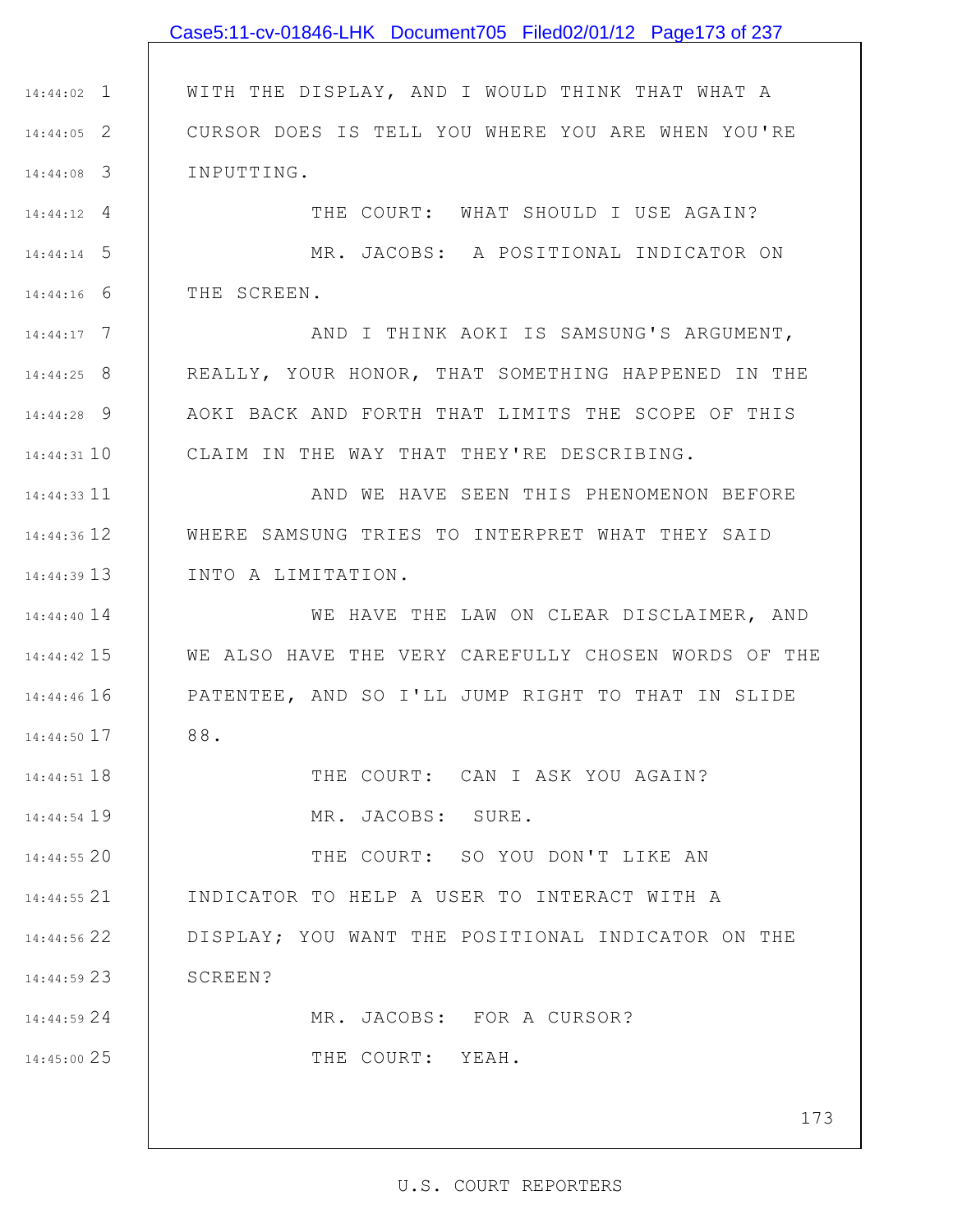## Case5:11-cv-01846-LHK Document705 Filed02/01/12 Page174 of 237

1 14:45:01

2 14:45:03

3 14:45:22

24 14:46:26

25 14:46:29

MR. JACOBS: LET ME JUST DOUBLE-CHECK BECAUSE WE'RE DOING THIS ON THE FLY.

(PAUSE IN PROCEEDINGS.)

4 14:45:22 5 14:45:23 6 14:45:26 7 14:45:29 8 14:45:34 MR. JACOBS: I THINK THAT'S FINE, YOUR HONOR. IT MAY ACTUALLY HAVE SOME WORDS THAT ARE UNNECESSARY. IT'S REALLY A POSITIONAL INDICATOR AND A SCREEN ASSOCIATED WITH A USER INPUT OR ASSOCIATED WITH A USER INTERACTION.

9 14:45:36 10 14:45:39 11 14:45:42 12 14:45:45 BUT WE'RE GETTING CLOSE. I DON'T MEAN TO QUIBBLE, IT'S JUST THAT AS WE DO CLAIM CONSTRUCTION, THE CONSTRUCTION ITSELF STARTS TO GET ARGUED ABOUT AND I TRY TO AVOID THAT.

13 14:45:47 14 14:45:51 15 14:45:58 SO AOKI, THIS IS THE COMPLETE DESCRIPTION AND COMPLETE PASSAGE OF WHAT WAS SAID IN THE -- BY THE APPLICANT.

16 14:45:59 17 14:46:02 18 14:46:07 19 14:46:10 SO FIRST AOKI WAS CHARACTERIZED AND AOKI DISCLOSES DISPLAYING AN IMAGE MAP IN A POP-UP WINDOW THAT PROVIDES TEXTURAL DIRECTIONAL TIPS TO GUIDE A USER TO A DESIRED AREA ON THE IMAGE MAP.

20 14:46:14 21 14:46:16 22 14:46:19 23 14:46:23 IN PARTICULAR, AOKI DISCLOSES THAT WHEN THE USER GESTURE POSITIONS THE STYLUS CONTACT WITH THE DISPLAYED IMAGE MAP, DIRECTIONAL TIPS IN A POP-UP TEXT WINDOW COULD APPEAR.

> SO WHAT IS BEING DESCRIBED HERE IS THESE BUBBLES THAT APPEARED WHEN THE STYLUS TOUCHED THE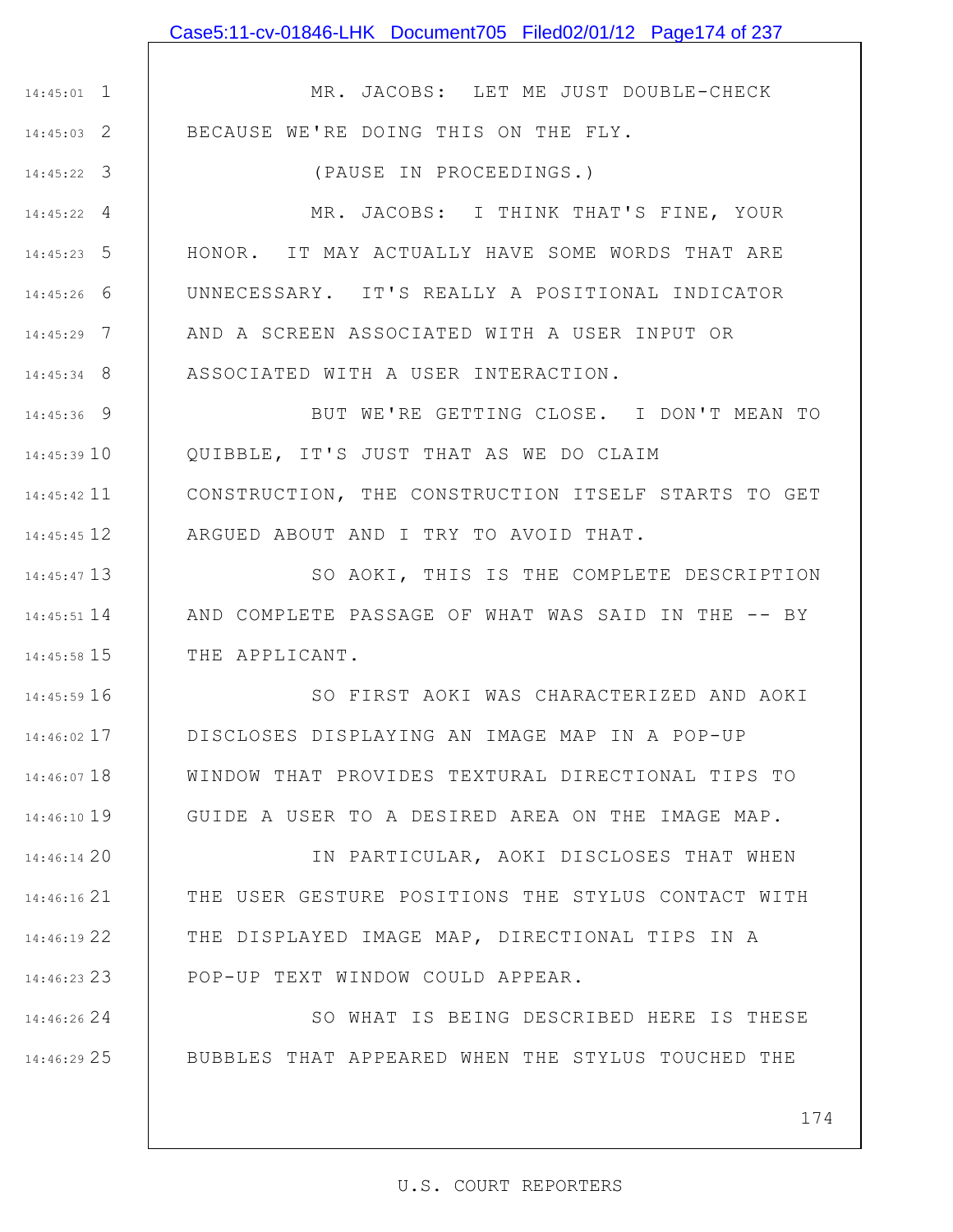|               | Case5:11-cv-01846-LHK Document705 Filed02/01/12 Page175 of 237 |
|---------------|----------------------------------------------------------------|
|               |                                                                |
| $14:46:31$ 1  | SCREEN, BUT THEY APPEARED AT THE LOCATION OF THE               |
| $14:46:33$ 2  | STYLUS.                                                        |
| $14:46:33$ 3  | IN PARTICULAR, AOKI DISCLOSES THAT THE                         |
| $14:46:36$ 4  | POP-UP WINDOW INDICATES TO A USER THAT THE ACTIVE              |
| $14:46:40$ 5  | AREA IS UP AND TO THE RIGHT OF THE POSITION AT                 |
| $14:46:43$ 6  | WHICH THE STYLUS WAS PLACED WITHIN THE DISPLAYED               |
| $14:46:45$ 7  | IMAGE MAP BY THE USER.                                         |
| $14:46:47$ 8  | AND IN CONTRAST, AND THE POINT IS THAT                         |
| 14:46:49 9    | THIS IS ALL THAT WAS SAID AND SO WE SHOULDN'T GO               |
| 14:46:52 10   | BEYOND WHAT WAS SAID.                                          |
| 14:46:53 11   | IN CONTRAST, AMENDED CLAIM 1 REFERS TO                         |
| 14:46:56 12   | DISPLAYING THE FIRST WINDOW INDEPENDENTLY FROM A               |
| $14:46:59$ 13 | POSITION OF A CURSOR ON THE SCREEN.                            |
| 14:47:01 14   | AOKI FAILS TO DISCLOSE CLOSING THE FIRST                       |
| $14:47:03$ 15 | WINDOW IN RESPONSE TO A DETERMINATION THAT THE                 |
| 14:47:06 16   | TIMER EXPIRED, AND THIS IS THE CLOSING POINT, AND              |
| 14:47:09 17   | THEN WHEREIN THE FIRST WINDOW HAS BEEN DISPLAYED               |
| 14:47:09 18   | INDEPENDENTLY FROM A POSITION OF THE CURSOR ON THE             |
| 14:47:09 19   | SCREEN AS RECITED IN CLAIM 1.                                  |
| 14:47:18 20   | THAT IS ALL THE APPLICANT SAID. AND THE                        |
| 14:47:19 21   | EXAMINER ACCEPTED THAT AND THE PATENT ISSUED.                  |
| 14:47:22 22   | NOTHING WAS SAID ABOUT WHAT THAT MEANT IN                      |
| 14:47:24 23   | TERMS OF WHAT WAS REQUIRED AND WHAT WAS LIMITED.               |
| 14:47:27 24   | AS WE SAID HERE IS THE LANGUAGE AND IT                         |
| $14:47:29$ 25 | DISTINGUISHES OVER AOKI.                                       |
|               |                                                                |
|               |                                                                |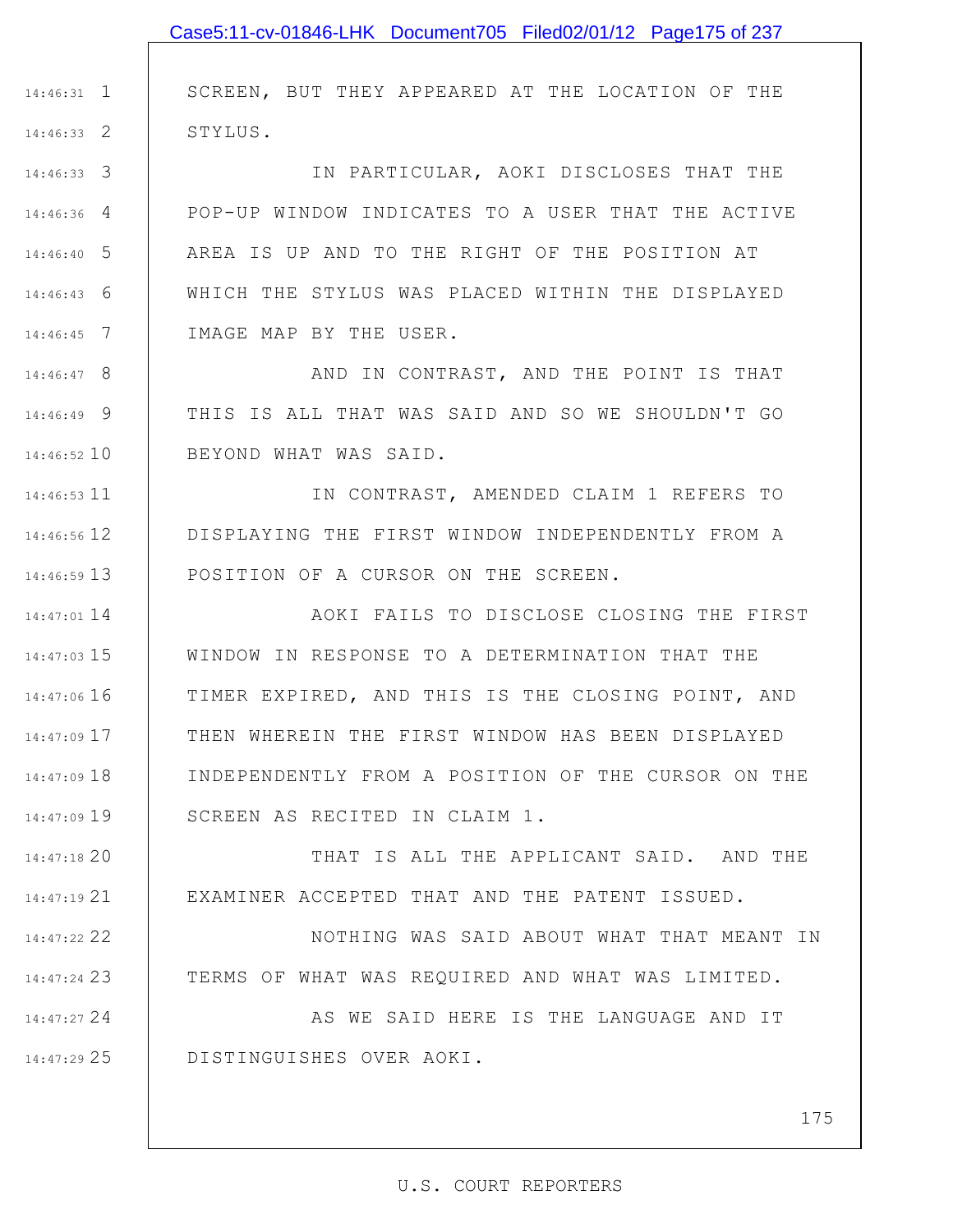#### Case5:11-cv-01846-LHK Document705 Filed02/01/12 Page176 of 237

1 14:47:32 2 14:47:34 3 14:47:37 4 14:47:39 SAMSUNG WANTS TO KIND OF REVERSE ENGINEER OF WHAT WAS IN THE THOUGHTS OF THE APPLICANT AND THE EXAMINER AND THAT WOULD BE INAPPROPRIATE IN LIGHT OF THE LAW ON CLEAR DISCLAIMER.

5 14:47:47 6 14:47:48 THE COURT: WHAT DO YOU THINK ABOUT "USER INPUT DEVICE" VERSUS "CURSOR CONTROL DEVICE"?

7 14:47:56 8 14:47:59 ARE THOSE DIFFERENT? ARE THOSE THE SAME THING?

9 14:48:11 14:48:13 10 11 14:48:18 12 14:48:21 13 14:48:25 MR. JACOBS: THE CLAIM LANGUAGE SAYS, "USER INPUT DEVICE" AND "A CURSOR CONTROL DEVICE." I THINK THE PROBLEM WITH "CURSOR CONTROL DEVICE" IS THAT A USER INPUT DEVICE MAY BE BROADER THAN A "CURSOR CONTROL DEVICE."

14 14:48:26 15 14:48:29 16 14:48:31 17 14:48:34 SO AS I THINK ABOUT HOW YOU CAN CONTROL A CURSOR ON THE SCREEN, YOU CAN USE DEVICES THAT MIGHT NOT BE THOUGHT OF AS CURSOR CONTROL DEVICES BUT HAVE CURSOR CONTROL CAPABILITIES.

18 14:48:39 19 14:48:43 20 14:48:44 21 14:48:48 THE COURT: BUT DOESN'T IT SEEM LIKE THE SPECIFICATION WAS ASSUMING THAT THE CURSOR WOULD BE CONTROLLED BY A CURSOR CONTROLLED DEVICE, A MOUSE, OR TRACK BALL OR TOUCH PAD?

22 14:48:54 23 14:48:55 24 14:48:59 25 14:49:02 MR. JACOBS: THE SPECIFICATION USES THOSE | AS EXEMPLARY. SO, OF COURSE, THE CONTROL FOR THE CURSOR HAS TO COME FROM THE DEVICE THAT HAS CURSOR CONTROL CAPABILITIES.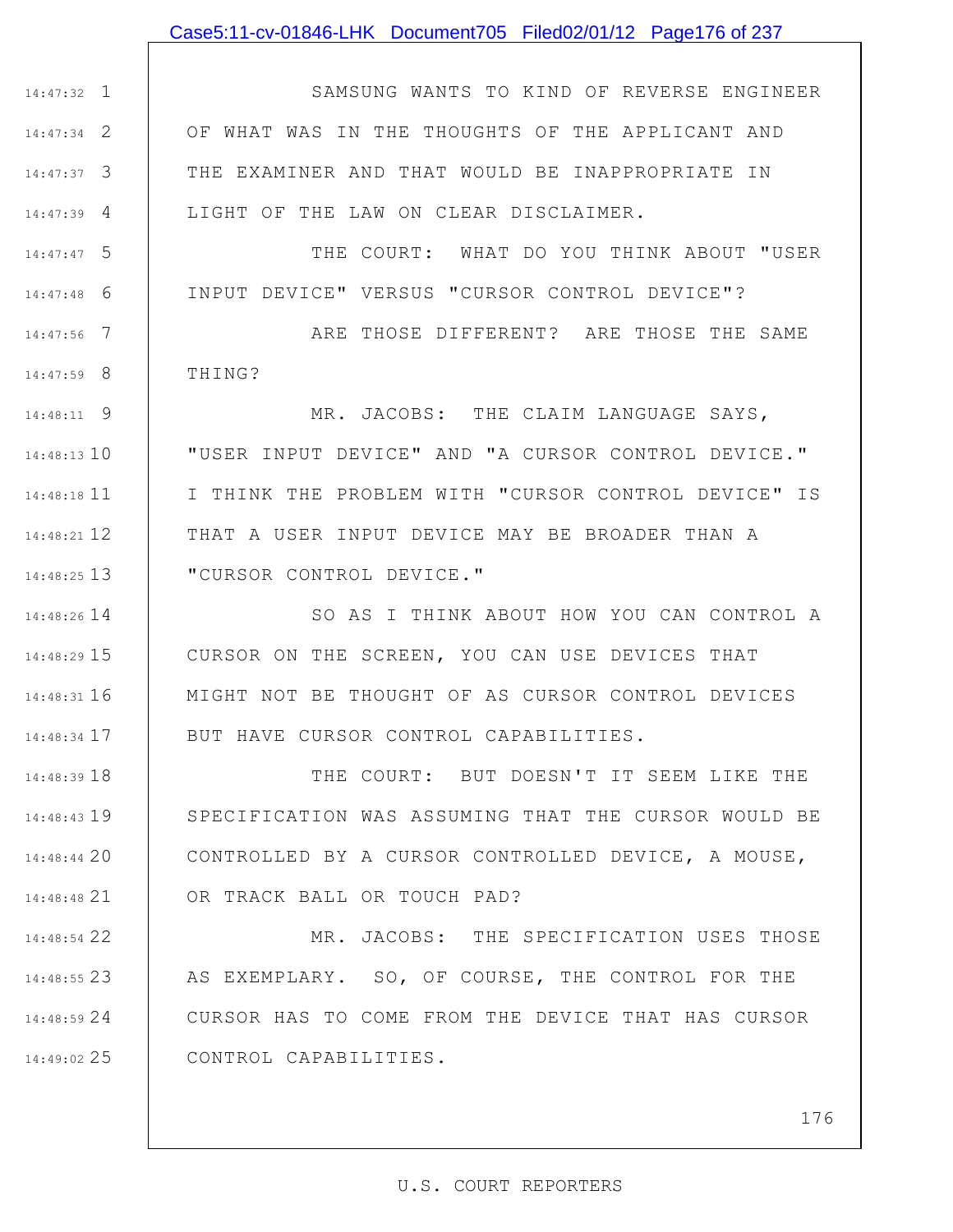#### Case5:11-cv-01846-LHK Document705 Filed02/01/12 Page177 of 237

1 14:49:03 2 14:49:06 3 14:49:08 4 14:49:11 5 14:49:14 WHAT I THINK WE SHOULD SEEK TO AVOID IS A FIGHT ABOUT WHETHER THE PARTICULAR DEVICE AND THE ACCUSED DEVICE IS A -- IS THOUGHT OF AS A CURSOR CONTROLLED DEVICE, EVEN IF IT HAS CURSOR CONTROL CAPABILITIES.

6 14:49:15 7 14:49:17 THAT'S THE PROBLEM WITH THAT PROPOSED LANGUAGE.

8 14:49:20 9 14:49:23 14:49:26 10 11 14:49:29 12 14:49:32 IS A FINGER A CURSOR CONTROL DEVICE? IT CAN CONTROL A CURSOR, BUT DO YOU THINK OF A FINGER AS A CURSOR CONTROL DEVICE? DO YOU THINK OF A TOUCHSCREEN AS A CURSOR CONTROL DEVICE? IT CAN CONTROL A CURSOR.

13 14:49:33 14 14:49:37 15 14:49:39 16 14:49:44 THE FIRST THING THAT COMES TO MIND ABOUT THOSE IS NOT IT'S A CURSOR CONTROL DEVICE. THE FIRST THING THAT COMES TO MIND IS A BROAD USER INPUT DEVICE.

17 14:49:50 18 14:49:51 19 14:49:54 14:50:07 20 21 14:50:10 I HAVE NOTHING FURTHER, YOUR HONOR. THE COURT: OKAY. ALL RIGHT. THANK YOU. LET ME ASK MR. JOHNSON, YOU RELY A LOT ON AOKI BUT THERE WAS NO CURSOR THERE WITH A STYLUS. WHY IS SO MUCH DEPENDING ON?

22 14:50:12 23 14:50:14 24 14:50:16 25 14:50:20 MR. JOHNSON: THAT'S THE POINT, YOUR HONOR, AND I'LL COME BACK TO CURSOR CONTROL IN A SECOND. BUT IF I CAN TURN JUST TO TALK ABOUT AOKI? THE COURT: OKAY.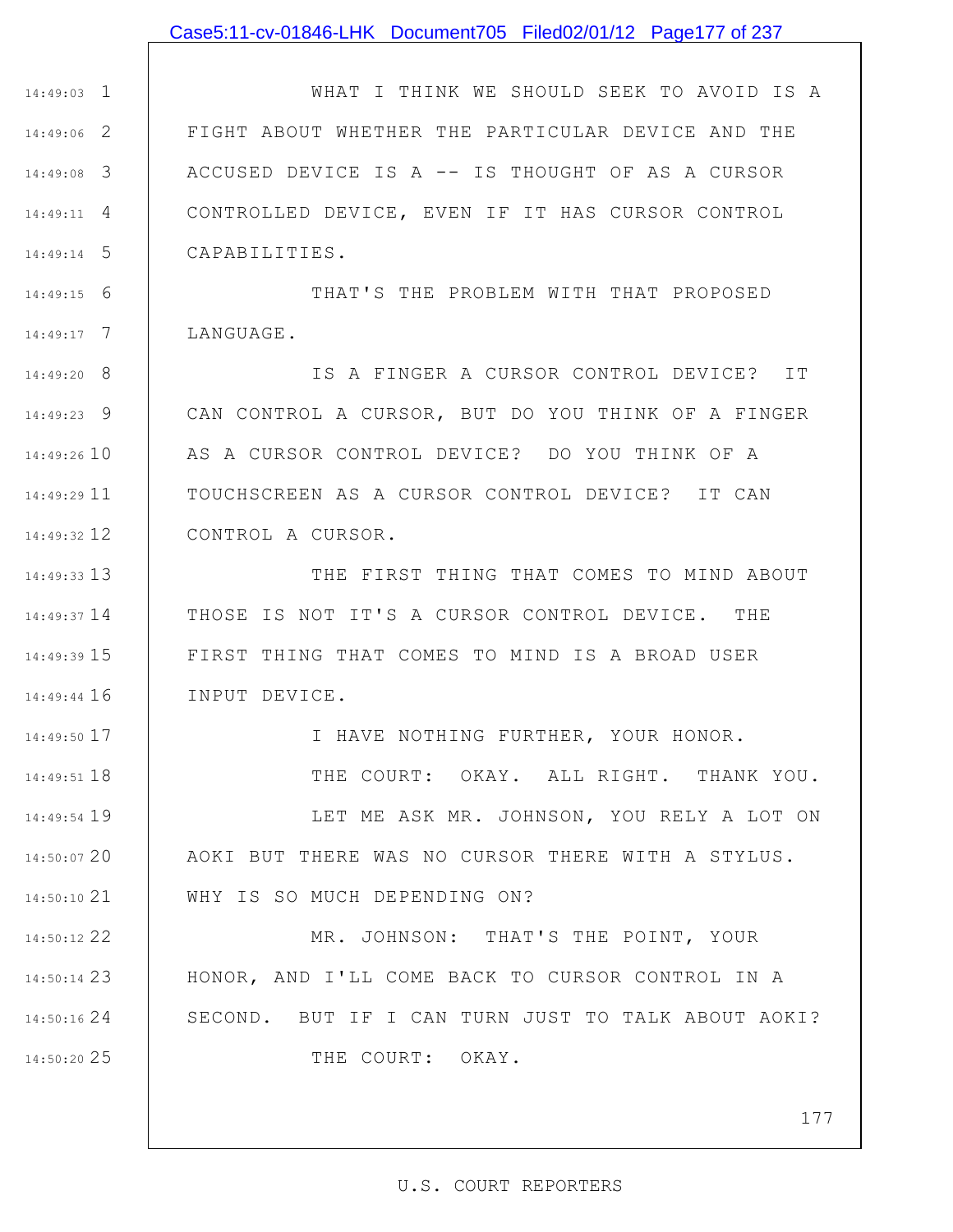1 14:50:21 2 14:50:23 MR. JOHNSON: IF I COULD TURN TO PLEASE SLIDE 10.

3 14:50:29 4 14:50:31 5 14:50:35 6 14:50:36 7 14:50:37 SO WHAT IS GOING ON HERE REALLY IS THAT APPLE IS TRYING TO DEFINE CURSOR TO INCLUDE A BLINKING CARET. AND THAT'S INCONSISTENT WITH WHAT HAPPENED DURING THE FILE HISTORY AND A PERSON OF ORDINARY SKILL WOULD UNDERSTAND THAT.

8 14:50:39 9 14:50:41 14:50:44 10 11 14:50:47 WHEN THE CLAIMS WERE ORIGINALLY FILED, THEY DID NOT INCLUDE A FIRST WINDOW AS BEING DISPLAYED INDEPENDENTLY FROM A POSITION OF A CURSOR ON THE SCREEN.

12 14:50:48 13 14:50:51 14 14:50:54 WHAT WE SEE ON SLIDE 10 IS CLAIM 1 AS IT WAS ORIGINALLY FILED AND THAT LIMITATION DOES NOT APPEAR IN THAT CLAIM.

15 14:50:58

16 14:51:02

17 14:51:06

AOKI DESCRIBES USING A STYLUS, NOT A CURSOR, A STYLUS, TO ULTIMATELY SELECT HYPERLINK TARGETS OR ACTIVE AREAS WITHIN A DISPLAYED IMAGE.

18 14:51:09 19 14:51:10 20 14:51:12 21 14:51:16 22 14:51:18 AND RIGHT UPFRONT IN THE ABSTRACT AS YOUR HONOR POINTS OUT, IT SAYS, "A FEEDBACK MECHANISM USEABLE WITH GRAPHICAL USER INTERFACE SYSTEMS THAT DO NOT HAVE A CURSOR IMPROVES THE USEFULNESS OF SUCH GRAPHICAL USER INTERFACES."

23 14:51:26 24 14:51:27 25 14:51:32 WHAT HAPPENED NEXT WERE THE CLAIMS WERE REJECTED IN LIGHT OF AOKI, 102, AND AS ANTICIPATED. AND WHAT THE OFFICE ACTION SAYS IS THAT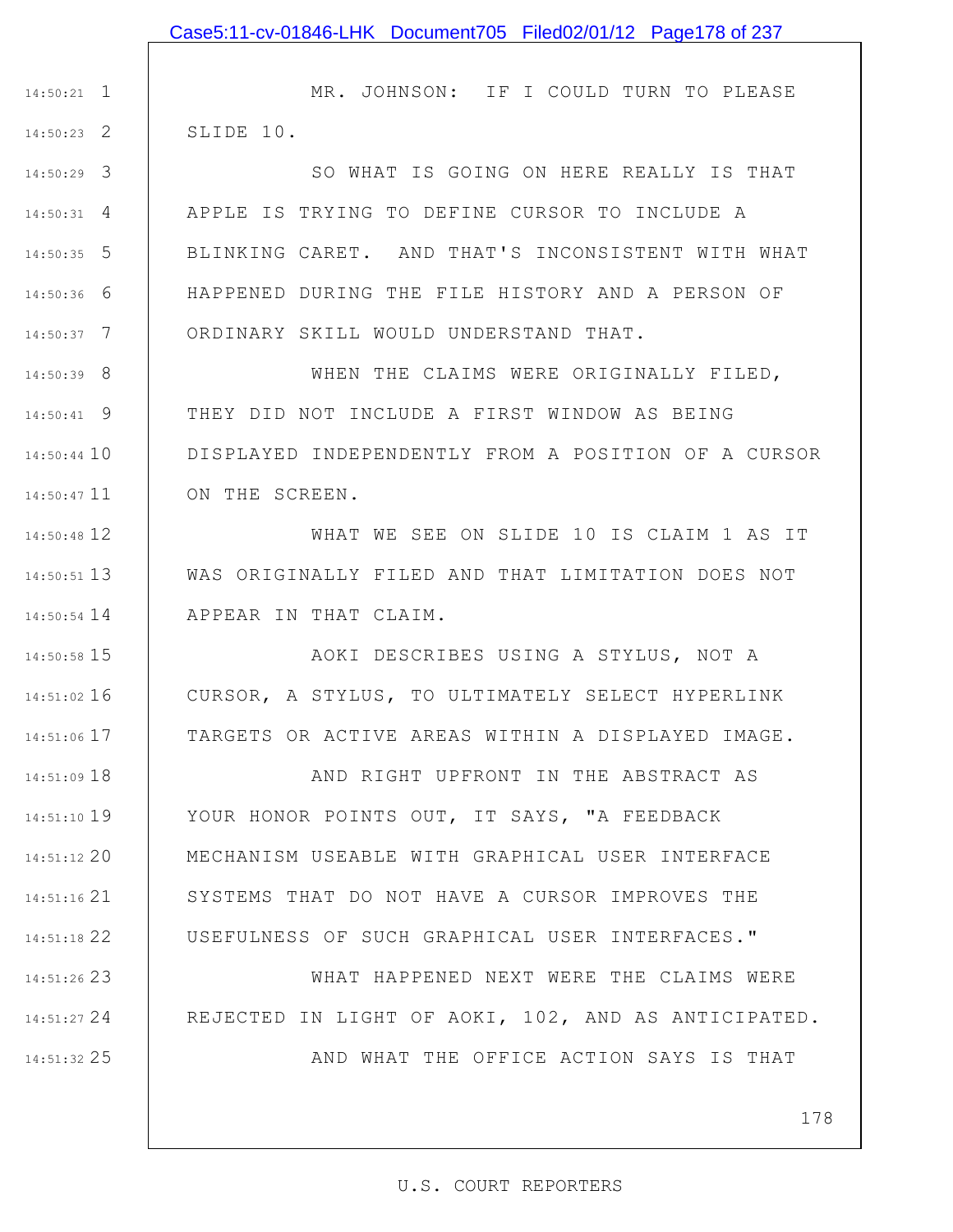### Case5:11-cv-01846-LHK Document705 Filed02/01/12 Page179 of 237

1 14:51:35 2 14:51:40 3 14:51:43 4 14:51:51 5 14:51:54 6 14:51:59 7 14:52:02 8 14:52:04 AOKI TEACHES DISPLAYING A FIRST WINDOW, HERE 115, DOWN HERE IN THE SMALLER BOX, IN RESPONSE TO RECEIVING A FIRST INPUT FROM A USER INPUT DEVICE. AS A RESULT OF THE USER GESTURE OF TOUCHING THE STYLUS 102 TO THE DISPLAYED IMAGE MAP 103 DISPLAYED ON DISPLAY 104 OF THE DIGITAL PROCESSING SYSTEM WHICH IS CAPABLE OF DISPLAYING AT LEAST A PORTION OF A SECOND WINDOW.

9 14:52:05 14:52:08 10 11 14:52:12 12 14:52:16 SO AOKI WAS ANTICIPATED AND THE APPLICANTS HAD NO CHOICE BUT TO AMEND THE CLAIMS TO REQUIRE A CURSOR AS OPPOSED TO AOKI'S STYLUS OR NON-CURSOR SYSTEM.

13 14:52:16 14 14:52:21 15 14:52:23 THEY PUT THE LIMITATION IN THAT THESE CLAIMS ARE ONLY GOING TO READ ON DEVICES THAT HAVE CURSORS.

16 14:52:24 17 14:52:27 18 14:52:30 AND THAT THE POP-UP WINDOW IS ULTIMATELY DISPLAYED INDEPENDENTLY FROM A POSITION OF THE CURSOR ON THE SCREEN.

19 14:52:31 20 14:52:35 21 14:52:40 22 14:52:45 23 14:52:48 24 14:52:51 WHAT WAS GOING ON HERE WAS THAT ULTIMATELY IF THE CURSOR INCLUDED A CARET OR A STYLUS, WHICH IS, I THINK, A USER INPUT DEVICE EVEN UNDER MR. JACOB'S VIEW, THESE CLAIMS WOULD NOT HAVE BEEN ALLOWED. THE EXAMINER WOULD NOT HAVE ALLOWED THESE CLAIMS.

25 14:52:52

THE REASON HE ALLOWED THEM ULTIMATELY WAS

179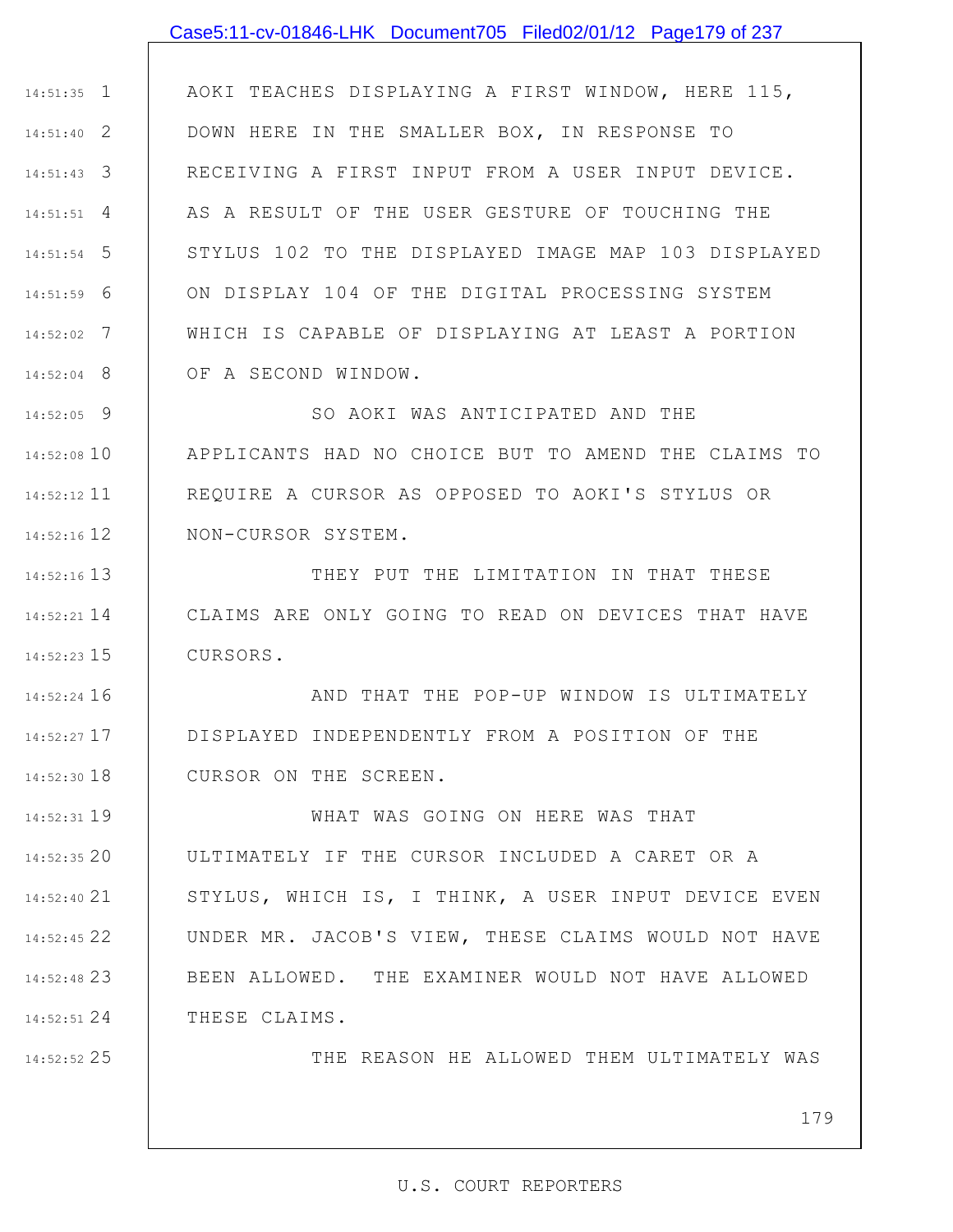## Case5:11-cv-01846-LHK Document705 Filed02/01/12 Page180 of 237

1 14:52:55 2 14:52:59 3 14:53:01 4 14:53:04 5 14:53:07 BECAUSE APPLE DISTINGUISHED OVER AOKI BY INSERTING THIS NOTION THAT YOU HAD TO HAVE A CURSOR AND THAT THE CURSOR WAS GOING TO BE DISPLAYED INDEPENDENTLY FROM THE POSITION OF THE CURSOR -- SORRY, THAT THE -- LET ME GO BACK TO THE CLAIM LANGUAGE.

> THE COURT: WHY DOES THE CURSOR HAVE TO BE VISIBLE ON THE SCREEN?

MR. JOHNSON: BECAUSE THAT'S WHAT THE CLAIM LANGUAGE SAYS, AND THAT'S WHAT A PERSON OF ORDINARY SKILL WOULD UNDERSTAND PARTICULARLY IN LIGHT OF WHAT WAS DONE WITH RESPECT TO AOKI.

WE KNOW FROM AOKI THERE'S NO CURSOR.

13 14:53:27 14 14:53:30 15 14:53:36 16 14:53:39 SO THE WAY THEY GOT AROUND AOKI WAS TO REQUIRE THAT THERE BE A CURSOR AND THAT ULTIMATELY THE WINDOW IS DISPLAYED INDEPENDENTLY FROM THE POSITION OF THE CURSOR ON THE SCREEN.

> IT SAYS, "OF A CURSOR ON THE SCREEN." THE COURT: HOW DO YOU DEFINE "CURSOR"? MR. JOHNSON: WE LOOKED AND WE FOUND REFERENCES IN THE SPEC TO A MOUSE, POINTER OR A SIMILAR ICON THAT IS CONTROLLED BY A MOUSE, TRACK

22 14:53:57 BALL OR TOUCH PAD.

6 14:53:10

7 14:53:12

8 14:53:13

9 14:53:15

14:53:17 10

11 14:53:20

12 14:53:22

17 14:53:41

18 14:53:43

19 14:53:48

20 14:53:49

21 14:53:53

23 14:53:58 24 14:54:00 25 14:54:06 AND I THINK YOUR HONOR REFERRED TO A CURSOR CONTROL DEVICE. LET ME JUST GO BACK TO SLIDE 7.

180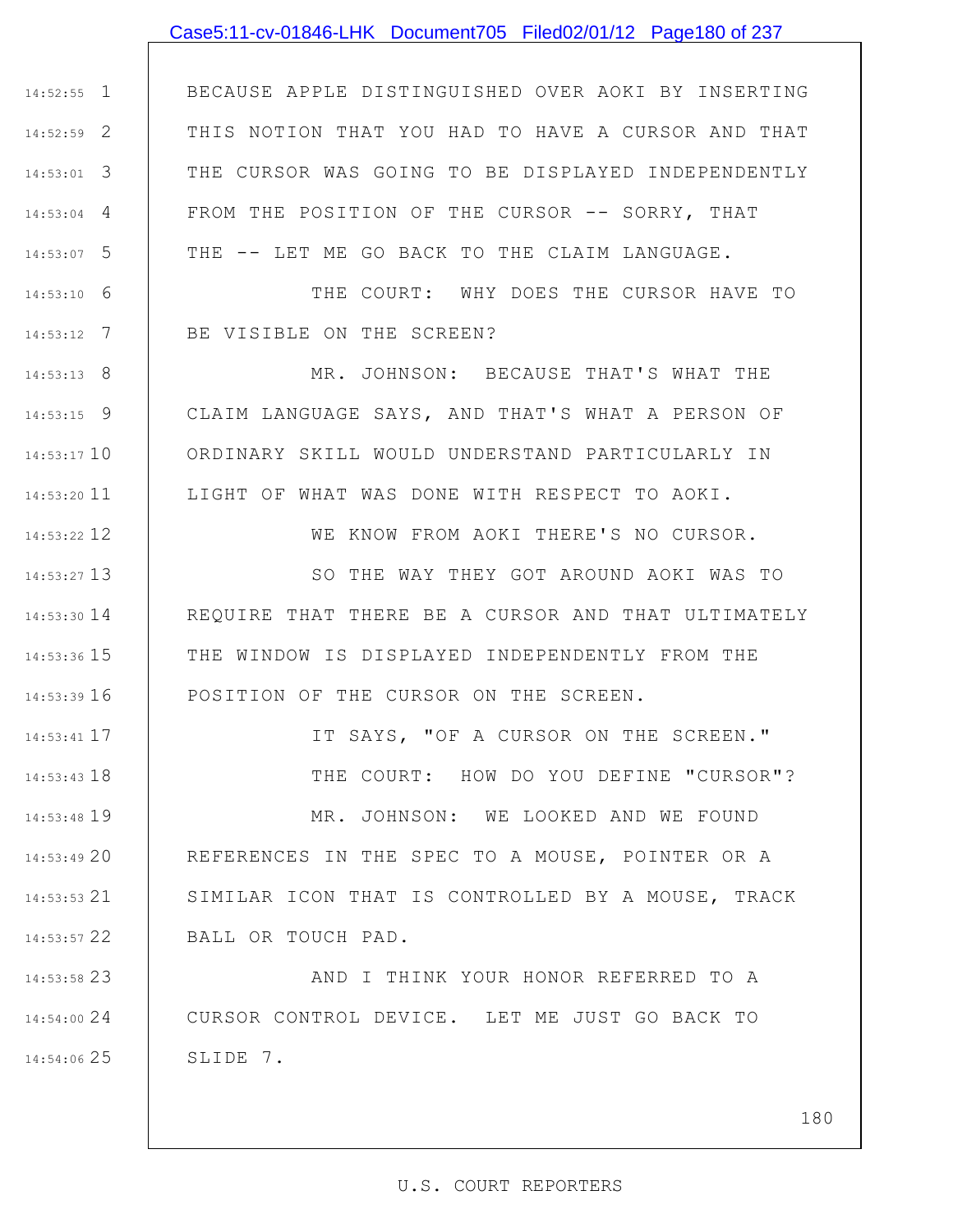### Case5:11-cv-01846-LHK Document705 Filed02/01/12 Page181 of 237

1 14:54:06 2 14:54:10 3 14:54:14 4 14:54:16 5 14:54:19 6 14:54:21 7 14:54:25 8 14:54:29 9 14:54:33 14:54:36 10 11 14:54:38 12 14:54:41 13 14:54:44 14 14:54:47 15 14:54:47 16 14:54:51 17 14:54:55 18 14:54:58 19 14:55:02 20 14:55:05 21 14:55:06 22 14:55:11 23 14:55:13 24 14:55:15 25 14:55:17 THE COURT: AREN'T THOSE JUST EXEMPLARY? IT DOESN'T SAY THAT IT HAS TO BE A MOUSE POINTER. MR. JOHNSON: BUT WHAT THESE -- YOUR HONOR IS RIGHT IN THE SENSE THAT IT SAYS E.G. BUT WHAT IS IMPORTANT HERE IS THAT A PERSON OF ORDINARY SKILL IN THE ART READING THIS PATENT AND SEEING THE DIFFERENCES BETWEEN INPUT DEVICES AND CURSOR CONTROL DEVICES WOULD UNDERSTAND THAT KEYBOARDS WERE DEFINED AS INPUT DEVICES THAT WERE NOT DEFINED AS CURSOR CONTROL DEVICES. WHEN APPLE WANTED TO USE KEYBOARD, THEY DID SO IN THE CONTEXT OF A USER INPUT DEVICE. AND THAT'S WHAT WE SEE ON THE LEFT-HAND SIDE. COLUMN 1, LINE 28, "USER INPUT DEVICE, E.G., A KEYBOARD AND A MOUSE." COLUMN 2, LINES 45 TO 46, "DISPLAYING A FIRST WINDOW IN RESPONSE TO RECEIVING A FIRST INPUT FROM A USER INPUT DEVICES, E.G. KEYBOARD, MOUSE," ET CETERA. COLUMN 8, 29 THROUGH 31, "USER INPUT DEVICES, E.G., A KEYBOARD." COMPARE THAT TO WHEN THE PATENT IS TALKING ABOUT CURSOR CONTROL DEVICES AND IN EACH OF THESE INSTANCES LISTED ON SLIDE 7, COLUMN 1, COLUMN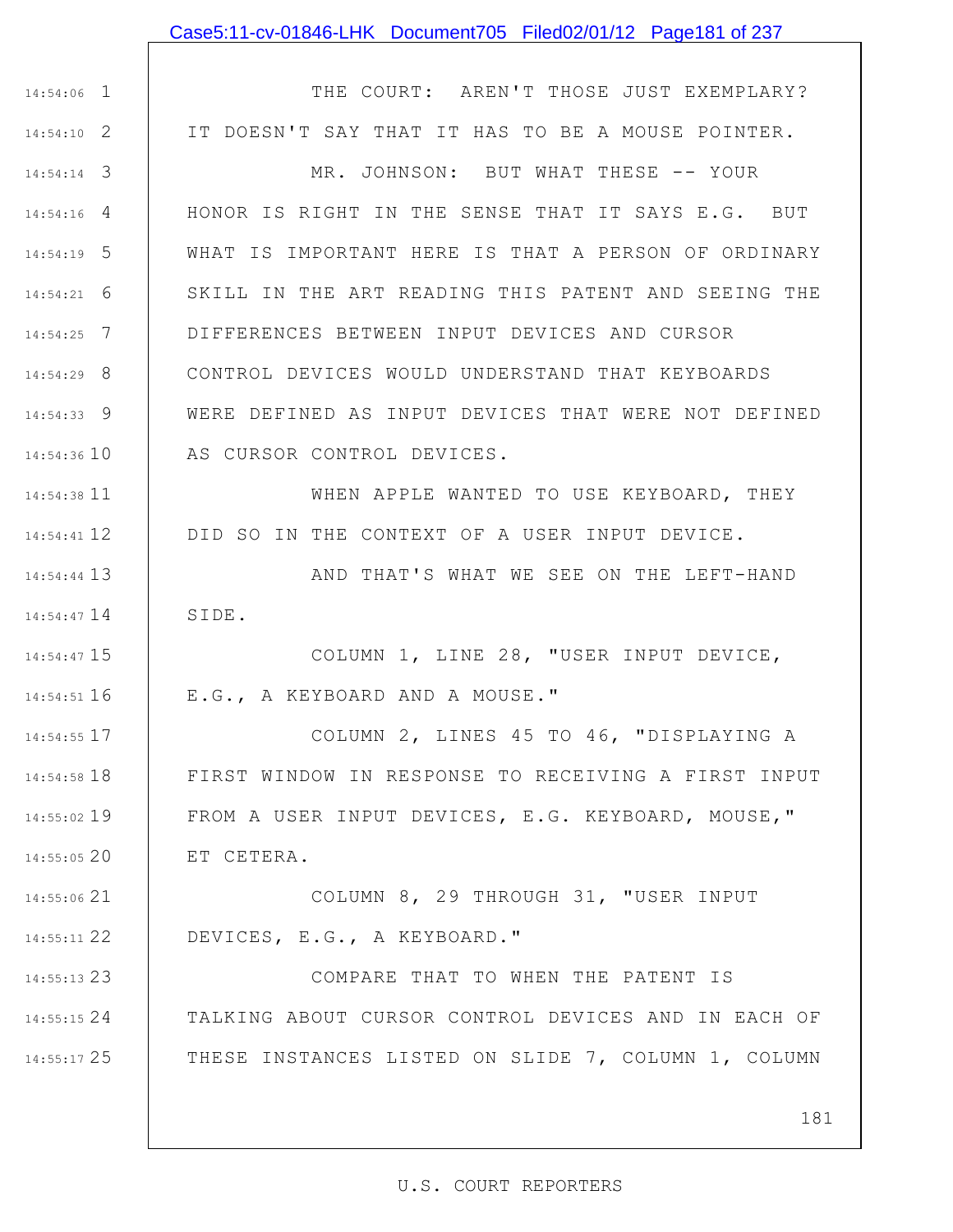## Case5:11-cv-01846-LHK Document705 Filed02/01/12 Page182 of 237

1 14:55:22 2 14:55:26 3 14:55:29 9, COLUMN 1, COLUMN 2 AGAIN WE SEE "CURSOR CONTROL DEVICE." KEYPAD -- KEYBOARD DOES NOT APPEAR IN ANY OF THESE.

4 14:55:29 5 14:55:32 6 14:55:34 7 14:55:37 8 14:55:41 SO A PERSON OF ORDINARY SKILL IN THE ART READING THE CLAIM LANGUAGE, READING THE SPECIFICATION, AND READING WHAT HAPPENED IN THE PROSECUTION HISTORY WOULD UNDERSTAND THAT A CURSOR IS REQUIRED AND THAT IT BE DISPLAYED INDEPENDENTLY.

9 14:55:47

24 14:56:31

25 14:56:33

AND THOSE ARE THE TWO ISSUES.

14:55:49 10 11 14:55:54 12 14:55:56 13 14:56:00 14:56:04 14 | THE ANSWER IS, NO, IT DOESN'T INCLUDE A CARET. AND APPLE CAN POINT TO THE LANGUAGE OF OUR CONSTRUCTION AND MAY HAVE QUIBBLES WITH RESPECT TO SOME OF THE LANGUAGE THAT IS USED BUT ULTIMATELY ON THE TWO ISSUES, DOES A CURSOR INCLUDE A CARET?

15 14:56:06 16 14:56:09 17 14:56:12 18 14:56:14 IS THE CURSOR DISPLAYED? YES, IT'S DISPLAYED. THE PROSECUTION HISTORY, THE SPEC, AND MOST IMPORTANTLY THE CLAIM LANGUAGE SAYS THAT IT'S DISPLAYED.

19 14:56:18 20 14:56:20 THE COURT: WHAT ABOUT YOUR THIRD LIMITATION?

21 14:56:25 22 14:56:27 23 14:56:31 MR. JOHNSON: MOVEMENT OF THE MOUSE, POINTER OR SIMILAR ICON DOES NOT AFFECT THE LOCATION OF THE FIRST WINDOW.

> THE COURT: WHERE DID YOU GET THAT FROM? MR. JOHNSON: WE WERE TRYING TO EXPLAIN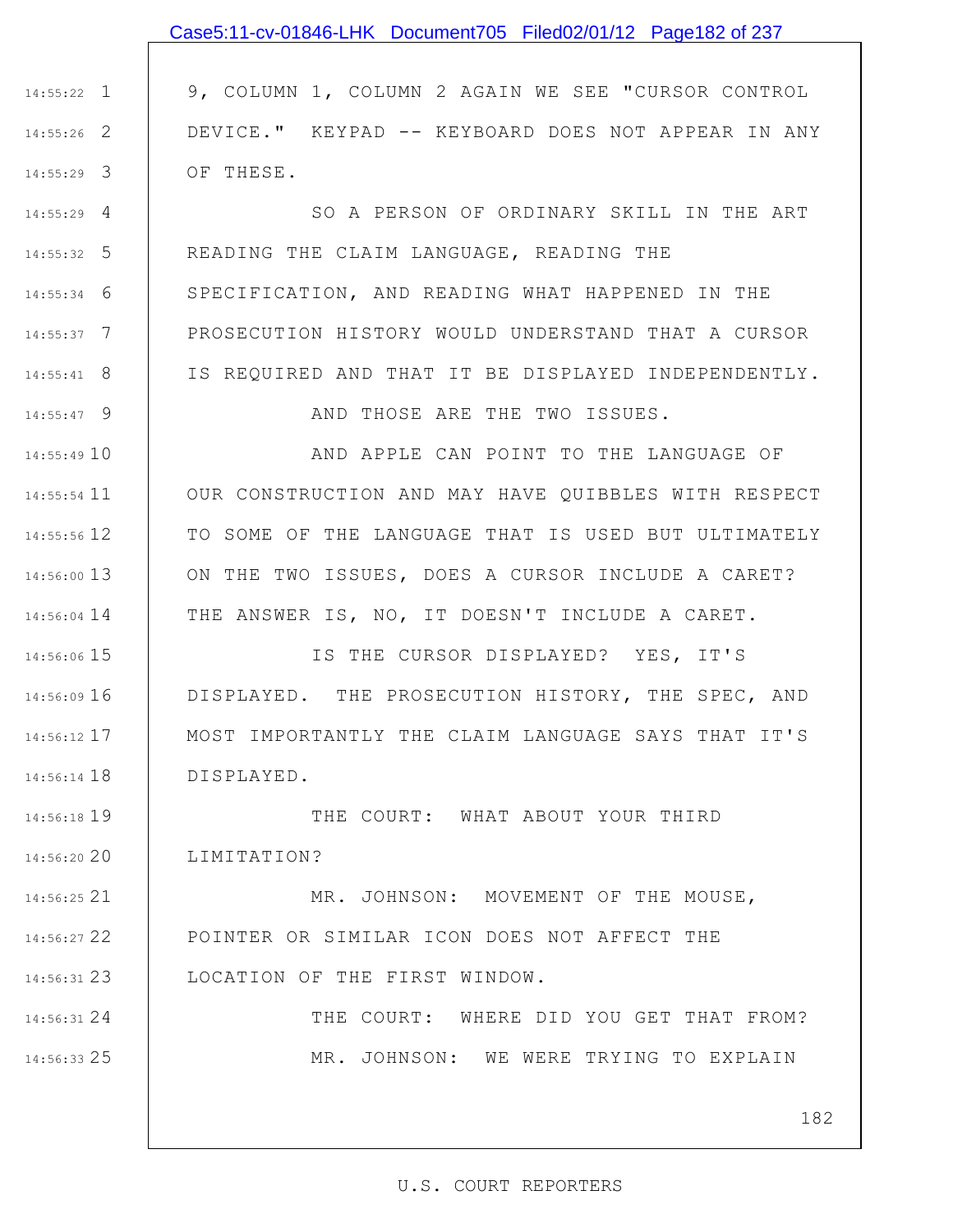#### Case5:11-cv-01846-LHK Document705 Filed02/01/12 Page183 of 237

1 14:56:35 2 14:56:40 3 14:56:41 4 14:56:45 WHAT "INDEPENDENTLY" MEANT, BUT AS I MENTIONED, THE TWO REAL ISSUES WITH RESPECT TO THIS PATENT ARE DOES A CURSOR INCLUDE A CARET AND IS THE CURSOR DISPLAYED.

5 14:56:45 6 14:56:48 THE COURT: SO YOU'RE LESS CONCERNED ABOUT THAT THIRD RESTRICTION?

7 14:56:49 8 14:56:56 9 14:56:59 MR. JOHNSON: THAT'S CORRECT. IT'S IMPORTANT IN THE CLAIM LANGUAGE AND INDEPENDENTLY IS OBVIOUSLY A REQUIREMENT OF THE CLAIMS.

14:57:00 10 11 14:57:03 12 14:57:06 13 14:57:08 SO I DON'T WANT TO SAY IT'S NOT IMPORTANT, BUT THE TWO ISSUES WITH RESPECT TO THIS PARTICULAR LIMITATION ARE DOES A CURSOR INCLUDE A CARET AND IS THE CURSOR DISPLAYED.

14 14:57:12 15 14:57:13 THE COURT: OKAY. ALL RIGHT. ARE WE DONE WITH THIS TERM?

16 14:57:14 17 14:57:16 MR. JACOBS: BRIEFLY, YOUR HONOR, JUST TO HIGHLIGHT ONE CONTRADICTION IN SAMSUNG'S ARGUMENT.

18 14:57:19 19 14:57:21 THE CLAIM LANGUAGE, OF COURSE, IS "USER INPUT DEVICE," NOT "CURSOR CONTROL DEVICE."

20 14:57:25 21 14:57:27 SO IF IT'S "USER INPUT DEVICE," THEN THERE'S KIND OF AN INHERENT CONTRADICTION.

22 14:57:30 23 14:57:32 24 14:57:35 SPECIFICALLY IF YOU GO TO CLAIM 19, WHICH IS A DEPENDENT CLAIM, IT CLAIMS "WHEREIN THE USER INPUT DEVICE IS ONE OF A KEYBOARD."

25 14:57:37

SO A KEYBOARD, ACCORDING TO SAMSUNG,

183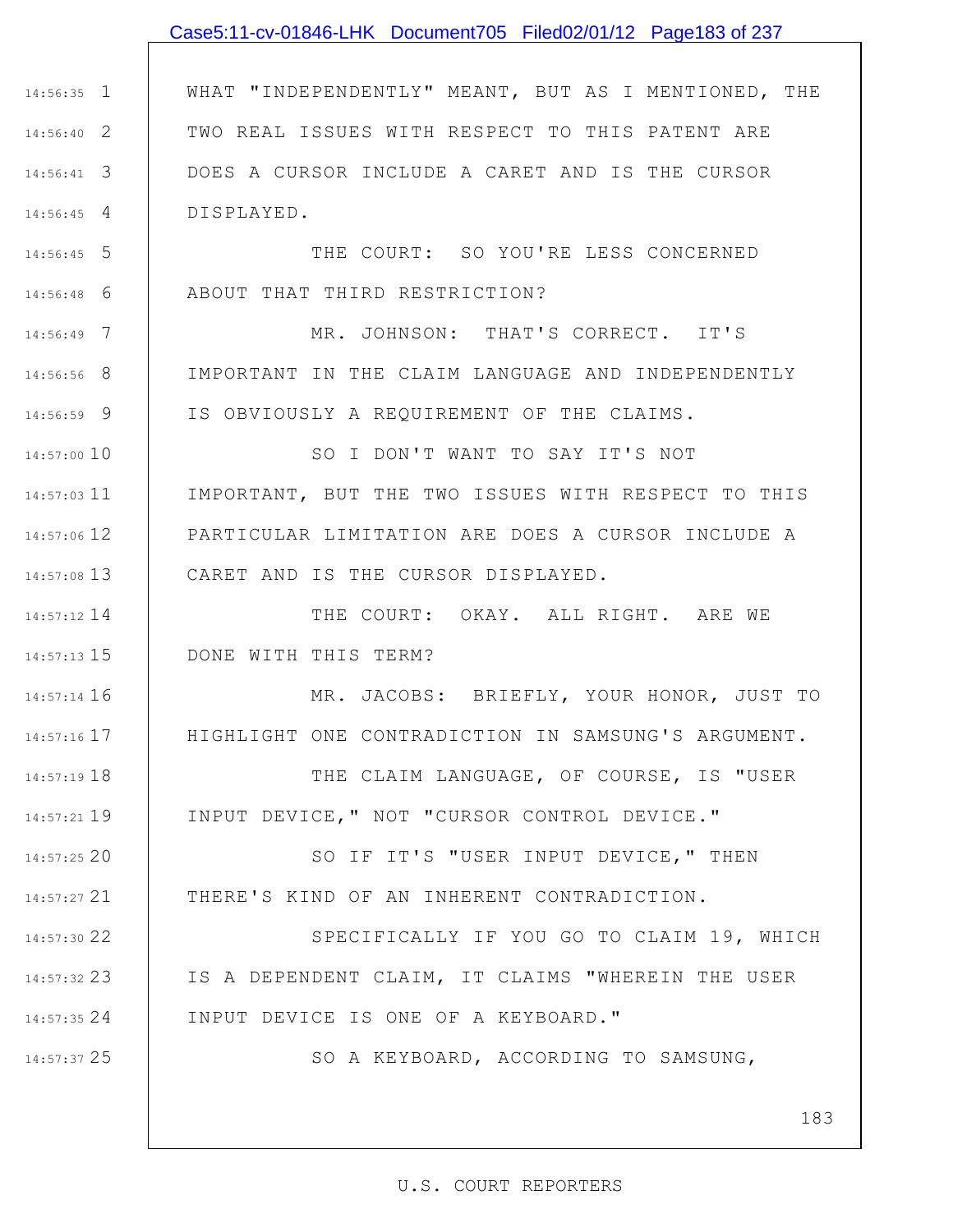#### Case5:11-cv-01846-LHK Document705 Filed02/01/12 Page184 of 237

1 14:57:41 2 14:57:44 3 14:57:47 4 14:57:50 5 14:57:51 6 14:57:54 CANNOT CONTROL A CURSOR. A CURSOR CAN ONLY BE CONTROLLED BY A CARET -- I'M SORRY -- A KEYBOARD CAN ONLY BE CONTROLLED BY A CARET. A CARET IS DIFFERENT FROM A CURSOR. THROUGH THAT STEP OF LOGIC WE RUN INTO A REAL CONTRADICTION IN THE CLAIM.

7 14:57:54 8 14:57:56 9 14:57:58 14:58:03 10 11 14:58:06 12 14:58:10 I THINK THE RIGHT ANSWER IS THAT A CURSOR IS NOT LIMITED, IT'S NOT DISTINGUISHED FROM A CARET, AND A USER INPUT DEVICE IS ANY USER INPUT DEVICE AND THE REST -- AND IN CLAIM 1 AND IN THE SPECIFICATION USER INPUT DEVICES AND THE CURSOR CONTROL DEVICES ARE EXEMPLARY.

13 14:58:20 14 14:58:22 THE COURT: THANK YOU. LET'S GO TO THE LAST TERM, PLEASE.

15 14:58:36 16 14:58:38 17 14:58:44 18 14:58:47 19 14:58:51 20 14:58:53 AND I'LL JUST SAY I THINK THE FOCUS SHOULD BE ON WHETHER IT'S OPERATING SYSTEM INDEPENDENT OR OPERATING SYSTEM DEPENDENT BECAUSE I THINK WITH REGARDS TO WHETHER IT RUNS WITHIN A PROGRAM, I THINK IT RUNS WITHIN AN APPLICATION MODULE.

21 14:58:55 22 14:58:57 23 14:59:00 24 14:59:02 MR. JOHNSON: YOUR HONOR, WE AGREE THAT THAT IS THE ISSUE. IS APPLET LIMITED TO AN OPERATING SYSTEM INDEPENDENT COMPUTER PROGRAM? THE ANSWER IS NO.

25 14:59:02

THE COURT: WELL, YOU SAID DESIGNED

184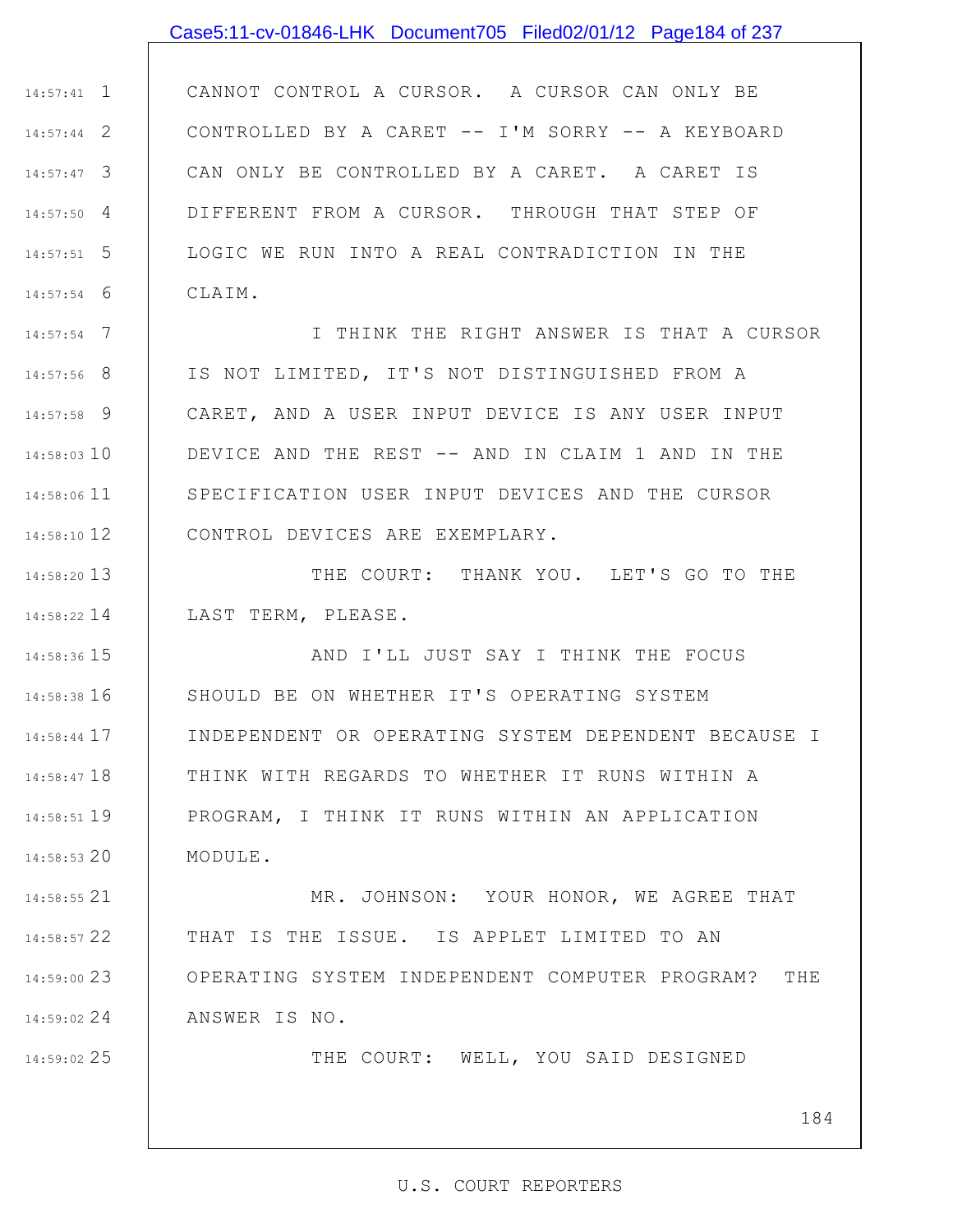|               | Case5:11-cv-01846-LHK Document705 Filed02/01/12 Page185 of 237 |
|---------------|----------------------------------------------------------------|
|               |                                                                |
| $14:59:06$ 1  | WITHIN ANOTHER PROGRAM, ARE YOU NOW AGREEING THAT              |
| $14:59:14$ 2  | WITHIN AN APPLICATION MODULE IS OKAY?                          |
| $14:59:15$ 3  | MR. JOHNSON: WELL, I THINK OURS TRACKS                         |
| $14:59:16$ 4  | THE LANGUAGE MORE CLEARLY, BUT I DON'T HAVE A MAJOR            |
| $14:59:21$ 5  | DISAGREEMENT WITH RESPECT TO APPLICATION MODULE                |
| $14:59:23$ 6  | VERSUS PROGRAM.                                                |
| $14:59:23$ 7  | THE COURT: I THINK THE LANGUAGE ACTUALLY                       |
| $14:59:25$ 8  | IS WITHIN AN APPLICATION MODULE AND NOT WITHIN                 |
| $14:59:27$ 9  | ANOTHER PROGRAM. BUT THAT'S FINE.                              |
| 14:59:30 10   | MR. JOHNSON: BUT YOUR HONOR IS CORRECT                         |
| 14:59:31 11   | THAT THE ISSUE HERE IS OPERATING SYSTEM                        |
| 14:59:34 12   | INDEPENDENCE.                                                  |
| 14:59:35 13   | AND I HEARD COUNSEL FOR APPLE THROUGHOUT                       |
| 14:59:39 14   | THE COURSE OF THE DAY ARGUE THAT THE PREVAILING LAW            |
| 14:59:43 15   | IS POWERFULLY AGAINST IMPORTING LIMITATIONS INTO               |
| 14:59:47 16   | CLAIM TERMS.                                                   |
| 14:59:48 17   | THE CLAIM LANGUAGE HERE SAYS APPLE.                            |
| $14:59:54$ 18 | THERE'S NOTHING IN THE CLAIM LANGUAGE THAT SAYS                |
| 14:59:56 19   | OPERATING SYSTEM INDEPENDENT/DEPENDENT. THERE'S NO             |
| 15:00:01 20   | LIMITATION THAT IS INCLUDED WITHIN APPLET IN THE               |
| $15:00:04$ 21 | CLAIM LANGUAGE.                                                |
| 15:00:05 22   | AND WHEN WE ASKED APPLE'S EXPERT DURING                        |
| 15:00:0823    | HIS DEPOSITION, DR. GIVARGIS, WHETHER THE CLAIM                |
| $15:00:12$ 24 | LANGUAGE HAD ANY LIMITATION OF OPERATING SYSTEM                |
| 15:00:12 25   | INDEPENDENCE, HE SAID,                                         |
|               |                                                                |
|               | 185                                                            |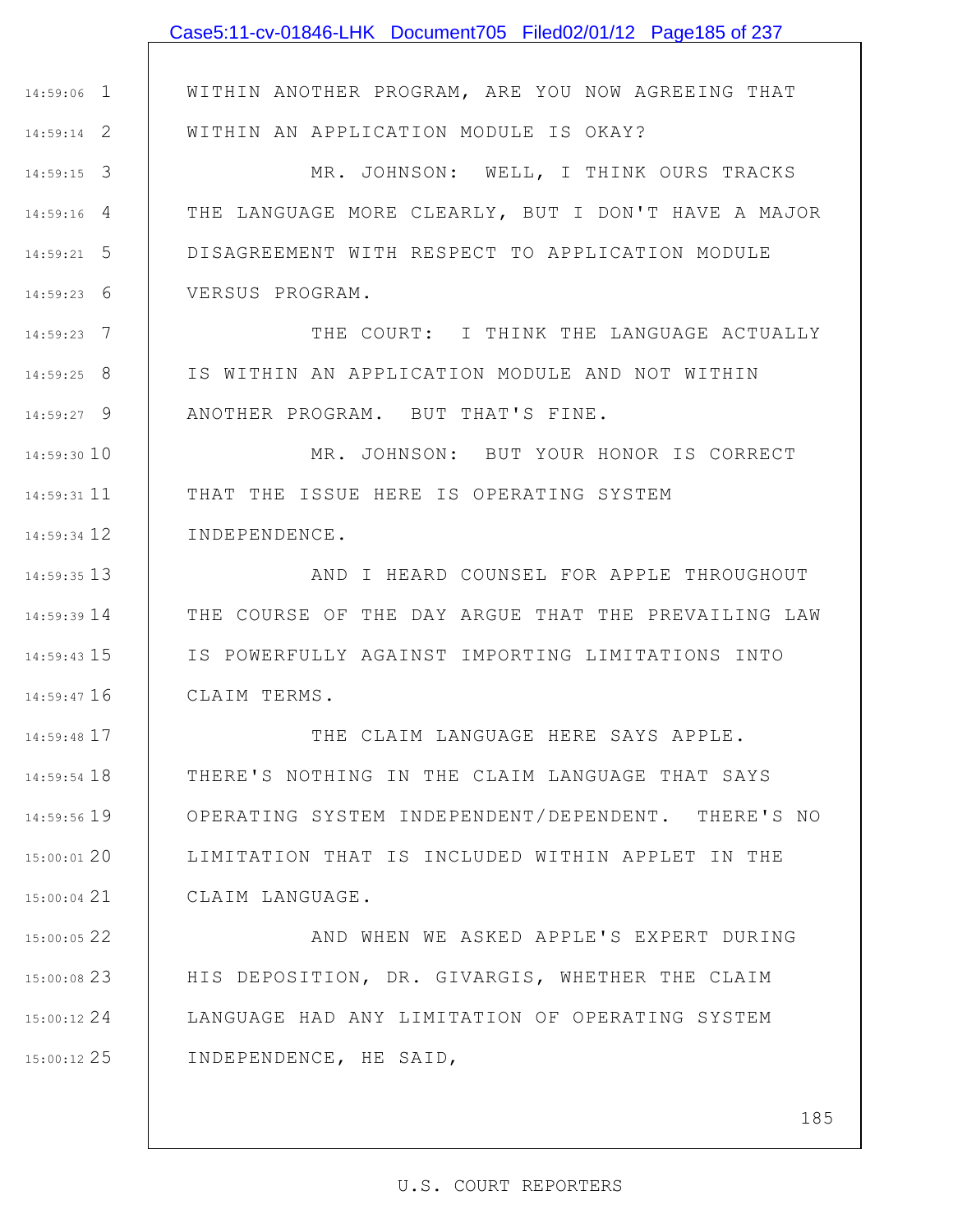### Case5:11-cv-01846-LHK Document705 Filed02/01/12 Page186 of 237

1 15:00:19 2 15:00:20 3 15:00:23 "QUESTION: LET'S TAKE A LOOK AT THE CLAIM LANGUAGE. FOR EXAMPLE, CLAIM 1 IN COLUMN 7, DO YOU SEE THAT.

"YES.

4 15:00:24

11 15:00:40

5 15:00:25 6 15:00:27 7 15:00:30 8 15:00:32 "THE RELEVANT LIMITATION IS GENERATING A MUSIC BACKGROUND PLAY OBJECT, WHEREIN THE MUSIC BACKGROUND PLAY OBJECT INCLUDES AN APPLICATION MODULE INCLUDING AT LEAST ONE APPLET.

9 15:00:34 15:00:39 10 "IS THERE ANY MENTION OF OPERATING SYSTEM INDEPENDENCE HERE?

"NO."

12 15:00:40 13 15:00:42 14 15:00:42 THE COURT: LET ME ASK A QUESTION, WHY DID YOU USE "WITHIN ANOTHER PROGRAM" INSTEAD OF "WITHIN AN APPLICATION MODULE"?

15 15:00:43 16 15:00:47 DOES THAT HAVE SOME IMPLICATION ON WHETHER IT'S OPERATING DEPENDENT OR INDEPENDENT?

17 15:00:54 18 15:00:57 19 15:00:59 20 15:01:03 21 15:01:06 22 15:01:10 MR. JOHNSON: WE UNDERSTOOD IT TO MEAN TO TALK ABOUT TO RUN WITHIN ANOTHER PROGRAM, IT'S BASICALLY SYNONYMOUS WITH APPLICATION MODULE. BUT PROGRAM -- DURING THE MEET AND CONFER PROCESS, WE UNDERSTOOD APPLE TO TRY TO IMPORT ADDITIONAL LIMITATIONS WITH RESPECT TO APPLICATION MODULE.

23 15:01:12 24 15:01:14 25 15:01:16 AND I THINK WE'LL HEAR A LITTLE BIT ABOUT THAT ABOUT WHAT THE DISTINCTION IS IN THEIR VIEW. AND FROM OUR VIEW IN THE PLAIN AND ORDINARY MEANING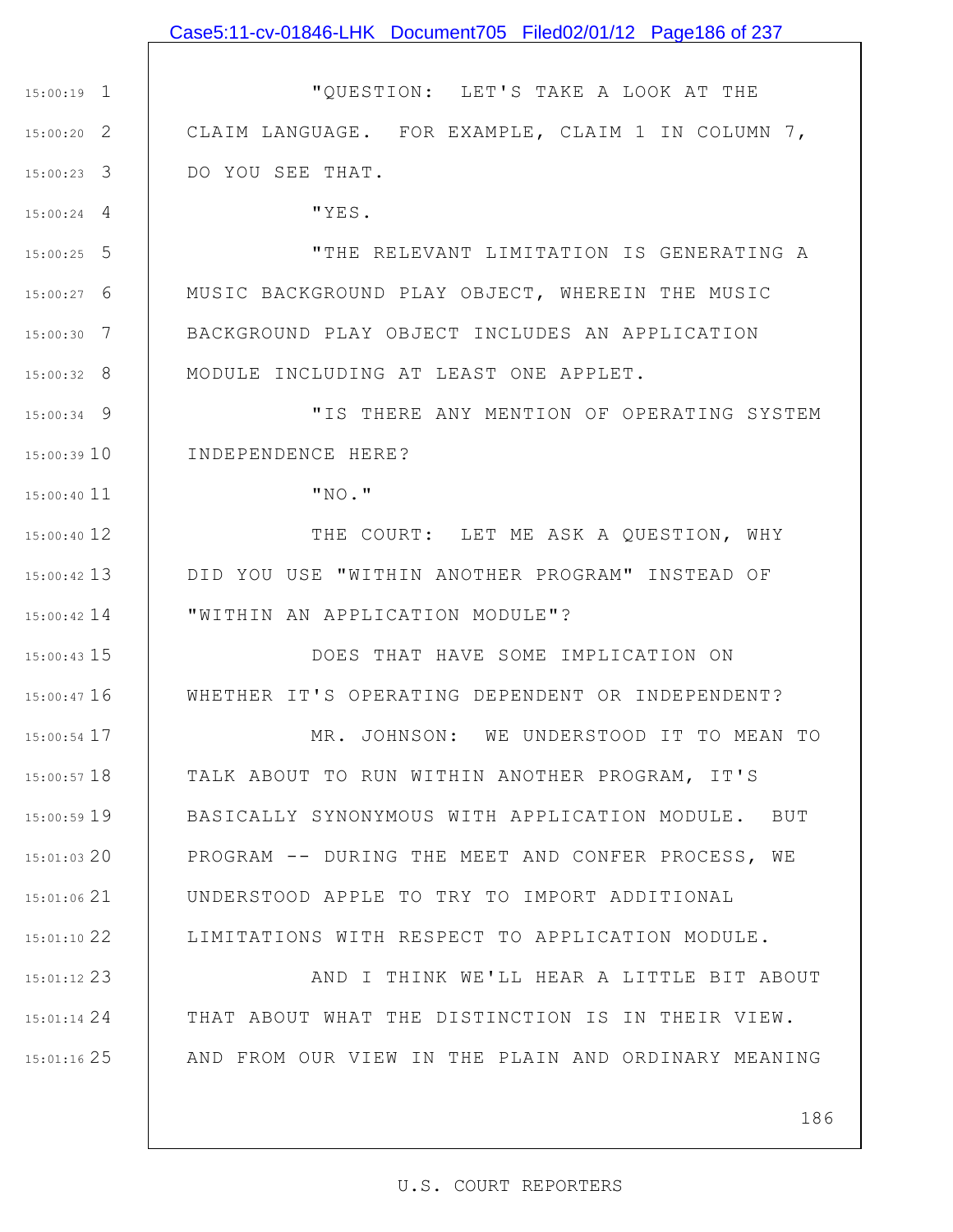# Case5:11-cv-01846-LHK Document705 Filed02/01/12 Page187 of 237

1 15:01:19 2 15:01:22 3 15:01:24 OF PROGRAM VERSUS APPLICATION MODULE, I THINK PEOPLE OF ORDINARY SKILL IN THE ART WOULD UNDERSTAND THE TWO TO BE SYNONYMOUS.

4 15:01:26 5 15:01:28 6 15:01:32 THE COURT: AND IT DOESN'T HAVE IMPLICATIONS FOR WHETHER ITS OPERATING SYSTEM INDEPENDENT OR DEPENDENT?

7 15:01:34 8 15:01:35 9 15:01:39 15:01:41 10 15:01:43 11 12 15:01:45 MR. JOHNSON: NOT FROM OUR STANDPOINT. WE REALLY BELIEVE FIRMLY THAT APPLET IN AND OF ITSELF AS CONSTRUED IN BOTH THE CLAIMS AND THE SPECIFICATION AND THE PROSECUTION HISTORY, AGAIN, IS NOT LIMITED TO OPERATING SYSTEM INDEPENDENT, IT'S NOT LIMITED TO OPERATING SYSTEM DEPENDENT.

13 15:01:49 14 15:01:51 WE SEE FROM THE INTRINSIC EVIDENCE, AND ALSO FROM 15 15:01:53 16 15:01:59 17 15:02:01 IT WILL COVER, AND I THINK WE'LL SEE AS APPLE'S OWN EXPERT'S ADMISSIONS, HE ADMITTED THAT THERE ARE APPLETS THAT ARE OPERATING SYSTEM INDEPENDENT AND DEPENDENT.

18 15:02:02 19 15:02:05 20 15:02:09 21 15:02:11 THE COURT: I'M STILL NOT CLEAR HOW THIS APPLET FUNCTIONS WITH REGARD TO ALLOWING THE MUSIC TO STILL PLAY IN THE BACKGROUND WHILE YOU'RE DOING OTHER THINGS.

22 15:02:12 23 15:02:14 24 15:02:18 25 15:02:20 MR. JOHNSON: JUST AS A REAL WORLD EXAMPLE, IT'S THE IDEA OF BEING TO, FOR EXAMPLE, TO LISTEN TO MUSIC AND YOU WANT TO RECEIVE AN E-MAIL AT THE SAME TIME OR YOU WANT TO SEND AN E-MAIL AT

187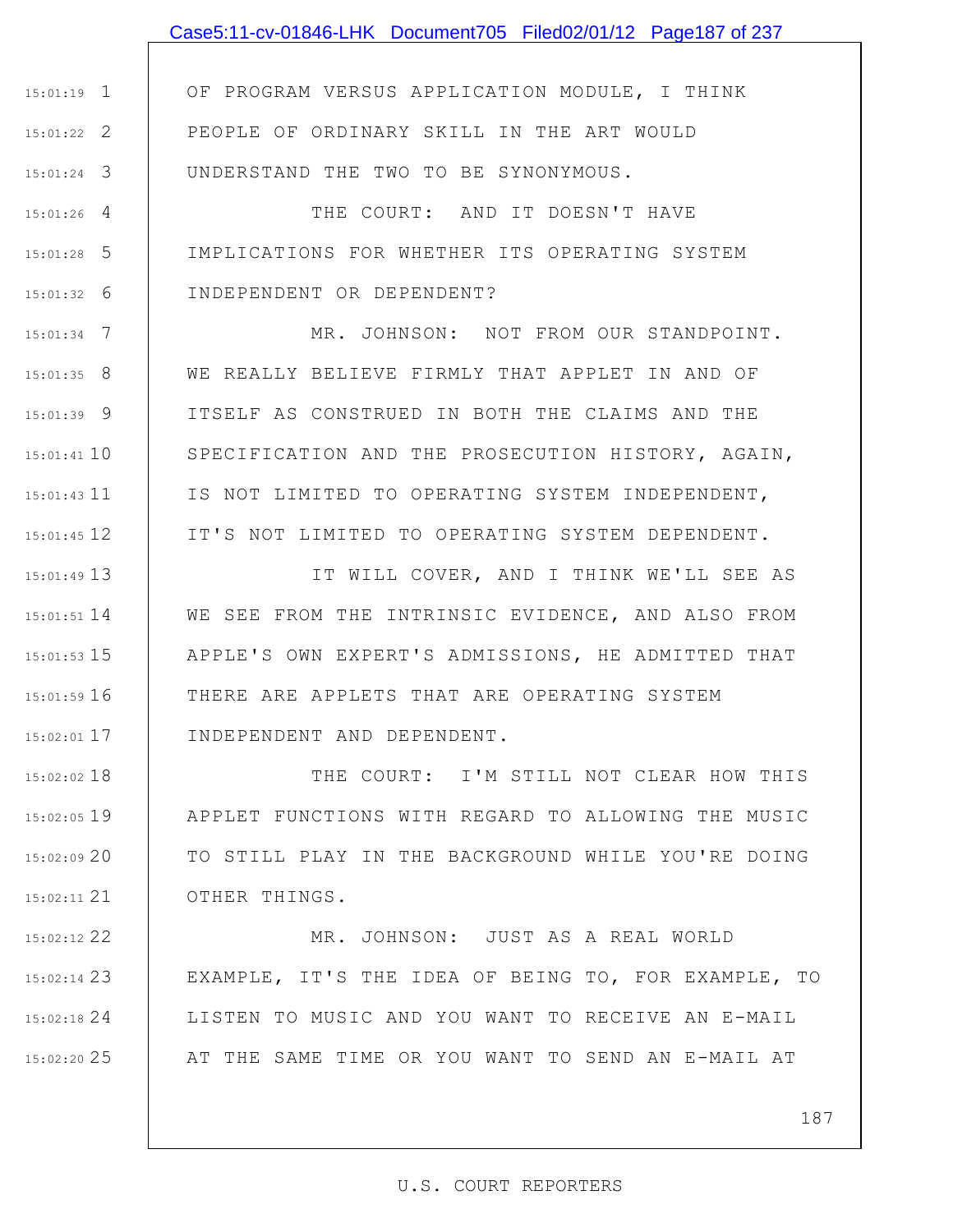THE SAME TIME.

1 15:02:22

2 15:02:23

3 15:02:26

4 15:02:30

5 15:02:34

6 15:02:37

7 15:02:40

THE APPLET COULD, FOR EXAMPLE, ON THE MUSIC SIDE, WHILE YOU'RE LISTENING TO MUSIC, THE APPLET COULD SHOW YOU THE DIFFERENT ALBUM COVERS OR THE LIST OF SONGS OR THE TIME LEFT ON THE SONG, HOW MUCH TIME, HOW MUCH OF THE SONG HAS PLAYED AND HOW MUCH OF THE SONG IS REMAINING.

8 15:02:41 9 15:02:44 15:02:48 10 11 15:02:51 THERE ARE DIFFERENT APPLETS, DIFFERENT SMALL PROGRAMS THAT RUN WITHIN OTHER PROGRAMS AND BY "SMALL" IT'S MEANT IN A RELATIVE SENSE, YOU KNOW, COMPARATIVELY SPEAKING.

12 15:02:54 13 15:02:56 14 15:02:59 15 15:03:01 16 15:03:04 I KNOW APPLE TAKES ISSUE WITH RESPECT TO THE DEFINITION OF "SMALL." THE REAL ISSUE HERE IS OPERATING SYSTEM INDEPENDENT VERSUS DEPENDENT. AND "SMALL" IS INTENDED IN A RELATIVE SENSE AND THAT'S WHERE THE WORD "APPLET" ULTIMATELY CAME FROM.

17 15:03:06 18 15:03:08 19 15:03:12 20 15:03:18 21 15:03:23 22 15:03:27 23 15:03:30 THE COURT: LET ME ASK YOU, WITH A LOT OF THE DEFINITIONS, THE DICTIONARY DEFINITIONS THAT WERE SUBMITTED WITH MR. COLE'S DECLARATION, THEY SAID THAT A LIMITATION THAT THE PROGRAM PERFORM ONE OR MORE SIMPLE TASKS, WHICH SEEMS CONSISTENT WITH WHAT MR. COLE SAID AT THE TUTORIAL, THAT THE APPLET FUNCTION CAN BE AN INCREMENTAL ADDITIONAL ACTIVITY.

24 15:03:36 25 15:03:38 SO WHY DIDN'T YOU USE THAT LANGUAGE INSTEAD OF SMALL?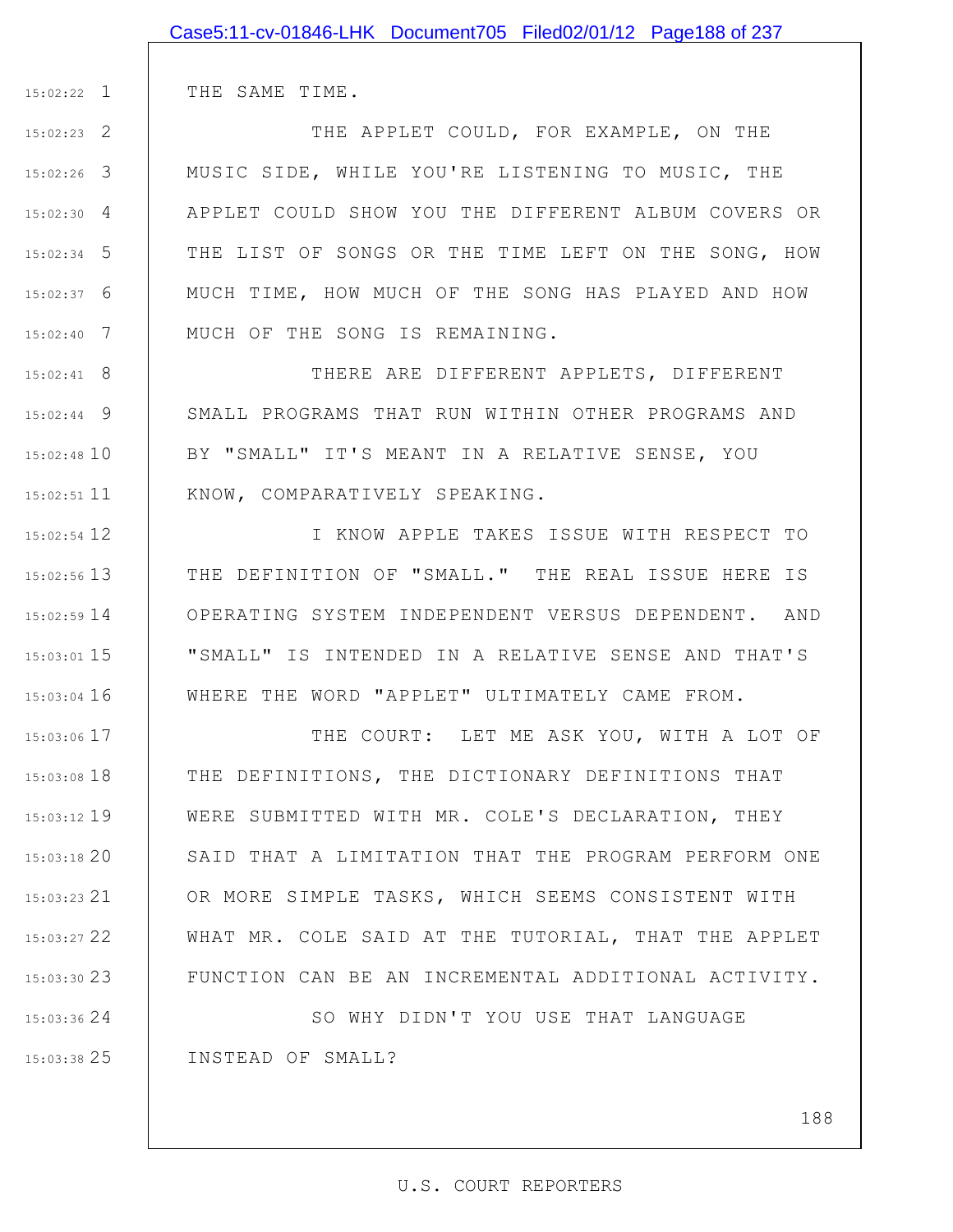### Case5:11-cv-01846-LHK Document705 Filed02/01/12 Page189 of 237

1 15:03:40 2 15:03:42 3 15:03:45 4 15:03:49 5 15:03:51 6 15:03:54 7 15:03:58 8 15:04:04 9 15:04:09 MR. JOHNSON: WELL, FRANKLY, WHEN WE STARTED DOWN THIS PROCESS, RIGHT, WHEN WE DID OUR ORIGINAL DISCLOSURES BACK IN OCTOBER, WE THOUGHT "SMALL" WAS PRETTY STRAIGHTFORWARD, AND IT COMPORTED WITH THE ULTIMATE DEFINITION OF APPLET THAT WE'LL SEE IN THE WILEY DICTIONARY, FOR EXAMPLE, IF YOU TURN TO SLIDE 16, "A SMALL APPLICATION DESIGNER TO RUN WITHIN ANOTHER PROGRAM."

15:04:09 10 15:04:13 11 12 15:04:15 13 15:04:19 THE COURT: MR. COLE GAVE TWO DIFFERENT DEFINITIONS FOR "SMALL" IN THE TUTORIAL. ONE WAS AN INCREMENTAL DEFINITION, AND I FORGET WHAT THE OTHER ONE WAS.

SMALL IS PRETTY --

14 15:04:20

15 15:04:22 16 15:04:24 MR. JOHNSON: I THINK OF SMALL IN TERMS OF FEATURES.

17 15:04:25 18 15:04:27 THE COURT: SO WHAT DOES THAT MEAN "A SMALL FEATURE"?

19 15:04:29 20 15:04:30 MR. JOHNSON: SO I WANT TO PLAY MUSIC. THE OVERALL FEATURE IS PLAYING MUSIC.

21 15:04:32 22 15:04:34 23 15:04:37 IF I THEN WANT TO BE ABLE TO DO THINGS ASSOCIATED WITH THE MUSIC, LOOK AT THE ALBUM AND LOOK AT THE LIST OF SONGS IN A PARTICULAR ALBUM.

24 15:04:41 25 15:04:43 IF I WANT TO SEE A PICTURE OF THE ALBUM OR IF I WANT TO DO OTHER SMALL APPLICATIONS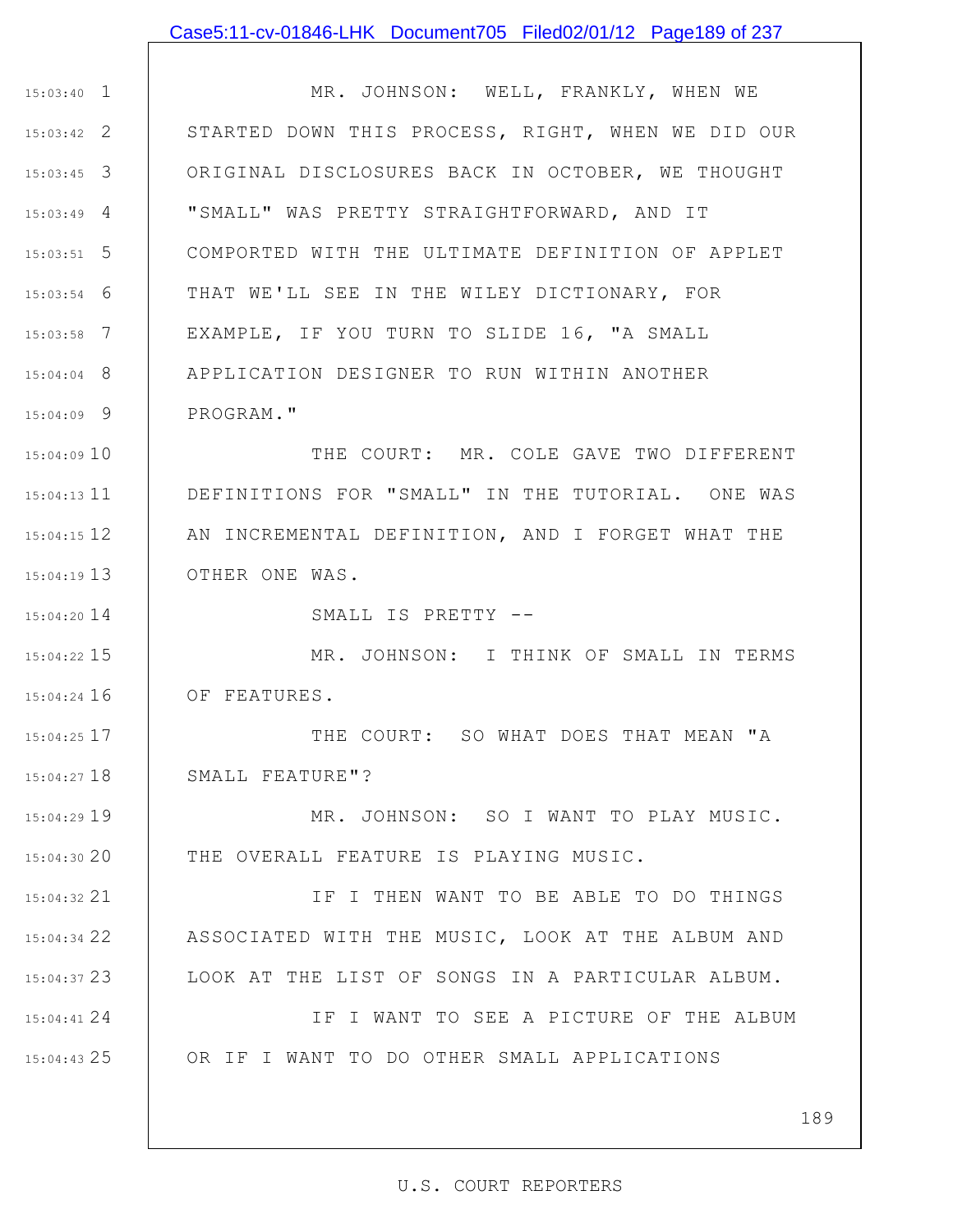|               | Case5:11-cv-01846-LHK Document705 Filed02/01/12 Page190 of 237 |
|---------------|----------------------------------------------------------------|
|               |                                                                |
| $15:04:48$ 1  | ASSOCIATED WITH THAT. AND IT DOESN'T ALWAYS HAVE               |
| $15:04:50$ 2  | TO NECESSARILY BE TIED SPECIFICALLY TO THE MUSIC,              |
| $15:04:56$ 3  | BUT SMALL MEANS IN A RELATIVE SENSE COMPARED TO,               |
| $15:04:59$ 4  | AND I THINK WE'RE TALKING ABOUT THE FEATURES, THE              |
| $15:05:03$ 5  | NUMBER OF FEATURES.                                            |
| $15:05:04$ 6  | THE COURT: WELL, MR. COLE SAID THAT                            |
| $15:05:09$ 7  | "APPLET" MEANT PERFORMING ONE OR A SIMPLE FEW                  |
| $15:05:12$ 8  | TASKS, WHICH IS THE DEFINITIONS THAT WERE ATTACHED             |
| $15:05:14$ 9  | TO HIS DECLARATION SAY.                                        |
| $15:05:16$ 10 | SO WOULD YOU BE OPPOSED TO THAT?                               |
| $15:05:21$ 11 | MR. JOHNSON: I DON'T THINK WE'RE OPPOSED                       |
| 15:05:23 12   | TO THAT.                                                       |
| 15:05:23 13   | THE COURT: AS OPPOSED TO THE WORD                              |
| 15:05:25 14   | "SMALL"?                                                       |
| 15:05:26 15   | MR. JOHNSON: I DON'T THINK WE'RE OPPOSED                       |
| 15:05:28 16   | TO THAT.                                                       |
| 15:05:28 17   | THE COURT: OKAY. OKAY.                                         |
| $15:05:37$ 18 | MR. JOHNSON: BUT JUST GOING BACK TO                            |
| 15:05:41 19   | SLIDE 1 -- ACTUALLY LET ME GO TO SLIDE 8. THE                  |
| 15:05:50 20   | SPECIFICATION ALSO CLOSELY TRACKS SAMSUNG'S                    |
| $15:05:56$ 21 | CONSTRUCTION.                                                  |
| 15:05:56 22   | THE SPEC ONLY DISCUSSES APPLET ONCE AND                        |
| $15:06:01$ 23 | IT DOESN'T SUGGEST ANYWHERE THAT IT'S OPERATING                |
| 15:06:04 24   | SYSTEM INDEPENDENT OR DEPENDENT.                               |
| 15:06:06 25   | AND WE SEE AT COLUMN 3, LINES 8 TO 14,                         |
|               |                                                                |
|               | 190                                                            |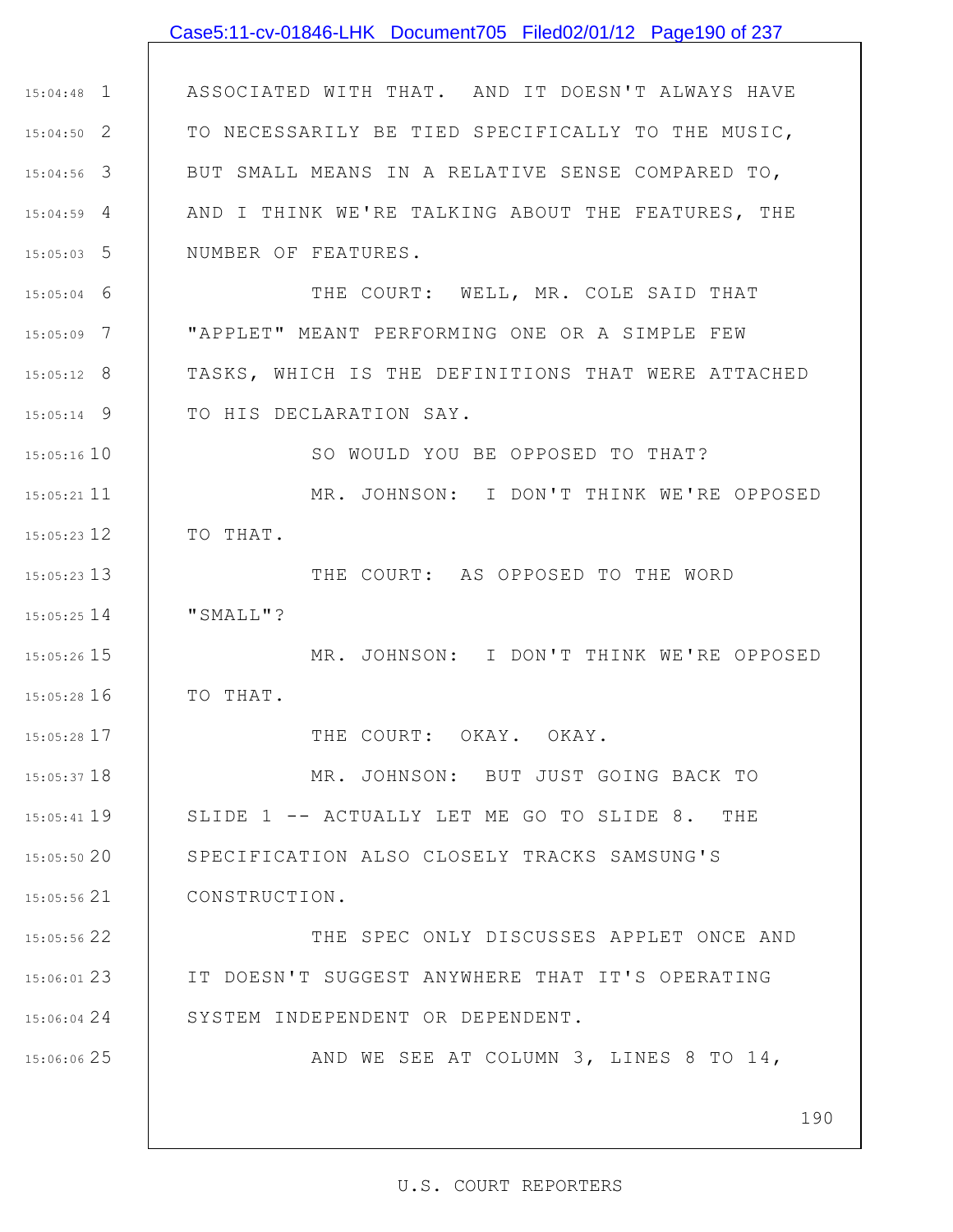## Case5:11-cv-01846-LHK Document705 Filed02/01/12 Page191 of 237

1 15:06:07 2 15:06:11 3 15:06:15 "AT LEAST ONE APPLET IN EACH OF THE APPLICATION MODULES." AND THERE'S NO MENTION OF OPERATING SYSTEM INDEPENDENCE.

4 15:06:15 5 15:06:18 6 15:06:20 AND WHEN WE ASKED DR. GIVARGIS ABOUT IT IN HIS DEPOSITION, HE ALSO CONFIRMED THAT THERE WAS NO REFERENCE TO IT DURING THE SPECIFICATION.

7 15:06:23 8 15:06:28 9 15:06:31 15:06:34 10 15:06:37 11 WE THEN ASKED DR. GIVARGIS ABOUT THE PROSECUTION HISTORY, DOES THE PROSECUTION HISTORY MENTION OPERATING SYSTEM INDEPENDENT? QUOTE, HERE'S THE QUESTION, "WAS THERE ANY REFERENCE TO APPLET BEING OPERATING SYSTEMS INDEPENDENT?

12 15:06:39 13 15:06:42 15:06:46 14 | HISTORY THAT I REVIEWED." "ANSWER: I DO NOT RECALL ANY REFERENCE TO OPERATING SYSTEM INDEPENDENT APPLETS IN THE FILE

15 15:06:47 16 15:06:50 17 15:06:53 18 15:06:56 19 15:06:59 20 15:07:03 21 15:07:06 SO A PERSON OF ORDINARY SKILL IN THE ART READING THE CLAIMS THAT SAY APPLET, READING THE SPECIFICATION THAT REFERS TO APPLET, LOOKING AT THE FILE HISTORY WHICH REFERS TO APPLET BUT DOESN'T MENTION OPERATING SYSTEM INDEPENDENCE OR DEPENDENCE AND THERE'S NO REASON TO IMPORT THESE ADDITIONAL LIMITATIONS INTO THE CLAIM.

22 15:07:07 23 15:07:10 24 15:07:14 25 15:07:18 DURING AN INTERVIEW SUMMARY WITH THE EXAMINER, THE EXAMINER -- THERE WAS A REFERENCE CALLED KOBUKO THAT HAD BEEN CITED. AND DURING THAT INTERVIEW THE EXAMINATION SUGGESTED THAT THE CLAIMS

191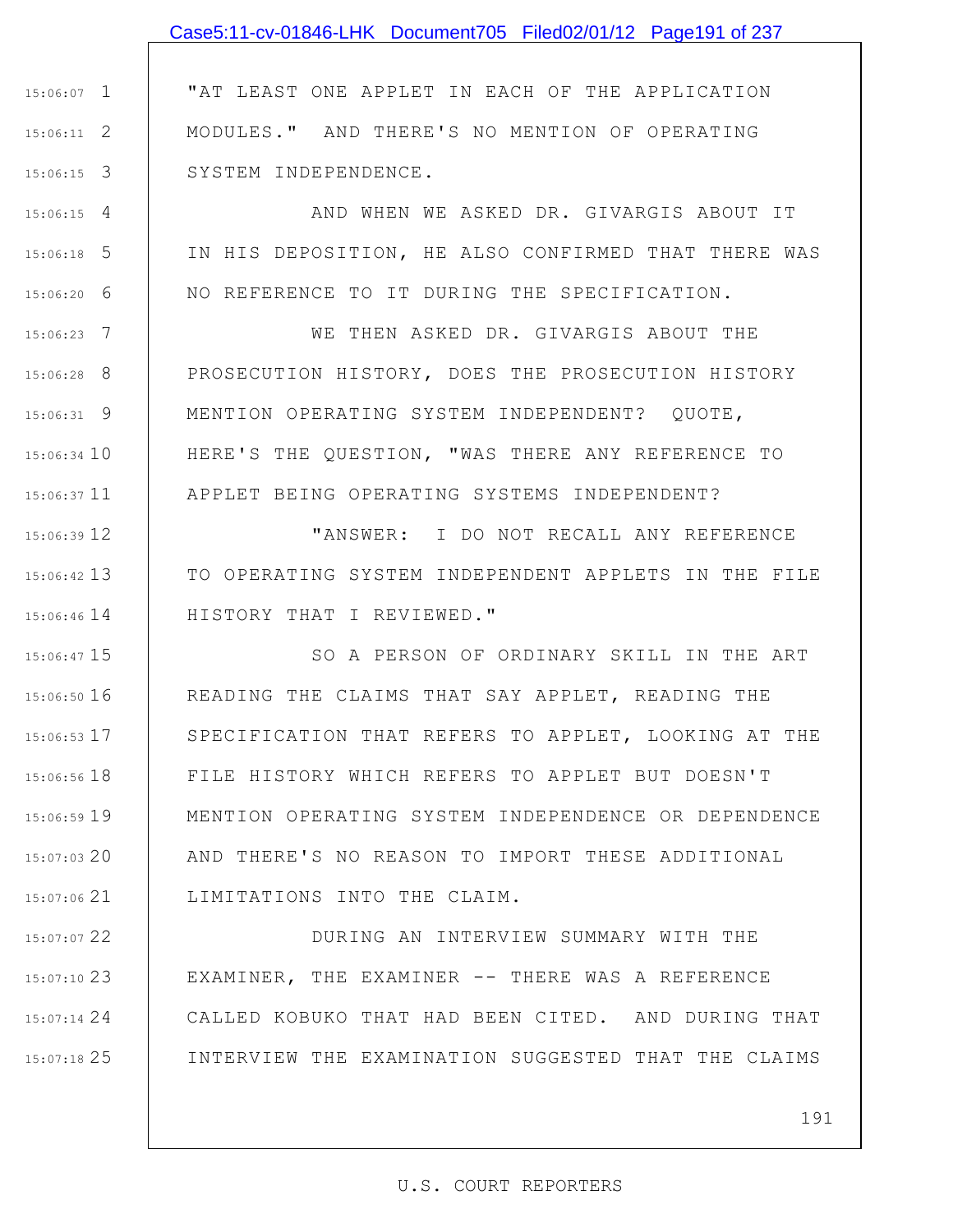### Case5:11-cv-01846-LHK Document705 Filed02/01/12 Page192 of 237

1 15:07:21 2 15:07:24 3 15:07:27 4 15:07:30 SHOULD INCLUDE THE LIMITATION, QUOTE, "WHEREIN THE MUSIC BACKGROUND PLAY OBJECT INCLUDED AN APPLICATION MODULE INCLUDING AT LEAST ONE APPLET TO DISTINGUISH OVER THE KOBUKO PRIOR ART."

5 15:07:35 6 15:07:38 7 15:07:43 8 15:07:46 NOW, THE KOKUBO PRIOR ART DOES NOT DISCUSS OPERATING SYSTEM DEPENDENCE OR INDEPENDENCE. AND THE EXAMINER DIDN'T DISCUSS OPERATING SYSTEM DEPENDENCE OR INDEPENDENCE.

9 15:07:49

10 15:07:53

11 15:07:55

18 15:08:11

19 15:08:12

20 15:08:14

WHEN THE INVENTOR CONCEIVED OF THE INVENTION, HE TESTIFIED THAT HE WAS WORKING ON OPERATING SYSTEM DEPENDENT APPLETS AT THE TIME.

12 15:07:57 13 15:08:01 14 15:08:04 MR. JEONG WAS ASKED, AND HE'S THE INVENTOR ON THE '711 PATENT, "WAS THAT TRUE IN 2005?

15 15:08:05 16 15:08:07 17 15:08:11 "YOU MEAN AS TO THE WORD -- THE FACT THAT APPLET CAN BE USED WITH RESPECT TO AN OS DEPENDENT INSTANCE?

"QUESTION: CORRECT.

"ANSWER: YES, IT WAS SO USED.

"QUESTION: BY WHOM?

21 15:08:16 22 15:08:20 23 15:08:23 USED AND IT COMES TO QUALCOMM PLATFORM, THEY USED 24 15:08:27 25 15:08:30 "FOR INSTANCE, AROUND THE 2005 TIMEFRAME, AS AN ENGINEER, AT THAT TIME QUALCOMM PLATFORM WAS QUALCOMM CHIP SETS AND IN THAT CHIP SET APPLICATIONS WERE DEVELOPED AND THE WORD APPLET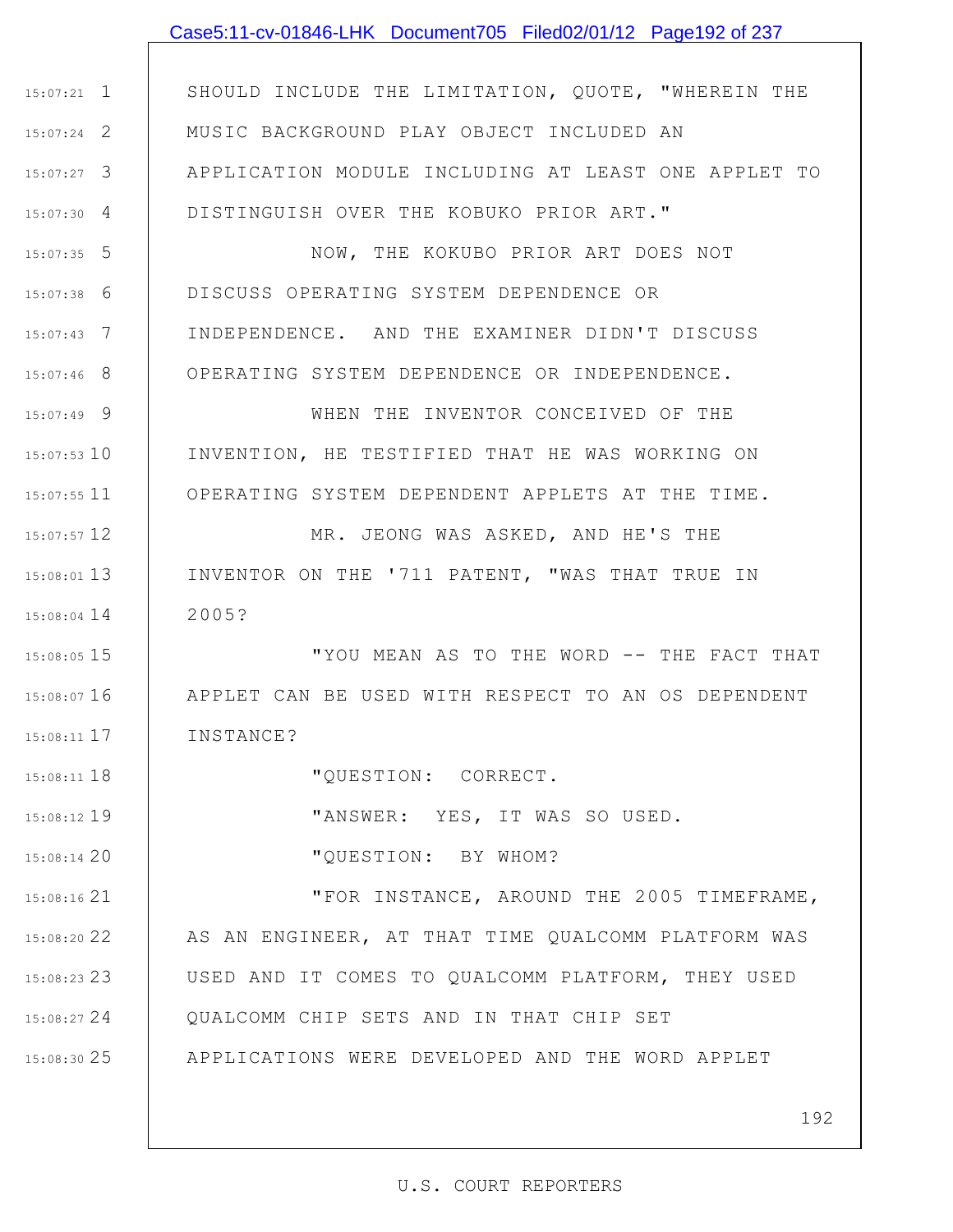|               | Case5:11-cv-01846-LHK Document705 Filed02/01/12 Page193 of 237 |
|---------------|----------------------------------------------------------------|
|               |                                                                |
| $15:08:33$ 1  | WERE USED IN THAT INSTANCE.                                    |
| $15:08:34$ 2  | "QUESTION: AND WHEN THE WORD APPLET WAS                        |
| $15:08:37$ 3  | USED IN THAT INSTANCE, IT WAS YOUR UNDERSTANDING               |
| $15:08:39$ 4  | THAT IT WAS REFERRING TO SOMETHING THAT WAS                    |
| $15:08:41$ 5  | OPERATING SYSTEM DEPENDENT?                                    |
| $15:08:43$ 6  | "ANSWER: YES, FROM AN ENGINEER'S                               |
| $15:08:45$ 7  | PERSPECTIVE SEEING HOW THE -- IN THE CASE OF THE               |
| $15:08:48$ 8  | QUALCOMM ENVIRONMENT, THE USE OF THE TERM APPLET IN            |
| $15:08:52$ 9  | THAT CASE WAS SOMETHING THAT APPLIED WITH RESPECT              |
| 15:08:54 10   | TO QUALCOMM PLATFORM ONLY, SO FROM THAT PERSPECTIVE            |
| 15:08:58 11   | THE USE OF SAID WORD CAN BE USED ALSO IN AN OS                 |
| 15:09:04 12   | DEPENDENT SENSE."                                              |
| 15:09:04 13   | SO EVEN THE INVENTOR, WHEN HE CONCEIVED                        |
| $15:09:05$ 14 | IT, THE INVENTION WAS USING OPERATING SYSTEM                   |
| $15:09:06$ 15 | DEPENDENT APPLETS.                                             |
| 15:09:07 16   | NOW, WHEN DR. GIVARGIS WAS ASKED ABOUT                         |
| $15:09:10$ 17 | MR. JEONG'S TESTIMONY HE ADMITTED, QUOTE, "I                   |
| $15:09:14$ 18 | RECOGNIZE THAT THE INVENTOR WAS WORKING WITH A                 |
| $15:09:16$ 19 | SYSTEM THAT WAS OS DEPENDENT, SPECIFICALLY THE                 |
| 15:09:18 20   | QUALCOMM CHIP SET." AND THIS WAS AT LINE -- PAGE               |
| 15:09:22 21   | 41, LINE 17 TO 19 OF HIS TRANSCRIPT.                           |
| 15:09:28 22   | THE COURT: ON THIS OPERATING SYSTEM, I'M                       |
| 15:09:3023    | LEANING YOUR WAY ON THIS SO LET ME JUST ASK A                  |
| $15:09:32$ 24 | QUESTION. ON THE PERSON OF ORDINARY SKILL IN THE               |
| 15:09:37 25   | ART, IT SEEMS THAT SOMEONE WITH LESS SPECIFIC                  |
|               |                                                                |
|               | 193                                                            |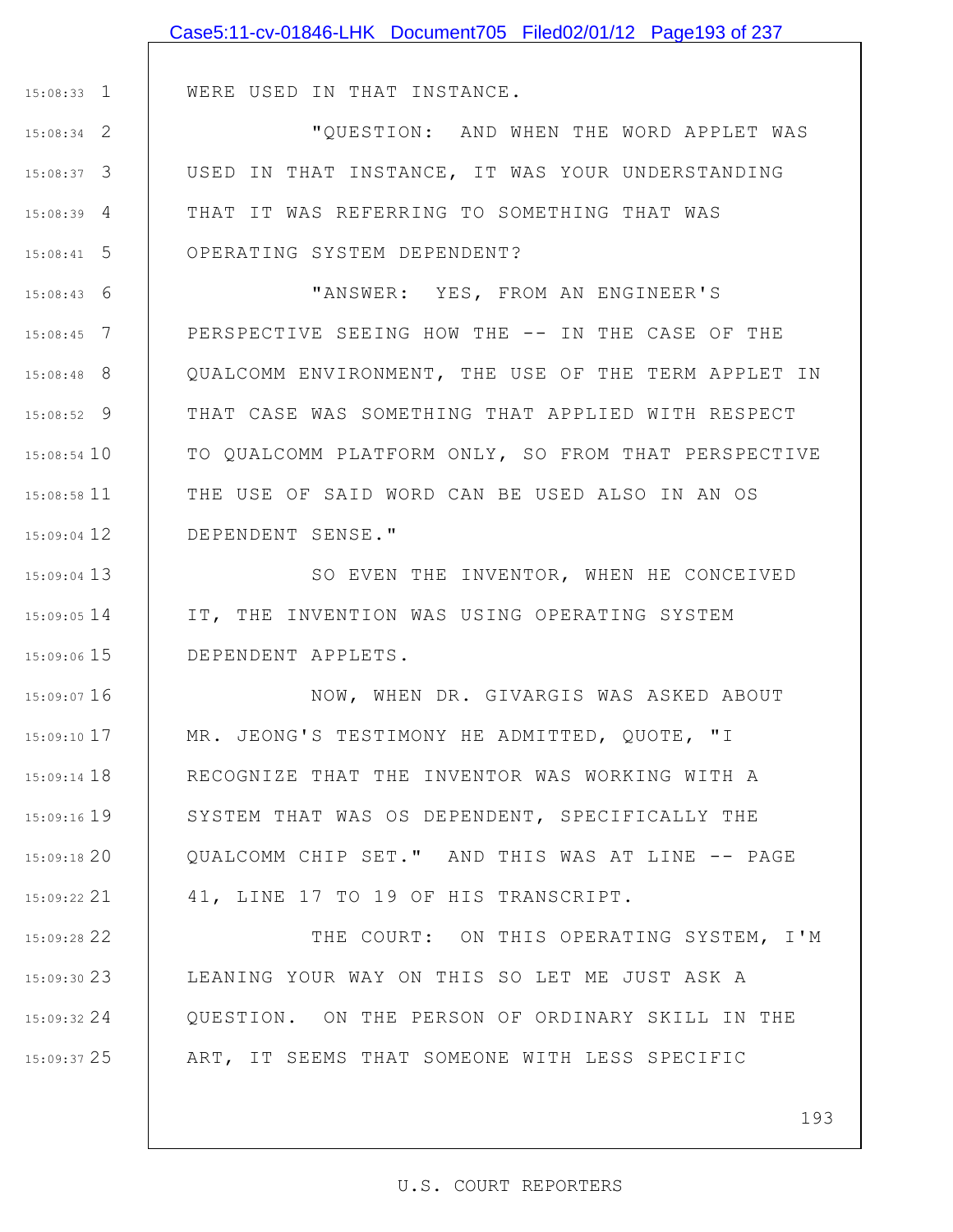#### Case5:11-cv-01846-LHK Document705 Filed02/01/12 Page194 of 237

1 15:09:42 2 15:09:50 3 15:09:53 4 15:09:56 KNOWLEDGE MIGHT ACTUALLY THINK THAT IT'S OS -- WELL, THEY MAY BE MORE THINKING OF APPLETS AS JAVA APPLETS BUT SOMEONE WITH MORE SKILL AND EXPERIENCE WOULD NOT.

5 15:09:58 6 15:10:01 DO YOU AGREE WITH THAT OR NOT? OR DO YOU THINK IT'S THE REVERSE?

7 15:10:02 8 15:10:04 9 15:10:07 10 15:10:11 15:10:14 11 12 15:10:17 13 15:10:19 14 15:10:22 MR. JOHNSON: NO. I THINK THAT PEOPLE OF ORDINARY SKILL IN THE ART, WHETHER THEY'RE PEOPLE WHO ARE -- HAVE THE BACKGROUND OF AS WE, YOU KNOW, DESCRIBED JUST PEOPLE WITH EXPERIENCE AND IN PROGRAMMING AND COMPUTER SCIENCE WITH MULTITASKING, THEY'RE GOING TO KNOW THE DIFFERENCE. THEY'RE GOING TO KNOW THAT AN APPLET COULD INCLUDE BOTH OS INDEPENDENT AND OS DEPENDENT.

15 15:10:25 16 15:10:28 17 15:10:31 18 15:10:33 19 15:10:37 20 15:10:41 21 15:10:44 22 15:10:48 I THINK ON APPLE'S SIDE WITH RESPECT TO TRYING TO INSERT THE ADDITIONAL LIMITATION OF IMBEDDED SYSTEMS AND THE ADDITIONAL LIMITATION THAT INCLUDES HANDHELD DEVICES, THEY'RE ALSO GOING TO RECOGNIZE THAT APPLETS CAN INCLUDE OS INDEPENDENT AND DEPENDENT AND THAT'S ULTIMATELY WHAT APPLE'S OWN EXPERT RECOGNIZED WHEN HE WAS ASKED ABOUT IT DURING HIS DEPOSITION.

23 15:10:49 24 15:10:52 25 15:10:55 HE ADMITTED, AND THIS IS SLIDE 17, "IN THE CONTEXT OF THE HOST APPLICATION, CAN AN APPLET BE STILL SYSTEM DEPENDENT OR ARE YOU SAYING IT IS

194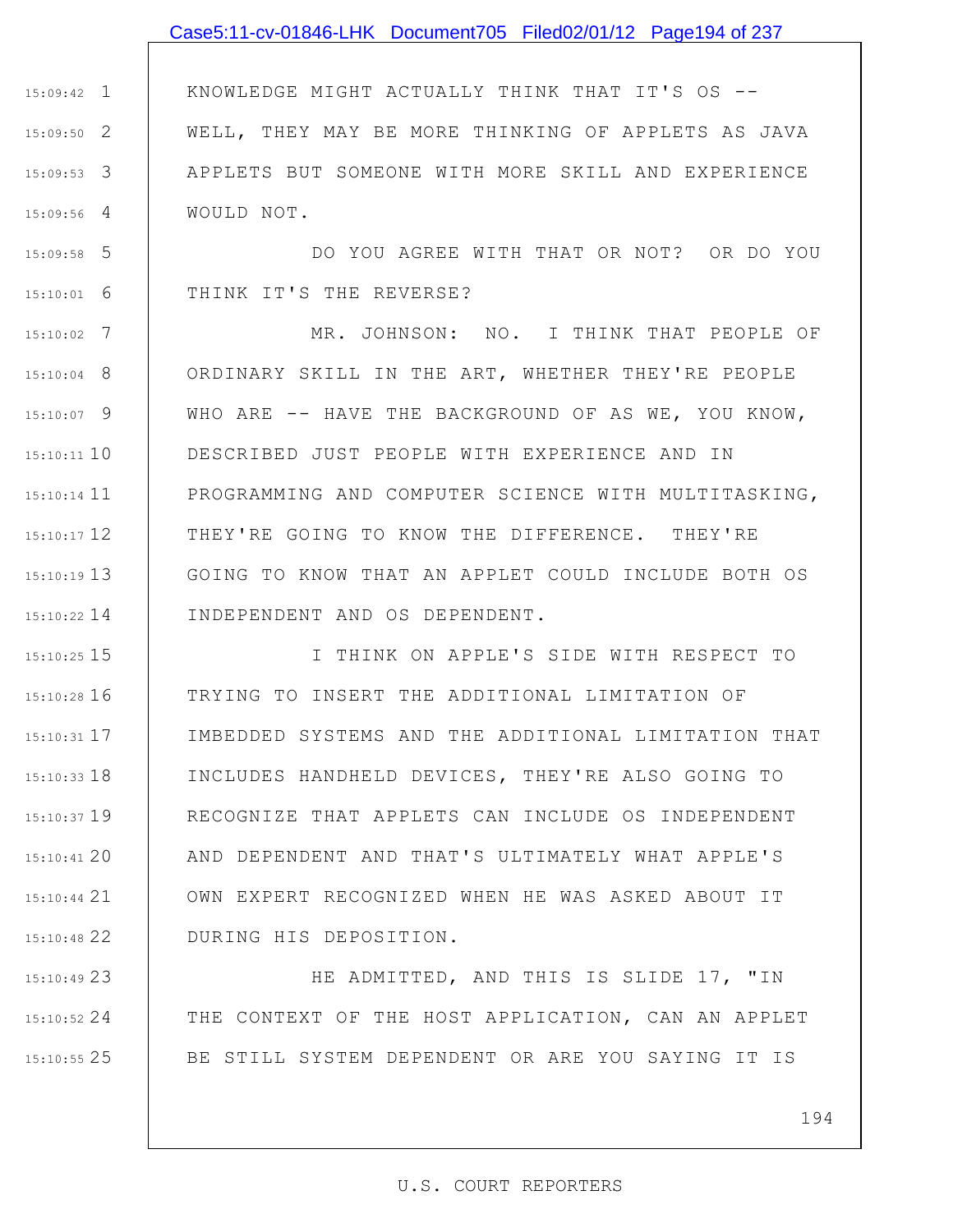|               | Case5:11-cv-01846-LHK Document705 Filed02/01/12 Page195 of 237 |
|---------------|----------------------------------------------------------------|
|               |                                                                |
| $15:10:59$ 1  | ALWAYS SYSTEM INDEPENDENT?                                     |
| $15:11:00$ 2  | "ANSWER: SYSTEM INDEPENDENCE IS NOT                            |
| $15:11:03$ 3  | UNIVERSALLY THE CASE BUT COMMON."                              |
| $15:11:06$ 4  | THE COURT: YEAH, I READ HIS DECLARATION.                       |
| $15:11:07$ 5  | THERE'S DEFINITELY ENOUGH GENERALLIES AND USUALLIES            |
| 6<br>15:11:11 | IN THERE THAT I AGREE WITH YOU THAT HE HAS CONCEDED            |
| 7<br>15:11:15 | THAT IT'S NOT ALWAYS OPERATING SYSTEM INDEPENDENT.             |
| $15:11:22$ 8  | BUT I'M JUST WONDERING FOR SOMEONE,                            |
| $15:11:25$ 9  | MR. COLE WAS SAYING JAVA APPLET IS LIKE SAYING                 |
| $15:11:30$ 10 | KLEENEX TISSUE. AND IT SEEMS LIKE PEOPLE WHO ARE               |
| $15:11:33$ 11 | LESS FAMILIAR WITH THE FIELD MIGHT BE MORE LIKELY              |
| 15:11:39 12   | OR MORE APT TO ASSOCIATE THE SORT OF MOST COMMON               |
| $15:11:45$ 13 | BRAND NAME WITH APPLET THAN SOMEONE WHO REALLY                 |
| 15:11:47 14   | KNOWS, YOU KNOW, THE VARIATIONS OF APPLETS.                    |
| $15:11:50$ 15 | MR. JOHNSON: AND WHAT I'M SAYING IS THAT                       |
| 15:11:52 16   | FIRST WE START FROM THE STANDPOINT THAT THE PATENT             |
| 15:11:54 17   | IS WRITTEN TOWARDS A PERSON OF ORDINARY SKILL IN               |
| 15:11:56 18   | THE ART.                                                       |
| $15:11:57$ 19 | AND UNDER EITHER ONE OF THESE                                  |
| $15:12:01$ 20 | DEFINITIONS, THESE COMPETING DEFINITIONS OF A                  |
| $15:12:04$ 21 | PERSON OF ORDINARY SKILL, THEY'RE GOING TO                     |
| 15:12:05 22   | RECOGNIZE THE DIFFERENCE, THAT IT IS INCLUDED.                 |
| 15:12:07 23   | NOW, IF, YOU KNOW, AND GOING BACK AND I                        |
| 15:12:11 24   | THOUGHT ABOUT THIS OVER THE LUNCH TIME THE                     |
| 15:12:14 25   | DISTINCTION BETWEEN THE TWO COMPETING VERSIONS OF A            |
|               |                                                                |

195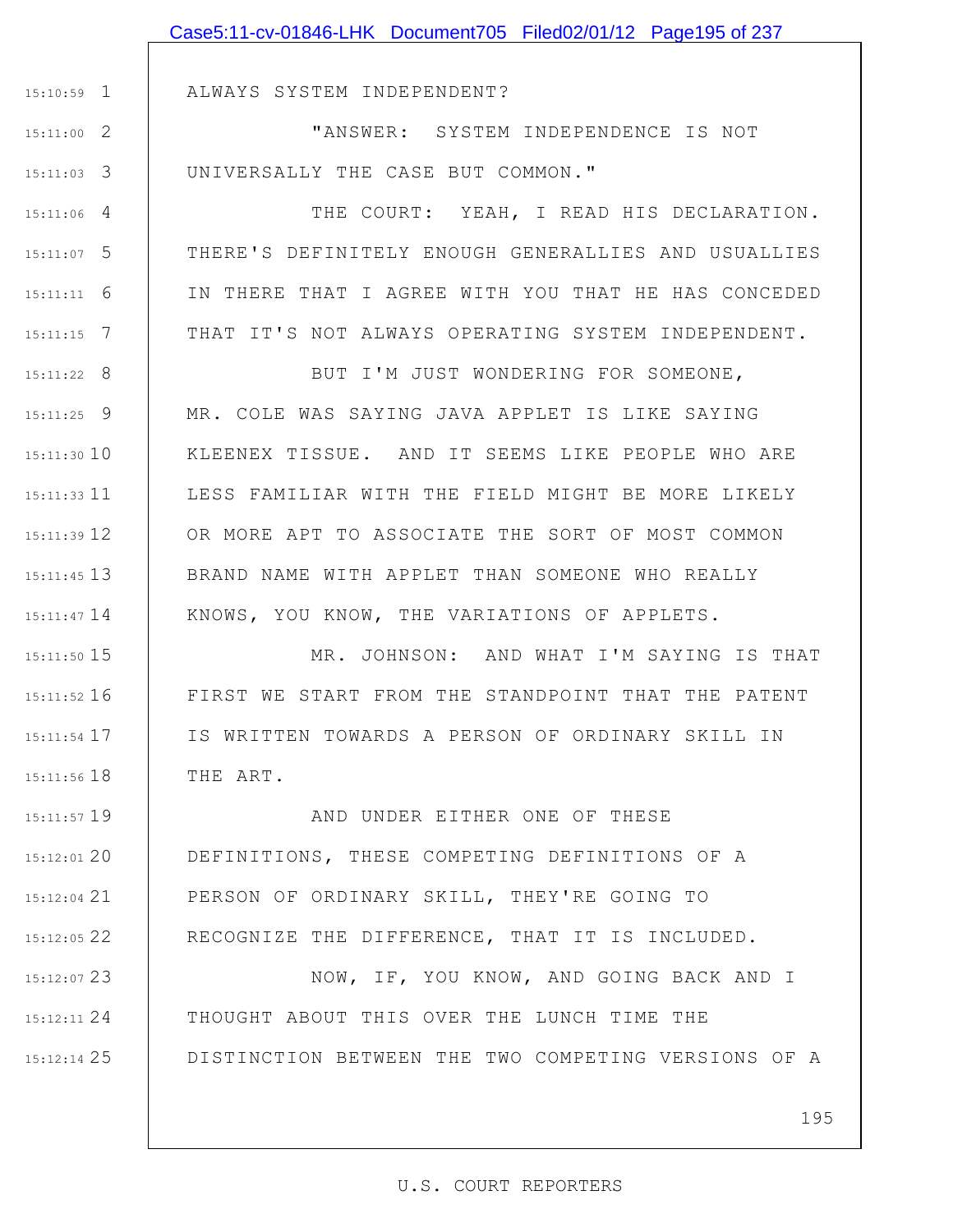|                 | Case5:11-cv-01846-LHK Document705 Filed02/01/12 Page196 of 237 |
|-----------------|----------------------------------------------------------------|
|                 |                                                                |
| $15:12:17$ 1    | PERSON OF ORDINARY SKILL.                                      |
| $15:12:18$ 2    | I COULD BE -- I THINK IF YOU INCLUDED                          |
| $15:12:22$ 3    | IMBEDDED SYSTEMS IN OUR DEFINITION AND CHANGE                  |
| $15:12:26$ 4    | HANDHELD DEVICE, I THINK HANDHELD DEVICE IS TOO                |
| $15:12:30$ 5    | SPECIFIC.                                                      |
| $15:12:31$ 6    | I THINK IF YOU CHANGED IT TO PORTABLE                          |
| $15:12:33$ 7    | DEVICE, WHICH IS WHAT THE TITLE OF THE PATENT TALKS            |
| $15:12:36$ 8    | ABOUT, AND IF YOU LOOK AT THE CITED ART, WHICH I               |
| $15:12:39$ 9    | SPENT SOME TIME DOING OVER THE LUNCH BREAK, THE                |
| $15:12:41$ 10   | LUNCH BREAK REFERS TO -- THE CITED ART REFERS TO               |
| $15:12:48$ 11   | LAPTOPS, COMPUTER SYSTEMS, CHIP DESIGNS, THINGS                |
| $15:12:52$ 12   | LIKE THAT, ULTIMATELY A PERSON OF ORDINARY SKILL IN            |
| $15:12:55$ 13   | THE ART, YOU COULD HAVE ON OUR SIDE A DEFINITION               |
| $15:12:59$ $14$ | THAT INCLUDED IMBEDDED SYSTEMS, AND IT COULD ALSO              |
| $15:13:02$ 15   | INCLUDE, INSTEAD OF HANDHELD DEVICES, PORTABLE                 |
| $15:13:05$ 16   | DEVICES BUT I THINK THAT THAT'S BROADER.                       |
| $15:13:07$ 17   | THE COURT: AND IS THAT BECAUSE SOMEONE                         |
| 15:13:10 18     | WITH EXPERIENCE IN HANDHELD DEVICE PROGRAMMING                 |
| $15:13:13$ 19   | WOULD COME OUT DIFFERENTLY ON THIS QUESTION?                   |
| 15:13:1520      | WHY DOES IT MATTER? WOULD SOMEONE COME                         |
| $15:13:19$ 21   | OUT DIFFERENTLY DEPENDING ON WHAT EXPERIENCE THEY              |
| 15:13:21 22     | HAD?                                                           |
| 15:13:22 23     | MR. JOHNSON: NO. THAT'S WHY I                                  |
| $15:13:23$ 24   | STARTED -- THAT'S THE WAY I STARTED BY ANSWERING               |
| 15:13:25 25     | YOUR QUESTION, I DON'T THINK IT MATTERS FROM OUR               |

196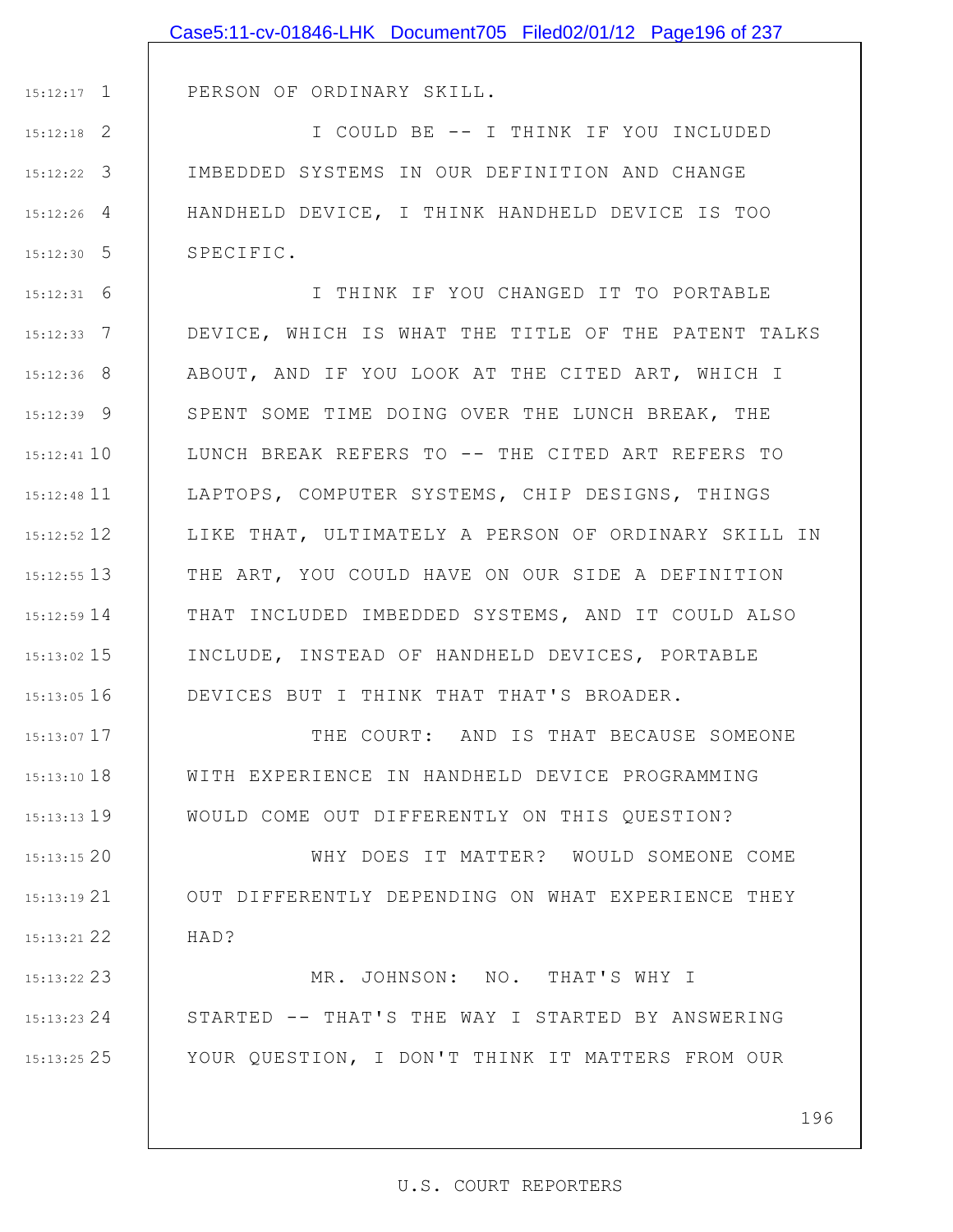|                 | Case5:11-cv-01846-LHK Document705 Filed02/01/12 Page197 of 237 |
|-----------------|----------------------------------------------------------------|
|                 |                                                                |
| $15:13:28$ 1    | STANDPOINT.                                                    |
| $15:13:29$ 2    | AND ULTIMATELY JUST GOING BACK TO                              |
| $15:13:30$ 3    | MR. COLE'S DESCRIPTION OF KLEENEX, ANYBODY IN THIS             |
| $15:13:33$ 4    | ROOM UNDERSTANDS THAT THERE ARE DIFFERENT VERSIONS             |
| $15:13:36$ 5    | AND DIFFERENT BRANDS OF KLEENEX OUT THERE.                     |
| $15:13:39$ 6    | SO, SURE, IF SOMEBODY ASKED FOR A BOX OF                       |
| $15:13:41$ 7    | TISSUE, I MEAN, IT'S NOT JUST A PERSON OF ORDINARY             |
| $15:13:47$ 8    | SKILL IN THE ART WOULD UNDERSTAND THAT JAVA APPLETS            |
| $15:13:50$ 9    | ARE SURE ONE KIND OF APPLET, BUT AS WE LOOK THE                |
| $15:13:54$ 10   | TERM APPLET CAME TO BE MUCH EARLIER THAN THE JAVA              |
| $15:13:58$ 11   | DID.                                                           |
| $15:13:58$ 12   | SO APPLET HAS EXISTED BEFOREHAND AND                           |
| $15:14:01$ 13   | PEOPLE OF ORDINARY SKILL IN THE ART WOULD                      |
| $15:14:03$ 14   | UNDERSTAND THAT IT'S NOT LIMITED TO JAVA, IT'S NOT             |
| 15:14:06 15     | LIMITED TO INDEPENDENT. JUST LIKE TISSUE IS NOT                |
| $15:14:09$ 16   | LIMITED TO KLEENEX.                                            |
| $15:14:10$ 17   | THE COURT: OKAY. LET ME HEAR FROM                              |
| $15:14:14$ $18$ | APPLE. I DON'T THINK THERE'S ANY INTRINSIC                     |
| 15:14:16 19     | EVIDENCE SUPPORTING THIS OPERATING SYSTEM                      |
| 15:14:1920      | INDEPENDENT. IT LOOKS KIND OF LIKE YOU PUT IT IN               |
| 15:14:22 21     | THERE FOR A NON-INFRINGEMENT ARGUMENT.                         |
| 15:14:26 22     | MR. LEE: CAN I BUG YOU WITH SLIDES?                            |
| 15:14:31 23     | THE COURT: YES. AND HAVE YOU GIVEN THEM                        |
| $15:14:33$ 24   | TO THEM?                                                       |
| $15:14:35$ 25   | MR. LEE: YES, THEY GOT THEM THIS                               |
|                 |                                                                |
|                 | 197                                                            |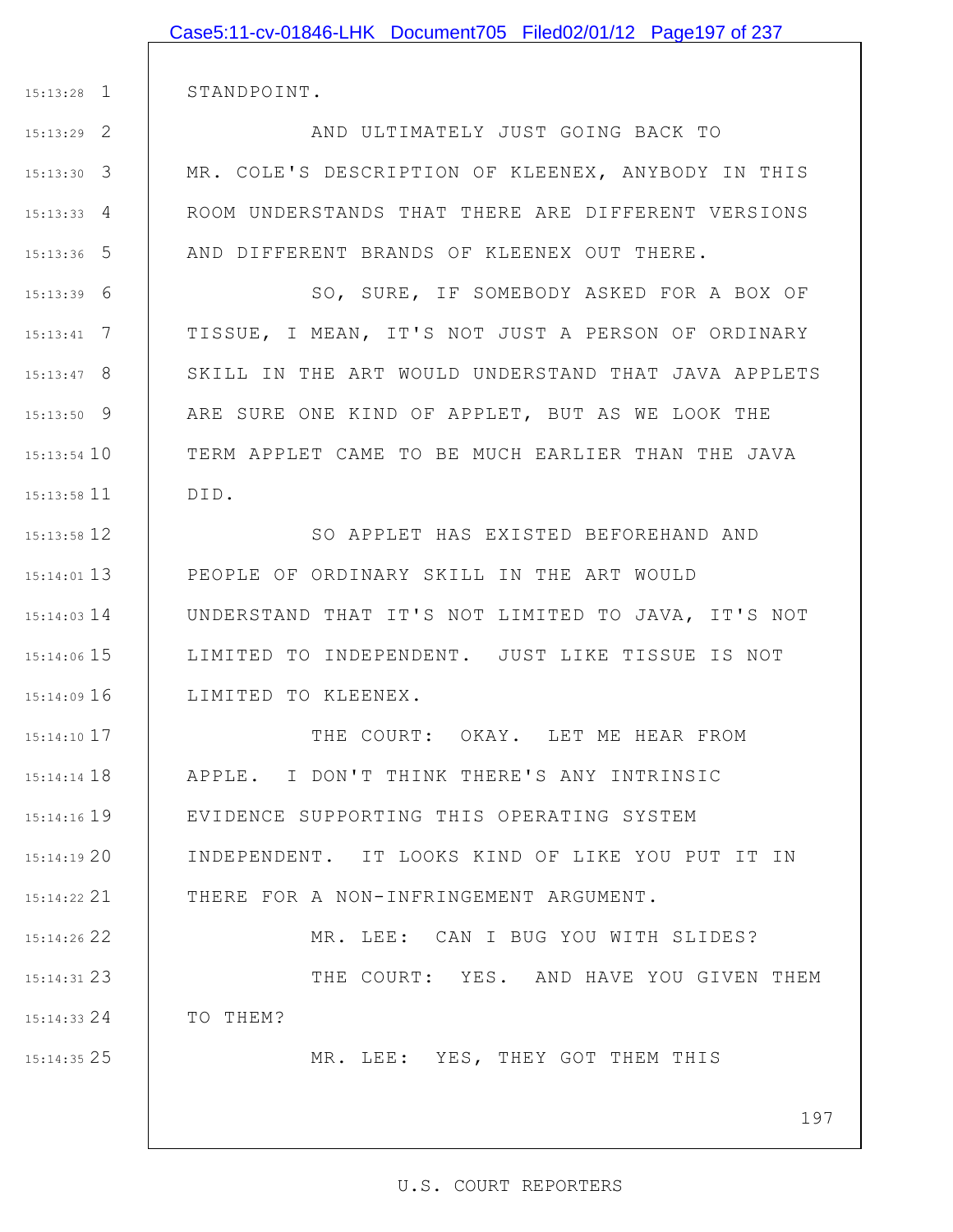|               | Case5:11-cv-01846-LHK Document705 Filed02/01/12 Page198 of 237 |
|---------------|----------------------------------------------------------------|
|               |                                                                |
| $15:14:37$ 1  | MORNING, AND THERE'S NO OBJECTION AS I UNDERSTAND              |
| $15:14:39$ 2  | IT.                                                            |
| $15:14:43$ 3  | YOUR HONOR, TO ANSWER YOUR QUESTION,                           |
| $15:14:43$ 4  | THERE ACTUALLY IS INTRINSIC EVIDENCE TO ANSWER THAT            |
| $15:14:45$ 5  | QUESTION. BUT COULD I MOVE INTO IT IN ORDER?                   |
| $15:14:48$ 6  | THE COURT: SURE.                                               |
| $15:14:50$ 7  | MR. LEE: BECAUSE TO ANSWER YOUR HONOR'S                        |
| $15:14:52$ 8  | FIRST QUESTION TO MR. JOHNSON, AND THERE ARE THREE             |
| $15:14:54$ 9  | ISSUES AND YOU DISCUSSED ALL OF THEM WITH                      |
| $15:14:57$ 10 | MR. JOHNSON.                                                   |
| 15:14:58 11   | THERE'S SMALL; AND THERE'S PROGRAM VERSUS                      |
| 15:15:00 12   | APPLICATION MODULE; AND THEN THERE'S OPERATING                 |
| $15:15:04$ 13 | SYSTEM INDEPENDENT AND DEPENDENT.                              |
| 15:15:05 14   | AND I'D LIKE TO ADDRESS ALL THREE BECAUSE                      |
|               | 15:15:07 15   EACH GIVES RISE TO AN INDEPENDENT INFRINGEMENT   |
| $15:15:11$ 16 | ISSUE. WITHOUT SAYING WHAT IT IS, EACH                         |
| $15:15:12$ 17 | INDEPENDENTLY GIVE RISE TO AN INFRINGEMENT ISSUE,              |
| 15:15:15 18   | AND THAT'S WHY I'D LIKE TO ADDRESS EACH.                       |
| 15:15:29 19   | IF I COULD GO TO SLIDE 11 ON OURS --                           |
| 15:15:2920    | ACTUALLY I'D LIKE TO GO TO M12. AND THIS IS                    |
| 15:15:31 21   | MR. COLE'S DEPOSITION TESTIMONY. AND THIS IS AFTER             |
| 15:15:34 22   | THEY HAD PROPOSED "SMALL" IN THE JOINT CLAIM                   |
| $15:15:37$ 23 | CONSTRUCTION STATEMENT.                                        |
| 15:15:38 24   | "QUESTION: HOW WOULD YOU DEFINE SMALL IN                       |
| 15:15:40 25   | THE CONTEXT OF AN APPLET?                                      |
|               |                                                                |
|               | 198                                                            |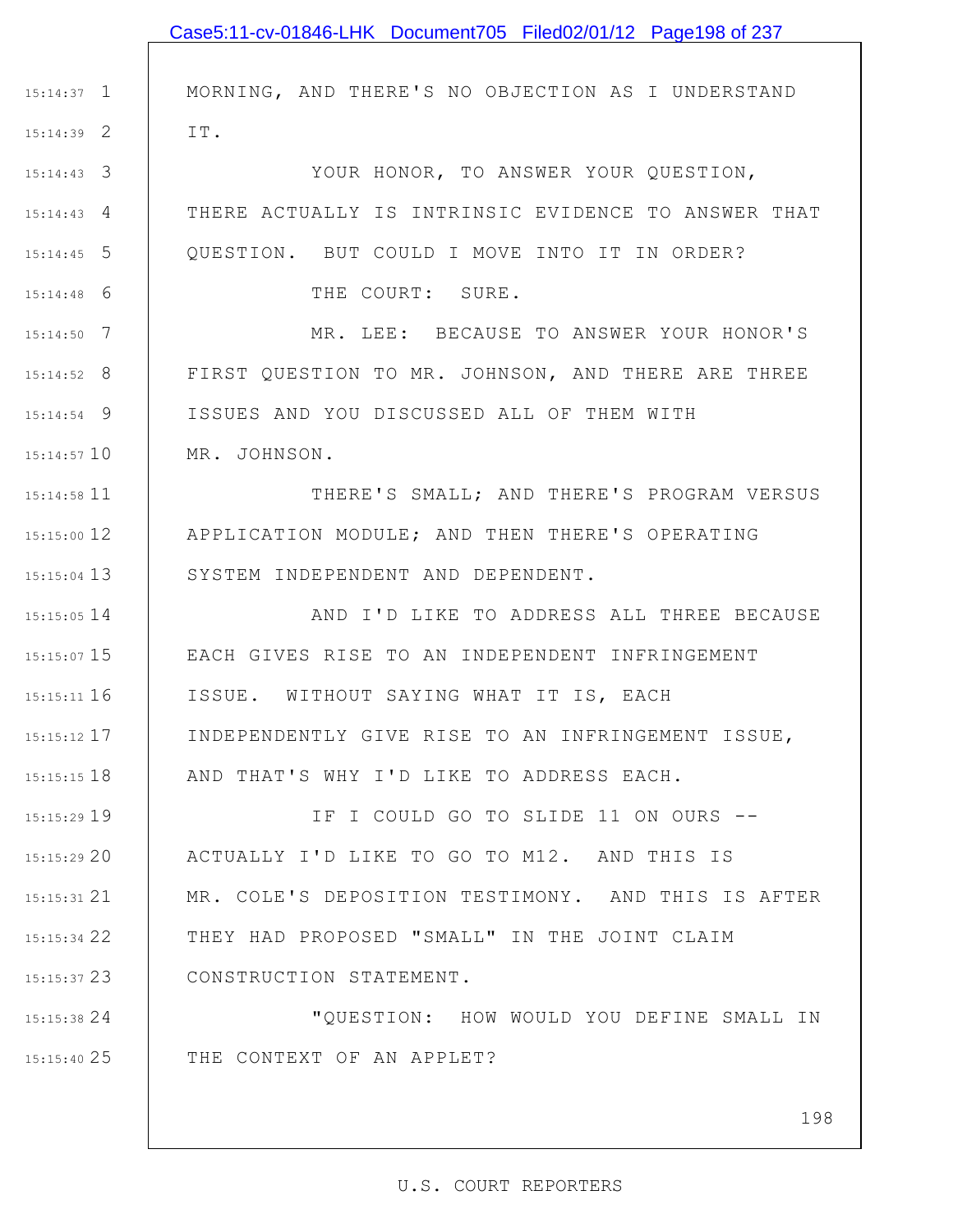1 15:15:42 2 15:15:43 3 15:15:46 4 15:15:48 5 15:15:49 6 15:15:51 7 15:15:54 8 15:15:57 9 15:16:04 15:16:05 10 15:16:07 11 12 15:16:08 13 15:16:10 15:16:12 14 PROPOSAL YOU MADE, I THINK IT WAS ONE OR MORE 15 15:16:15 16 15:16:21 17 15:16:24 18 15:16:26 19 15:16:27 20 15:16:29 21 15:16:29 22 15:16:34 23 15:16:35 24 15:16:39 25 15:16:41 199 "ANSWER: I DIDN'T. "QUESTION: DO YOU HAVE IN MIND ANY DEFINITION OF WHAT SMALL WOULD MEAN IN THE CONTEXT OF AN APPLET? "ANSWER: NO. "QUESTION: WHAT DO YOU THINK WOULD BE THE UNDERSTANDING OF SOMEONE OF ORDINARY SKILL IN THE ART IN 2005 AS TO THE TERM SMALL IN THE CONTEXT OF AN APPLET? "ANSWER: I DON'T KNOW."  $SO$   $--$ THE COURT: YOU HAVE ME ON "SMALL." MR. LEE: AND ACTUALLY, YOUR HONOR, THE SIMPLE -- THE COURT: ONE OR FEW SIMPLE TASKS. I'M NOT PROPOSING IT. I'M SAYING IT WAS IN SEVERAL DEFINITIONS IN MR. COLE'S DECLARATION. MR. LEE: IF IT HELPS, THAT'S ACCEPTABLE TO US. THE COURT: OH, OKAY. ALL RIGHT. MR. LEE: WE WOULD AGREE. SO LET ME NOW GO TO THE APPLICATION MODULE VERSUS THE PROGRAM. AND AGAIN, I'M GOING TO GO TO MR. COLE'S TESTIMONY BECAUSE HE ACTUALLY ANSWERED THE QUESTION Case5:11-cv-01846-LHK Document705 Filed02/01/12 Page199 of 237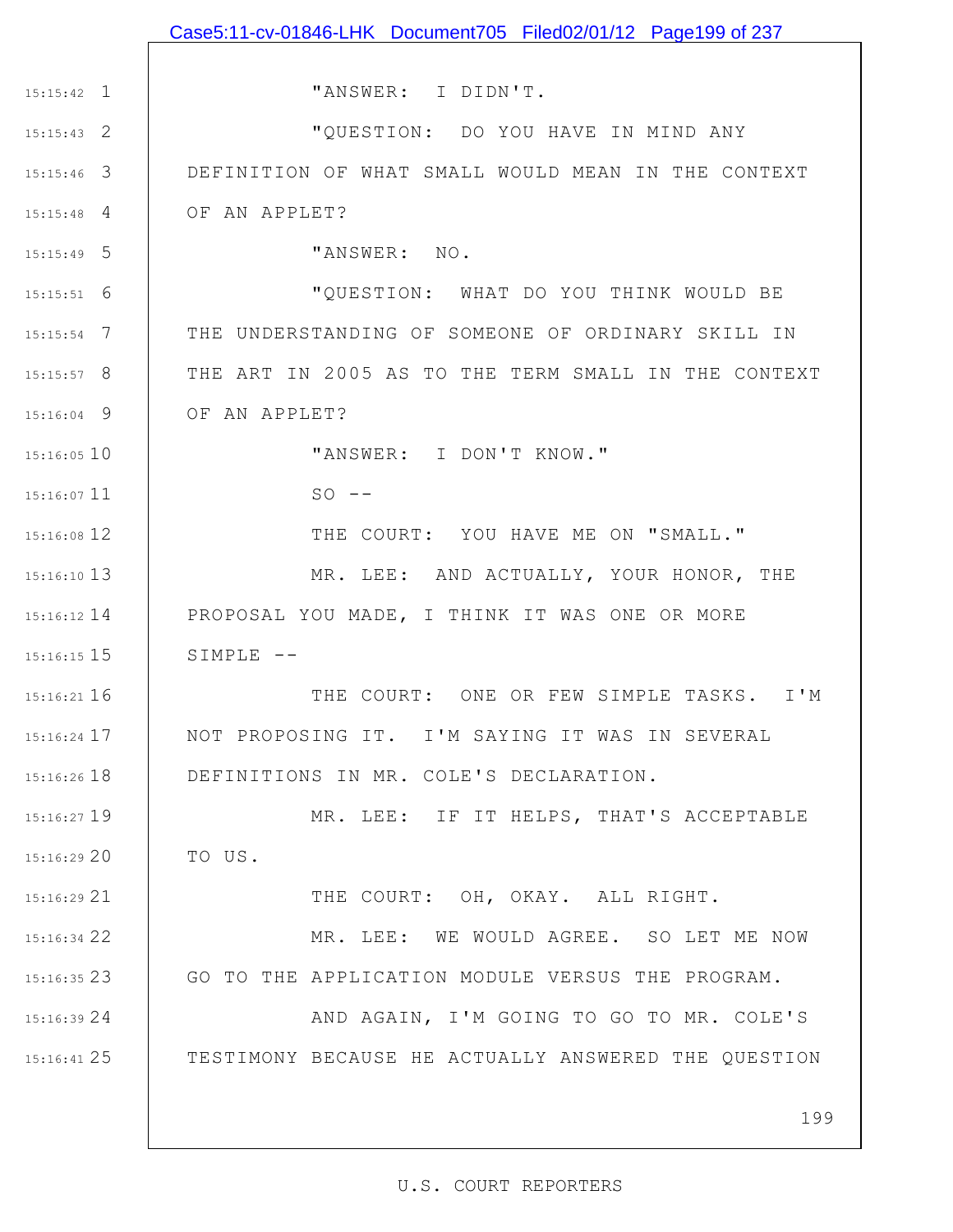|               | Case5:11-cv-01846-LHK Document705 Filed02/01/12 Page200 of 237 |
|---------------|----------------------------------------------------------------|
|               |                                                                |
| $15:16:45$ 1  | THAT YOU ASKED MR. JOHNSON BUT HE ANSWERED IT IN               |
| $15:16:48$ 2  | THE OPPOSITE WAY.                                              |
| $15:16:49$ 3  | SO IF I GO TO SLIDE 13.                                        |
| $15:16:55$ 4  | "QUESTION: NOW, THE PATENT SAYS AN                             |
| $15:16:58$ 5  | APPLICATION MODULE INCLUDES AN APPLET, CORRECT?                |
| $15:17:02$ 6  | "ANSWER: YES.                                                  |
| $15:17:03$ 7  | "QUESTION: SO DO YOU THINK IT WOULD BE                         |
| $15:17:05$ 8  | MORE PRECISE TO SAY THAT AN APPLET RUNS WITHIN AN              |
| $15:17:08$ 9  | APPLICATION MODULE RATHER THAN WITHIN A PROGRAM?               |
| $15:17:12$ 10 | "ANSWER: WOULD IT BE MORE PRECISE TO SAY                       |
| $15:17:15$ 11 | THAT? IT CERTAINLY TRACKS THE LANGUAGE OF THE                  |
| 15:17:18 12   | PATENT MORE CLOSELY, YES."                                     |
| 15:17:20 13   | WE AGREE WITH MR. COLE ON THIS. AND,                           |
| $15:17:23$ 14 | YOUR HONOR, HERE'S THE ANSWER WHY. ON THE                      |
| $15:17:26$ 15 | LEFT-HAND SIDE OF OUR SLIDE, YOU SEE SAMSUNG'S                 |
| $15:17:29$ 16 | DEFINITION. THAT COULD COVER AN APPLICATION                    |
| $15:17:35$ 17 | PROGRAM RUNNING ON AN OPERATING SYSTEM.                        |
| $15:17:37$ 18 | AND THAT IS SPECIFICALLY WHAT THEY                             |
| 15:17:40 19   | DISTINGUISHED DURING THE COURSE OF THE FILE                    |
| $15:17:43$ 20 | HISTORY.                                                       |
| $15:17:43$ 21 | AND THAT'S WHY WITHIN ANOTHER PROGRAM,                         |
| 15:17:46 22   | WHICH COULD INCLUDE AN OPERATING SYSTEM, IS                    |
| $15:17:50$ 23 | INCORRECT IN LIGHT OF THE SPECIFICATION, THE FILE              |
| $15:17:54$ 24 | HISTORY, AND THE CLAIM TERM ITSELF BECAUSE IT SAYS             |
| $15:17:57$ 25 | THAT APPLICATION MODULE. AND THAT'S WHY THEIRS IS              |
|               |                                                                |
|               | 200                                                            |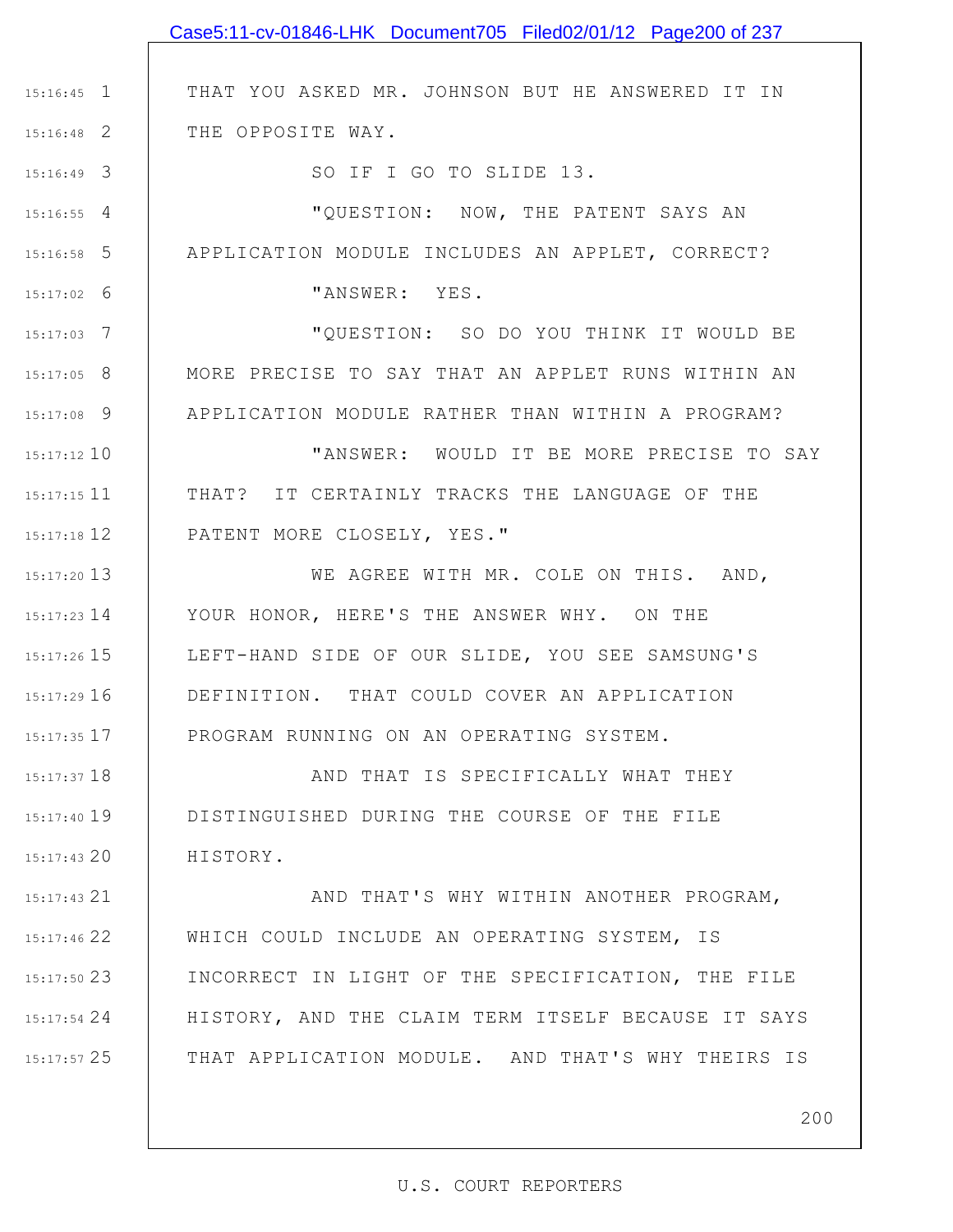| $15:18:01$ 1  | TOO BROAD.                                          |
|---------------|-----------------------------------------------------|
| $15:18:01$ 2  | NOW, IF I COULD MOVE INTO THE INTRINSIC             |
| $15:18:04$ 3  | EVIDENCE, I THINK IT WILL DEMONSTRATE BOTH, YOUR    |
| $15:18:07$ 4  | HONOR, WHY IT HAS TO BE AN APPLICATION MODULE AND   |
| $15:18:10$ 5  | ALSO ANSWER YOUR HONOR'S QUESTION ABOUT THE         |
| $15:18:15$ 6  | OPERATING SYSTEM DEPENDENT AND INDEPENDENT.         |
| $15:18:18$ 7  | AND THERE ARE A COUPLE OF PARTS OF THE              |
| $15:18:20$ 8  | FILE HISTORY IN KOBUKO WHICH I THINK I WOULD LIKE   |
| $15:18:26$ 9  | TO DRAW YOUR ATTENTION TO.                          |
| $15:18:27$ 10 | THE COURT: I'M SORRY. I MIGHT NOT HAVE              |
| $15:18:28$ 11 | CAUGHT IT. DID YOU SAY THERE IS A CONNECTION        |
| $15:18:30$ 12 | BETWEEN OPERATING SYSTEM INDEPENDENT AND DEPENDENCE |
| $15:18:33$ 13 | IF YOU USED APPLICATION MODULE?                     |
| 15:18:36 14   | MR. LEE: NO. THE PORTIONS OF THE FILE               |
| $15:18:38$ 15 | HISTORY THAT ARE RELEVANT TO BOTH ISSUES, ARE       |
| $15:18:43$ 16 | RELEVANT TO BOTH ISSUES BUT THEY'RE SEPARATE        |
| 15:18:45 17   | ISSUES, AND, IN FACT, THEY WILL GIVE SEPARATE       |
| $15:18:47$ 18 | INFRINGEMENT DISPUTES BETWEEN US IS MY BET.         |
| 15:18:52 19   | THE COURT: OKAY.                                    |
| $15:18:53$ 20 | MR. LEE: BUT WHAT I'M GOING TO TAKE YOUR            |
| $15:18:57$ 21 | HONOR THROUGH NOW WILL BE RELEVANT TO BOTH, BUT     |
| 15:19:00 22   | INDEPENDENTLY RELEVANT TO BOTH. DOES THAT ANSWER    |
| 15:19:0523    | YOUR QUESTION?                                      |
| 15:19:05 24   | THE COURT: THAT IS FINE.                            |
| 15:19:07 25   | MR. LEE: OKAY. LET ME ANSWER THE LAST               |
|               |                                                     |
|               | 201                                                 |

Case5:11-cv-01846-LHK Document705 Filed02/01/12 Page201 of 237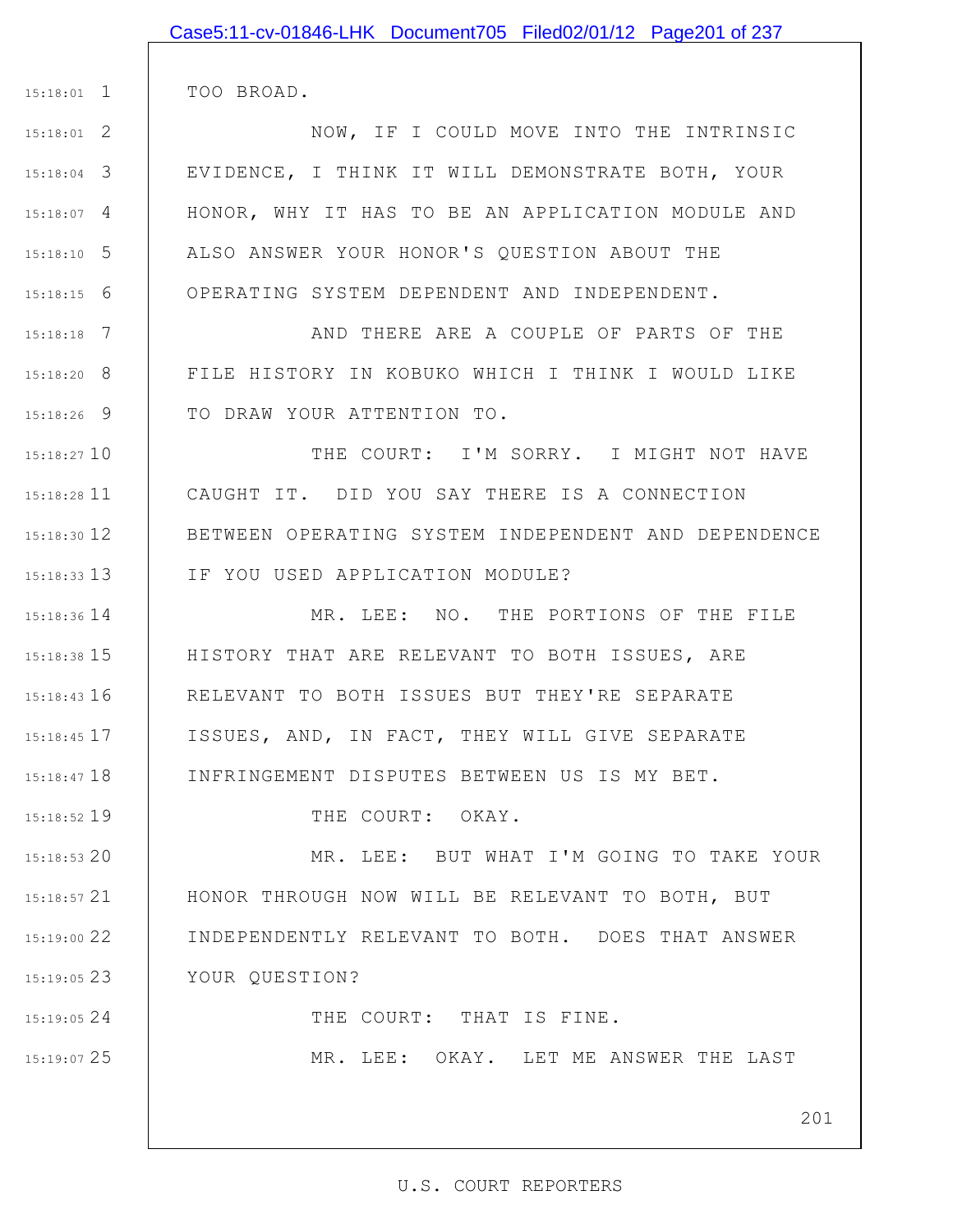### Case5:11-cv-01846-LHK Document705 Filed02/01/12 Page202 of 237

1 15:19:07 2 15:19:08 3 15:19:09 QUESTION YOU ASKED ABOUT THE LEVEL OR ORDINARY SKILL IN THE ART. I THINK YOUR HONOR'S INTUITIVE REACTION TO HIGHER VERSUS LOWER IS CORRECT.

4 15:19:13 5 15:19:14 6 15:19:17 7 15:19:19 8 15:19:26 9 15:19:32 15:19:34 10 THE REASON YOU HAVE THE OPPOSITE POSITIONS TAKEN BY THE PARTIES IS BECAUSE OF WHAT I'M ABOUT TO TAKE YOU THROUGH BECAUSE IF SOMEONE HAD A HIGHER LEVEL OF SKILL IN THE ART AND LOOKS AT WHAT I'M GOING TO SHOW YOUR HONOR ABOUT KOBUKO AND THEN WHAT THEY SAID ABOUT KOBUKO, YOU'LL KNOW IT'S AN OPERATING SYSTEM INDEPENDENT.

15:19:36 11 15:19:39 12 13 15:19:41 15:19:44 14 NOW, LET ME SAY ONE MORE THING ABOUT THE LEVEL OF SKILL IN THE ART. THE QUESTION OF WHAT THE PATENT COVERS, THE ASSERTED CLAIMS ARE 1, 2, 7 TO 10 AND 15 TO 18.

15 15:19:47 16 15:19:49 17 15:19:53 EVERY SINGLE ONE OF THEM INCLUDES A LIMITATION, THAT IS, QUOTE, "A POCKET SIZED MOBILE COMMUNICATION DEVICE."

18 15:20:01 19 15:20:03 20 15:20:05 21 15:20:09 22 15:20:12 23 15:20:15 SO THE DISCUSSION WE HAD WITH YOUR HONOR ABOUT WHETHER OR NOT SOMEONE OF ORDINARY SKILL IN THE ART SHOULD HAVE EXPERIENCE IN THIS FIELD, THE CLAIMS, AND I MAY HAVE MISHEARD MR. JOHNSON, THE CLAIMS ARE NOT LIMITED AND THAT'S WHAT THE CLAIMS SAY "A POCKET SIZED MOBILE COMMUNICATION DEVICE."

24 15:20:19

25 15:20:22

SO, YOUR HONOR, IF I GO TO SLIDE 14, AND I'LL GO THROUGH THIS QUICKLY IN LIGHT OF THE HOUR,

202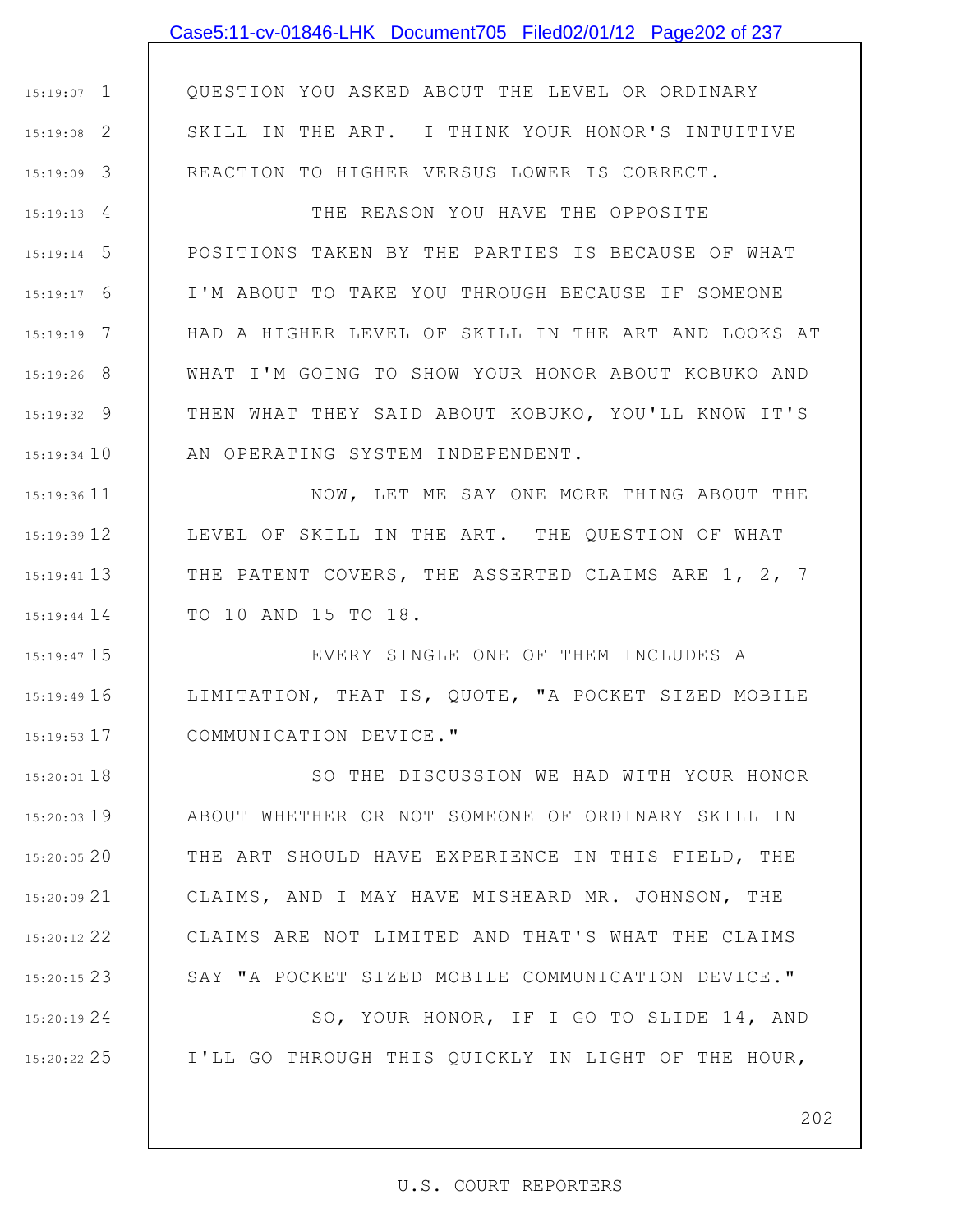|                 | Case5:11-cv-01846-LHK Document705 Filed02/01/12 Page203 of 237 |
|-----------------|----------------------------------------------------------------|
|                 |                                                                |
| $15:20:24$ 1    | BUT I'M GOING TO LOOK VERY QUICKLY AT WHAT THE                 |
| $15:20:26$ 2    | PATENT CLAIM SAYS AND THE SPEC SAYS BECAUSE IT'S               |
| $15:20:29$ 3    | ONLY TWO SENTENCES.                                            |
| $15:20:30$ 4    | BUT THEN WE HAVE TO GO TO THE FILE                             |
| $15:20:34$ 5    | HISTORY BECAUSE SAMSUNG ACTUALLY SAID A LOT.                   |
| $15:20:37$ 6    | SO SLIDE NUMBER 14 IS THE LIMITATION THAT                      |
| $15:20:41$ 7    | INCLUDES APPLET BUT IT'S THE BROADER LIMITATION OR             |
| $15:20:45$ 8    | THE ENTIRE LIMITATION WAS ADDED TO GET ALLOWANCE.              |
| $15:20:51$ 9    | IF I TURN, YOUR HONOR, TO SLIDE NUMBER                         |
| 15:20:54 10     | 15, YOU HAVE THE ENTIRETY OF WHAT THIS                         |
| $15:20:57$ 11   | SPECIFICATION SAYS ABOUT AN APPLET.                            |
| 15:20:59 12     | IT'S AT COLUMN 3, LINE 8 TO 14.                                |
| $15:21:03$ 13   | AND ALL IT SAYS IS "APPLICATION MODULES                        |
| 15:21:06 14     | OF THE PORTABLE TERMINAL INCLUDES AT LEAST ONE                 |
| 15:21:09 15     | APPLET AND EACH OF THE APPLICATION MODULES THAT IS             |
| $15:21:13$ 16   | EACH MENU OF THE PORTABLE TERMINAL INDEPENDENTLY               |
| $15:21:16$ $17$ | PERFORMS MULTITASKING." THAT'S IT.                             |
| $15:21:18$ 18   | NOW, HERE'S WHAT HAPPEN IF WE GO TO SLIDE                      |
| 15:21:24 19     | NUMBER 16.                                                     |
| 15:21:26 20     | DURING THE PROSECUTION THE CLAIMS WERE                         |
| 15:21:29 21     | REJECTED BEFORE THIS LIMITATION WAS ADDED IN LIGHT             |
| 15:21:34 22     | OF KOKUBO.                                                     |
| 15:21:36 23     | AND RATHER THAN MAKE THE ARGUMENT, I'LL                        |
| 15:21:39 24     | JUST TAKE WHAT MR. JOHNSON SAID ABOUT AOKI IN THE              |
|                 |                                                                |

25 15:21:42 LAST ARGUMENT ON A CLAIM TERM.

203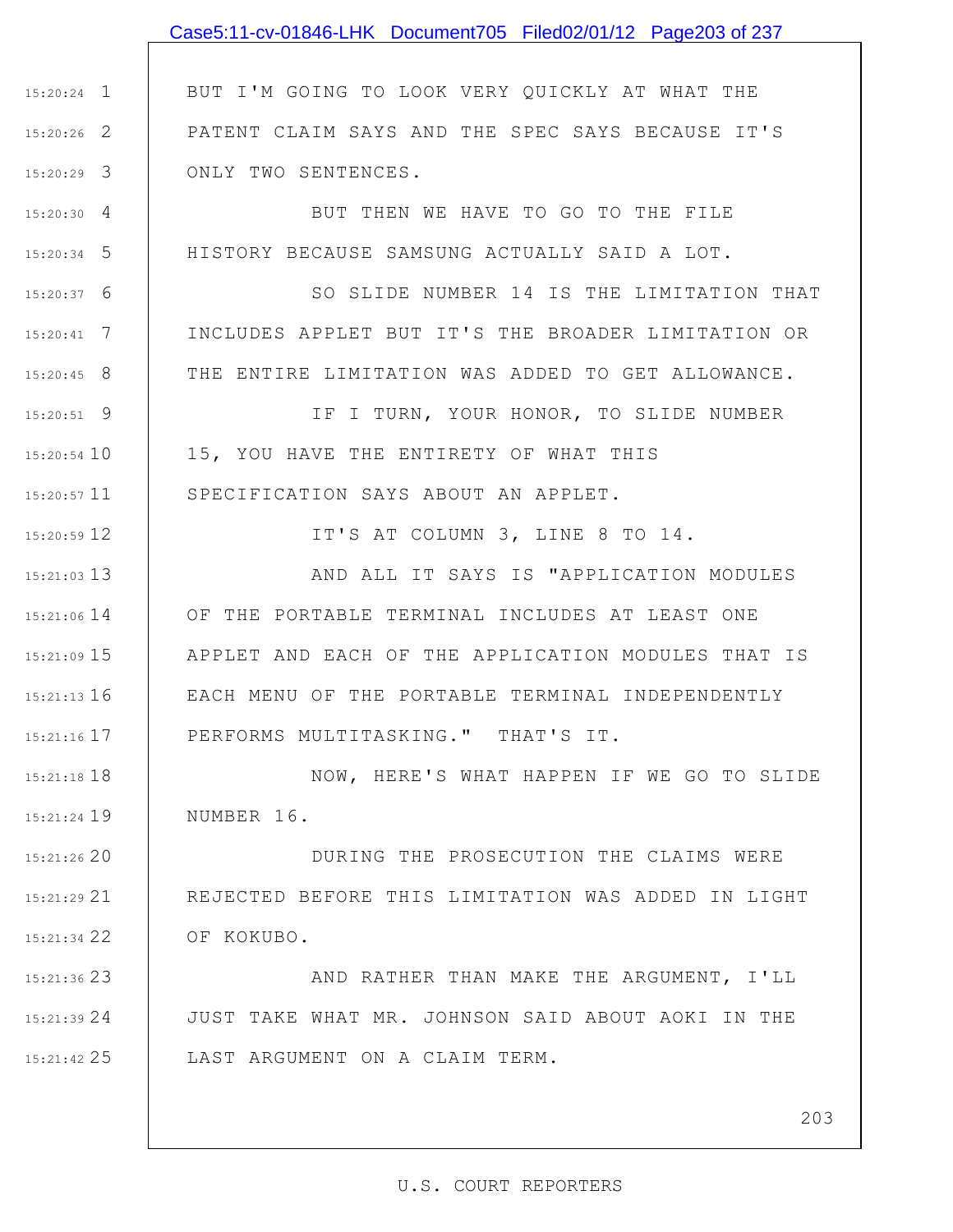### Case5:11-cv-01846-LHK Document705 Filed02/01/12 Page204 of 237

1 15:21:44 2 15:21:48 3 15:21:50 4 15:21:54 5 15:21:59 6 15:22:06 IF YOU TAKE, YOUR HONOR, SLIDE 16 TO 23, WHICH I'M NOT GOING TO GO THROUGH NOW BUT WE'LL LEAVE WITH THE COURT, 16 THROUGH 23 IDENTIFIES FOR THE COURT WHERE THE PATENT EXAMINER FOUND EVERY SINGLE ASPECT OF THE PENDING CLAIMS IN KOKUBO. EVERY SINGLE LIMITATION.

7 15:22:07 8 15:22:10 9 15:22:19 IF I TURN, YOUR HONOR, TO SLIDE NUMBER 24, YOU WILL SEE WHAT KOKUBO SAID ABOUT OPERATING SYSTEM APPLICATIONS PROGRAMS.

10 15:22:21 11 15:22:25 12 15:22:29 13 15:22:33 THIS IS NOW, THROUGHOUT KOKUBO, YOUR HONOR, KOKUBO REFERS TO APPLICATIONS SOFTWARE AND IT DOES IT PARENTHETICALLY A NUMBER OF TIMES, IT DOES IT DIRECTLY A NUMBER OF TIMES.

14 15:22:35 15 15:22:38 16 15:22:45 17 15:22:47 THE PARAGRAPH THAT I CITE, YOUR HONOR, COLUMN 6 ON 52 TO COLUMN 7, LINE 2 WHICH IS AT SLIDE 24, SPECIFICALLY ADDRESSES THE ISSUE THAT IS BEFORE US.

18 15:22:48 19 15:22:50 20 15:22:55 21 15:23:01 22 15:23:05 AND WHAT YOU WILL SEE IS THAT IT REFERS TO A CONVENTIONAL OPERATING SYSTEM FOR CONTROLLING THE APPARATUS. IT REFERS TO APPLICATION SOFTWARE TASKS THAT ARE UNDER THE CONTROL OF THE OPERATING SYSTEM.

23 15:23:05 24 15:23:11 25 15:23:14 AND IT EXPLICITLY TELLS YOU, YOUR HONOR, IT TELLS THE PUBLIC, THAT YOU HAVE THIS OPERATING SYSTEM, YOU HAVE THIS APPLICATION SOFTWARE, WHICH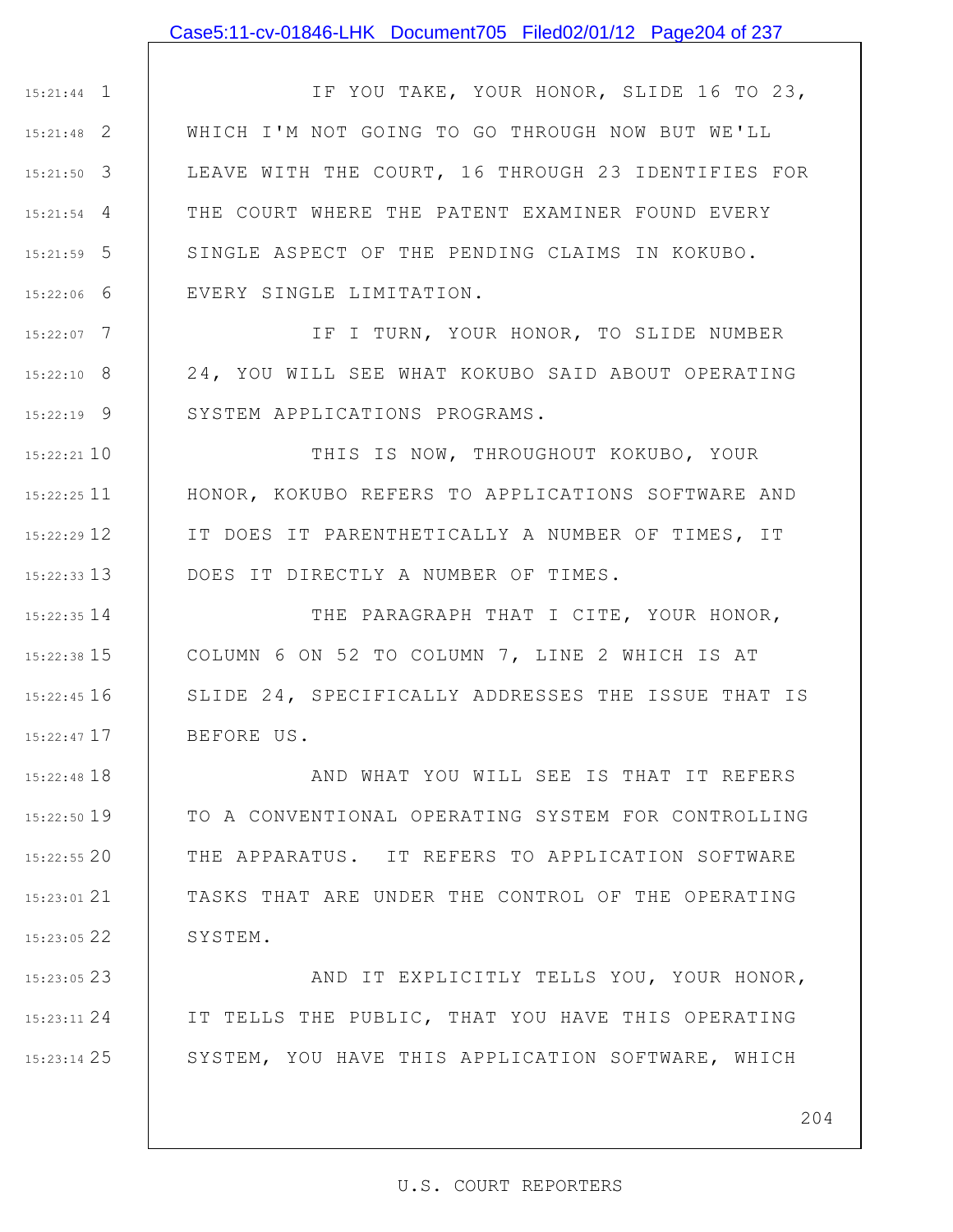|               | Case5:11-cv-01846-LHK Document705 Filed02/01/12 Page205 of 237 |
|---------------|----------------------------------------------------------------|
|               |                                                                |
| $15:23:17$ 1  | IS CONTROLLED BY THE OPERATING SYSTEM.                         |
| $15:23:21$ 2  | AND WHAT DOES IT DO? IF YOUR HONOR LOOKS                       |
| $15:23:24$ 3  | AT THE BOTTOM OF THE PAGE OR THE BOTTOM OF THE                 |
| $15:23:26$ 4  | COLUMN, IT'S RUNNING TASKS LIKE E-MAIL, WEB                    |
| $15:23:29$ 5  | BROWSERS, AND THE LIKE.                                        |
| $15:23:30$ 6  | SO THERE IS A CLASSIC APPLICATIONS                             |
| $15:23:33$ 7  | PROGRAM RUNNING AN OPERATING SYSTEM.                           |
| $15:23:38$ 8  | AND IF I TURN, YOUR HONOR, TO THE NEXT                         |
| $15:23:40$ 9  | SLIDE, WHICH IS COLUMN 10 FROM KOKUBO, LINE 54 TO              |
| $15:23:44$ 10 | 62, IT TELLS YOU EXACTLY WHAT TASKS ARE BEING RUN              |
| $15:23:51$ 11 | ON THIS OPERATING SYSTEM BY THESE APPLICATION                  |
| 15:23:56 12   | PACKAGES, AND IT'S E-MAIL, BROWSING, GAMING, AND               |
| $15:24:00$ 13 | MOST IMPORTANTLY, MUSIC.                                       |
| $15:24:02$ 14 | SO WITH THIS SPECIFIC DISCLOSURE OF                            |
| $15:24:09$ 15 | KOKUBO, WHICH THE EXAMINER FOUND IN SLIDE 16 TO 24,            |
| $15:24:09$ 16 | HAS EVERYTHING INCLUDING AN APPLICATION SOFTWARE               |
| 15:24:23 17   | PERFORMING TASKS, WHICH IS ONE OF THE THINGS THAT              |
| $15:24:24$ 18 | YOUR HONOR DISCUSSED WITH MR. JOHNSON, AND THE                 |
| $15:24:26$ 19 | TASKS OF BROWSING, E-MAILING, AND MUSIC, WHAT                  |
| 15:24:30 20   | HAPPENED.                                                      |
| 15:24:31 21   | AND IF YOU TURN TO SLIDE 26, YOUR HONOR,                       |
| $15:24:33$ 22 | THIS IS WHEN THE EXAMINER HAVING MADE THE REJECTION            |
| $15:24:41$ 23 | IN LIGHT OF WHAT KOKUBO SAID, SAYS LET'S ADD THIS              |
| 15:24:45 24   | LIMITATION.                                                    |
| 15:24:46 25   | SO WE NOW HAVE THE LIMITATION THAT WAS                         |
|               |                                                                |
|               | 205                                                            |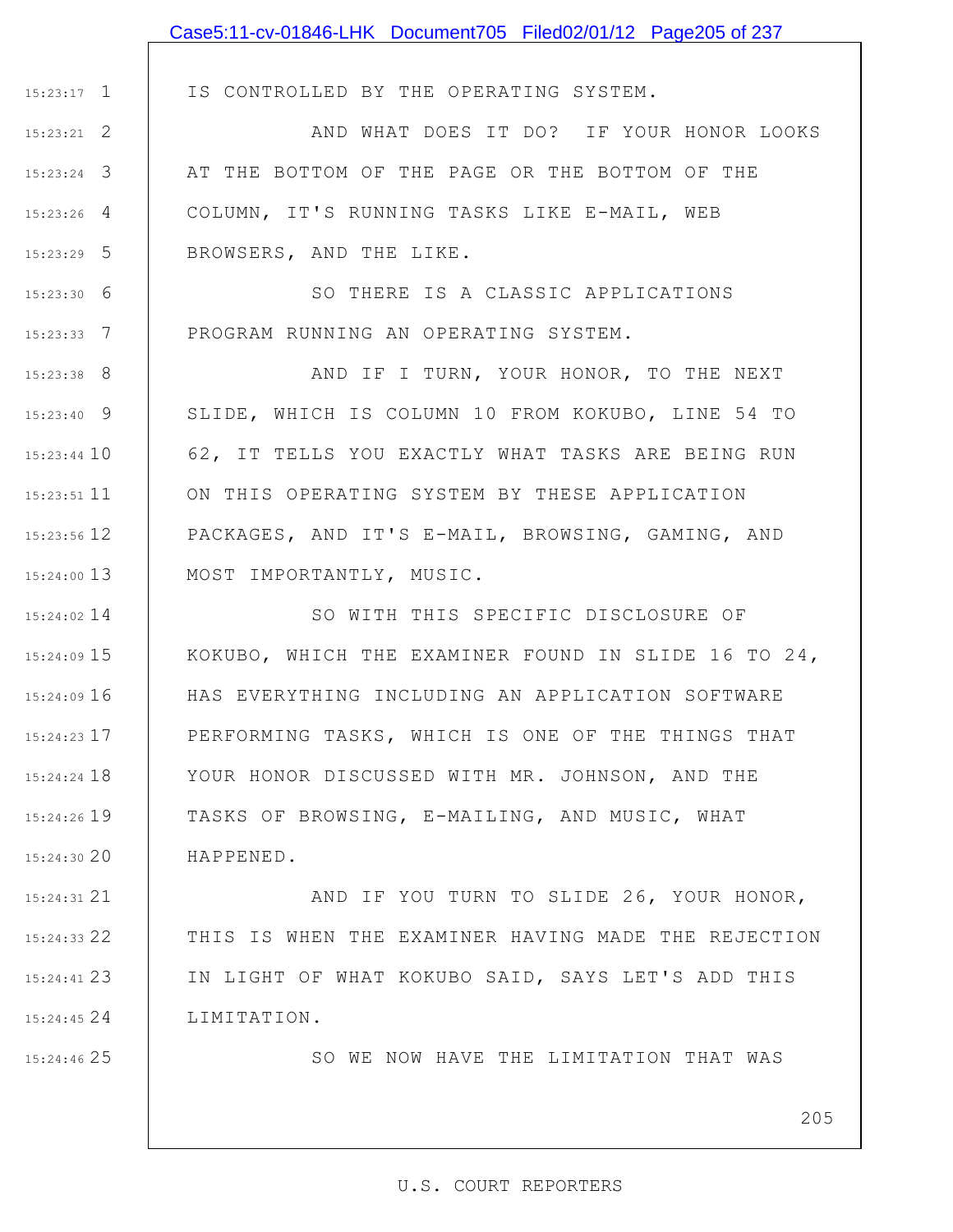|               | Case5:11-cv-01846-LHK Document705 Filed02/01/12 Page206 of 237 |
|---------------|----------------------------------------------------------------|
|               |                                                                |
| $15:24:48$ 1  | ADDED TO SPECIFICALLY DISTINGUISH THE VERY                     |
| $15:24:50$ 2  | TWO PAGES THAT I HAVE JUST SHOWN YOU.                          |
| $15:24:51$ 3  | WHAT WOULD ONE OF ORDINARY SKILL IN THE                        |
| $15:24:54$ 4  | ART UNDERSTAND THAT THEY WERE SAYING?                          |
| $15:24:56$ 5  | WELL, I'M NOT ONE OF ORDINARY SKILL IN                         |
| $15:24:58$ 6  | THE ART, YOUR HONOR, BUT EVEN I UNDERSTAND THAT                |
| $15:25:01$ 7  | THEY ARE SAYING THAT THIS IS DIFFERENT THAN THE                |
| $15:25:03$ 8  | APPLICATION SOFTWARE SITTING ON AN OPERATING                   |
| $15:25:07$ 9  | SYSTEM, CONTROLLED BY THE OPERATING SYSTEM,                    |
| $15:25:09$ 10 | EXPRESSLY DISCLOSED IN KOKUBO.                                 |
| 15:25:11 11   | SO THE EXAMINER SUGGESTED. AND WHAT DID                        |
| $15:25:23$ 12 | SAMSUNG DO?                                                    |
| 15:25:24 13   | THEY SAY, THAT'S RIGHT, WE'LL ADD THIS                         |
| 15:25:26 14   | LIMITATION AND THIS IS THE LIMITATION THAT                     |
| $15:25:30$ 15 | DISTINGUISHES KOKUBO, BUT THEY SAY MORE. IF YOU                |
| 15:25:35 16   | TURN TO SLIDE 28.                                              |
| 15:25:36 17   | THEY SAY, QUOTE, "KOKUBO MERELY DISCLOSES                      |
| 15:25:40 18   | THE GENERATING OF AN ICON CORRESPONDING TO A TASK              |
| $15:25:47$ 19 | (APPLICATION SOFTWARE)" AND THEN IT REFERS TO                  |
| 15:25:52 20   | COLUMN 2, LINES 34 AND COLUMN 13, LINES 8 TO 10.               |
| $15:25:57$ 21 | THIS IS EXACTLY THE APPLICATION SOFTWARE                       |
| 15:25:59 22   | PERFORMING THE TASKS ON TOP OF AN OPERATING SYSTEM.            |
| 15:26:03 23   | AND THEN WHAT DO THEY SAY? AND, YOUR                           |
| 15:26:05 24   | HONOR, THIS IS WHERE THEY HAD THE POWER OF THE PEN.            |
| 15:26:08 25   | THEY SHOULD BE HELD TO THEIR WORD.                             |
|               |                                                                |
|               | 206                                                            |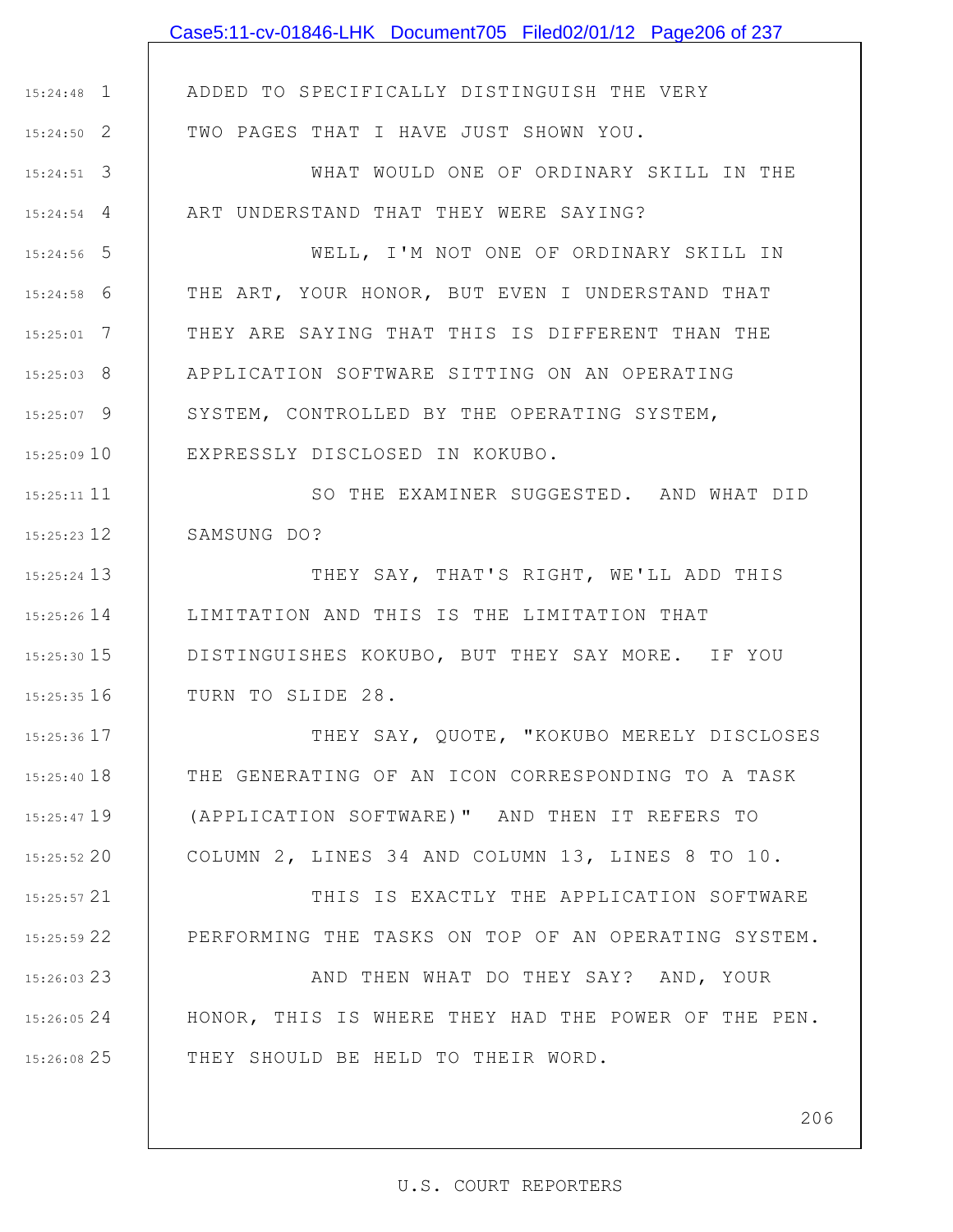### Case5:11-cv-01846-LHK Document705 Filed02/01/12 Page207 of 237

1 15:26:10 2 15:26:14 3 15:26:17 4 15:26:19 5 15:26:22 "THE GENERATING OF THE ICON BY KOKUBO IS NOT THE DISCLOSURE OF GENERATING A MUSIC BACKGROUND PLAY OBJECT, WHEREIN THE MUSIC BACKGROUND PLAY OBJECT INCLUDES AN APPLICATION MODULE INCLUDING AT LEAST ONE APPLET."

6 15:26:24 7 15:26:27 8 15:26:33 9 15:26:35 SO THEY HAVE SPECIFICALLY DISTINGUISHED EXACTLY THE TWO QUOTATIONS AND EXCERPTS THAT I HAVE SHOWN YOUR HONOR FROM KOKUBO, AND THAT'S WHAT RESULTS IN ALLOWANCE OF THE CLAIMS.

15:26:39 10 15:26:41 11 12 15:26:45 13 15:26:48 14 15:26:51 15 15:26:53 16 15:26:57 17 15:27:00 18 15:27:03 NOW, WHAT DOES THIS MEAN, YOUR HONOR? THIS IS, AS DR. GIVARGIS SAID, THIS IS THE FILE HISTORY THAT WOULD LEAD ONE OF ORDINARY SKILL IN THE ART TO UNDERSTAND THAT IN ADDITION TO THE APPLET HAVING TO BE A PROGRAM RUNNING WITHIN AN APPLICATION MODULE AS OPPOSED TO SOME PROGRAM GENERALLY INCLUDING AN OPERATING SYSTEM, THERE'S A SECOND REQUIREMENT AND IT NEEDS TO BE OPERATING SYSTEM INDEPENDENT.

19 15:27:05 15:27:06 20 THE COURT: WELL, THAT'S WHAT I DON'T SEE.

21 15:27:07 22 15:27:09 23 15:27:12 24 15:27:15 25 15:27:17 MR. LEE: WELL, YOUR HONOR, THAT'S -- I WON'T GO THROUGH IT AGAIN, BUT IF YOUR HONOR LOOKS -- ALL WE CAN ASK YOUR HONOR TO DO IS IF YOU LOOK AT KOKUBO AND YOU LOOK AT THOSE TWO PAGES AND THE QUOTATIONS, THAT IS AN OPERATING SYSTEM

207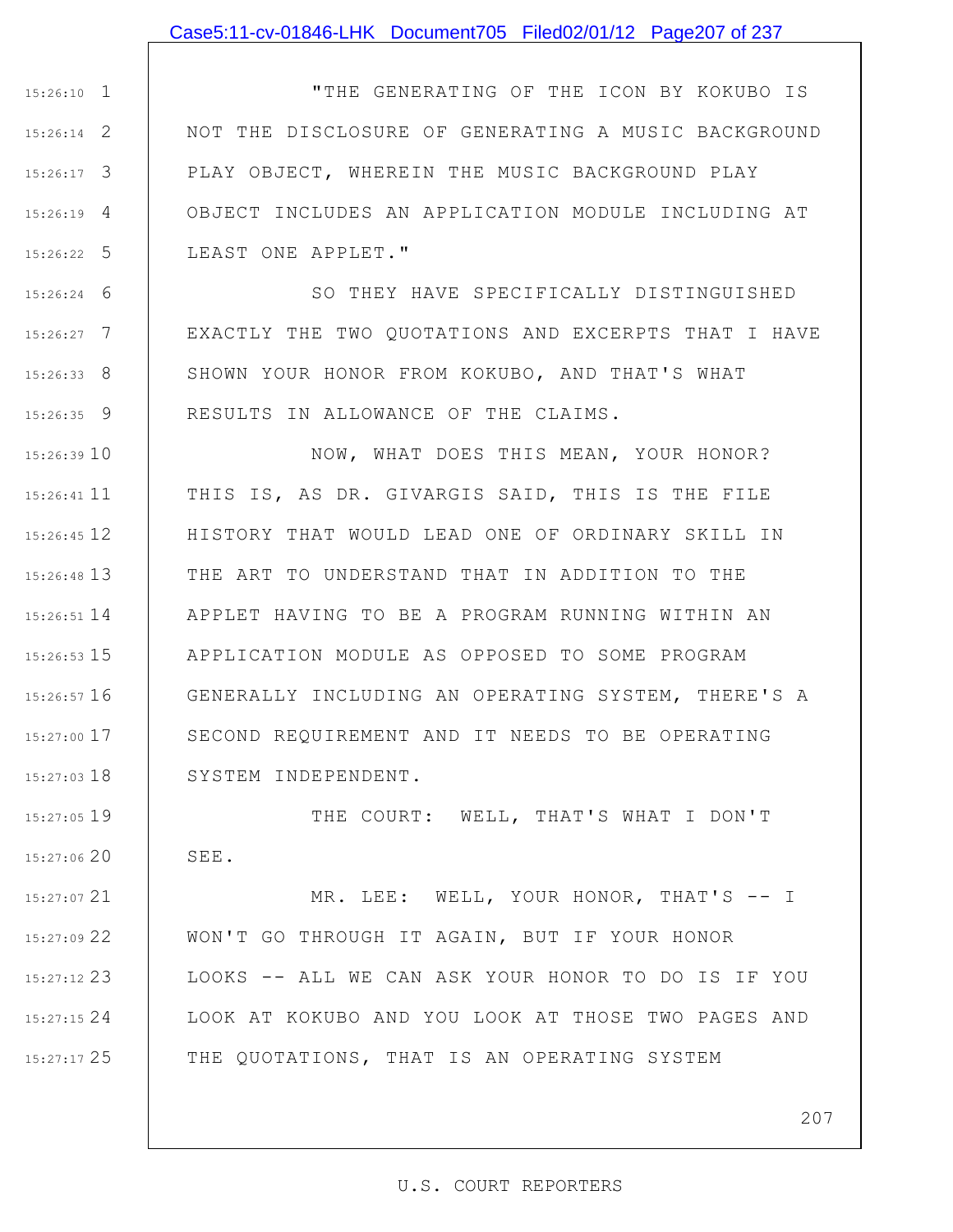## 1 15:27:20 2 15:27:28 3 15:27:30 4 15:27:40 5 15:27:42 6 15:27:46 7 15:27:49 8 15:27:50 9 15:27:51 15:27:53 10 11 15:28:01 12 15:28:02 13 15:28:04 14 15:28:09 15 15:28:14 16 15:28:16 THE CONTROL UNIT 115, AND THE READ ONLY MEMORY HAS 17 15:28:20 18 15:28:21 19 15:28:28 20 15:28:32 21 15:28:36 22 15:28:39 23 15:28:44 24 15:28:46 25 15:28:49 DEPENDENT/INDEPENDENT PROGRAM AND THE QUESTION IS THIS, YOUR HONOR, WHAT IS IT ABOUT APPLET THAT DISTINGUISHES THAT COLUMN? THE COURT: LET'S GO BACK TO SLIDE 24 WHERE YOU SAID THIS SAYS -- YOU SEE IT SAYS OPERATING SYSTEM AS I GUESS A DEFINITION OF CONTROL PROGRAM. MR. LEE: RIGHT. THE COURT: BUT TELL ME HOW THIS SAYS THAT TO DISTINGUISH FROM KOKUBO YOU HAVE TO ASSUME OPERATING SYSTEM? MR. LEE: THE READ ONLY MEMORY IS CONNECTED TO THE CONTROL UNIT 115 AND STORES A CONTROL PROGRAM AND OPERATING SYSTEM. SO THE READ ONLY MEMORY IS CONNECTED TO THE OPERATING SYSTEM. THE NEXT PARAGRAPH. THE OPERATION UNIT 160 IS CONNECTED TO THE CONTROL UNIT 115, THE SAME ONE WE JUST TALKED ABOUT, AND BY THE CONTROL UNIT 115, THAT IS THAT WHICH HAS THE OPERATING SYSTEM, GIVES OPERATING INSTRUCTIONS SUCH AS. AND THEN IT GOES DOWN AND TALKS ABOUT HOW HAVING GIVEN THOSE INSTRUCTIONS, YOU EXECUTE THE APPLICATIONS SOFTWARE TASK. Case5:11-cv-01846-LHK Document705 Filed02/01/12 Page208 of 237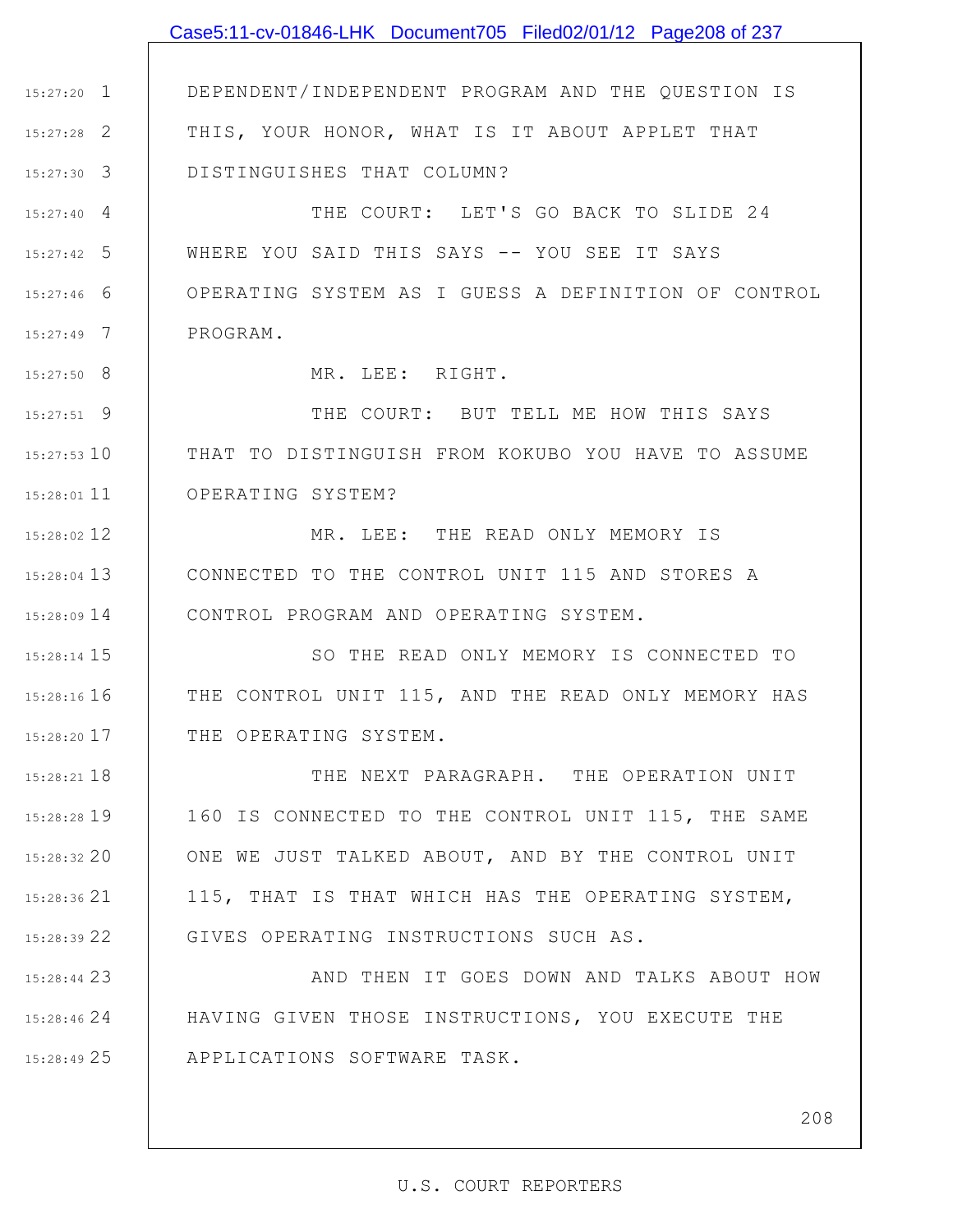### Case5:11-cv-01846-LHK Document705 Filed02/01/12 Page209 of 237

1 15:28:51 2 15:28:58 3 15:29:00 4 15:29:04 5 15:29:06 6 15:29:10 7 15:29:12 8 15:29:17 9 15:29:19 10 15:29:25 11 15:29:27 12 15:29:29 13 15:29:32 14 15:29:37 15 15:29:38 16 15:29:41 17 15:29:44 AND, YOUR HONOR, THIS IS A PLACE WHERE YOUR HONOR ASKED TODAY ABOUT SOMETHING ABOUT AN INTERMEDIATE REMEDY BEYOND STRIKING THE REFERENCES. THIS IS A PLACE WHERE I CAN REPRESENT TO THE COURT IF DR. GIVARGIS COULD SUBMIT A SUPPLEMENTAL DECLARATION, HE WOULD TAKE THAT LAUNDRY LIST OF DICTIONARY DEFINITIONS AND SAY YOU COULDN'T GIVE THOSE DEFINITIONS IN LIGHT OF WHAT THEY SAID ABOUT KOKUBO. AND YOU'RE GOING TO GET DIFFERENT INTERPRETATIONS FROM MR. JOHNSON AND FROM ME ABOUT THIS PROVISION, BUT THIS IS THE PROVISION THAT FOR LACK OF A LESS PEJORATIVE WORD PUTS A LIE TO THE DEFINITIONS THAT WERE SUBMITTED LATE. AND THE QUESTION IS THIS, YOUR HONOR -- WE DON'T -- THERE ARE TWO SEPARATE QUESTIONS HERE. ONE IS WHAT IS THE DIFFERENCE BETWEEN

KOKUBO AND THIS APPLET LIMITATION?

19 15:29:51 20 15:29:53 WE KNOW THAT'S THE KEY. THAT'S THE ONLY THING THAT GOT THESE PATENTS ALLOWED.

21 15:29:55 22 15:29:59 23 15:30:03 24 15:30:06 SO WE HAVE TO GO BACK TO KOKUBO AND SAY HOW DO THEY RUN THEIR APPLICATIONS SOFTWARE? HOW DO THEY RUN THEIR MUSIC PROGRAM BECAUSE YOU KNOW IT HAS TO BE DIFFERENT.

25 15:30:09

18 15:29:48

IF THEY'RE NOT DIFFERENT, THEN KOKUBO

209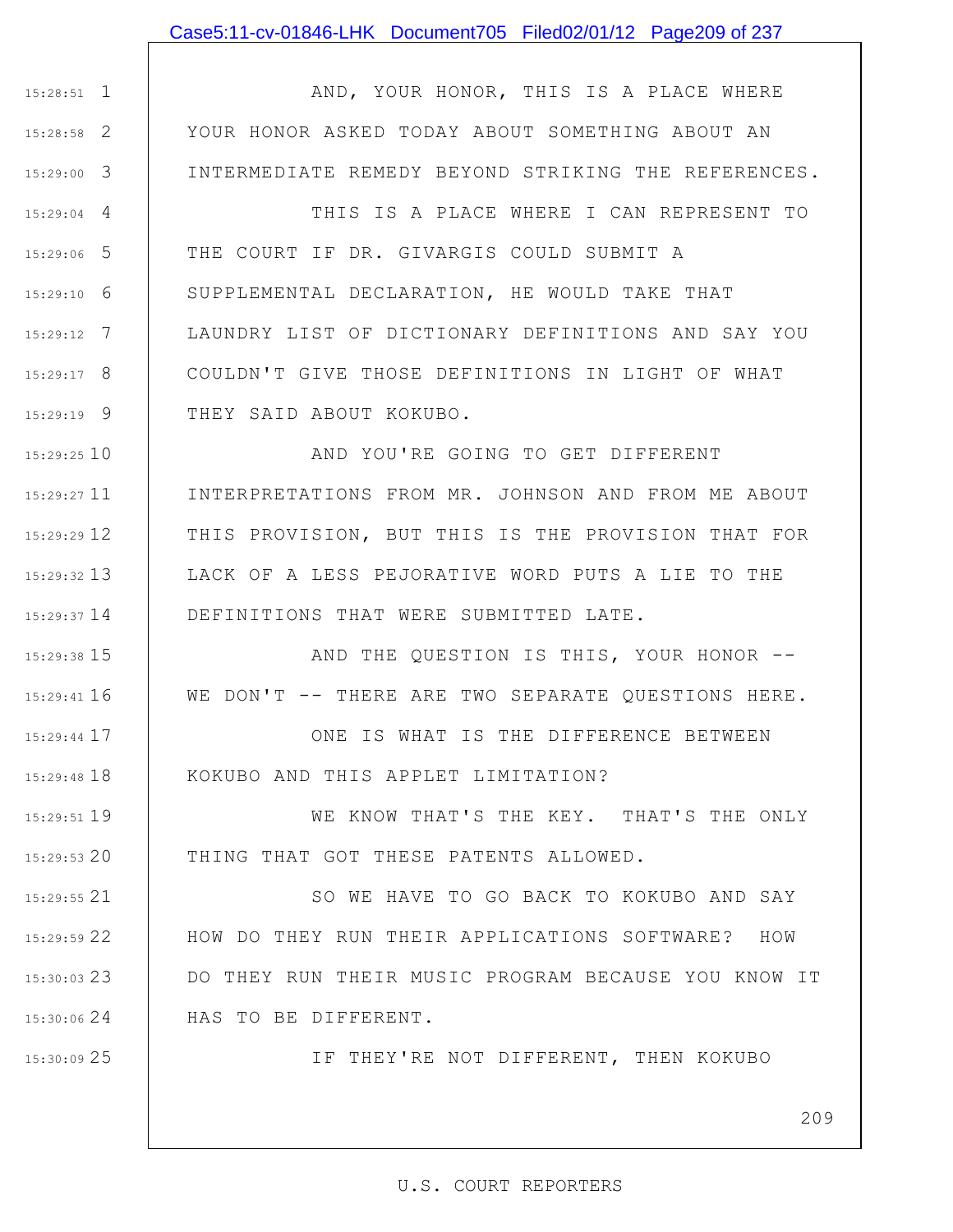|               | Case5:11-cv-01846-LHK Document705 Filed02/01/12 Page210 of 237 |
|---------------|----------------------------------------------------------------|
|               |                                                                |
| $15:30:11$ 1  | ANTICIPATES AND THE PATENT IS INVALID.                         |
| $15:30:13$ 2  | BUT WE KNOW THAT THE PROGRESSION IS THAT                       |
| $15:30:15$ 3  | EVERY -- CLAIMS ARE PENDING WITHOUT THIS LIMITATION            |
| $15:30:17$ 4  | AND REJECTED IN THEIR ENTIRETY.                                |
| $15:30:20$ 5  | THE EXAMINER PROPOSED THIS LIMITATION AND                      |
| $15:30:22$ 6  | SAMSUNG SAYS, YES, AND THEN SAMSUNG SAYS THIS IS BY            |
| $15:30:27$ 7  | ITSELF THE DISTINCTION. THAT'S THE FIRST QUESTION.             |
| $15:30:31$ 8  | IS THIS A DISTINCTION THAT MATTERS? I THINK THE                |
| $15:30:34$ 9  | ANSWER IS UNEQUIVOCALLY YES.                                   |
| 15:30:36 10   | AND THEN THE HARDER QUESTION BECOMES,                          |
| 15:30:38 11   | WHAT IS THE DISTINCTION, WHICH IS WHAT I THINK YOUR            |
| 15:30:40 12   | HONOR IS ASKING ME NOW.                                        |
| 15:30:41 13   | WE SAY THAT THE DISTINCTION IS THIS                            |
| $15:30:45$ 14 | COLUMN AGAINST WHAT THEY SAY ABOUT APPLET.                     |
| 15:30:50 15   | SAMSUNG HAS NOT OFFERED YOU ANY                                |
| $15:30:55$ 16 | EXPLANATION FOR WHAT THE DIFFERENCE IS BETWEEN                 |
| $15:31:00$ 17 | APPLET IN THAT LIMITATION AND KOKUBO.                          |
| $15:31:03$ 18 | AND, IN FACT, WHAT THEY DID IS THAT THEY                       |
| $15:31:05$ 19 | OFFERED YOU A DEFINITION, A SMALL WITHIN A PROGRAM,            |
| 15:31:0920    | AND, YOUR HONOR, THAT COVERS EXACTLY WHAT IS ON                |
| $15:31:12$ 21 | THIS PAGE M24.                                                 |
| 15:31:15 22   | THEY HAVE OFFERED YOU A DEFINITION THAT                        |
| 15:31:20 23   | WITHOUT A DOUBT EXPLICITLY COVERS WHAT IS DISCLOSED            |
| 15:31:23 24   | IN KOKUBO. WE KNOW THAT'S NOT RIGHT.                           |
| 15:31:25 25   | SO I THINK THE QUESTION YOUR HONOR MAY                         |
|               |                                                                |
|               | 210                                                            |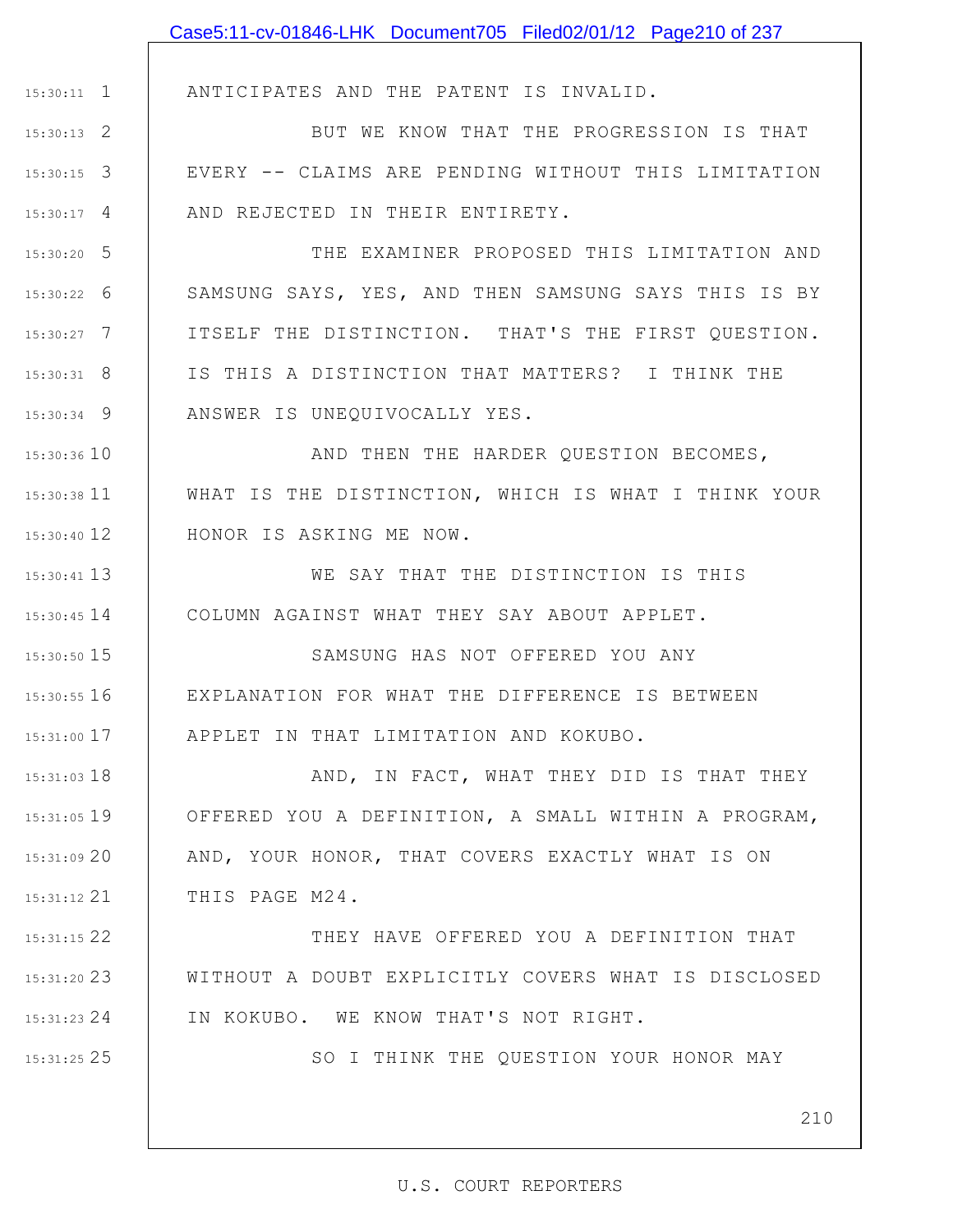## 1 15:31:28 2 15:31:31 3 15:31:35 4 15:31:37 5 15:31:38 6 15:31:43 7 15:31:46 8 15:31:46 9 15:31:48 10 15:31:52 11 15:31:53 12 15:31:55 13 15:32:00 14 15:32:02 15 15:32:03 16 15:32:08 17 15:32:10 18 15:32:15 19 15:32:17 20 15:32:21 21 15:32:23 22 15:32:26 23 15:32:29 24 15:32:30 WANT TO POSE TO BOTH OF US IS SO WHAT IS THE DIFFERENCE? WE KNOW THERE'S A DIFFERENCE. WE KNOW IT'S THE ONLY DIFFERENCE THAT COUNTED AND WHAT IS THE DIFFERENCE? AND THAT YOUR HONOR HAS ANSWERED I GUESS BY THE EXPERTS AND BY YOUR HONOR'S READING OF THE CLAIMS. LET ME SAY JUST THREE OTHER THINGS ABOUT THIS. ONE IS THAT, FIRST, THE INVENTOR'S TESTIMONY. THIS INVENTOR'S TESTIMONY ABOUT WHAT HE WAS DOING AND WHAT THE OPERATING SYSTEM WAS NOT DISCLOSED ANYWHERE IN THE SPECIFICATION OR THE FILE HISTORY, RIGHT. IF THAT WERE THE DIFFERENCE, THEN IF THAT'S WHAT HE WAS DOING AND THE PUBLIC WAS TO KNOW THAT IT INCLUDED A QUALCOMM CHIP THAT WAS OPERATING SYSTEM INDEPENDENT, THEY SHOULD HAVE SAID SO. IF THAT WAS THE DISTINCTION FROM KOKUBO, HE SHOULD HAVE SAID SO. NO ONE WOULD HAVE HAD A CLUE THAT THAT WAS TRUE AND, IN FACT, THE BEST EVIDENCE OF THAT IS THAT MR. COLE DID NOT HAVE A CLUE THAT WAS TRUE. THE SECOND THING IS THAT ALL OF THE Case5:11-cv-01846-LHK Document705 Filed02/01/12 Page211 of 237

25 15:32:32 DEFINITIONS THAT THEY HAVE GIVEN LATE, IF WE HAD

211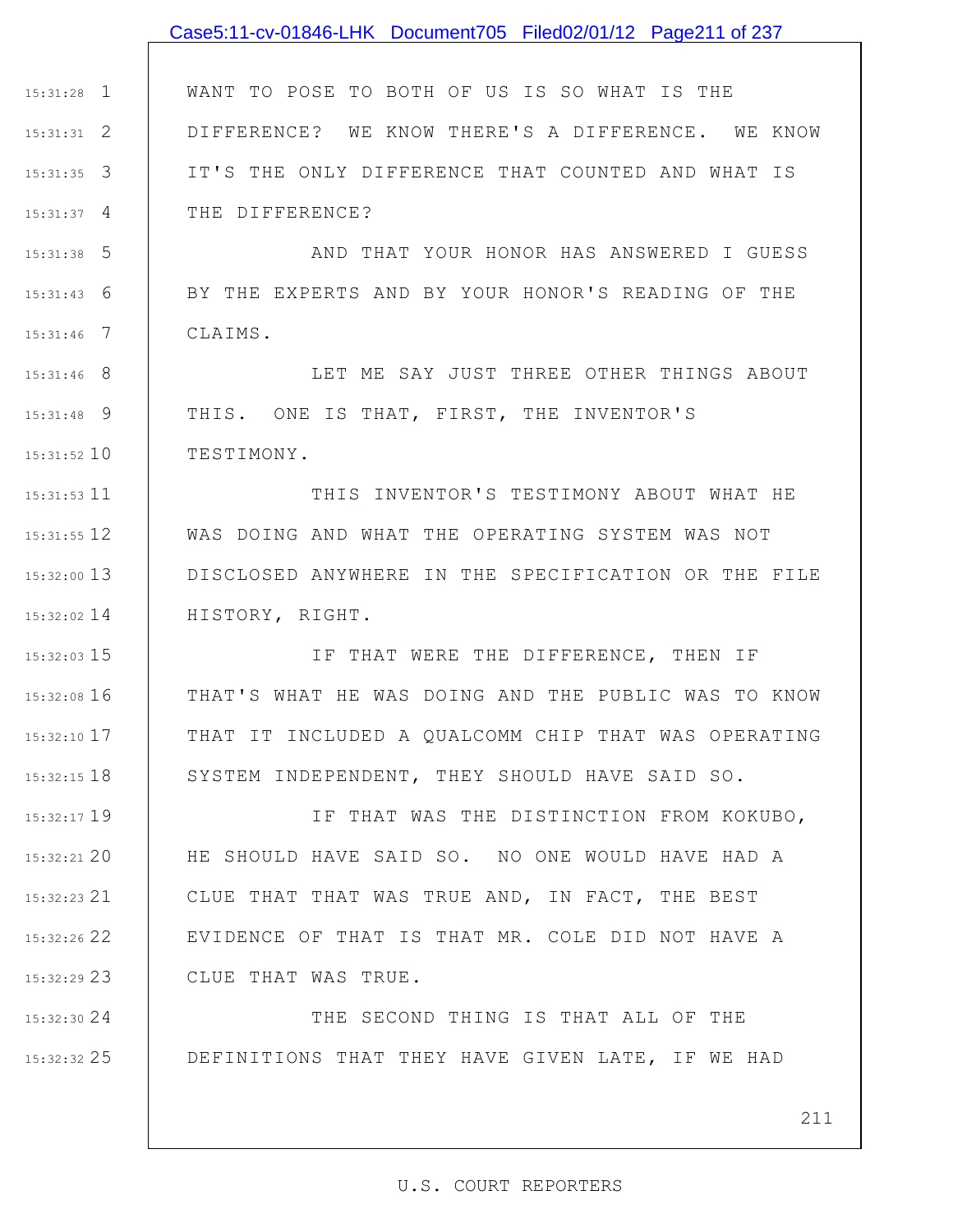### Case5:11-cv-01846-LHK Document705 Filed02/01/12 Page212 of 237

1 15:32:36 2 15:32:41 3 15:32:44 4 15:32:47 5 15:32:50 6 15:32:55 7 15:32:58 GOTTEN IT ON TIME, WHAT DR. GIVARGIS WOULD HAVE SAID IS THAT, YES, THERE'S THESE DEFINITIONS OUT THERE, BUT TO ONE OF ORDINARY SKILL IN THE ART, BY MY DEFINITION, READING KOKUBO AND READING WHAT THEY SAID AS THE DISTINCTION, THOSE DEFINITIONS WON'T WORK BECAUSE UNDER THOSE DISTINCTIONS THEY WOULD ANTICIPATE.

8 15:32:59 9 15:33:01 15:33:12 10 15:33:17 11 15:33:22 12 THE COURT: SO WAIT. ARE YOU SAYING THAT IF THE PATENT EXAMINER KNEW THAT WHAT THE INVENTOR -- THAT THE INVENTOR WAS ALSO REFERRING TO A SYSTEM DEPENDENT APPLET, THAT THEN IT COULD NOT HAVE OVERCOME KOKUBO?

13 15:33:26 14 15:33:29 15 15:33:30 16 15:33:32 MR. LEE: NO. IF THAT'S WHAT I SAID, I MISSPOKE. I MAY HAVE COLLAPSED TWO THOUGHTS. LET ME BREAK THEM DOWN AND ANSWER YOUR HONOR'S QUESTION PRECISELY FIRST.

17 15:33:33 18 15:33:36 19 15:33:44 20 15:33:47 IF THE FACT THAT HE WAS WORKING ON AN OPERATING SYSTEM DEPENDENT PROGRAM ON THE QUALCOMM CHIP, AND THAT MADE IT DIFFERENT THAN KOKUBO, I DON'T THINK IT DOES, BUT --

21 15:33:49 22 15:33:51 23 15:33:54 THE COURT: BUT DID THE EXAMINER KNOW HE WAS WORKING, THE INVENTOR WAS WORKING ON AN OPERATING SYSTEM DEPENDENT APPLET?

24 15:33:56

25 15:33:58

MR. LEE: NO, THE EXAMINER DIDN'T KNOW. THE DAY THE PATENT PUBLISHED THE PUBLIC DIDN'T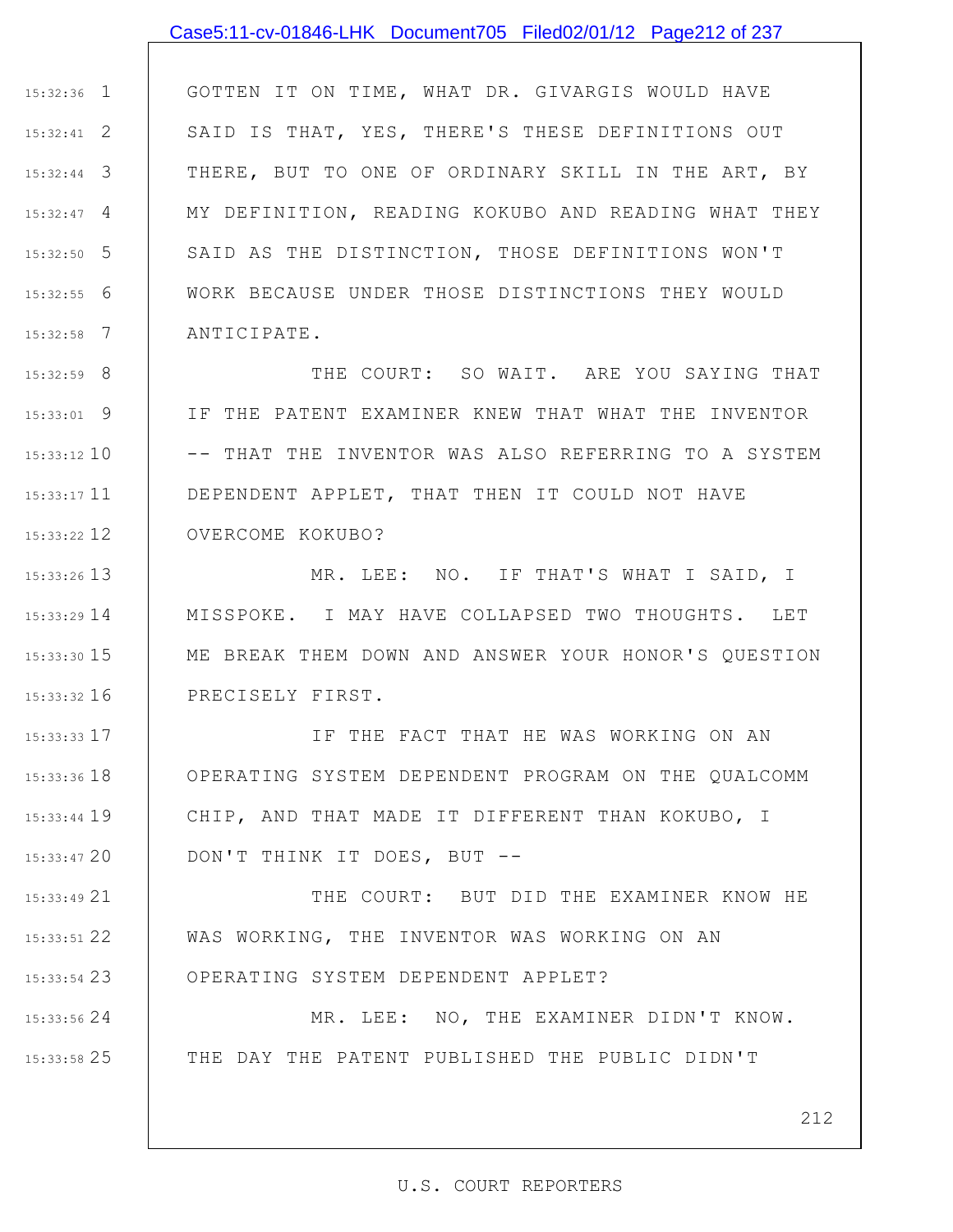|                 | Case5:11-cv-01846-LHK Document705 Filed02/01/12 Page213 of 237 |
|-----------------|----------------------------------------------------------------|
|                 |                                                                |
| $15:34:00$ 1    | KNOW. THE DAY WE WERE SUED WE DIDN'T KNOW.                     |
| $15:34:03$ 2    | DR. COLE DIDN'T KNOW.                                          |
| $15:34:04$ 3    | THE FIRST TIME THAT ANYBODY KNEW THAT                          |
| $15:34:06$ 4    | THIS WAS A BASIS TO INTERPRET A CLAIM WAS ON                   |
| $15:34:10$ 5    | NOVEMBER THE 17TH, 2011, WHEN HE WAS DEPOSED.                  |
| $15:34:14$ 6    | THAT CAN'T SATISFY THE PUBLIC NOTICE                           |
| $15:34:19$ 7    | FUNCTION OF SECTION 112, THAT AN INVENTOR 10 YEARS             |
| $15:34:23$ 8    | LATER SAYS, MORE THAN 10 YEARS LAYER, 16 YEARS                 |
| $15:34:26$ 9    | LATER SAYS, OH, BY THE WAY, THIS IS WHAT I'M DOING.            |
| 15:34:2910      | THE COURT: MAYBE THAT JUST MEANS IT'S                          |
| $15:34:31$ 11   | IRRELEVANT.                                                    |
| 15:34:33 12     | MR. LEE: YEAH, I THINK HIS TESTIMONY IS                        |
| $15:34:35$ 13   | IRRELEVANT. IT'S -- IF YOU TAKE THE BASIC                      |
| $15:34:42$ 14   | PROPOSITION THAT INVENTOR TESTIMONY IS NOT TO GUIDE            |
| $15:34:45$ $15$ | THE COURT'S CONSTRUCTION, AND THEN YOU ADD IT IN TO            |
|                 | 15:34:48 16   THIS SPECIFIC SITUATION THAT IT'S NOT DISCLOSED  |
| 15:34:50 17     | ANYWHERE EITHER IN THE SPECIFICATION OR THE FILE               |
| $15:34:55$ 18   | HISTORY, WAS NOT DISCLOSED TO MR. COLE AND THE                 |
| $15:34:58$ 19   | BASIS OF HIS CLAIM INTERPRETATION, CANNOT FOR THE              |
| 15:35:00 20     | FIRST TIME 16 YEARS AFTER THE FILING DATE, AND IT'S            |
| $15:35:04$ 21   | OTHERWISE NOT PUBLIC, I DON'T THINK IT SHOULD GUIDE            |
| 15:35:06 22     | THE CLAIM INTERPRETATION DECISION AS A MATTER OF               |
| 15:35:09 23     | SECTION 112.                                                   |
| 15:35:1024      | THE COURT: I ACTUALLY WAS COMING OUT                           |

WITH A DIFFERENT CONCLUSION. MAYBE THE PATENT

25 15:35:13

213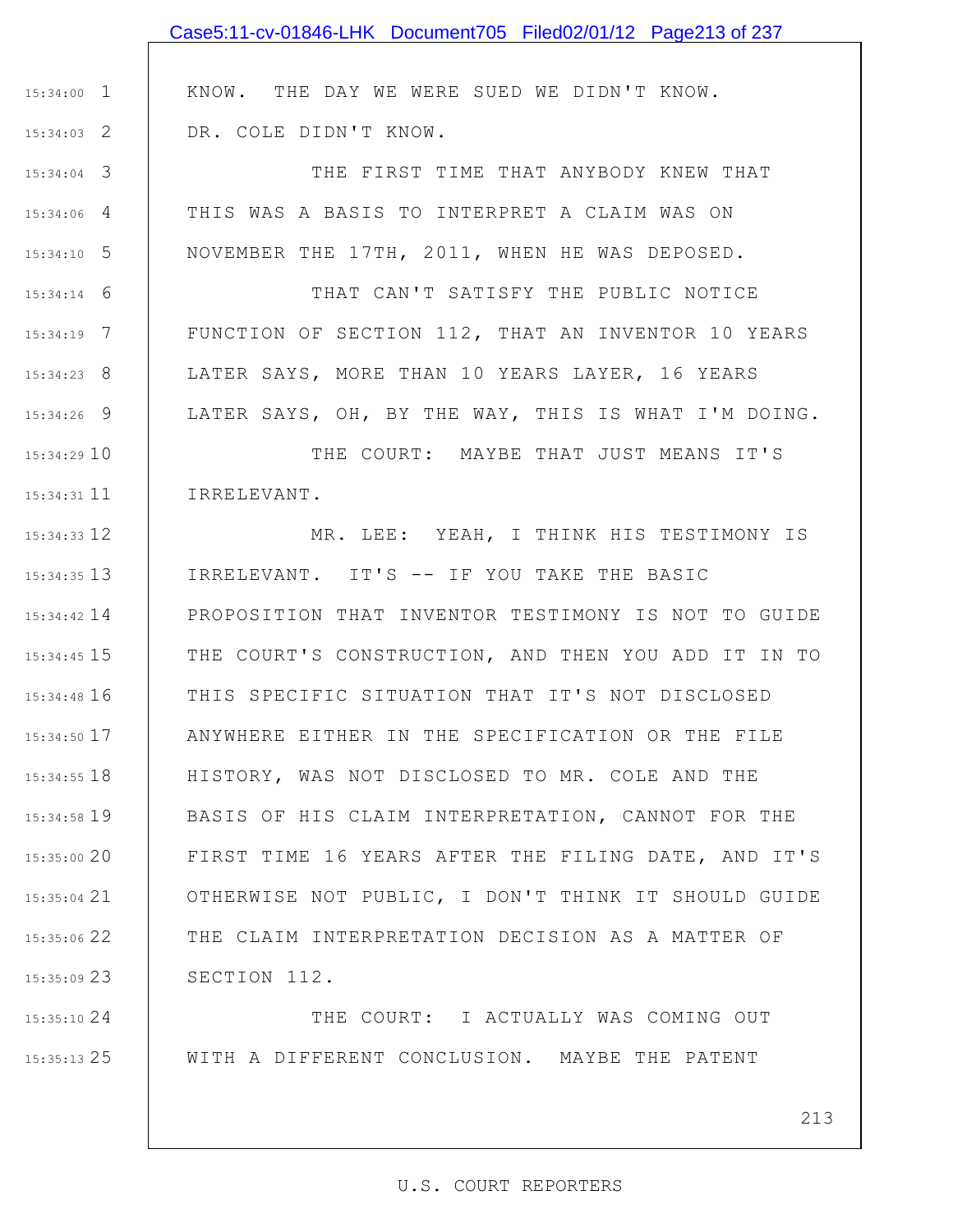#### Case5:11-cv-01846-LHK Document705 Filed02/01/12 Page214 of 237

1 15:35:16 2 15:35:18 3 15:35:21 4 15:35:23 5 15:35:27 6 15:35:31 EXAMINER THOUGHT THE DISTINCTION OF OPERATING SYSTEM INDEPENDENT OR DEPENDENT WAS IRRELEVANT AND THAT IT WASN'T NECESSARY TO LOOK AT THAT OR CONSIDER THAT IN DECIDING WHETHER APPLICATION MODULE THAT INCLUDES AT LEAST ONE APPLET OVERCAME KOKUBO OR NOT.

7 15:35:32 8 15:35:34 9 15:35:36 MR. LEE: THAT'S POSSIBLE, BUT HERE'S THE QUESTION THEN: WHAT DID THE EXAMINER THINK WAS DIFFERENT?

15:35:37 10 11 15:35:39 12 15:35:44 13 15:35:49 14 15:35:52 AND THAT'S -- AND I'VE OFFERED YOU ONE EXPLANATION THAT I THINK LEGITIMATELY READS WHAT IS IN KOKUBO, LEGITIMATELY READS WHAT SAMSUNG SAYS IS THE DISTINCTION AND IS ACTUALLY CONFIRMED BY WHAT MOST FOLKS WOULD THINK AN APPLET WAS IN 2005.

15 15:35:57

16 15:36:01

17 15:36:08

24 15:36:23

25 15:36:27

WHAT IS THE OTHER EXPLANATION THAT YOUR HONOR HAS FOR HOW THIS LIMITATION OVERCAME KOKUBO? AND I THINK THE ANSWER IS THAT THERE IS NONE.

18 15:36:10 19 15:36:13 20 15:36:14 AND WHEN I PRESSED A LITTLE -- USUALLY, YOUR HONOR, THE DIFFERENCE BETWEEN PEOPLE OF ORDINARY SKILL IN THE ART DOESN'T MATTER.

21 15:36:16 22 15:36:18 23 15:36:21 THIS TIME IT DOES MATTER BECAUSE THERE IS A VERY SPECIFIC DISTINCTION BEING MADE BETWEEN ONE SYSTEM AND ANOTHER.

> AND THE SLIGHTLY ELEVATED EXPERIENCE THAT YOU ARE SUGGESTING WOULD HELP THEM ANSWER THE

> > 214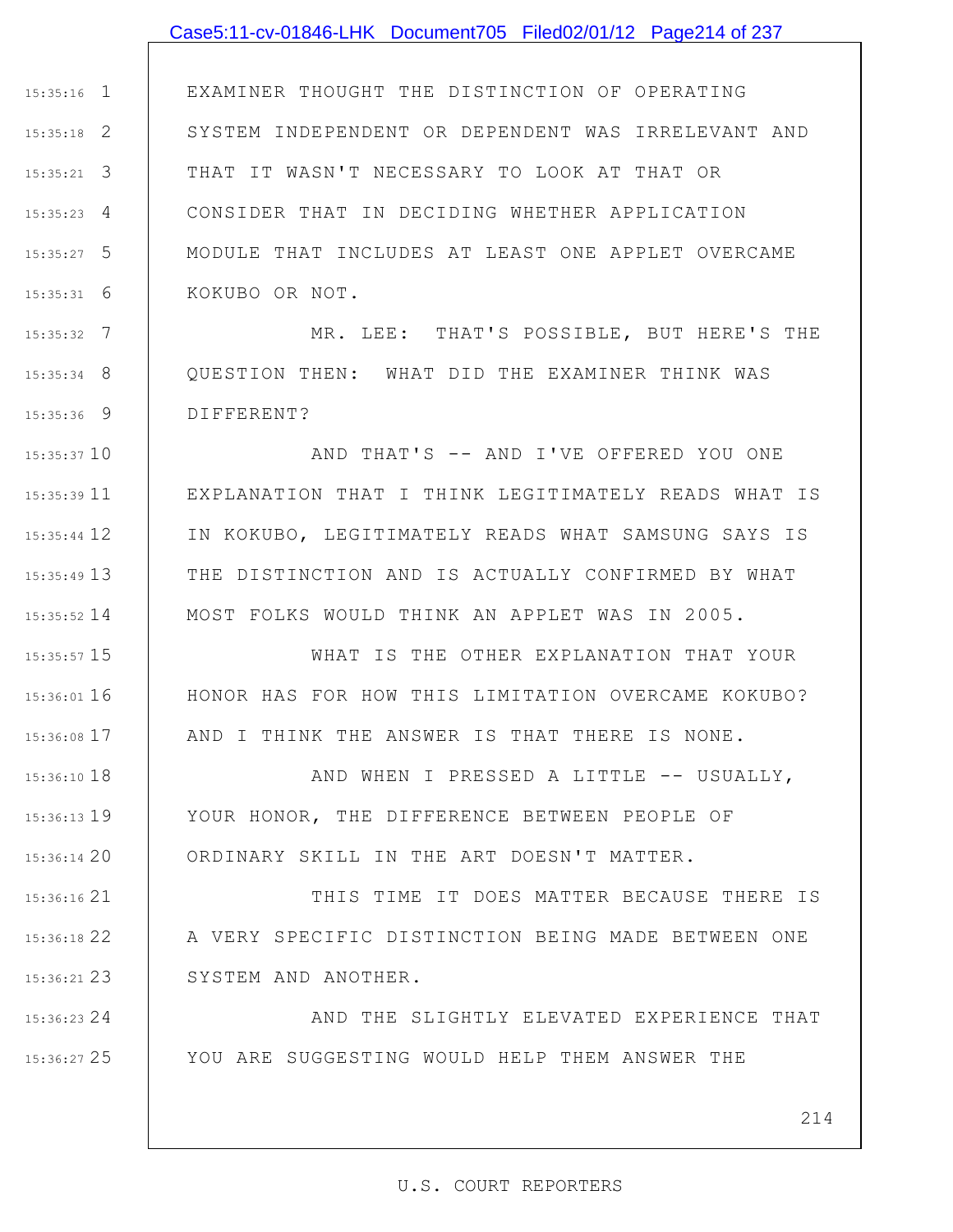### Case5:11-cv-01846-LHK Document705 Filed02/01/12 Page215 of 237

1 15:36:30 2 15:36:32 3 15:36:34 4 15:36:40 QUESTION. AND AGAIN, AS I SAID, YOUR HONOR, THERE ARE TWO QUESTIONS. MUST THERE BE A DIFFERENCE BETWEEN KOKUBO AND APPLICATIONS AND MODULES WITH AN APPLET?

5 15:36:40 6 15:36:43 7 15:36:45 8 15:36:47 AND THE ANSWER IS, YES, AS A LEGAL MATTER. AND THE QUESTION BECOMES WHAT IS IT? AND WE HAVE OFFERED ONE EXPLANATION, AND I DON'T THINK THERE IS ANOTHER.

9 15:36:48 15:36:53 10 11 15:36:56 12 15:36:59 THE COURT: LET ME ASK, WITH REGARD TO DR. GIVARGIS'S DECLARATION, HE DOES HAVE A LOT OF QUALIFYING WORDS, YOU KNOW, THAT GENERALLY AN APPLET WOULD BE CONSIDERED A JAVA APPLET.

13 15:37:05 14 15:37:07 15 15:37:14 HE NEVER EXPLICITLY SAYS THAT ALL APPLETS HAVE TO BE JAVA APPLETS. SO THAT SORT OF I THINK BOLSTERS WHAT SAMSUNG IS SAYING.

16 15:37:17 17 15:37:19 18 15:37:23 19 15:37:26 MR. LEE: YOUR HONOR, FIRST I THINK HE HAS ANSWERED THE GENERALLIES AND THE USUALLIES AND THAT'S AN HONEST ANSWER AND HE'S GIVING STRAIGHTFORWARDLY.

20 15:37:27 21 15:37:32 22 15:37:34 23 15:37:37 AND IF YOUR HONOR IS LOOKING AT IS IT POSSIBLE THAT THERE ARE OPERATING SYSTEM DEPENDENT, THINGS THAT PEOPLE HAVE CALLED APPLETS, THE ANSWER FOR ME IS YES.

24 15:37:38 25 15:37:40 BUT HERE'S THE ISSUE WITH IT: YOU HAVE THE MICROSOFT APPLET THAT IS CALLED AN APPLET BUT

215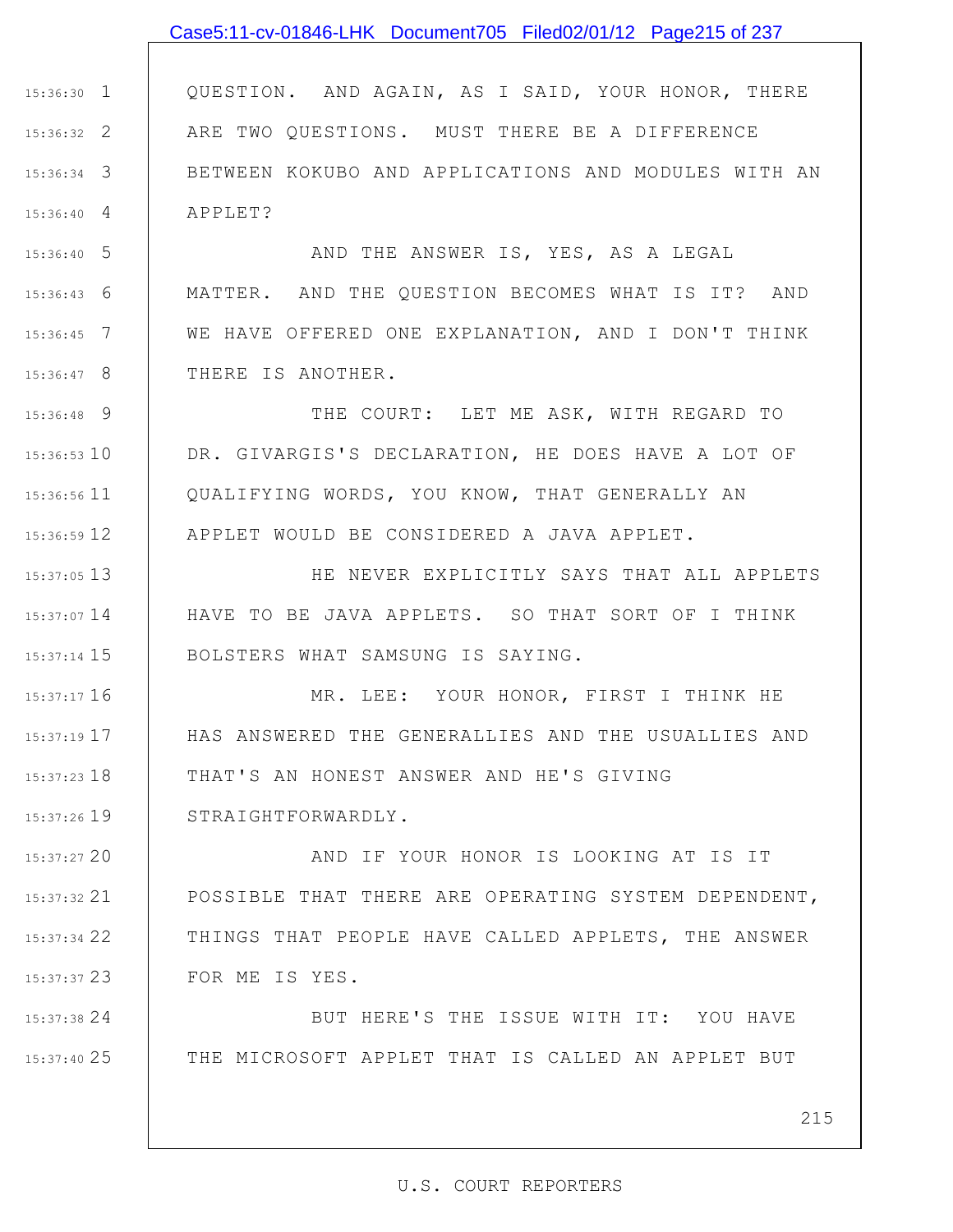|               | Case5:11-cv-01846-LHK Document705 Filed02/01/12 Page216 of 237 |
|---------------|----------------------------------------------------------------|
|               |                                                                |
| $15:37:46$ 1  | IT'S NOT AN APPLET EVEN BY THEIR DEFINITION AND                |
| $15:37:48$ 2  | IT'S NOT WITHIN ANOTHER PROGRAM.                               |
| $15:37:50$ 3  | AND, YOUR HONOR, I WOULD SAY THIS, AND                         |
| $15:37:52$ 4  | I'LL DO IT QUICKLY IN THE INTEREST OF TIME.                    |
| $15:37:55$ 5  | IF THERE HAD NOT BEEN KOKUBO AND KOKUBO'S                      |
| $15:38:00$ 6  | DISCLOSURE OF AN OPERATING SYSTEM AND AN                       |
| $15:38:01$ 7  | APPLICATION SOFTWARE HAD NOT BEEN WHAT LED TO                  |
| $15:38:05$ 8  | REJECTION AND THIS LIMITATION, THEN THIS GENERAL               |
| $15:38:10$ 9  | QUESTION OF WERE THERE APPLETS OUT THERE THAT WERE             |
| $15:38:13$ 10 | OPERATING SYSTEM DEPENDENT AND INDEPENDENT WOULD               |
| 15:38:16 11   | PROBABLY BE ENOUGH TO DEFINE THE TERM UNDER THE                |
| 15:38:23 12   | PRINCIPLES OF PHILLIPS.                                        |
| 15:38:24 13   | BUT HERE WE HAVE MORE. THIS IS A CASE                          |
| $15:38:26$ 14 | WHERE YOU HAVE ONE CLAIM TERM, ONE SENTENCE IN THE             |
| 15:38:29 15   | SPECIFICATION, AND -- BUT A LOT IN THE FILE                    |
| $15:38:32$ 16 | HISTORY.                                                       |
| 15:38:32 17   | AND THE QUESTION BECOMES, I THINK AGAIN                        |
| 15:38:34 18   | AS WE SAID, SO WHAT IS THE DIFFERENCE, WHAT IS THE             |
| $15:38:37$ 19 | DIFFERENCE BETWEEN KOKUBO AND THIS LIMITATION IF               |
| 15:38:43 20   | NOT THIS?                                                      |
| 15:38:47 21   | AND WHAT DR. GIVARGIS WOULD TELL YOU AND                       |
| 15:38:50 22   | WE WOULD OFFER AS THE INTERMEDIATE RELIEF TO HAVE              |
| $15:38:53$ 23 | THE DECLARATION WITHIN A WEEK, IF YOU WERE TO USE              |
| $15:38:55$ 24 | THE DEFINITIONS THAT SAMSUNG HAS PROPOSED, YOU                 |
| 15:38:58 25   | WOULD HAVE NEVER HAVE MADE THIS DISTINCTION.                   |
|               |                                                                |
|               | 216                                                            |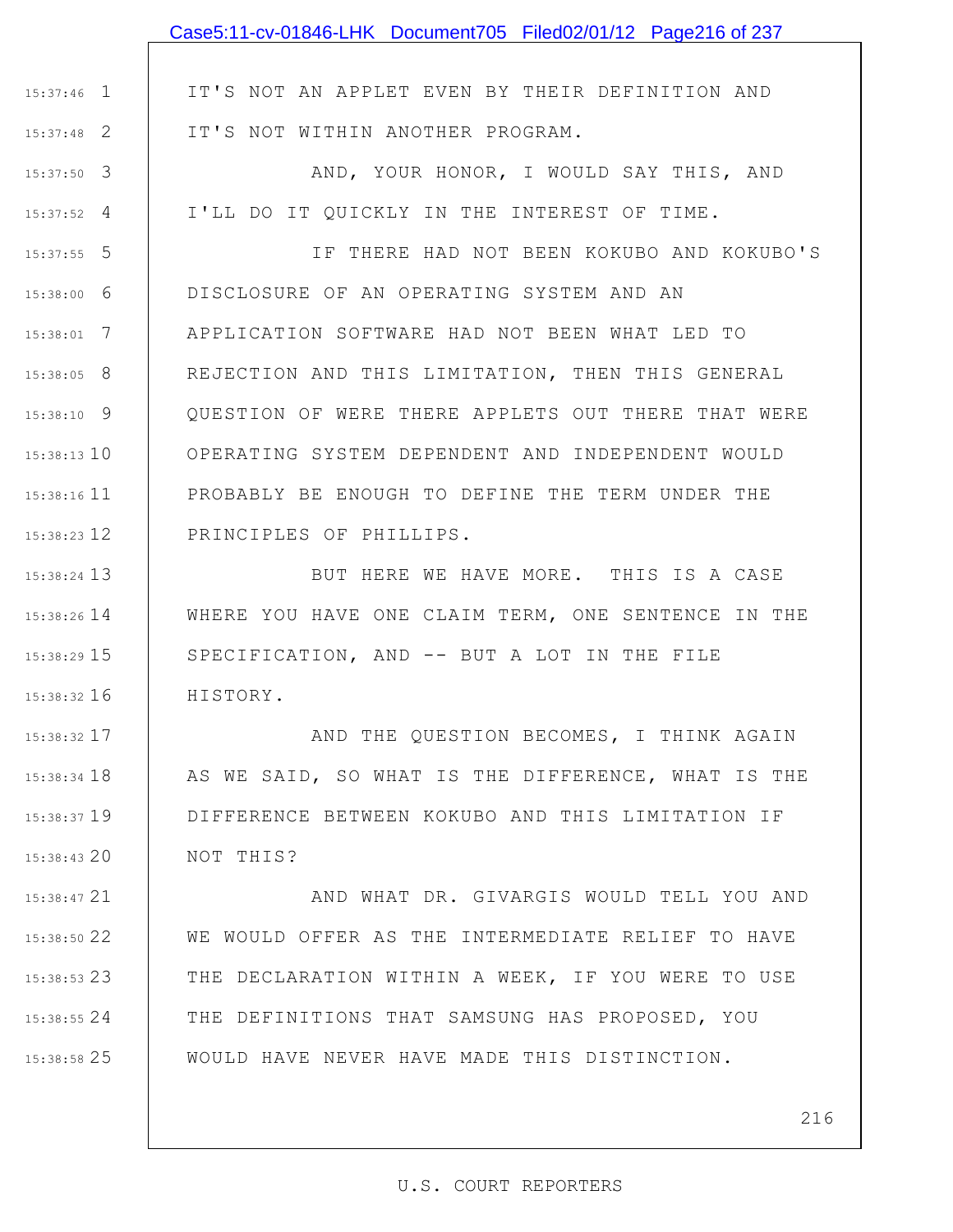### Case5:11-cv-01846-LHK Document705 Filed02/01/12 Page217 of 237

1 15:39:00 2 15:39:03 3 15:39:05 4 15:39:08 5 15:39:11 AND THAT'S THE -- I REALLY THINK AT THE END, I'M NOT SURE THERE'S A BIG FIGHT ABOUT "SMALL." THERE SHOULD NOT BE A FIGHT ABOUT WHETHER THE APPLICATION MODULE AS OPPOSED TO ANY PROGRAMS REQUIRED.

6 15:39:13 7 15:39:16 8 15:39:18 ON THIS THIRD ISSUE IT REALLY COMES DOWN TO HERE'S WHAT KOKUBO SAYS, AND THEY SAY IT'S DIFFERENT AND HOW IS IT DIFFERENT?

9 15:39:20 15:39:22 10 11 15:39:28 15:39:34 12 13 15:39:36 15:39:40 14 THE COURT: WELL, I GUESS I COULD AGREE WITH YOU THAT MAYBE THAT MAY HAVE BEEN A DIFFERENCE WITH KOKUBO, BUT IT APPEARS THAT THAT WASN'T A DIFFERENCE THAT WAS OF IMPORTANCE TO THE EXAMINER. IT DIDN'T SEEM LIKE THAT WAS WHY THE EXAMINER ALLOWED THE '711 OVER KOKUBO.

15 15:39:44 16 15:39:48 17 15:39:52 18 15:39:56 19 15:40:03 15:40:06 20 MR. LEE: COULD I GO TO M26, M26 OR M27? AND MAYBE -- SO, YOUR HONOR, IF I GO TO M26, THE EXAMINER PROPOSES THE SUGGESTION AND THEN HE SAYS I'M PROPOSING IT BECAUSE THIS IS WHAT WAS ARGUED BY SAMSUNG TO DISTINGUISH THE ICON AS TAUGHT BY KOKUBO. THAT'S THE MUSIC ICON.

21 15:40:09 22 15:40:11 23 15:40:14 SO THERE'S AN INTERVIEW, YOUR HONOR. THERE'S THIS PROPOSAL, AND IT'S THE SPECIFIC DISTINCTION.

24 15:40:14 25 15:40:25 NOW, LET'S GO TWO SLIDES FORWARD, M28. AND I GOT DIVERTED, AND I APOLOGIZE. THE

217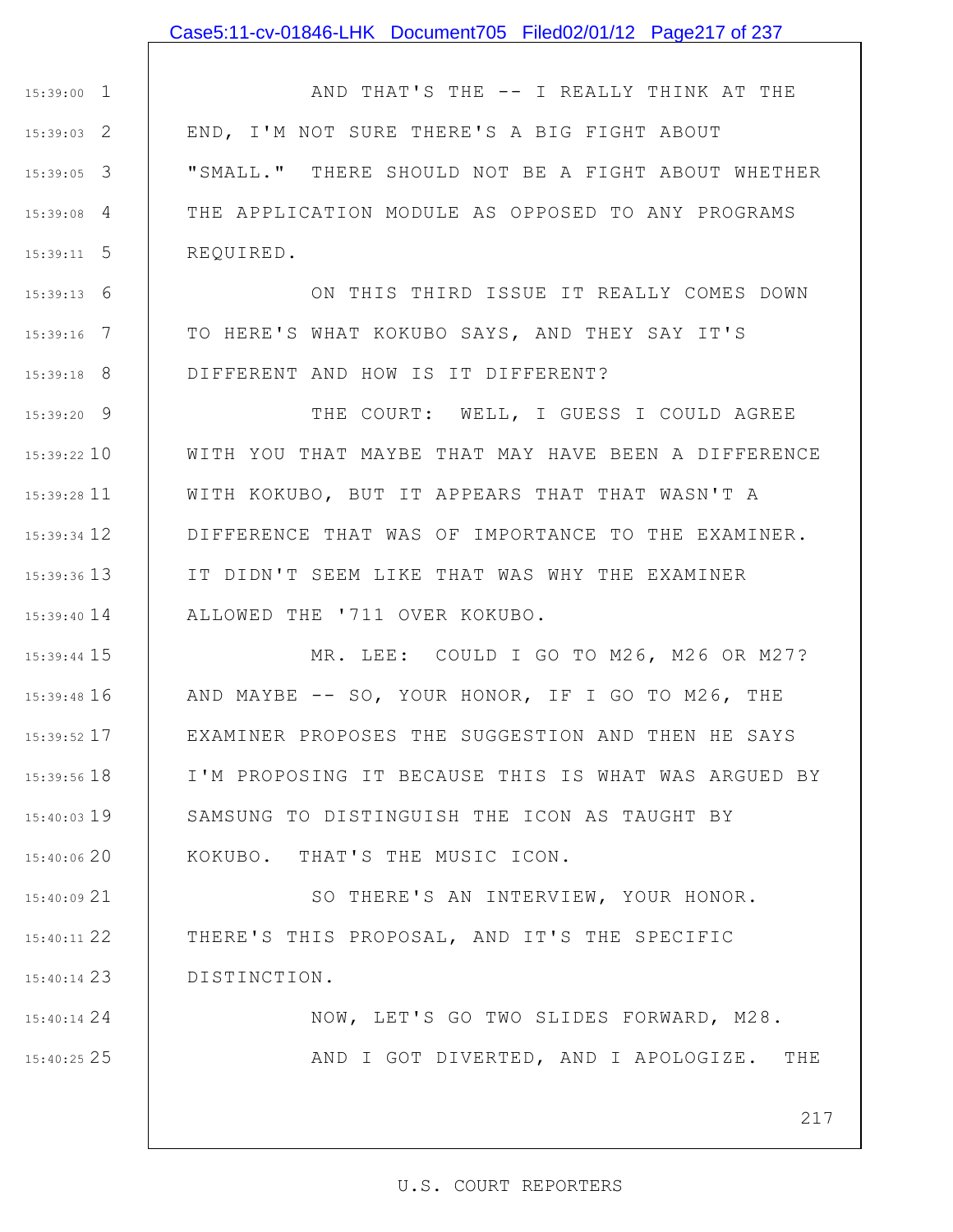## Case5:11-cv-01846-LHK Document705 Filed02/01/12 Page218 of 237

1 15:40:28 2 15:40:32 3 15:40:35 4 15:40:39 LAST SENTENCE IS THE KEY, "THE GENERATING OF THE ICON IN KOKUBO," I'M SORRY, THE TWO SENTENCES, "KOKUBO MERELY DISCLOSES THE GENERATING OF AN ICON CORRESPONDING TO A TASK (APPLICATION SOFTWARE)."

5 15:40:45 6 15:40:49 7 15:40:51 8 15:40:53 9 15:40:58 SO HE'S SAYING -- I'M SORRY. SAMSUNG IS ARGUING HERE'S WHAT KOKUBO MERELY DISCLOSES AND, YOUR HONOR, IT IS REFERRING SPECIFICALLY TO APPLICATION SOFTWARE, WHICH IS EXACTLY WHAT I WAS DESCRIBING TO YOUR HONOR IN THAT ONE COLUMN.

15:40:59 10 15:41:04 11 12 15:41:08 SO THIS IS KOKUBO'S MERE DISCLOSURE. HOW THEN IS THIS '711 PATENT IN THIS LIMITATION DIFFERENT?

13 15:41:09 15:41:12 14 15 15:41:15 16 15:41:18 17 15:41:21 "THE GENERATING OF THE ICON BY KOKUBO IS NOT A DISCLOSURE OF GENERATING A MUSIC BACKGROUND PLAY OBJECT, WHEREIN THE MUSIC BACKGROUND PLAY OBJECT INCLUDES AN APPLICATION MODULE INCLUDING AT LEAST ONE APPLET."

18 15:41:23 19 15:41:25 20 15:41:29 21 15:41:36 22 15:41:41 23 15:41:43 24 15:41:49 SO, YOUR HONOR, WHAT YOU DO KNOW IS SAMSUNG TOLD THE EXAMINER, AND THE PATENT WAS THEN ALLOWED, THAT A MUSIC BACKGROUND PLAY OBJECT THAT INCLUDES AN APPLICATION MODULE, INCLUDING AT LEAST ONE APPLET, IS DIFFERENT FROM THE MERE DISCLOSURE OF AN ICON CORRESPONDING TO A TASK (APPLICATION SOFTWARE).

25 15:41:50

AND YOU KNOW WHEN YOU GO TO KOKUBO THE

218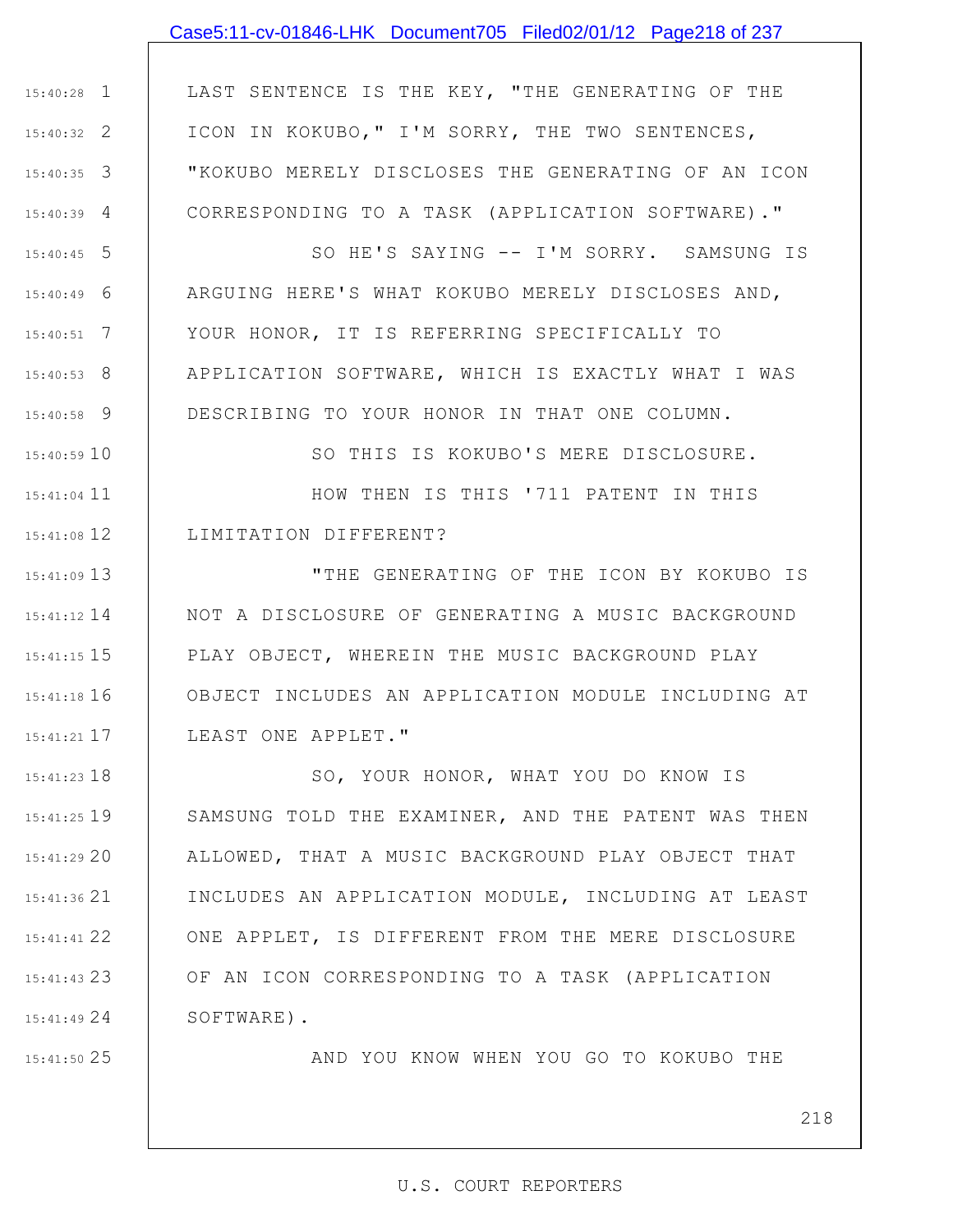1 15:41:52 2 15:41:56 APPLICATION SOFTWARE WAS SITTING IN AN APPLICATION CONTROLLED BY CONTROLLER 160.

3 15:42:10 4 15:42:19 5 15:42:21 6 15:42:24 7 15:42:28 8 15:42:31 THE COURT: LET ME ASK, AT THE TUTORIAL APPLE WAS GIVING SOME REASONS WHY YOU WOULD USE AN APPLET, AND I DON'T KNOW IF IT HAS ANY RELEVANCE HERE ABOUT ACCESSIBILITY AND PORTABILITY. IS THAT WHERE THIS SORT OF OPERATING SYSTEM FOR SECURITY? I GUESS HOW WOULD SECURITY AFFECT OPERATING SYSTEM?

9 15:42:33 15:42:38 10 15:42:41 11 12 15:42:45 MR. LEE: ONE OF THE REASONS FOR AN APPLET BACK IN 1995, OR FRANKLY TODAY, IS THIS, YOU HAVE YOUR OPERATING SYSTEM AND THEN YOU HAVE PROGRAMS THAT SIT ON TOP OF IT AND OPERATE.

13 15:42:48 14 15:42:50 15 15:42:53 AND I THINK EVERYBODY AGREES THAT'S NOT WHAT THEIR -- SHOULD NOT BE WHAT THIS PATENT IS TALKING ABOUT.

16 15:42:54 17 15:42:59 18 15:43:01 ONE OF THEM CAN BE YOUR WEB BROWSER, YOUR WEB BROWSER YOU USE WHEN YOU GO OUT AND YOU DOWNLOAD A PROGRAM OFF OF THE INTERNET.

19 15:43:05 20 15:43:07 21 15:43:09 22 15:43:12 23 15:43:15 WHEN YOU DOWNLOAD A PROGRAM LIKE THAT YOU DON'T WANT IT TO SIT DIRECTLY ON TOP OF YOUR OPERATING SYSTEM BECAUSE IF THERE'S A VIRUS OR YOU HAVE A PROBLEM, YOU RUN THE RISK THAT IT WILL CAUSE SECURITY PROBLEMS FOR YOUR ENTIRE COMPUTER.

24 15:43:17 25 15:43:20 SO YOU DOWNLOAD IT SEPARATELY. IT SITS ON THIS HOST APPLICATION WHICH THEN RUNS -- EITHER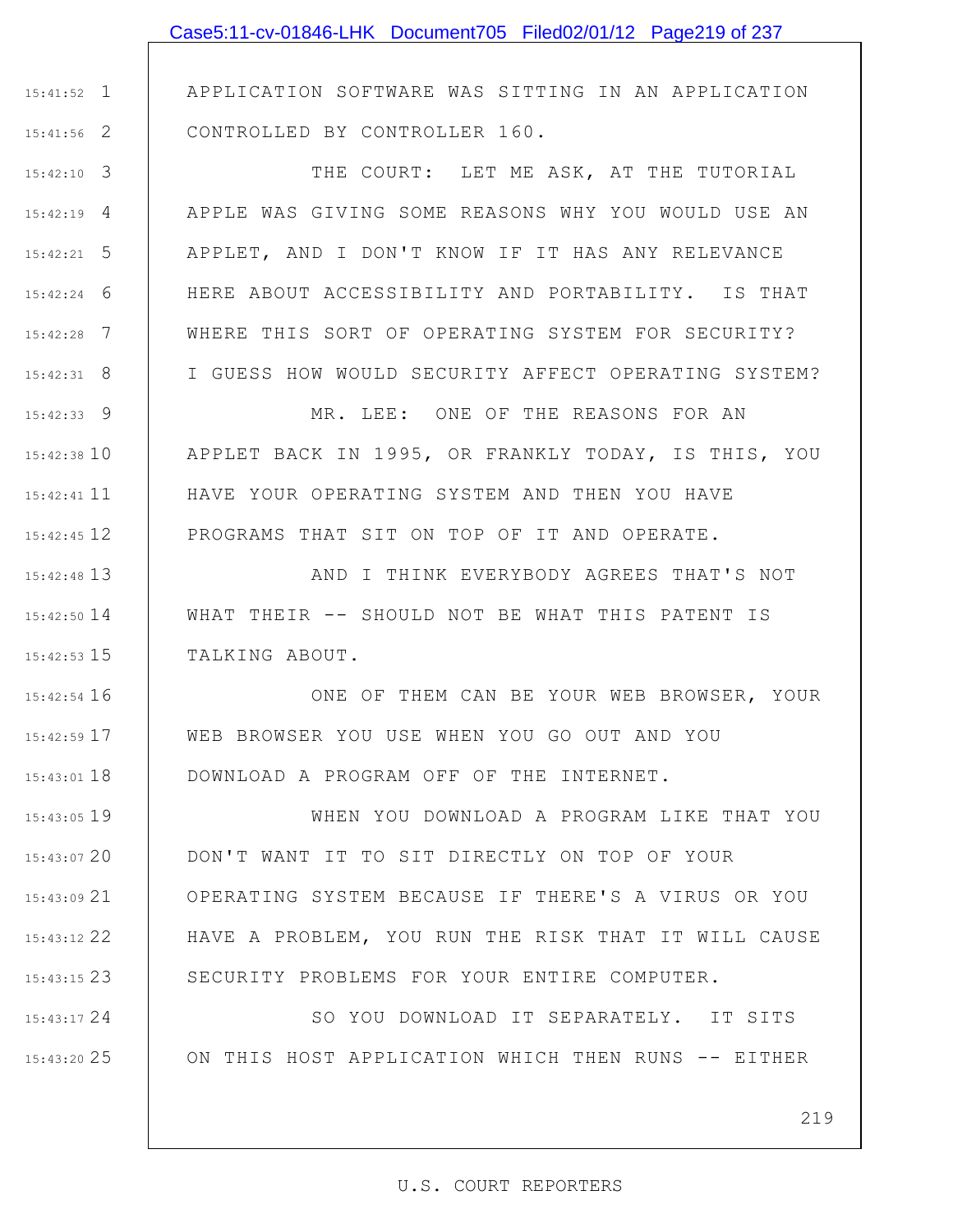|                 | Case5:11-cv-01846-LHK Document705 Filed02/01/12 Page220 of 237 |
|-----------------|----------------------------------------------------------------|
|                 |                                                                |
| $15:43:25$ 1    | INTERPRETS OR RUNS THE PROGRAM AND PROVIDES                    |
| $15:43:28$ 2    | SECURITY FOR YOUR OPERATING SYSTEM.                            |
| $15:43:29$ 3    | IT ALSO ALLOWS THAT APPLICATION PROGRAM                        |
| $15:43:36$ 4    | TO RUN ON ANY OPERATING SYSTEM THAT HAS A HOST                 |
| $15:43:38$ 5    | APPLICATION THAT CAN INTERPRET FOR THE OPERATING               |
| 6<br>15:43:41   | SYSTEM.                                                        |
| $15:43:41$ 7    | SO IT'S TWO THINGS: IT'S SECURITY AND                          |
| $15:43:43$ 8    | ACCESSIBILITY.                                                 |
| $15:43:44$ 9    | AND THE IMPORTANT THING FOR OUR PURPOSES,                      |
| $15:43:47$ 10   | YOUR HONOR, IS WHEN YOU LOOK AT THIS AMENDMENT,                |
| $15:43:51$ 11   | JAVA APPLETS WERE WELL-KNOWN IN 1995. THE FACT                 |
| 15:43:55 12     | THAT THEY PROVIDED SECURED ACCESSIBILITY WAS                   |
| $15:43:58$ 13   | WELL-KNOWN IN 1995. AND IT WAS WELL-KNOWN -- THERE             |
| $15:44:01$ 14   | WAS A REASON FOR THEM. YOU DIDN'T HAVE THREE                   |
| $15:44:03$ 15   | LEVELS INSTEAD OF TWO JUST FOR NO PURPOSE AT ALL.              |
| $15:44:09$ 16   | AND WHEN IT CAME TIME TO DISTINGUISH                           |
| $15:44:12$ 17   | KOKUBO, WHICH HAD AN APPLICATION SOFTWARE INCLUDING            |
| $15:44:16$ $18$ | MUSIC PLAY, INCLUDING BROWSING, INCLUDING E-MAIL,              |
| 15:44:20 19     | SITTING ON AN OPERATING SYSTEM CONTROLLED BY A                 |
| $15:44:23$ 20   | CONTROLLER, SAMSUNG TOOK ONE SENTENCE FROM THE                 |
| $15:44:27$ 21   | PATENT, WENT TO AN INTERVIEW, CONVINCED THE                    |
| 15:44:30 22     | EXAMINER IT WAS DIFFERENT, TOLD THE EXAMINER IT WAS            |
| 15:44:32 23     | DIFFERENT FROM THE MERE DISCLOSURE.                            |
| $15:44:34$ 24   | AND THIS IS I THINK THE INTERESTING                            |
| 15:44:37 25     | QUESTION OF, WE KNOW THEY'RE DIFFERENT, THEY HAVE              |

220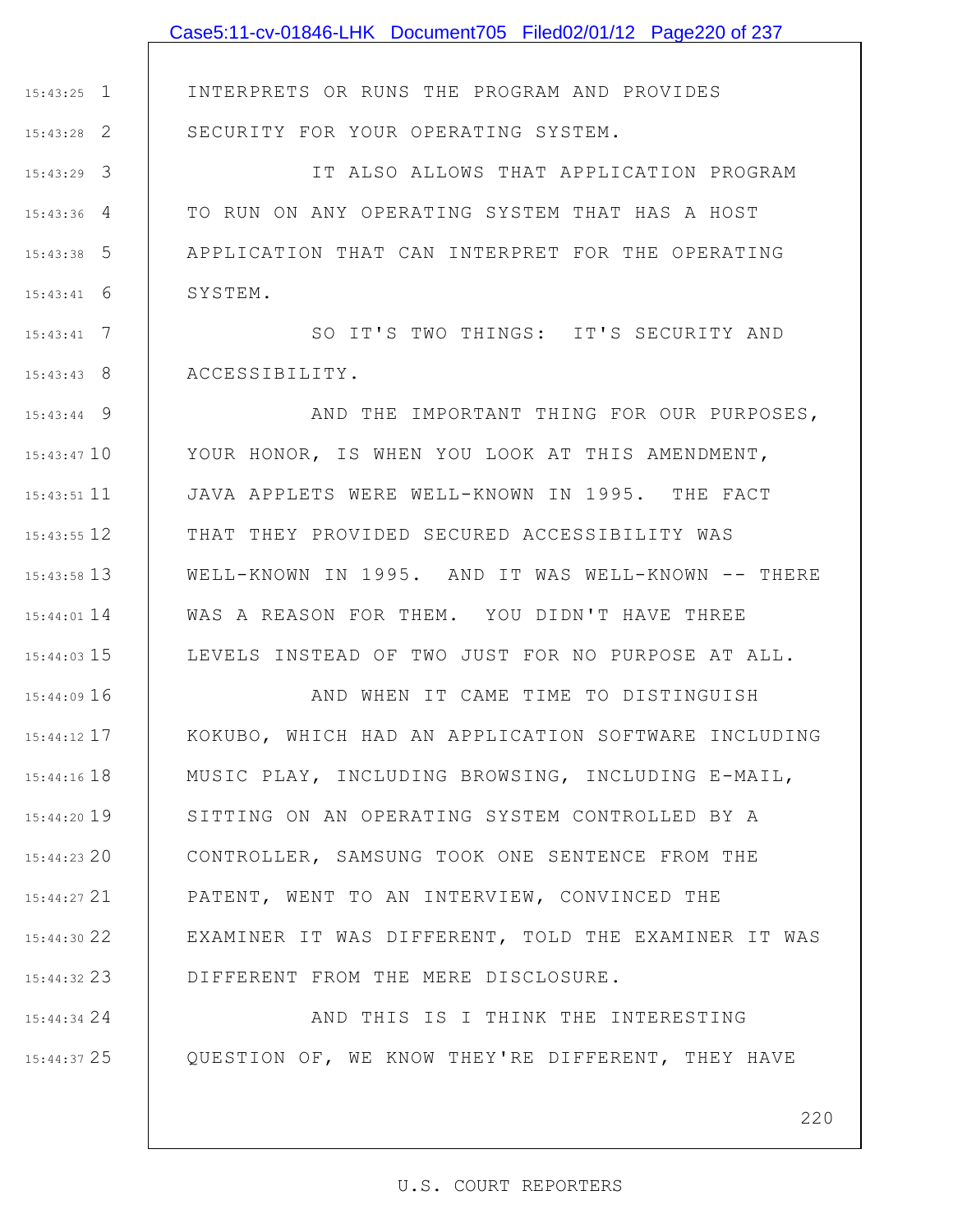|                    | Case5:11-cv-01846-LHK Document705 Filed02/01/12 Page221 of 237 |
|--------------------|----------------------------------------------------------------|
|                    |                                                                |
| $15:44:39$ $\perp$ | TO BE. WHY? HERE'S THE ANSWER.                                 |
| $15:44:43$ 2       | THE COURT: IS THERE ANYTHING IN THE                            |
| $15:44:44$ 3       | INTRINSIC EVIDENCE THAT WOULD SAY PORTABILITY AND              |
| $15:44:50$ 4       | THE SECURITY WERE BENEFITS OF THIS INVENTION OR                |
| $15:44:54$ 5       | WHAT WAS TRYING TO BE ACHIEVED?                                |
| $15:44:56$ 6       | MR. LEE: YOUR HONOR, YOUR HONOR, NO.                           |
| $15:45:00$ 7       | BUT LET'S GO BACK TO THE ONE SENTENCE ON APPLET.               |
| $15:45:03$ 8       | CAN I FLIP BACK TO MAYBE M17, MAYBE,                           |
| $15:45:06$ 9       | DENNIS. BACK ONE MORE. AND EVEN ONE MORE.                      |
| $15:45:16$ 10      | THIS IS THE ONLY SENTENCE. AND I THINK                         |
| 15:45:22 11        | THE HONEST ANSWER, YOUR HONOR, THIS SENTENCE                   |
| 15:45:25 12        | DOESN'T ANSWER HOW KOKUBO IS DIFFERENT EITHER IN               |
| 15:45:28 13        | APPLE'S FAVOR NOR DOES IT ANSWER IT IN SAMSUNG'S               |
| 15:45:32 14        | FAVOR.                                                         |
| 15:45:33 15        | I THINK THE DIRECT ANSWER TO YOUR HONOR'S                      |
| $15:45:35$ 16      | OUESTION IS IN TERMS OF TELLING US WHY THIS                    |
| $15:45:37$ 17      | SENTENCE IS THERE AND WHY THE APPLICATION MODULE               |
| 15:45:41 18        | INCLUDED AT LEAST ONE APPLET, THE PATENT DOESN'T               |
| $15:45:45$ 19      | SAY SO AT ALL.                                                 |
| 15:45:46 20        | NOW, PEOPLE OF ORDINARY SKILL IN THE ART                       |
| 15:45:48 21        | HAD SOME IDEA WHY YOU USED APPLETS IN 2005 AND THAT            |
| 15:45:53 22        | HAS BEEN THE SUBJECT OF THE DEBATE BETWEEN US.                 |
| 15:46:02 23        | IF YOUR HONOR HAS NO FURTHER QUESTIONS --                      |
| 15:46:04 24        | THE ONLY THOUGHT I WOULD LEAVE YOUR HONOR WITH IS              |
| 15:46:07 25        | THERE -- I THINK, AS I SAID, I THINK SMALL                     |
|                    |                                                                |

221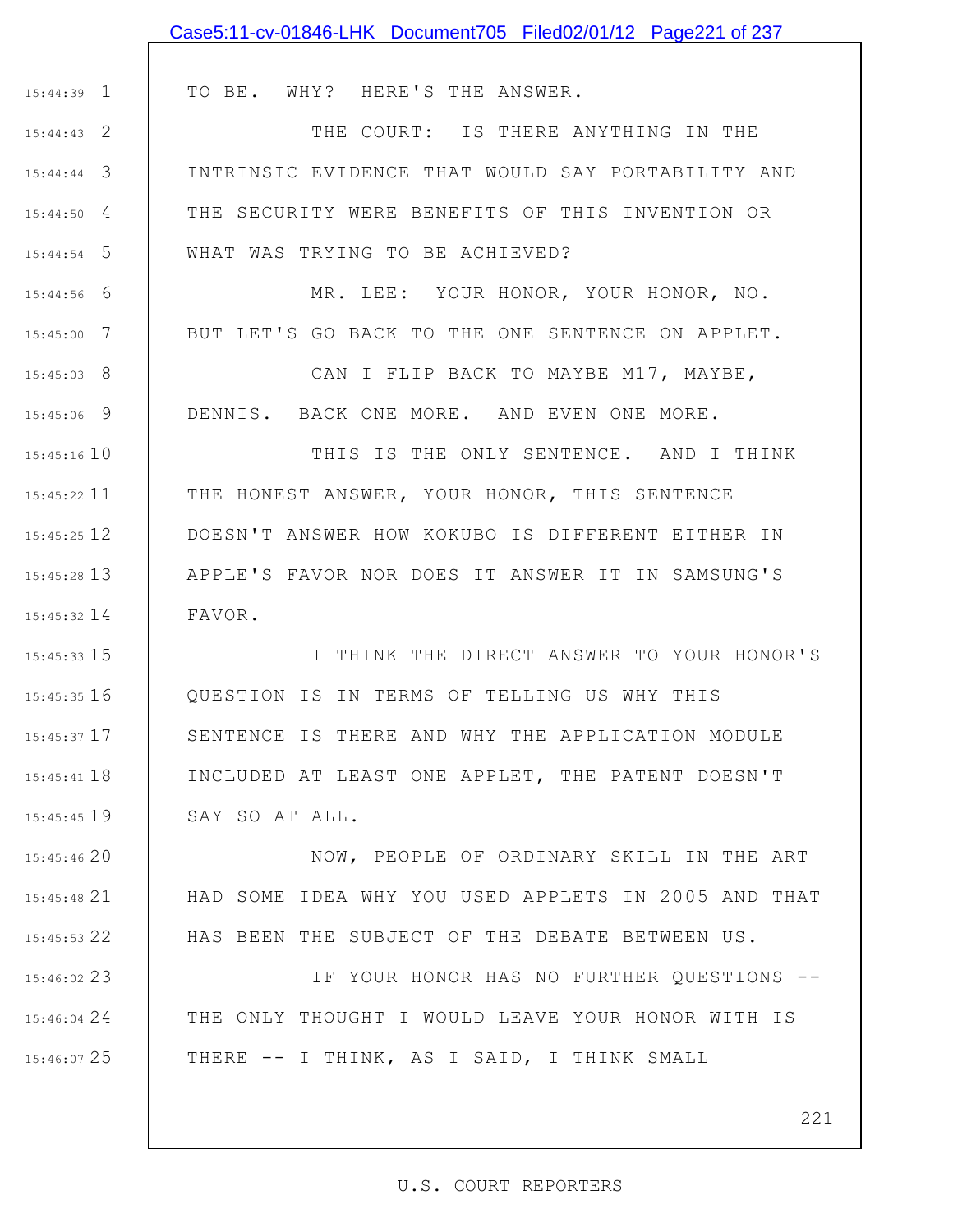1 15:46:10

2 15:46:13

3 15:46:14

4 15:46:16

5 15:46:18

6 15:46:26

7 15:46:28

8 15:46:33

9 15:46:36

15:46:38 10

15:46:42 11

12 15:46:44

13 15:46:47

14 15:46:50

15 15:46:52

16 15:46:57

17 15:47:00

18 15:47:00

19 15:47:03

20 15:47:07

21 15:47:10

22 15:47:16

23 15:47:19

24 15:47:24

25 15:47:33

APPLICATIONS MODULE, WHICH ARE INDEPENDENT ISSUES, I HAVE NOTHING FURTHER TO SAY ON.

AS YOUR HONOR REFLECTS ON THIS, I WOULD JUST ASK THE COURT TO ASK THIS QUESTION, WHAT IS THE DIFFERENCE BETWEEN KOKUBO AND THIS LIMITATION?

MR. JOHNSON: YOUR HONOR, BRIEFLY. MR. LEE SAID IN REFERENCING THAT SEGMENT FROM THE KOKUBO REFERENCE, SAID THAT HE AND I ARE GOING TO HAVE DIFFERENT VIEWS ON WHAT THAT PARTICULAR SECTION OF THE SPECIFICATION DISCLOSES.

WELL, WHAT I WOULD LIKE TO ASK YOUR HONOR TO DO IS DON'T TAKE OUR WORD FOR IT. LET'S LOOK AT WHAT APPLE'S EXPERT SAID ABOUT IT.

HE WAS ASKED DURING HIS DEPOSITION, QUOTE, HE WAS ASKED BY MS. MAROULIS, QUOTE, "DO YOU AGREE WITH MR. COLE'S INTERPRETATION OF THE KOKUBO REFERENCE?

"ANSWER: YES, I AGREE WITH THE BRIEF SUMMARY OF THE KOKUBO PATENT AND I ALSO AGREE WITH THE FACT THAT THE KOKUBO PATENT DOES NOT DEFINE OR REFER TO APPLETS, OPERATING SYSTEM INDEPENDENCE."

HE WAS ASKED AGAIN AND HE TESTIFIED SIMILARLY, PAGE 50, LINE 15.

"GOING BACK TO THE FILE HISTORY THAT WE WERE DISCUSSING, THE EXAMINER MENTIONED THE KOKUBO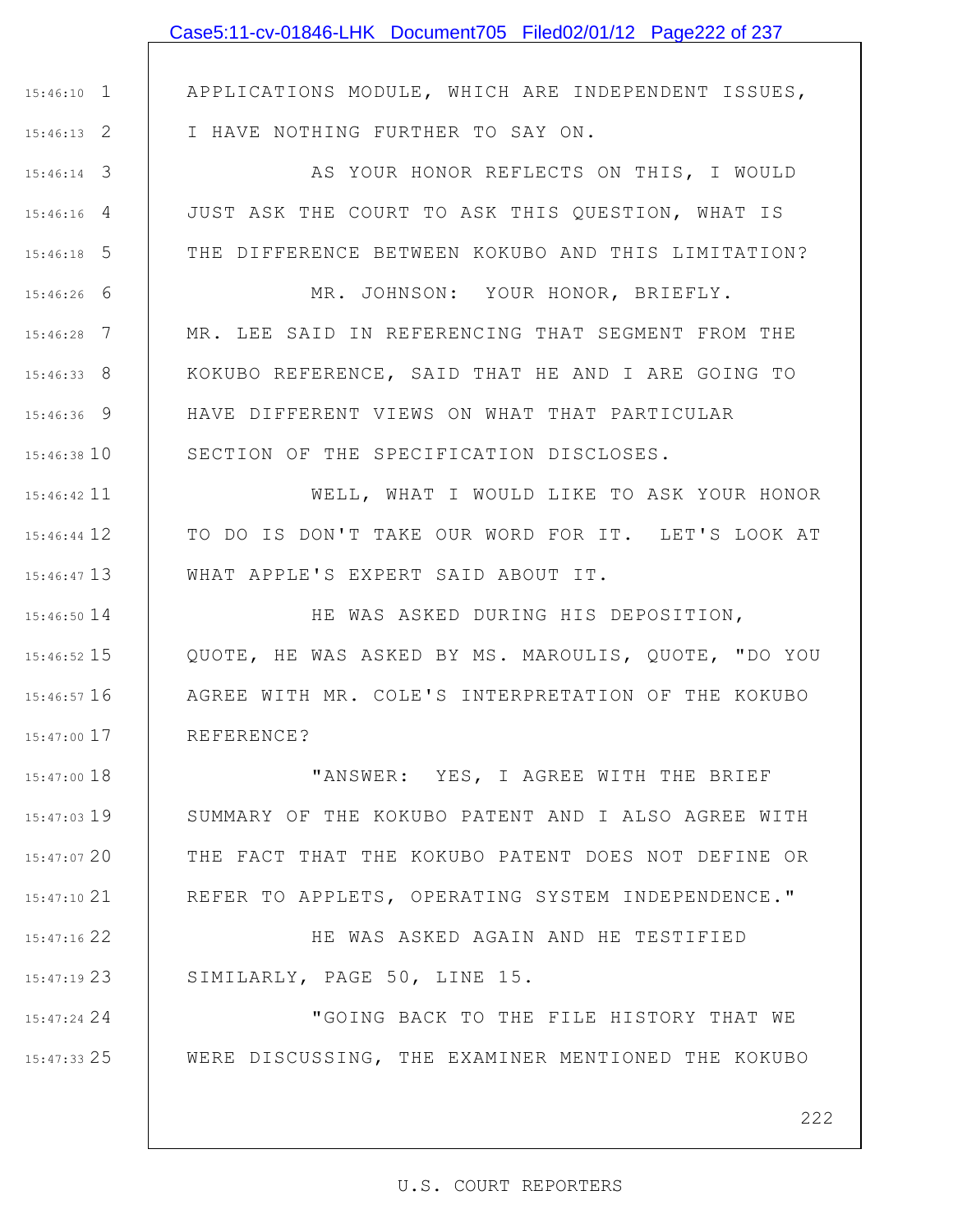|                    | Case5:11-cv-01846-LHK Document705 Filed02/01/12 Page223 of 237 |
|--------------------|----------------------------------------------------------------|
|                    |                                                                |
| $15:47:35$ 1       | REFERENCE. DID YOU REVIEW THAT ONE?                            |
| $15:47:37$ 2       | "ANSWER: YES, I READ THROUGH THE KOKUBO                        |
| $15:47:39$ 3       | PATENT.                                                        |
| $15:47:40 \quad 4$ | "QUESTION: IS THERE ANYTHING IN THE                            |
| $15:47:41$ 5       | KOKUBO PATENT THAT SUPPORTS YOUR OPINION REGARDING             |
| $15:47:44$ 6       | THE MEANING OF THE TERM APPLET?                                |
| $15:47:46$ 7       | "ANSWER: I BELIEVE THAT THE KOKUBO                             |
| $15:47:49$ 8       | PATENT DOES NOT SPEAK OF APPLETS, JAVA, OR THE                 |
| $15:47:53$ 9       | NOTION OF OPERATING SYSTEM DEPENDENT OR                        |
| $15:47:58$ 10      | INDEPENDENT.                                                   |
| 15:47:58 11        | "QUESTION: SO THE ANSWER IS NO?                                |
| 15:48:01 12        | "ANSWER: YES. NO."                                             |
| $15:48:05$ 13      | APPLE'S OWN EXPERT ADMITS THAT THE KOKUBO                      |
| 15:48:09 14        | REFERENCE DOES NOT DISCLOSE OPERATING SYSTEM                   |
| $15:48:11$ $15$    | INDEPENDENCE OR DEPENDENCE.                                    |
| 15:48:13 16        | WHAT I HEARD FROM MR. LEE FOR THE LAST                         |
| $15:48:16$ $17$    | SEVERAL MINUTES WAS KOKUBO DISCLOSES OPERATING                 |
| 15:48:21 18        | SYSTEM DEPENDENCE.                                             |
| 15:48:25 19        | WE SAW THAT AT SLIDE 28, AND HE ACTUALLY                       |
| 15:48:29 20        | ASKED AS A REMEDY THE OPPORTUNITY TO PROVIDE                   |
| $15:48:31$ $21$    | ANOTHER DECLARATION ON BEHALF OF MR. GIVARGIS.                 |
| 15:48:32 22        | NOW, THE KOKUBO REFERENCE WAS DISCLOSED,                       |
| 15:48:38 23        | DISCUSSED IN THE 4-2 AND 4-3 STATEMENTS, CONSIDERED            |
| 15:48:44 24        | BY DR. GIVARGIS AS WE JUST SAW.                                |
| 15:48:46 25        | HE HAD EVERY OPPORTUNITY TO TALK ABOUT IT                      |
|                    |                                                                |
|                    | 223                                                            |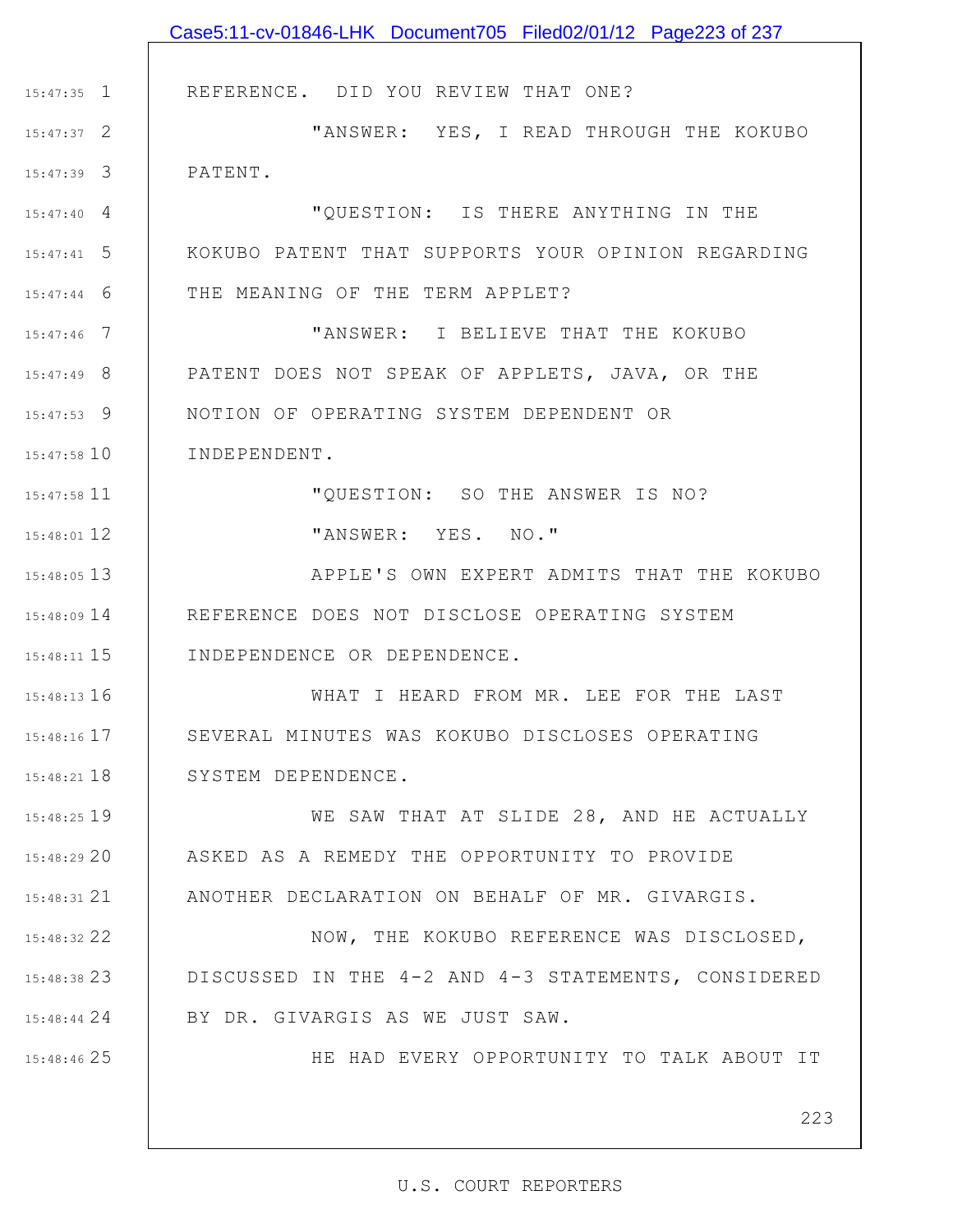## Case5:11-cv-01846-LHK Document705 Filed02/01/12 Page224 of 237

1 15:48:48 2 15:48:50 3 15:48:52 4 15:48:56 AND REVIEW IT AND YET IN HIS DEPOSITION TESTIMONY WHEN HE WAS ASKED THE SPECIFIC QUESTION ABOUT WHETHER IT SAYS ANYTHING ABOUT OPERATING SYSTEM INDEPENDENCE/DEPENDENCE, THE ANSWER WAS NO.

5 15:49:00 6 15:49:03 7 15:49:06 RIGHT? THE KOKUBO REFERENCE DOES NOT DISCLOSE ANYTHING ABOUT OPERATING SYSTEM INDEPENDENCE OR DEPENDENCE.

8 15:49:07 9 15:49:11 15:49:15 10 11 15:49:19 GENERATING AN ICON WHICH IS, WHICH IS DISCUSSED IN KOKUBO HAS NOTHING TO DO WITH OPERATING SYSTEM DEPENDENCE OR OPERATING SYSTEM INDEPENDENCE. IT'S A NON SEQUITUR.

12 15:49:21 13 15:49:23 15:49:27 14 15 15:49:30 THE COURT: BUT WHAT IS THE DIFFERENCE BETWEEN AN ICON CORRESPONDING TO AN APPLICATION SOFTWARE AND GENERATING A MUSIC BACKGROUND PLAY OBJECT, WHICH I ASSUME IS AN ICON.

16 15:49:32 17 15:49:36 WHERE IN THE ICON INCLUDES AN APPLICATION MODULE INCLUDING AT LEAST ONE APPLET?

18 15:49:39 19 15:49:45 20 15:49:46 THEY BOTH ARE MUSIC BACKGROUND PLAY ICONS CORRESPONDING TO THE APPLICATIONS TO PLAY THE MUSIC IN THE BACKGROUND.

21 15:49:48 22 15:49:49 MR. JOHNSON: WHAT KOKUBO WAS ABOUT WAS THE OPPORTUNITY TO SWITCH BETWEEN PROGRAMS, RIGHT?

23 15:49:52 24 15:49:54 25 15:49:59 YOU'RE ON MUSIC AND YOU WANT TO SWITCH TO E-MAIL AND IT WOULD GENERATE AN ICON. IT DID NOT DISCUSS ANYTHING ABOUT AN APPLET. IT DID NOT

224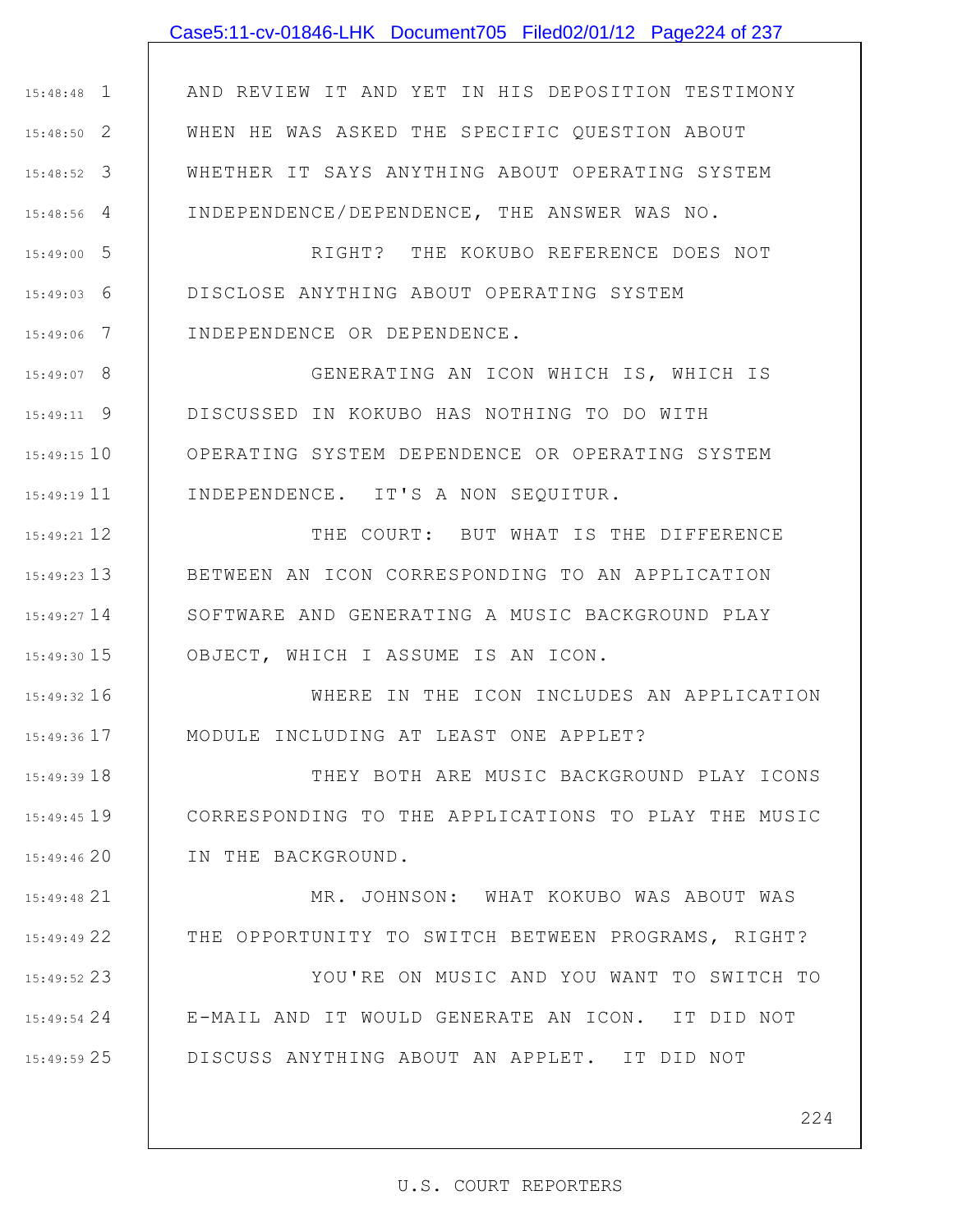## Case5:11-cv-01846-LHK Document705 Filed02/01/12 Page225 of 237

1 15:50:03 2 15:50:05 3 15:50:08 DISCLOSE GENERATING AN APPLET WHEN YOU WERE PLAYING MUSIC OR WHEN YOU'RE IN ONE PROGRAM VERSUS THE OTHER.

4 15:50:09 5 15:50:10 6 15:50:13 7 15:50:15 8 15:50:20 IT DID NOT DISCLOSE ANYTHING ABOUT AN OPERATING INDEPENDENT OR DEPENDENT AND THAT'S WHY THE EXAMINER CAME BACK AND SAID WHAT I SUGGEST YOU DO IS PUT IN A LIMITATION ABOUT APPLET AND THAT WILL GET BEYOND WHAT IS IN KOKUBO.

9 15:50:23 15:50:25 10 11 15:50:29 KOKUBO SAYS NOTHING ABOUT APPLET AND SAYS NOTHING ABOUT OPERATING SYSTEM INDEPENDENCE OR DEPENDENCE.

12 15:50:30 13 15:50:32 14 15:50:34 15 15:50:37 AND SO YOUR HONOR ASKED MR. LEE THE QUESTION, IS THIS -- I DON'T SEE ANY EVIDENCE THAT THIS IS RELEVANT TO THE EXAMINER, AND YOUR HONOR IS EXACTLY RIGHT.

16 15:50:38 17 15:50:42 18 15:50:47 19 15:50:51 WE ALL KNOW FROM SITTING HERE TODAY AND FROM STUDYING THE BLACK LETTER LAW, ANY CLAIM TERM DISAVOWAL, ANY DISAVOWAL IN THE PROSECUTION HISTORY HAS TO BE CLEAR AND UNMISTAKABLE.

20 15:50:53 21 15:50:56 AND WE HEARD APPLE SAY THAT ALL DAY TODAY, AND WE HEARD IT SAY IT IN THE PAST.

22 15:50:58 23 15:51:02 24 15:51:04 25 15:51:07 THIS IS NOT CLEAR AND UNMISTAKABLE IN ANY SENSE AND THIS DOES NOT TELL A PERSON OF ORDINARY SKILL IN THE ART THAT SAMSUNG WAS LIMITING THE TERM "APPLET" TO OPERATING SYSTEM INDEPENDENT PROGRAMS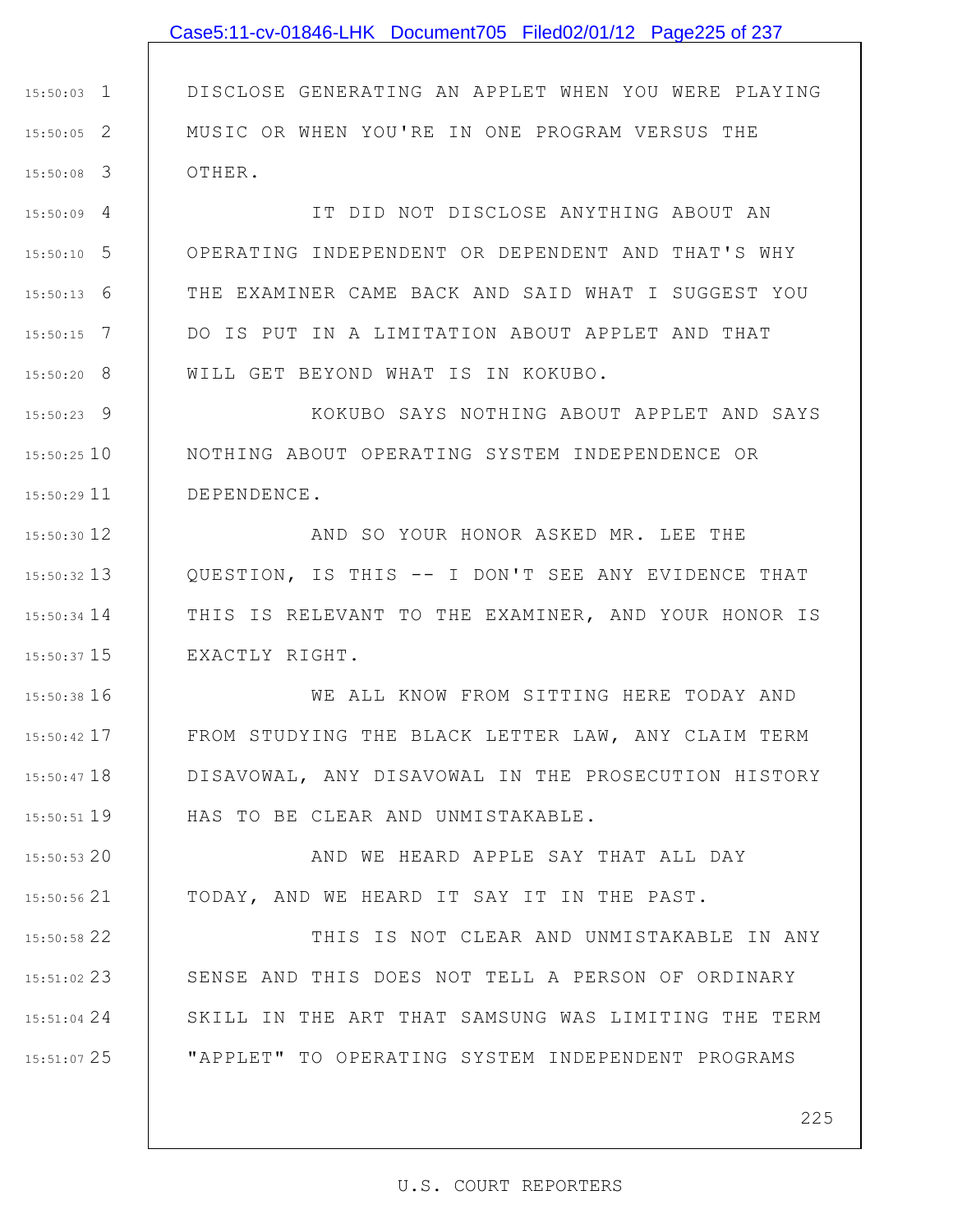|               | Case5:11-cv-01846-LHK Document705 Filed02/01/12 Page226 of 237 |
|---------------|----------------------------------------------------------------|
|               |                                                                |
| $15:51:09$ 1  | OR APPLETS. IT HAS NOTHING TO DO WITH THAT.                    |
| $15:51:12$ 2  | THEY'RE TRYING TO READ A LIMITATION INTO                       |
| $15:51:14$ 3  | THE CLAIMS.                                                    |
| $15:51:18$ 4  | LET ME GO BACK AGAIN TO DR. GIVARGIS                           |
| $15:51:20$ 5  | BECAUSE HE HAD EVERY OPPORTUNITY TO REVIEW THE                 |
| $15:51:22$ 6  | PROSECUTION HISTORY AND HE DID.                                |
| $15:51:24$ 7  | AND HE WAS ASKED AT SLIDE 10.                                  |
| $15:51:26$ 8  | "WAS THERE ANY REFERENCE TO APPLETS BEING                      |
| $15:51:33$ 9  | OPERATING SYSTEM INDEPENDENT?                                  |
| $15:51:35$ 10 | "ANSWER: I DO NOT RECALL ANY REFERENCE                         |
| 15:51:37 11   | TO OPERATING SYSTEM INDEPENDENT APPLETS IN THE FILE            |
| 15:51:40 12   | HISTORY THAT I REVIEWED."                                      |
| 15:51:41 13   | IT'S NOT IN HIS DECLARATION. FRANKLY,                          |
| $15:51:44$ 14 | THIS ARGUMENT ABOUT KOKUBO NOW DISCLOSING OPERATING            |
| 15:51:47 15   | SYSTEM DEPENDENCE, THAT'S NOT IN THEIR BRIEFS. I               |
| $15:51:51$ 16 | LOOKED WHEN MR. LEE WAS TALKING ABOUT IT, AND I                |
| $15:51:53$ 17 | LOOKED AT THE SLIDES THAT THEY POSTED AND THERE'S              |
| $15:51:57$ 18 | NO REFERENCE TO OR CITE TO DR. GIVARGIS IN SUPPORT             |
| 15:52:00 19   | OF THIS. THERE'S NO REFERENCE TO MR. COLE IN                   |
| 15:52:02 20   | SUPPORT OF THIS.                                               |
| 15:52:02 21   | AND THIS IS PURE ARGUMENT THAT WE HAVE                         |
| 15:52:05 22   | SEEN FOR THE FIRST TIME TODAY. I DIDN'T SEE IT IN              |
| $15:52:08$ 23 | THEIR BRIEFS.                                                  |
| 15:52:08 24   | GOING BACK TO OUR SLIDE 13.                                    |
| 15:52:16 25   | THERE ARE APPLETS THAT ARE BOTH CAN BE                         |
|               |                                                                |
|               | 226                                                            |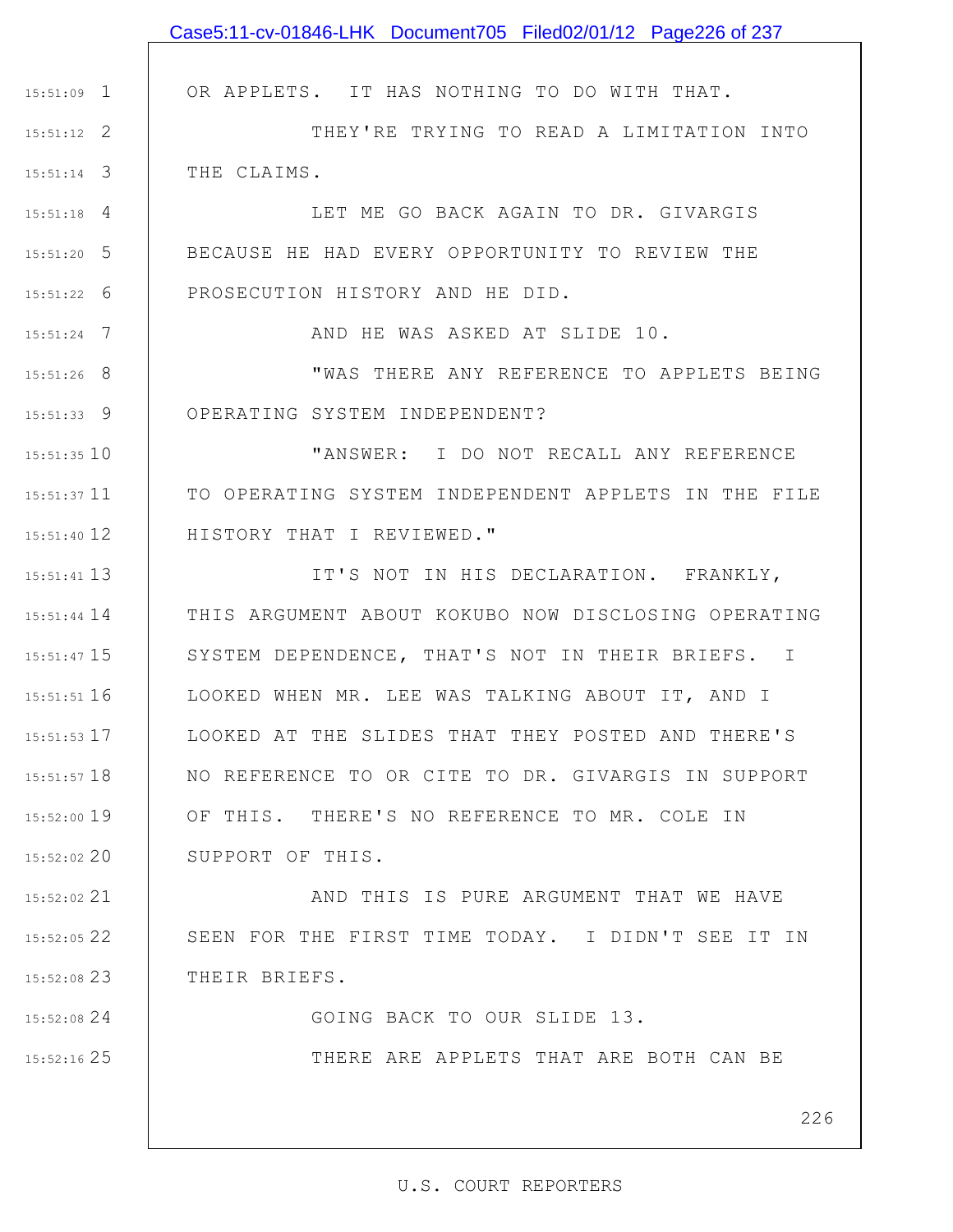# 1 15:52:19 2 15:52:24 3 15:52:28 4 15:52:31 5 15:52:36 6 15:52:39 7 15:52:41 8 15:52:45 9 15:52:50 10 15:52:53 11 15:52:57 12 15:53:00 13 15:53:04 14 15:53:07 15 15:53:12 16 15:53:13 17 15:53:14 18 15:53:20 19 15:53:23 20 15:53:25 21 15:53:27 22 15:53:29 OPERATING SYSTEM DEPENDENT LIKE APPLESCRIPT, PYTHON, RUBY; AND INDEPENDENT, JAVA. THE PATENT SAYS APPLET. THE CLAIMS SAY APPLET. THE ONE SENTENCE IN THE SPEC SAYS APPLET. THERE'S NO LIMITATIONS IN THE CLAIMS, IN THE SPEC OR IN THE PROSECUTION HISTORY THAT LIMITS APPLET TO OPERATING SYSTEM INDEPENDENCE. IT'S JUST NOT THERE. AND I THINK OPERATING SYSTEM INDEPENDENT ACTUALLY ADDS A MEASURE OF AMBIGUITY THAT WOULD NOT INFORM THE JURY IN THIS CASE OR ANYWHERE ELSE. AND WHEN DR. GIVARGIS WAS ASKED ABOUT OPERATING SYSTEM INDEPENDENT HE TESTIFIED, SLIDE 7, PLEASE, "WOULD YOU BE ABLE TO RUN AN APPLESCRIPT APPLETS ON A WINDOWS COMPUTER? THIS, BY APPLE'S ADMISSION, YOU HEARD IN THE TUTORIAL APPLESCRIPT IS AN OS DEPENDENT APPLET. "WOULD YOU BE ABLE TO RUN AN APPLESCRIPT APPLET ON A WINDOWS COMPUTER? "ANSWER: IF I COULD OBTAIN THE SPECIFICATION FOR THE APPLESCRIPT PROGRAMMING LANGUAGE AND THIS SCRIPTING LANGUAGE, AND IF I WERE Case5:11-cv-01846-LHK Document705 Filed02/01/12 Page227 of 237

23 15:53:31 24 15:53:34 25 15:53:37 TO BUILD AN INTERPRETER THAT RAN NATIVELY ON WINDOWS, THEN I COULD TAKE AN APPLESCRIPT APPLET AND WITHOUT MODIFICATION RUN IT AND INTERPRET IT ON

227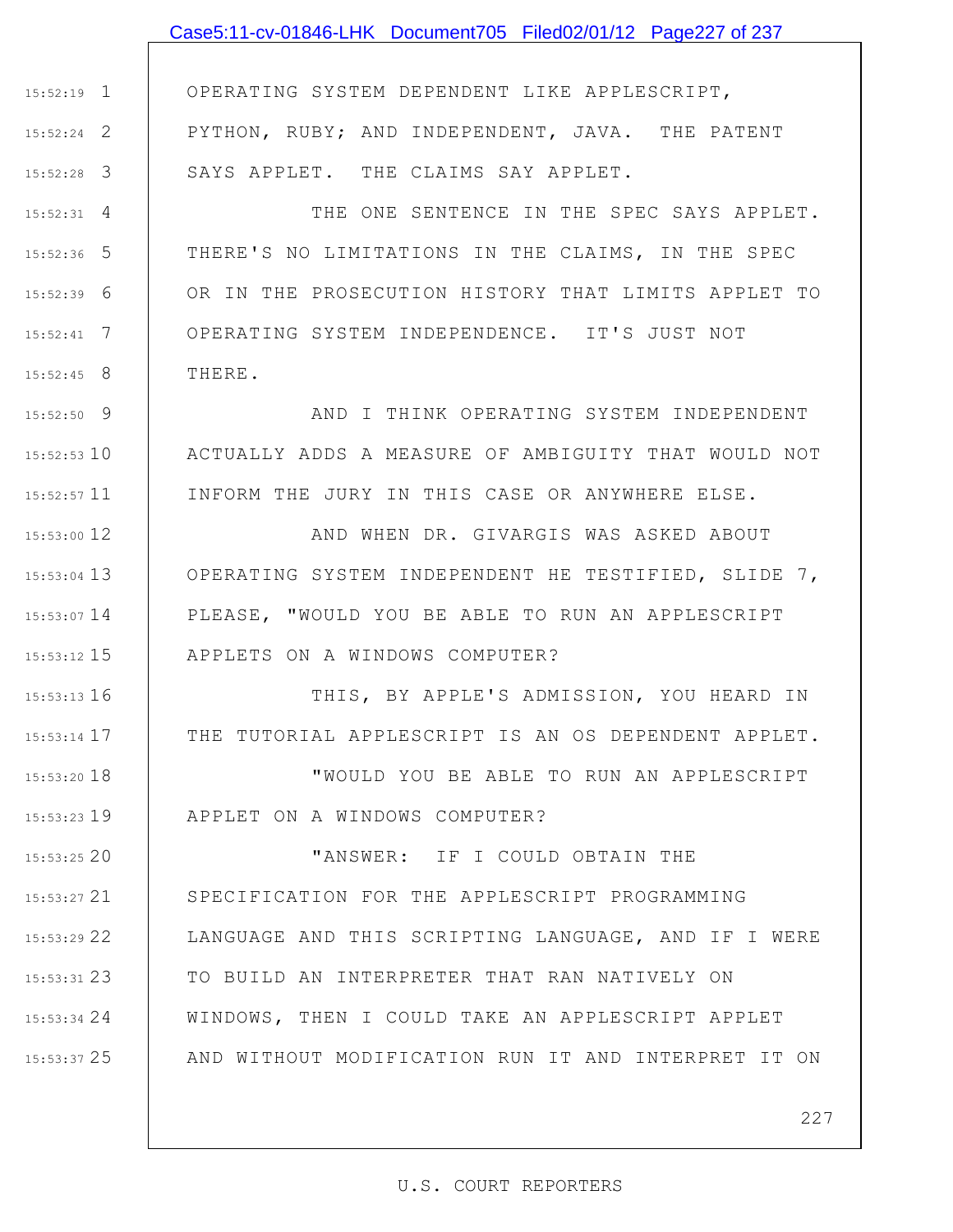|                 | Case5:11-cv-01846-LHK Document705 Filed02/01/12 Page228 of 237 |
|-----------------|----------------------------------------------------------------|
|                 |                                                                |
| $15:53:40$ 1    | THE WINDOWS ENVIRONMENT."                                      |
| $15:53:42$ 2    | THIS JUST GOES TO SHOW THE AMBIGUITY THAT                      |
| $15:53:45$ 3    | APPLET IS TRYING TO INTERJECT INTO THIS SIMPLE                 |
| $15:53:47$ 4    | CLAIM TERM "APPLET" SHOULD BE REJECTED.                        |
| $15:53:54$ 5    | AND JUST ADDRESSING THIS ONE FINAL POINT                       |
| $15:53:57$ 6    | THAT MR. LEE RAISED WITH RESPECT TO INTERNET                   |
| $15:54:00$ 7    | EXPLORER AND THE ISSUE OF SECURITY. INTERNET                   |
| $15:54:03$ 8    | EXPLORER IS NOT AN APPLET. THAT'S A PROGRAM.                   |
| 15:54:06 9      | THAT'S AN APPLICATION PROGRAM. THAT'S NOT AN                   |
| 15:54:0910      | APPLET.                                                        |
| 15:54:10 11     | SO THE DISCUSSION WITH RESPECT TO WEB                          |
| 15:54:14 12     | BROWSING USE INTERNET EXPLORER WAS JUST IRRELEVANT             |
| $15:54:17$ 13   | IN OUR VIEW. AND UNLESS YOUR HONOR HAS ANY OTHER               |
| $15:54:20$ 14   | QUESTIONS?                                                     |
| 15:54:21 15     | THE COURT: NO, THAT'S IT.                                      |
| $15:54:23$ 16   | I WAS INITIALLY OPEN TO HAVING SOME SMALL                      |
| 15:54:34 17     | RELIEF AS TO THE 4-2 EXTRINSIC EVIDENCE DISCLOSURE,            |
| $15:54:39$ $18$ | BUT IF THE REQUEST IS TO ADDRESS KOKUBO, WHICH HAS             |
| 15:54:42 19     | REALLY NOT ANY RELEVANCE TO WHAT WAS UNTIMELY                  |
| 15:54:47 20     | DISCLOSED, THAT REQUEST FOR RELIEF IS DENIED.                  |
| 15:54:53 21     | OKAY. LET'S SET UP A FOLLOW-UP CMC.                            |
| 15:54:58 22     | WE HAVE FACT DISCOVERY CUT-OFF OF MARCH                        |
| 15:55:05 23     | 8TH. SO SHOULD WE HAVE A CMC ON MARCH 11TH? THE                |
| 15:55:14 24     | OTHER OPTION WOULD BE APRIL 11TH, BUT THAT'S IN THE            |
| 15:55:18 25     | MIDST OF EXPERT DISCOVERY.                                     |
|                 |                                                                |
|                 | 228                                                            |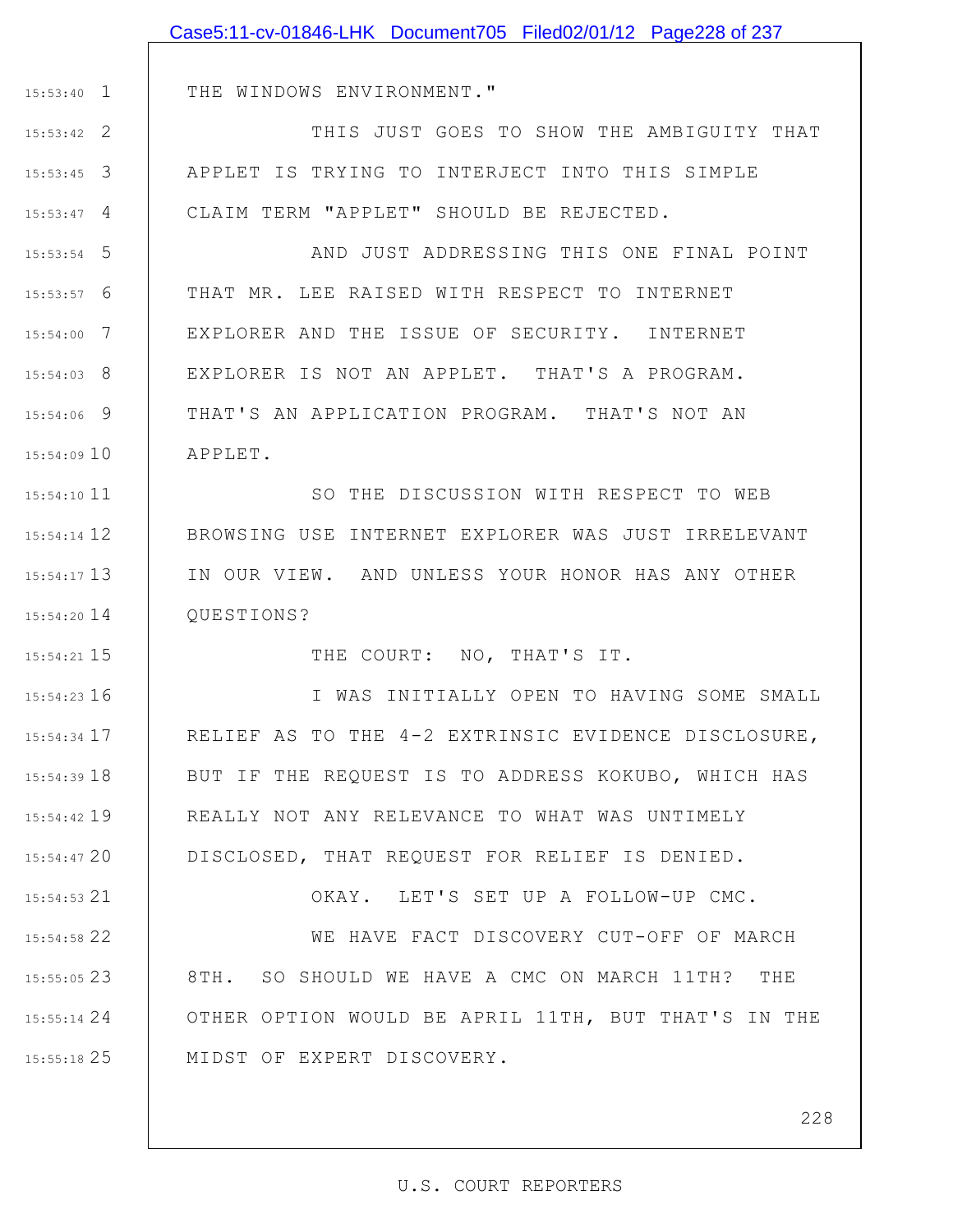|               | Case5:11-cv-01846-LHK Document705 Filed02/01/12 Page229 of 237 |
|---------------|----------------------------------------------------------------|
|               |                                                                |
| $15:55:21$ 1  | THE CLERK: DID YOU MEAN MARCH 21? THE                          |
| $15:55:23$ 2  | 11TH IS A SUNDAY.                                              |
| $15:55:58$ 3  | THE COURT: WHAT ABOUT THE 27TH?                                |
| $15:56:01$ 4  | THE CLERK: THAT'S THE LEE TRIAL. THE                           |
| $15:56:03$ 5  | 7TH, WE HAVE BROCADE.                                          |
| 15:56:07 6    | THE COURT: WHAT ABOUT APRIL 11TH UNLESS                        |
| $15:56:11$ 7  | YOU NEED SOMETHING SOONER?                                     |
| 15:56:13 8    | WE HAVE YOU SCHEDULED THROUGH TRIAL SO I                       |
| $15:56:17$ 9  | DON'T ANTICIPATE.                                              |
| 15:56:18 10   | THE CLERK: THE 11TH LOOKS REALLY GOOD.                         |
| 15:56:20 11   | THE COURT: IS APRIL 11TH OKAY FOR                              |
| $15:56:22$ 12 | FURTHER CMC?                                                   |
| 15:56:24 13   | MR. JACOBS: YES. YES, YOUR HONOR.                              |
| 15:56:27 14   | MR. VERHOEVEN: YES, YOUR HONOR.                                |
| 15:56:29 15   | THE COURT: OKAY. NOW, OBVIOUSLY YOUR                           |
| 15:56:33 16   | DISPOSITIVE MOTIONS MAY DEPEND ON CLAIM                        |
| 15:56:36 17   | CONSTRUCTION, BUT I WOULD LIKE TO LIMIT THE NUMBER             |
| 15:56:38 18   | OF DISPOSITIVE MOTIONS, AND WE NEED TO TALK ABOUT              |
| 15:56:44 19   | THAT.                                                          |
| 15:56:45 20   | WE ACTUALLY COULD TALK ABOUT IT ON                             |
| 15:56:47 21   | APRIL 11TH. WOULD YOU LIKE TO DO THAT THEN?<br>ΙF              |
| 15:56:49 22   | THE LAST DATE TO FILE DISPOSITIVE MOTIONS IS MAY               |
| 15:56:52 23   | 17TH. SO THAT WOULD GIVE YOU ABOUT A MONTH.                    |
| 15:57:02 24   | MR. LEE: YOUR HONOR, THAT'S FINE. WE                           |
| 15:57:04 25   | ACTUALLY PLANNED TO FILE ONE EARLY NEXT WEEK THAT              |
|               |                                                                |
|               | 229                                                            |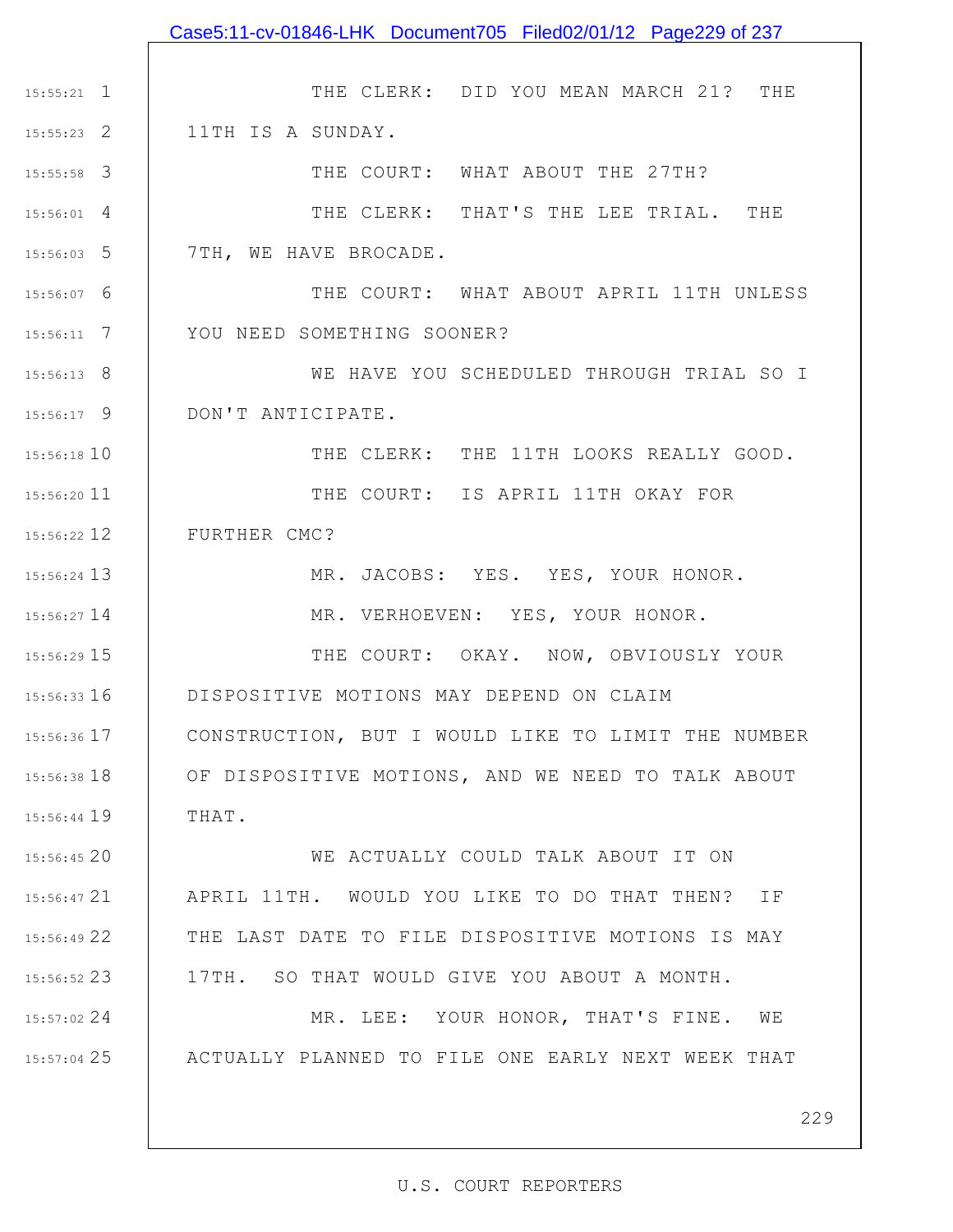## 1 15:57:07 2 15:57:12 3 15:57:14 4 15:57:19 5 15:57:21 6 15:57:23 7 15:57:27 8 15:57:30 9 15:57:33 15:57:40 10 11 15:57:42 12 15:57:44 13 15:57:45 15:57:47 14 15 15:57:50 16 15:58:02 17 15:58:04 18 15:58:06 19 15:58:08 20 15:58:10 21 15:58:13 22 15:58:16 23 15:58:30 24 15:58:33 GO TO ISSUES OF LICENSE AND CLAIM DISCLOSURE AND IT'S PARTIAL SUMMARY JUDGMENT. IT WOULDN'T DEAL WITH THE CASE ENTIRELY BUT ON THE DEFENSIVE SIDE. THE COURT: AND WHAT IS IT AGAIN? MR. LEE: IT'S GOING TO DEAL WITH ISSUES OF LICENSE, ENFORCEABILITY OF THE STANDARD ESSENTIAL PATENTS UNDER THE FEDERAL CIRCUIT'S BROADCOM DECISION, AND THE QUESTION OF WHETHER INJUNCTIVE RELIEF IS AVAILABLE AS A REMEDY IN LIGHT OF DECLARATIONS. AND I THINK THAT WILL BE IN BY NEXT TUESDAY OR WEDNESDAY. AND SINCE YOUR HONOR WAS SETTING UP A SCHEDULE, I DIDN'T WANT TO WAIT TO SET THE SCHEDULE AND THEN HAVE THAT DROP IN FROM OUTER SPACE. THE COURT: LET ME ASK MS. PARKER-BROWN WHEN ARE WE SETTING MOTIONS? THE CLERK: THE EARLY PART OF MAY. THE COURT: WELL, I GUESS WHEN YOU HAVE THOSE ON FILE YOU WILL HAVE TO CALL HER TO GET THE NEXT AVAILABLE DATE, BUT IT MAY NOT BE UNTIL EARLY MAY. WHAT WOULD THIS DISPOSE OF? OBVIOUSLY INJUNCTIVE RELIEF. ONE OF THE PATENTS? ALL OF THE Case5:11-cv-01846-LHK Document705 Filed02/01/12 Page230 of 237

25 15:58:38 PATENTS.

230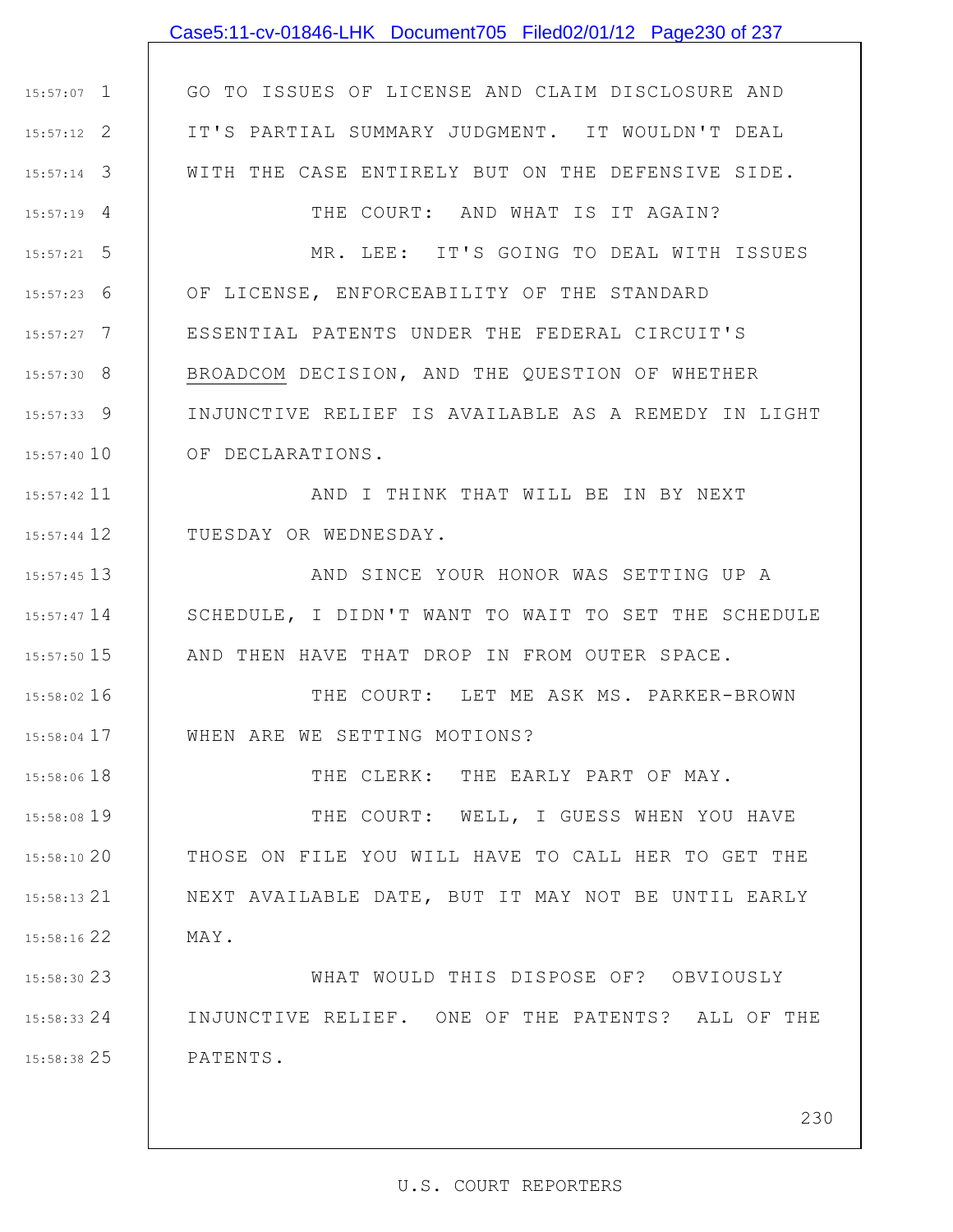#### Case5:11-cv-01846-LHK Document705 Filed02/01/12 Page231 of 237

1 15:58:39 2 15:58:41 3 15:58:46 4 15:58:48 5 15:58:51 6 15:58:54 7 15:58:58 8 15:59:02 9 15:59:05 15:59:20 10 11 15:59:22 12 15:59:25 13 15:59:26 14 15:59:28 15 15:59:31 16 15:59:33 17 15:59:36 18 15:59:39 19 15:59:44 20 15:59:45 MR. LEE: IT COULD BE ALL OF THE ASSERTED PATENTS THAT ARE ASSERTED BY SAMSUNG AGAINST APPLE. IT'S PARTIAL, YOUR HONOR, SINCE YOU HAVE BOTH CASES BEFORE YOU. IT WOULD -- THE LICENSE DEFENSES WOULD DISPENSE WITH THOSE STANDARD CENTRAL -- THE PLAINTIFFS ASSERTED AGAINST CERTAIN PRODUCTS AS A RESULT OF OUR PURCHASE FROM INTEL AND IT WOULD ALSO ADDRESS THE ISSUE OF INJUNCTIVE RELIEF ENTIRELY AS TO APPLE. THE COURT: ALL RIGHT. IS THERE GOING TO BE A LOT OF EXPERTS ON WHAT IS ESSENTIALLY AND WHAT IS NOT? MR. LEE: THE ANSWER IS, NO, YOUR HONOR. ACTUALLY MOST OF THE SUPPORTING MATERIALS COMES DIRECTLY FROM SAMSUNG'S FILES. THERE WILL BE A DECLARATION OF A FRENCH LAW EXPERT. YOU HAVE ONE OF THOSE ON THE MOTION TO DISMISS THE ANTITRUST CLAIMS AND THE RELATED CLAIMS IN ANY EVENT. THE ONLY DECLARATION THAT WE INTEND TO

21 15:59:48 22 15:59:51 FILE IS THE FRENCH LAW EXPERT. MAYBE I SHOULD DOUBLE-CHECK.

23 15:59:58 24 16:00:07 25 16:00:10 THERE ARE TWO. THERE'S AN ETSI, DECLARATION, AND YOU'RE NOT GOING TO HAVE 10 OR 15 DECLARATIONS. THE MOTION IS BASED ON A DISCRETE

231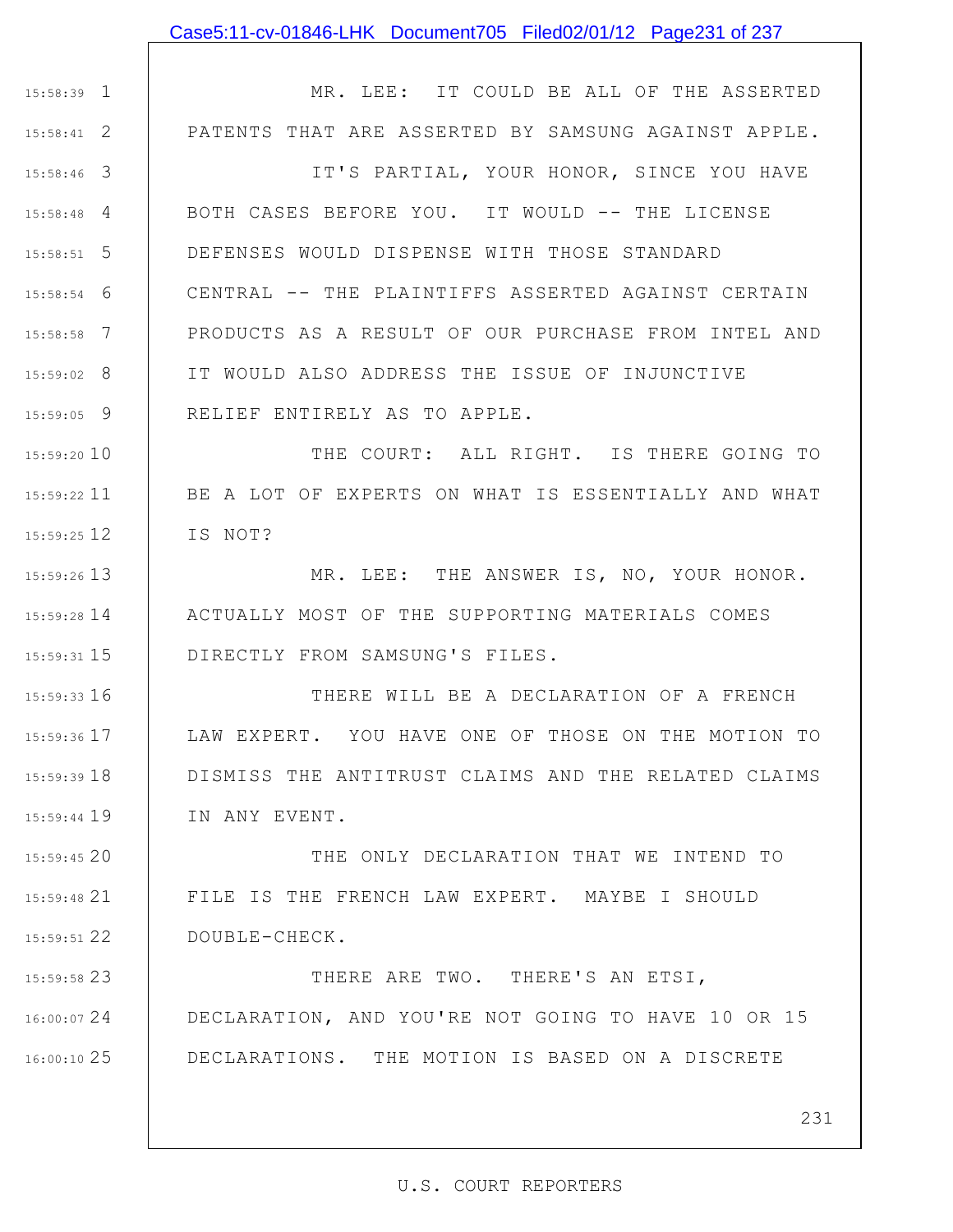|               | 16:00:12 1   SET OF FACTS.                         |
|---------------|----------------------------------------------------|
| $16:00:13$ 2  | THE COURT: ALL RIGHT. DID YOU WANT TO              |
| $16:00:14$ 3  | BE HEARD?                                          |
| $16:00:16$ 4  | MR. VERHOEVEN: IF YOUR HONOR WANTS, THIS           |
| $16:00:18$ 5  | IS THE FIRST I'M HEARING OF THIS. IT SOUNDS LIKE   |
| $16:00:20$ 6  | AT LEAST PART OF THEIR MOTION IS A MOTION SIMILAR  |
| $16:00:23$ 7  | TO MOTIONS THAT HAVE BEEN FILED MANY TIMES IN      |
| 16:00:26 8    | STANDARD PATENT CASES WHEN THE ACCUSED INFRINGER   |
| $16:00:33$ 9  | HAS SOUGHT TO OBTAIN A REMEDY OR GET AN ADVISORY   |
| 16:00:40 10   | OPINION FROM THE COURT AS TO WHAT REMEDIES ARE     |
| $16:00:43$ 11 | AVAILABLE BEFORE THERE'S ANY DETERMINATION AS TO   |
| $16:00:45$ 12 | INFRINGEMENT IN THE FIRST PLACE.                   |
| $16:00:47$ 13 | THOSE, AS FAR AS I'M AWARE, HAVE ALWAYS            |
| $16:00:51$ 14 | BEEN DENIED, BUT I CAN'T STOP THEM FROM FILING THE |
| $16:00:55$ 15 | MOTION.                                            |
| 16:00:56 16   | THE SECOND POINT, THOUGH, I WOULDN'T               |
| $16:01:00$ 17 | MENTION IS THAT MY UNDERSTANDING IS THAT WE'RE     |
| $16:01:02$ 18 | SMACK DAB IN THE MIDDLE OF DISCOVERY ON THESE      |
| 16:01:06 19   | ISSUES. MS. MAROULIS IS MORE FAMILIAR THAN ME ON   |
| 16:01:1020    | THAT.                                              |
| $16:01:10$ 21 | BUT THE QUESTION AND THE LOGIC OF FILING           |
| 16:01:13 22   | ONE AT THIS POINT, WHETHER IT'S PROBABLY GOING TO  |
| 16:01:15 23   | BE A 56(F) MOTION ON IT BECAUSE DISCOVERY HAS NOT  |
| 16:01:1924    | BEEN COMPLETED.                                    |
| 16:01:20 25   | THE COURT: BUT ISN'T THIS YOUR                     |
|               |                                                    |
|               | 23                                                 |

Case5:11-cv-01846-LHK Document705 Filed02/01/12 Page232 of 237

## U.S. COURT REPORTERS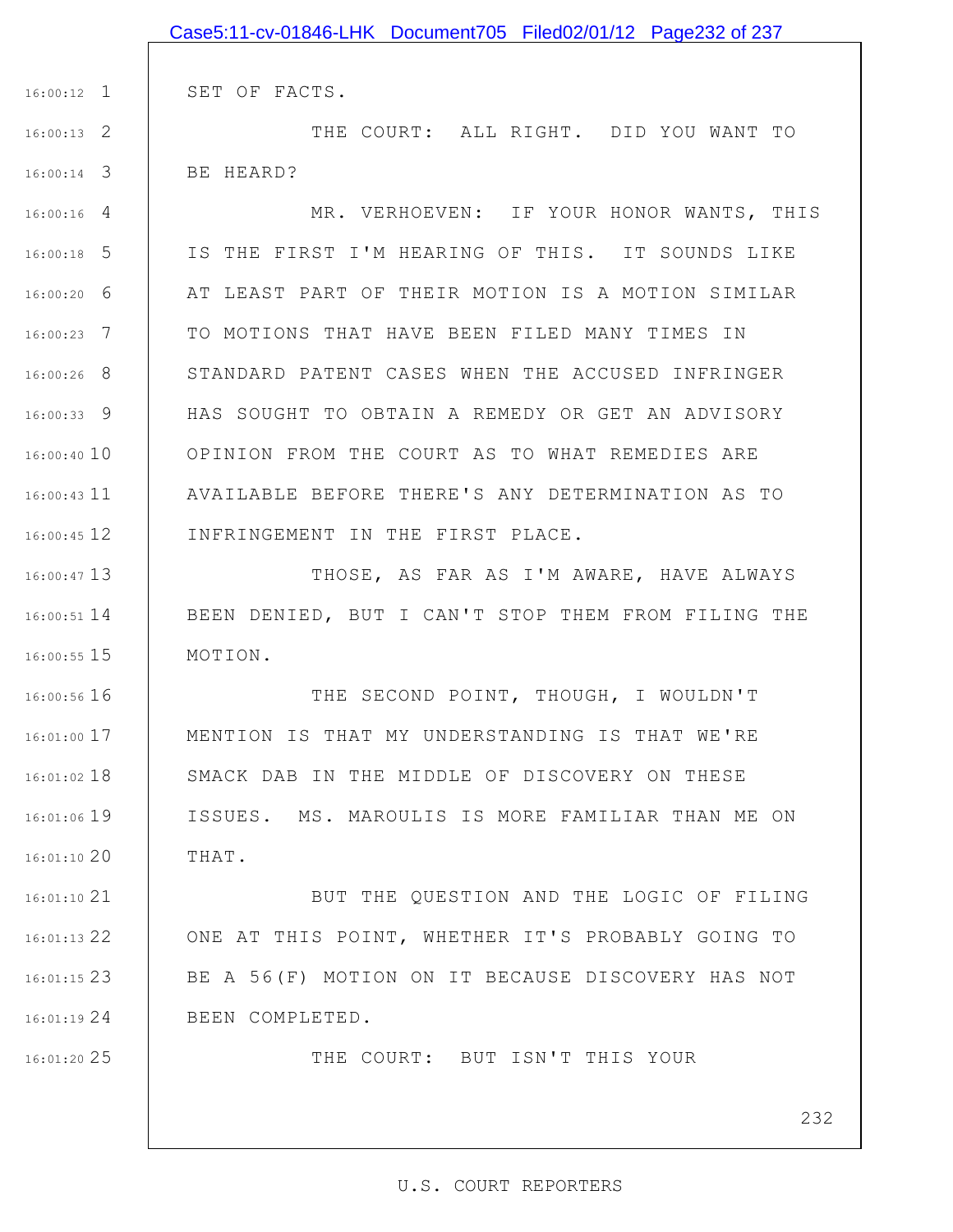## Case5:11-cv-01846-LHK Document705 Filed02/01/12 Page233 of 237

1 16:01:22 2 16:01:25 3 16:01:29 DISCOVERY, THESE ARE YOUR PATENTS, YOU'RE THE MEMBER OF THE STANDARD SETTING BODY. WHAT 56(F) WOULD YOU NEED?

4 16:01:30 5 16:01:31 MR. VERHOEVEN: WELL, I HAVEN'T SEEN THE MOTION YET.

6 16:01:33 7 16:01:34 8 16:01:36 9 16:01:39 10 16:01:41 MS. MAROULIS: YOUR HONOR, IF I MAY ADDRESS BRIEFLY. FIRST OF ALL, WE HAVE A MOTION TO BE DISMISS THAT IS SCHEDULED TO BE HEARD ON APRIL 4TH, AND THAT MOTION MAY DISPOSE OF SOME OF THESE CLAIMS WITH RESPECT TO ANTITRUST.

16:01:44 11 16:01:47 12 13 16:01:49 14 16:01:51 AND WE HAVE DISCOVERY OUTSTANDING AS TO BOTH APPLE 15 16:01:54 16 16:01:59 17 16:02:01 18 16:02:04 19 16:02:07 BESIDES THAT THERE'S DISCOVERY OUTSTANDING. FOR EXAMPLE, I HEARD MR. LEE MENTION THE QUESTION OF INTEL AND THE EXHAUSTION DEFENSE, AND INTEL AS TO VARIOUS ISSUES AND THAT'S NOT SQUARELY IN SAMSUNG'S FILES. AND THERE MAY BE ADDITIONAL POINTS THAT THEY WANT TO READ THE MOTION AND AS SOON AS THEY GIVE IT TO US WE CAN ADVISE THE COURT ON THE STATE OF DISCOVERY.

20 16:02:09 21 16:02:11 22 16:02:18 23 16:02:21 THE COURT: LET ME HEAR MR. LEE. WOULD IT MAKE SENSE TO JUST HAVE -- I DON'T WANT TO SPEND A LOT OF EFFORT TO JUST SAY THAT THERE'S, A, YOU KNOW, ONGOING DISCOVERY THAT NEEDS TO HAPPEN.

> MR. LEE: YOUR HONOR, I HAVE TWO RESPONSES. IF IT'S NOT GOING TO BE HEARD UNTIL MAY

24 16:02:25

25 16:02:27

233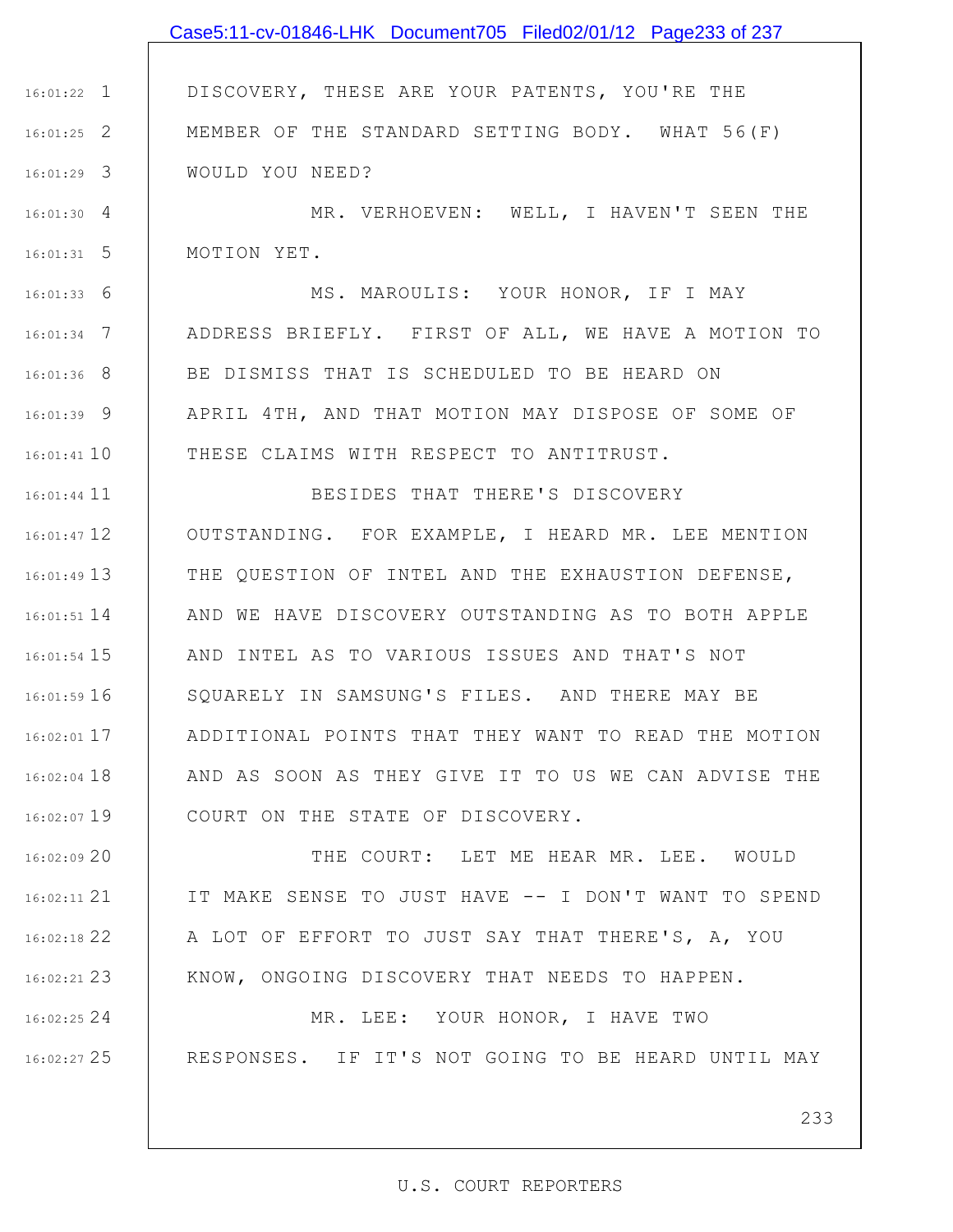|                 | Case5:11-cv-01846-LHK Document705 Filed02/01/12 Page234 of 237 |
|-----------------|----------------------------------------------------------------|
|                 |                                                                |
| $16:02:29$ 1    | THE 5TH -- I ACTUALLY THINK THESE ISSUES ARE                   |
| $16:02:33$ 2    | DISCRETE ISSUES.                                               |
| $16:02:35$ 3    | I DON'T -- TO THE EXTENT THAT                                  |
| $16:02:38$ 4    | MR. VERHOEVEN IS CHARACTERIZING WHAT OTHER COURTS              |
| $16:02:42$ 5    | HAVE DONE, I DON'T THINK YOU CAN DESCRIBE THAT WITH            |
| $16:02:44$ 6    | UNANIMITY.                                                     |
| $16:02:45$ 7    | FIRST, YOUR HONOR, THIS IS NOT GOING TO                        |
| $16:02:48$ 8    | BE AFFECTED BY THE MOTION TO DISMISS. THIS IS THE              |
| $16:02:50$ 9    | OUESTION OF WHETHER THEY CAN PURSUE THE CLAIMS                 |
| $16:02:52$ 10   | UNDER THE PATENTS THEY HAVE ASSERTED AGAINST US,               |
| $16:02:55$ 11   | AGAINST US.                                                    |
| $16:02:56$ 12   | THIS IS A DEFENSE OF UNENFORCEABILITY.                         |
| 16:02:59 13     | THIS IS A DEFENSE THAT -- THIS IS PARTIAL                      |
| $16:03:02$ 14   | SUMMARY JUDGMENT AND INJUNCTIVE RELIEF IS NOT                  |
| $16:03:05$ 15   | AVAILABLE AND IT'S PARTIAL SUMMARY JUDGMENT THAT               |
| $16:03:07$ 16   | WE'RE LICENSED UNDER THE INTEL LICENSE.                        |
| $16:03:16$ 17   | SO, YOUR HONOR, I WOULD LIKE TO ASK YOUR                       |
| $16:03:19$ $18$ | HONOR'S PERMISSION, WE'LL FILE NEXT WEEK. I THINK              |
| $16:03:21$ 19   | IT'S IMPORTANT TO GET IT BEFORE THE COURT AND                  |
| $16:03:23$ 20   | DECIDED.                                                       |
| 16:03:23 21     | I WILL ALSO REPRESENT TO THE COURT THAT                        |
| 16:03:25 22     | IF IT'S HEARD IN MAY, GIVEN WHEN THE TRIAL IS                  |
| 16:03:28 23     | SCHEDULED FOR, THIS WOULD SUBSTANTIALLY NARROW THE             |
| 16:03:3124      | ISSUES FOR TRIAL. IT WOULD TAKE UP ALL OF THE                  |
| 16:03:34 25     | ESSENTIAL PATENTS.                                             |
|                 |                                                                |
|                 | 234                                                            |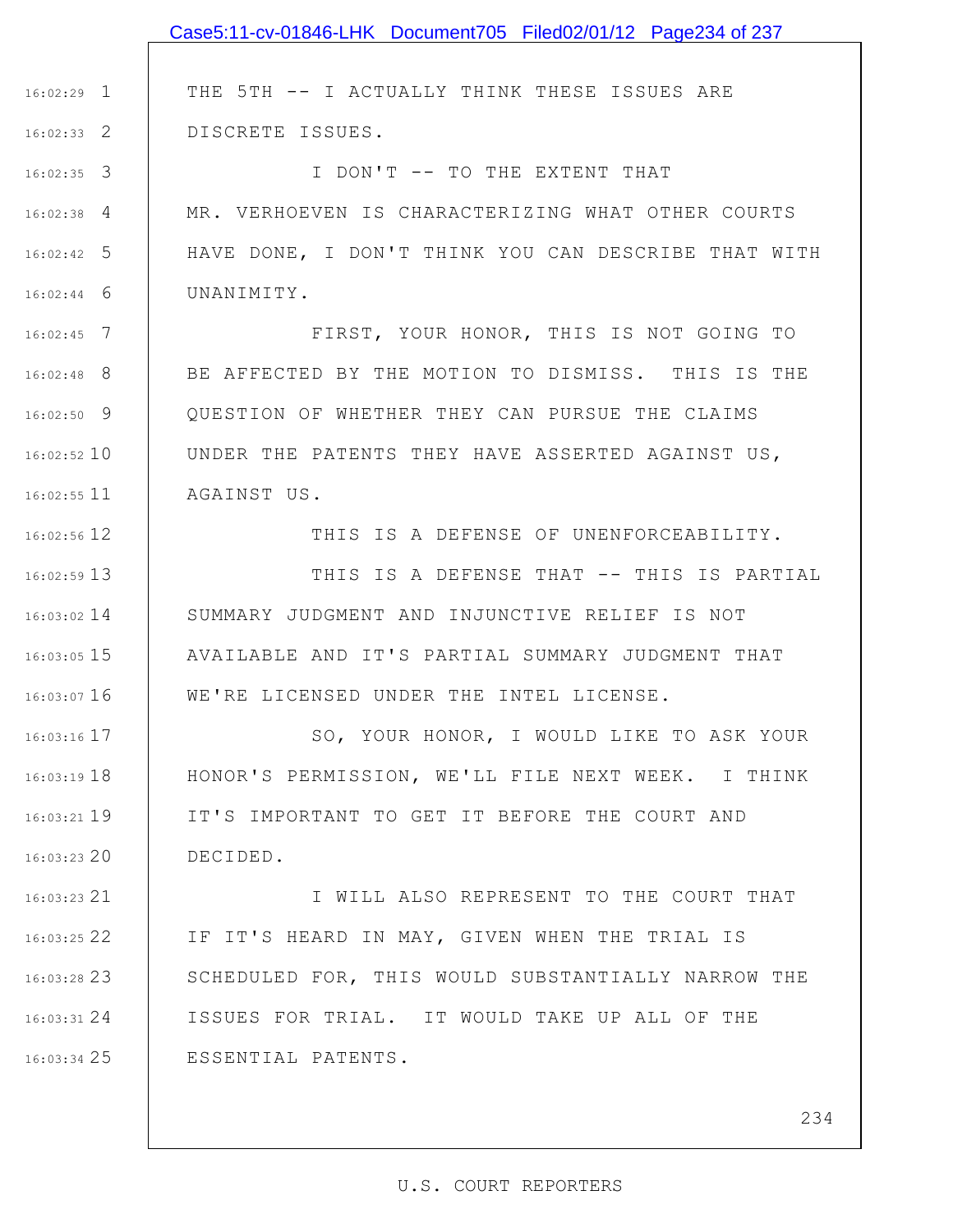## Case5:11-cv-01846-LHK Document705 Filed02/01/12 Page235 of 237

1 16:03:35 2 16:03:37 3 16:03:40 4 16:03:43 5 16:03:46 THE COURT: LET ME ASK YOU ANOTHER QUESTION THOUGH, TO AVOID THEM MAKING A 56(D) MOTION THAT THEY NEED MORE EVIDENCE, WOULD YOU ALL AGREE TO SOME BRIEFING SCHEDULE IF IT'S NOT GOING TO BE HEARD UNTIL MAY?

MR. LEE: YES.

6 16:03:48

17 16:04:17

21 16:04:27

25 16:04:40

7 16:03:48 8 16:03:50 THE COURT: I THINK THAT WOULD TAKE CARE OF IT.

9 16:03:51 10 16:03:59 11 16:04:02 12 16:04:04 13 16:04:07 I MEAN, I DO WANT THIS TO BE HEARD BEFORE OUR -- I MEAN OUR PRETRIAL CONFERENCE IS JULY 14TH, AND I UNDERSTAND IN ORDER TO GET SOMETHING FILED YOU NEED TO FILE IT NOW JUST BECAUSE THE WAY OUR DOCKET IS SO CONGESTED.

14 16:04:08 15 16:04:11 16 16:04:13 BUT IF YOU CAN WORK WITH SAMSUNG ON A BRIEFING SCHEDULE, THEN TO TRY TO OBVIATE THE NEED FOR A 56(D) MOTION THEN I APPRECIATE THAT.

MR. LEE: WE'LL DO THAT.

18 16:04:19 19 16:04:21 20 16:04:24 THE COURT: OKAY. ALL RIGHT. WELL, IT COULD BE THAT WE END UP -- WELL, WE HAVE A HEARING YOU SAID ON THE MOTION TO DISMISS ON APRIL 4TH?

THE CLERK: APRIL 5TH.

22 16:04:30 23 16:04:31 24 16:04:37 THE COURT: AND WHY DON'T WE SCRATCH THIS CMC ON APRIL 11TH AND LET'S DO IT ON THAT DAY, APRIL 5TH OF 2012 AT 1:30.

OKAY. NOW, LET ME ASK ONE LAST QUESTION,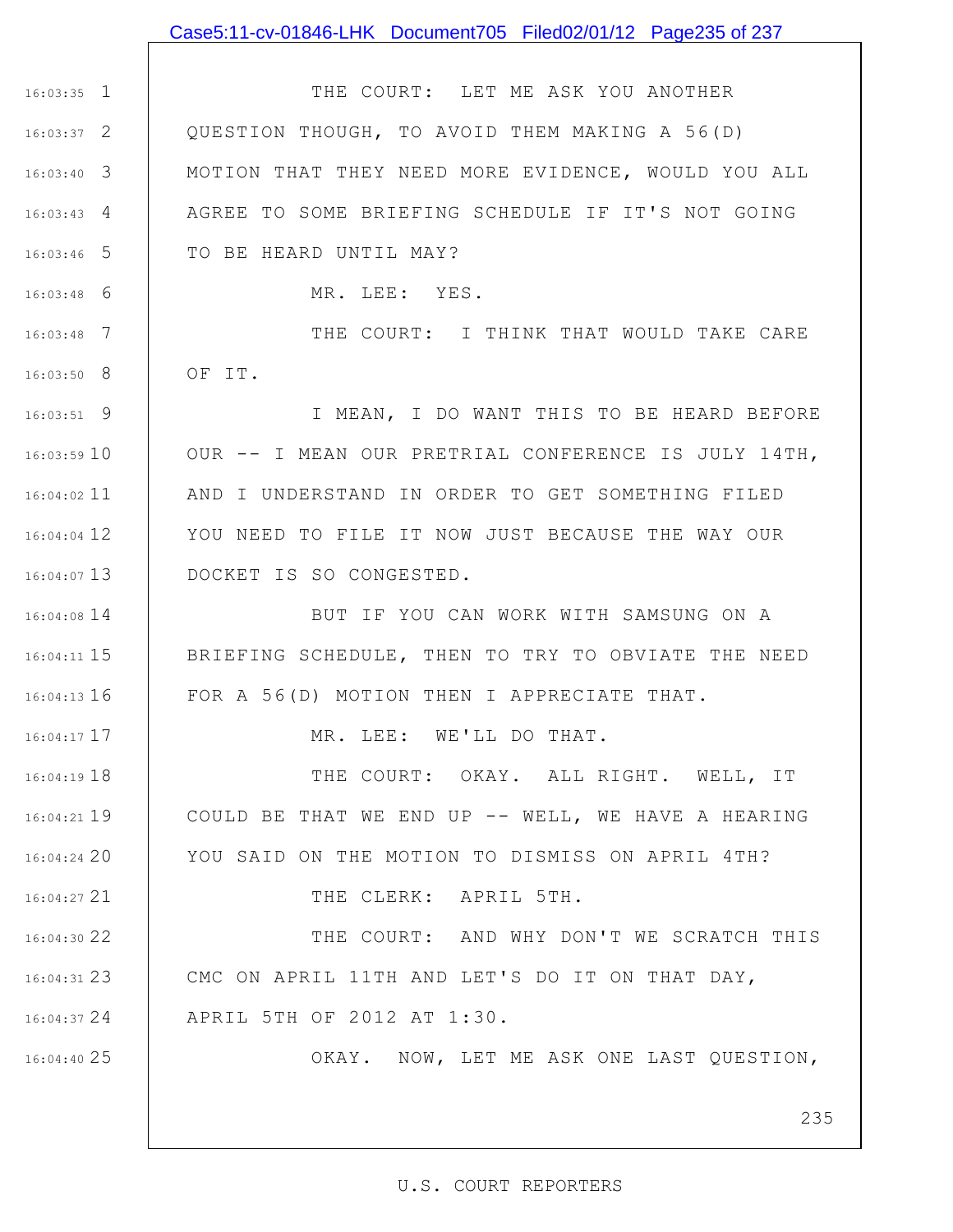# 1 16:04:48 2 16:04:51 3 16:04:55 4 16:05:00 5 16:05:07 6 16:05:08 7 16:05:11 8 16:05:12 9 16:05:19 10 16:05:20 16:05:23 11 12 16:05:25 13 16:05:26 14 16:05:28 15 16:05:29 16 16:05:32 17 16:05:35 18 16:05:36 19 16:05:38 20 16:05:38 21 16:05:41 22 16:05:45 23 16:05:46 24 16:05:49 25 16:05:49 AND THIS MIGHT BE A WASTE OF BREATH, WILL THERE BE ANY POINT WHERE YOU THINK THAT ADR MIGHT BE USEFUL OR NOT? WOULD IT BE AFTER A CLAIM CONSTRUCTION RULING? OR NO? OR IS THIS JUST MARCHING TO TRIAL? MR. JACOBS: I DON'T THINK THE COURT ORDERED ADR IS NECESSARY OR HELPFUL IN THIS PARTICULAR CASE. THE COURT: OKAY. MR. VERHOEVEN: WE'RE IN AGREEMENT WITH THAT, NOT BECAUSE I DON'T WANT TO GIVE YOU THE IMPRESSION IT'S NOT BECAUSE WE'RE NOT TALKING. WE ARE TALKING. THE COURT: OKAY. ALL RIGHT. WELL, THANK YOU. THEN I DON'T THINK THAT THERE IS ANYTHING ELSE UNLESS YOU THINK WE NEED TO COVER ANYTHING ELSE. MR. VERHOEVEN: I THINK THAT'S IT FOR TODAY. THE COURT: OKAY. THANK YOU VERY MUCH. MR. MCELHINNY: WE APPRECIATE YOUR TIME, YOUR HONOR. MR. VERHOEVEN: THANK YOU. (WHEREUPON, THE EVENING RECESS WAS TAKEN.) Case5:11-cv-01846-LHK Document705 Filed02/01/12 Page236 of 237

### U.S. COURT REPORTERS